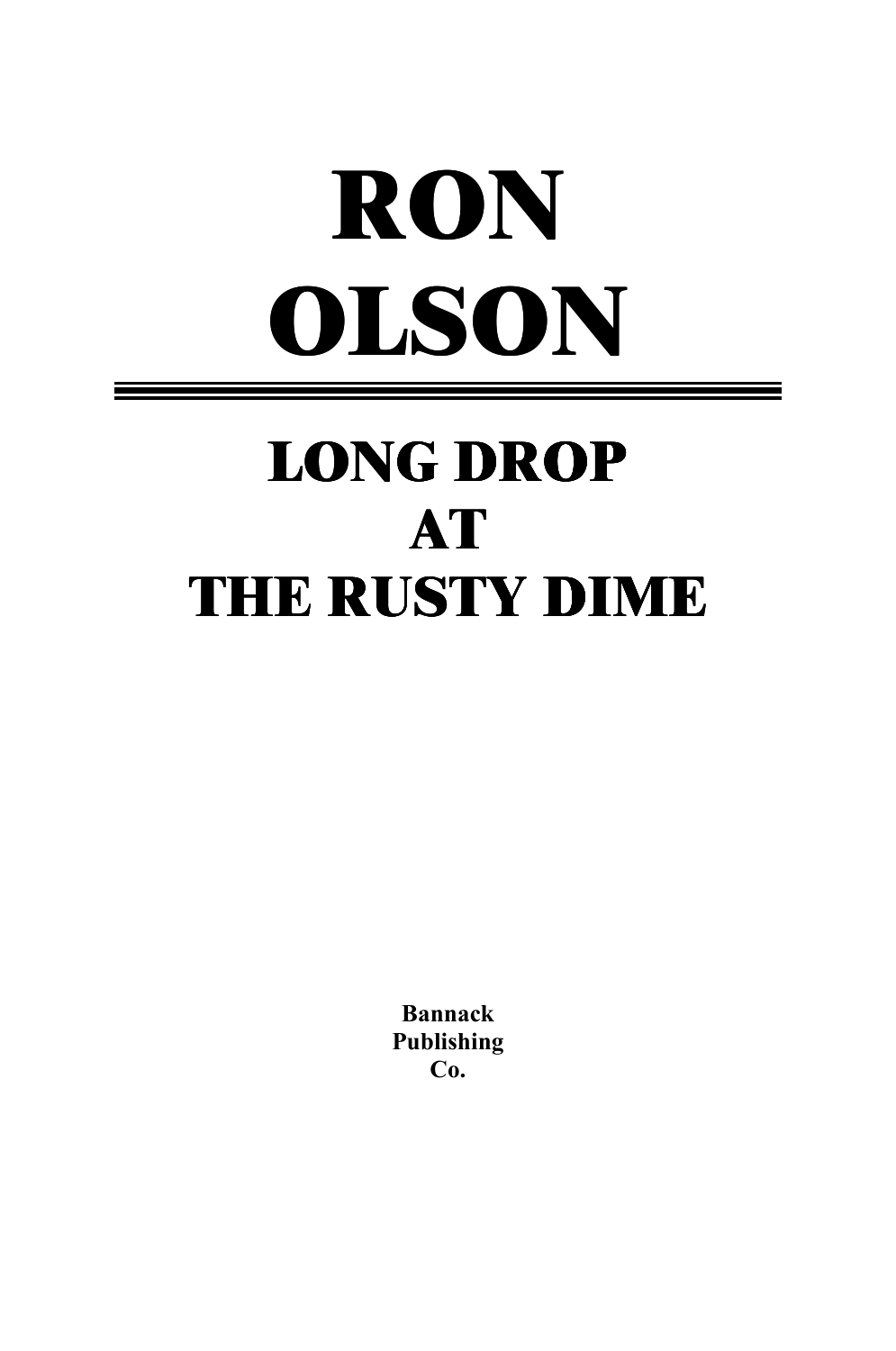#### LONG DROP AT THE RUSTY DIME

# This Title Is Number 2 In Bannack's All-Family Western Series

# All Rights Reserved Copyright © 1989 by Bannack Publishing Company

This book may not be reproduced, in whole or in part, without the written permission of Bannack Publishing Company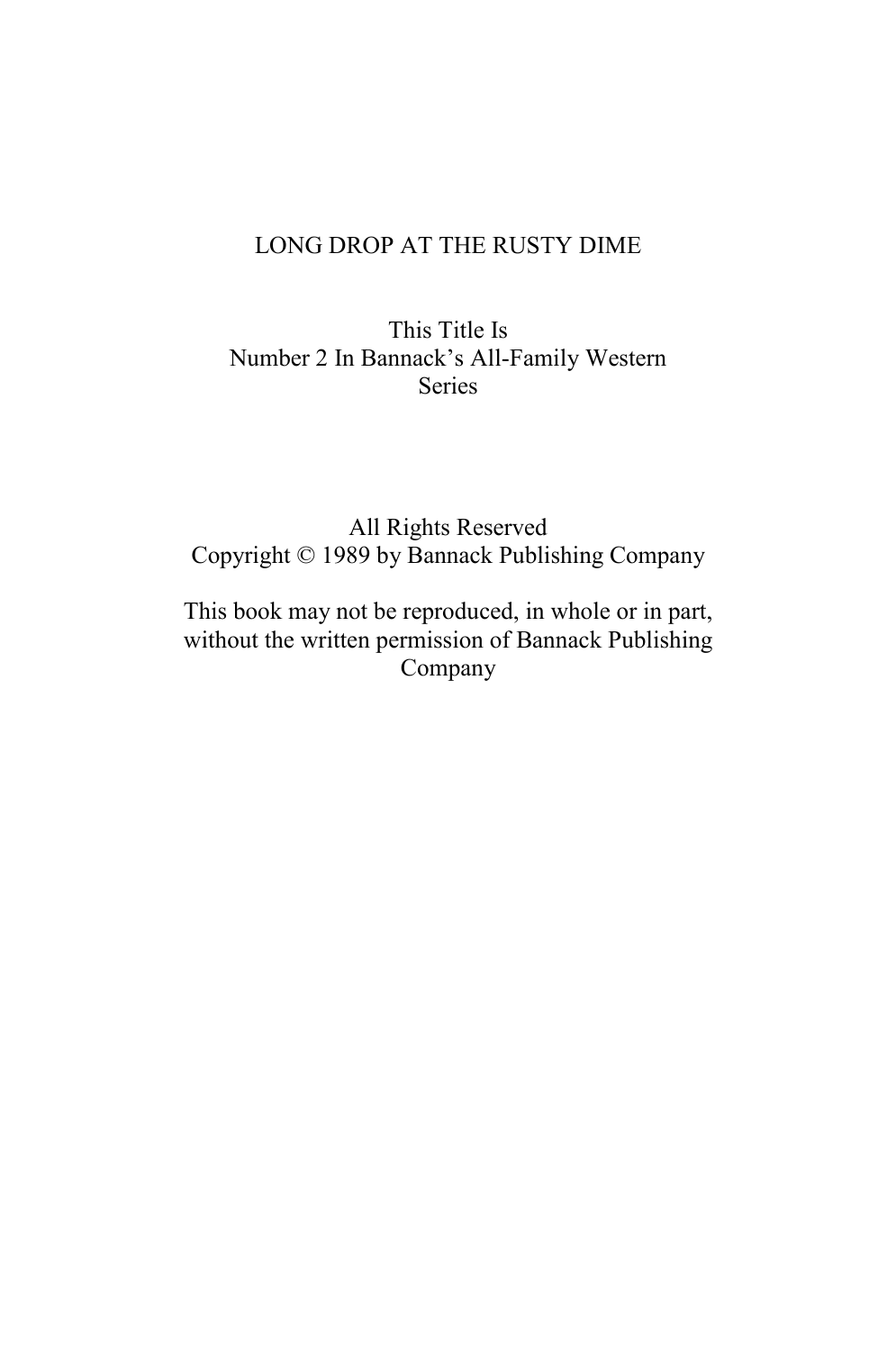# PRINTED IN THE UNITED STATES OF AMERICA

THIS BOOK WAS WRITTEN FOR MARIAN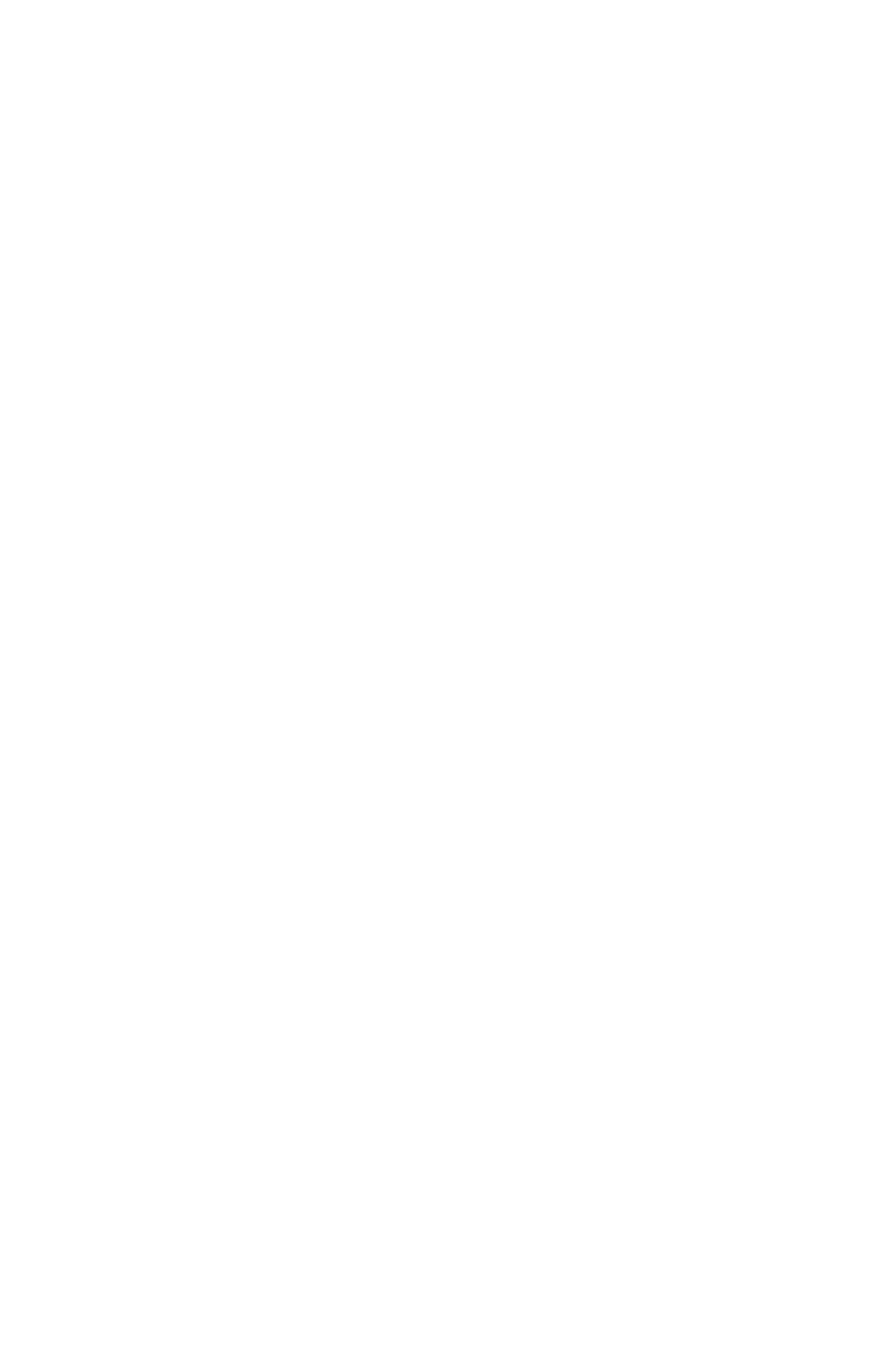# ◆◆◆◆

The road under Amos Carpenter's two lumbering freight wagons was one of those aimless prairie pathways which seemed content to follow the easy contours of the softly molded hill country with little regard for direction and even less for ease of travel. As it made its way toward the rising and falling distant horizon which lay to the south and west, the dusty road would occasionally drop sharply into one of the dry creekbeds whose long sandy fingers laced through the vast plain.

The abrupt run-downs where the road seemed to rush toward narrow bottoms were sometimes long enough and sharp enough to cause even experienced drivers to tighten their hands on the reins and quickly place a concerned boot on the brake lever. Generally, these little ravines presented no serious problem for a good driver who was awake and knew his rig and his animals. Trouble only came with the unexpected.

When the lead freight wagon reached the top of one such sharply pitching road, it halted for a moment, either to survey the road or to wait for the second wagon to catch up. One of the big horses stamped his foot into the dust while another turned and nudged the black straps of the harness as though he thought it was time to be unhitched.

Then the driver gently chucked the reins and the wagon carefully began the abrupt descent. As the heavy wagon box inclined downward, a rifle shot cracked through the quiet air of the ravine and a bullet ripped into the wagon box. Two more shots came in quick succession. The second screamed harmlessly overhead but the third tore into the ground under the hooves of the horses.

The team, just beginning the descent, had been walking downhill with the harness hanging slack over their big backs as they waited for the familiar tug which would come when the brake was applied. Instead, the gunfire and the accompanying spray of dirt under them caused them to jerk forward and the heavy wagon began to lunge forward.

The driver's companion moved with blinding speed. He pulled a rifle from behind the seat, leaned over the foot trail and pumped six shots down at the ground. It seemed at first to be an insane reaction. As quickly as the wagon had bolted forward on what promised to be a deadly ride to the bottom of the hill, it jerked to a halt as if it had run headlong into an invisible wall.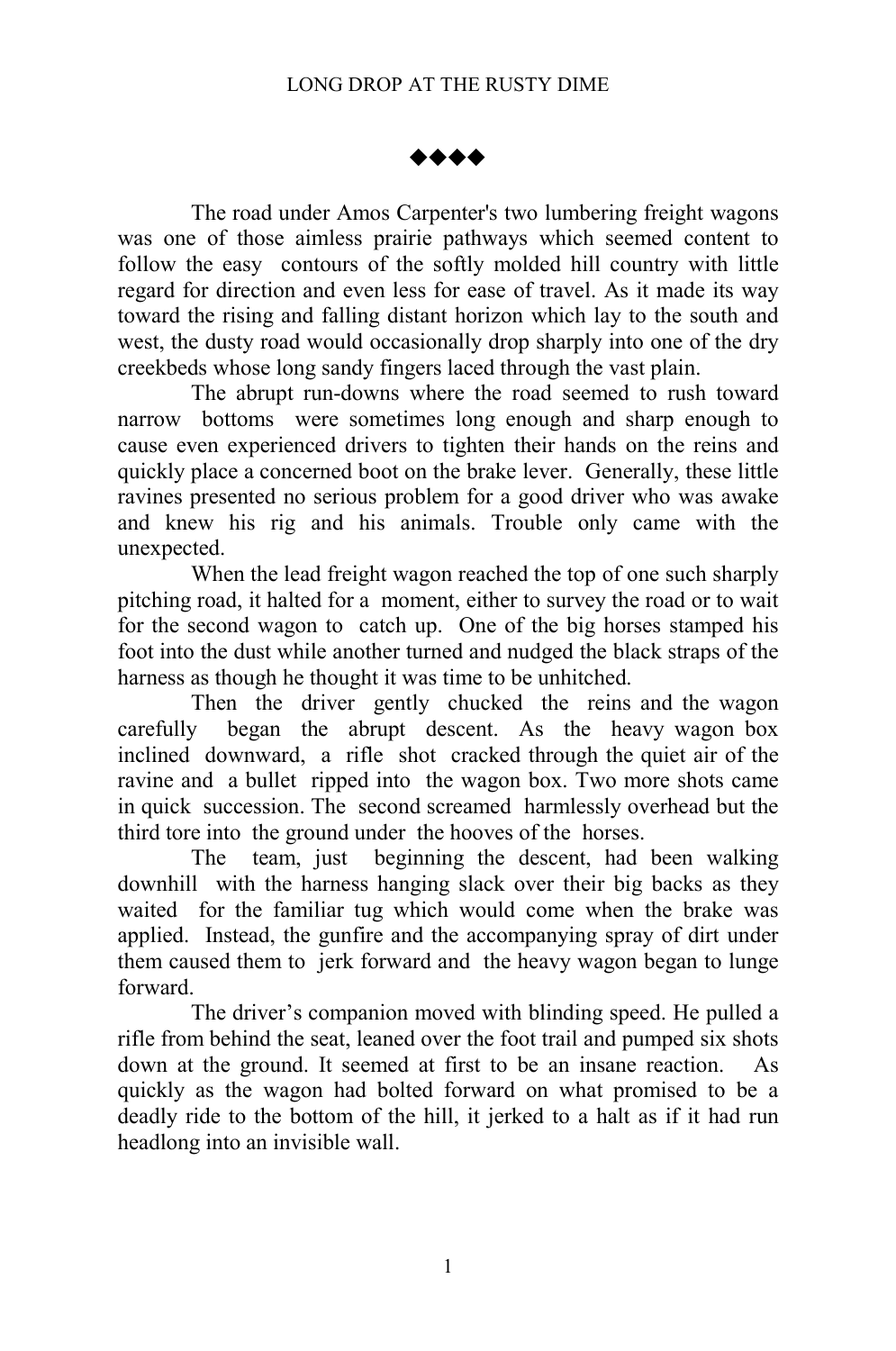The tall man with the rifle then swung the muzzle toward the horizon across the wash and sent two quick shots at the unseen bushwhacker. He dropped the rifle and spaced three more shots at the same target with his big navy colt.

 It had all happened in the space of three breaths. There had been not time for either of the men on the wagon box to speak. With the hidden rifleman still in their minds, they leaped from the high seat and took what cover they could find behind the thick spokes of the wheels.

 They held their positions for a few moments until the owner of the colt, using the muzzle to nudge back his high McKibbin hat, spoke, "I'm betting he's long gone, Amos."

"I don't think I'd call that bet. If he was still there, he'd be takin' some easy pot shots. These wheels ain't much against a rifle."

"Did Able get stopped all right?"

Looking back at the second wagon still sitting at the crest of the hill with its driver's box and seat empty, Amos grunted, "He's stopped sure enough and the brake's set, but I don't see him or Jane anywhere."

"I can. They're both okay."

 With that, Owen Bannack rose and stepped into the open, his eyes fixed on the far hill. Amos retrieved the rifle and quickly reloaded it. While he watched the point from where the shots had been fired, Owen scrambled down the steep slope and up the other side.

After a few minutes he reappeared, walking easily back toward the wagon. It was evident that the sniper had fled and the wagons were secure, at least for the present.

Amos Carpenter stood looking down at the oak wagon tongue that looked like it had been cut in two by a giant axe. He pulled a blue flowered bandana from his hip pocket and mopped his forehead. As Owen walked up he said, "It's busted clean through, Owen. That was the quickest thinkin' and shootin' I've ever seen. Yuh saved the wagon, the horses, and probably our skins to boot."

His companion only nodded as he surveyed the little furrow that had been plowed in the sod when the tongue had broken and dropped to the ground. The jagged end of the tongue had gouged itself into the dirt and it was that fact which had brought the wagon to such a jarring halt.

They were joined by grizzled old Able who appeared from behind the second wagon. "Now what in tarnation was all that?" he stormed.

Looking at the stump of the tongue which had been driven into the ground with such force that it very nearly held the front wheels off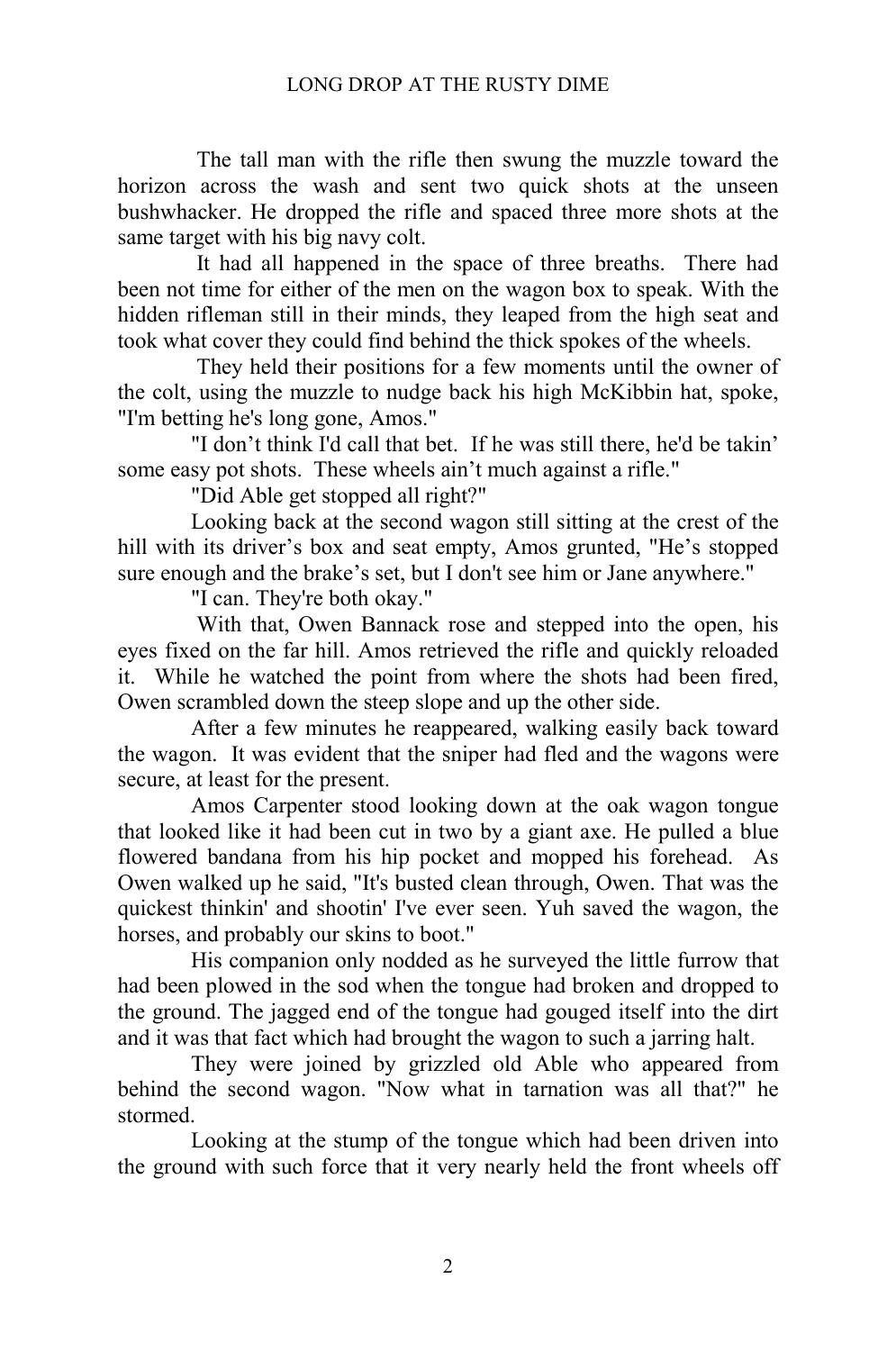the ground, he whistled softly through his bushy beard. " The whole shebang would've gone if she hadn't busted. But who did it ...?"

He never finished the question. His eyes found the matching end and he suddenly realized what had happened. He looked at Owen, "Then it was yuhr shootin' that snapped it?"

"It was, Able, and it was the only thing that could have stopped us. The brake would've never held," said Amos.

Old Able looked at Owen narrowly and observed, "Them things is easier to shoot than to fix. Yuh jest ain't got no sense fer wagons." Still surveying the broken wood he added, "I can see now, Bannack, that they ain't no chance in glory that I'll ever make a wagon driver of yuh."

Owen Bannack smiled at the old freighter. "You'll have to talk to your boss about that, Able. He was driving. I'm only along for the ride."

Amos smiled at the two who maintained a mock running feud, but one that was founded on affection and admiration. Ever since the two-wagon party had left the town of Frailey in Wyoming territory, Able had been fussing at Owen for his lack of wagon driving skill. Owen, in turn, kept the banter going with his observations on Able's cooking skill, or, as he put it, the old driver's "pot whompin'."

"I never had a wagon stop that quick," said Amos shaking his head in amazement. "We both almost came over the footboard on our heads. It's a good thing we've got the team we do. Most would've kept on goin' and we would've had a lot of busted harness besides that tongue to worry about."

"But what pot-bottom scum started the shootin'?" asked Able.

"No idea," said Owen shaking his head. "There wasn't any sign over there except some trampled grass. I'd say there was only one. And not a very good shot at that."

"Is Jane all right?" asked Amos.

"Fine," Able assured him, "I jest told her to stay put 'til we sang out that it was clear."

"I guess we could stand here all day wonderin' who it was, but that ain't goin' to fix that tongue," said Amos.

"Remember that cowpoke we talked to yesterday, Amos?" asked Owen. "He said something about a town along this trail. Last Chance, I believe he called it."

"That's right," brightened Amos, "from what he was sayin' it should be within an easy ride. By golly, that might be jest what we need."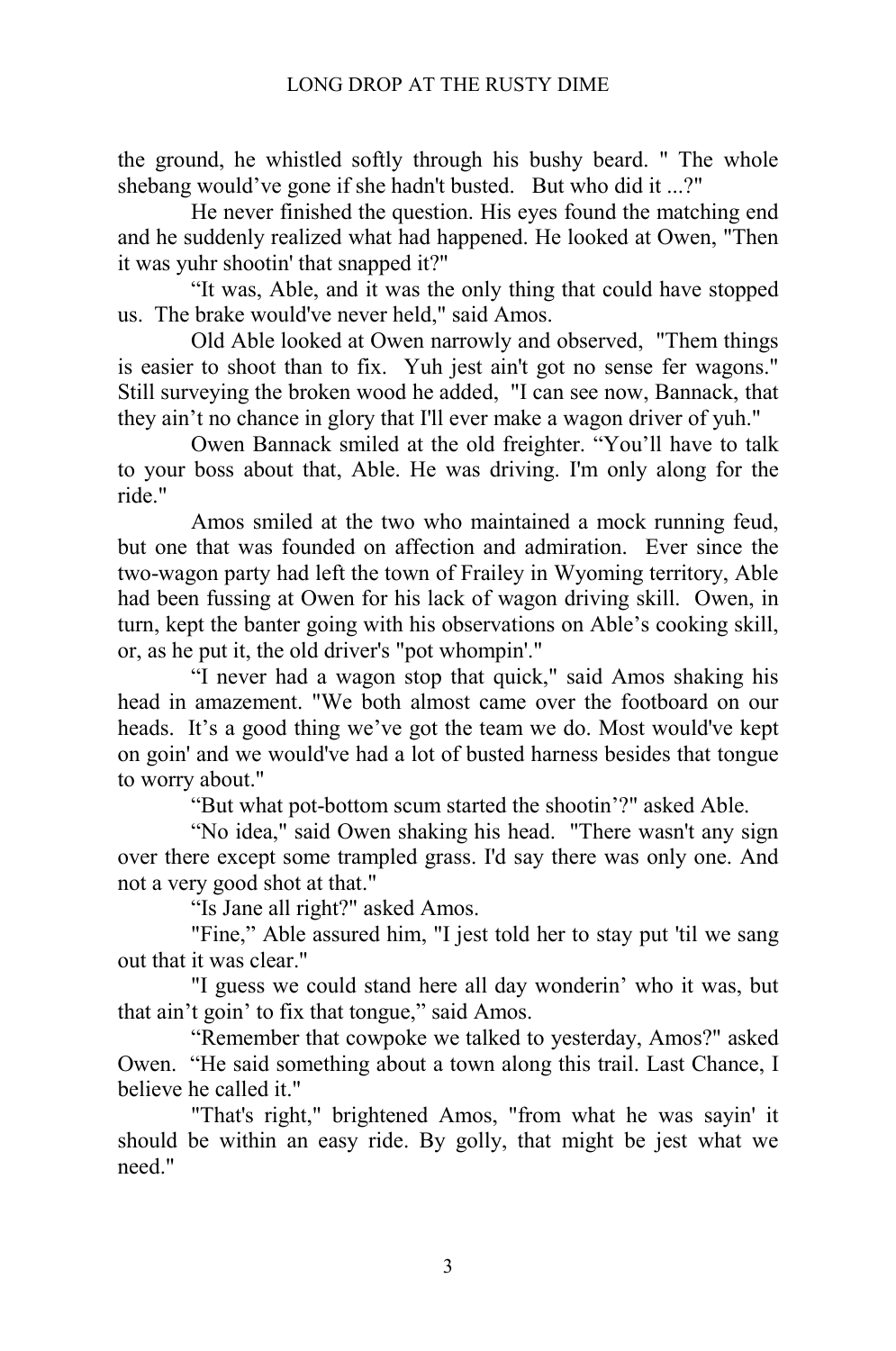"Ain't much of a name fer a town," snorted Able. "Probably jest a saloon fer drovers."

"If it's a stage stop like he said, we ought to be able to make do though," said Amos hopefully, "but right now we might as well make camp because we sure ain't goin' any further today."

Hours later as the three men settled down around a cheery fire, Jane Carpenter was pouring coffee and thinking about the coming break in the long weeks of monotonous wagon travel. "Pa, there's no other way. I say we all go to this town. What's the name? Last Chance?"

Amos was sorting out the possibilities, or at least trying to, but the enthusiasm of his daughter was eliminating all options except the one that had them all going on the excursion for the repair of the broken wagon tongue. "Well, I suppose we have all been gettin' a little trail sore. Might be interestin' fer us to see the sights of this town. Able, yuh want to join us?"

"If the thing's goin' to be fixed right, I 'spose I best go along."

"Might be they'll have a cafe there and we can all get a good square meal," drawled Owen with an innocent and serious look at Able.

The weathered old driver squinted at him and "harrumphed" in reply.

As they ate, the four travelers found themselves gathering a bit closer to the fire. Their journey from the Platte River, begun in the last days of summer, had taken them well into the fall and the chill night air made a coat feel welcome after the sun disappeared. The trail they were following was carrying them ever closer to the Colorado Mountains and their immediate goal, which was Denver. Although they had made a deep swing to the south as they came out of Wyoming so Amos could talk to a man in Idalia who had once offered to buy the Carpenter freight yard, they were now on a direct line into Denver.

Behind them they had left a town and countryside torn and weakened by the violence of a war between ranchers and a marauding band of cattle rustlers. The long simmering trouble had come to a quick and violent end when Owen Bannack had ridden into the barren little town and hanged one of the gang members from the sign over the saloon.

As they learned later, Bannack had been on the man's trail for months after the outlaw had killed Bannack's wife and children. The justice had been vigilante style, swift and certain.

In rapid fire order after that, there had been more raids and killings. It had ended when the gang leader was blasted out of his fortress in the saloon into the waiting rope of Bannack who persuaded him to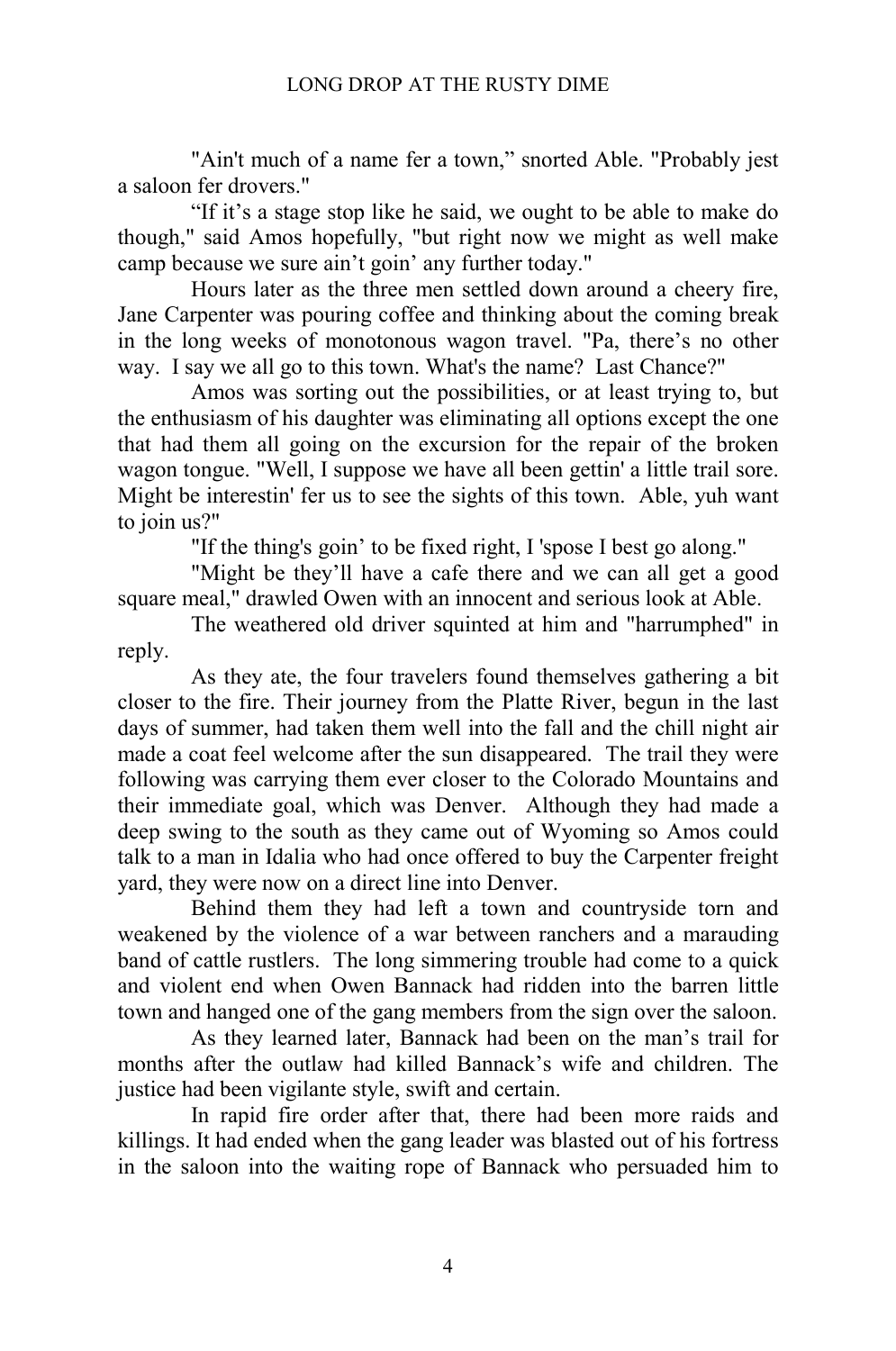reveal the whereabouts of yet another of the men Bannack was pursuing. It was Colorado, so the tall vigilance committeeman had joined the Carpenters for the trip southwest.

An oncoming railroad line from Nebraska had spelled doom for Amos' Wyoming freight business and that coupled with a desire to leave the Wyoming troubles behind brought the freighter to his decision to start anew in the booming mountain mining areas of Colorado. He had formed a close tie to Owen Bannack and was glad to have him along. The same held true for his daughter, Jane.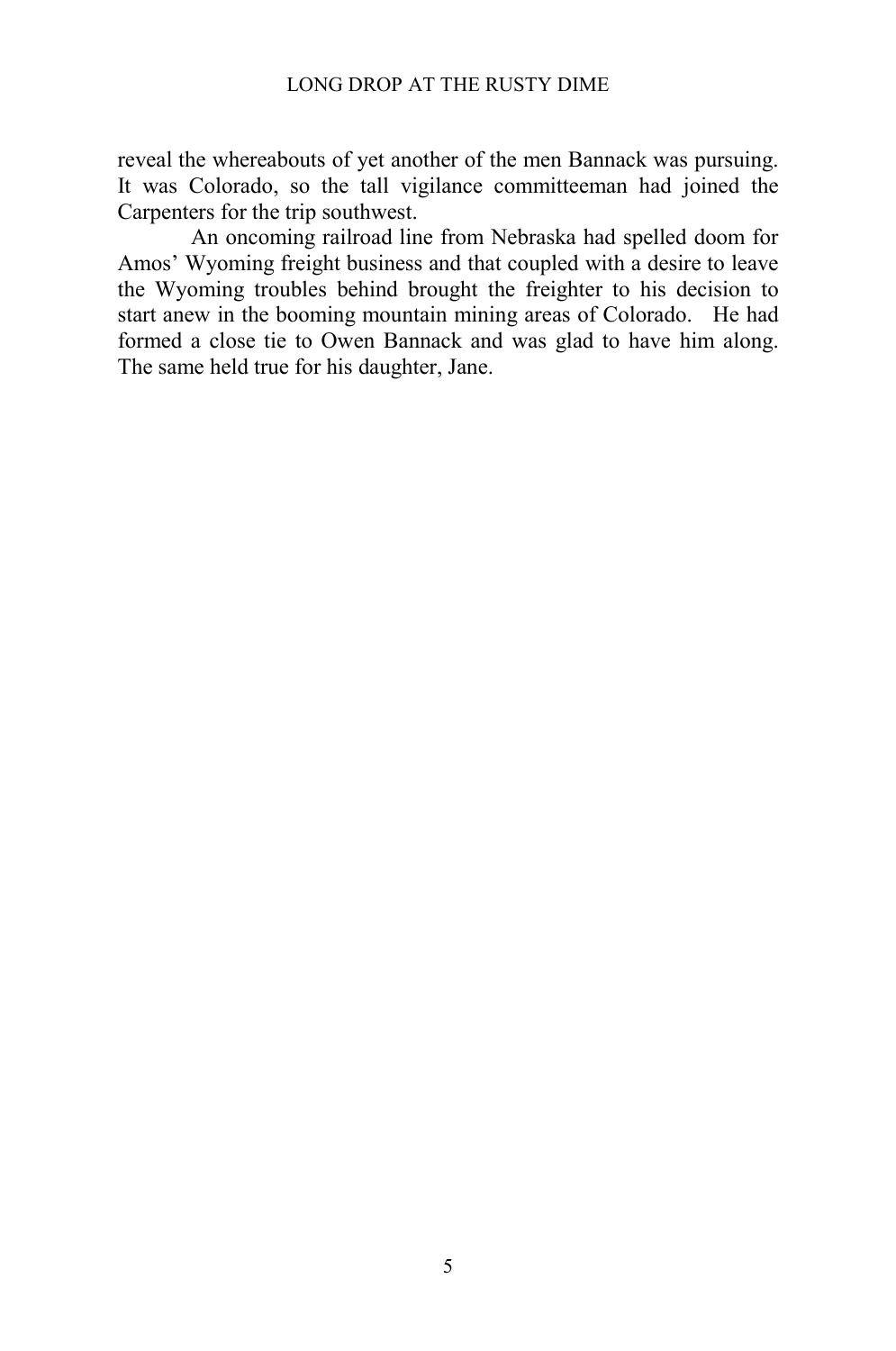#### LONG DROP AT THE RUSTY DIME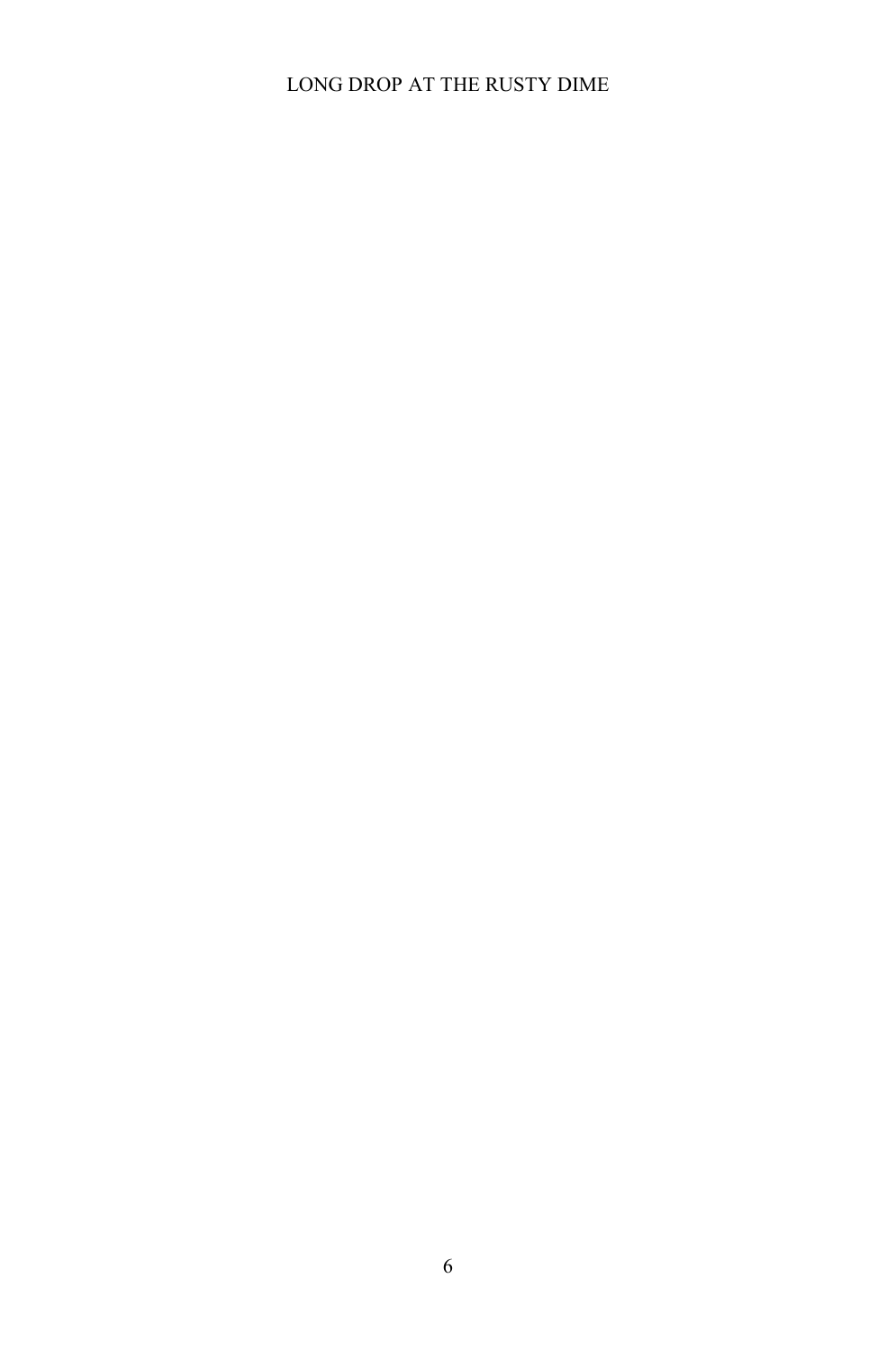◆◆◆◆◆

The freight wagon halted at the top of the grass-covered hill and Owen, on his big chestnut horse, Cocoa, drew up even with the driver's box. "Doesn't look like much," he observed.

Able, who had refused to squeeze onto the narrow seat with Amos and Jane, rode a big black horse which seemed upset and uncomfortable at being pressed into service as a mere riding pony. "What'd yuh expect? Brick buildin's and a herd of people?" growled Able, holding tight to the reins he had rigged to the heavy halter.

"I'll settle for one good, unbusted wagon tongue, no matter how mangy the town looks," offered Amos from the driver's seat on the wagon.

"That long building is a store. I know it is," declared Jane.

"Only way to find out is go have a look," said Amos as he gently snapped he long reins, starting the team down the slope of the long hill.

The corral for the stagecoach horses was a continuous series of split rails laid on gawky jacklegs. The fact that all the rails were in place suggested that the operator of the station was either a careful attendant or that he disliked rounding up straying animals.

Planted on the uphill side of the corral was a weathered wooden house whose one window was covered with a sagging piece of gray canvas. The canvas had once been splashed over with white paint, but the wind had wrinkled and shaken the little flap until the color showed only in a few long irregular creases. The same painter had also applied his art to the ill-fitting door of the house but with only moderate success.

Attached to the corral side of the house was a three-sided working area, apparently used for harnessing the teams. The roof of the house had been extended to cover the space, making the arrangement look to the entire world as though a wall of the living quarters had simply fallen down.

Parked alongside the house was the skeleton remainder of a spring wagon. Both rear wheels had been removed and one side of the box had been stripped away. A healthy growth of tall grass and weeds had inherited the remains and established itself around the front wheels and blocks of wood, which supported the bare rear wheel spindles.

Propped against the wall near the dilapidated wagon was an assortment of wheels, planks, springs, and braces. The forlorn collection of parts and pieces was mute evidence of the effects of miles and miles of rough roads on stagecoaches and other wheeled vehicles. It was also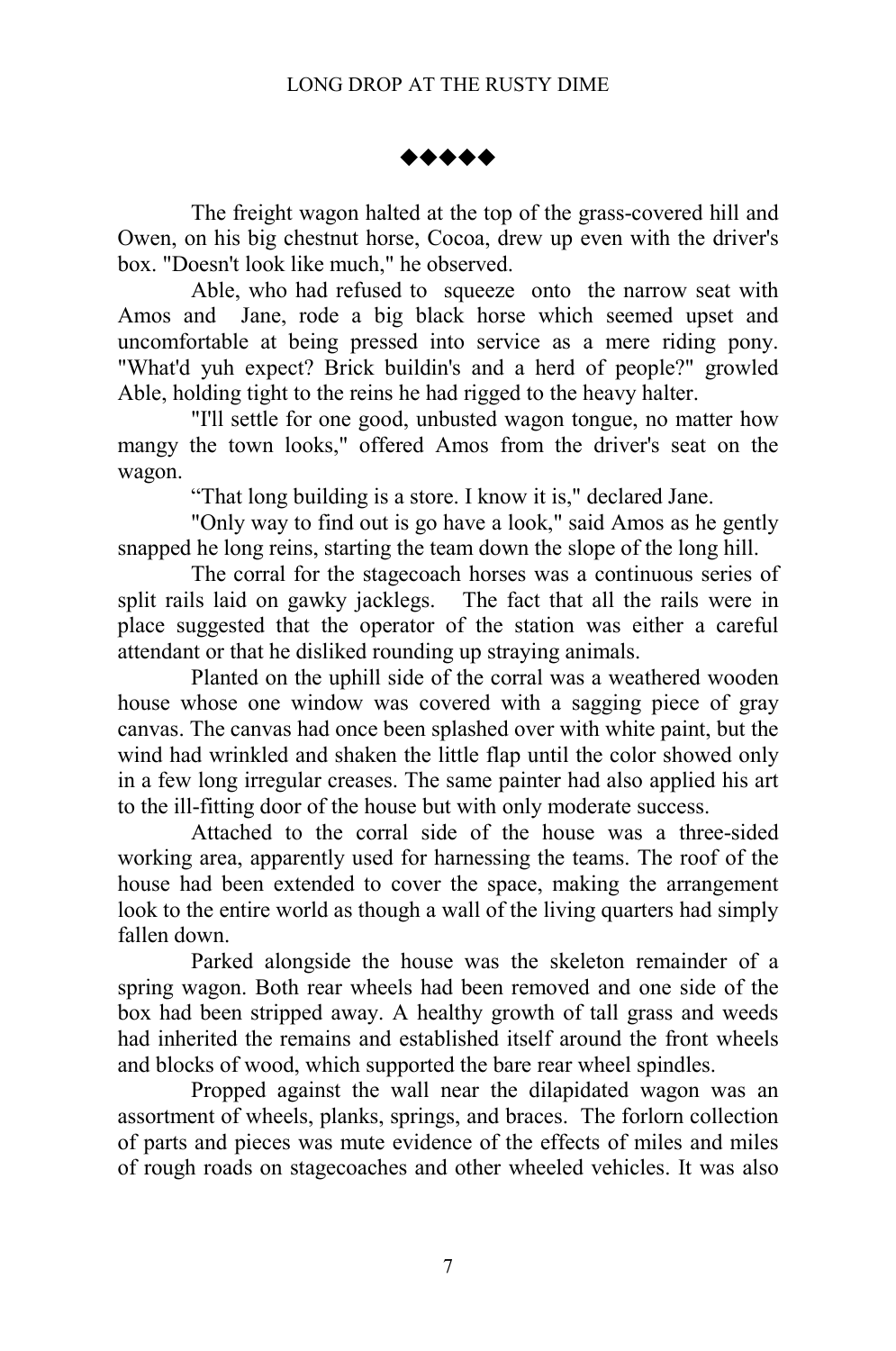an invitation to the anxious eyes of Amos Carpenter who pulled his own big wagon to a halt near the way station.

As Amos climbed down one side and Jane scrambled over the wheel on the other, they were greeted with a loud, "Howdy folks."

The speaker was a stout man in baggy blue denim overalls. The sleeves of his faded red long handles were rolled up over his elbows and his bare arms were smudged with grease and dirt. As an echo to his greeting he continued talking without waiting for any word from them. "Welcome to the Last Chance station. Isn't much but it's all we got. What can I do fer yuh?"

Before Amos could utter a sound, the round friendly face continued smiling and talking, "Can't offer yuh my hand. I've been in there oilin' harness, and, by jingo, that's a chore. But I can see that yuhr riggin's sure been tended proper so yuh knows what a job I have. I'll tell yuh fer sure some of those other station keepers must never oil a strap. It comes in here dry, jest dry. I am not one to say much, but dry'll ruin good harness quicker'n anythin'. Only thing that's worse is poor rivetin' and sloppy lacin'. Soon's I get finished oilin' I got some of that to do. Course I can see that yuh're wagon folks so yuh know jest what I'm sayin'."

Amos and Jane exchanged glances, but neither knew exactly how to interrupt the man long enough to even acknowledge his greeting. Owen and Able had ridden up and they sat listening to the flood of talk about oiling and repairing harness. Owen was as much at a loss as Amos and Jane, but, strangely, Able was not. He simply plowed right in. "Oilin' are yuh. If a man's oilin' that's a sure sign he knows somethin' about leather."

Sliding off his big wagon horse mount, Able kept right on talking, and "If they's anything worse 'n dry harness, it's poor hub greasin'." Jerking his thumb over his shoulder at Owen, Able continued, "This here's one that proves it. His axles ain't nuthin' but an ear-tearin' squeak. I've told him time and time again about greasin', but I think his hearin's as dry as his hubs."

Ignoring the others, the station keeper and Able rattled on about wagon and harness maintenance. Owen was struggling against open laughter and Jane stood wide-eyed, as amazed at Able as at the man in the blue overalls. Amos scratched his head in wonder, but finally shrugged and began filling the large pipe bowl which hung at the end of a long curving stem.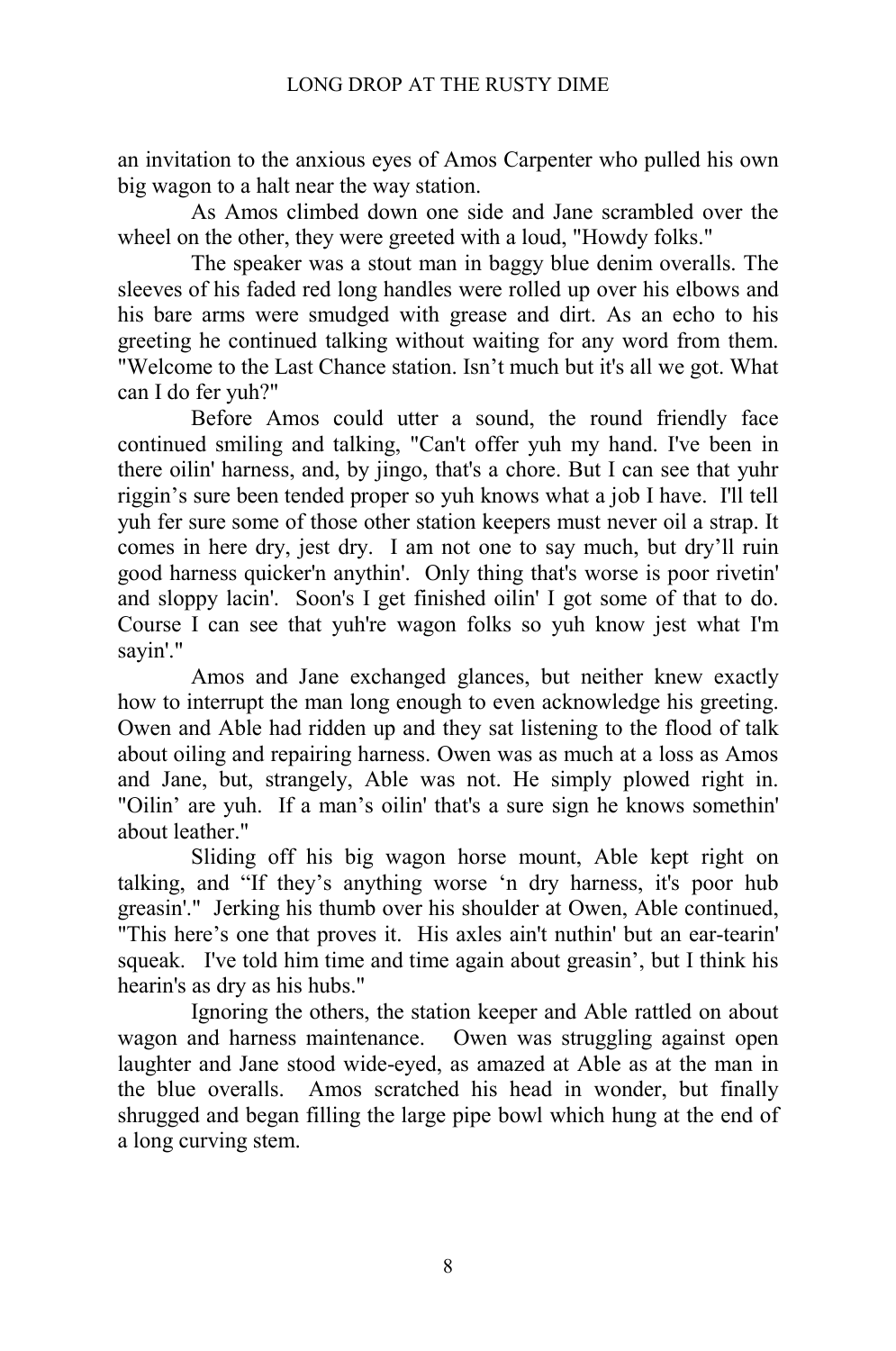As he fired the tobacco, Amos finally looked at Jane and Owen through a blue cloud of smoke, "It might be that Jane was right. That may be a store over yonder. Owen, if yuh wouldn't mind lookin' after her, the two of yuh could amble on over and see what they got that we need and can afford. I'll stay here and, soon as those two run down a bit, see if maybe we can oil up a wagon tongue."

As they strolled toward what they guessed was a general store, Jane joined Owen in a great laugh. "All the years I've known Able, I've never heard him go on so. It's almost like he had found a long lost hrother."

"If there's a wagon tongue in the county, I'll bet Able can get it," laughed Owen as he swung open the door of the store.

The interior of the general store was filled with the strong smell of freshly ground coffee. The shelves behind the one long counter were stacked with an odd assortment of dry goods including endless stacks of dark blue shirts and work clothing. In front of the counter were barrels of crackers and hard biscuits. Alongside them was a smaller keg of pickles and on the counter was a wheel of yellow cheese. There were the usual sacks of dry beans, flour sugar and salt.

Along the back wall was a collection of shovels, pickaxes, and other hand tools together with an array of nails and other small items of hardware. On the wall opposite the counter were two racks of women's dresses and a modest offering of related clothing. The few pairs of sidebutton shoes and giant ribbon bedecked hats were faded and dusty.

As they had, for the many women who had preceded her, the dresses proved to be a magnet for Jane. She was instantly drawn to them. While Owen examined a glistening new saddle, she chatted gaily with the balding storekeeper who joined her and watched while she selected one after another to hold up under chin before the long speckled mirror.

At the end of the counter and near the rear of the store there was a wide doorway which led to a small barroom. Through it came occasional bursts of hoarse laughter and loud snatches of talk. The storeclerk, who apparently doubled as barkeeper, cast quick nervous glances at the door at each explosion of noise.

Suddenly the doorway was filled with a burly man wearing a worn and frayed blue coat which, in past days, might have been part of a cavalry uniform. He wore a water-stained, formless hat pulled low over his forehead and strapped tight against his thigh was a well-oiled fortyfour revolver.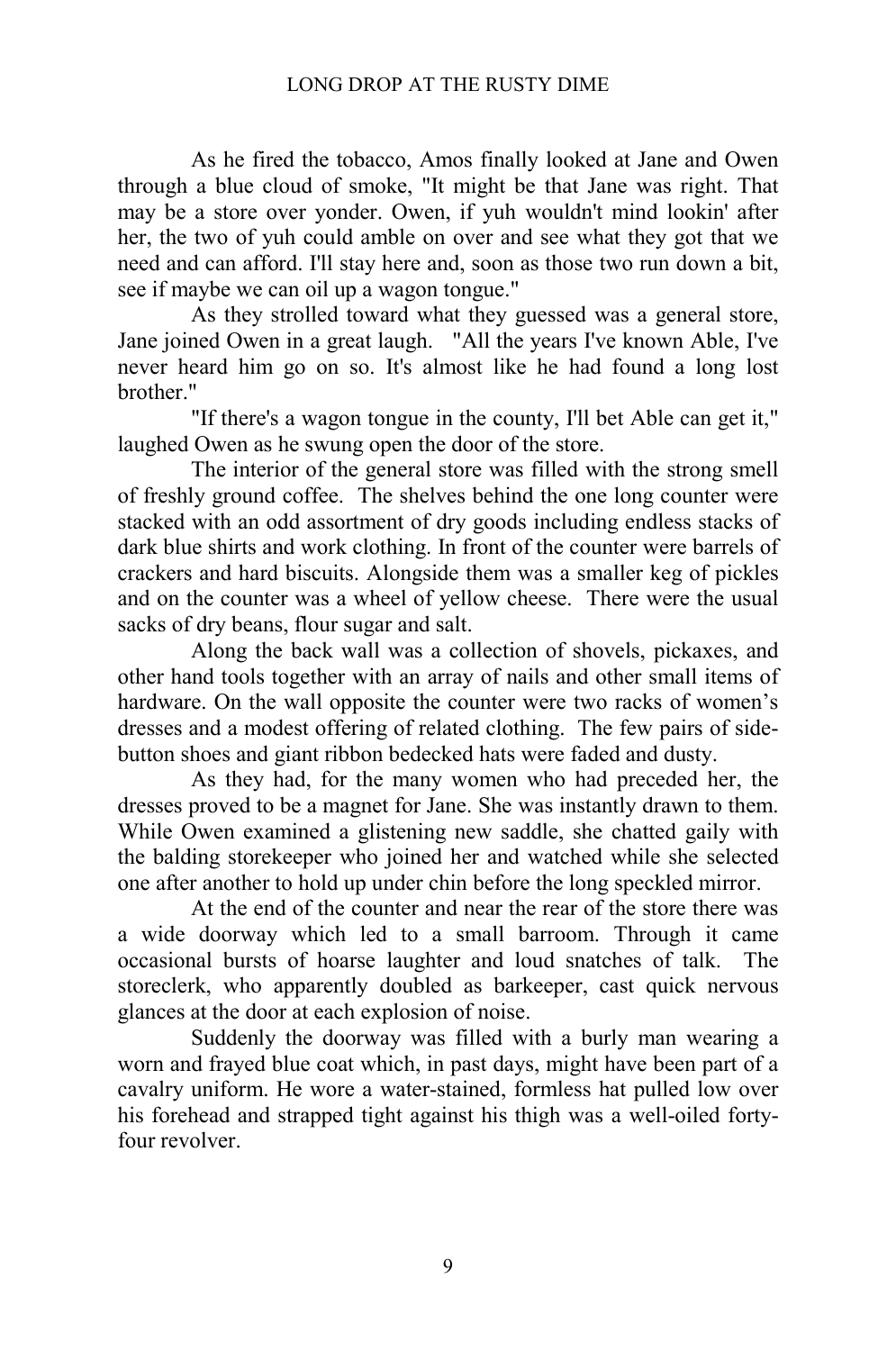"Hey there, four eyes," he called at the spectacled storekeeper. "My poor old glass is bone dry. Me and Wilts is dyin' of thirst while yuh're in here gapin' at the wimen."

As he spoke, his eyes fell on Jane. He shoved his floppy hat back and stared at her. "But seein' what's got yuhr attention I can't say's I blame yuh." He sauntered into the store to the dress rack. He pulled a dress off the rack and held it out toward her. "Why don't yuh jest try this one on fer old Karp. Then maybe yuh'd come into the bar an I'd buy yuh a drink."

He had not seen Owen when he entered the store, but the tall man brought him up short, "Put the dress down and turn around."

The man did just as he was ordered, but his movement was slow, deliberate and menacing. He stood with his feet wide apart and his hand curling close to the butt of his revolver. "Lookee here," he mocked, "the little dame's got herself a sassy friend."

The man was a bully who was accustomed to standing off and threatening his victims. He was totally unprepared for an Owen Bannack.

As he fastened the man with his level gray eyes, Owen said nothing and without hesitation walked straight at the other whose whiskey-soaked mind was slow to comprehend what was happening. If he had stopped to argue or had faltered in any way, Karp would have been able to sort out the situation and make a threat. As it was, the man barely had time to open his mouth before Owen was less than two feet away staring down at him.

"I think you had better go back and join your friend," said Owen quietly, "and I think you should do it now."

Karp's eyes jerked around and past Owen and he suddenly found his voice, "Step back big man or I'll drill yuh a new belly button." Again his glance went past Owen to something back near the barroom door.

 Without waiting for the situation to develop further, Owen's hand shot out like a bolt of lightning and he seized the lapels of Karp's coat. With a blur of motion he swung the man's body and whirled with it. In the twinkle of an eye Karp's back was to the barroom door and Owen stood facing the startled Wilts who was blinking in the doorway with his gun still in its holster.

Karp clawed for his six guns but even as his fingers managed to touch the butt, Owen's big fist closed over Karp's hand. Owen's arm muscles stood out against his shirt and Karp cried out in pain, "Let go! Yuh're breakin' my hand."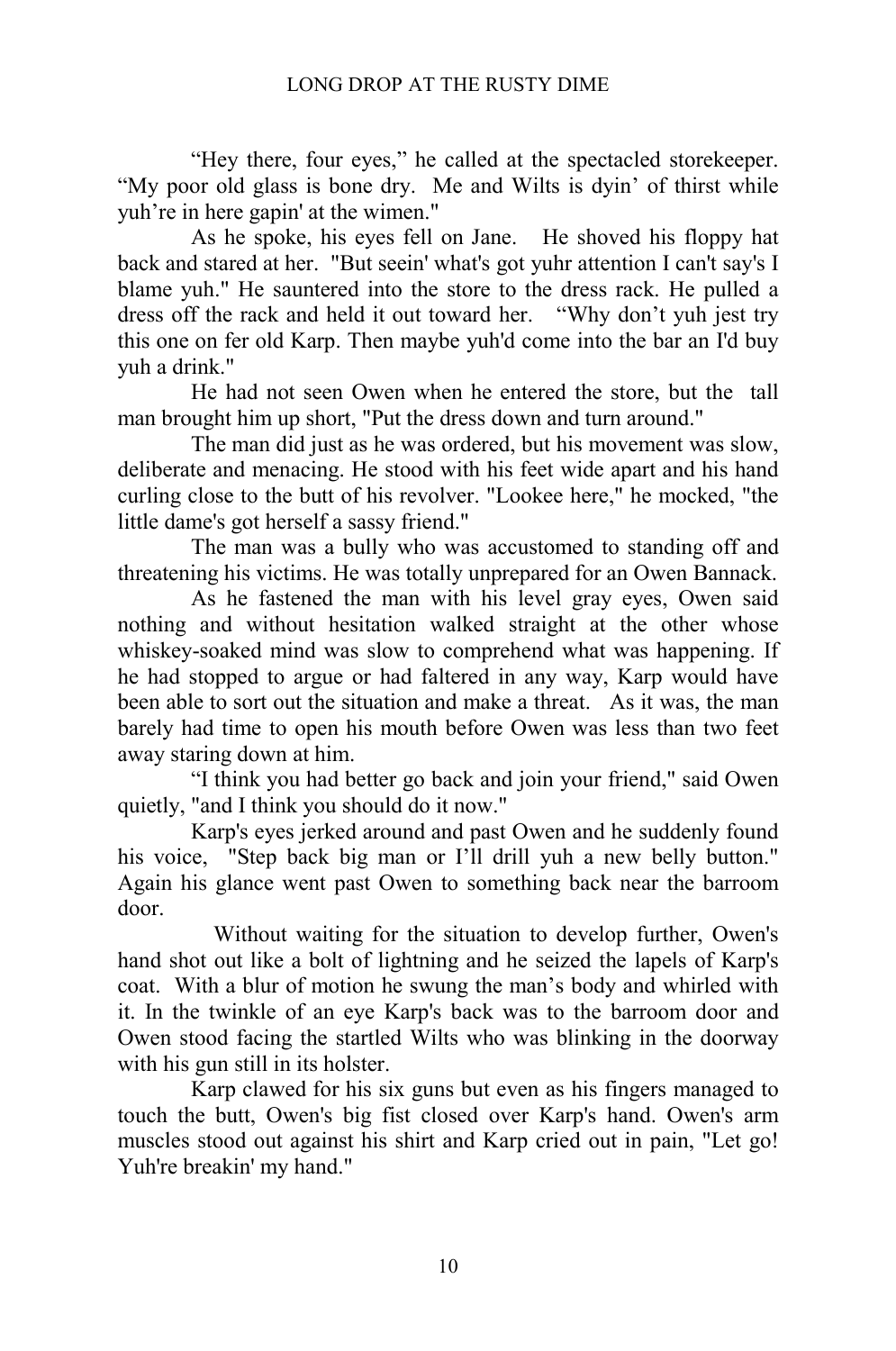He struggled and tried to pull away but the grip of one hand on his coat and the iron lock on his other made the effort useless. He cried out again, "Kill 'im, Wilts. Damn yuh, kill 'im."

Owen's big hand tightened more. "Tell your friend to step back into the bar."

The pain must have been intense because it had the desired effect. "Okay, jest ease up." Then louder, "Wilts, yuh damn weasel, get outa here. Hurry!"

As the bewildered Wilts disappeared, the bones in Karp's hand cracked with a brittle snap. The man screamed in pain and would have gone to his knees when Owen released his grip had it not been for the hold Owen kept on his lapels. Then, holding him by his jacket, Owen propelled Karp backward to the door of the bar. Quietly he said, "If you're still around here in one minute, I'll have a go at your other hand."

With that Owen released the man who doubled his body over his crippled hand and rushed into the bar. There were a few loud exchanges between Karp and Wilts, a banging door rear door followed by the sound of horses being spurred away from the building.

Turning, Owen saw that Jane had been shaken by the events and he walked over to her. "Want to leave?"

"No," she finally answered. Then getting a quick hold on herself, she added, "I'm all right, but you could have been killed."

Dismissing it, he shook his head, "Just a couple of cheap gunnies. I don't think there was any real danger." Changing the subject, he reminded her, "I believe Able's storehouse needs some attention and I know Amos needs pipe tobacco. Feel up to it?"

The brown eyes softened at him and she touched his arm in thanks and quickly turned to the storekeeper. "I'm afraid the dresses wouldn't fit very well with our freight wagons, but we do need some provisions."

The clerk was clearly pleased to be rid of his bar customers and he thanked Owen for what he had done. "Those were some of the worst I've had in here for a long time," he sighed. "They've been hanging around here for almost three days. As a matter of fact, just before your wagon pulled into the station, there were three of them. The one who had been bragging that he had been a sheriff in Wyoming left the minute the two of you started across the road. I thought it was a bit strange since he seemed to be with the others. It almost seemed that he was trying to avoid you."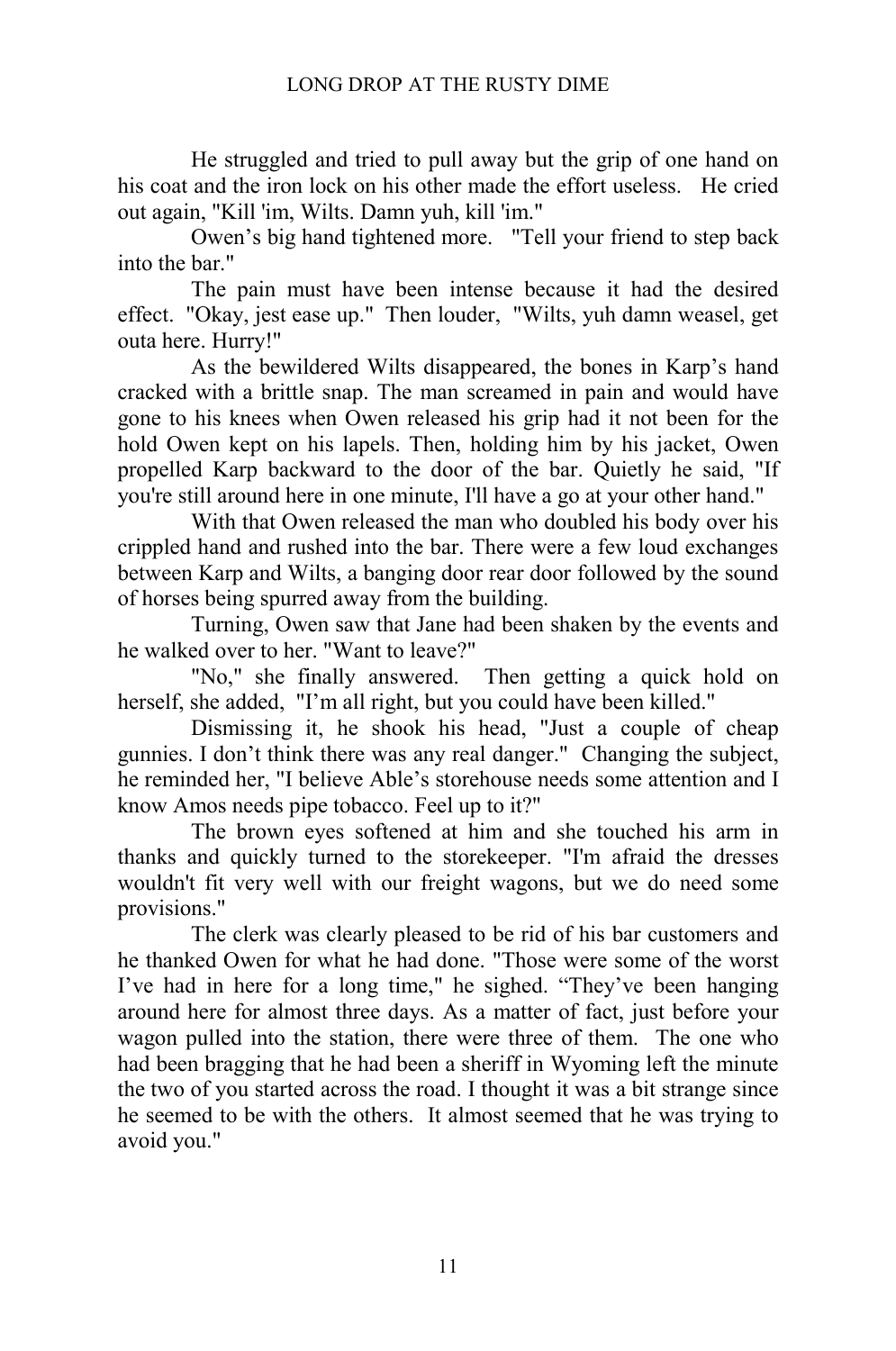The storekeeper's words trailed off as he began scanning the list that Jane had handed him. He didn't notice the quick exchange of glances between Owen and Jane nor the worried look that clouded her face.

Later, as Jane busied herself storing the provisions in the wagon, Owen found Amos and Able finishing the job of modifying the tongue of the spring wagon to fit the heavier role it would play as part of their rigging. As Able and the station keeper chattered over the work, Owen sketched the events in the store, concluding with his information that somehow Jake Ritter had found his way to the Last Chance bar.

Amos scowled with suspicion, "How in blazes do yuh suppose he ended up here of all places?"

Owen shrugged, "It's too remote a chance to be a coincidence and I'll have to admit that I don't like the looks of it. Until we learn more about this, we'd do well to keep our eyes open."

"Yuh suppose he's the one that was usin' us fer targets yesterday?" wondered Amos.

"No way of knowin' but if I had to bet, I'd probably say that Ritter's our man."

Both men remembered how Jake Ritter, who had been a selfproclaimed sheriff in the town of Frailey, had also been the right-hand man of the outlaw chief, Mead. At the very end of the bloody events in Wyoming, Ritter had fled only minutes ahead of the arrival of the ranchers and left Mead to face them alone. The man's presence in Last Chance was a mystery, which added a dark and foreboding note to their journey.

They loaded the replacement tongue and managed to slip in a word of thanks to the still-talking station keeper, as they rolled out of the little settlement and back toward the broken wagon. Owen related the developments to Able as they rode along ahead of the wagon. The old driver's reaction to the information about Ritter was to throw a sharp quick glance at Jane and Amos sitting on the seat in the driver's box. "She know it was Ritter?" he asked.

"I'm afraid so, but it's just as well. There really isn't any point in trying to keep it from her, and since she stands a chance of being injured as well as any of us, it'd be unfair not to let her in on everything we know."

Able looked again at the wagon, hoping that his long greener was secure where he had stowed it behind the seat. "It don't make sense, Owen. We're a hundred miles south of the trail from Frailey to Denver.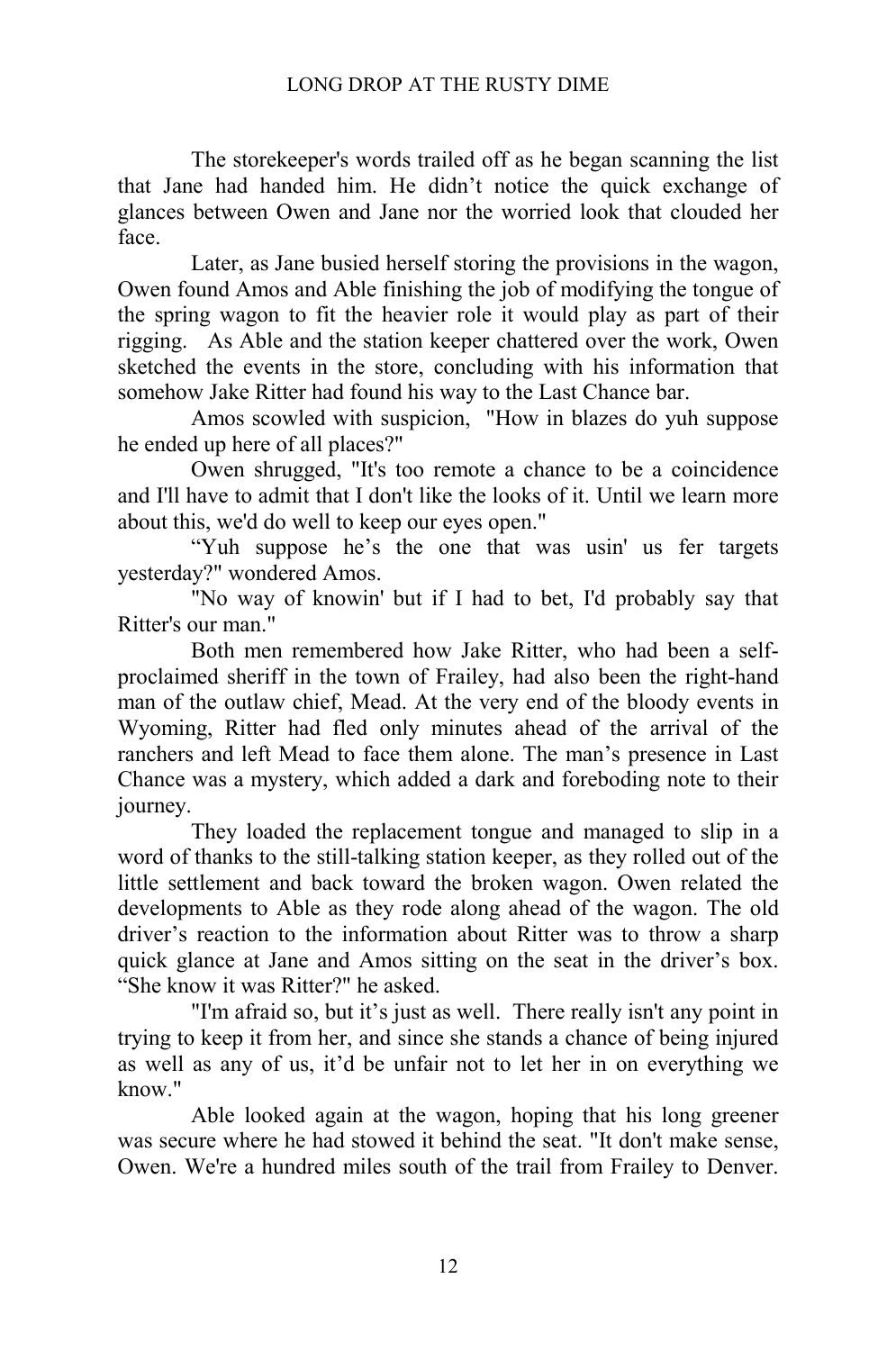Last Chance isn't even a cow speck out here on the prairie. It's almost like he was waitin' fer us."

"I have to agree with all that, Able, but all we have are questions without answers."

"Even if he was roostin' here, we don't know why. When he left Frailey he was on the run. It jest don't figure that he would go to the trouble to track us down. We ain't got anythin' he wants do we?"

"I'm not sure, Able," said Owen absently.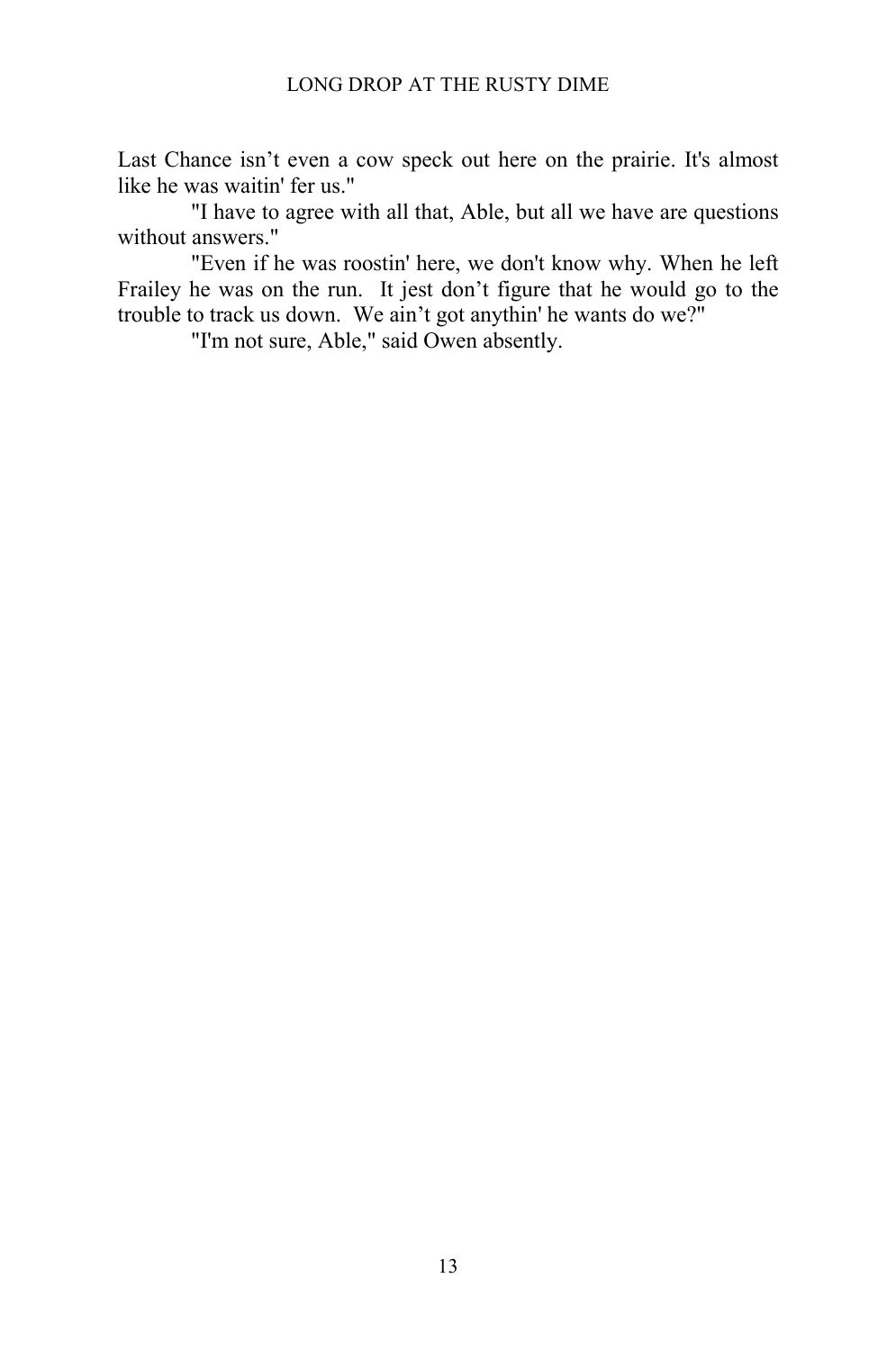#### LONG DROP AT THE RUSTY DIME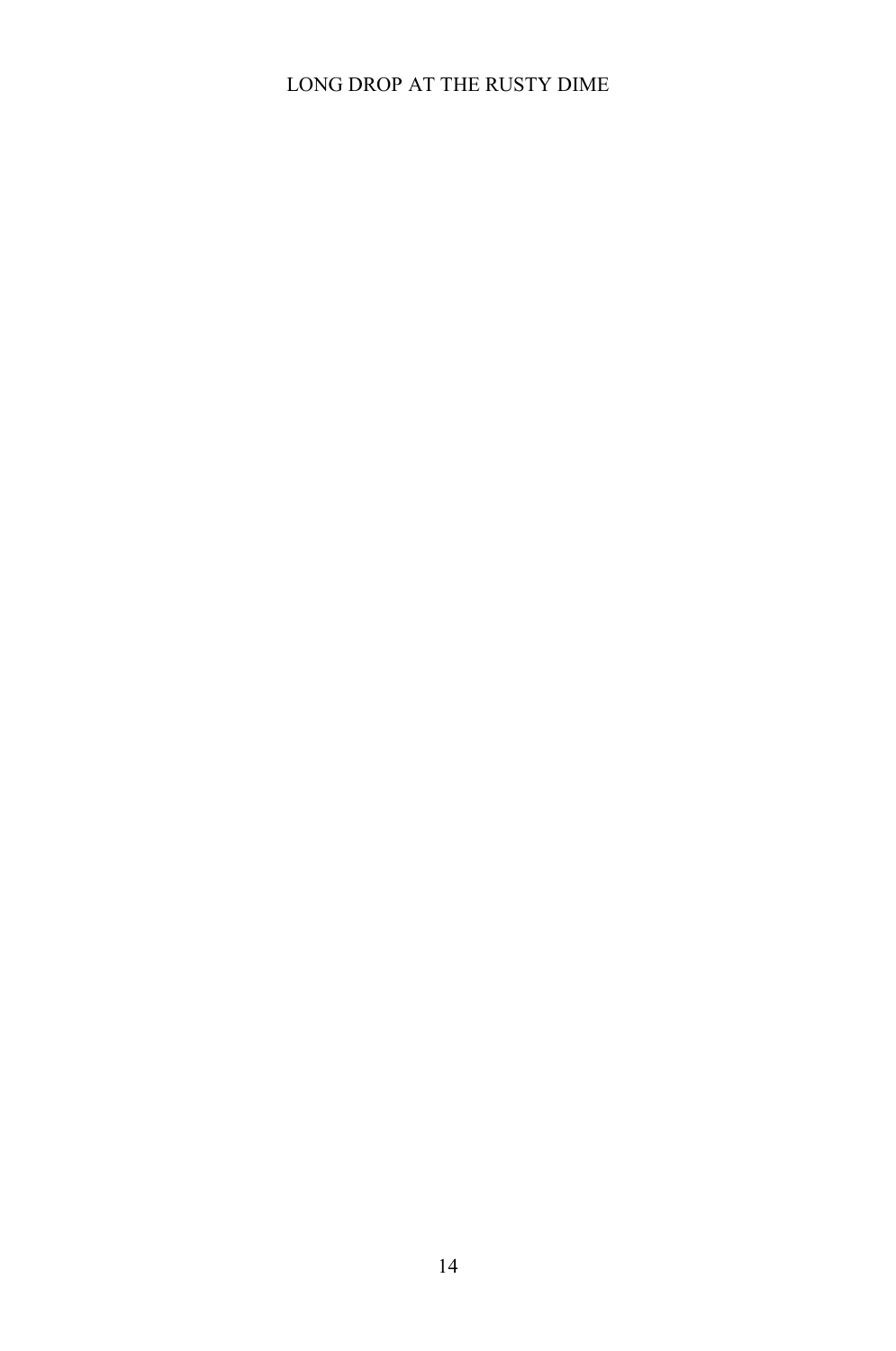

"Damn yuh, Ritter, jest double damn yuh," snarled Karp who was fussing with the crude splint and bandage on his right hand.

"Nobody told yuh to go messin' with that crowd," shot back Ritter as he eased himself down to the ground and leaned back against an embankment.

"Wilts, bring that bottle," ordered Karp. "Yuh didn't tell me about that Bannack," he complained to Ritter.

"If yuh had jest stayed outa their way, we'd been all set. We had 'em spotted and could've tailed along waitin fer a our chance."

"What makes yuh so all fired sure they got that paper?" asked Wilts, handing a bottle of whiskey to Karp who held it for a moment then thrust it back in Wilts' face.

"Open it yuh damn soapweed. My hand's useless."

Wilts took the bottle and worked the cork with his fingers as he looked at Ritter, waiting for an answer.

"I ain't sure," answered Ritter. "But it's the only chance we got of laying hold of that money. That banker at the Miners Federated says he needs the book and the number before he'll release anything from the account. When Mead and me put all our money from them rustled cows in that Denver bank, I trusted him with the account business. Like I told yuh, the other jasper on the account is still up in the mountains and hasn't heard about Mead gettin' hisself strung up. If we can get that account number and get to the bank, we got a good chance of gettin' the whole account without sharin' it with some damn pine needle from the mountains. It'll be easy pickin's."

"Easy pickin's yuh say, but yuh ain't got a busted hand," complained Karp bitterly. "And yuh've had us ridin' these trails and askin' questions fer weeks to locate that outfit. All the pickin's I got so far is saddle blisters and a busted hand."

"Cut the bawlin' about yuhr hand," sneered Ritter. "A few thousand dollars'll fix lots of hands."

"Why didn't yuh run the account yuhrself instead of trustin' that Mead feller?" asked Wilts.

"I was too busy with the whole operation," bragged Ritter.

"That fool Mead thought he was pullin' a shady on me by puttin' it in an account with his pal, Serill. Well, after that polecat, Mead, got hisself hung, there was nuthin' left to do but to try and save that fund." Ritter paused and took a pull from Karp's bottle. "The Denver banker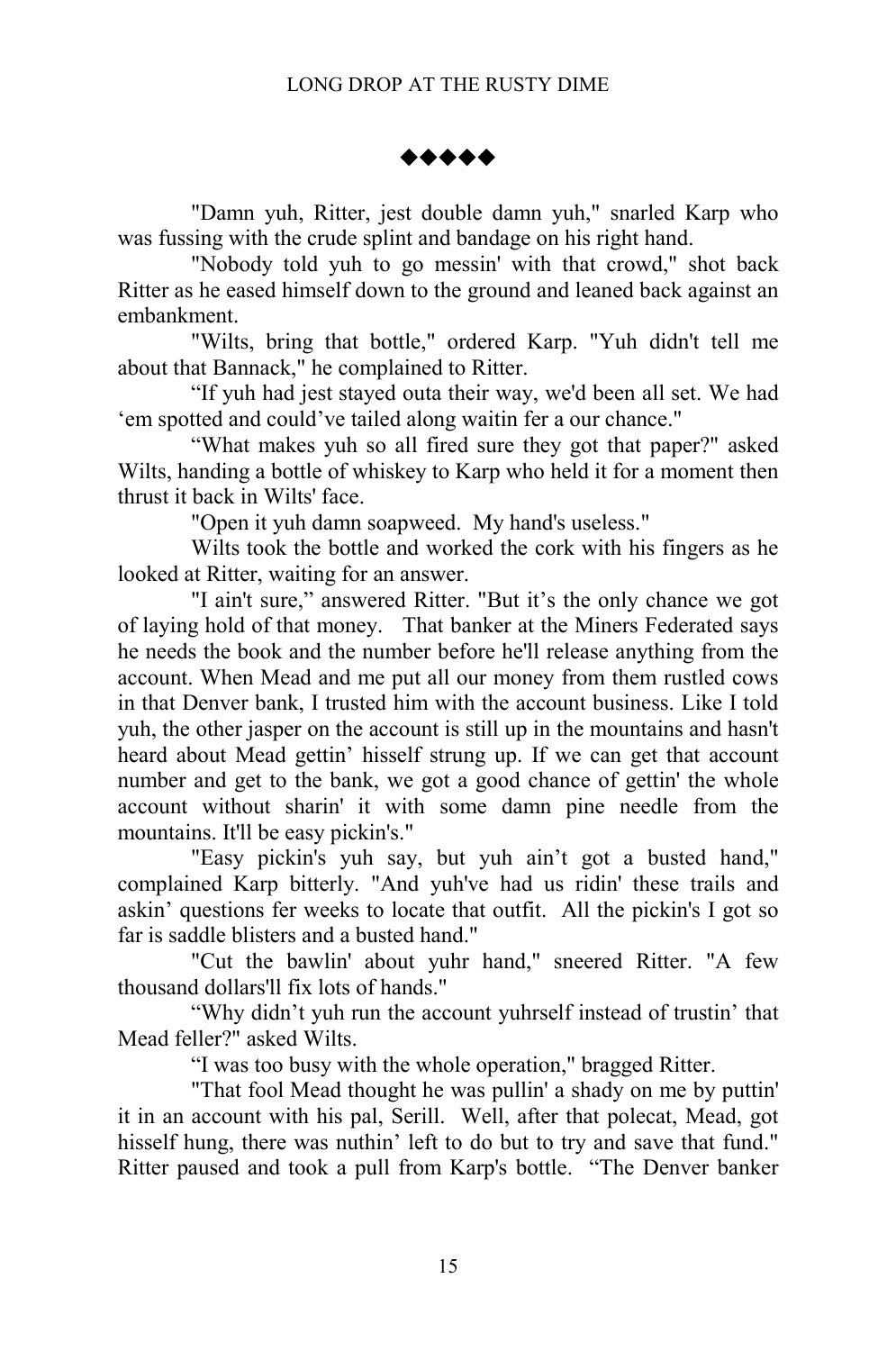sent a telegram to the banker in Terwell and found out the account paper wasn't in any of Mead's stuff so somebody has it. Then I found out that freighter, Carpenter, was headin' fer Denver. It stands to reason he's got it and is goin' to try to collect hisself."

"I suppose they offered that Bannack somethin' to throw in with 'em," speculated Wilts.

 "Might be," answered Ritter, "but I think it's more likely that he's on the trail of Serill, Mead's crony. Seems that Bannack's hooked up with some vigilante committee in Montana, because Serill killed some of Bannack's folks. Anyhow he's probably jest taggin' along with Carpenter."

The word "vigilante" brought Wilts upright and even arrested Karp's moaning about his hand. Quick and certain hanging by aroused citizens was more feared by outlaws than any other fact of their lives.

"Paper or no paper, I don't need no fuss with a damn vigilante," cried out Wilts, "And yuh say this Bannack hanged the man yuh had workin' fer yuh. What was his name? Mead?"

"That's what I hear," said Ritter, "but all that's past. Our problem here is that since Karp tangled with Bannack, they probably talked to the barkeep and figured out that somethin's up. The question now is how do we get that damn paper."

"I fer one say we head back to Denver," put in Karp, "I've got to get to a sawbones with this hand 'er it'll set crooked."

"Sounds like the thing to do," agreed Wilts, "besides, I don't hold with the notion of ridin' into any camp if they know I'm comin', 'specially if one of 'em is a vigilante."

"Yuh may be right," agreed Ritter. "Our best bet might be to hole up in Denver and jest make certain sure they don't get to that bank before we have a little powwow with 'em."

The distance between the truth and Jake Ritter's version of the facts was a chasm. From the bare facts of money stashed in a Denver bank by a rustler, he had managed to contrive a false story about "his" gang and "his" money, but it was sufficiently plausible for him to have been able to enlist Karp and Wilts in helping him locate the Carpenters.

Ritter now saw his problem as being centered on the bankbook. His defective understanding of events, his desperate flight from the ranchers, and his faulty logic persuaded him that it was in Amos Carpenter's hands. Ritter had reached that conclusion by assuming that all men were motivated by the same greed that directed his own life.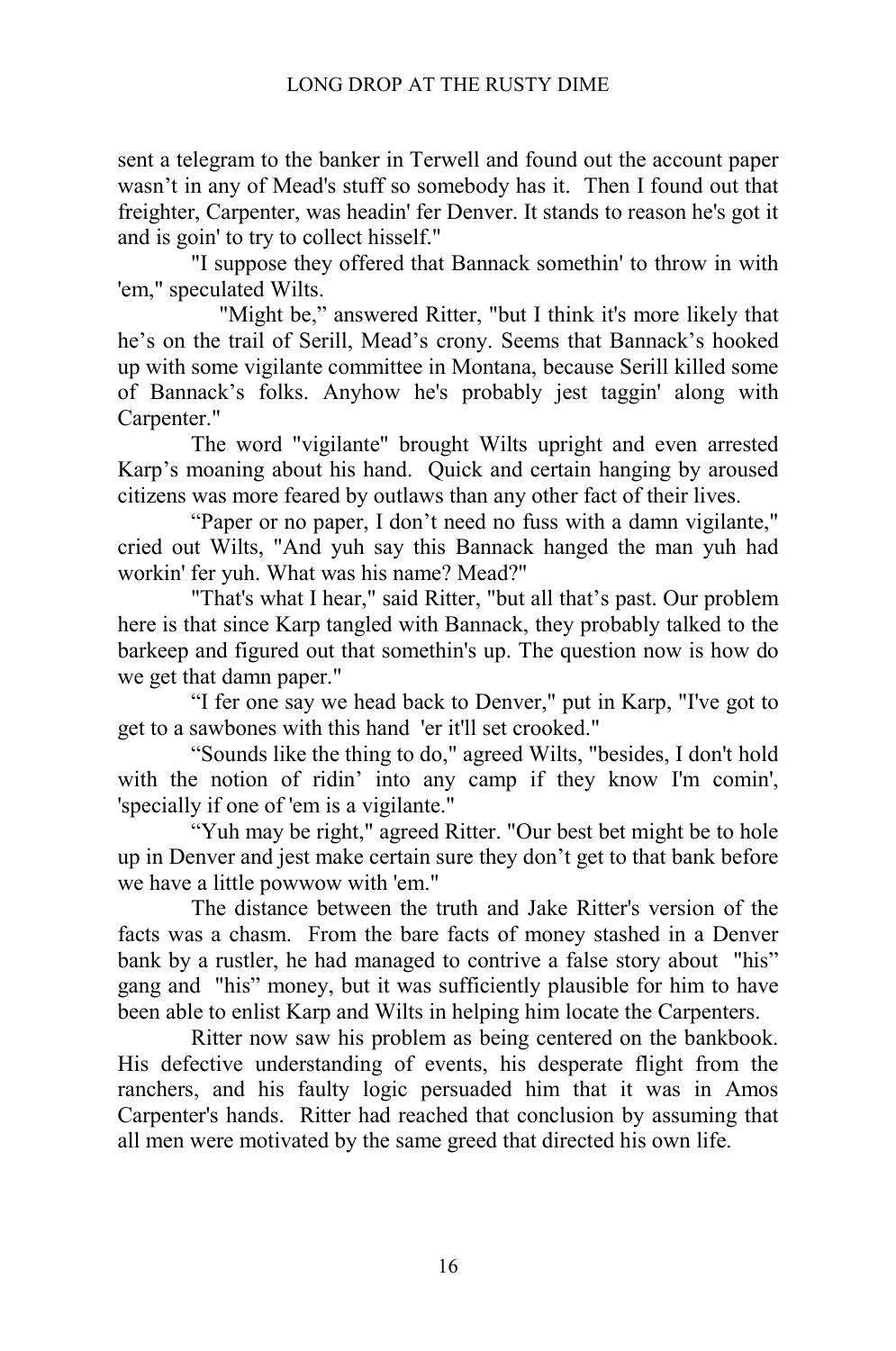#### LONG DROP AT THE RUSTY DIME

Ritter remembered Owen Bannack's gun at his throat when Bannack had caught him in the act of preparing to slap information out of Jane Carpenter. That memory was not a small factor in causing him to agree to wait until they got to Denver to try for the book. There he and his helpers might catch the Carpenters alone.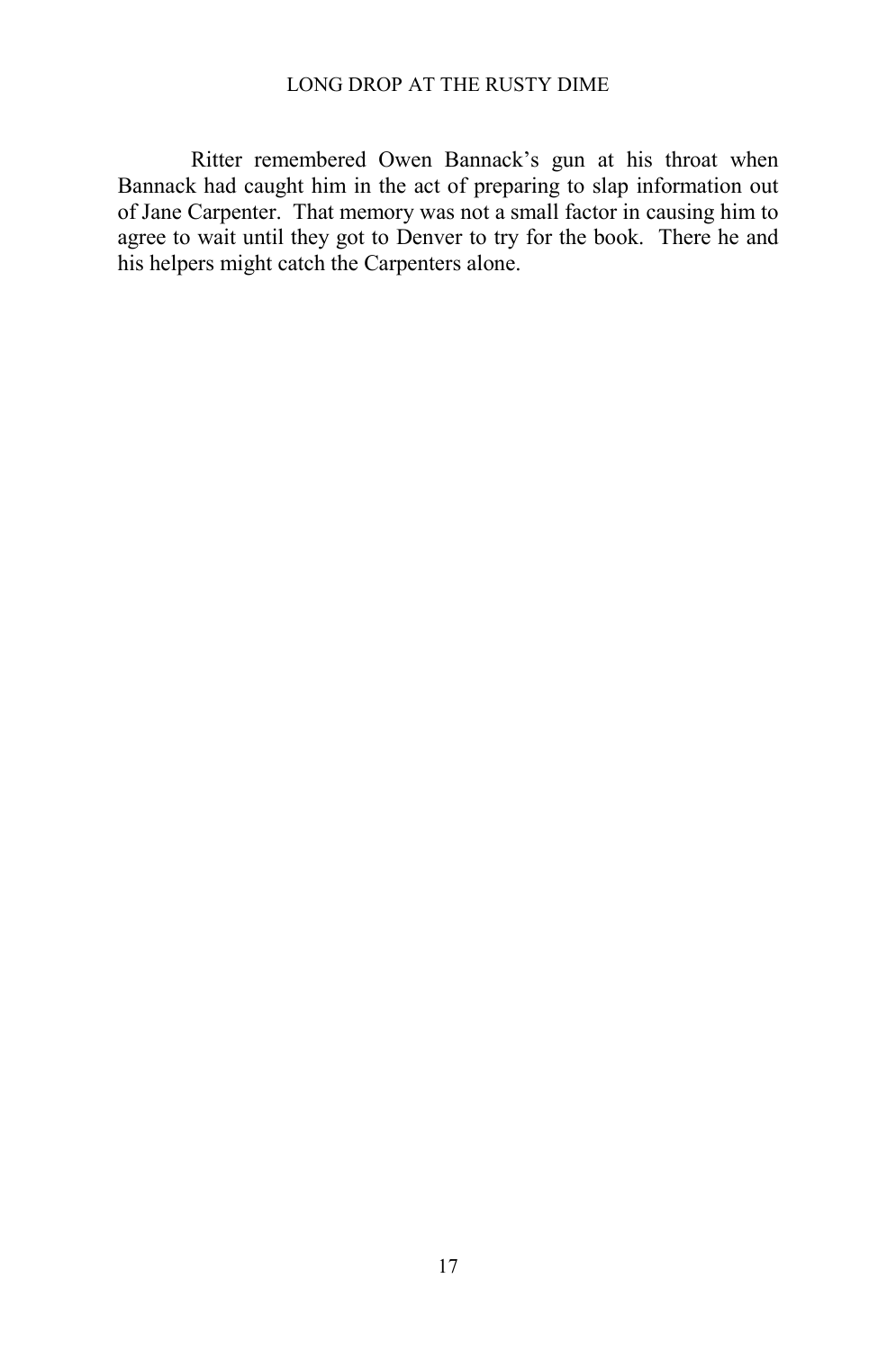#### LONG DROP AT THE RUSTY DIME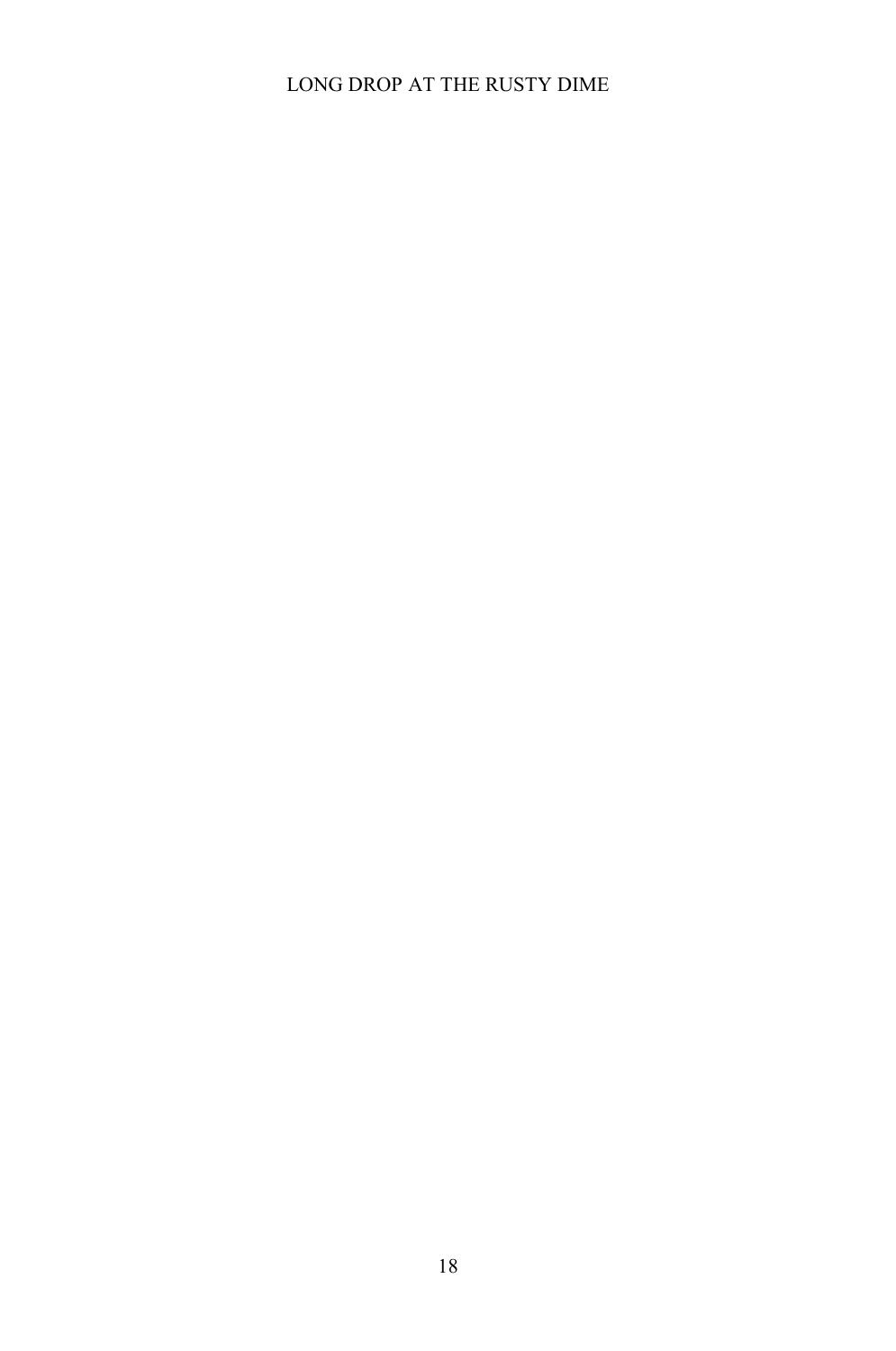

The two wagons had rolled westward for days through cold drizzle, which seemed to have settled over the world permanently. The broad backs of the giant horses were constantly wet and steaming. The ground became mushy and the road itself was impassable. They traveled on the prairie grass, but even then the wheels of the heavy wagons sank deep into the sod.

They were forced to halt often to rest the teams. Whenever they stopped there was nothing to do except sit under their slickers and shiver.

The four of them were all weary from struggling against the wet, which made every chore more difficult. It was harder to feed grain to the horses, it was almost impossible to start a fire and it was frustrating to heat food. In addition to the usual and expected trials of wet weather, they felt the need to maintain a constant vigil against trouble from Ritter and his companions.

As they sat under the shelter of one of the wagons eating their evening meal of semi-warm beans, they were despairing of ever seeing clear weather again. "How often is it like this around here?" asked Jane of no one in particular.

"Oh, it'll clear," said Amos. "We jest hit a little spell of it and it's that time of the year."

A wisp of breeze had been toying with the little fire and Able sensed that it had become stronger in the last hour. "There's a change blowin' up right now," he observed.

"You guarantee that?" asked Owen.

"If yuh can guarantee me that a tomcat won't have kittens, I can guarantee clear weather tomorrow," answered Able.

They pondered that for a while, finished eating and kept the fire going until their little supply of wood was burned down to the stack left for breakfast. The weather did seem to be changing. The wind held steady from the northwest and when they turned in, it was with extra blankets.

At first light, they turned out to what promised to be a clear sky. Chores were done with a brisker step in the chill air, the horses were a bit frisky, and the coffee smelled more fragrant than usual. The oatmeal even tasted good to the four people and to Jane's dog, Wink.

"Yuh'd think that scoundrel could catch his own breakfast instead of takin' the food out of our mouths," said Able, eyeing the dog who was leaping about anxious to be rolling.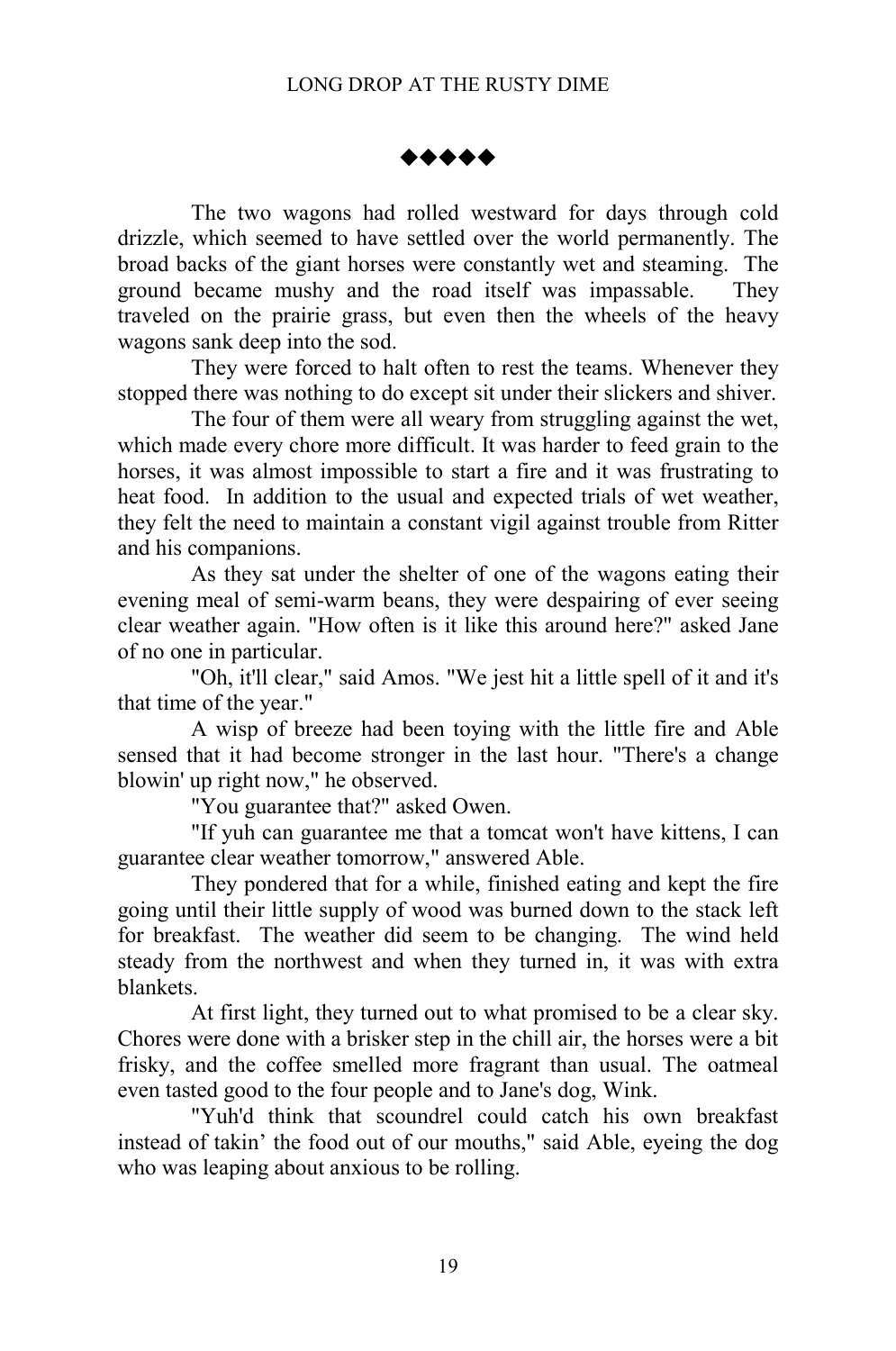"I think he likes riding on the wagon more than eating," laughed Owen.

"We might even let 'im try drivin' one. Couldn't hit more bumps than some people I know." Able threw Owen a pointed look.

"Someone has to mind the reins while others doze off," teased Owen. "Those bumps just seem worse when you're sleepin'."

Able "harrumphed," and scratched the last bit of his oatmeal onto Wink's pan.

The four rotated riding and driving and today it was Jane's turn to ride with Owen on the lead wagon. By the time the team was in the traces and camp was broken, the travelers found themselves under a clear bright blue sky from one horizon to another. The sun was sliding up on their backs as the wagons pulled to the top of the first hill above their campsite.

Suddenly, there before them were the mountains. The clouds, which had made them miserable for days, had given the mountains their first heavy dusting of snow. With the first light of the sun, the peaks fairly glistened. The snow line ended at the foot of the Front Range. Below it the frost covered grass swept away toward the plains like a sparkling mat which extended up to the wheels of the wagon.

Jane, who had only heard of the awesome Rockies, was speechless. No painter had ever or ever could fully capture the scene. Without thinking, she grasped Owen's arm and stared at the panorama. "It's... why...I never...," she stammered.

"No need to talk," he said quietly, "there are no words for it."

Amos and Able in the second wagon had pulled up alongside and the sight, too, took them. No one spoke for a very long time. Finally one of the horses gave a mighty shake of his great body. It served to rouse those on the wagons and, almost as if they were reluctant to break the spell, they moved the wagons forward toward the cluster of buildings that was Denver.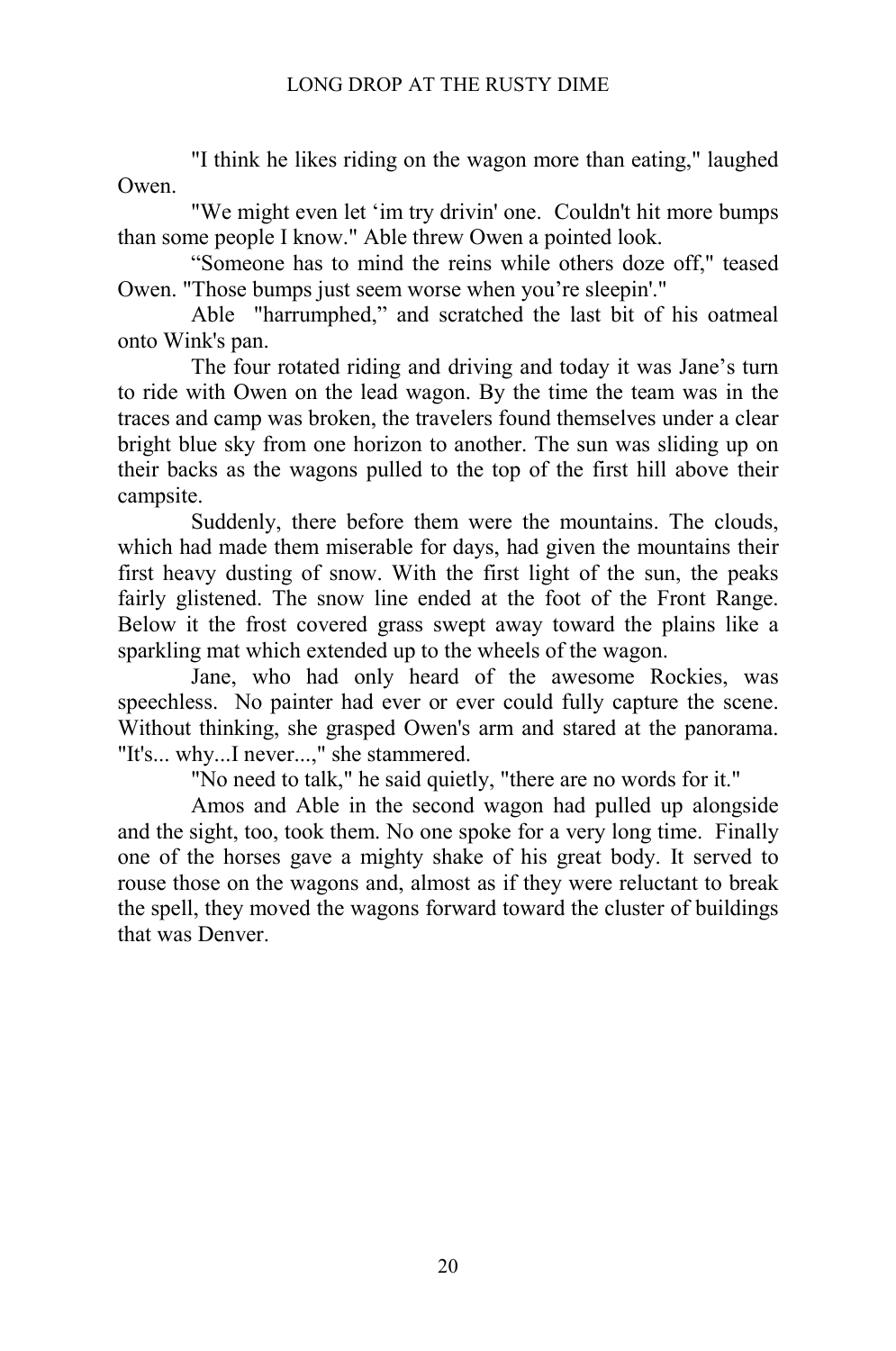## ◆◆◆◆◆

Anse Heely was busy with the thick, heavy ledger and had been struggling with a long column of ink scrawled figures when Miss Biwell appeared at his desk. He did not see her at first and it was only after she cleared her throat and tentatively murmured, "Mr. Heely?" That he looked up. Her upswept hair piled on her long face combined with small rimless glasses to give her a severe look that belied the deferential tone she used with her employer, "A Mister Serill is asking to see you, sir."

"Serill?" frowned Heely. "Did he say what it was about?"

"Not exactly. He mentioned the name Mead. I believe that's the man in Wyoming you sent the wire about."

Remembrance eased the banker's frown. "Oh, yes. That's the account the other man was asking about a few weeks ago. What was his name? Ritter, I believe." Heely leaned back and scratched his thick mane of iron gray hair. He pulled a large silver watch from his vest pocket, snapped the lid open, closed it and returned it.

"It's close to closing time, but I suppose I have to see him. Would you please bring me the deposit account file. I believe it's under the names Mead and Serill."

As Miss Biwell nodded her understanding and turned to leave the office, he added as an afterthought, "And would you hold the payment books open for a few minutes, Miss Biwell. I have a notion that I may be wanting you to process a withdrawal before we close them tonight."

As Heely sat waiting for his customer, he shuffled through a stack of miscellaneous papers on a side table finally pulling out a single sheet which he placed in the middle of his wide green ink blotter. Beside it he placed a clean sheet of paper and, with a long black pen, began writing. He had written no more than two lines before the purring voice called his name, "Heely?"

Heely looked up into the face of Pane Serill. A black felt cap was pulled low over the dark eyes that stared from the unshaven face. The straight thin lips were set in a grim line below a mustache which seemed at first glance to be twisted at a grotesque downward slant. There was a deep scar above the corner of his lip and the fact that no facial hair grew there caused the mustache

The man wore a six-gun tied low and tight against the dirty striped trousers which were pulled over the tops of high black boots. On the side opposite the gun dangled a knife scabbard as long as his forearm.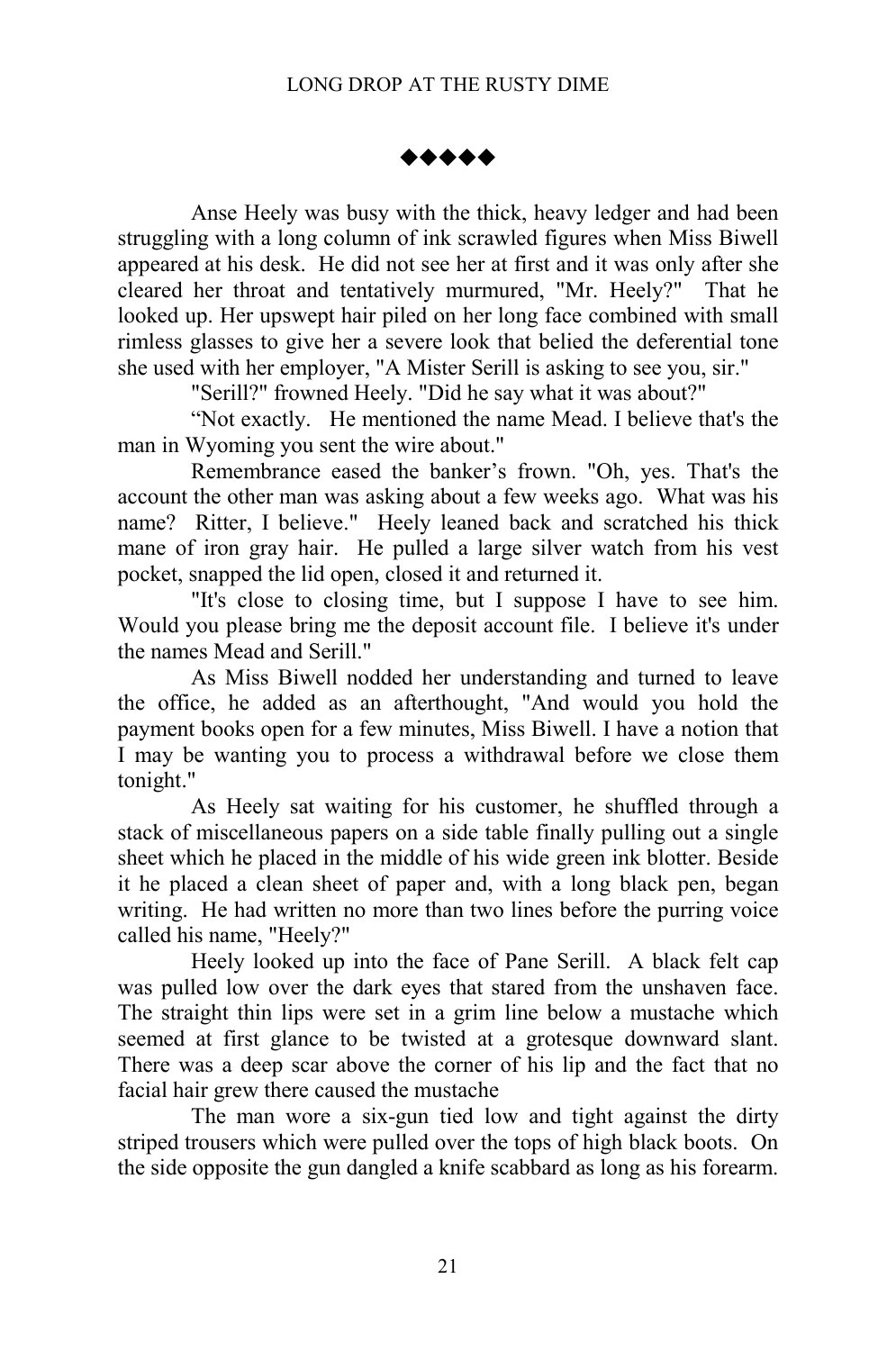The leather was decorated with gaudy tin flowers that stood out against the dark grease-stained leather.

"Yes. Please have a seat Mister Serill," Heely said, indicating a nearby chair covered with a black steer hide.

Serill accepted the offer. As his guest took the two steps to the chair, Heely noticed how short the man was. Yet his glimpse of Serill's face was enough to insure that the banker would not find any reason to mention the man's size.

"It's been quite a time since you've been in. At least three or four months. What can I do for you?"

"I need some money," said Serill, "a thousand should do."

"I assume it was your intention to draw that from your joint account with Mister Mead?"

"I ain't got any other account here, Heely."

"Yes. Quite so. We can accommodate you, of course. However, I'm afraid that in this instance it will be necessary for you to sign a statement that you are the survivor..."

"Survivor?" interrupted Serill, his voice cutting like a knife into Heely's words.

"Why, yes. Mister Mead is dead. I had assumed you knew about it."

"Mead, dead?" snapped Serill. "How?"

"I don't know all the details, but I have a telegram here from a Sheriff Hale who says that Mister Mead was hanged almost two months ago."

"Hanged?" spat out Serill, leaping from his chair. "How in bright blue Hell do yuh know that?"

"I don't know it for an absolute fact. However, that seems to be the only conclusion to draw from the Sheriff's somewhat strange expression." Heely picked up the telegram and read, "F. Mead died September 15 this year from rope sickness."

"Lemme see that," snarled Serill, ripping the paper from the banker's hand. He studied it for a few minutes, his lips forming the words as he struggled to read. "What's this about, 'No bank papers found?'"

"That's the Sheriff's reply to my request. You see, Mister Serill, another man was in here a few weeks ago asking about the money in your account. He said he was an associate of Mead's. He told me that the man had died and that he was to collect the funds from the account. I, of course, asked for verification of Mister Mead's death and for some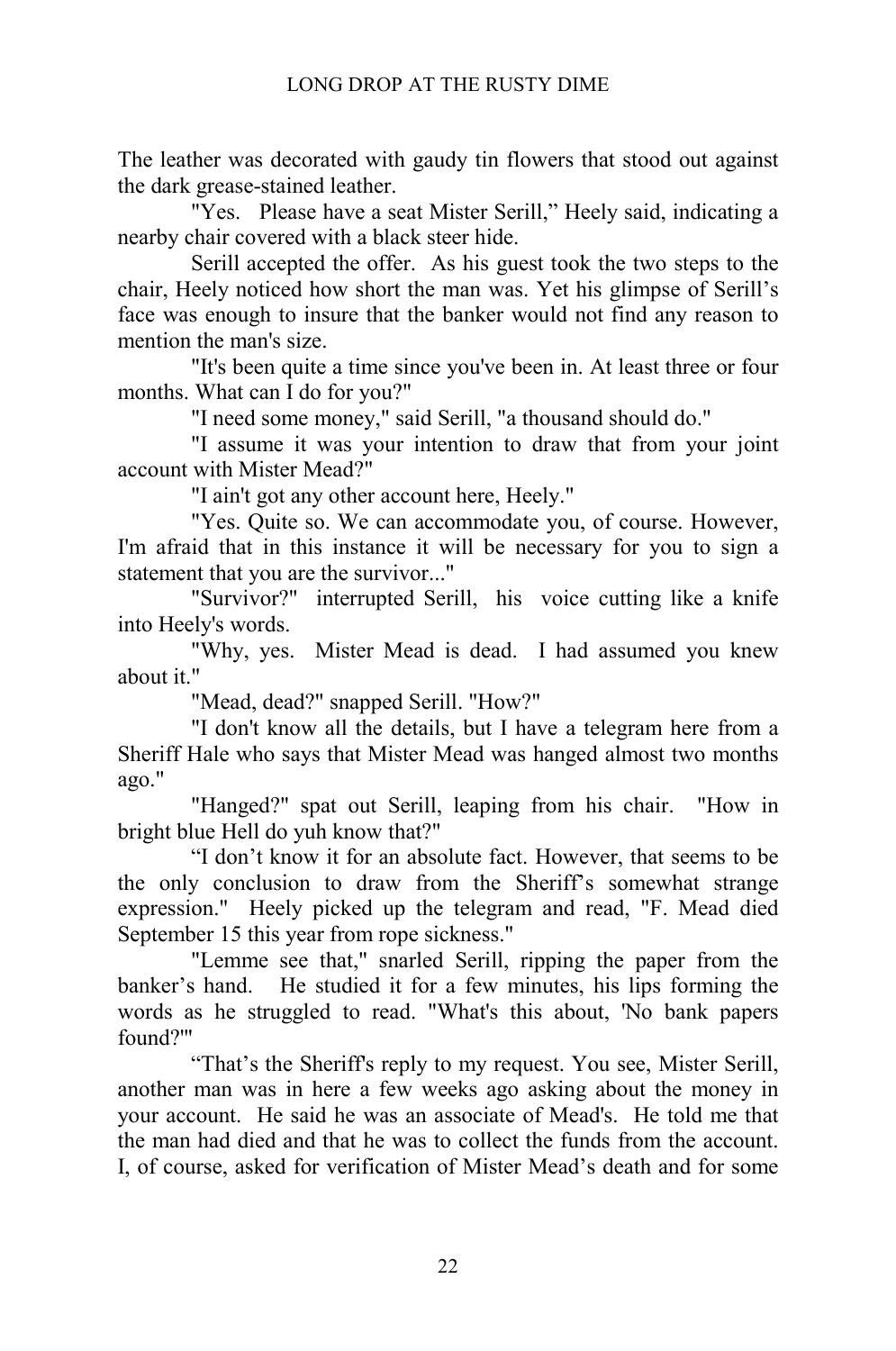evidence of his authority to close the account. Since the man had no authority and no account book we did not pay him any money. I attempted to confirm his story by sending a telegram to Terwell. The answer is what you have in your hand. The man who had been in here claiming the account left saying he would return with the account number and book."

"What was his name?" asked Serill who seemed to have recovered from his surprise over Mead's death.

"Ritter, I believe it was." He looked up at Miss Biwell as she laid a yellow file on his desk. "Wasn't that the name?"

"That's correct, sir. I looked at my note. It was a Mister J. Ritter. He said he was a law officer from Wyoming."

Serill's black moustache twisted with contempt. "So Jake came scootin' in here to help himself?" He spoke more to himself than to the banker or the cashier. As if making a decision, he looked hard at Heely. "I'll jest close the account, Heely."

The banker showed no surprise. In fact he seemed to be expecting Serill's reaction. "Of course, Mister Serill. As I started to say a moment ago, I will need your signature on a declaration that you are the survivor of the two on the joint account."

"Sure, sure. I'll sign," waved Serill impatiently. "I'll take it in cash."

After writing for a few moments, the banker laid the sheet in front of Serill who made no attempt to read the lines of neat handwritten text. Heely dabbed a long wooden-handled pen in the inkwell and carefully offered it to Serill, trying to prevent any drops from falling on the paper.

The unkempt little man snatched the pen from Heely who frowned at the blot which formed as Serill pressed the point against the paper and scratched an illegible signature. The banker took the document, turned it over on his blotter, deftly slipped it into the file, which he handed to his waiting cashier. "Miss Biwell will you please prepare the close-out of Mister Serill's account?"

Heely turned his attention to Serill and observed, "I believe there's quite a sum coming to you. It's getting late and since most everything is closed for the night, we would be happy to hold your cash in the vault if you wish."

Serill hesitated as if he were suspicious of the offer, but finally, accepted. "Yuh may have a point," he muttered. "ain't no sense in carryin' that kinda stash around."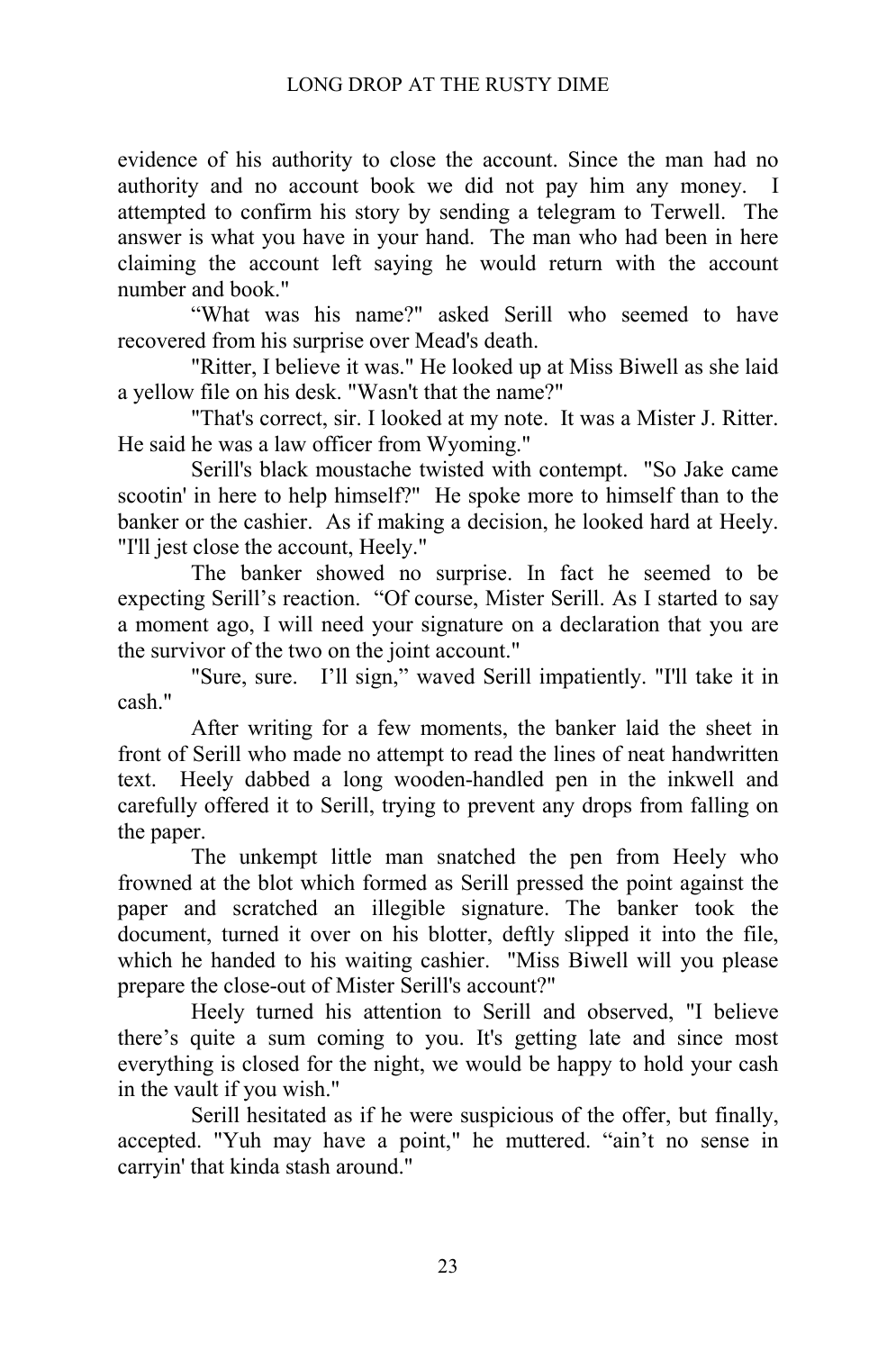"Fine, I'll have Miss Biwell prepare a receipt. We open at eight o'clock sharp and you can pick up your money any time after that."

 Miss Biwell returned with a thick stack of bills which she counted out on the desk under Serill's watchful eye. "...five thousand seven hundred, five thousand eight hundred, twenty, forty, sixty, five, six, seven dollars and twenty-five cents. That's five thousand eight hundred sixty seven dollars and twenty five cents," she announced.

"I'll jest take the hard stuff," said Serill snatching the three twenty dollar gold pieces and the quarter off the stack of bills.

A receipt was prepared and much to the relief of both the cashier and the banker, Serill was through the door and out of the bank.

"I must say, sir, I'm glad to see him leave," sighed Miss Biwell.

"Amen to that," agreed Heely.

"Where ever did such a person get that much money I wonder."

"I'm not quite certain that I want to know the answer to that," mused the banker as he closed the door of the vault and spun the chrome wheel until it clicked an end to the bank's operation for the day.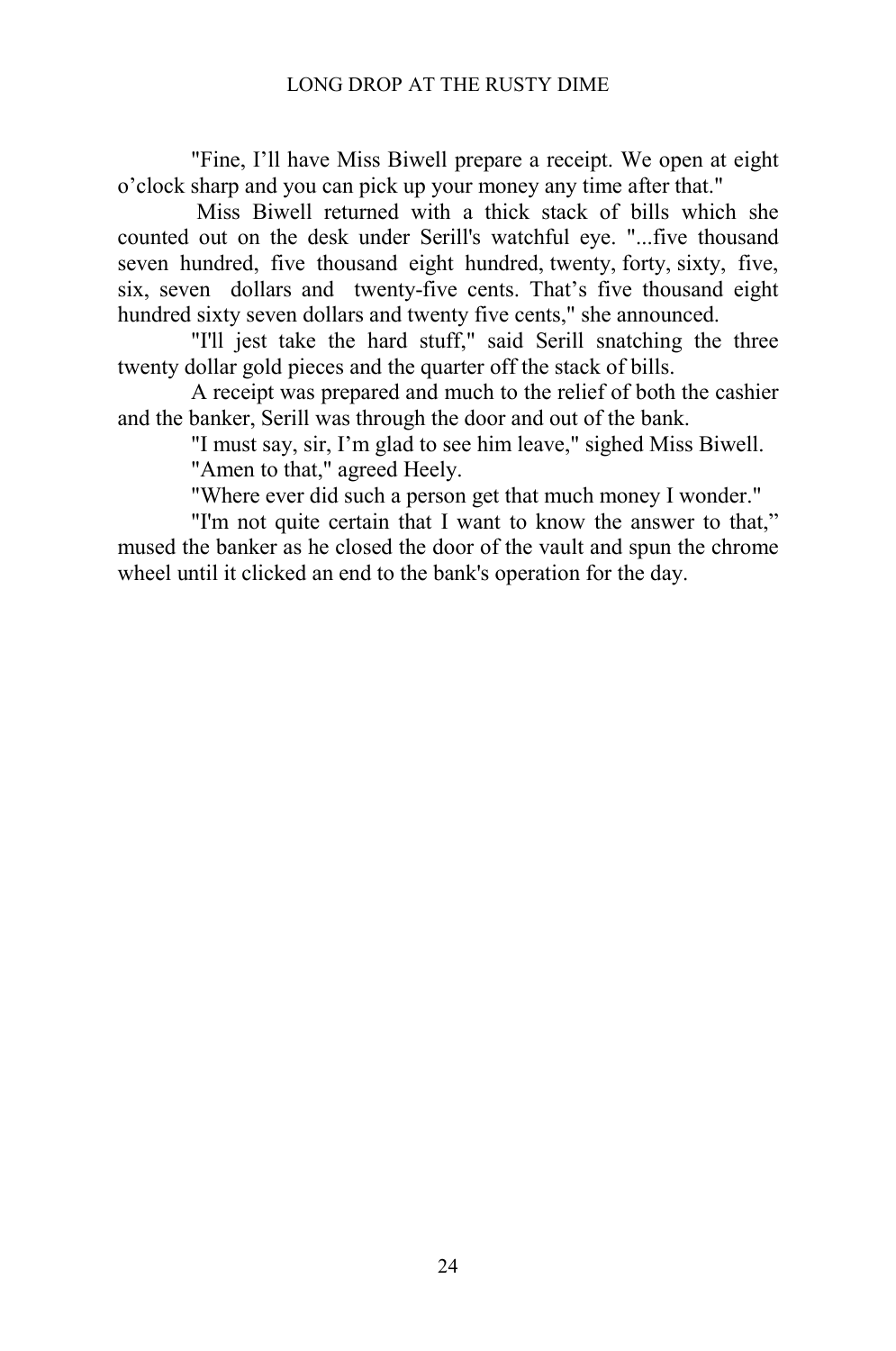#### ◆◆◆◆◆

The early morning sun streamed between the brick buildings which lined Denver's Larimer Street and was welcomed by the merchants and tradesmen who were opening their doors for morning business. A few windows were being wiped clean, boxes of goods were being carried out and arranged on the wide boardwalks, and sleepy boys were sweeping dirt out of stores and back into the streets.

At one store, however, the atmosphere was quite different. Already there was horse and wagon traffic clustering in front of Prospector's General. Men anxious to get their supplies loaded so that they could get an early start for the gold camps passed in and out of the wide doors carrying sacks and boxes. They exchanged loud boisterous greetings, asking one another which diggings they were bound for. Some gathered in small groups laughing and trading gossip about events and about rumored strikes.

Amos Carpenter stood off to one side talking with two sturdy teamsters who were loading a cargo of nail kegs, ropes, pickaxes, and shovels. As he talked, Amos gave the men a hand with their work by passing up miscellaneous boxes and odds and ends of cargo.

"Yuh'll do jest fine as long as yuh make 'em pay on delivery," advised one. "Don't give none of 'em credit fer even a few days. Chances are yuh won't ever see 'em again."

 "If yuh came to do freightin', do freightin'," said the other as he spat at a knothole in the boards of the loading dock. "If yuh stake 'em, it won't be long before yuh wind up sellin' yuhr horses and wagons to stay alive."

 "Whatever yuh do, don't buy nuthin' up in the camps. It'll be the stuff yuh hauled up there and yuh'll pay a mountain high price fer it," advised the first man. "Things is too high here in Denver, but up in those shack stores, it costs a good man's life fer an egg and yuh have to throw in yuhr hat fer the bacon."

 Finished with the loading, the wagoneer climbed up on the high seat and prepared to roll away. The driver tossed down one further bit of advice, "Gold Hill ain't got any freight service to speak of and yuh might do all right by doin' some haulin' up that way. Only one thing though. That's a pretty rough crowd and there's been some trouble with claim bustin' and it might get worse."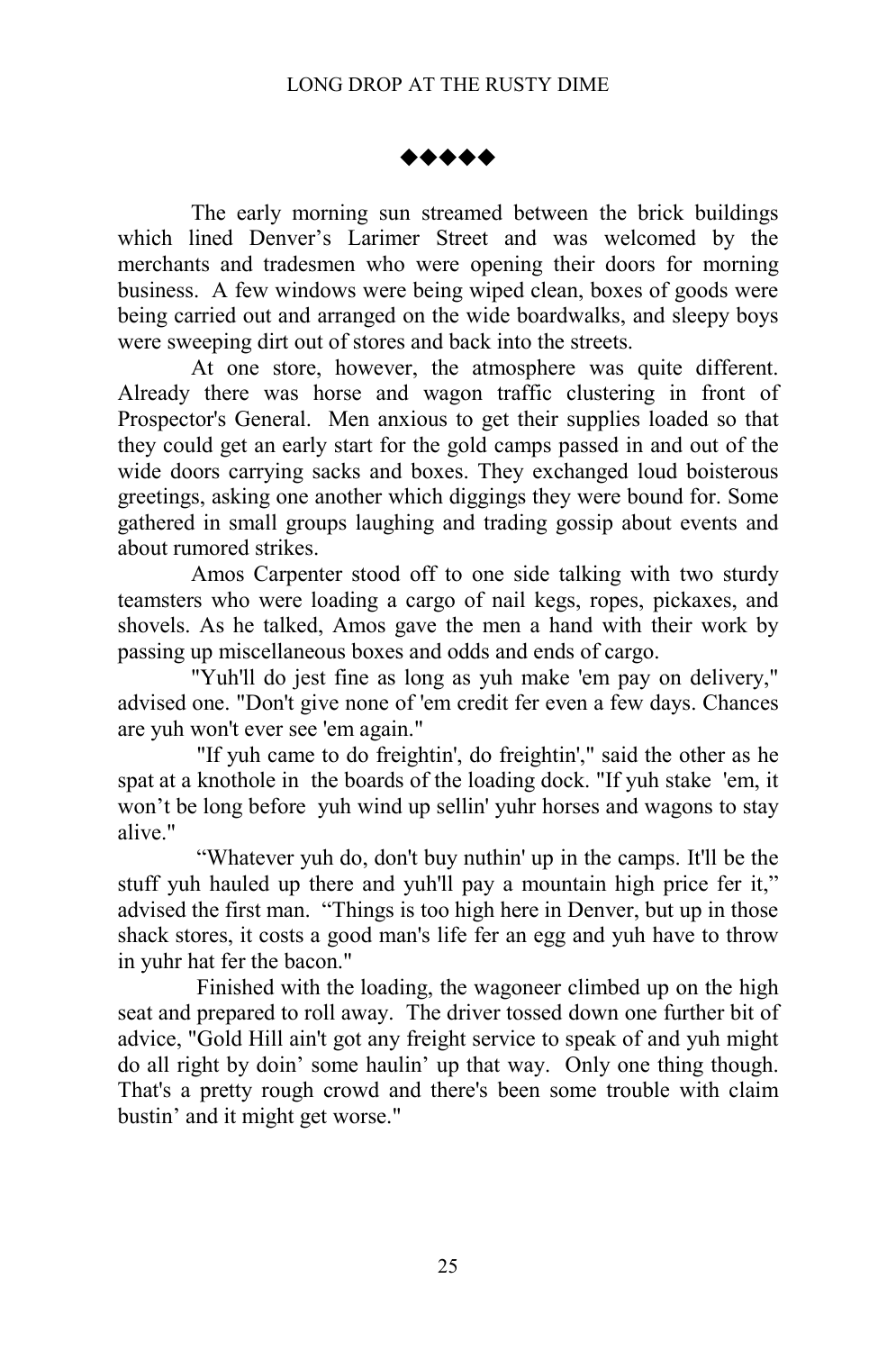With that the two waved their thanks to Amos and the wagon rattled away from the store. Amos left the loading dock and went inside the store to search for Able.

He found him in conversation with a driver who stood with a whip coiled over one shoulder while he buckled a scarred pair of leather cuffs onto his wrists. "Yuh jest follow the damn creek," he was saying. "There ain't no way to get out of it until yuh get to the them bottoms and in about two miles yuh're right at the turn off."

"Road tolerable fer our wagons?" asked Able.

"If I can whip an eight teamer up it loaded with them big wheels and mine winches, yuh know it's passable," answered the man as he picked up a rifle and prepared to leave. He paused for a moment and turned back to Able. "One thing, old timer, keep yuhr eyes peeled and watch yuhr up trail and most of all watch yuhr back trail, especially if yuh got anything in yuhr load worth havin'."

Able and Amos stood looking at his retreating figure and wondered how to read what seemed to be a strongly charged warning. Their reflections were interrupted by a store clerk who stepped over. "Can I help yuh, gents?" he asked, hands on aproned hips.

"I hope yuh can," answered Amos extending his hand. "Name's Carpenter, Amos Carpenter, and this is my driver, Able. We're planning on doin' some haulin' between here and Gold Hill. I been told that no one's been workin' that route regular like so I thought it might be worth a try."

The clerk's friendly smile drooped a bit and he cocked his head at them as he asked, "Ever do any freightin' around here before?"

"Not a bit. We jest pulled in from Wyomin' and we been talkin' around tryin' to get a line on things."

"Well, I don't want to be the one to discourage yuh," drawled the storeclerk, "but that may not be the easiest run in the area. It's true that no one's been goin' up there much and it might be a money maker, but there's been claim trouble and some killings. That's why most of the drays have been stayin' away."

"They been devilin' the wagons?" asked Able.

"From what I hear one load disappeared while it sat overnight. There've been other drivers shot at and some teams stole."

"Don't make no sense to me," scowled Able. "What're they doin' fer supplies?"

"There is one outfit that makes a run up there," said the clerk. "From what I hear it ain't a regular run and the man that owns the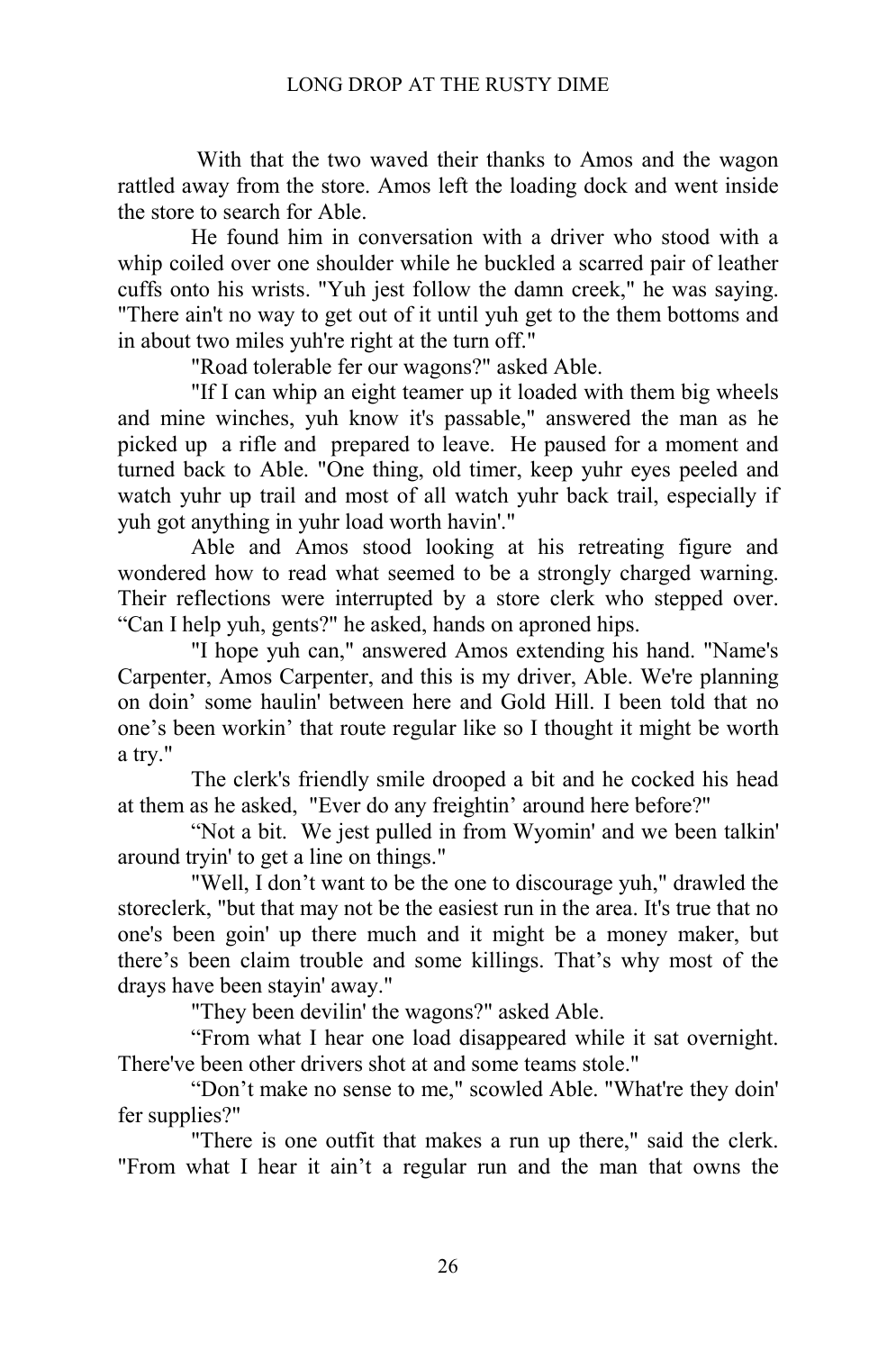wagons is in cahoots with the camp store. I don't have the facts on it, but I hear tell he's the one that keeps down the interest in haulin' in that whole area."

They talked a while longer and the store man seemed to take a liking to Amos and the crusty old Able. The talk returned to Gold Hill and sensing the disappointment in Amos, who was anxious to get his freight business going, the clerk scratched his rumpled hair as a speculative look spread across his face.

"Yuh know, there may somethin' worth thinkin' about up there after all. A few miles this side of Gold Hill there's a little place called Champa. It ain't much, but I heard a few days ago that they found some color right close. There's only a few buildin's, but I know a man there name of Doler. Milt Doler. He was in here some time back talkin' about openin' a camp store."

The more he thought about it, the more the clerk seemed to like the idea. "Yessir. Milt Dolor is yuhr man. I'm near certain that he ain't had no love for that Gold Hill crowd and would like to get somethin' goin' in his own place."

He ushered the two wagon men back to a rolltop desk and introduced them to the proprietor of Prospector's General. The owner shared his clerk's enthusiasm for the idea and the conversation soon turned to accounts, credit, schedules, and types of goods which would be best suited to their first loads. The owner explained to them that some goods could be obtained in Boulder and that still other materials mostly came from Denver. It was his view that the essentials they would need to start could be found in his Boulder store. It was clear that a new business venture was underway.

Owen Bannack found Able examining some new harness while Amos continued his dealing with the storeowner. Able looped a trace line back over its wall hook and asked, "Finish yuhr business?"

"Depends on what business you're asking about." Owen's indirect answer ruffled the old driver.

"Whatever damn business it was that yuh found to be so all fired important when we started rearrangin' the load, Mister High Hat."

"Oh, that business," said Owen with mock gravity. "Yep, I finished it all up. It was probably just about the time you finished hefting those boxes around."

Able glowered at him and grumpled something unintelligible as he returned to his examination of the new harness. At that moment Jane Carpenter joined them.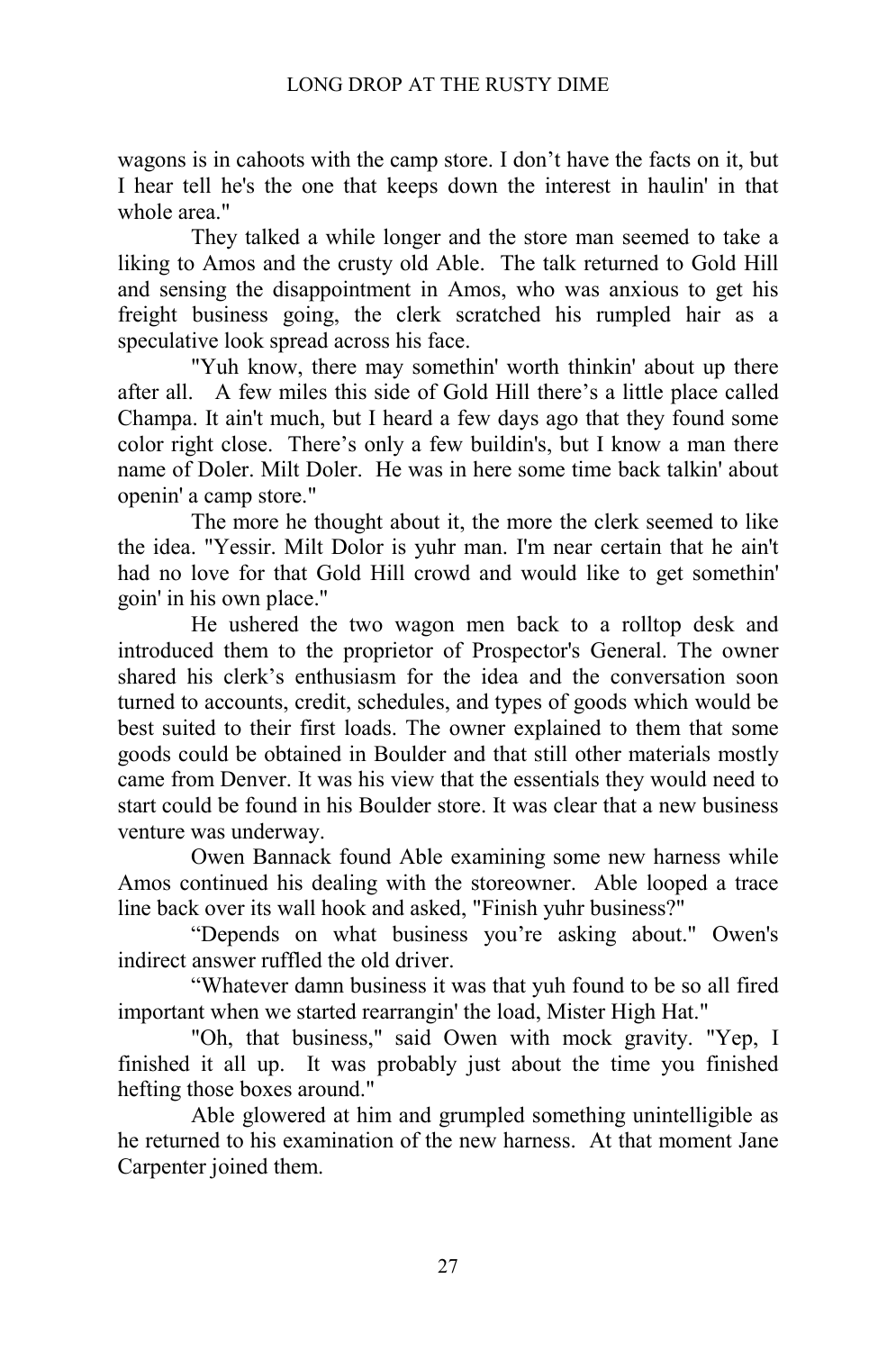"Good morning," Owen smiled. "Town life must agree with you. The day's half over and you've been sleeping while Able and I've been working like slaves rearranging the loads."

Able gave him a very loud "harrumph" for his teasing lie and moved off to examine some wagon box braces.

"I never would have believed there were so many stores in one place," Jane said. "I looked in so many windows that I lost count."

"Did you buy anything?" asked Owen.

"Oh, no," she answered quickly. "I didn't even go inside, I was just looking."

"They don't charge for going in the front door and walking around," he laughed. Owen knew that she had very little if any money and that her wardrobe was limited to worn work clothes which were extensively patched and mended. Yet he made no mention of that nor did he pursue the subject of shopping because he knew it could be a great embarrassment to her.

On his way to Prospectors' General, Owen had seen her across the street staring wistfully into the window of a dry goods store. He had waited until she passed on down the block before going to see for himself what had captured her attention. It was a bolt of scarlet wool. It was spectacular and looked as soft as a puffy red cloud at sunset, and its price placed it as far from her reach as the sky.

As they shuffled along looking at the mining camp supplies, they chatted idly about the idea of freighting in the rugged mountain country. Jane was excited about the prospect, but a bit apprehensive because of the many uncertainties.

"Do you suppose they get as much snow as Able says?" she wondered.

"I expect that there'll be plenty, but it doesn't snow anywhere in the world as much as Able's been claiming for the mountains," he smiled.

"Do you think they'll pay for supplies with actual gold dust?"

"That seems to be a pretty generally accepted way of operating. I expect that you'll have to be on the lookout for fool's gold though."

"Fool's gold?" she asked.

"It's gold colored material," he explained, "that usually is even brighter than gold. Most often you see it in little flakes and compared to gold there's an awful lot of it around, but it's worthless."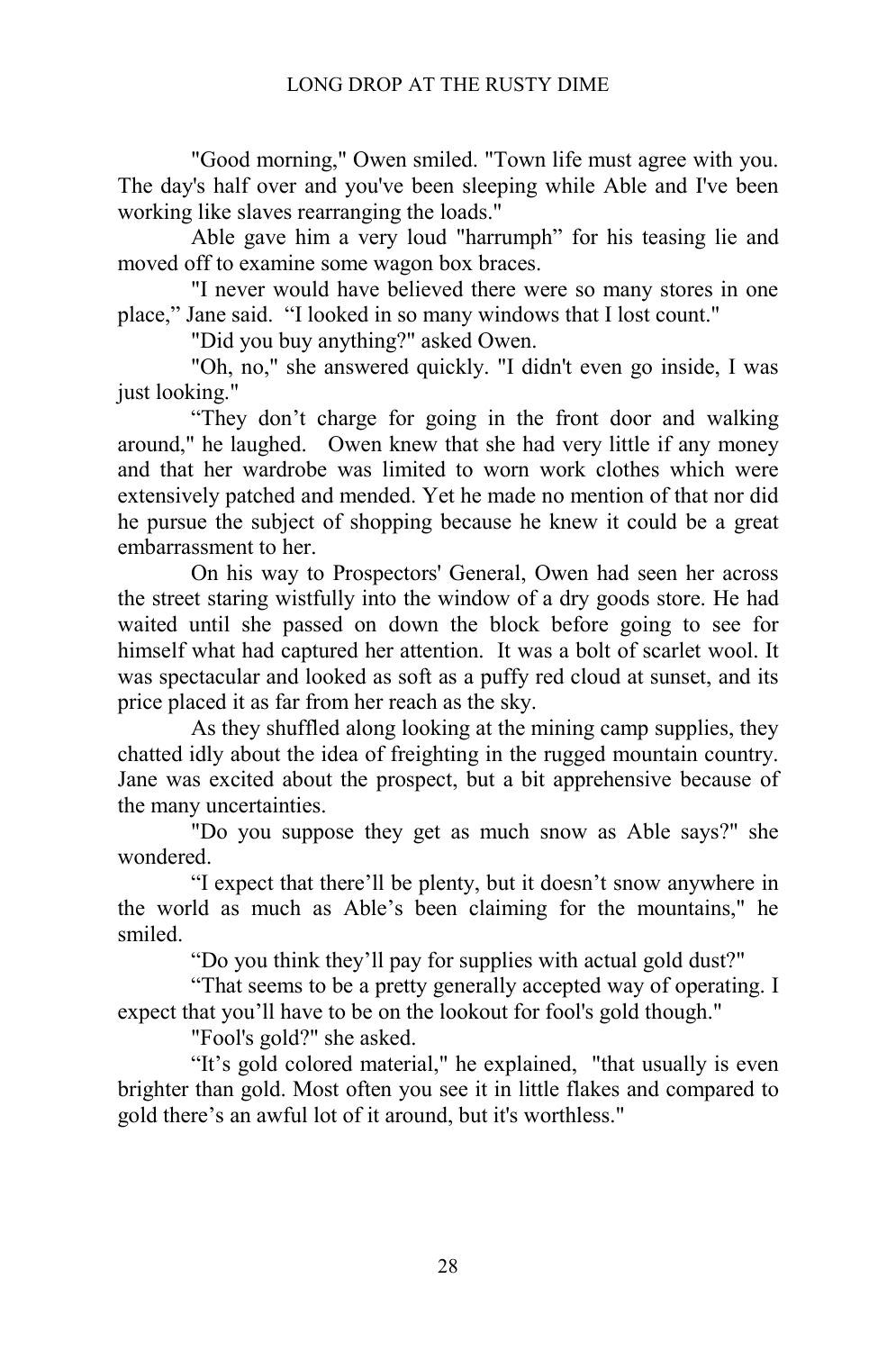"Then how do you tell the difference?" She seemed genuinely alarmed by the thought of being paid with the worthless glitter of the fool's gold he had described.

"Once you've seen real gold dust, you'll never have to worry about being taken in. Come on, I'll show you." He led the way to the counter of the store. The clerk who had been talking with Amos and the owner came over to them. Owen introduced her and explained that she had never seen any gold dust. The man nodded his understanding and went to the big iron safe and returned with a small leather pouch.

"Hold out yuhr hand," he said.

Into her palm he poured a generous pinch of what looked like sand. Its deep rich gold color spoke volumes. She poked at it with her finger. "So that's the stuff that's building all these brick stores and bringing all these people from everywhere," she said.

"That's the stuff," the clerk assured her. "Of course, it isn't always just like that. Sometimes yuh see it as little nuggets or more coarse than this, but once yuh see it and get the feel for it, there's no mistaking it fer somethin' else."

Able had wandered over and joined them. "May be purty, but yuh can't eat it," was his comment.

"True enough," agreed the storeman, "but it'll sure enough buy anything to eat that yuh want." He then went on to explain some of the accepted values. So much for a pack mule, so much for a grubstake, so much for a meal, and so much for anything that a miner would ever purchase.

They were quickly learning the terms of the mining life into which they were moving. Although hard work and simple living were second nature to them, there were aspects of the lives of miners that were still unfamiliar and alien. They would come to learn about the staking of claims, the myths about mother lodes, and the ways of looking for color. They would also perhaps learn more about human nature than they had known before.

As they stood on the walkway outside the store, Amos looked at Owen and without asking a direct question said, "Haven't seen yuh since early on today."

Owen looked at him for a moment. "You been asking around about Gold Hill?"

"Able and I both did some talkin' around and that seems like the best bet fer us. The folks here have given me a good lead on a man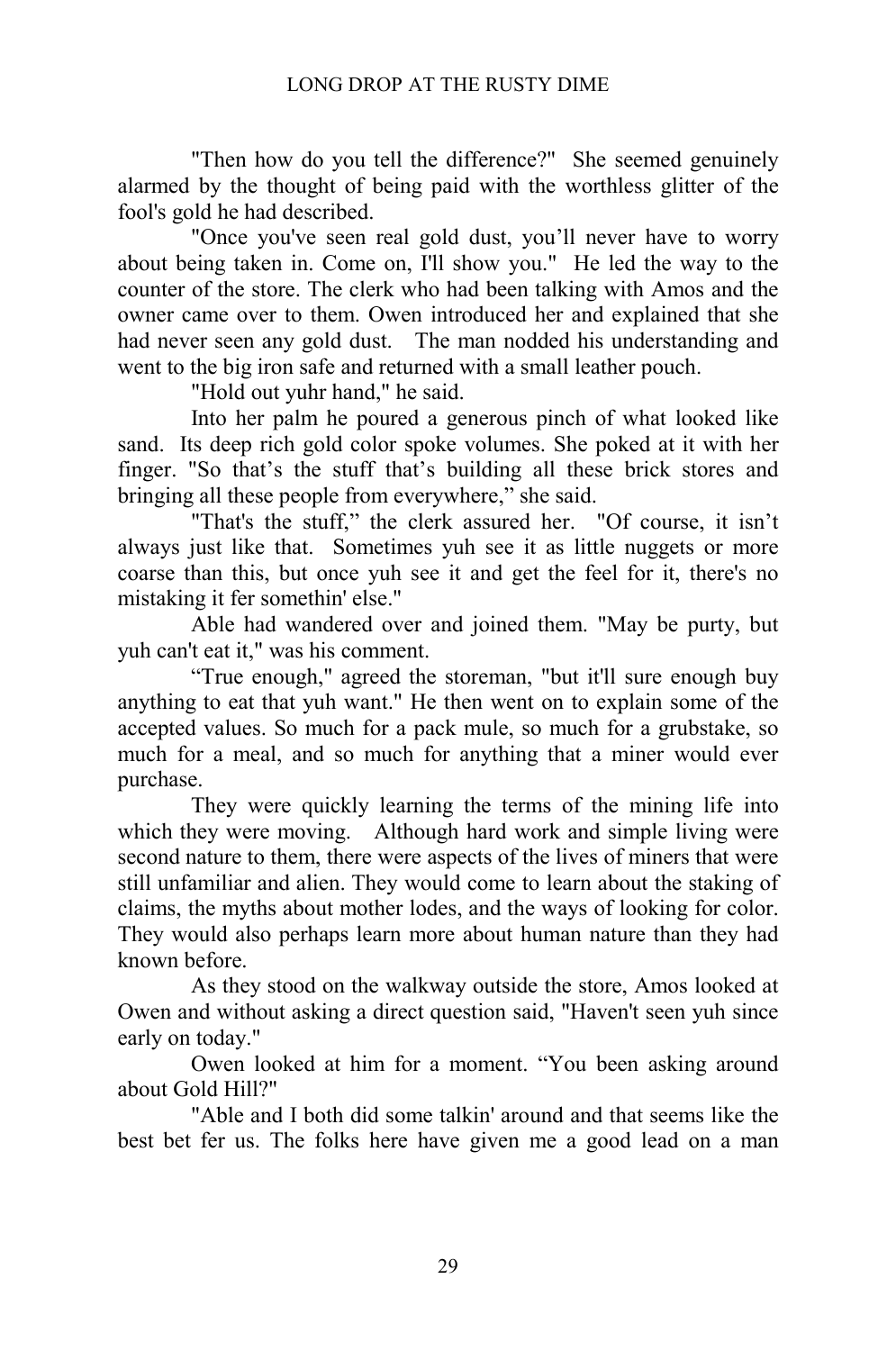named Dolar who wants to open a store near there. The sooner we get headed up that way, the sooner we can find out if that's the thing to do."

Owen looked at Amos, at Able and then at Jane before he spoke. "I've got some business up there myself. If you wouldn't mind the company, I might just ride along."

Amos' wide smile was itself an answer. "Glad to have yuh," he said warmly.

Looking at the old wagon driver, Owen said, "Besides I might be able to give some of you a few pointers on mountain drivin'."

Able jerked at the brim of his tattered hat, "P'inters yuh say? Yuh ain't a goin' to be doin' much p'intin 'if yuhr scared board stiff from lookin' into them canyons, yuh 'onery wagon tongue shooter."

Amos and Jane burst into laughter at Able's bluster. It only confirmed that the old wagoneer was he delighted at hearing that Owen would be staying with them on the trip to the Gold Hill country.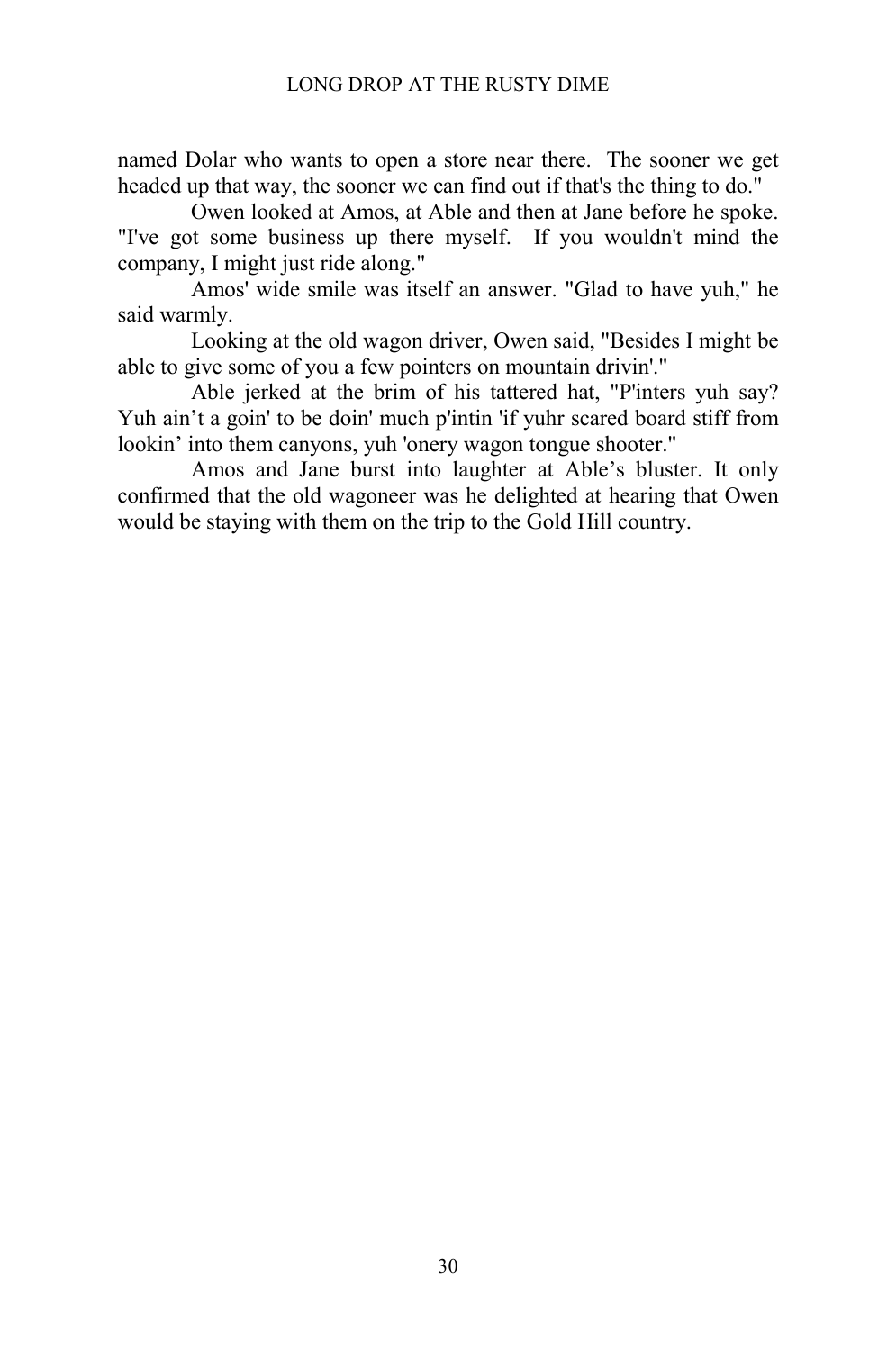

The third day out of Denver Amos Carpenter was having second thoughts, lots of them, about his decision to move his freight business from the Wyoming flats to the mining camps above Boulder. The entire day had been one switchback after another. On the uphill pulls the team strained against the breast straps and collars. On the downhill runs his boot never left the brake.

As his two wagons continued up the canyon, the water of Boulder Creek raced in the opposite direction as if trying to escape the mountains ahead of the freezing weather of the coming months. The trail was hard packed dirt dotted with rocks that fell from the mountainsides. Smaller rocks were ground into dust under the iron wagon rims and the larger ones which occasionally blocked the way were customarily shoved off the road by cursing and grunting drivers or pulled away by their teams.

As the sun settled behind the high peaks for the day, Amos came upon a space where the creek and the mountains had gone in different directions for a while leaving a relatively flat and wide area ideal for stopping. He pulled forward far enough to allow his second wagon room to haul up behind and clear the roadway.

Amos set the brake, wound the long reins around the worn handle, and turned to his daughter. "Had enough fer one day, Jane?"

She stretched her arms over her head and stood up in the narrow driver's box. "It's been plenty for me, Pa. You must be worn out." As she clambered over the wheel, she added, "I hope that you're as hungry as I am, because I aim to do some cooking."

The creek had shrunk to its fall season low and rushed along through its deepest channels. There was an abundant supply of thoroughly dry wood of every size imaginable along the bank. Before the men had unhitched the horses and rubbed them down, Jane had an eager fire dancing in the rock pit that some earlier wagon party had built on the gravel embankment.

What little heat there had been in the thin mountain air quickly dissolved as twilight came upon the little party. Coats were drawn closer and they settled in near the warmth of the fire as they waited for the fat cast iron pot of stew to come to a boil.

"This must be the place they call Netters Flats," said Amos looking around at the clearing.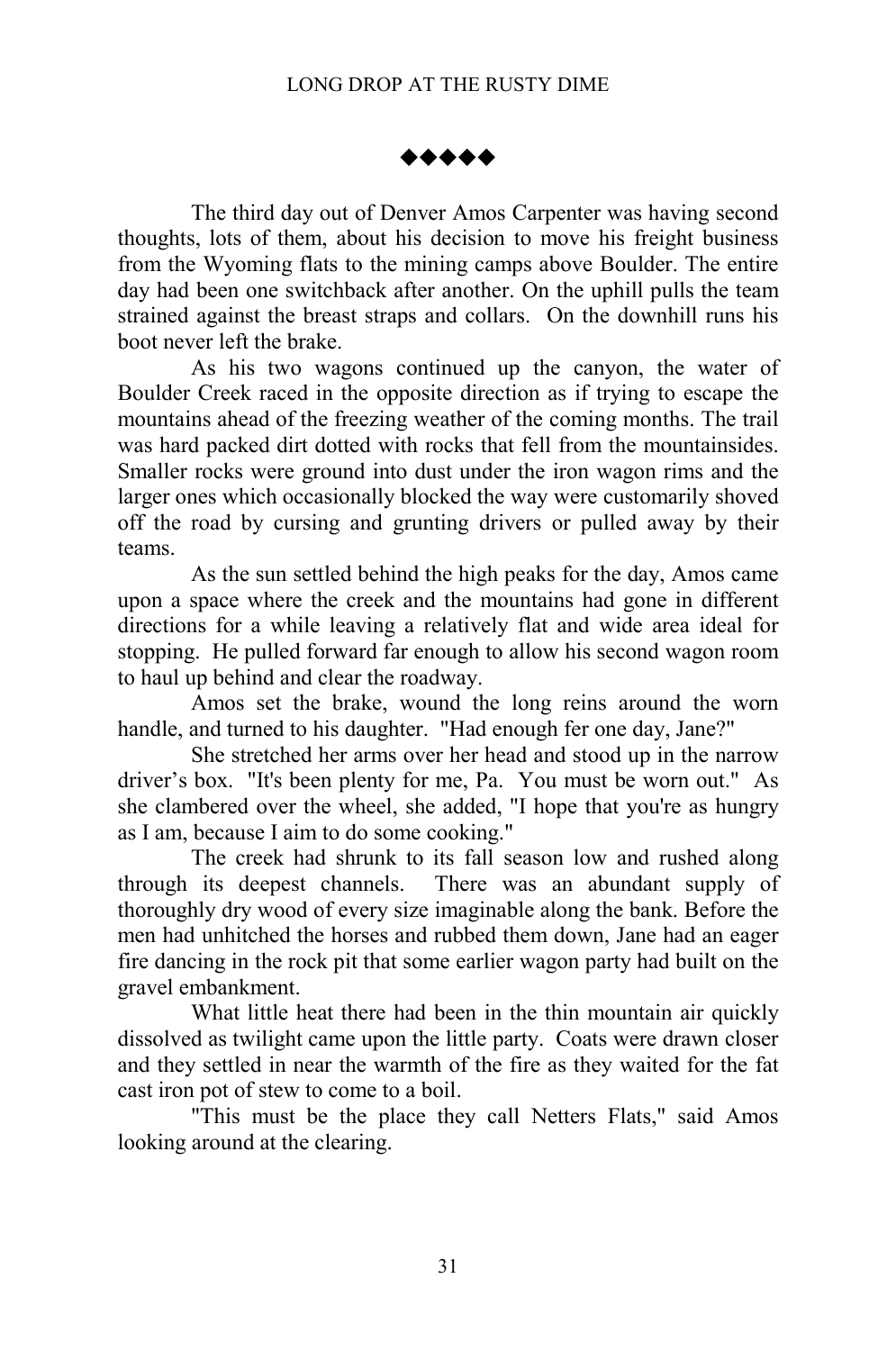"If that's so, we take a turn away from the creek a few miles upstream and then things get interestin'," grumped Able. "I 'spect that might be a good time fer Bannack here to start givin' his p'inters."

Owen settled his high crowned McKibbin hat back on his unruly blond hair and smiled. "Why I've been giving driving lessons all day. You mean all my advice has been sailin' right over your head?"

Even as they spoke and gave the appearance of being completely relaxed, there was an underlying expectancy in the attitudes of the three men. They had all noted the signs that there was someone on their back trail. They had been catching glimpses of dust on the canyon road that wound through the mountains behind them. As they finished their bowls of thick stew, Jane's big dog, Wink, suddenly sat up and his ears perked into stiff peaks.

Amos tapped out his pipe, rose to his feet and said to Jane, "We may be havin' company. Until we find out who it is, take Wink and plant yuhrselves way over behind them rocks."

Jane looked from one to the other realizing that there was no room for argument and no point in hesitating. She set down her bowl, called Wink and hastened toward the pile of rocks on the edge of the clearing.

Able moved quickly toward his wagon. "I need to walk off some of that stew," he said.

Amos stepped out of the firelight, and Owen did the same but in the opposite direction.

The sound of an oncoming wagon grew rapidly, and with a rush a team of light horses pulling a small wagon swept around the curve and toward the pulloff area. The wheels grated harshly against the roadbed as the driver hauled back viciously on the reins and locked the wheels with his brake. His one passenger had to grab desperately at the seat back to keep from being thrown to the ground.

"What the hell's goin' on here?" yelled the driver.

He flung down the reins and stood up looking at the fire and peering into the gloom around it. He finally spotted Amos and as he did, he leaped out of the wagon and stalked toward him.

"Who are yuh there, yuh damn squatter?"

As the man stepped into the firelight, Amos answered. "Name's Carpenter. Who wants to know?"

"These yuhr wagons?"

"They are."

"Where yuh headed with 'em?"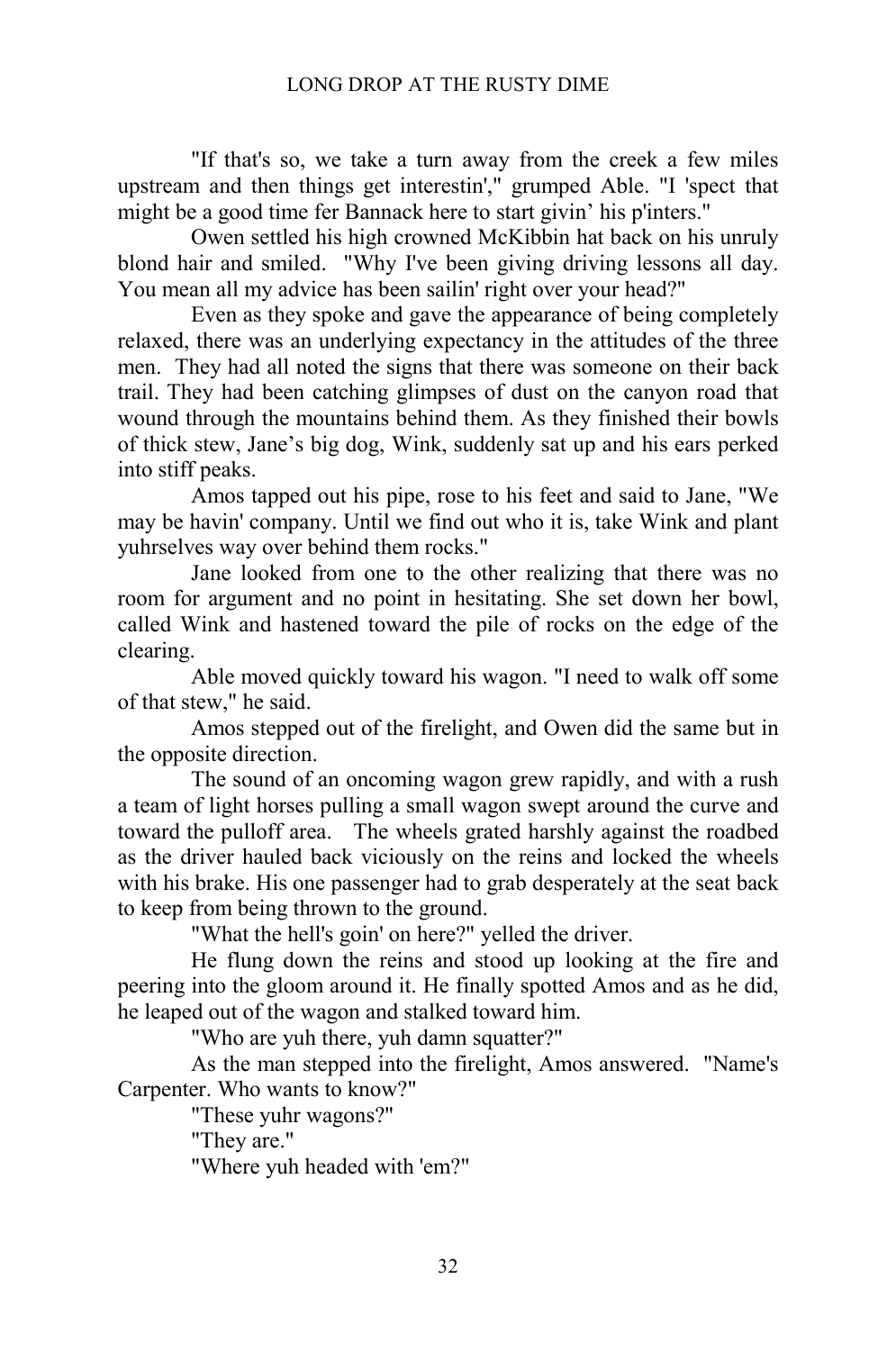"Wrong," shot back the angry man from the little wagon. "Yuh're pullin' these big wheelers outa here right now."

"Why would we do that when we jest unhitched fer the night?" asked Amos in quiet measured tones.

"'Cause this is my campsite and I don't aim to have any rag tag pilgrim haunchin' down on it." The man had been joined by his passenger who carried a rifle angled over the crook of his arm.

"I don't believe I ever heard of a man ownin' the road or the side ditch," replied Amos.

"I suppose yuhr the damn flatlander I heard about," sneered the man. "Came up here jest to run me outa business. Well, Sil Gulder don't run and I'm tellin' yuh the line from Denver to the Gold Hill country is closed. If these wagons aren't rollin' downhill in about five minutes, I'll fire 'em. Now where's yuhr other driver?"

"I guess you must be talking about me," said Owen from the far side of the fire. As he spoke he remained in the outer ring of growing darkness.

"Whoever yuh are, yuh better start doin' some fast hitchin' or yuhr boss won't have a job fer yuh much longer," growled Gulder.

"No, I think Mister Order-Giver there must've meant me," said a voice from the top of the nearby lead wagon. "Must be me 'cause I'm so all-fired nervous about losin' my job. My fingers is jest a twitchin' and fidgetin' on the triggers of this greener like fishin' worms in fresh-turned, black sod."

Gulder's head swung around looking for Able. His companion also scanned the silhouette of the freight wagon. When their attention turned back to the fire Amos remained where he had been standing, but the tall form of Owen had disappeared.

"Where the devil?" grunted the man with Gulder.

Before he could finish the question, Owen's words sliced through the darkness. "I'm right here behind you. I don't think you'll be needing that Winchester. Just slide it easy like down on the ground."

The man did as he was told. Gulder started to protest, but Owen, too, cut him, short. "I believe we've had enough of your threats, Gulder. No man owns the road in this canyon and no man has a lock on wagon trade from Denver up to any mining camp. Now climb back on your rig and pull out of here."

Gulder stared hard at Amos. "This may be yuhr go around, flatlander, but I can guarantee the next one'll be mine. When I finish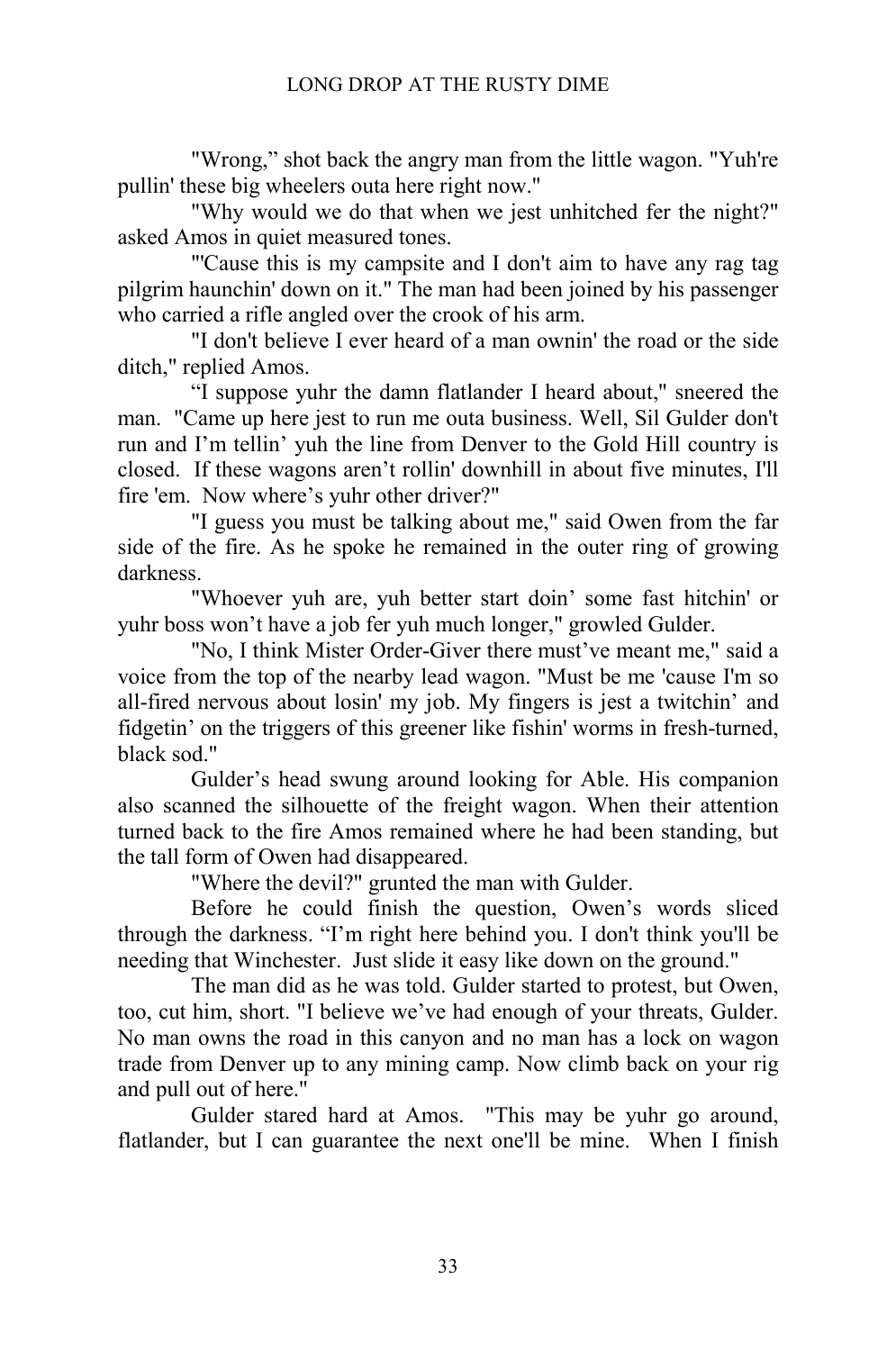with yuh, there won't be a spoke left of yuhr freight business and even less of yuhr men."

With that, Gulder turned on his heel and stomped his way back to his wagon. His ally had to rush to catch up and just managed to pull himself into his seat as the wagon lurched forward at Gulder's slap of the reins on his team. As suddenly as they had appeared, they were gone around the dark uphill bend in the road.

"That horse of mine has been trotting along at the end of a rope too long," mused Owen. "I think it's time he got a chance to wear a saddle again."

In a matter of minutes Cocoa was saddled, and Owen was mounted and ready to ride. "I don't think there's really much of a chance that we'll see any more those two at least for now, but a little ride'll help me sleep better."

"I think Owen's little sashay'll make us all feel better," observed Amos as the sounds of Cocoa's hooves died away.

Able, who had wanted to rig up one of the team horses and go along, but who had been overruled by Owen, shook his head and complained, "That man's head is harder'n a brake block." He added in a more reflective tone, with the slightest hint of a smile, "and when he's pressed against the wheel, he can get hot and really smoke."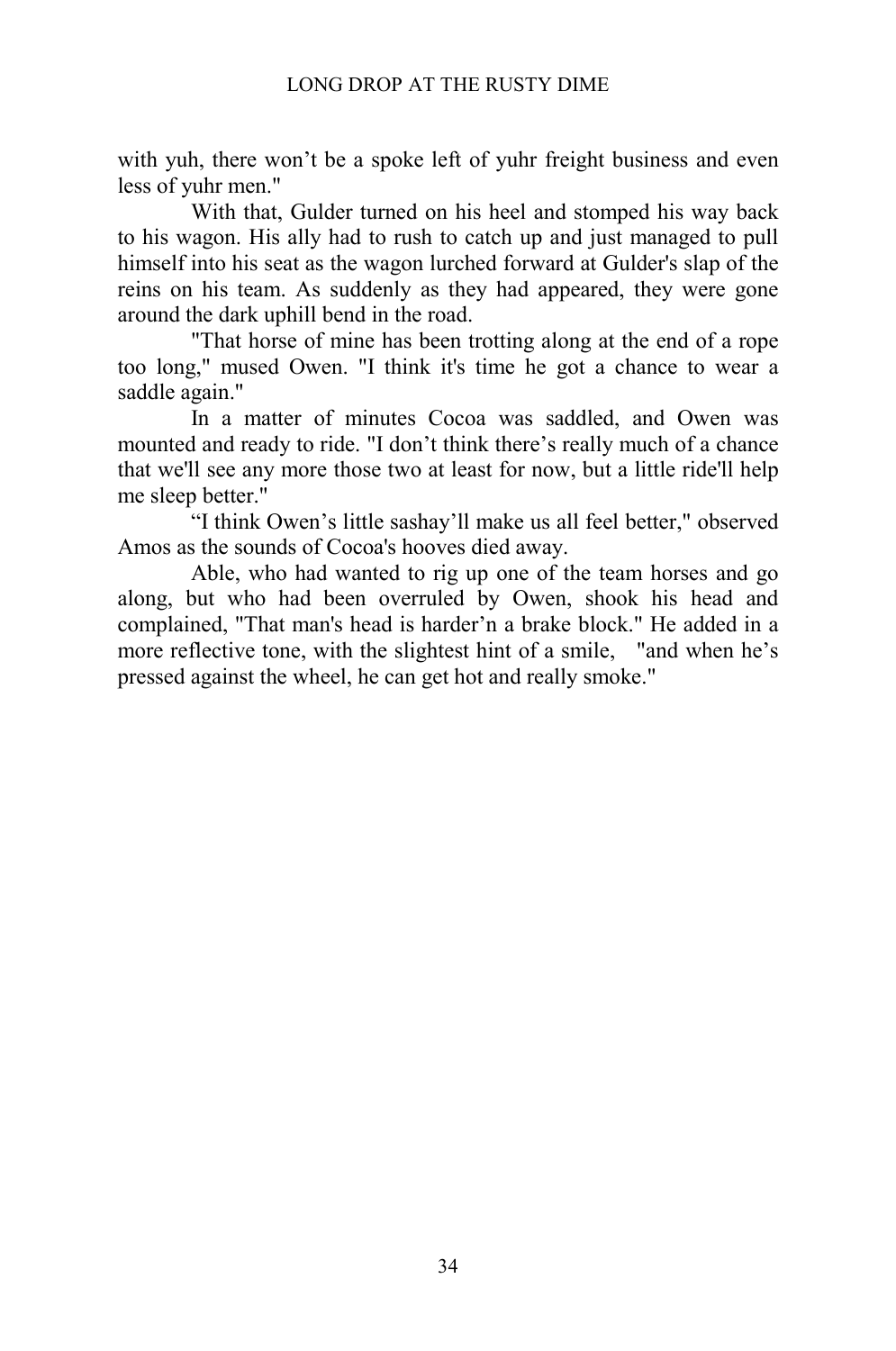

The President of the Miners Federated Bank was a few minutes late in raising the shade and unlocking the door and, since business in the early morning hours was usually pretty slow, an occasional delayed opening didn't seem very important. On this morning, however, there was a man standing by the door waiting.

He was a tall, wide-shouldered man whose height was accentuated by a high McKibbin hat. As the shade slid up, Heely found himself looking into a pair of deep set, unflinching gray eyes that seemed to rest on high prominent cheekbones.

Anse Heely quickly turned the knob of the lock and swung the door open. "Good morning, sir. Sorry if I kept you waiting. I guess we are a couple of minutes late in getting things going."

The man did not answer but instead stepped through the door and surveyed the interior. His gaze then came back to Heely. "Are you the officer in charge?"

"Yes. My name is Anse Heely and I'm President of the bank. Can I help you?"

"I hope you can. Name's Owen Bannack."

The men shook hands and Heely gestured toward his office door. "Perhaps you would like to step back to my office, Mr. Bannack. We can talk there."

Owen accepted the invitation and was soon seated in the steercovered chair. He rested his hat on his knee as Heely spoke briefly to his cashier before coming into the room and closing the door behind him. Seating himself behind his desk he folded his hands on a stack of papers and returned Owen's level gaze. "What can I do for you Mr. Bannack?"

"Mr. Heely, I arrived in town last evening from Wyoming. Just before I left there a Sheriff in the town of Terwell suggested that I see you as soon as I got in. My business concerns a man named Mead and another named Serill. Mead was a rustler and a murderer who sent his rustling profits to this bank through the bank in Terwell."

Heely at this point was sitting straighter in his chair and listening more intently than when Owen had begun talking. The man's honest, straightforward manner was impressive to the banker whose success in business often lay in being able to accurately assess the people he dealt with.

Owen realized that the man was, for some reason, more interested than he had expected him to be. Choosing his words carefully,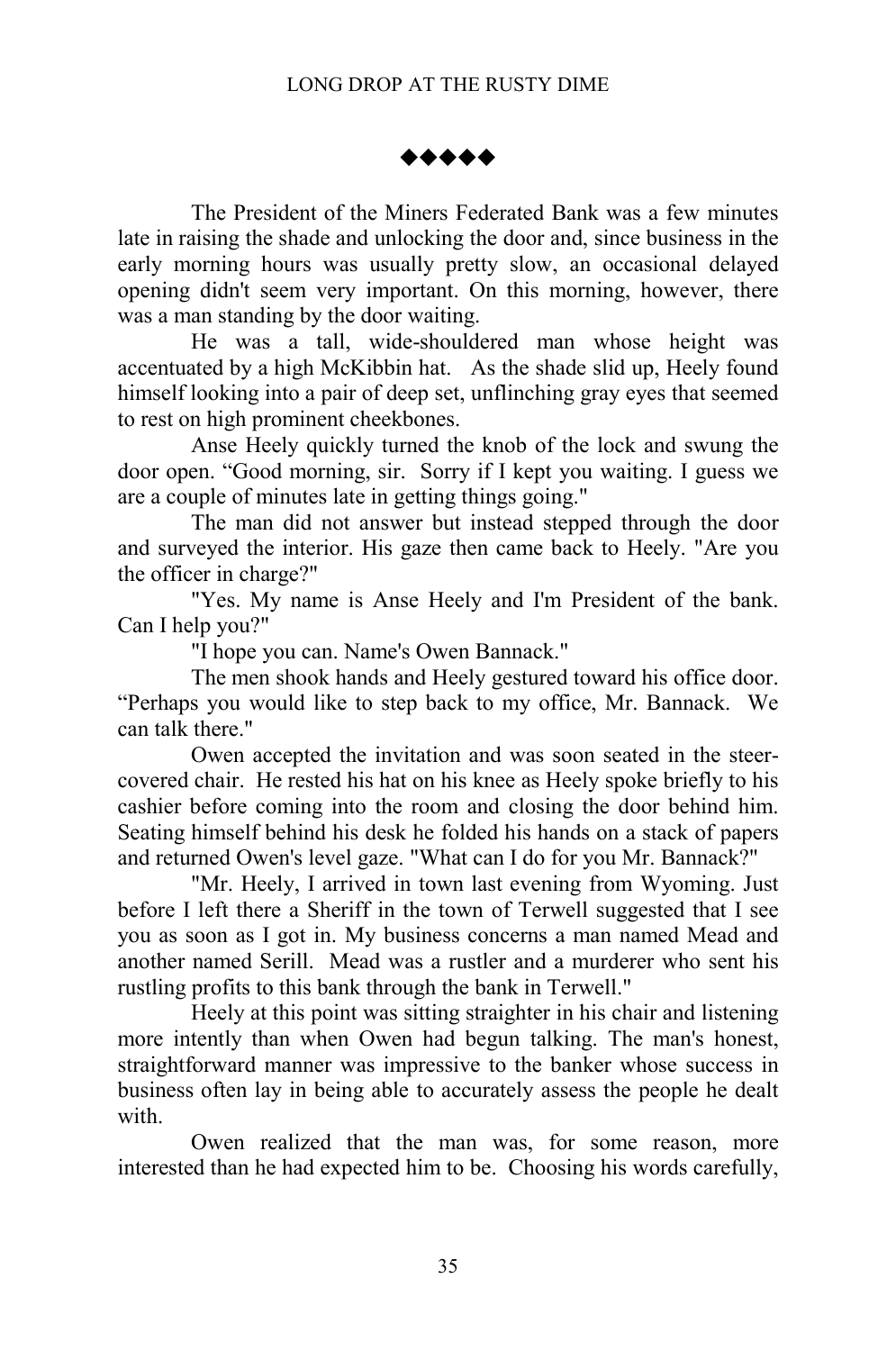Owen continued. "I learned that Mead had an account here with Serill and suggested to the Sheriff that the ranchers whose cattle had been stolen had an interest in that money. I believe Sheriff Hale wired you some of this information."

"That's correct, he did. In fact Sheriff Hale suggested that the account be frozen until the matter could be straightened out. I agreed to do that but only upon receiving proof that the funds in the account were in fact proceeds from a series of cattle thefts. No such evidence ever came to me and I had almost forgotten the matter until yesterday."

Now it was Owen who was listening with special care. "What happened yesterday that brought it to mind, Mr. Heely?"

"The joint owner of the account, Mr. Serill, came in an closed it out."

Owen's eyes narrowed and the muscles in his face and neck tightened. "Then Serill has already pulled the funds out?"

"Out of the account, yes, but out of the bank, no." Heely explained how Serill had left the money in the vault overnight.

"Then he'll be in here today to pick it up," asked Owen.

"I expect so."

Owen pulled a leather folder from the pocket of his jacket. He spread the covers, leaned forward, and laid the open folder on Heely's desk. "There are affidavits proving that the money Mead funneled into the account was from stolen cattle. There's also a letter from the territorial Governor's office asking that you put a hold on those funds until claims can be filed and heard by a proper court."

Heely studied the documents for a few moments and, as he did so, he occasionally looked up at Owen. "Interesting how Mead met his death," he observed smiling. Abruptly, he stood up and headed for the door. "Sit still, Mr. Bannack. I'll just alert Miss Biwell to let us know if Serill should come in."

The banker returned and continued reading the documents on his desk. As he finished and leaned back, his face told Owen that he had reached a decision. "As far as I'm concerned, the money will stay in the safe. There may be some question about my right to do that since the account was officially closed, but I'm willing to let the lawyers fight over that point. That is if Serill wants to take the matter to a court."

"He won't," said Owen flatly. "He's one of a gang of four men that murdered some folks in Montana. If I can lay my hands on him, he'll go back there with me to face a vigilance committee."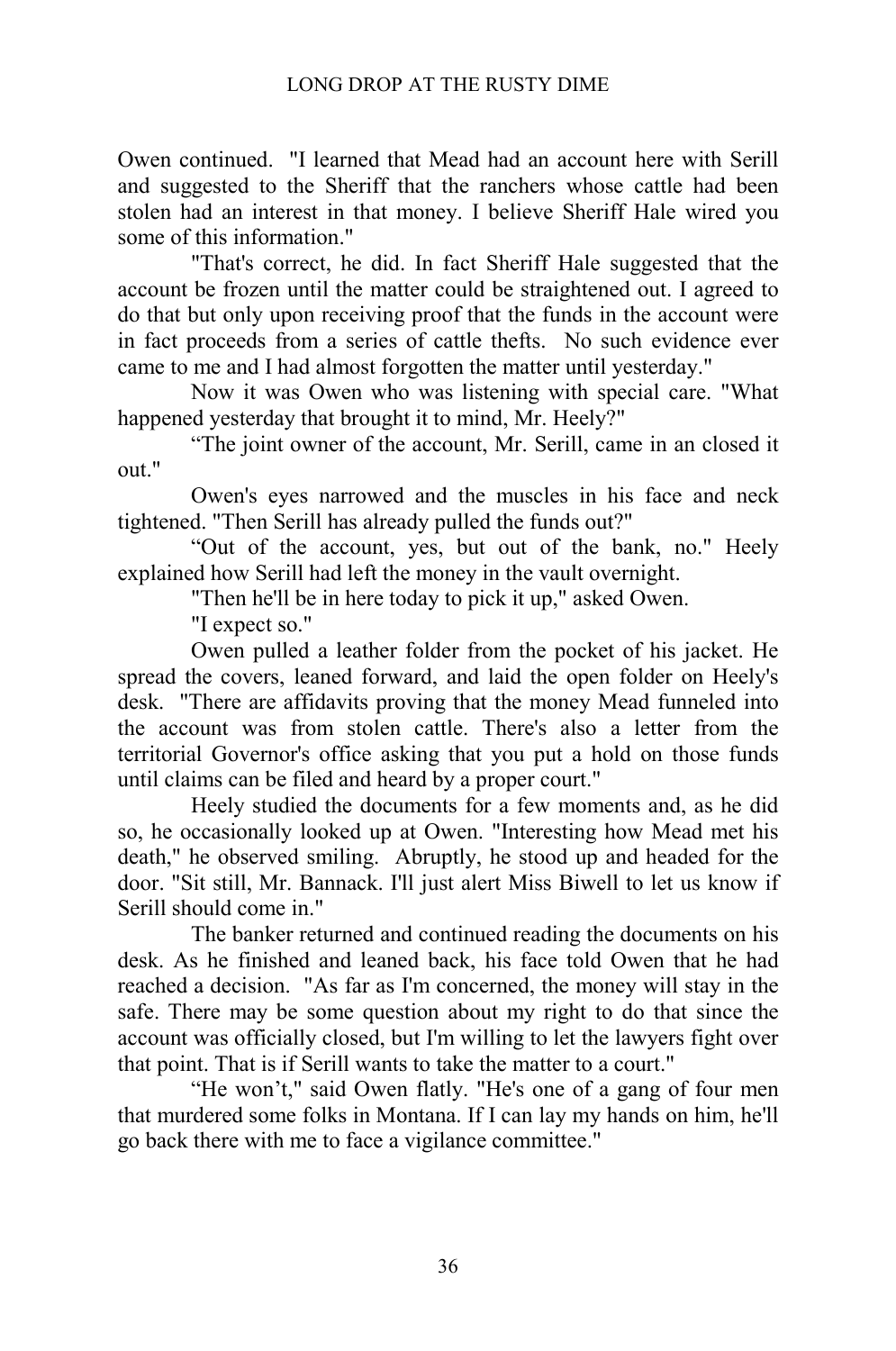Heely's eyes widened at the statement and at the matter-of-fact way that Owen spoke. Before he could react, the office door opened and Miss Biwell appeared.

"Mr. Heely?"

"Yes?"

"Should I speak in front of... I mean...," her voice trailed off as she looked at Owen.

"Yes, by all means. Out with it," urged the banker.

"You told me to keep an eye out for Mister Serill?"

"Yes. Is he out there now?"

Before the cashier could utter a sound or move, Owen was out of his chair, through the door and into the lobby of the bank. It was empty except for a startled assistant cashier who was counting bank notes into a drawer. In a second Owen was on the street, but it was as empty as the bank lobby had been. There were a few wagons sitting along the street but no sign of Pane Serill. The only people visible were a farmer and his wife who had just come out of a nearby store. When Owen asked them if they had seen a man come out of the bank, they only shook their heads from side to side and walked away.

Owen's shoulders sagged and he walked back to the bank meeting Heely on the outside step.

"Gone?" asked the banker.

"I'm afraid so. It would only take a minute for him to get lost in any one of a dozen stores. Trying to search them would be a gamble at hest."

"I see what you mean. By the time you looked in one he could be blocks away. Miss Biwell said that she told him she would get me and Serill only shrugged, but when she said I was meeting with a Mister Bannack, he was gone before she could close her mouth."

"Tell her it isn't her fault," Owen said. Looking at Heely, he asked, "My information tells me that Serill had been using the funds in the account to purchase property. Is that your understanding?"

"I believe that's true. He did make periodic withdrawals but exactly what he used the money for, I don't know. Unofficially, I have heard some talk about Serill being in the middle of some trouble up in the Gold Hill area. It's been rumored that Serill has purchased a number of claims, many of them worthless I'm told. I expect that's where you'll be headed?"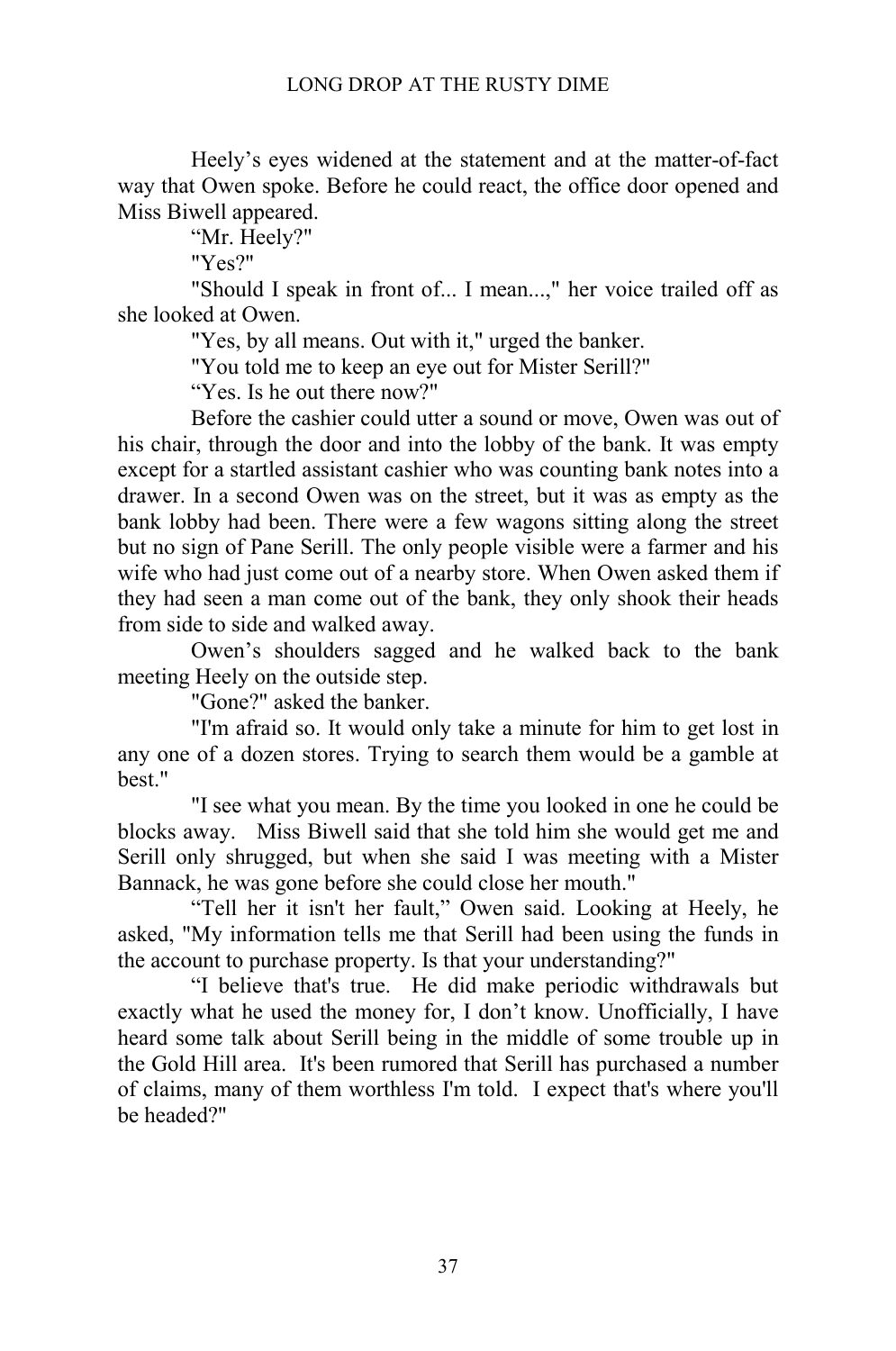"Yes. I have some friends who are headed that way. If you should need to get in touch with me, you might try leaving a message at the Prospector's General for one of the Carpenter freight wagons."

The men talked for a few moments more and Owen related Amos' plan for a freight business. As they shook hands, Heely warned him to be careful since the Gold Hill area had a bad reputation. "Remember to tell your friend Carpenter to drop in and see me if he needs some financing to get his business on its feet."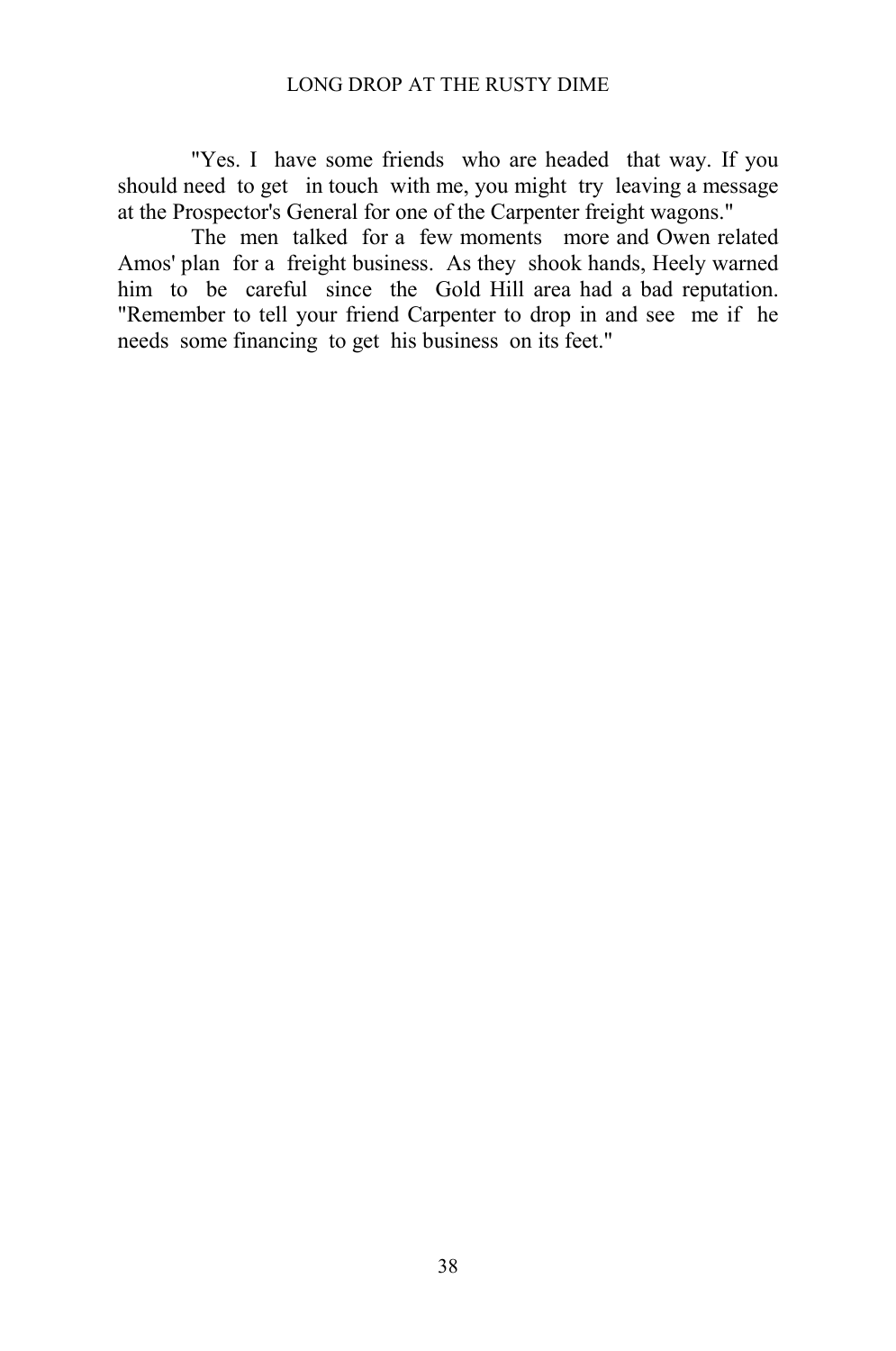◆◆◆◆◆

Jake Ritter was bitter at having missed his chance to intercept Amos Carpenter at the bank. The plan failed for at least two reasons. Amos had no reason to visit the Miners Federated and did not do so. The second reason was the failure of Wilts to be at his post at the early morning hour when Owen paid his call on Heely. Even if Wilts had been prompt and even if he had gone to call Ritter, there is room for grave doubt that Ritter could have arrived during the short space of Owen's visit.

"Wilts, yuh damn jack-o-lantern, I told you to get on that corner and stay there. Now, thanks to yuhr nighthawkin' in the saloon, yuh didn't get up early enough and we missed the grab bag. That cashier told me that the account was froze harder'n wet leather in January. Bannack was in and out of there and so was that weasel, Serill."

"Can't yuh use yuhr Sheriff's badge to thaw it out?" taunted Karp. He and his hardcase friend, Wilts, had long since realized that Ritter was not all he had represented himself to be and they now were suspicious of all of Ritter's plans and orders.

"One thing I could do, Karp. I could arrange fer yuh to have another talk with yuhr big friend, Bannack," rejoined Ritter.

"Good idea," piped up Wilts. "He and Bannack could shake hands and make up."

The reference to Karp's broken hand roused him to further criticism of Ritter. "Listen here, Ritter, yuh came along a snappin' yuhr damned suspenders and spinnin' a long sandy about some quick cash. Yuh gave us a line about how yuh had a big outfit and a big account in the bank. Well, so far yuh hasn't come up with enough fer one lifter off the bar. I fer one think we're throwin' the bucket in a dry well."

Ritter knew rebellion when he saw it. He knew that he needed something to hold the two or he would have to either go it alone or recruit new men. He was persuaded there was still a way to use his information to good advantage, but he needed their help. He reached inside his wide belt and pulled out a packed wad of paper money. It was part of the handful he had taken from his former outlaw boss in Wyoming only minutes before he had left Mead behind and fled for his life.

He threw the money on the table in front of Karp. "If yuh're bound to cut and run there's somethin' fer yuhr trouble," he said casually as if dismissing them. As Karp and Wilts snatched the bills and began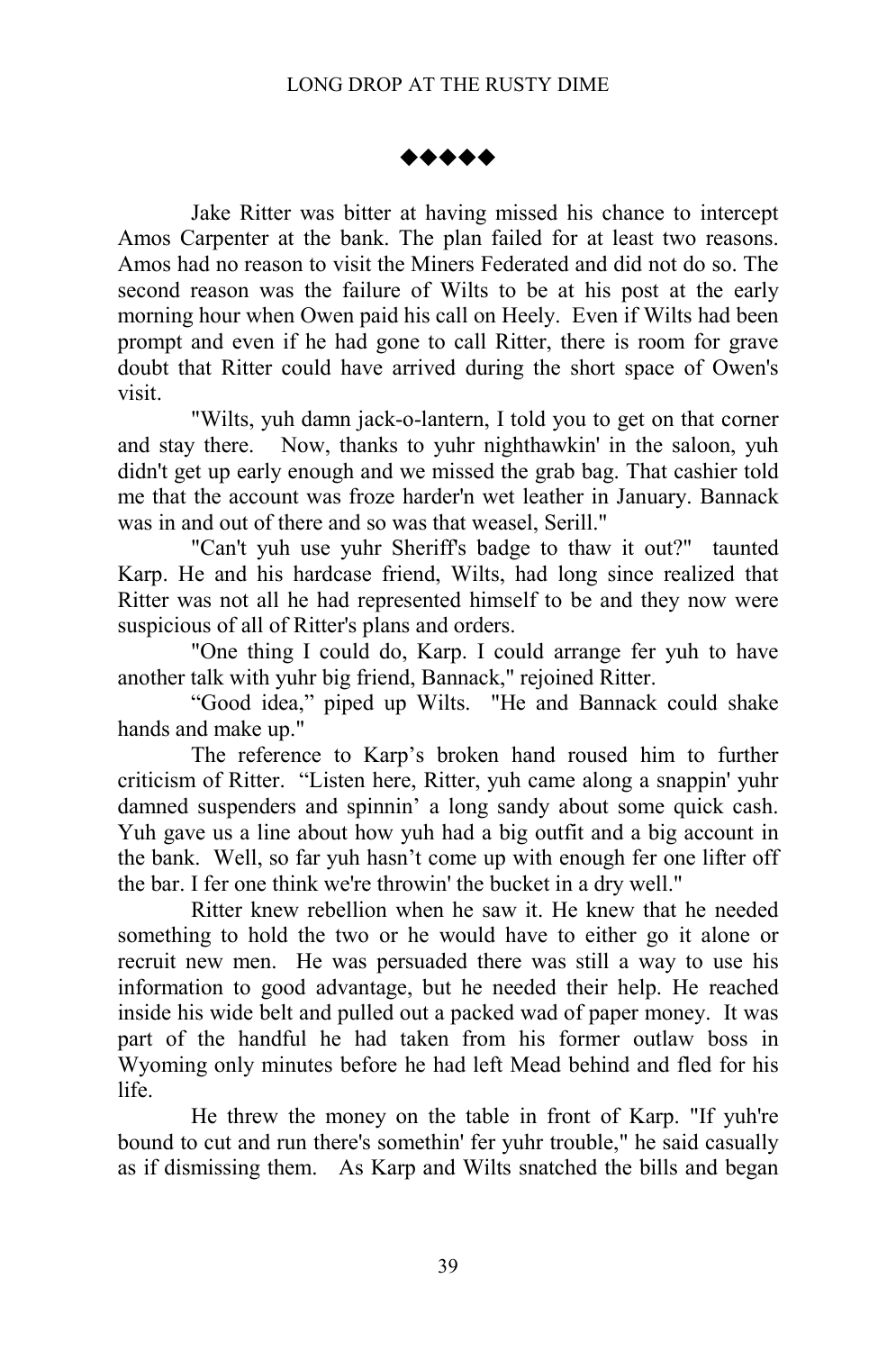counting them, Ritter belittled them. "That's peanuts compared to what I've got comin', but take it and be damned. I'll find me a couple of partners who'll do as they're told and who're interested in some big money."

Ritter waved another bill in the air at the bartender. "Barkeep, bring me a bottle of some of yuhr good stuff," he yelled, making a studied attempt at ignoring Karp and Wilts, "and one glass."

It was Wilts who broke first. "Say, Jake, I never said nuthin' about cuttin' out of this deal. If Karp wants to, that's his business. He don't speak fer me. Make that two glasses," he yelled at the bartender. Now that he had made his decision, he was anxious to nail it down. "Me and Mister Ritter got some plannin' to do."

"I dunno, Wilts," said Ritter, "it was yuhr doin' that we got shut outa the bank." Relenting a bit, he drawled, "Of course, if yuh think yuh could do as yuhr told, I might let yuh back in."

"Who do yuh want plugged?" asked Wilts bursting with enthusiasm. Yuh want somethin' watched? I got more eyes than a horse fly."

It was all too much for Karp. He, too, caught the new spirit and tried to good-naturedly grumble his way back into the operation. "Jake, yuh got to have somebody to watch yuhr watcher. I guess we were gettin' a mite steamed. My gun hand is comin' along good and I would like to kinda hang on jest in case we meet up with that Bannack fella again."

"Three glasses," called Ritter.

With that he leaned on the table and began outlining his plan. The first step was for them to bestir themselves and get up to Gold Hill where he knew Serill had invested some of the money from the rustled beeves.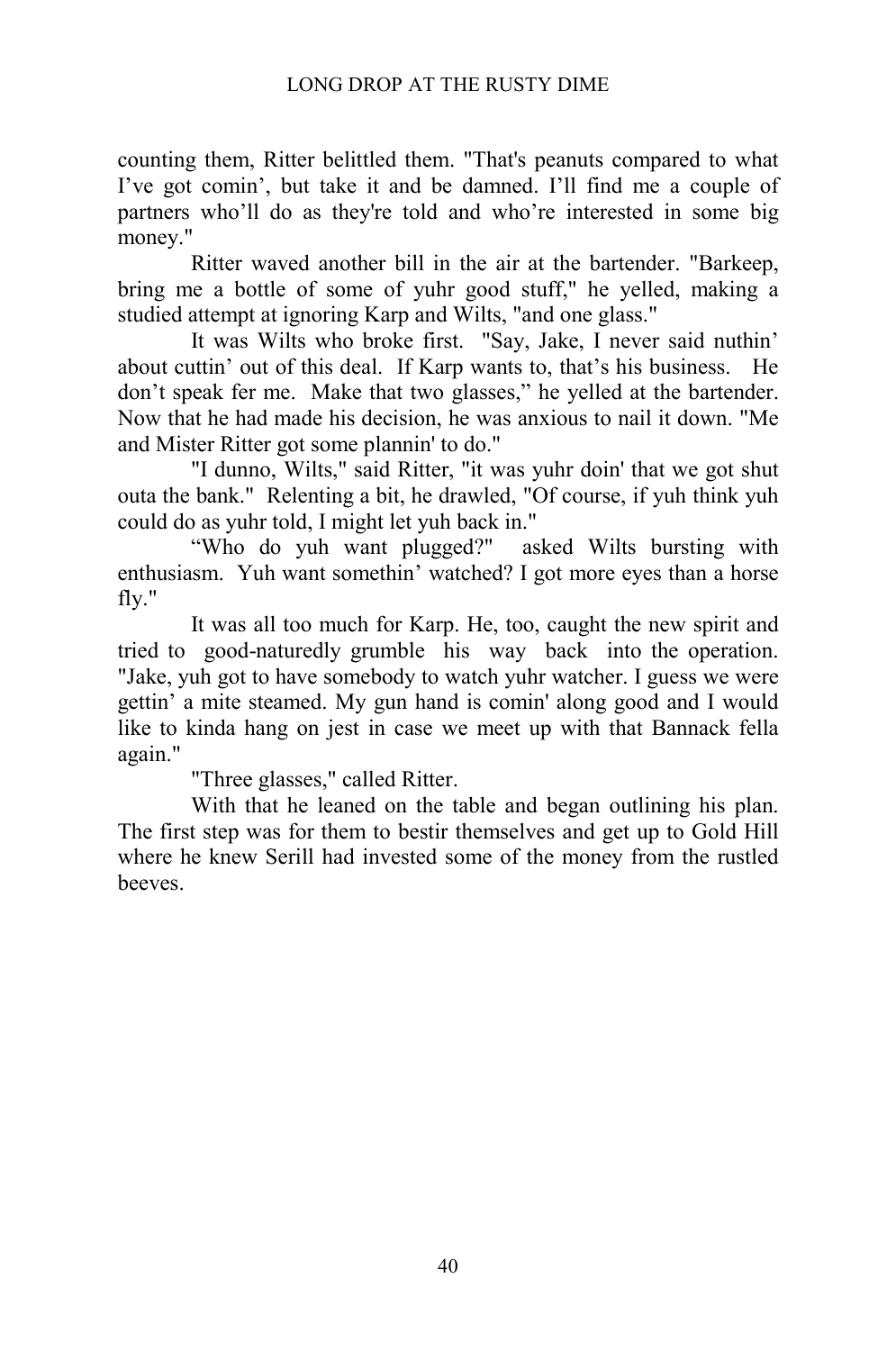

Gold Hill was more of an idea than it was a town. A prospector in the early days of the great rush had on some forgotten day been panning for gold in one of the dry washes high above Boulder Creek. He had found some promising color and in a frenzy of discovery proceeded to dig a glory hole down toward what he was sure was the mother lode of the Rockies.

His efforts had rewarded him with a heavy pouch of dust. The strike became generally known when the prospector led his mule off the mountain to a saloon in Nederland where liquor loosened his tongue and he began bragging about finding a "hill of gold." A rush began but, like most, it soon settled into pure hard work for what often amounted to little more than wages.

The eager dreamers soon rushed off to other strikes and Gold Hill settled into the routine of a mountain mining camp. Mostly it was lots of hard work and sweat, but an occasional find kept the miners at their shovels. What little streambed was there was soon panned out and a few sluice boxes were tried.

The best success was in the glory holes, which were usually dug at the very feet of the hills where erosion had formed what amounted to a dry streambed. A good one could make a man rich overnight.

The trick in locating the glory hole was to guess where some, in especially wet years, paused and puddled up in its plunge down the mountainside. There in the ages old catch-basins which were, in effect, natural sluices, gold collected. Erosion would occur and cover the pockets and the stream might have dried up or gone off in another direction. The successful miners could almost smell out the good pockets where a vertical shaft would make it possible for them to tap the golden sediment by hauling the rich ore to the surface, washing the dirt and rock away and capturing the precious mineral.

Some industrious miners tried horizontal shafts into the sides of the mountains, but the hard rock and need for shoring and bracing usually spelled abandonment unless the veins were especially rich. Where there was real promise, heavy crushing equipment began to appear in the area and the old prospectors, getting the scent of civilization, packed their shovels and pans on their mules and disappeared into the more remote and distant mountains.

Gold Hill was in that stage where some strikes were still being made but abandonments of claims were increasing when some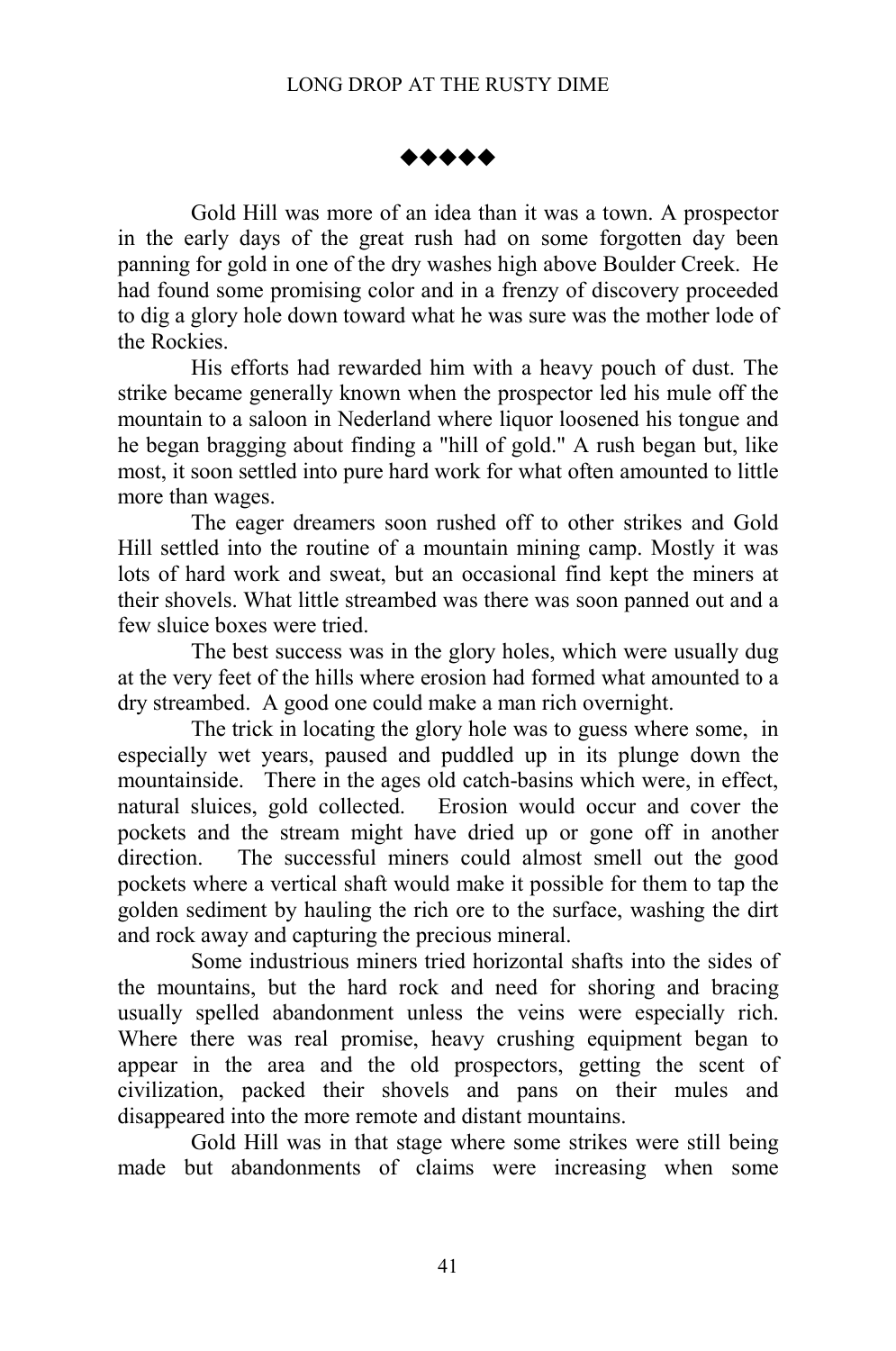particularly thick veins were uncovered in the area. It was the new surge of activity and interest which brought Pane Serill to Gold Hill.

He was simply one in the floating band of rag tags that accompany any sudden increase in business. He gambled a bit and at the end of one long game of draw, stabbed a man to death with his long knife and offered to perform the same service upon any man who suggested convening a miner's court to look into the matter.

After a few months, he disappeared for a time. Nobody noticed and no one cared where he had gone and what he did when he got there. When he returned, he spent money freely and bought a few claims from miners who were packing in their operations and heading for new camps. It was when Serill went for some of the larger operations with the thick new veins that trouble began.

The owner of one horizontal shaft which had just come upon ore with a spectacular assay was found one morning on the road leading to the camp with a bullet in his back. Serill produced a deed to the mine and declared that he had bought the property for cash the day before. He voiced loud comments about how a lawless element in the camp had killed the owner for his money.

Soon after that another owner disappeared and Serill again produced a deed and an explanation. The man had simply taken his money and left the mountains, said Serill. Months later the late mine owner was found at the bottom of a glory hole with a gaping knife wound at his throat. By that time few men dared openly question Pane Serill.

Over the next few months, Serill became the owner of other properties. Sometimes he made his deals in loud public displays in the camp saloon. He would slam the money on a table and call out for witnesses as the owner signed over his claim.

Finally, the outlawry drove some of the more decent men from the area. Thievery and even murder were all too common and, at long last there was a general demand for a miners court. The court was convened and undertook to try and decide who should be tried and for what crime.

The discussion had just gotten underway when Serill ambled in and sat down. The talk became undirected and vague. A member of the court suggested they meet in secret. Serill was not a member, but he drew his well-known long knife and, and began stropping it on his boot top. He seconded the motion for a secret meeting.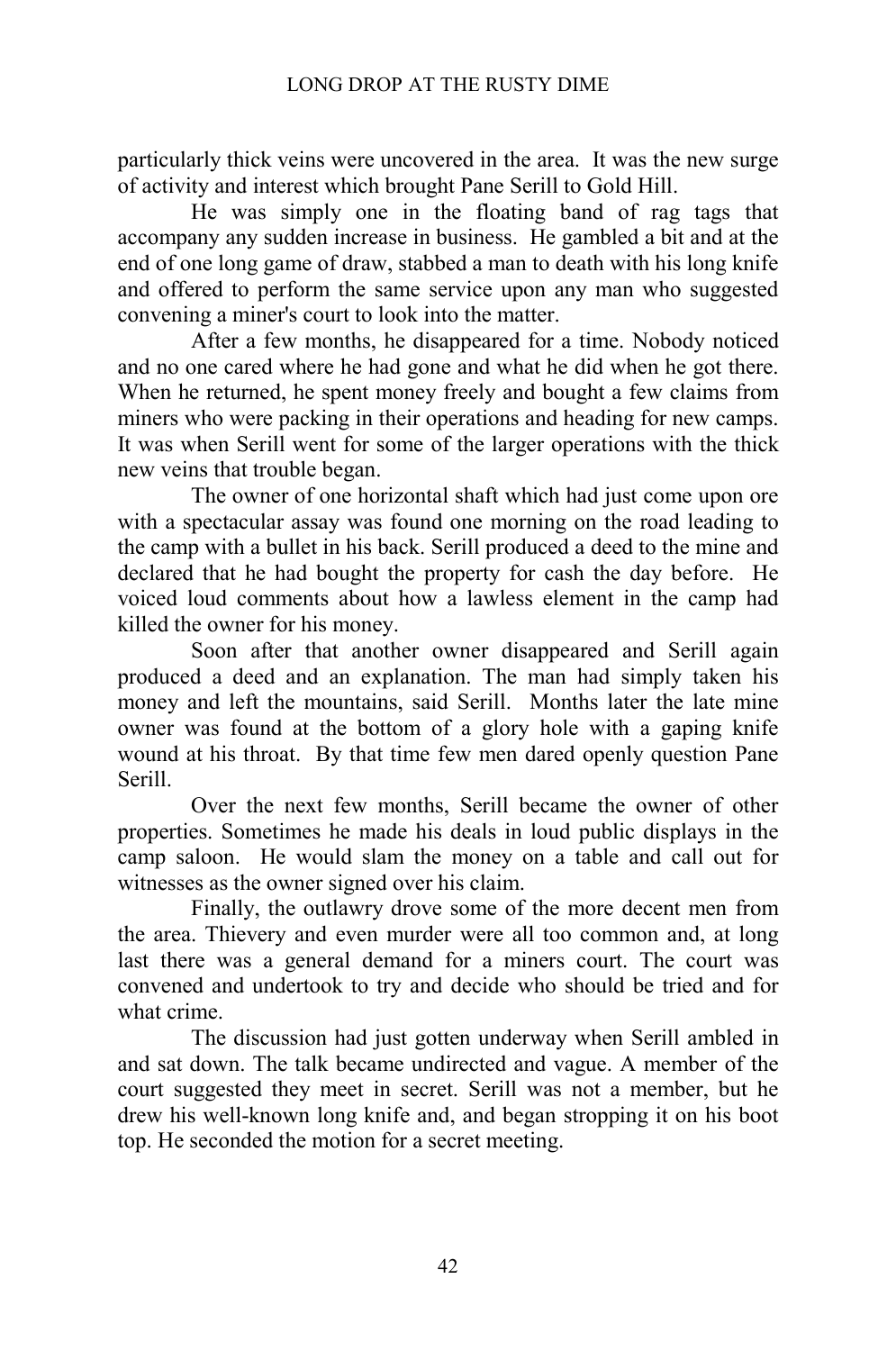"It's a damn good idea to have a secret meetin'," he drawled. "That way we'll be able to get down to serious business."

Rumor had it that the last meeting of the miners court was conducted by two drunken prospectors as they led their mules down the road toward Central City.

The properties, which Serill bought, may have had a potential for producing great wealth, but they were poorly operated and frequently left unworked after the easy gold was taken out. Serill boasted that he was going to bring the newest mining methods to the area, but that plan never seemed to gain substance. He did haul in some heavy winching machinery and install it over a deep glory hole, but after a few months it sat idle and began to collect rust.

The camp itself would have become a ghost town except for the fact that enough new strikes were made to keep a stream of men coming in to replace those who drifted out. Those who left took with them stories about Serill and his cutthroats who ran roughshod over the settlement. Gold camps, like people, had reputations, and Gold Hill's was one of the most unsavory.

A little group of the more honest citizens finally migrated to a quieter place a few miles from Gold Hill. The inhabitants of Champa made it known that while they didn't approve of Serill and his crowd, they would be content to ignore the lawlessness in the larger camp as long as they were left alone.

It was toward this uneasy peace that Amos Carpenter headed his wagons. The last mile to Champa was along a high road that hugged the side of a bare, rock-strewn mountain. A misstep by a nervous horse could mean disaster and the bywords were "slow" and "careful."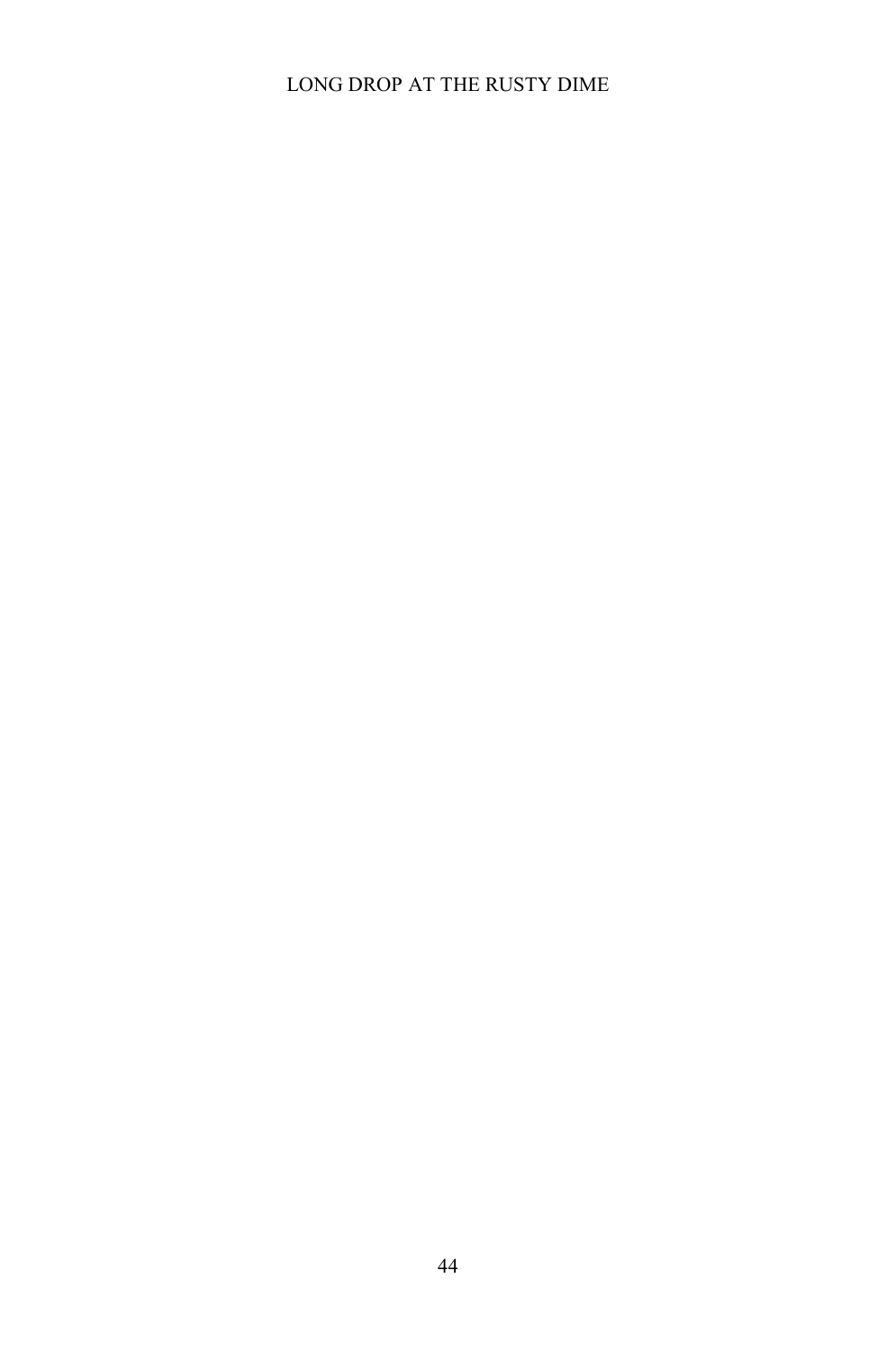

Sil Gulder, who made irregular freight runs along the road and down through the canyon, was as familiar with the road as any man. His seething anger at having been put on the run by a potential competitor made him remember the high exposed stretch of road. It would have been a simple matter to spook the horses and have done with Amos Carpenter, but Gulder's greed whispered in his ear that it would be a shame to lose two fine wagons and some excellent horses.

Gulder bided his time and watched the two wagons roll along the high road and down the long slope toward Champa. Instead of continuing on toward Gold Hill as he had expected, they halted. From his observation point in the heavy timber above the camp, he could see one of the riders leap down and talk to one of Champa's citizens who was cutting and stacking firewood beside a tiny cabin.

The one from the Carpenter wagon, who had obviously been asking directions, pointed at a larger cabin some distance away. Gulder recognized the building being pointed out as belonging to Milt Dolor. Gulder frowned and scratched his neck, which itched from his dark woolen coat. He knew Dolor by sight because he had sold him some provisions, but the man always seemed standoffish. Gulder also remembered that Dolor had been one of the first to move from Gold Hill to Champa.

The wagons rolled again but stopped at Dolor's. After a knock on the door, Dolor himself appeared. There was a long conversation with much pointing at the wagons and around the camp. Finally the entire group disappeared into Dolor's house and Gulder was left sitting alone on his horse in the cool shade of the trees which had been a cover for his spying on the Carpenters.

Milt Dolor was one of those men who always talked as though his listeners were nearly deaf. His voice, however, was always pleasant and friendly, and it matched his wide smiling face and twinkling blue eyes.

"By golly, I did talk about openin' a store up here, those fellers at Prospectors General were steerin' yuh right," he boomed as his guests sat down around the big main room of the cabin. "I jest ain't been able to figure a way to freight stuff up here. Those wagons of yuhrs would sure fit that bill."

"It looks to me like this big room was made with a store in mind," said Amos.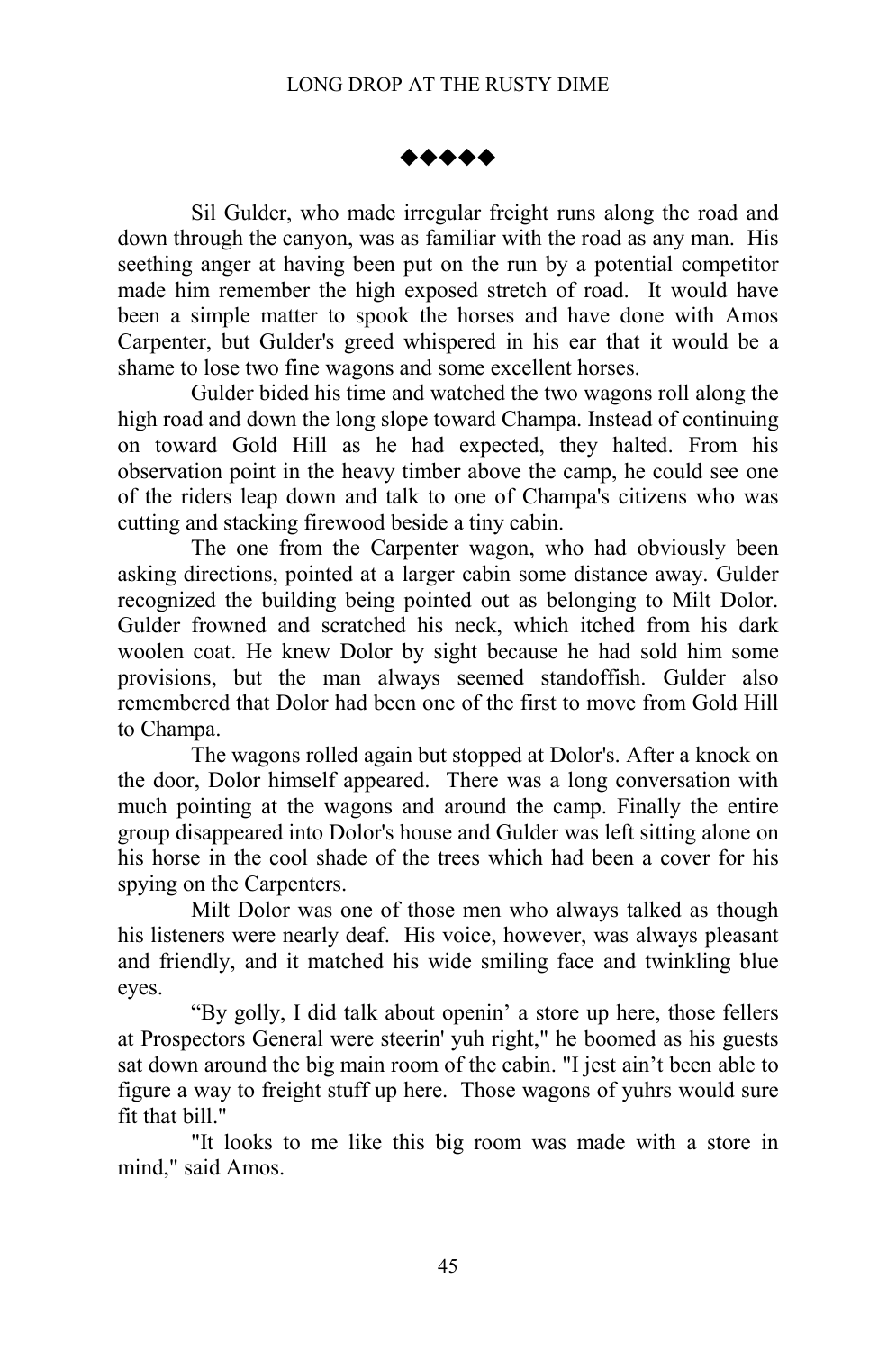"That it was," Dolor assured him with a roar. "This looks like it might be a good day fer all of us."

"That coffee really smells good, Mister Dolar," smiled Jane. "Is there anything I could do to help you."

"I ain't one to say no to some help from a pretty lady." His words almost bowled her over. "Jest set out them cups while I open some of my red berry jam fer these biscuits. I'll bet yuh're all near starved. This mountain air'll sharpen yuhr appetite fer sure."

Dolor banged loudly and happily around his fireplace and cupboards. He was obviously delighted to have the company and the fact that it was a man with two wagons and a driver elated him. He looked at Able as he set a tin of hot biscuits on the hearth. "Yuh look to me like a man that's handled a few teams," he bellowed.

Able seemed perfectly at ease with the jovial man. "I've hitched more'n a few and hauled a little less'n the most."

Even Dolor was quieted a bit for a moment while he tried to digest Able's remark. Finally, like the others, he decided it was best left alone. He offered only a general, "I'll bet yuh have, yessir, I'll allow that yuh have."

As they sat devouring the hot sourdough biscuits and sweet red jam, Dolor filled the air with talk of how he proposed to set up his store and how he and Amos were sure to be able to fill each other's business demands. He identified a nearby cabin, which was not occupied and in fact had been abandoned by its owner some months ago.

Amos sat back and fired his great large black pipe. He listened as Dolor explained how the need for a corral could be managed and how it would be necessary to lay in a stock of grain with the very first load from Boulder.

"Tell me about this man, Gulder," said Amos.

"He runs the store in Gold Hill. Accepts nuthin' but dust fer payment. He's the only one operatin' hereabouts and has a sky-high price on everything but mean. He`s got a thick vein of that and he gives it away," said Dolor, with perhaps an ever so slightly subdued voice.

"We met 'im on the road last evenin'," drawled Amos. " He made it pretty clear he didn't want any wagons to start runnin' goods up this way."

"Most men would listen to that kind of warnin'," said Dolor, watching Amos carefully.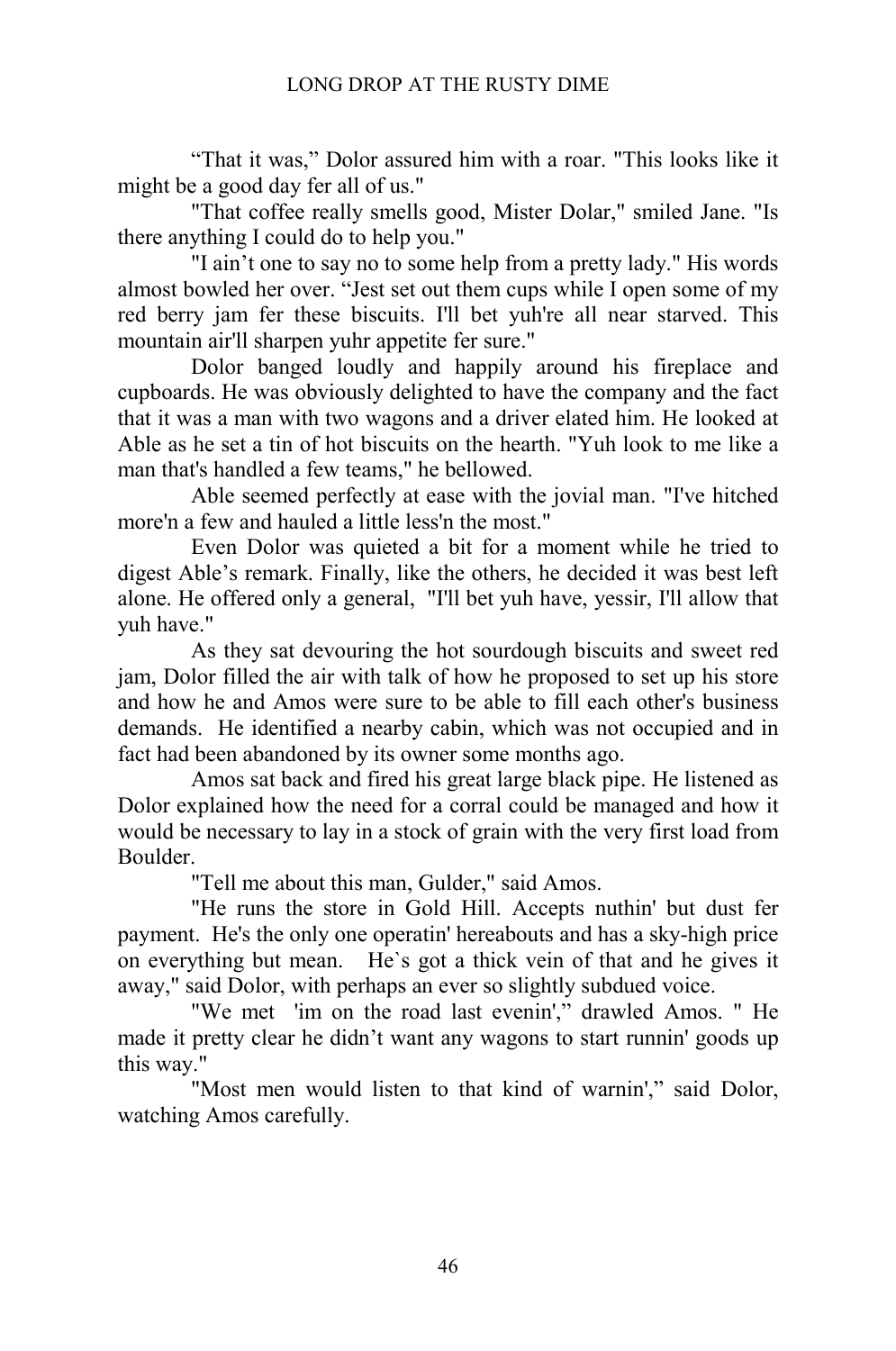"Last time I heard, it was still a free country," Amos observed as he puffed easily on his pipe. "I expect it'll take more than Mister Gulder to change that."

In an almost normal, room sized tone, Dolor pressed the point further. "Gulder ain't a man to stay level if he's pressed."

"His warnin' was to turn around before we left the big canyon, and we already ignored him on that, so it may be a little late fer lookin' back," replied Amos. "Besides, I'd think Gulder would be lookin' sidewise more at a another store than at a couple of wagons workin' the road."

"He may be at that," smiled Dolor. "Gulder ain't no fool and he'll think twice about which horse he wants to whip, but they ain't no question that he'll be heard from."

"May be," agreed Amos, "but freightin's my business and that's what I aim to be about. Able, I think we'd best be lookin' at that empty cabin and offloadin' our housekeepin' things. We ain't goin' to be haulin' much fer Mister Dolor if we don't get them wagons on the road."

As Amos and Able stood and prepared to take their leave, Owen quietly asked Dolor, "Have you heard of a man named Serill?"

"Who in these camps ain't?" scowled Dolor. "He's a cheap little mine rat who's been at the bottom of most of the trouble in Gold Hill in the past year or so. He somehow came up with some cash some time back and ever since he's been buying mines and claims. Problem is, some of the owners haven't always wanted to sell, leastwise at Serill's price."

"Where would someone who wanted to find him start looking?"

Dolor sensed that Owen was a man with more than idle curiosity. The seriousness of the tall man's question was penetrating and ominous. Dolor had the feeling that Owen Bannack was a man Serill would not like to see. Yet he did not inquire into Bannack's purpose. "He's got a place about a mile out of Gold Hill. Jest stay on the road through the camp until yuh comes to a cabin at the bottom of the hill. It used to be a stage station until Wells Fargo got tired of their coaches bein' shot up and quit comin' through here."

Jane, who was standing by the door waiting for her father and Able, listened to the comments about Serill. Her face paled as she heard Owen ask his questions and as Dolor answered in his loud room filling voice, she shrank within her heavy coat and she pulled her gray woolen scarf tighter over her head as if to close out the words she could not help hearing.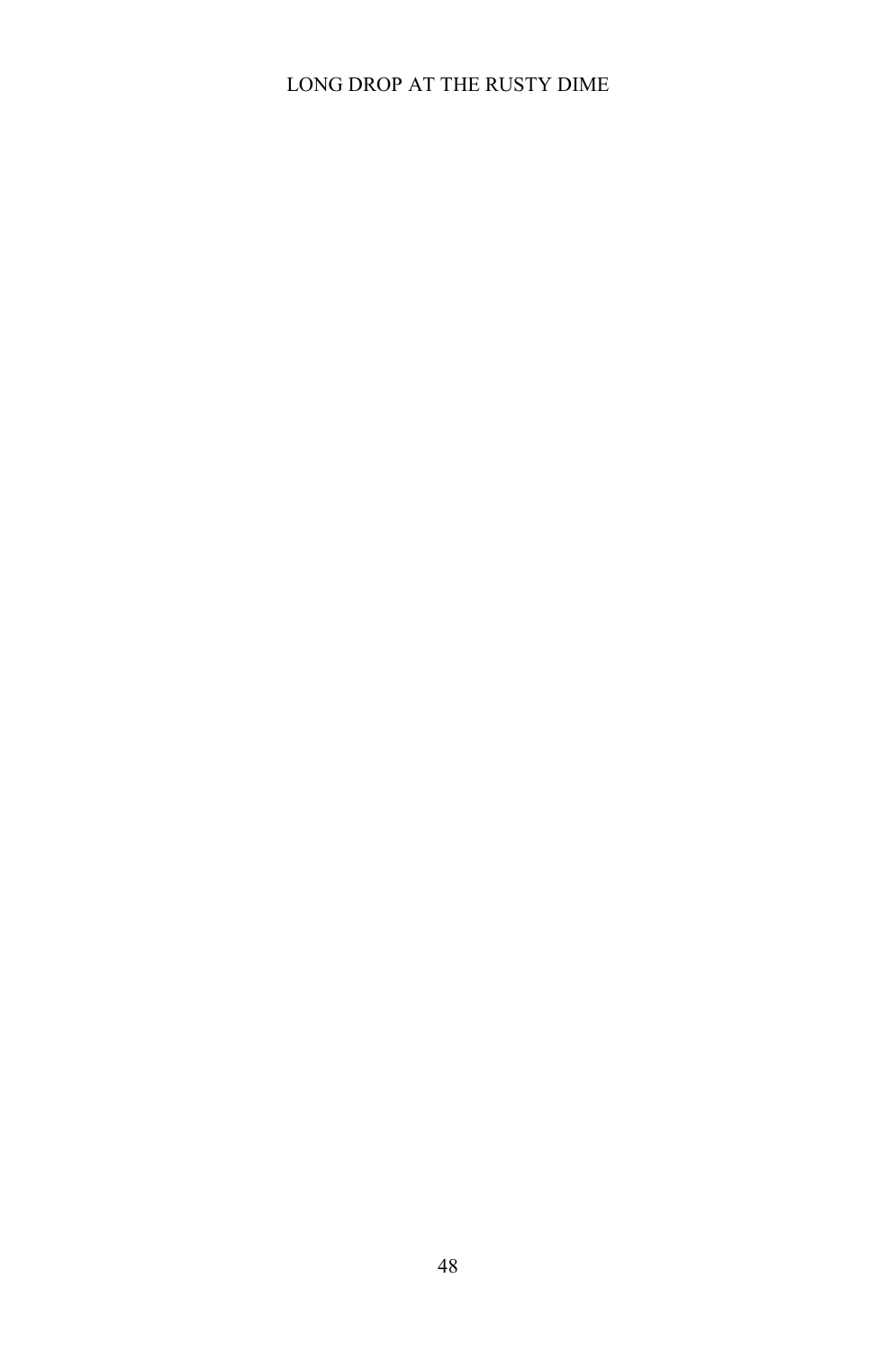

Pane Serill had stood watching Owen Bannack from behind the green shutters of a land office as the tall vigilante looked up and down the street in front of Miners Federated. Serill's chest heaved from the half block dash he had made upon hearing Bannack's name. There hadn't been time to ask questions or to try to put the story together, but Serill's last letter from his Wyoming partner had recited how Bannack had hanged Serill's sidekick, Lupe, and was looking for Serill himself.

In the moment he stood peeping through the narrow wooden slits, Serill's cruel mouth tightened over the stumps of his stained teeth. He remembered the drunken raid on Bannack's ranch house in Montana and how the raiders had been a bit surprised, but not saddened, to find that their wild shooting had killed the rancher's two small boys. He and his murderous friends had left Bannack for dead and gone on a rampage with the half dead wife. Later he learned that a vigilance committee had been formed and that it was looking for him. At first he laughed and ignored the clumsy ranchers. Then with amazing swiftness and deadly purpose, they had hanged one of his friends. Serill had immediately left the area.

Over a year passed and he had come to believe that this episode in his life could safely be forgotten. Then he had been warned that Bannack had appeared and was handing down swift and terrible justice on the members of the gang of killers.

Now, as Bannack returned to the bank, Serill ran out the back door past a startled clerk who looked up from his stack of papers and shrugged at the intrusion of the outside world on his closed and ordered life.

Serill was quickly in the saddle and out of Denver. As he urged his horse toward Gold Hill, he began to reflect on the sudden rush of events.

He cursed himself for leaving the money in the bank vault overnight. If he had taken it with him the evening before, he would have had it safely tucked away in his saddlebags. Yet if he had not returned to the bank this morning, he would not have known that his pursuer was so close on his heels.

Bannack would be certain to find out that he was living in the Gold Hill mining camp. Serill ripped out another string of curses as he realized that he now had to make a choice of either hightailing it out of the Colorado mountains or trying to somehow eliminate Bannack.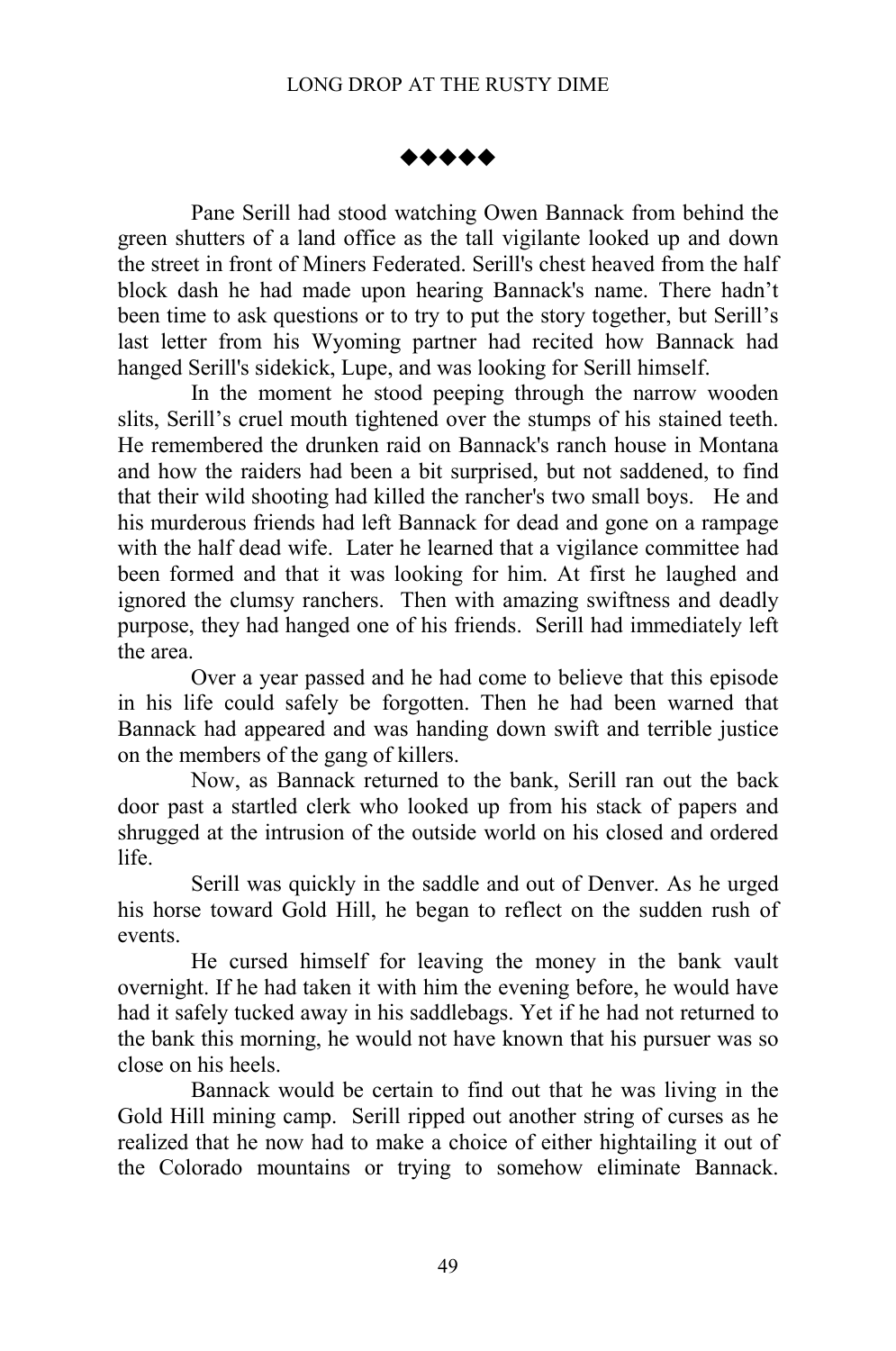Running and leaving his holdings and the mining camp he had cowed into submission did not appeal to him. However, even less palatable was the thought of standing up to Bannack.

If he lit out, there would be very little that he could salvage from his mining properties. Quick sales were almost always cheap sales and nobody knew that better than Serill. He had stashed nothing since he always had the notion that he would acquire as much property as he could before he hired some men to work it for him.

Killing Owen Bannack would end the vague and gnawing feeling, common to outlaws, that a vengeful force was seeking him, that a noose of justice was hanging just over his head waiting to suddenly seize him and squeeze away his life's breath. Serill shook off the chill of the thought. He knew, but would not admit to himself, that he did not have the stomach to face Bannack alone and in the open. He needed help for that job and he needed to find it very quickly.

Serill figured he had three maybe four days before Bannack would be able to track him to his holdout near Gold Hill. That didn't leave much time and his options were limited. Serill had nearly always worked alone. His inclination was to encourage confrontation between others while placing himself to one side and in a position to take advantage of both parties.

There was a large population of hardcases in the camp. He mentally sorted through the list. Some he rejected because they were independently cunning and Serill knew they were not to be trusted any more than he himself would be in a similar situation. Others were petty and lived on scraps of theft and cheating so common in many boomtowns. Most of that stripe was not up to the work that Serill needed. Others lived for the drinks they could beg in the saloon Sil Gulder operated as part of his store. They would only take his money and drink themselves into oblivion.

Still, Serill knew that the kind of men he needed could be found. He urged his horse forward. He had to get to Gold Hill and he needed to do some fast recruiting if Owen Bannack was to be dealt the loaded hand that Serill's mind was putting together.

Hours later as Serill entered the mouth of Boulder Creek Canyon, he paused and, as was his habit, studied his backtrail. It was well that he did for trotting along about a mile back was a group of three riders. A cold chill scratched down his back and wound around his stomach. His first thought was that it was Bannack and perhaps even some law dogs.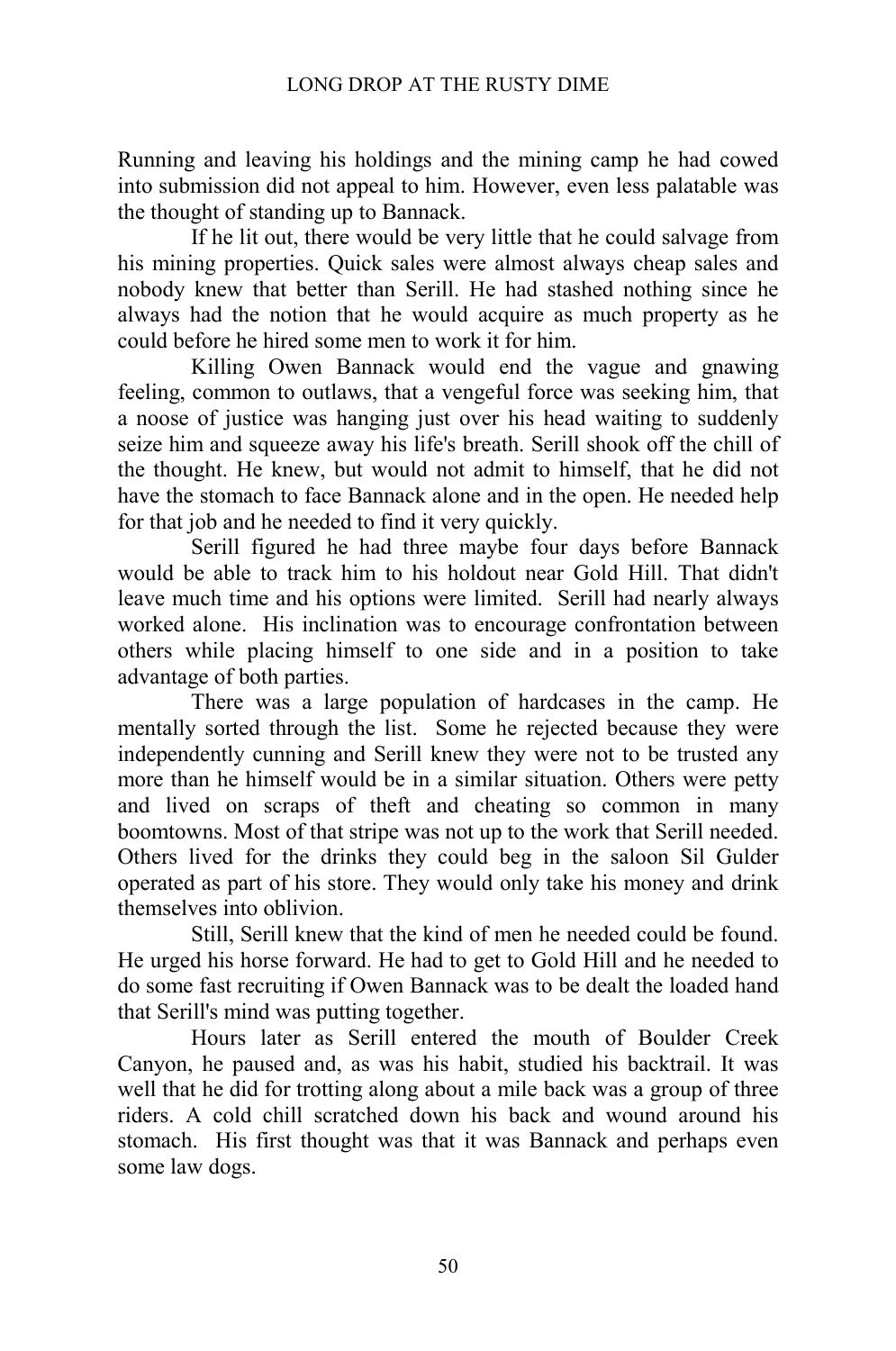The last thing Serill wanted to do was to have three unknown men dogging his trail no matter which they were. He dismounted and searched the mountainside above the wagon road. A short distance ahead, the tree-covered slope broke into a small ravine which split the side of the mountain. Serill quickly led his horse into the bare sided ravine. By pulling, cursing, and scrambling, he was able to work his way up the ravine, over its lip, and into the trees above it. He tied the animal in a thick grove of young blue spruce and returned to an outcrop of gray moss flecked granite where he could survey the road below.

Serill did not have long to wait. The three riders trotted out of sight for a moment as they followed the inside curve of the road. When they appeared, they were almost directly below Serill and he could clearly see their faces. Serill sucked in his breath sharply and his eyes snapped and gleamed as his lips drew down in a hard smile.

After they had ridden past his lookout station a few yards, Serill called out. "Freeze right there, gents."

The three did as they were ordered. Slowly they turned their heads and looked up at the leering face of Pane Serill. He sat on the rocks with one arm resting casually on his knee, in his hand he dangled a Colt. The revolver was not pointed at the riders, but there was no doubt that Serill had the drop on them.

"Yuh're a long ways from Wyoming, Jake," drawled Serill.

Jake Ritter was recovering from his surprise as he stammered, "Why...I'll be damned. Serill." Growing quickly familiar, he continued, "Yuh're the last man I expected to throw down on me. Yuh shore had me fer a minute there, Pane."

"I might say the same, Jake. Yuh're the last man I expected to see ridin' up this canyon."

Karp and Wilts were looking from Ritter to Serill, not fully comprehending the situation. They did understand that this was the man that Ritter had told them about. No plan had been agreed to by the three as they left Denver, but Ritter had persuaded them that Serill had a load of money and the three of them were going to relieve him of it.

Suddenly here was Serill looking down at them like a highwayman and holding a gun that he obviously knew very well how to handle. The abrupt meeting and the cool familiarity between Serill and Ritter prompted Wilts to snap at Ritter. "Is this the jasper yuh was tellin' us about?"

Ritter would just as soon Wilts had kept his mouth shut. The suggestion that they had been talking about Serill made the situation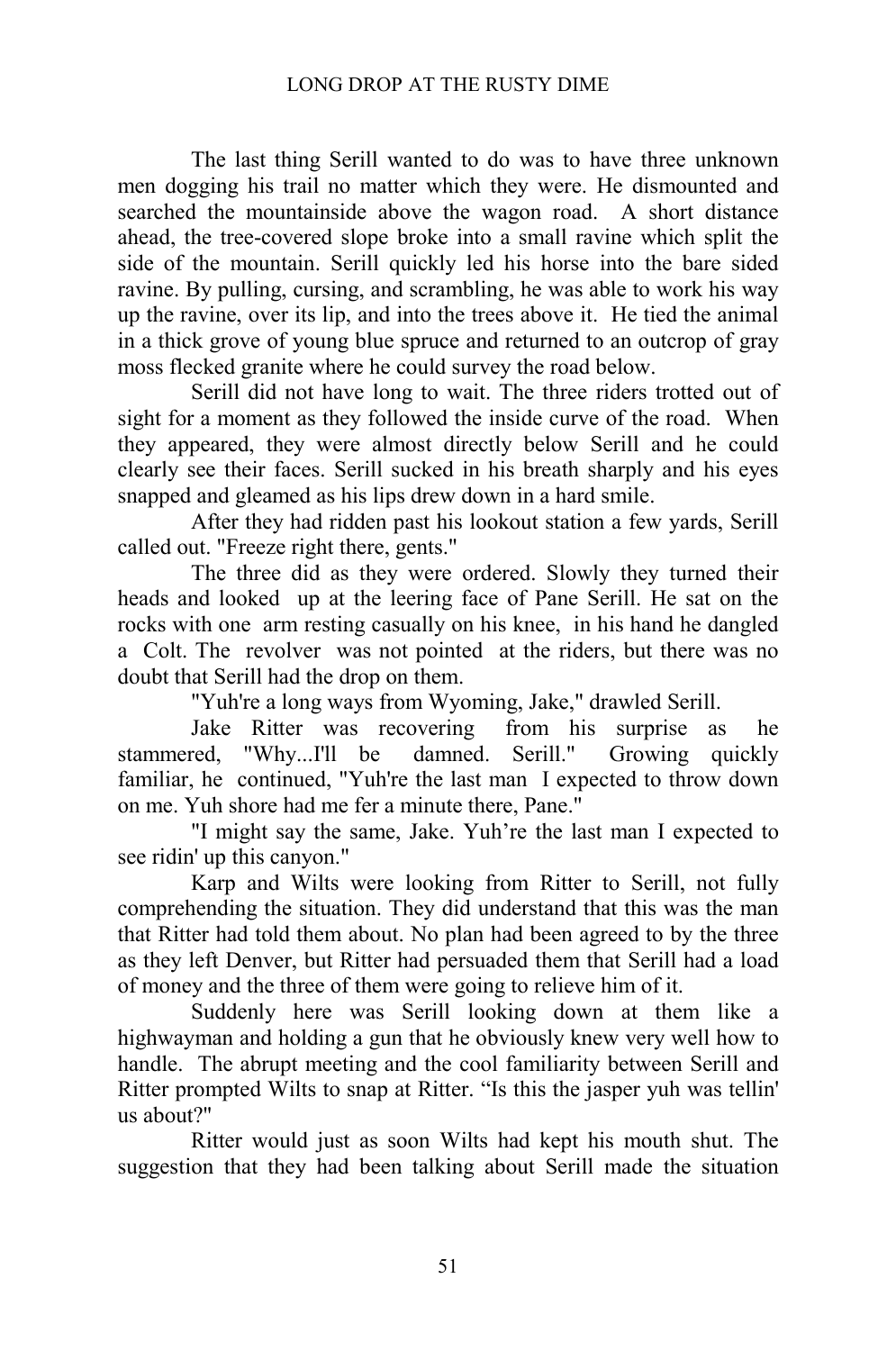more difficult. Ritter glowered at Wilts but tried to put the best face on it he could. "Boys, this is Pane Serill. Yuh're right, Wilts. This is my old pard from Wyomin'."

Serill snorted at Ritter's description. Ritter had been a flunky in the Wyoming operation, but a flunky that kept getting too big for his britches. However, Serill made no comment on their earlier association. "I hear yuh been tryin' to make a withdrawal from the bank, Jake."

Serill`s reference to his unsuccessful attempt to lay his hands on the money in the account in the Miners Federated caught Ritter by surprise. "Who told yuh that?" he asked.

"That isn't the point, Jake," answered Serill quietly. "What made yuh think yuh could ride in and empty the account without first talkin' to me?"

"Hell, Pane," blustered Ritter, "I never intended no such a thing. Fact is we were ridin' up to see yuh. Ain't that right boys?"

Ritter's companions glumly nodded agreement as they squinted up at Serill. Their obvious disadvantage made them uneasy and both realized they had to play along with Ritter until Serill explained his game.

"I believe that, Jake. Question is, why were yuh ridin' up to see me?"

"I was comin' to tell yuh how yuhr old pal, Mead, got hisself hung by some big, high hat from Montana. The same damn hombre hung old Lupe." Ritter watched Serill closely for a reaction, but he saw none.

"Yuh ain't tellin' me anything I didn't already know. Why don't yuh admit that yuh were ridin' up to Gold Hill to see if maybe yuh couldn't lay ahold of some easy cash."

"Pane, I'm plumb struck dumb by that kind of talk. If they's some cash to be had we'd be fools not to pick it up, but we shore ain't gunnin' fer yuh. 'Course, that's only speakin' fer us. It might be that someone else is."

Ritter's hint of someone looking for Serill was a shot in the dark, but it hit much closer to the mark than Ritter could have ever hoped. Ritter's notion that the one on Serill's trail might be Bannack was only a fool's guess, but Ritter often had fool's luck.

Serill's hand tightened on his revolver and his eyes narrowed at Ritter. "What do yuh mean by that, Ritter?"

"Why, nuthin' in particular, Pane. I jest now remembered that we saw that damn hanger near Denver the other day. His name's Bannack. Didn't know if that meant anything to yuh or not."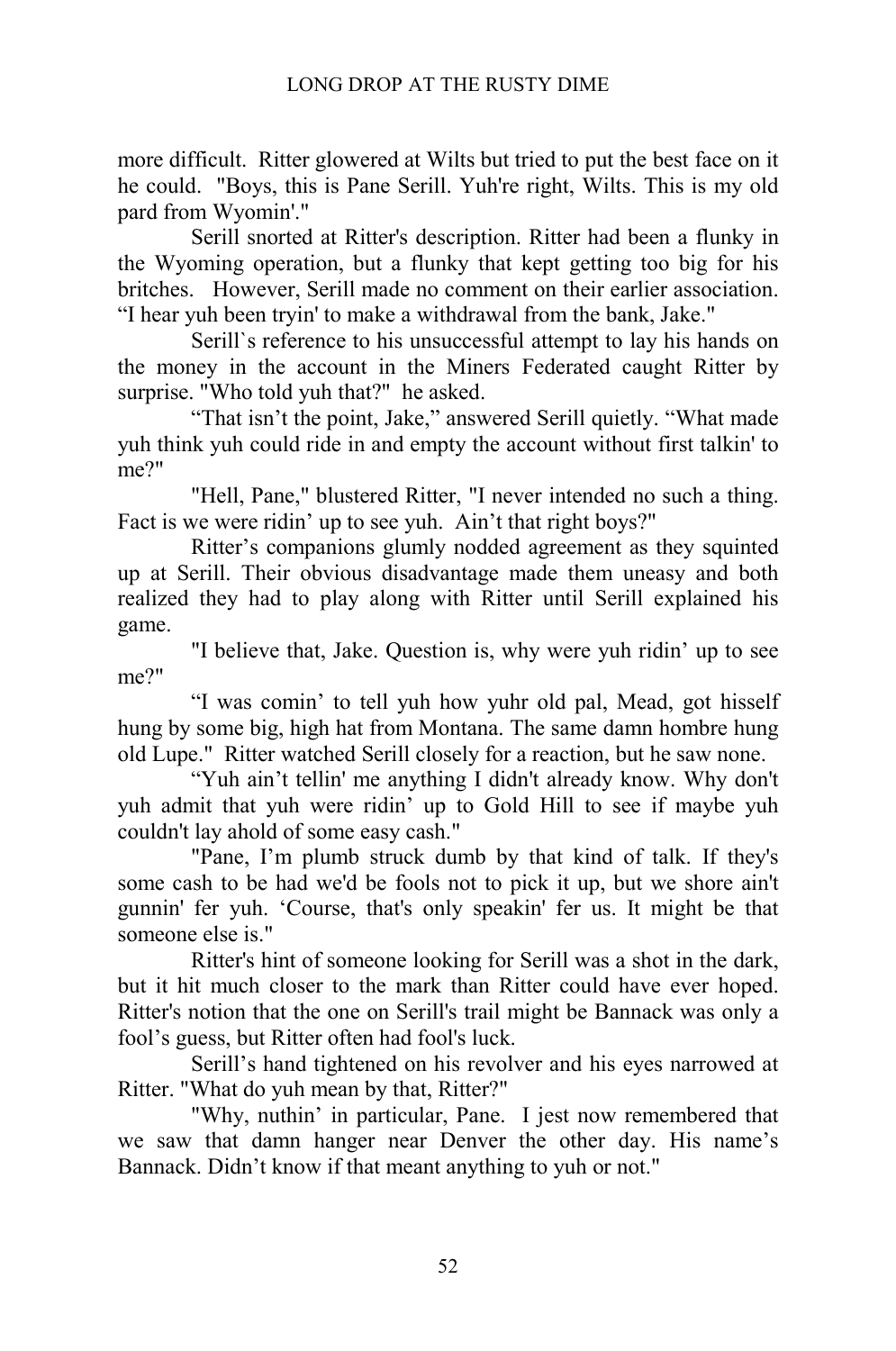Serill was a long moment in answering. He looked the three men over. Ritter he knew from days past to be handy with a gun. He also knew that Ritter was given to exaggeration and to stretching any truth to fit his selfish notions of what would be to his own advantage. In short, Ritter could be counted on to look out for Jake Ritter.

The other two looked to be typical of the greedy, ruthless men who haunted society and lived on the outer fringe of the law. The one with the bandaged hand wore dirty striped trousers and a badly frayed blue coat that had an indistinct military cut about it. The other had an expression on his face that seemed to reflect perpetual wonder. The eyebrows that rolled up like window blinds when he spoke and the wide eyes combined to suggest that Wilts never really understood the world around him and that he was in a never ending search for some explanation of why he had ever been placed in the world at all.

Both Karp and Wilts could be led, given an incentive both would perform larceny, and if the incentive were sufficient, murder. Ritter also could be managed. Serill sensed that his recruiting plans were going to be met sooner than he had expected.

Serill spun the revolver deftly and slid it into his holster. "Boys, I ain't got the money yuh thought I had, but I've got some minin' property that'll make yuhr eyes pop. If yuh're willin' to talk, I think we can do some business. In short, there's some gold in Gold Hill and I can see to it that yuh can ride outa these hills with some heavy saddle bags."

The mention and promise of gold had its predictable effect. Smiles spread all around and without another word an unholy alliance was formed. Soon the four men were riding up the canyon talking like long time friends.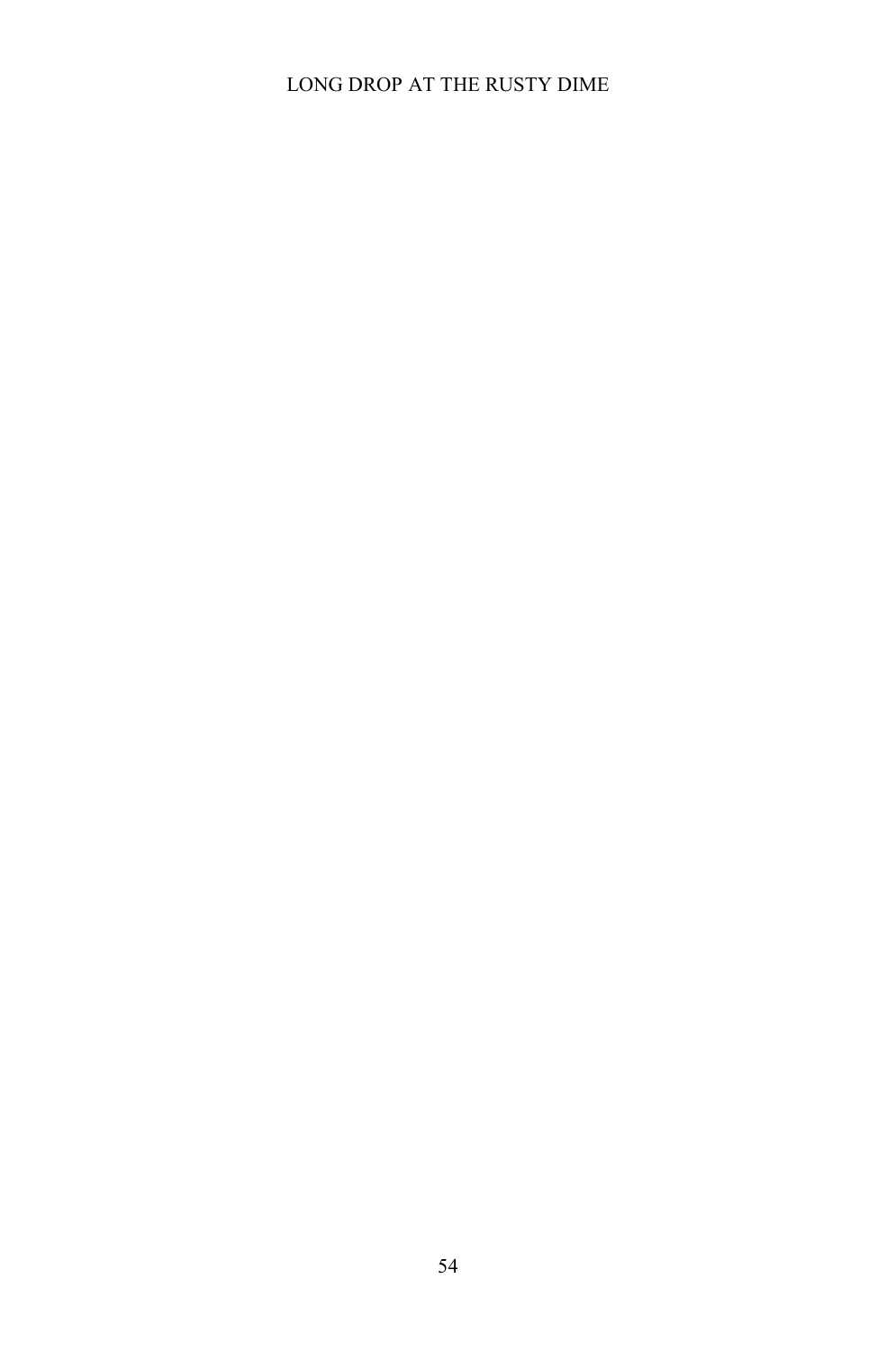◆◆◆◆◆

Amos Carpenter was anxious to get his freight business started and, after installing his household effects in the comfortable log cabin in Champa, he talked with Milt Dolor and the two agreed upon a list of supplies that would enable Dolor's store to be set up as a going business. Amos also needed to sweat some new rims on two of his wagon wheels.

With these needs in mind it was agreed that Amos and Dolar would take one wagon and make a run to Boulder. Amos and Dolor believed that with luck they could get to Boulder one day and back the next. Despite Jane's insistence that Able should go with them, Amos flatly refused and the old driver was left behind. Jane only accepted it when the men insisted that it was only because Able needed to begin work on some harness repair and on the makeshift corrals they would need for the teams.

When Owen said that he wanted to do some "scouting around," nobody ask any questions or made any comments. The tall man saddled the big chestnut horse, Cocoa, and, with a nod, rode off toward Gold Hill.

Left alone when Able went outside to fuss with his harness and to work on the corrals, Jane worked to make the cabin as comfortable as possible. She first thoroughly cleaned the two rooms from one end to the other. Following Dolor's suggestion, she then gathered armloads of thin pine branches and worked her way around the walls chinking the logs with the flexible, tough pine branches whereever there seemed to be space for air to blow through.

Her hands were soon sticky from the sap, but she loved the smell of the pine needles which she stripped from the branches. The tamping of the pine branches was only temporary because the thin stems would grow brittle and would fall out, but they would serve the purpose for now and could be replaced with adobe in the spring.

Jane arranged the furniture first one way and then another. She and Amos had decided that she would occupy the small room at the far end of the building. She had laughed and made much ado about the fine elegant quarters and, in truth, they were better than the cabin she had known before.

After the cabin was spotless and the furniture arranged to her satisfaction, Jane donned her heavy woolen coat and sought out Able. He was working in a small lean-to that was serving as a storage and all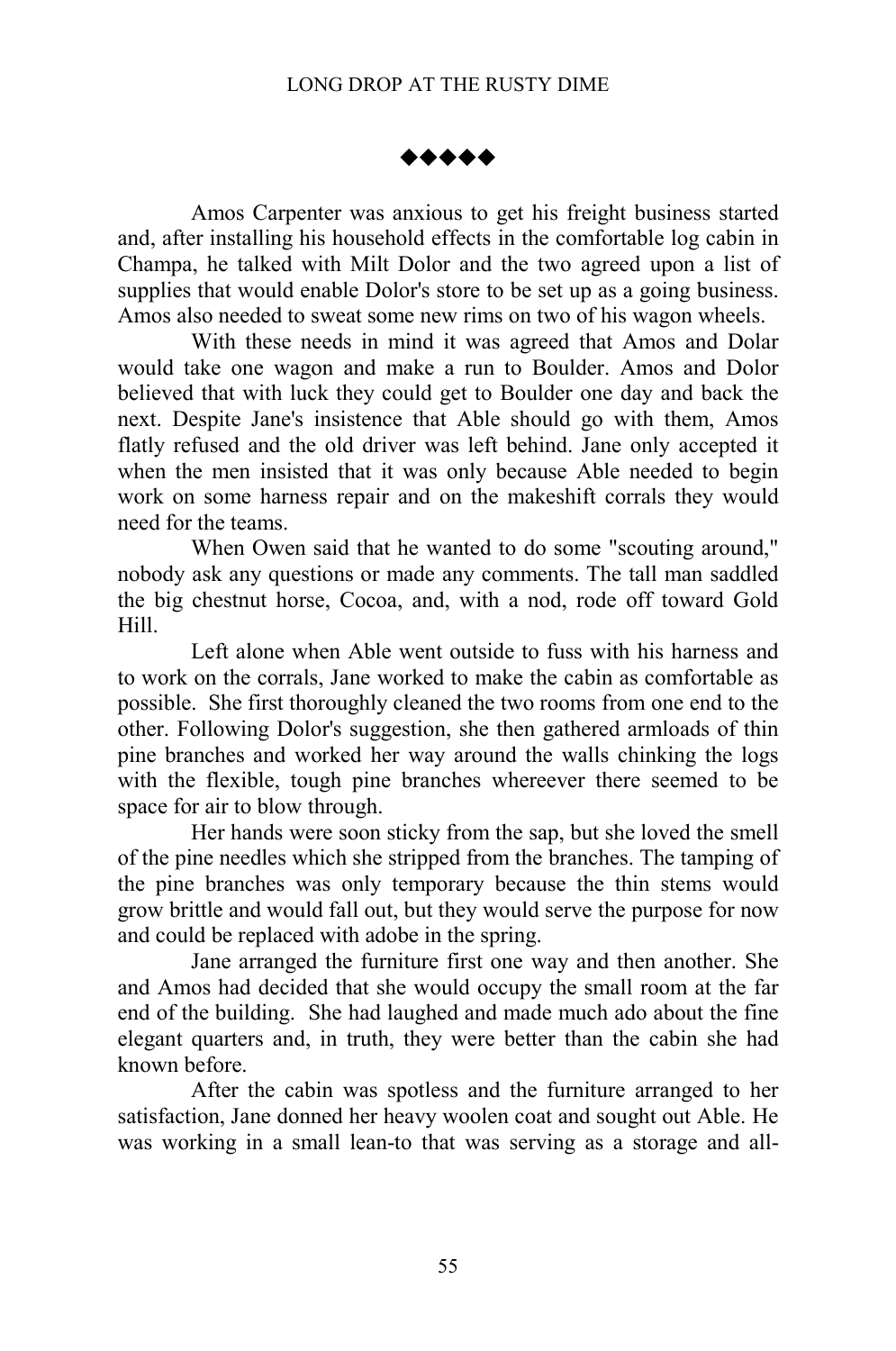purpose shed for the freight equipment they had hauled from the old yards in Wyoming.

The late afternoon sun streamed in the open side of the crude log structure and it was warm where the bearded old driver sat working the black leather. He only grunted as she sat down and watched his expert hands twist the leather, punch holes in it and weave thongs through the splice he was making.

Sitting there, Jane could see the sweep of the evergreen forest from the little stream below to the top of the nearby rounded hill. Over the top of the trees on that crest she could see the high snow-covered peaks of the Continental Divide. The jagged peaks were dazzling white and they were cast in strong relief by the dark tree line that staggered up and down along their lower slopes.

The east faces of the peaks were now in shadow and the sun caught only their sides. Deep in the shadows she could see the long rockslides and the cliffs above which looked down upon her like the random walls of a cold gray fortress.

The color in the sky over the mountains was a deep blue. So blue that she thought of a poem she had once read and she remembered the word "azure." Until now, whenever she thought of the poem, she wondered why the writer had not simply said, "blue." Now she felt that she understood.

"Isn't is beautiful, Able."

Puzzled, he looked up and saw her staring out over the landscape. He followed her gaze and conceded that it was indeed quite a sight, "especially fer a flatlander."

"The colors are brighter than I ever imagined they could be," she marveled.

"Yup, kinda like a new buggy wheel."

After a long pause she spoke almost to herself, "How long do you think it'll be before he gets back?"

"Well, by the time they get down there and get the wagons loaded, I'd say our guess was about right. Two days."

"Wagons loaded? I meant, I mean," her voice trailed off.

Able looked at her through his bushy white eyebrows and there was a smile under his beard. It might have been that he very well understood her when she asked the question. "Oh, yuh mean that Bannack feller. I 'spect he's on the trail to the North Country by now."

"He said he was coming back here directly," she argued.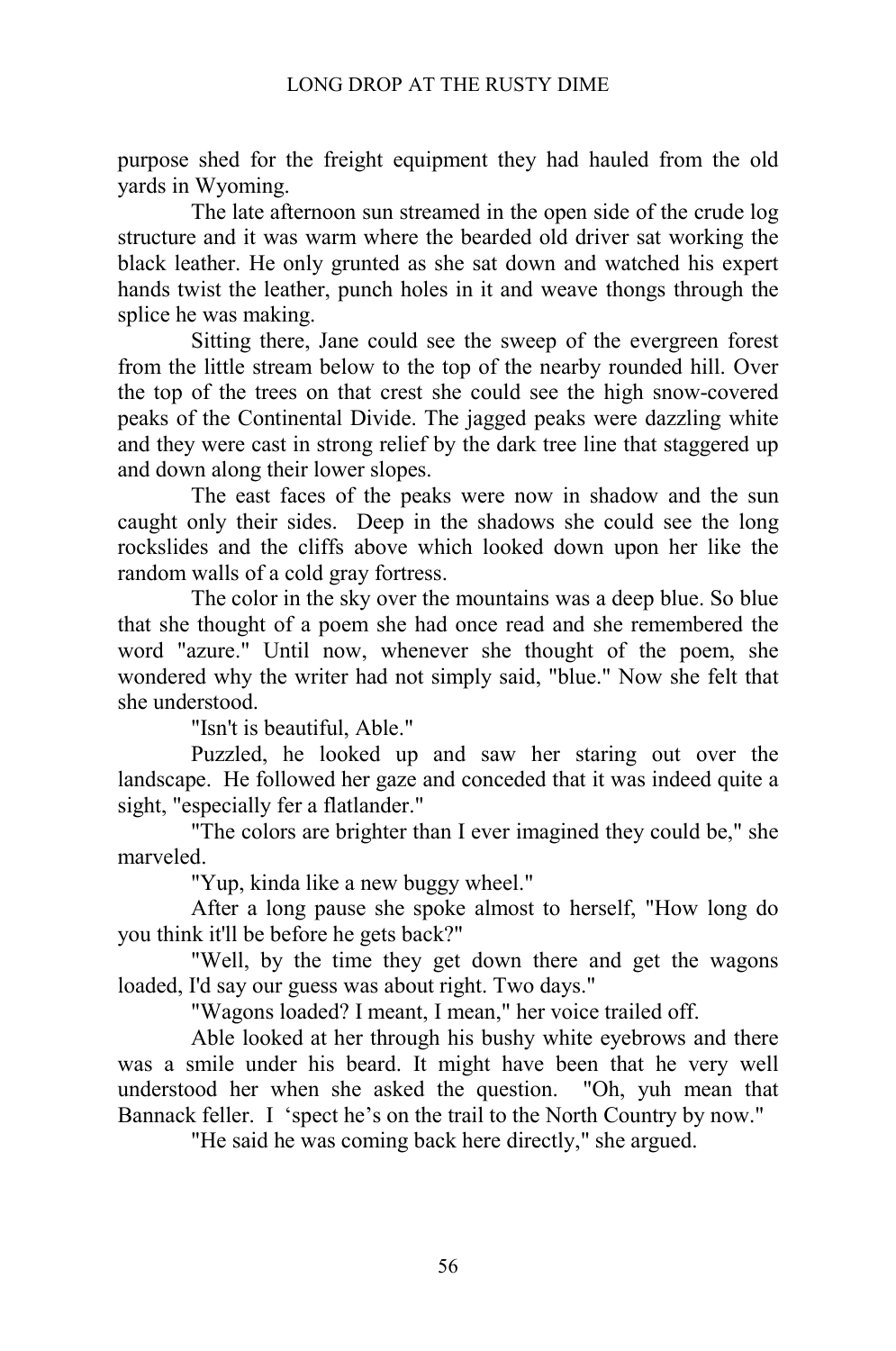"Don't know why he'd want to waste time sittin' around here," Able teased.

"Oh, Able," she scolded. "I think I'll take a walk to the top of the hill."

"It'll be gettin' dark soon," he warned her. "I hear tell there's both mountain lions and timber wolves out there. Yuh mind where yuh're walkin' and keep the cabin in sight."

His brow furrowed as he watched her whistle for Wink and, with the big dog rushing off ahead, stroll toward the nearby trees. His eyes anxiously scanned the hillside and he felt the weight of concern press upon his shoulders as she and the dog disappeared into the timber.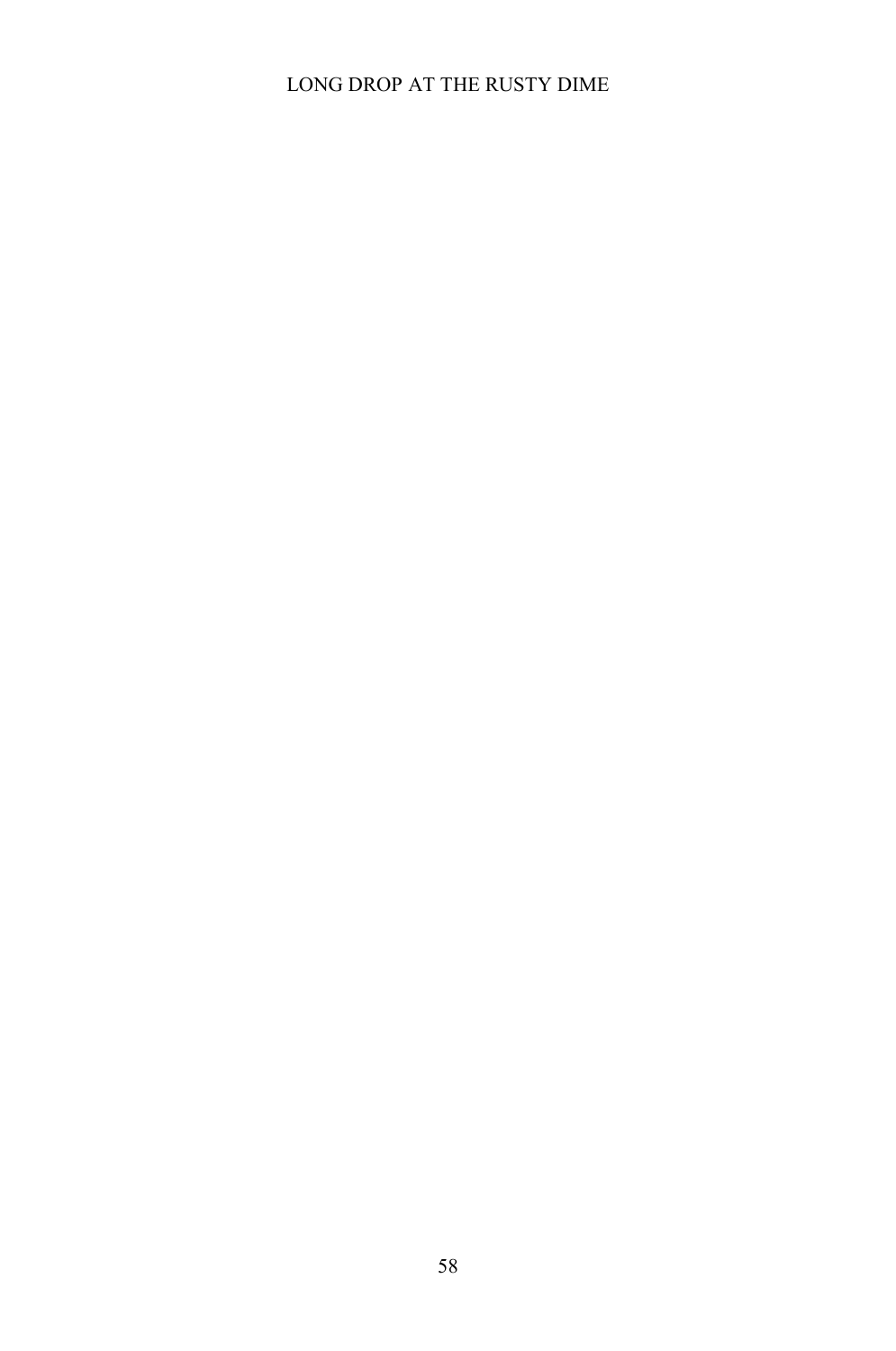

Pane Serill and his new found friends were gathered around a table in Sil Gulder's saloon, drinking the last of a cheap bottle of whiskey. Gulder was leaning over the crude planks of the bar listening and joining into the general conversation. In fact it was Gulder who was urging them to action.

"I been watchin' 'em off and on fer a couple of days now," said Gulder insistently. "They offloaded over in Champa near Dolor's place. Then they pulled out and with Dolor aboard. I'll bet a bottle of my best bourbon that they're headed fer Boulder."

"What if they are?" asked Serill. "We can't do much 'til they head back, so what're yuh steamed up about?"

"They left one of their wagons down there. I saw it from the hill yesterday. I've got a pouch of dust fer anyone that's willin' to hitch it up and haul it to my place."

 "I don't think he'll take kindly to that when he gets back," said Ritter helping himself to the last of the bottle.

"What would yuh do with a stole wagon?" wondered Wilts.

"Jest leave that to me," answered Gulder.

"How much is in that pouch of yuhrs?" asked Karp suspiciously.

Gulder reached into a nearby wooden box and withdrew a small smooth leather sack. Its top was folded over and tied with a leather thong. He tossed the pouch onto the table. "Heft it yuhrself."

Karp snatched up the little gold sack and bounced it up and down in the palm of his hand. He then pulled the knot loose, pulled back the top flap and poured some of the gold dust into his other hand. Every man's eyes watched the trickle of gold dust. Ritter who was not accustomed to trading in gold and its values asked, "Is that the real stuff?"

"It's real enough," Karp assured him. "I'm not sure it's enough to risk gettin' pumped full of lead for."

"Looks kinda like golden powder," mused Wilts. "Seems sorta funny that anyone would give yuh real money fer it."

The others looked at Wilts and shook their heads. They ignored his remark as they watched Karp carefully pour the dust back into the bag.

"Tell yuh what I'll do," said Gulder, "I'll throw in another bag jest like if fer the horses."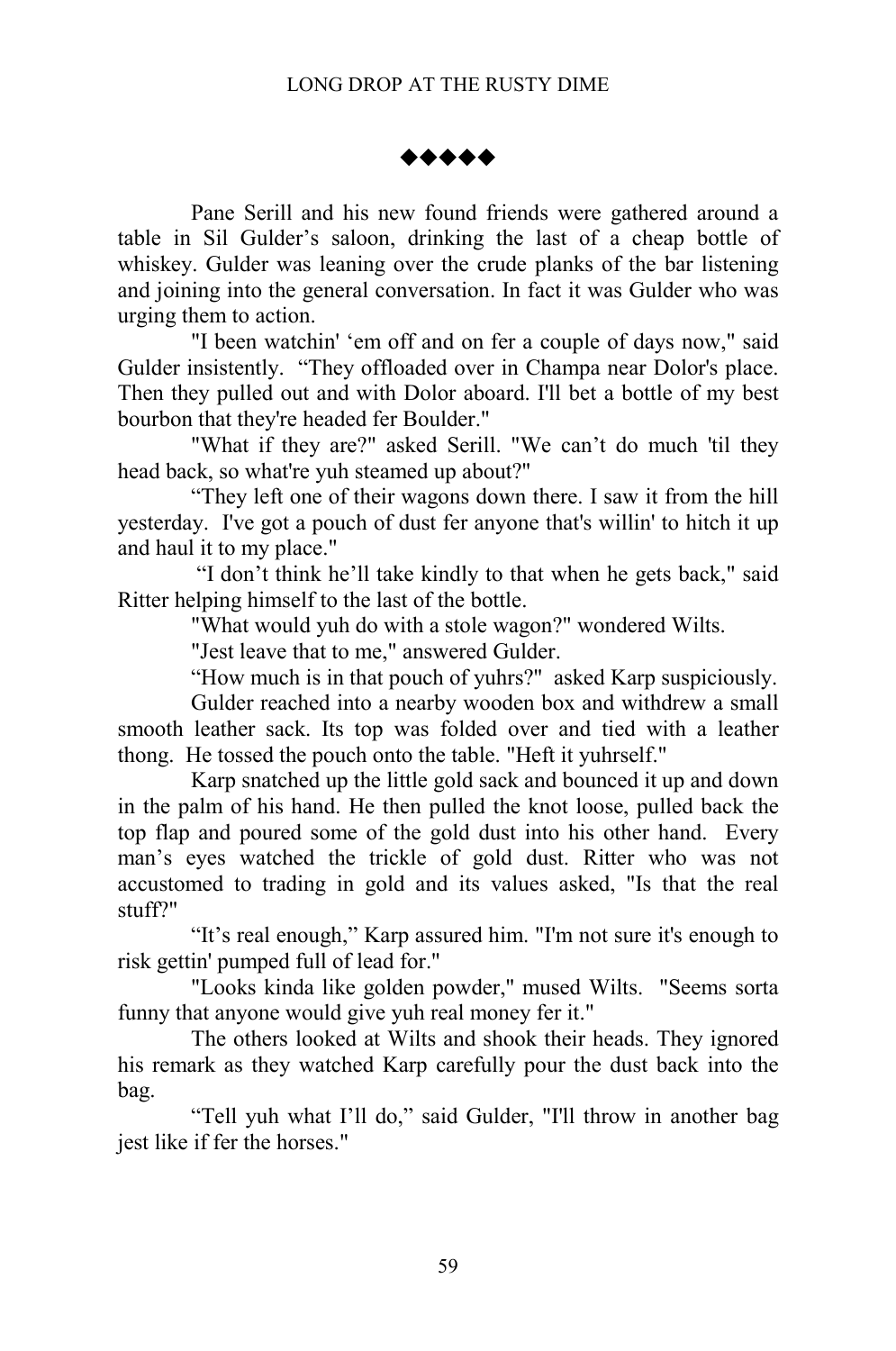"I don't like the idea," complained Serill peevishly. "Our deal is fer yuh to wait around the camp and keep yuhr eyes peeled fer Bannack. He could show up here any time and if yuh're down in Champa stealin' a damn wagon, yuh might miss him." Somehow the association between Bannack and the Carpenters had not been established and Serill was unaware of the fact that Owen had been with the Carpenters when they met Gulder in the canyon. Had the connection been made, Serill would have been much more interested in Gulder's plan, and he would surely have endorsed it with his own innovations.

"It'll only take a few hours," Ritter said airily. "Besides we can leave Wilts here. Karp and Wilts both know what Bannack looks like but Karp here ain't healed up enough to want to meet up with him jest yet."

 "Let 'em go, Serill," urged Gulder. "I'll help watch fer yuhr man. When he rides in I'll see him. Wilts and me together'll spot 'im. I see most everyone that comes to town."

 "It's gonna be a night run anyhow," announced Ritter snapping his wide suspender straps and feeling that he was somehow in charge. "I fer one am partial to workin' so's I ain't watched by every Johnny peekaboo in the territory."

Serill slammed down his whiskey glass and stood up. "I don't care a rap about yuhr damn wagon business. Jest yuh mind what I say. I'm goin' to be in the cabin up at the "High Step." The minute Bannack is spotted, one of yuh let me know, fast. And yuh best ease off that swill while yuh can still see straight."

As Serill's figure disappeared through the door, Ritter snapped a suspender and called out to Gulder, "I ain't one to work dry, Gulder. If yuh want that wagon, haul out another bottle and don't make it any of that cheap tongue blister stuff either."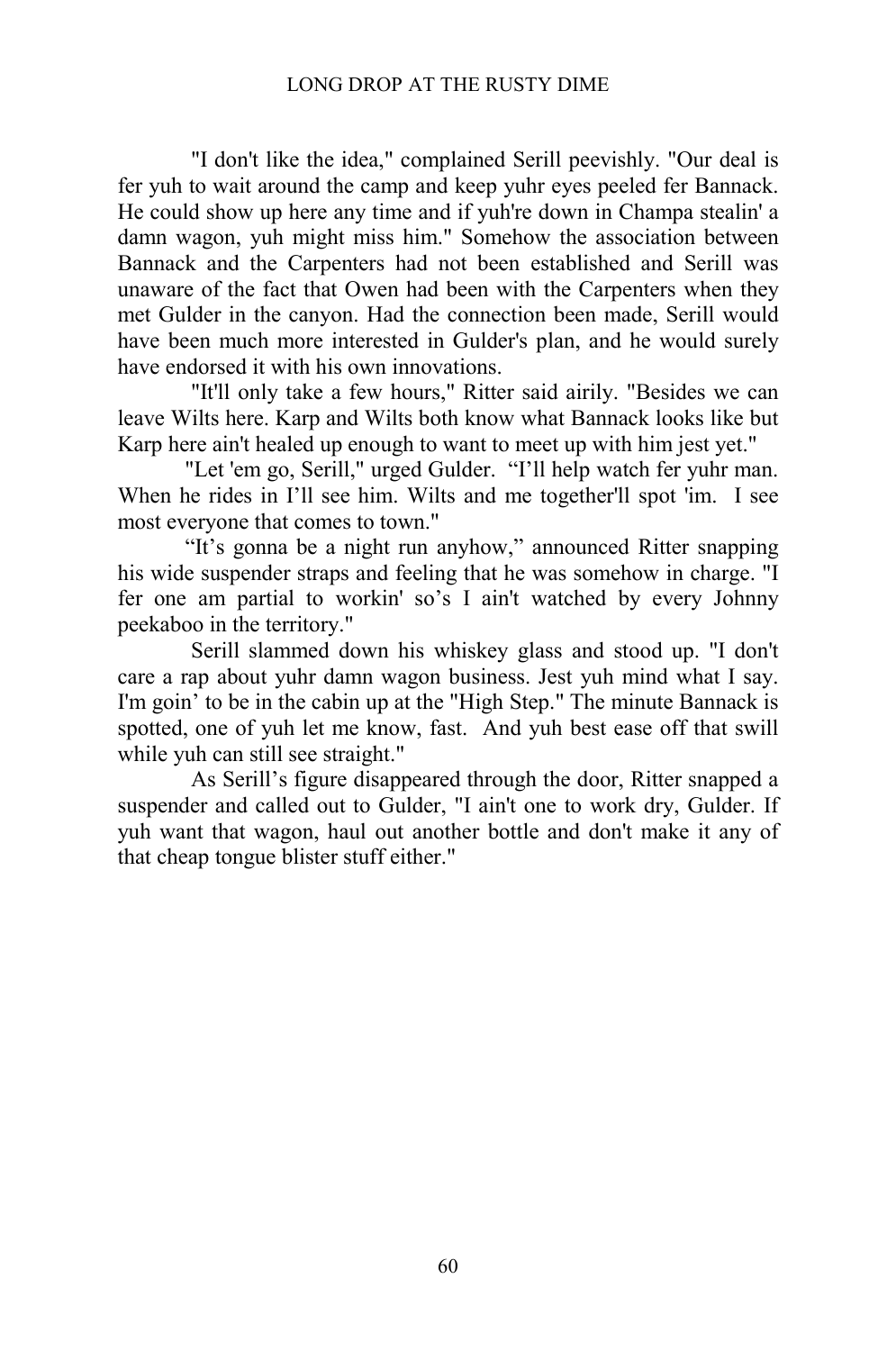◆◆◆◆◆

 The twilight had deepened to near darkness and the high peaks of the divide were only faintly visible against the deep blue of the sky when Able decided to go looking for Jane. He took his 10 gauge Paterson Colt shotgun off the nails in the cabin, checked the revolving cylinder for loads and headed up the hill where he had last seen her.

Able walked quickly at first, but slowed as he reached the darkness of the trees. He stopped frequently and strained to see and listened for even the faintest sound. The thick blanket of pine needles muffled his steps and the only sound was made by the hollow rattle of occasional pinecones that his boots kicked across the dry mantle of needles.

After a while Able realized that the moon had risen and thankfully was throwing a plentiful glow of silver light down through the trees. He found himself near the top of the hill and entering a large clearing when he first heard a faraway sound. Able stood stock-still and cocked his head trying to pick out the direction of the noise.

Finally his patience was rewarded and he again heard what sounded like a rustle in the thin grass across the clearing. He knelt down and continued to listen. After another long minute Able whistled softly, once, twice, and he listened.

The sound was more distinct and Able became more confident. He whistled again louder and Wink darted out of the trees across the clearing and bounded toward him. Able stood up and called the dog that was by his side in an instant. He heaved a great sigh when he saw Jane step into the clearing and heard her call out, "Wink?"

"It's big Wink, and I'm right here," called Able. His voice must have been welcome to her. She trotted quickly toward him across the clearing.

"Am I glad to see you," she said, with relief strong in her voice.

"Next time yuh go night strollin' take along a pan so's yuh can sit and beat it 'til we find yuh," he scolded. "I got better things to do than to go pokin' around in the woods lookin' fer lost girls whose heads is all mushied up with `how beautiful it is' talk."

"Able, listen to me. I wasn't lost, honest. Just as it started getting dark I heard some horses and as they got near, I could hear some men talking. They were loud and making jokes. I think they were drunk. They stopped and one of them ordered the others to quiet down. He said they were getting close enough to be heard."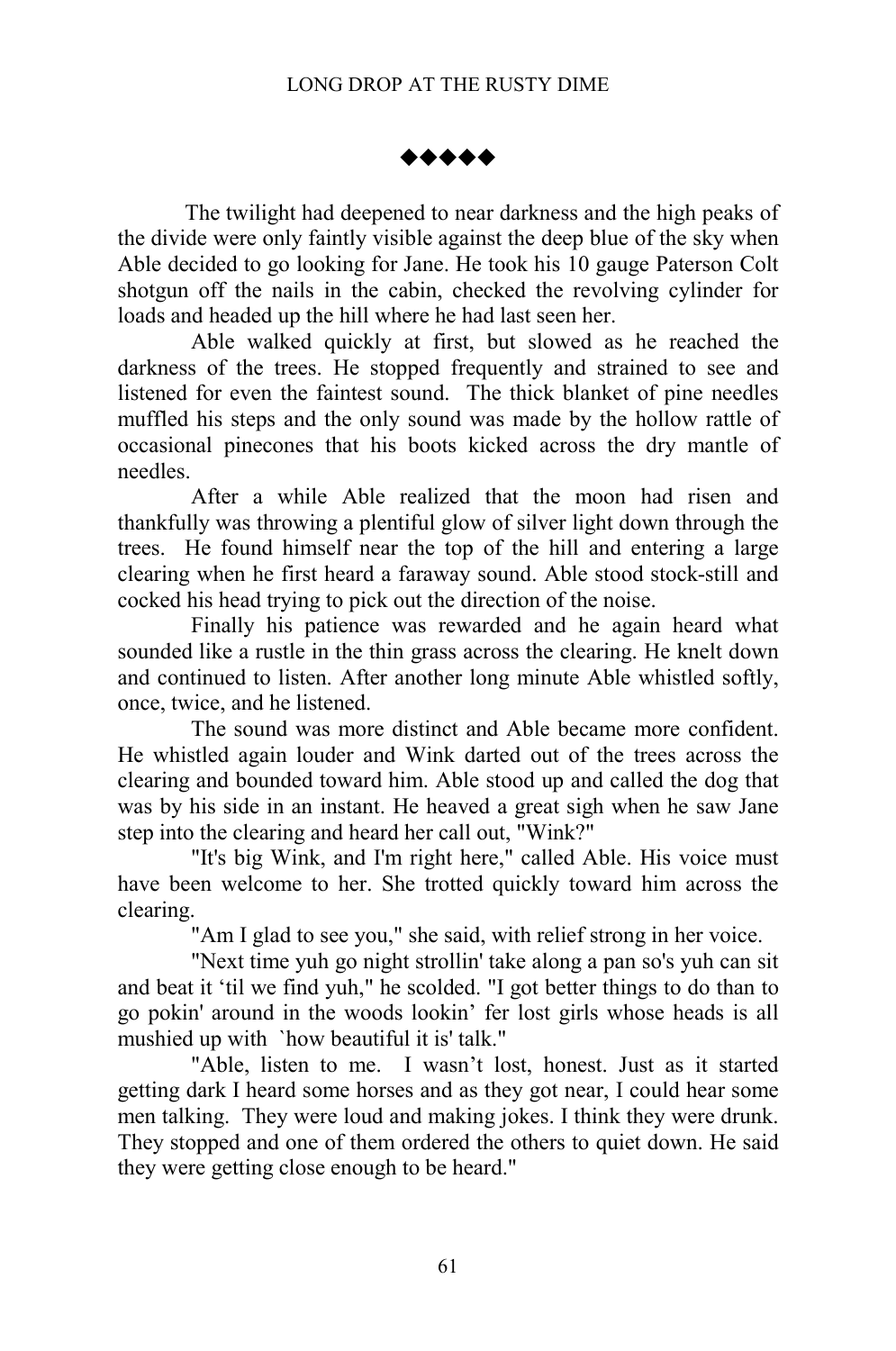Able instantly dropped his sour attitude. "Close to what," he asked.

"To us, Able. To us. I could hear almost every word they said. I'm sure they plan to steal our team and the wagon."

"Where are they now?"

"A few minutes ago they mounted up and headed down the hill toward our cabin. I'm sure they were terribly drunk, and just as they left they threw a bottle in my direction. It almost hit Wink."

"We'd best get headed back," said Able hurriedly.

She stopped him with a hand on his arm. "Able."

"What is it?"

"The one that seemed to be the leader was Ritter and the other two were the ones in the store in Last Chance."

His first answer was a few seconds of silence. "Don't know what to make of that," he finally said. "We'll have to sort that out later but this smells like a load of busted eggs in August."

Moving as quickly as the darkness and prudence would allow, Able and Jane made their way down the hillside. When they reached the edge of the wide clearing, they stopped and peered down at the cabin. "Stay here," Able ordered.

"I most certainly will not," she countered.

Able knew that she was concerned about the horses. He also knew that arguing with her was useless. "All right," he muttered, "but stay behind me and keep Wink quiet."

They crept across the open grass to a clump of bushes that rustled loudly with its dry leaves as they brushed against it. Kneeling they peered around the brush and saw a man leading the team around to the front of the wagon. Jane rose as if to rush forward, but Able's hand caught her shoulder and held her. "Don't make a fool play," he whispered hoarsely into her ear. "They ain't goin' nowhere." He added, "When yuh said they was drunk, yuh

hit the rivet dead square. Blind staggerin' would be closer to it."

Even in the dark Jane could see what Able meant. The two men on the ground struggled to back the team up to the wagon. They fumbled with the harness and the one sitting on the horse cursed them softly for their slowness. The noise would certainly have awakened anyone sleeping in the cabin and Jane could only conclude that they must have thought everyone was gone, or they were so drunk they didn't realize how much commotion they were making.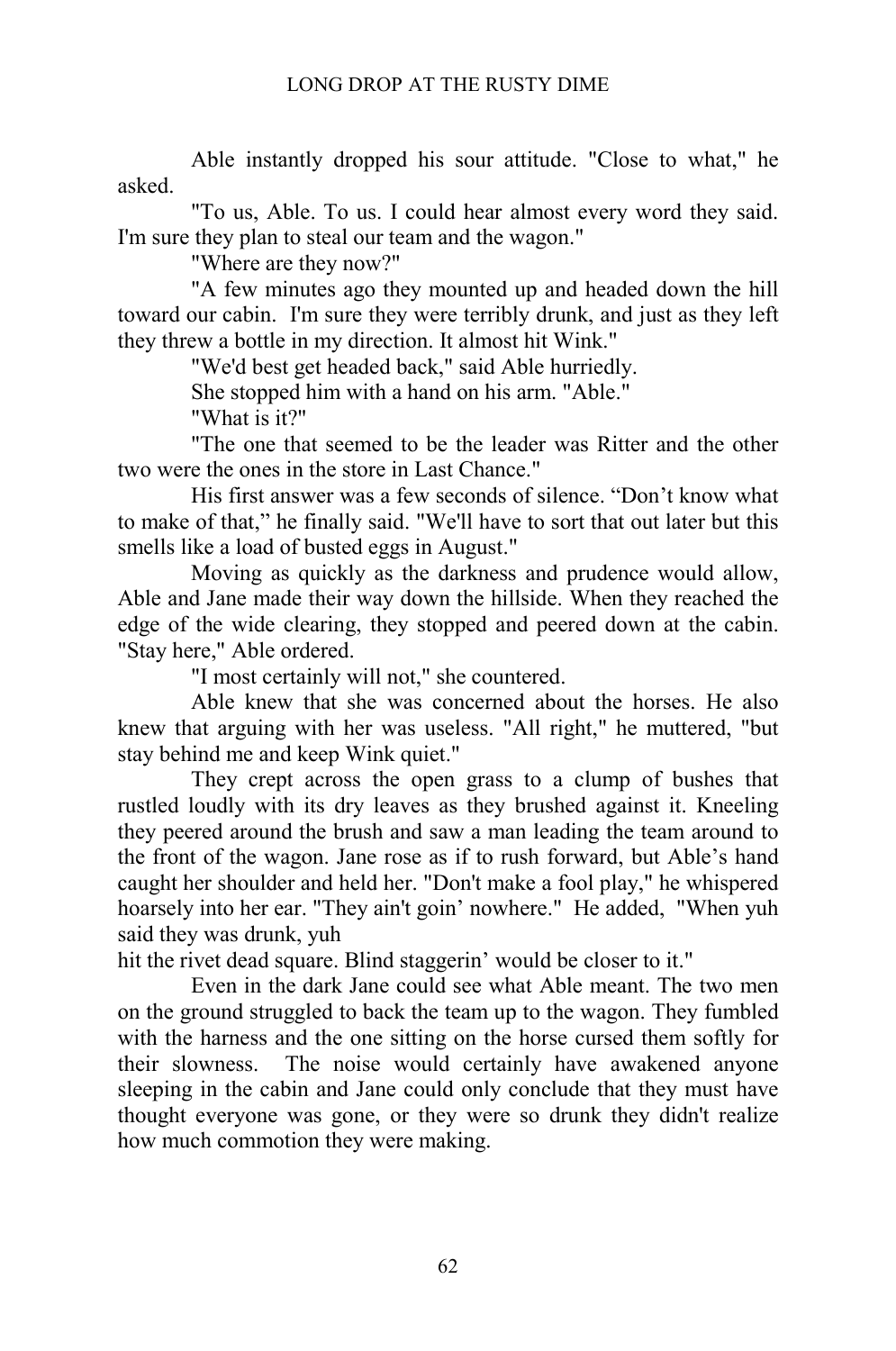Eventually the thieves were satisfied with their rigging. One climbed up on the driver's seat and slapped the reins against the backs of the big team. The wagon rolled forward but only a foot or two. The rear axle was pulled off the blocks and it dropped with a heavy thud to the ground. No better or more effective brake could have been imagined.

The startled driver dropped the reins and leaped off the wagon. "Karp, damn yuh, bring my horse," yelled Ritter abandoning any further attempt at silence.

The two mounted men wheeled back toward him and as one of the riders tossed the reins at Ritter, Able raised the 10 gauge and fired a great roaring blast at the group. A startled yell went up as Able let fly with another round from the long shotgun.

Ritter had managed to swing himself up into the saddle, but the second and third blast from the bushes terrorized the animal and sent it into a spin. After two or three turns it bolted, but almost directly at the bushes where able and Jane stood watching.

Able had intended to frighten more than wound or kill and as Ritter's horse dashed past their position, Able held his fire for fear of killing the crazed animal. Wink, however was not as restrained. Like a furry brown cannonball he fired out of the darkness and slammed into Ritter. The dog had taken aim on Ritter's throat but the darkness and the speed of the horse deflected him enough that he fell short and succeeded only in tearing a deep gash in the man's stomach. The horse lurched to one side and before the dog could do further damage he slipped off to the ground.

Ritter was yelling like a madman. "Ambush," he screamed. Then as Wink hit him, Ritter bellowed, "A wolf. A wolf." As the fleeing outlaw disappeared into the night he was calling out, "Karp, Wilts, wait fer me yuh damn scamps or I'll wooden slug gut shoot yuh."

As Jane and Able surveyed the wagon by the first light of day, they seemed to take their mood from the sky which was starting to fill with large looming gray clouds. One wheel spindle was snapped off and the brake block along with it. The brake board on the underside of the wagon was split and it was impossible to see how much additional damage had been done to the other parts of the undercarriage.

"They sure busted it in the worst places," growled Able.

"If Pa and Mister Dolor hadn't taken the wheels for repair, we wouldn't have anything left," Jane reminded him.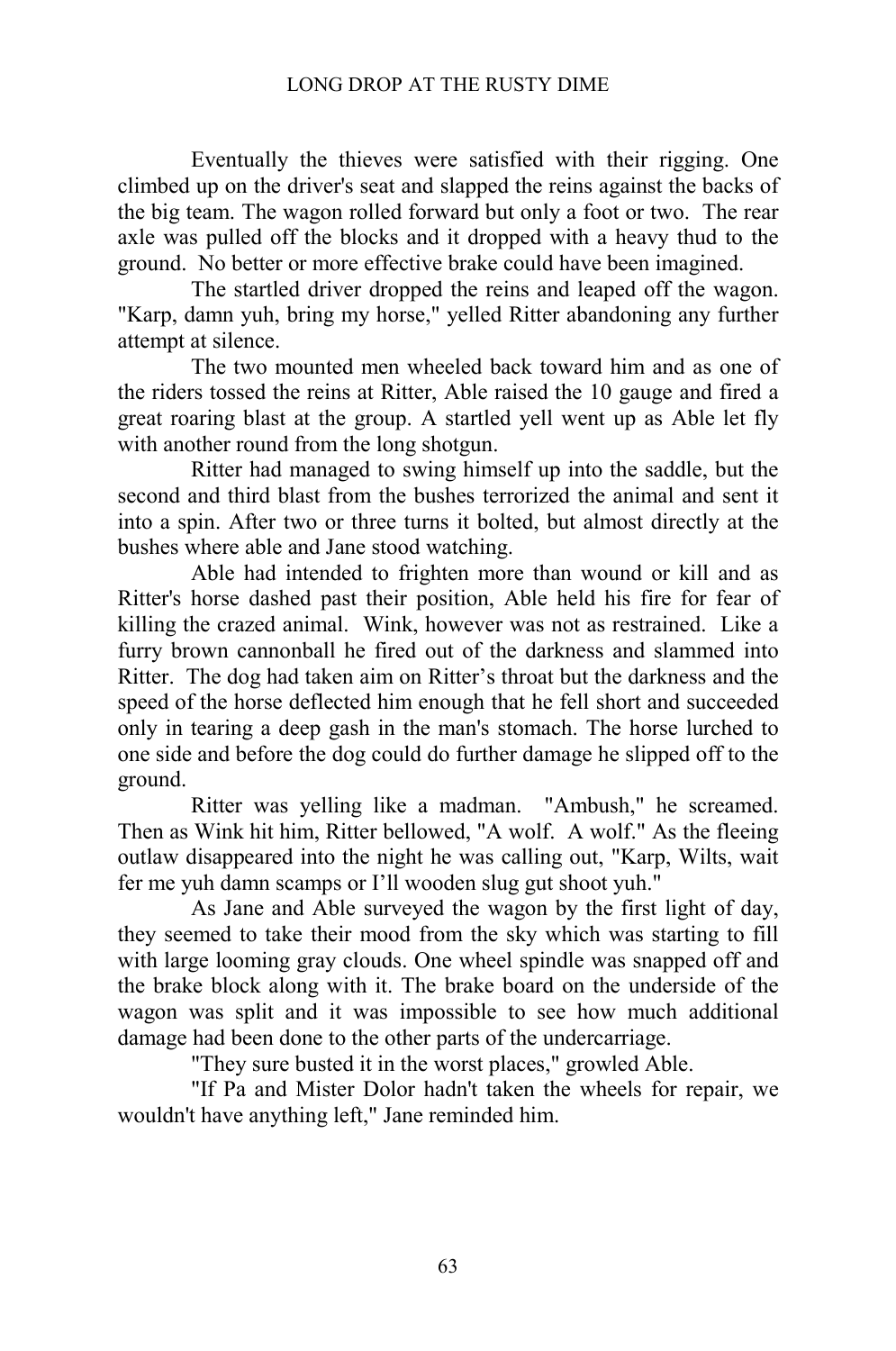"It's the work of that Gulder, sure as I'm a foot high, said Able. "And now we got to start wonderin' when they'll come slippin' back with some other slitherin' trick."

"Able, one of us has got to ride down and meet Pa to warn him. While those riders were drinking and boasting last night one of them said something about the other wagon and another easy pouch of dust. I'm just sure they plan to shoot Pa and Mister Dolor and take the wagon."

"I 'spect yuh're right about them skunks plannin' a raid on the other wagon," agreed Able. "But I can't leave yuh here 'cause they might come back and I can't let yuh go down the trail alone. Looks like we both go. I'll tie some ridin' blankets on them fat team nags of yuhrs."

"I'll collect some tins and biscuits," she said as she turned and headed for the cabin.

In only a few short minutes Jane and Able were mounted and riding up the slope toward the long road which wound its way down through the canyon. Wink was eagerly exploring the road ahead, the sides of the road, bounding all around. The burst of activity had revived some of Jane's spirit and she chuckled as she looked at the dog. "Do you suppose he's looking for another wagon thief?"

"He'd have to be bare rib hungry to eat that kind of varmit," snorted Able.

They talked some more about the strange events of the previous evening and finally concluded that the raiders had somehow believed that no one was at home. Jane and Able agreed that Gulder was at the bottom of the whole affair but couldn't decide how Jake Ritter had become a party to it.

"That pot bellied bragger never in his miserable life had an idea he could call his own," said Able. "Back in Wyomin' he had someone to do the thinkin' fer him and it looks like he's gone and found hisself another lead horse."

"Do you think we made a mistake coming up here when we knew there might be trouble?" she asked.

"Folks has to live and folks has to work. A man can't crawl under the hay ever time some flat cactus starts slingin' scare words at him. No, Amos knows what he's about and Milt Dolor's a solid one, too. Gulder's had things his way too long and he's jest actin' like a mean bronc. He's got hisself all puffed up, but I'll put my money on Amos and Dolor to cinch all that hot air out of 'im."

Jane knew that Able was trying to encourage her. The tough old wagon driver's words were sincere and they carried conviction, yet she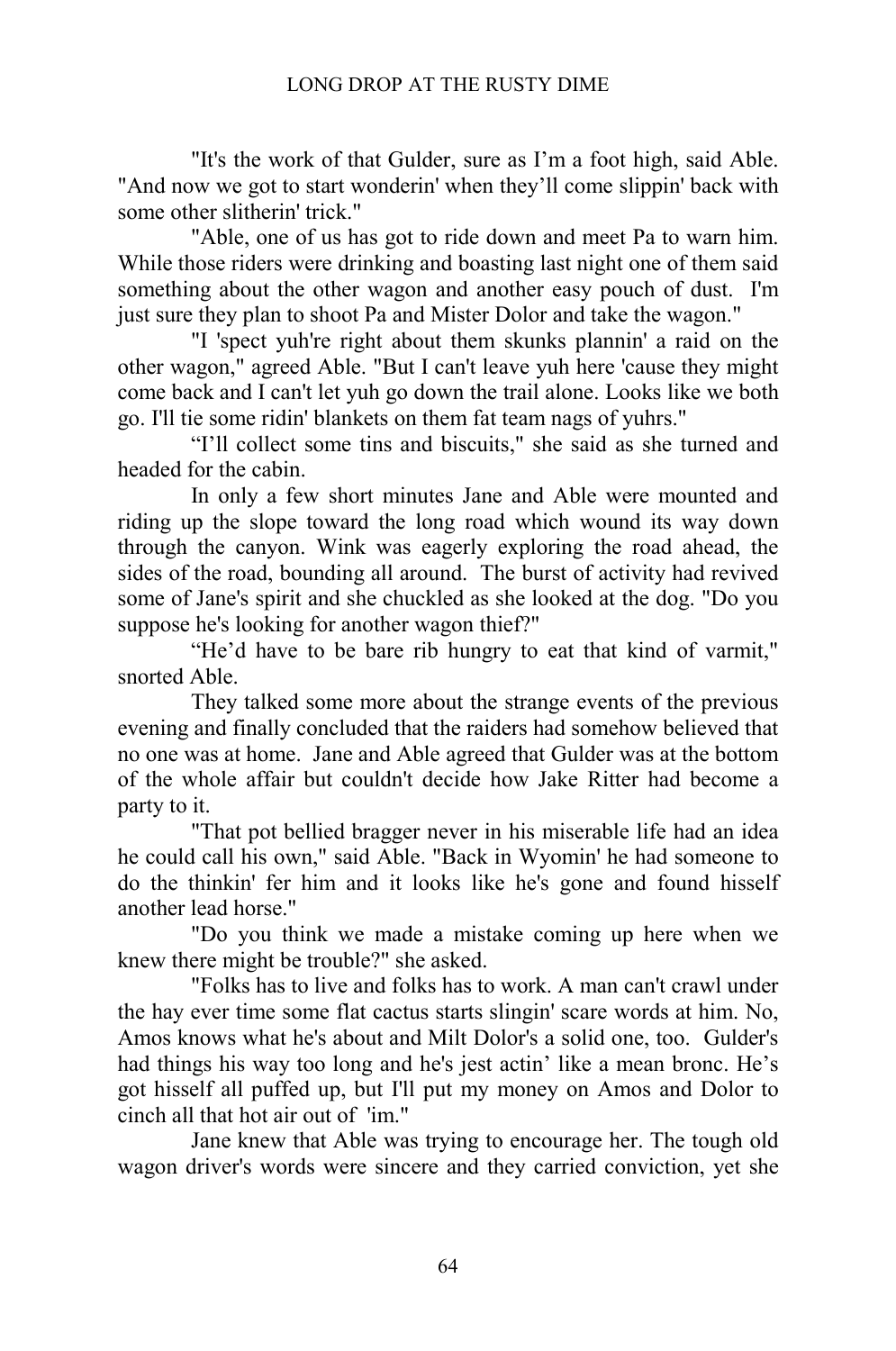somehow felt uncomfortable. Gulder's threats at their camp and the raid combined to almost make her afraid. In addition to all that, Jane tried to sort out and examine a feeling of isolation, of incompleteness, that had been nagging at her and growing during the past few weeks.

It was too vague and elusive for her to identify and trying to deal with it only frustrated her. She forced herself to think of the trail ahead and meeting with Amos and his new partner. She liked Milt Dolor and knew that her father and Able also took to the exuberant man. His hearty manner was well suited to operating a store in a mining area and business couldn't help but grow. Amos and Able would hold up the freighting end and there was certainly plenty for her to do. Still she couldn't shake her melancholy. She tried to convince herself it was just the weather, which, with each passing hour, grew more threatening.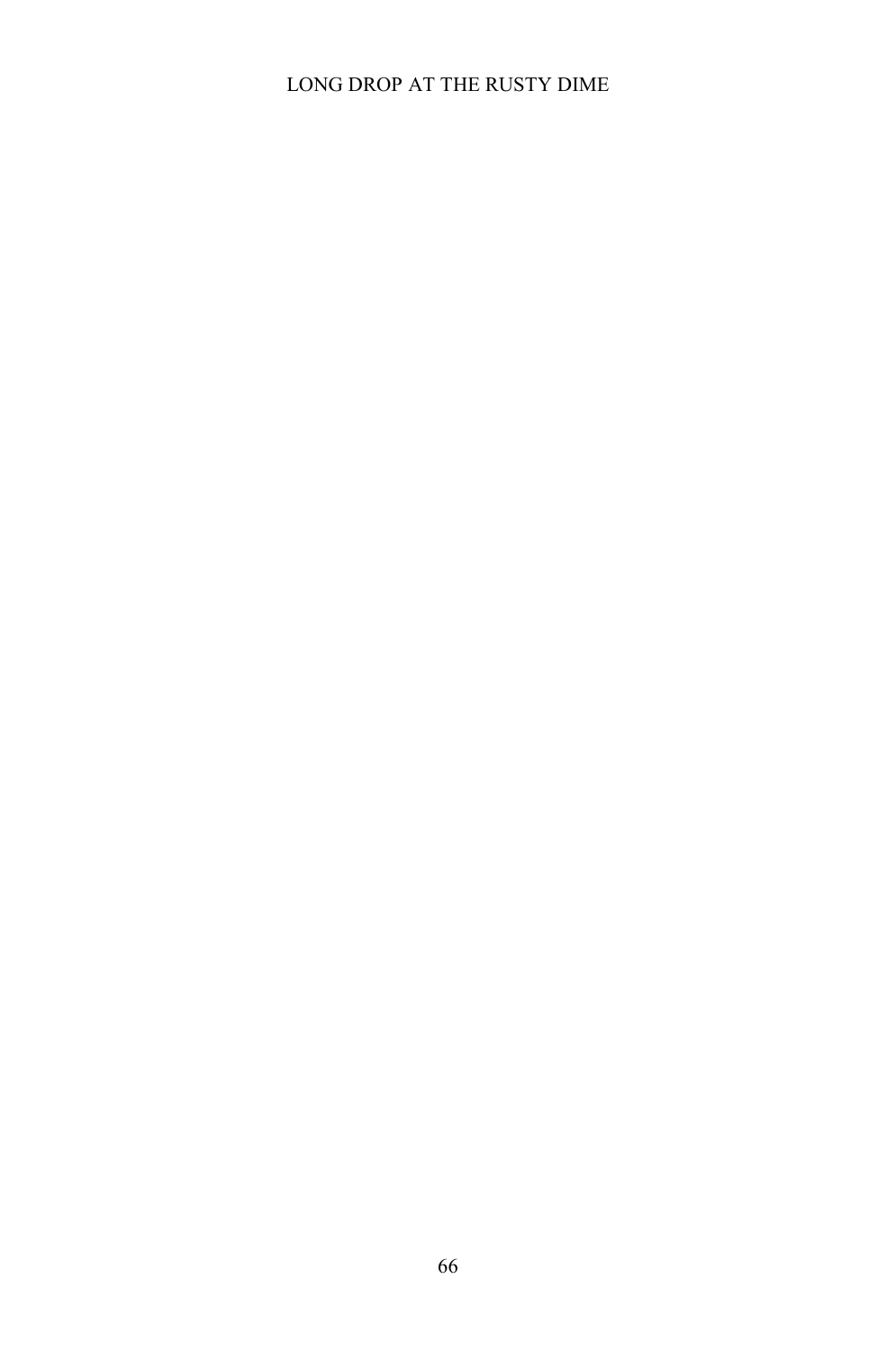

Owen Bannack disliked riding off and leaving the Carpenters and Able to fend for themselves. There was much to be done by way of settling in and making the first runs down the mountain for goods to be sold in the new store. There also was the threat by Gulder. It may have been an outburst of temper, but Dolor's description of Gulder suggested that the threat might have more substance than just words.

Still Owen knew that he had no choice in the matter. Serill was almost certain to be in the area and he had to be found. The image of Serill and the other murderers bursting into his ranch yard with guns roaring was burned into his mind. It would remain there until Serill was brought to justice. Only then could that picture be filed in its proper place with other memories where it could fade with time and be replaced with newer and happier impressions.

With an effort Owen forced himself to concentrate on the business at hand. Manhunting was not for the absent-minded or careless. He knew that from the past couple of years with the vigilance committee. Those experiences had sharpened his innate sense of caution and made him an expert in risk taking. Riding now into the rough mining area looking for one of the most cunning gun slicks around was just such a risk, but consistent with his nature, Owen was riding directly at the source of the danger.

Gold Hill appeared as Cocoa picked his way through the trees on the hillside above the camp. Most of the buildings were crude log huts and only a few of the newer ones had been constructed from rough planking.

There didn't seem to be any pattern to the camp. The buildings were randomly scattered over the wide rounded bottom of a creek bed. What passed for a road was a smear of brown that dissolved near the center of the area and reformed itself on the far side of the settlement before slipping over the top of a gentle hill.

Owen pulled the big chestnut to a halt and studied the town carefully. Rather than ride toward it, he followed the line of aspen and evergreens on a circle around the camp. The creek that ran on down the mountain and became the foundation for all the houses in Gold Hill intersected his path. The sides of the creek bore the ugly marks of years of ill use by the gold hungry prospectors.

There were stakes bearing scrawled names and arrows. Broken boards lay in the creek bed itself where water trickled over and around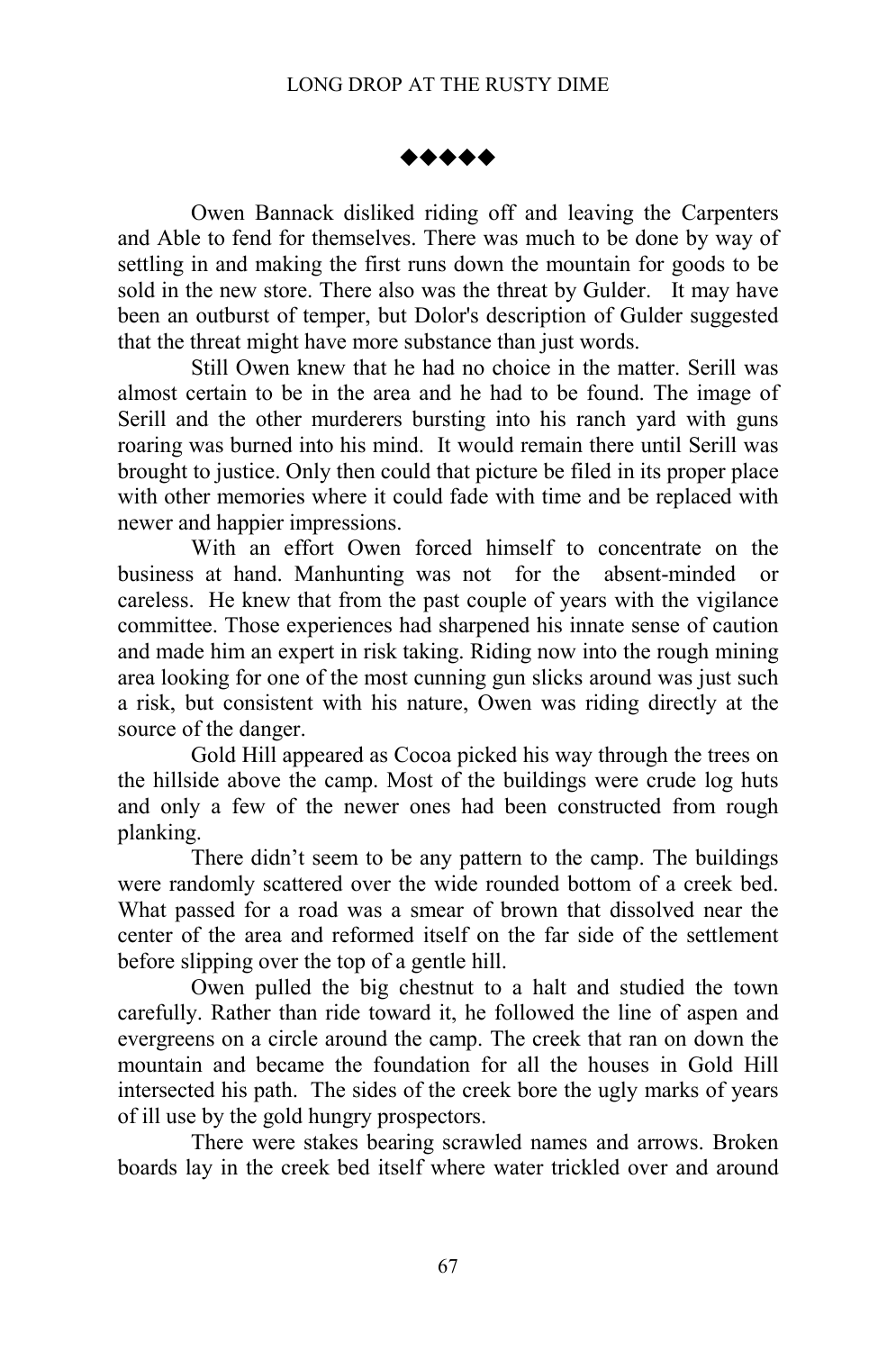their jagged ends. An abandoned sluice box, which was one source of the water soaked and broken boards, lay mangled and broken.

Looking upstream Owen could see where trees had been felled and left to rot, some in, and some out of the creek. Men who hoped to find gold among the roots had ripped many of the stumps out of the earth. The exposed earth had eroded into the creek bed where it collected in brown little islands along the water's edge and among the rocks.

The constant digging along the creek and the use of its waters to wash for color had transformed it from a mountain stream into a watercourse. The violated earth and vegetation had been mauled and abused by shovels and pickaxes until it too had been changed from a creek bank into an alley of litter and decay.

Owen nudged Cocoa across the stream and into the trees on the opposite side. It was mid morning by the time he picked up the road on the far side of Gold Hill. Instead of riding on the roadbed, he took the more difficult route parallel to it but in the thick timber above. Following Dolor's directions was simple and he soon spotted the abandoned stage station where he hoped to find Serill.

There were no horses in sight and the place lay quiet in the bright sunshine. The road passed directly in front of the large building, which had once served as living quarters for the attendant and as a waiting area for passengers. Only a few steps away was the harness shed and horse corral.

Behind the station, the mountainside rose sharply to a hogback which formed the lower step to a rugged mountain whose peak jutted up through the surrounding green tree cover. The lower trees were close to the rear of the station and Owen patiently made his way around the buildings until he was immediately above the log house and only an easy pistol shot from the back door.

He dropped Cocoa's reins into a little patch of grass that had found enough sunlight to grow even among the tall evergreens. A fallen spruce provided him a perfect observation point from which he could see the road in both directions, the corral and the rear of the station. Owen settled himself down among the sheltering branches and began his vigil.

Late in the afternoon, Owen made a meal of the hardtack and jerky that Jane had handed him just before he had ridden off. As he ate, he thought of her anxious but silent face. Owen sensed that she had wanted to speak, to urge him to abandon his unrelenting pursuit of Serill. Yet she had said nothing and he was grateful because it saved discussion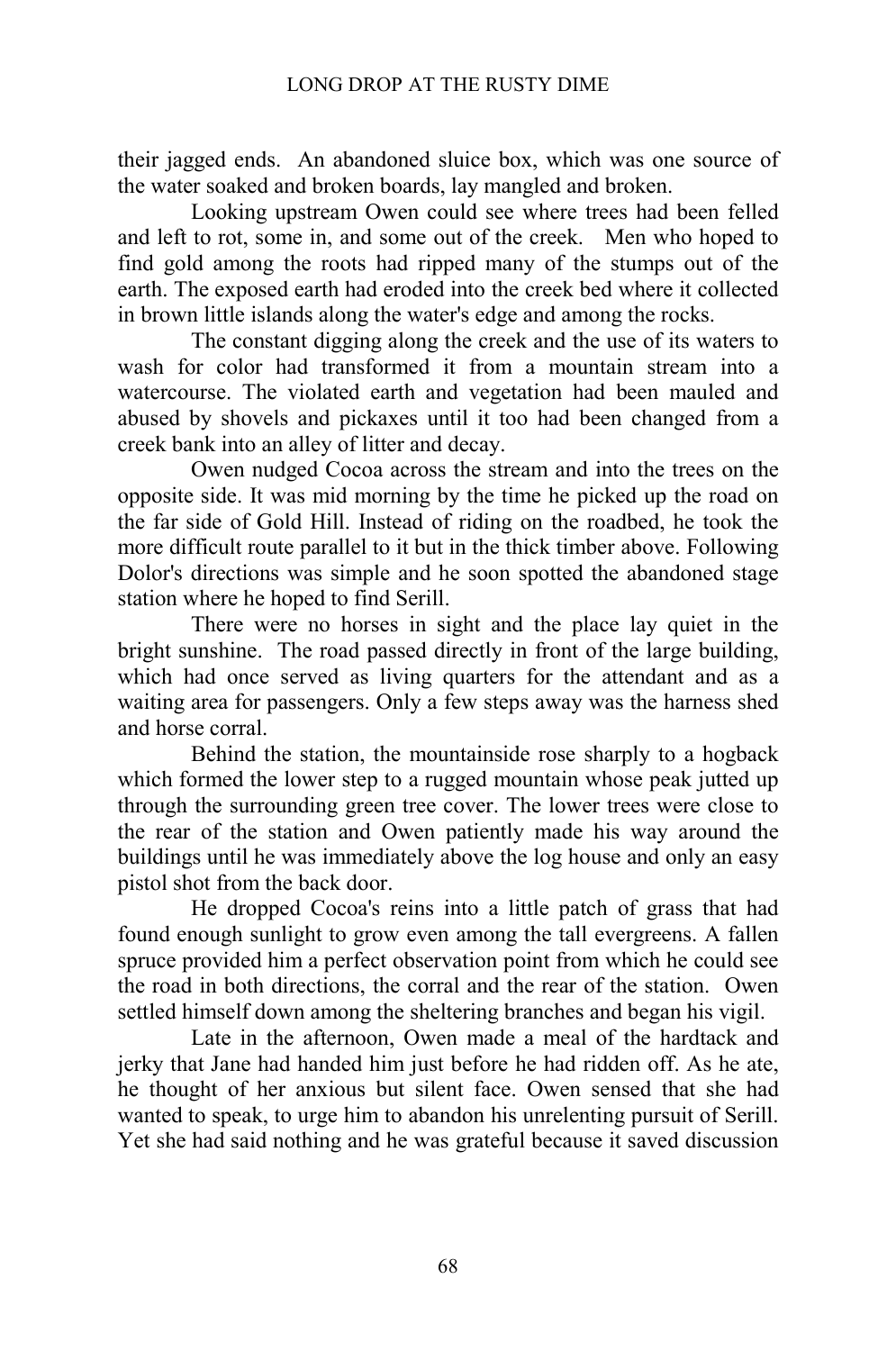and explanations. More than that it told him that she understood, at least in part, what was driving him.

Darkness came and he donned his sheepskin, wrapped himself in a blanket, and pulled the thick boughs of the spruce close around. Owen could hear the occasional soft thump of a hoof as Cocoa, who had been unsaddled, tried to be patient with the inactivity.

As the gray light of morning began filtering through the trees, Owen roused himself, rose and stamped life back into his stiff legs. He was hungry and thirsty and thoroughly tired of his waiting game. Cocoa welcomed the blanket and saddle that Owen tossed up on his back because it spelled an end to the standing around in the pine forest.

Owen led Cocoa directly down the slope to the way station. After making sure it was unoccupied, he broke the thin, glass like ice on the trough, watered the big chestnut, and threw a forkful of hay onto the ground in front of him. Owen then went into the house and sorted through the clutter until he found coffee grounds, hard biscuits, and some soft but edible potatoes.

After eating the passable fried potatoes and biscuits, he leaned back with a steaming cup of coffee and surveyed the interior of the building. It was quite spacious by mining camp standards. At the end of the main room was a large fireplace made from native mountain rock. There was a bench along one side covered with what had once been a bright Indian blanket. Now the braided cover was soiled and tattered almost beyond recognition.

There were two wooden chairs with spindly legs and braces scarred from the many spurs that had been hooked over them and jabbed into them. A log section from a tree served as a squat footstool and a catchall table. The saw, which cut the log, had veered off course and left a decided angle to the top of the stump.

Near the center of the room stood a long table made from roughcut planks. The upper side of the planks was worn smooth from having been the stage for a multitude of plates, cups, knives, spoons, and bowls. There was no space that hadn't been dripped on, spilled on, or smeared with something.

At the far end there were two sets of stacked bunks. One set was apparently unused and the thick strips of rawhide which served as slats were uncovered. The other bunks had been in recent use as was evidenced by the rumpled gray blankets and blue flannel sheets.

As Owen was carefully pouring himself a second cup and trying to keep the grounds from spilling into his cup, he heard the sound of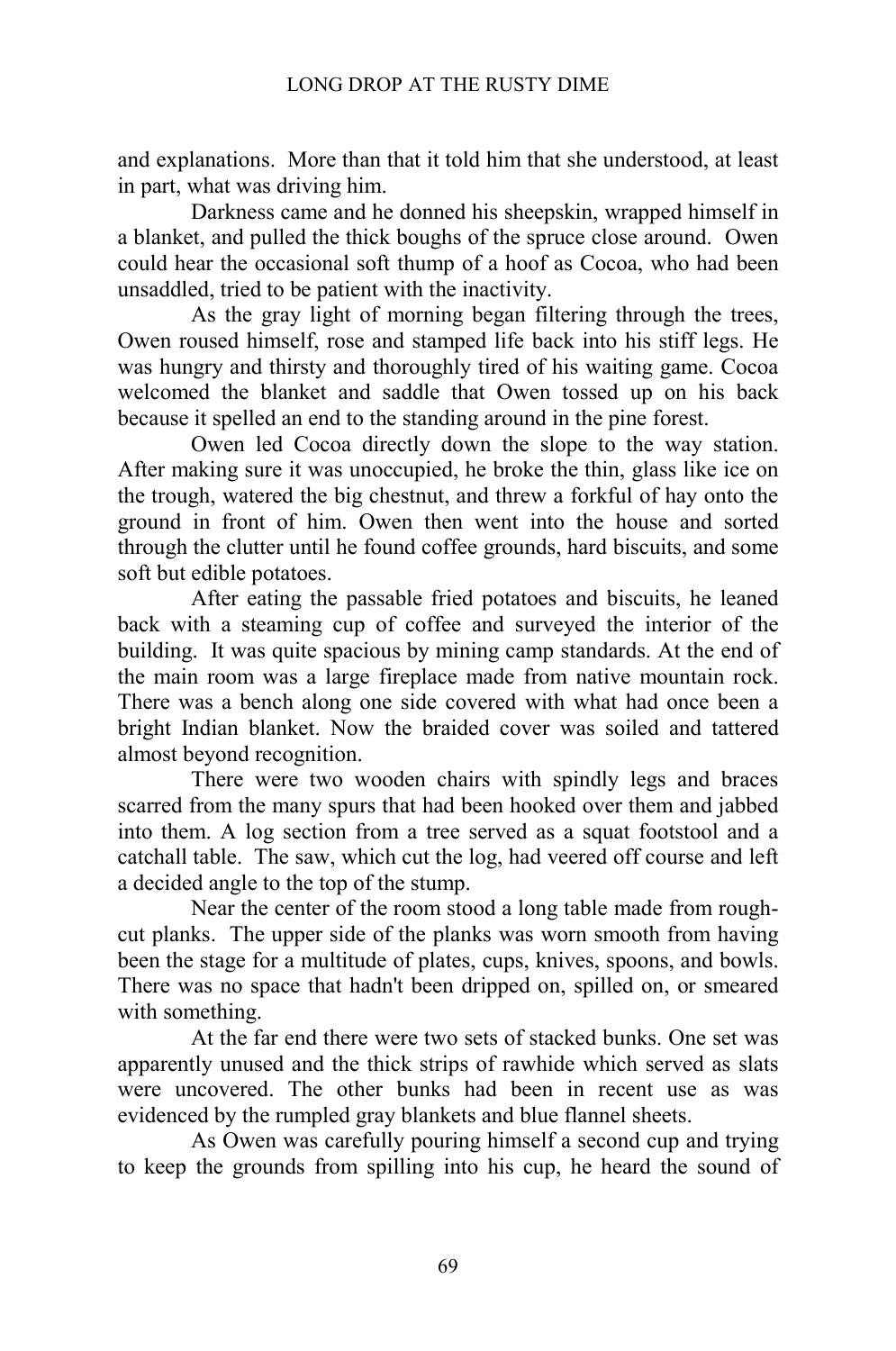horses coming to a halt in front of the building. He barely had time to set the cup on the sideboard before the door burst open.

Immediately the gray early morning light filled the doorway, and into the rectangle of light stepped Karp. He blinked as he looked around the room but his eyes quickly found Owen who was standing and looking at him across the long table.

It was evident that Karp was angry and the first words of an angry greeting were in his mouth before he recognized Owen. Karp became tense and expectant.

"So, it's the big man from the store," breathed Karp as he recovered from his surprise. "What're yuh doin' here? Thieving the place, I expect. I can tell yuh the owner ain't one that'll take kindly to bein' stole from."

Owen was certain that more than one horse had been ridden up to the station and he knew that Karp would wait for his companion before making any kind of play. He also noted the dirty bandage, which was wrapped around Karp's right hand. The man was right handed and Owen guessed that if it came to gunplay Karp would be slow and clumsy.

Before Karp had finished speaking, a tough carrying a Winchester joined him. Owen recognized him as the one who had been with Gulder when the storeowner had threatened Amos and the wagons. The man recognized Owen and shoved past Karp and came inside.

Speaking to Karp over his shoulder he asked, "This the tall weed we been lookin' fer?" Then resting the rifle in the crook of his arm as spoke directly to Owen. "I guess yuhr name's Bannack ain't it? Now ain't this a coincidence?"

"That's right and you're Gulder's man. The one that was going to help burn some wagons a couple of days ago," said Owen evenly.

"Why, yuh must have the wrong man," taunted the man with the rifle. "I'm jest a peace lovin' coyote hunter, and I think I jest found me a mangy brush runner that needs a good shootin'."

"He oughta be worth a couple of fat bags of Serill's dust," drawled Karp through his crooked smile. "Might be that we shouldn't ventilate the hide jest yet. Pane may have some questions he'd like to lay on 'im before we give 'im a taste of lead."

Owen quietly measured the two as they taunted him. Both were hardened and cynical men and neither would hesitate to kill him at the slightest provocation. At the same time, they were greedy and it was evident from their words that Serill had enlisted them to help find him.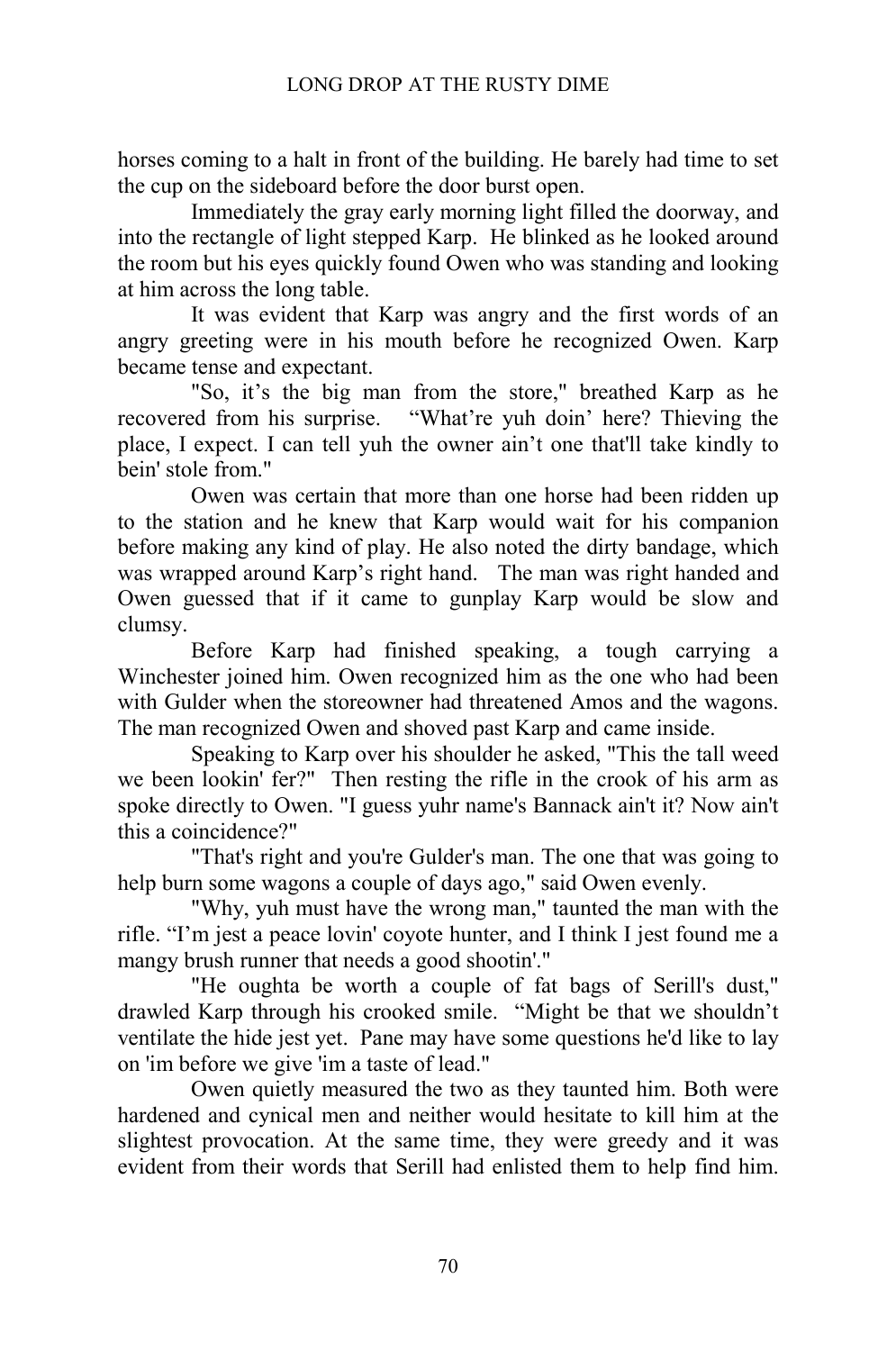Owen knew it would be a gamble and one with the odds strongly against him, but one way of finding Serill would be to let him be taken to him. Owen realized that he had to avoid appearing too easy and giving the impression that he wanted to be taken to Serill.

"I don't believe I'll go anywhere with you," Owen said. "I'm partial who I travel with and generally look for men who have at least enough brains to know when they're outgunned. One of you has a busted hand and the other a long gun with an empty chamber. I just wonder if you're really rock headed enough to try to take me anywhere."

Karp quickly looked down at his broken hand and his companion nervously shifted the Winchester which rested across his arm. Owen realized that his guess that the man would have to lever the rifle was probably right on the mark. He thought for a minute that his show of resistance had backed them off and was wondering how to let them take control of the situation again when the rifleman swung the muzzle full upon him.

"If yuh think they ain't no shell in the chamber, Bannack, make a play."

In any other situation Owen would have gambled that the man was bluffing. Carrying a round in the chamber of a Winchester was risky business. Sliding the rifle in and out of a saddle boot could easily cock it and lead to an accidental discharge. Even reckless men seldom took that kind of chance.

Passing the opportunity of testing the man, Owen slowly raised his hands up above the level of his belt. "I don't believe that you're loaded, friend, but on the chance that you are, I'm not calling your hand."

The other, now confidant and cocky, snarled, "Collect his hand gun, Karp."

Karp lifted the big navy colt out of Owen's holster and quickly stepped back. He hefted the revolver in his hand as if weighing it, as if deciding whether or not to turn it on the tall man.

"I think we jest pulled some fangs from this snake," grinned Karp. "Now we need to step on his rattles."

"Time fer that later," answered the other. "Right now I say we get him up the hill. I also say that we may have us a real prize here, and we had best be gettin' on with findin' out jest how big. If Serill don't want 'im, Gulder will."

Later, as Karp and the man with rifle rode along the narrow trail that wound up from the valley road, they conversed in low tones about their prisoner. They cast occasional glances over their shoulders at Owen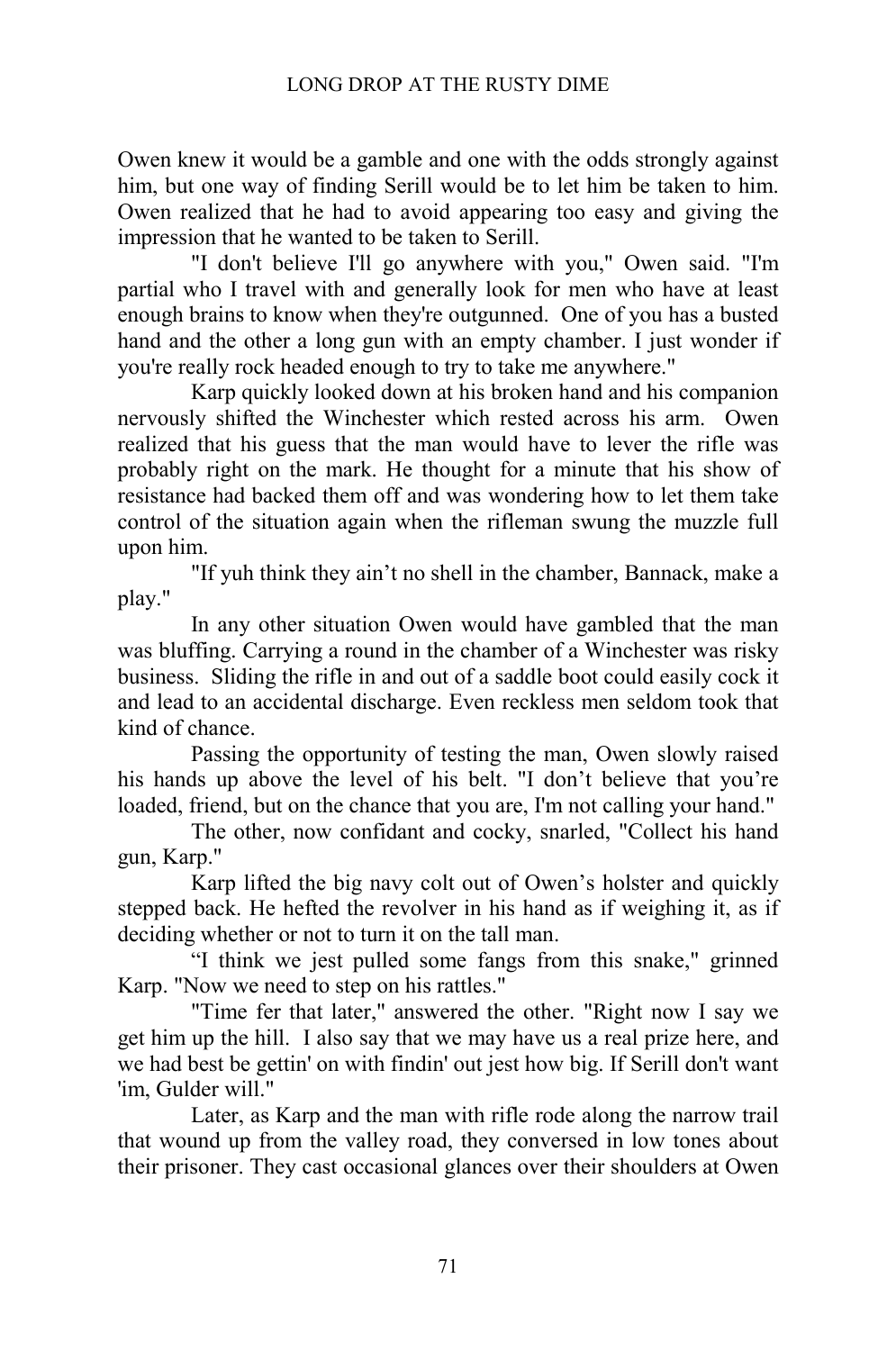who, with hands tied behind his back, sat astride his big chestnut horse that was at the end of a long tether secured to the rifle man's saddle horn.

"Lookee here, Karp," the other was saying, "we know that Serill wants this waddie real bad. We also know that Serill's got a barrel of money. Everyone hereabouts knows he's been buyin' claims left and right for months. I say we stash ole Bannack somewhere and then jest see how bad Serill really wants him."

"I dunno," Karp hesitated. "That Serill strikes me as a man with a spikey cactus temper. I don't know that I want to cross him."

"It ain't crossin', dammit," argued the other. "We done what Serill wanted. We found Bannack. Now we're jest havin' a little auction. Besides, if we get as much fer 'im as I think we will, we can skedaddle fer Denver and fergit about Pane Serill."

Karp who had been tempted up to the mining camp by Jake Ritter was anxious to get back to town and the thought of a pouch of gold put his objections to rest. "I'll go fer it on one condition."

"What's that?"

"Before we deliver Bannack to Serill, I get a chance to even a score." Karp raised his bandaged hand as his narrowed eyes looked back at Owen.

"We ain't goin' to promise anything about his health," laughed the man with the rifle.

Having agreed on this plan, they changed their direction and began following a trail which wound steadily up through a thick stand of aspen whose fluttering leaves were bright yellow against the gray of the overcast morning. As the climb became abruptly steeper, the aspen gave way to an uneven grove of fir interspersed with blue spruce. Outcroppings of rock became more frequent and the trail bent its way around them.

After a while Karp and his companion pulled up on the edge of a little clearing. "How much further?" asked Karp who was clearly growing impatient.

"We're here." As he spoke, the man carefully scanned the clearing ahead. "There's a lean-to across the clearin'. We can plant Bannack there."

"Yuh sure there ain't no one around?"

"Yep. The place is a claim owned by a half-wit name of "Pilfer." "Strange name," muttered Karp.

"Strange old man," laughed the other. "He's always claimed to be a miner, but in fact never panned a day in his life. He jests collects things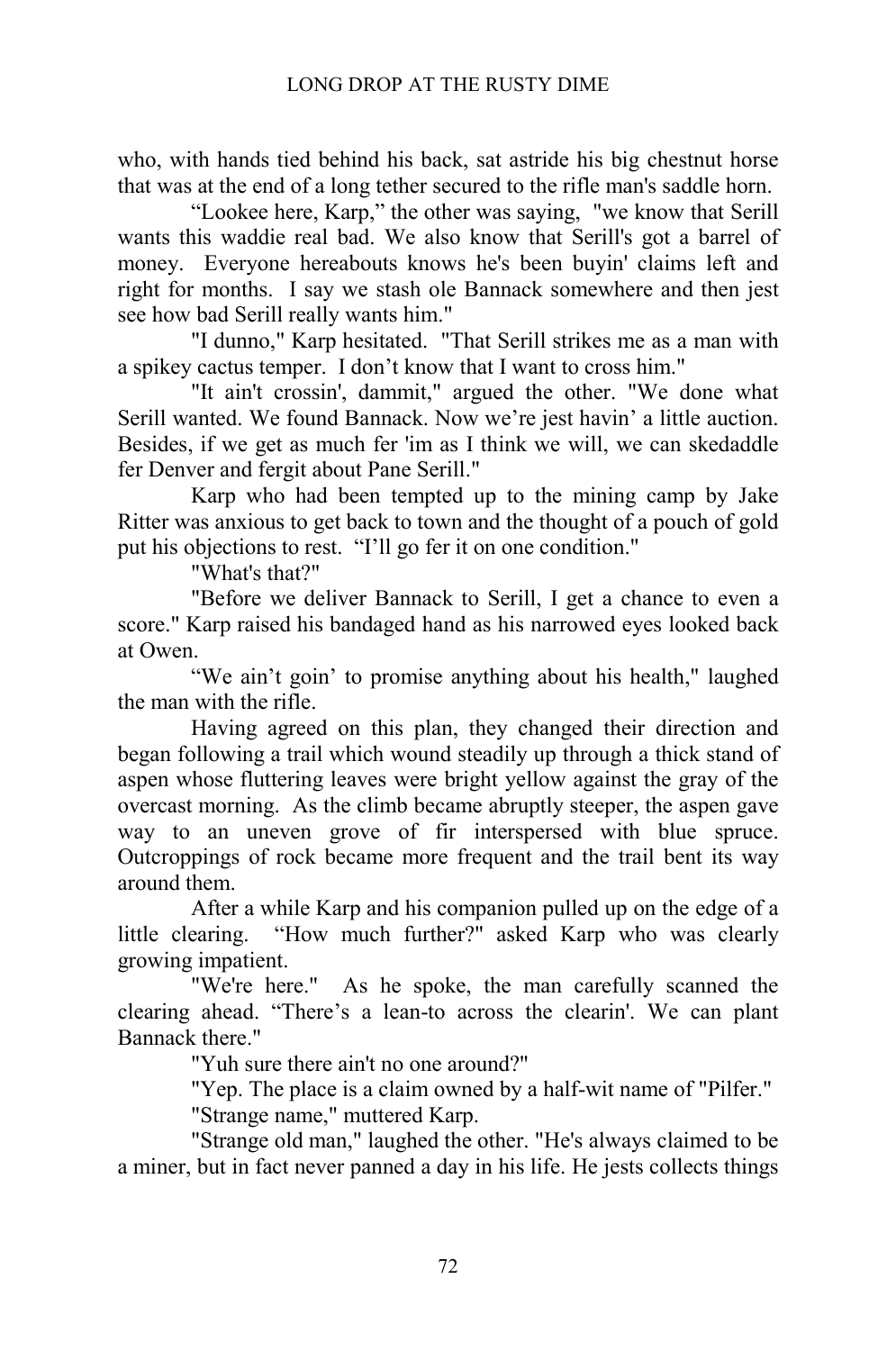from others. Anything, everything he can put his hands around, he takes. He's a human pack rat. He carries everything off and hides it here on his claim. Ain't been seen around fer a long time now, probably gone off to some new camp."

The lean-to was a three-sided affair that looked like one half of a small roof planted under a ponderosa pine. The entry came up to Owen's waist and he had to squat in order to pass through it. Inside there was room only for Owen and Karp's cohort who tied Owen's hands over his head to one end of the little enclosure and securely tied his feet to the other. Stretched out on his back Owen was effectively prevented from moving more than a few inches in any direction.

The man crawled out of the lean-to and pulled a worn and dirty canvas down over the opening. Karp, who had not even dismounted, asked, "What about his horse?"

"We can't have 'im wanderin' off. I'll rig a hobble."

Satisfied with their work, the two then turned their mounts to the downhill trail and toward Serill's hangout which was a cabin miles away. As the sound of their horses died away, silence enveloped the clearing and the crude hut. Small flakes of snow began drifting down through the tall trees.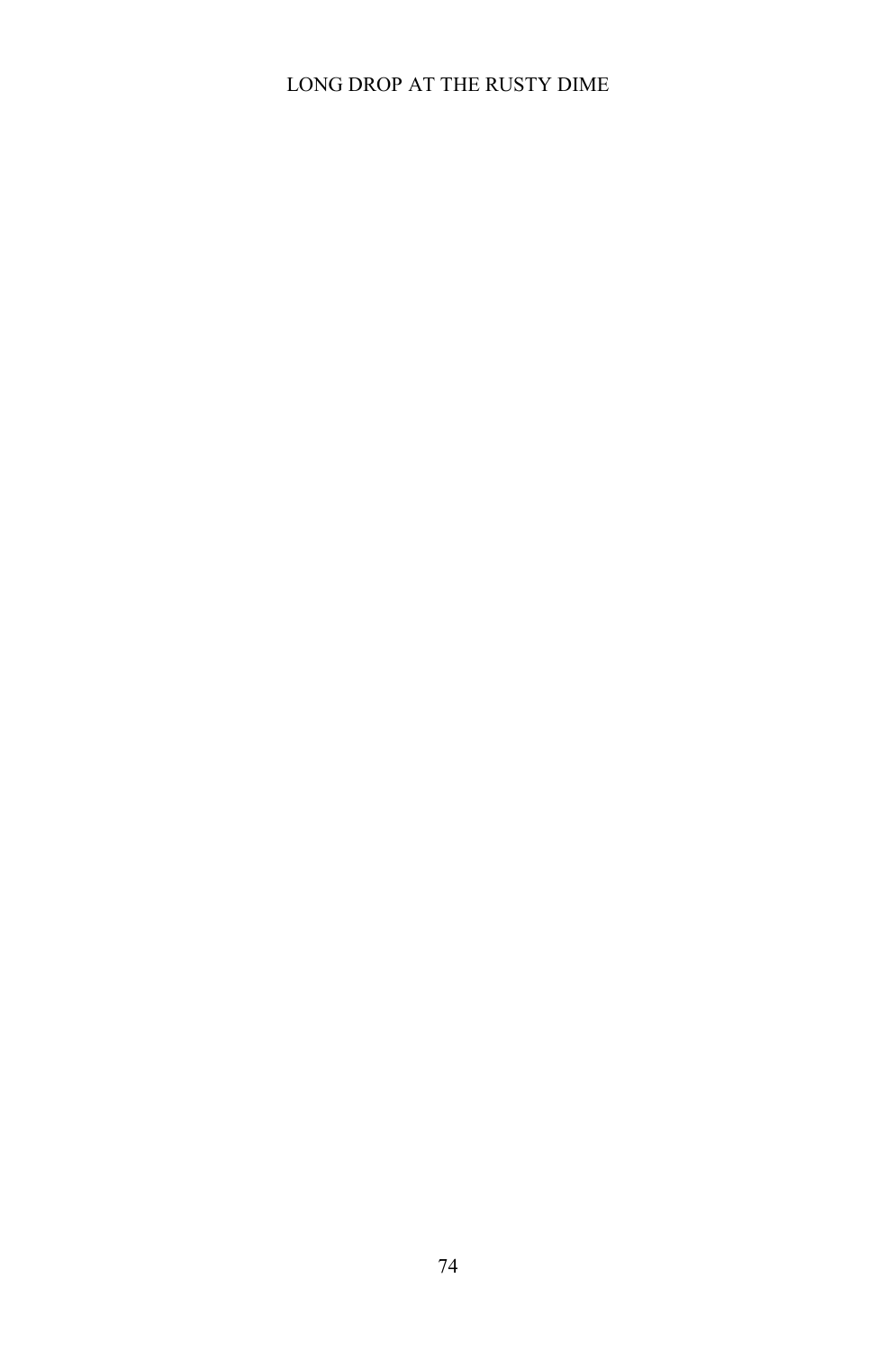

The day seemed to grow more and more gloomy as Jane and Able rode down the long trail into Boulder Canyon. The clouds grew heavier and the snow began falling more rapidly and began accumulating in little skiffs on the grass and on the wide boughs of the trees. "Do you suppose they could still be in Boulder?" Jane wondered as she shifted on the blanket, she had enlisted as a makeshift saddle.

"Depends," was Able's less than useful answer.

"I know," she sighed, "it depends on whether they were able to get the wheels fixed right away. It depends on whether they had any wagon trouble on the trail. All the same I'll sure feel a lot better when we find them." After a few moments of silence Jane asked the old wagon driver, "Able, do you think Pa and Mister Dolor will be able to work things out with Gulder?"

"Before last night I would've thought so," said Able shaking his head as he brushed a few snows flakes from his beard. "Now I'm more of a mind to hang Gulder on a different peg. The rot goes a lot deeper in that spud than Amos and Milt thought. There may only be one thing that speaks that man's lingo." Able looked down at the big Patterson 10 gauge.

Jane understood his meaning and rather than pursue the matter further lapsed back into silence. The mountains of the canyon seemed to close in upon her and she unconsciously drew the heavy mackinaw closer up under her chin. She knew that Able had not intended to alarm her and if he realized how desolate she felt, he would try to reassure her. However, brave words now would be empty.

The prospects for the Carpenter freight business did not seem at all promising. They had only just arrived in the area and had already been threatened by a man who had shown his character by sending paid toughs on a night raid against the Carpenter's wagon. To make matters worse, she and Able were separated from Amos and his new business partner.

She fought the notion, but it welled up within her nonetheless. It was a burst of resentment at Owen Bannack who had ridden off leaving them shorthanded. If he had only stayed on for a few days until things had settled down a bit, the situation would not now seem so impossible. Her better sense told her that Owen owed them nothing and that the debt he felt to his dead family was a stronger force in his life than any other. Still Jane felt a bitterness at the dead woman and dead children who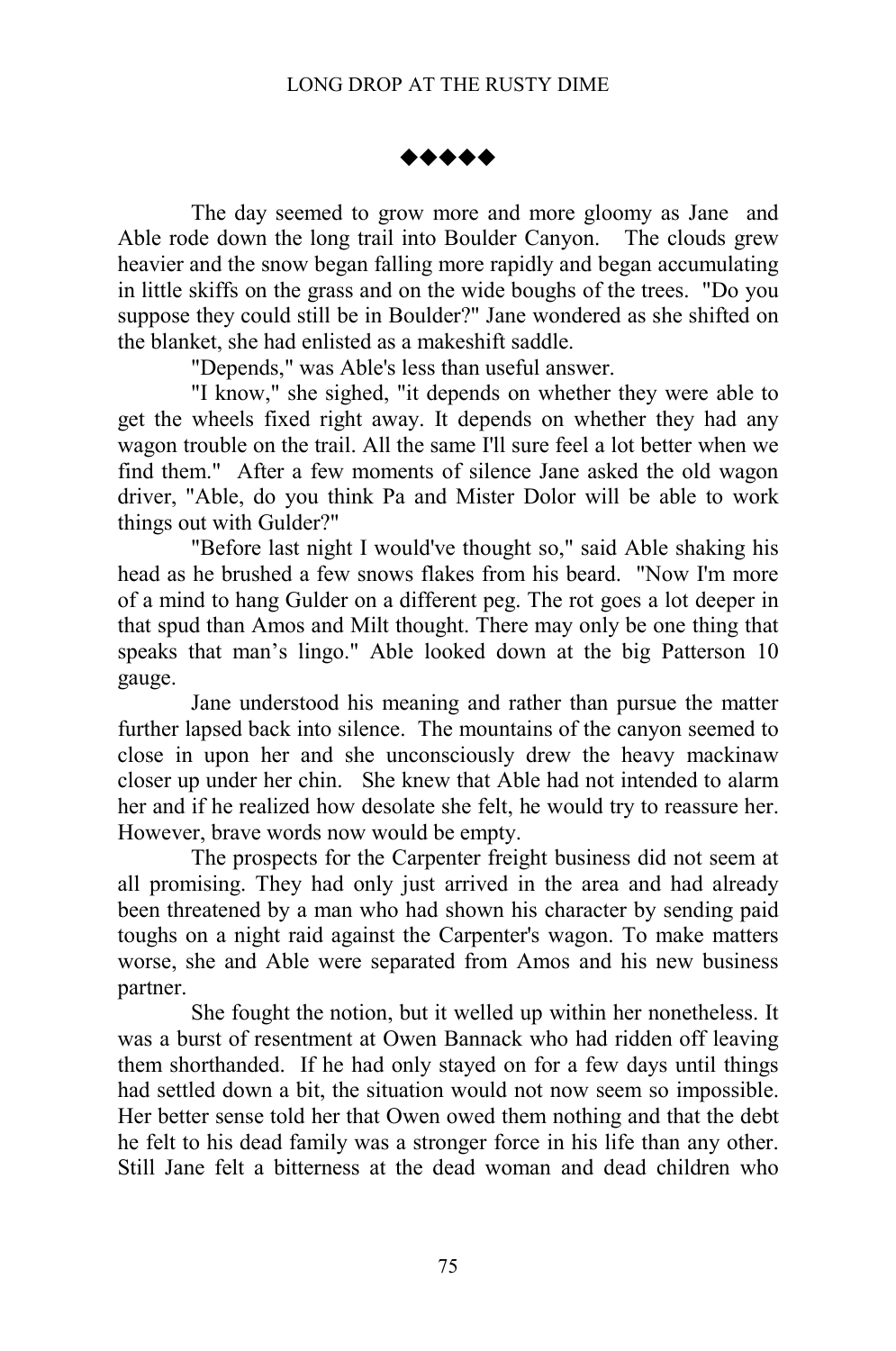made such a claim on the living. When her father had explained to her how four men had murdered Owen's family and that two of the killers were now dead and that the man, Serill, was the third, she had thought she understood his manhunt. The further fact that the two who had already paid for their deeds had done so by a vigilante code also made sense.

The point of it all seemed indistinct and difficult to accept when she considered that her father and Able could use his strength and his courage in the difficulty with Gulder. Her thoughts were interrupted by Able who seemed to read her mind.

"Be nice if that wagon tongue shooter had stayed around fer a few days," he said, giving her a sidelong glance.

"You mean Owen?" she asked.

"Well, `Miss Purty Sunset,' who else do yuh think I meant?"

Ignoring his jibe, Jane pretended to have only thought about Owen at that moment. "Now that you mention it, Able, I suppose it would be nice to have another hand just now."

"Nice," he harrumphed.

Before she could answer, Wink, who had been trotting alongside, turned and faced the road behind them. The big dog's ears came to a sharp point and the eyes stared intently as if trying to see through the falling snow. Jane and Able looked back at him and then at each other.

"A varmit maybe?" asked able looking at her for confirmation.

"I don't think so." As she spoke the dog seemed to lose interest in their backtrail and he turned and loped up to his position alongside Jane's horse.

It was only a brief moment before Wink repeated his maneuver, but this time he added a menacing growl at his invisible subject. He also seemed more determined to wait for something to appear and only Jane's quiet call turned him around.

"Someone or something is behind us and catching up," said Jane looking at Able.

"We couldn't go much faster on these plugs and they ain't but one road," he reflected. "Still I'd druther wait fer Christmas fer my surprises, especially after the ones we've already had in the last few days."

The long wall of mountain which had been paralleling one side of the road for the last mile or more continued ahead as far as they could see through the increasingly heavy snow. The other side of the road was a long precipitous slope down to the rocky creek bed. There did not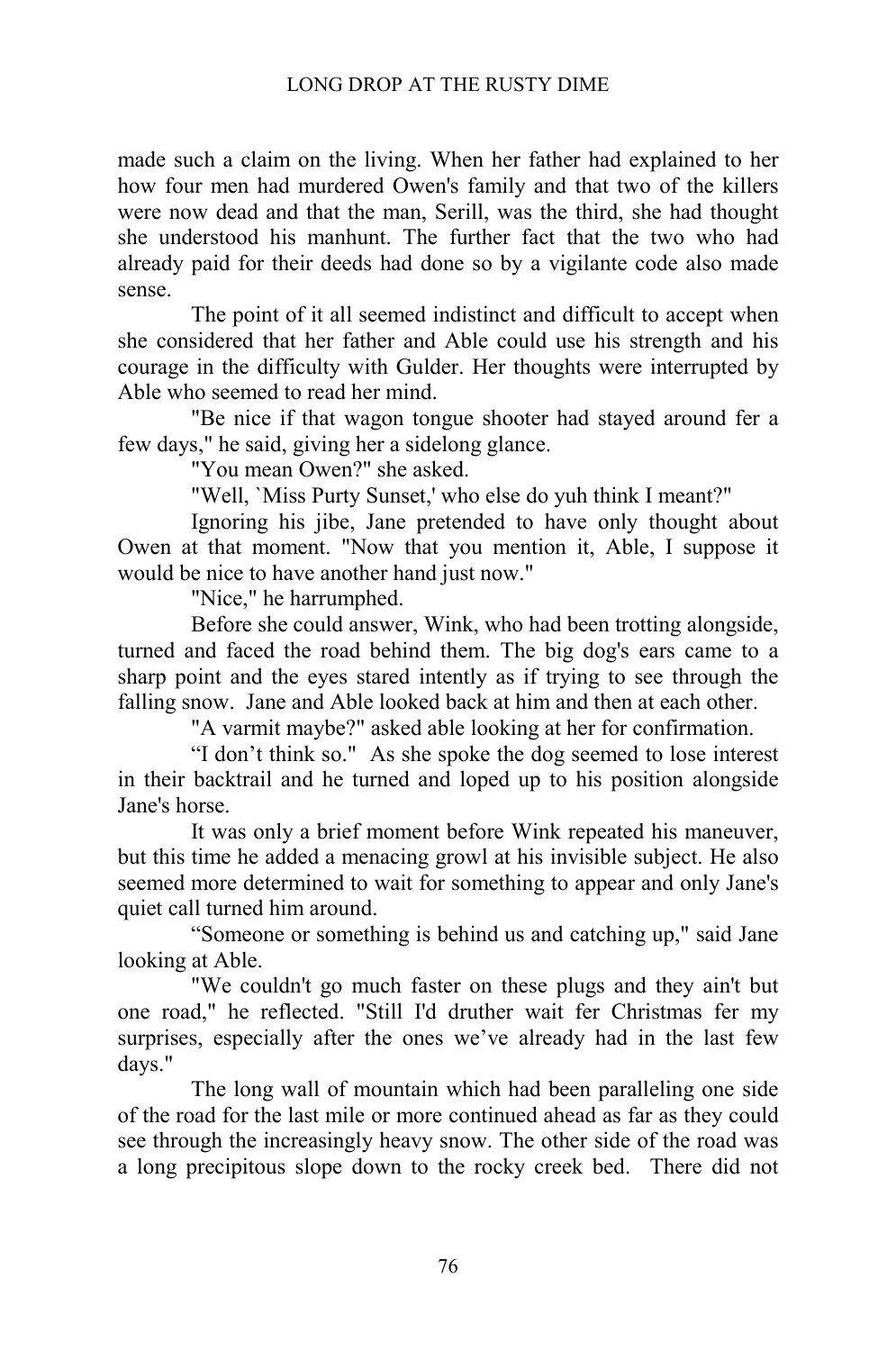seem to be any way for Jane and Able to go except to continue on their present course.

 "Think these big lugs might have a little trot in 'em?" Able asked.

 Without answering Jane nudged her huge horse to an amazingly smooth, distance eating trot and Able's mount matched the pace. Like the team they were the horses stayed abreast of one another and swept down the mountain road. Wink, with occasional glances over his shoulder, easily kept his position alongside.

They had gone almost a mile when the roadbed broadened somewhat and seemed to level out. The mountain barrier receded to a more gentle slope and there were paths open to them by which they could pull off the road. Able raised his hand and they brought the team to a halt.

"These two ain't built fer keepin' that up fer long," Able observed. "That looks like a good place to let 'em rest and fer us to get outa the way," he said indicating a stand of evergreens on the upslope side of the road.

"Come on, Ned. It's uphill for a bit." With that Jane turned her horse off the road and toward the trees.

Safely deep into the cover of the bushy spruce trees, Jane and Able dismounted and tied the horses to a stout branch. They then made their way back to a vantage point where they could watch the trail below them. The first thing they both noticed was that they had left a visible trail in the light snow cover and their tracks pointed like a dark arrow directly at their hiding place.

"Only thing more obvious would be fer us to stand in the middle of the road and wave a red shirt," snorted Able.

"We don't know how close they are and by the time they get here, it may be covered," she said looking up at the gray sky and the drifting white flakes.

"As long as we're being wishful, I'd say it might be someone who wouldn't give a busted wheel spoke who we are and who would think we've popped a rivet fer pullin' off the road and hidin' behind the trees." As an afterthought he added, "They might even think we're up here to dry gulch 'em."

"I suppose we are acting pretty skittery," Jane agreed. The way Able put it, she almost felt foolish sitting behind the tree and spying on the empty road.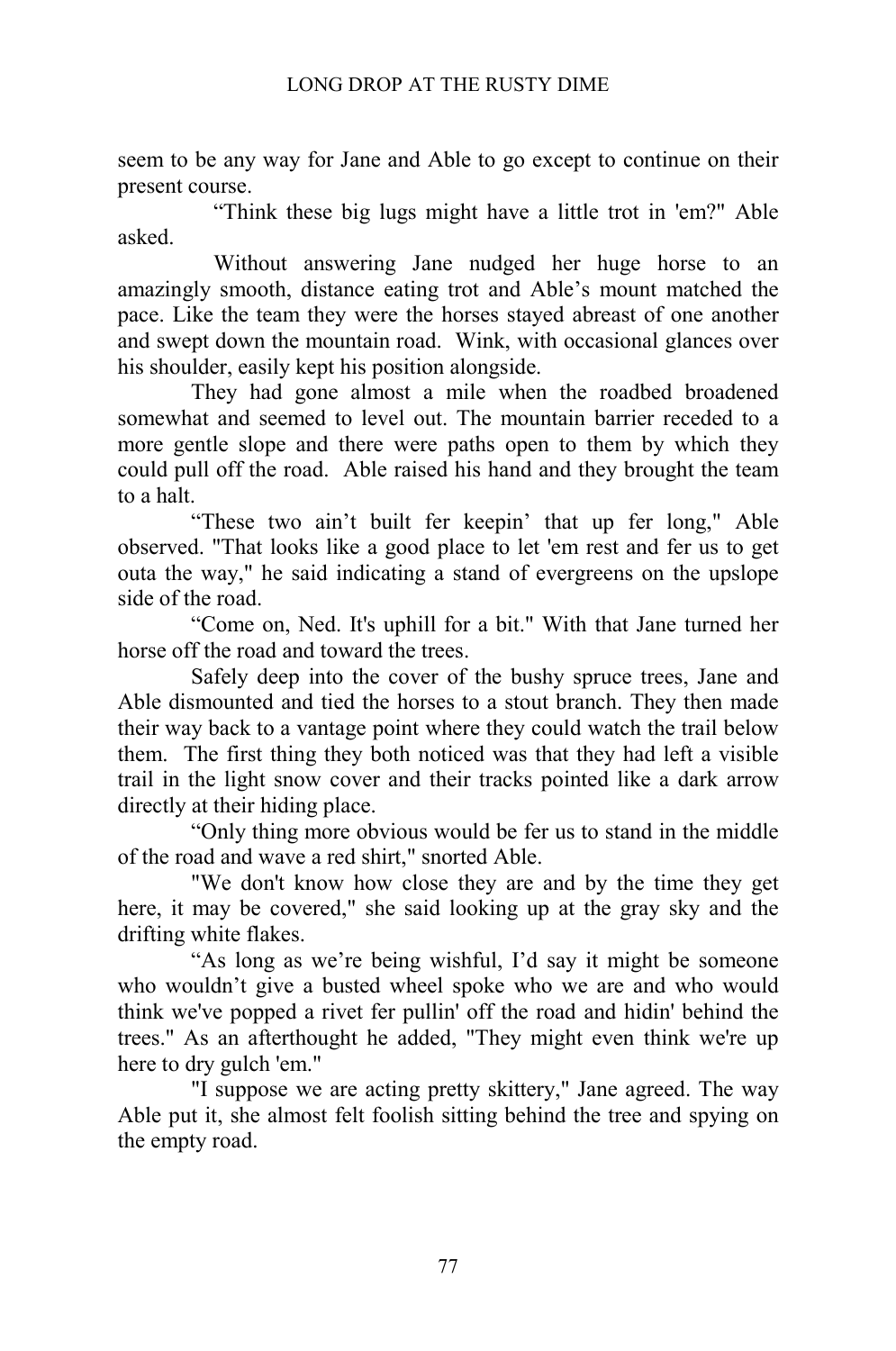Expectation began to grow into a puzzle as they waited and watched but saw nothing except the quiet mountains and the snow scene around them. As Jane had hoped their tracks were finally covered by the snow which was falling so thick and fast that they could hardly see the road any longer.

Able looked down at Wink who was stretched out between them with his head on his paws. For a time after they had taken up their observation post the big dog had been alert and menacing. Looking first down at the road and looking back into the trees he had been tense and had rumbled deep in his throat at something beyond their view. Jane had kept him near and quiet with a few soft commands.

During their expectant watch, however, the dog had become silent and disinterested. His name was reflected in his behavior as he looked from Jane to Able and winked lazily. He seemed now to consider the actions of these people to be somewhat strange but anything they did was all right with him. Wink was content to wait out whatever it was they were doing.

Able looked again at the dog and the old wagon driver's brow wrinkled with suspicion. "Yuh ugly mongrel. I don't think yuhr wagon box is full. All that growlin' and all that hot sniffin' was nuthin' but a poor chipmunk or somethin'."

"You may be right, Able but I would have sworn there was someone on our trail. Wink doesn't act like that about little animals. Even when he's hungry and catches one, he just does it without any fuss. Maybe whoever it was turned off. They may have a claim somewhere along the creek."

"Lots of maybes in the world," he grumbled. "Maybe we lost some ridin' time, too."

With that they rose from their hiding place and trudged back through the timber toward the horses. Jane was the first to realize that the animals were gone.

"Oh, Able," she cried raising her hand to her mouth as if trying to hold back the fact. "They're gone! Ned and Zack are gone!"

They stumbled and ran to the trampled spot where the horses had been tethered. Only the bare trampled ground and the drooping limb with a few scattered green pine needles on the white snow told them this had been where they had left their mounts. The indistinct trail leading away from the area had been covered with snow as had their own trail leading up from the road.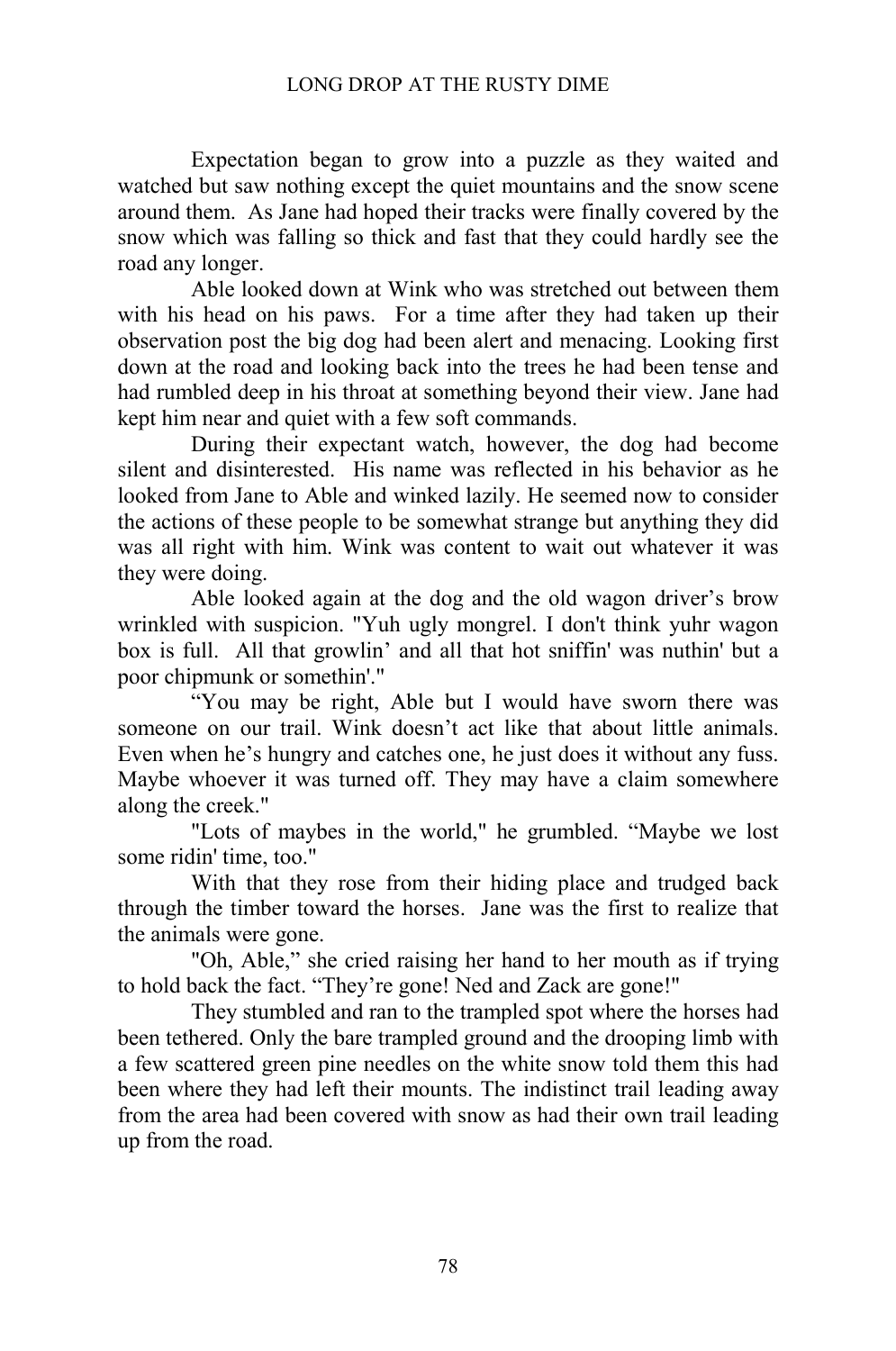No words came to them as they stood looking at the empty space. When Able turned, he studied the girl who looked stricken. Her scarf-covered head was bent toward the ground, her ragged coat was pulled close about her and although he could not see them, Able knew tears were streaming down the drawn white cheeks.

"Jane," he said tentatively.

After a moment her head came up and she answered, "Damn, Able. Just damn." She wiped her face with the sleeve of her coat. "I guess we got some walking to do."

"Appears so," he agreed turning and looking downhill toward the road.

"I meant this way." She was looking along the mountainside in the direction of the disappearing tracks of the horses.

"I was afraid that was what you would say," he frowned. "But we're afoot and that trail is disappearin' faster'n lemonade on a hot Sunday. Our best bet is to go back to the road and hike fer Boulder."

She recognized the logic of his words, but her mind had already been set. "We've got to at least try. If we lose the trail, we can always turn back, but right now we have to get moving. We can't stand here while someone is taking our team away."

The tough old wagoneer agreed with her. His instinct was the same, to purse the thief and try to recover the horses, but the argument to the contrary had to be made. He had to offer her the choice of doing the sensible thing and he had to be sure she was fully committed to making the effort to track the team.

Without another word they turned and began moving in the direction of the indistinct and disappearing hoof prints. As they walked, the snow began filling in their own tracks as if determined that all sign of them should forever be hidden from the rest of the world.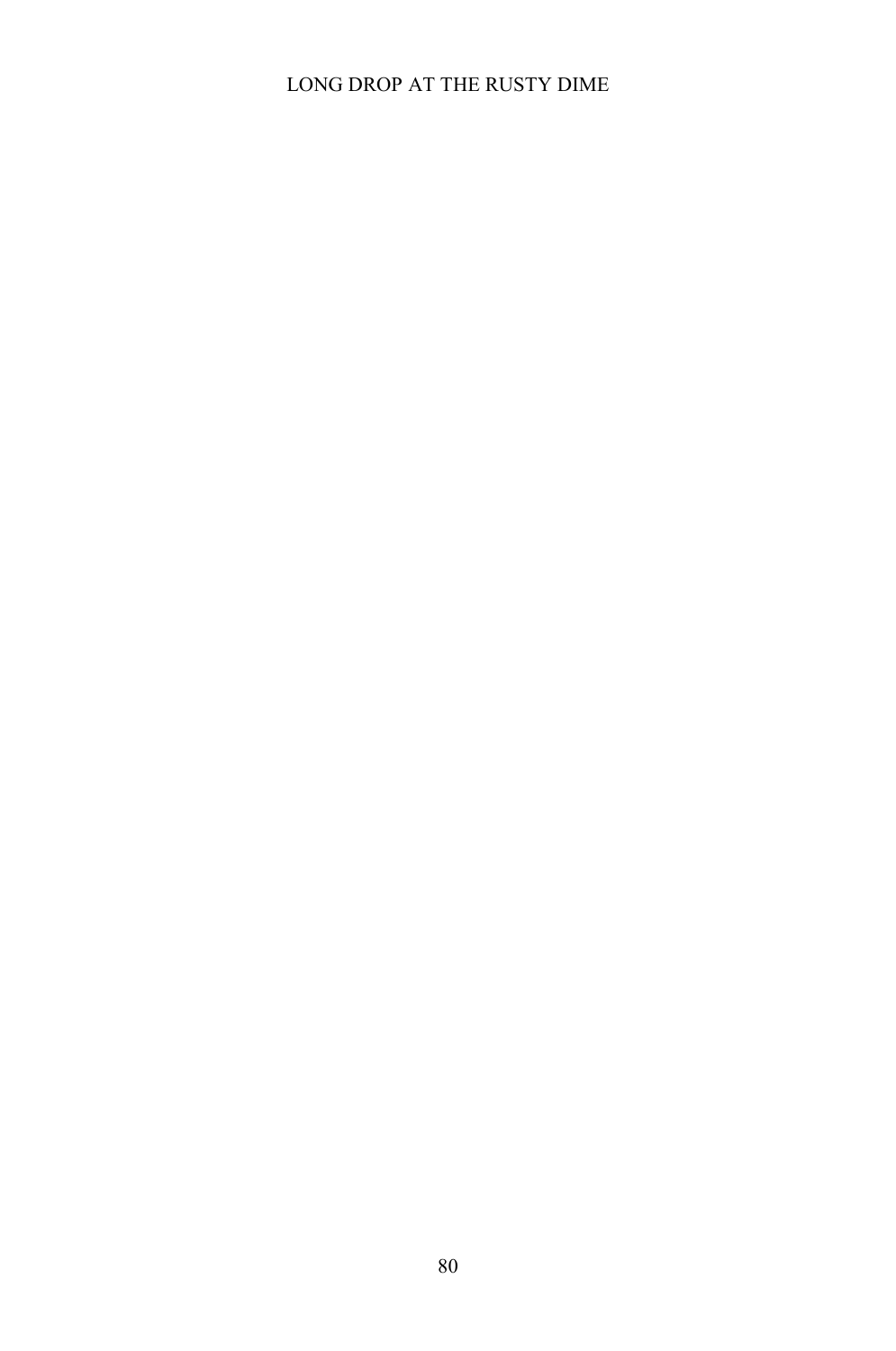## ◆◆◆◆◆

Pane Serill sat moodily staring into the flames in the little rock fireplace. He was beginning to grow impatient for word from Gold Hill. The men he had hired to watch for Owen Bannack were not bound to him by anything other than a promise of gold. The by-play of Sil Gulder annoyed him. He was afraid that in going off and trying to steal the Carpenter's freight wagon, Ritter and the others would miss Bannack. Serill was also suspicious of Ritter's story about Bannack. Ritter, true to his character, had tried to paint himself as a friend of Serill.

The pot-bellied Ritter with his wide suspenders had been vague about the encounter with Bannack in the little town east of Denver. The best Serill could make out was that Karp had a run in with the vigilante and somehow had ended up getting his hand broken in the process. Ritter had also been less than candid about his unsuccessful attempt to withdraw Serill's money from the Denver bank. In any event, Serill knew that Ritter was not to be trusted and he also knew that Karp and Wilts were only marginally intelligent and that they would follow the orders of whoever paid them the most.

Serill spat angrily into the fire. He had been over and over the situation without seeing any sure-fire way of coming out on top. If he could dispose of Bannack, his troubles could all be managed. He had toyed with the idea of going back down to Gold Hill and looking for Bannack himself. Yet he dismissed the notion because he knew that in a one on one, Bannack would face him down. The thought of being dragged back to Montana to face a vigilance committee sent a shiver down his spine.

He rose, threw some more wood on the fire and poked at it savagely, sending sparks in all directions. He then sat down again and began honing the long thin blade of his knife on a round rock. Occasionally he would slide the knife-edge across the leather upper section of his tall boot which was polished to a shiny luster from the wear of his trousers.

The rhythmic scrape of the knife on the stone was interrupted by the soft unmistakable thud of horses riding into the clearing. Serill was instantly on his feet and standing by the grease paper covered window. Through a torn corner he looked out and saw the forms of two riders take shape in the blurring whiteness of the snow.

Finally recognizing them as Karp and Sil Gulder's sometimes wagon driver, Serill resumed his seat and apparently gave his attention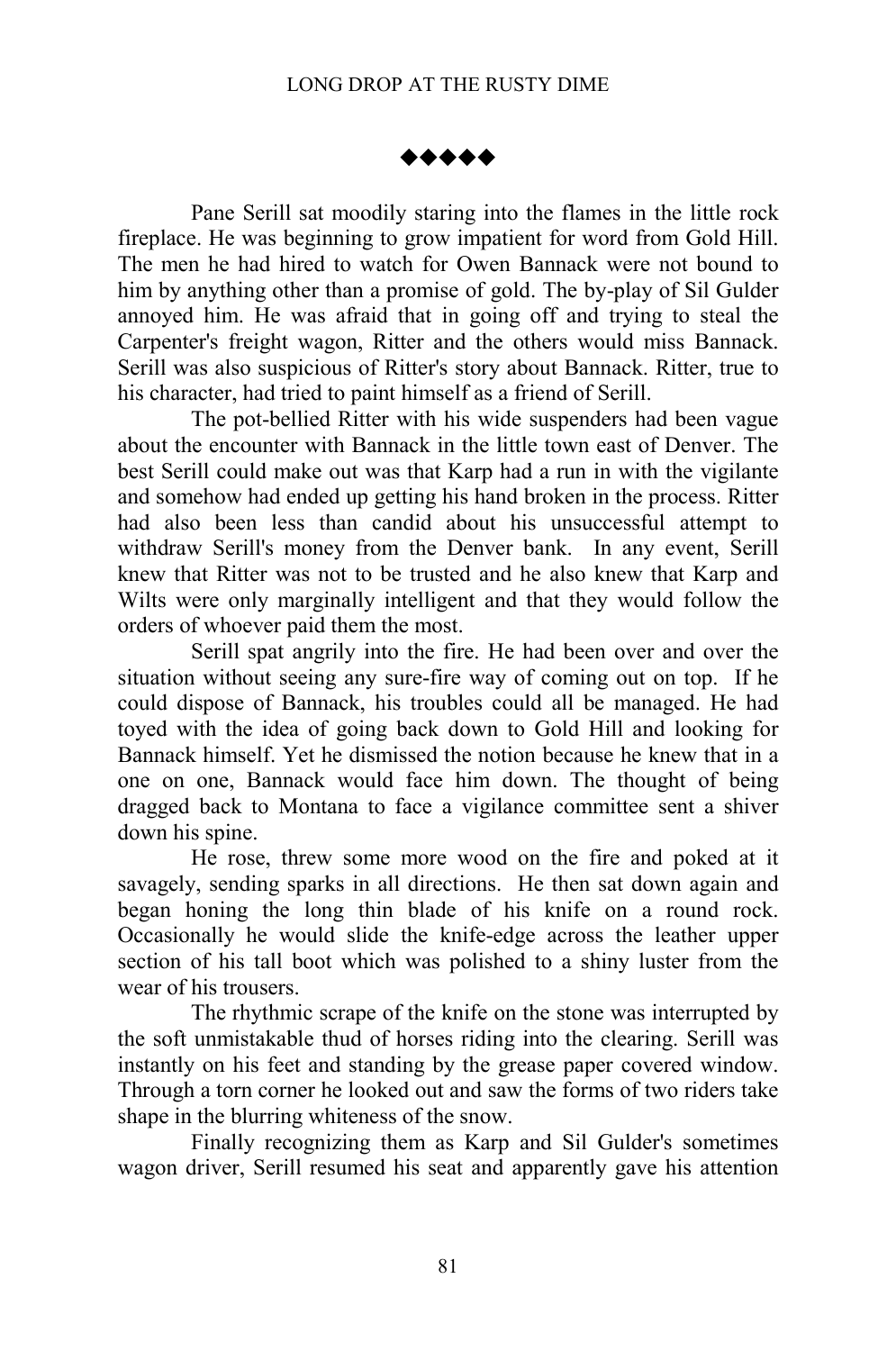back to his knife and the rock. Easy indifference was the picture he presented to the two who barged in through the door and began brushing snow off their hats and coats.

"Close that damn door," he snarled without looking up.

Karp did as he was ordered. The two then began pulling off their coats but were frozen in the process when Serill rapped out at them. "Plannin' on settlin' in fer the winter. Who the hell asked yuh to make yuhrselves to home?"

The men looked at each other and shrugged. Hunching their arms back into the sleeves of their heavy coats, they walked over to the fireplace.

"Not much of a greetin' from one that's askin' favors," grinned the one with the rifle, making an attempt to be hearty and friendly.

"I ain't askin' favors. I'm payin'," snapped Serill glaring up at his visitors. "Yuh got somethin' to sell or did yuh jest get addle-headed lonely and ride up fer a visit."

"Might jest be that we got somethin' all right," said Karp trying, like his companion, to be smug and lighthearted.

"The only thing I asked any of yuh to do was bring me information about Bannack. If yuh got any spill it, if not, tell me why yuh rode up here. Then get out."

"If I hear yuh right, yuh only want information?" Gulder's man emphasized the word information.

Serill did not answer immediately. He sensed that the two were more confident than mere information would make them. At the same time they were total failures as poker players. Serill, who himself had been involved in nearly every type of crime possible, sensed a shakedown was underway. It made him deeply angry, but he concealed his emotions behind a mask of carelessness and nonchalance.

"If yuh really have somethin' fer me, boys, I may have been a bit hasty. It's this sittin' alone up here that's got me a bit edgy." Serill's voice was smooth and easy. "Take off them coats and have a drink with me. Bottle's over on the table."

The two welcomed the change in attitude but did not stop to ask themselves the reason for it. They accepted Serill's explanation at face value and his offer of a drink eagerly.

After they had settled themselves in a confidential attitude next to the fire, the rifle man leaned toward Serill and said with a knowing grin, "We got somethin' better'n information, Pane."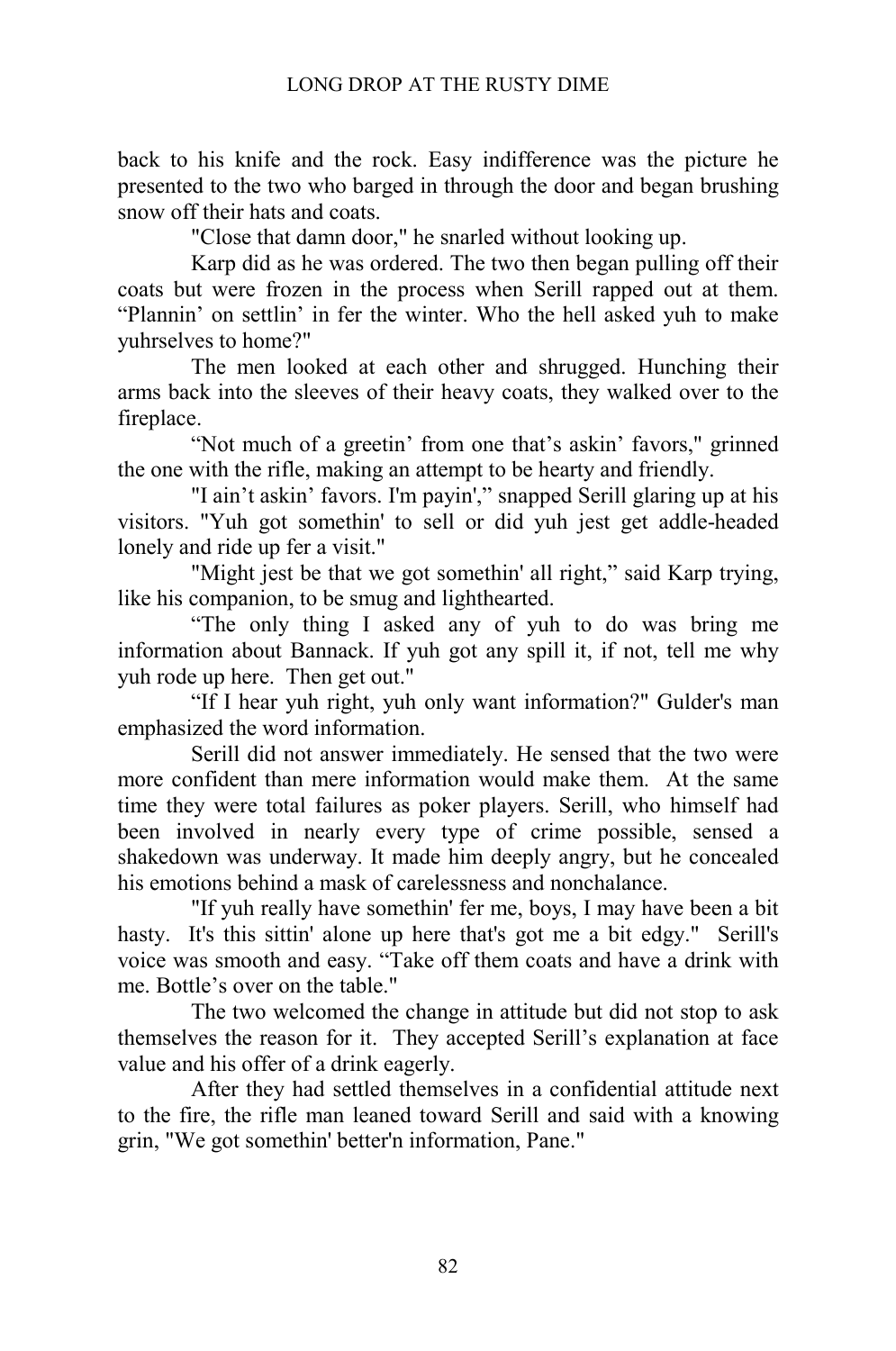Serill's stomach knotted and he fought back the impulse to grab the man by the throat and force words from him. He continued casually working on the knife for a while. Then he nodded at the bottle, which sat on a box near the fireplace. "Say, yuh act like yuh don't like my whiskey. Have another slug. It'll put some warm in yuhr bones."

Both accepted and neither noticed that Serill had not joined them. Their suddenly friendly host had not changed his position or moved since they entered the cabin. It was only his voice that had gone from cold cynicism to warm comradeship. If either of the two guests had any vague thought about the reception they were getting, it would have been an unconscious nervousness about the methodical sharpening and tending of the gleaming long knife which continued to grate across the rock and occasionally visit the boot top.

"Pane, how would you like to have more than information about this Bannack fella?" asked Gulder's man.

"Meanin'?" asked Serill as though not caring a whit about what was being said.

"Meanin' Bannack hisself," put in Karp who could not contain himself any longer.

"Are yuh sayin' that yuh know where he is?" asked Serill who, if it was possible, was more calm than ever before.

"Shoot, that'd jest be information now wouldn't it," laughed Carp's companion. "We said we might have somethin' better and the only thing better would be the big man hisself."

"Look, boys, so far this is all jest a lot of talk. Now have another drink and then yuh can spell it all out fer me. I must say though, it does sound interestin'."

"Interestin'," whooped Karp as he sloshed a plentiful helping of whiskey into the tin cup he had been drinking from. Adopting the first name approach of his cohort, Karp continued, "Why, Pane, yuh ain't even thought of half of it. We got 'im. We got that damn hand crusher dead to rights."

The whiskey was having its effect. Already they had told him more than they intended without having received a promise of payment. The reaction to the revelation was not what they had anticipated. Serill's response was easy, almost disinterested.

"Got 'im? I guess yuh mean Bannack?"

"Who else?" said Karp sloshing more whiskey into his cup and into the cup of his companion. "Bannack hisself, all wrapped up like a fat hog."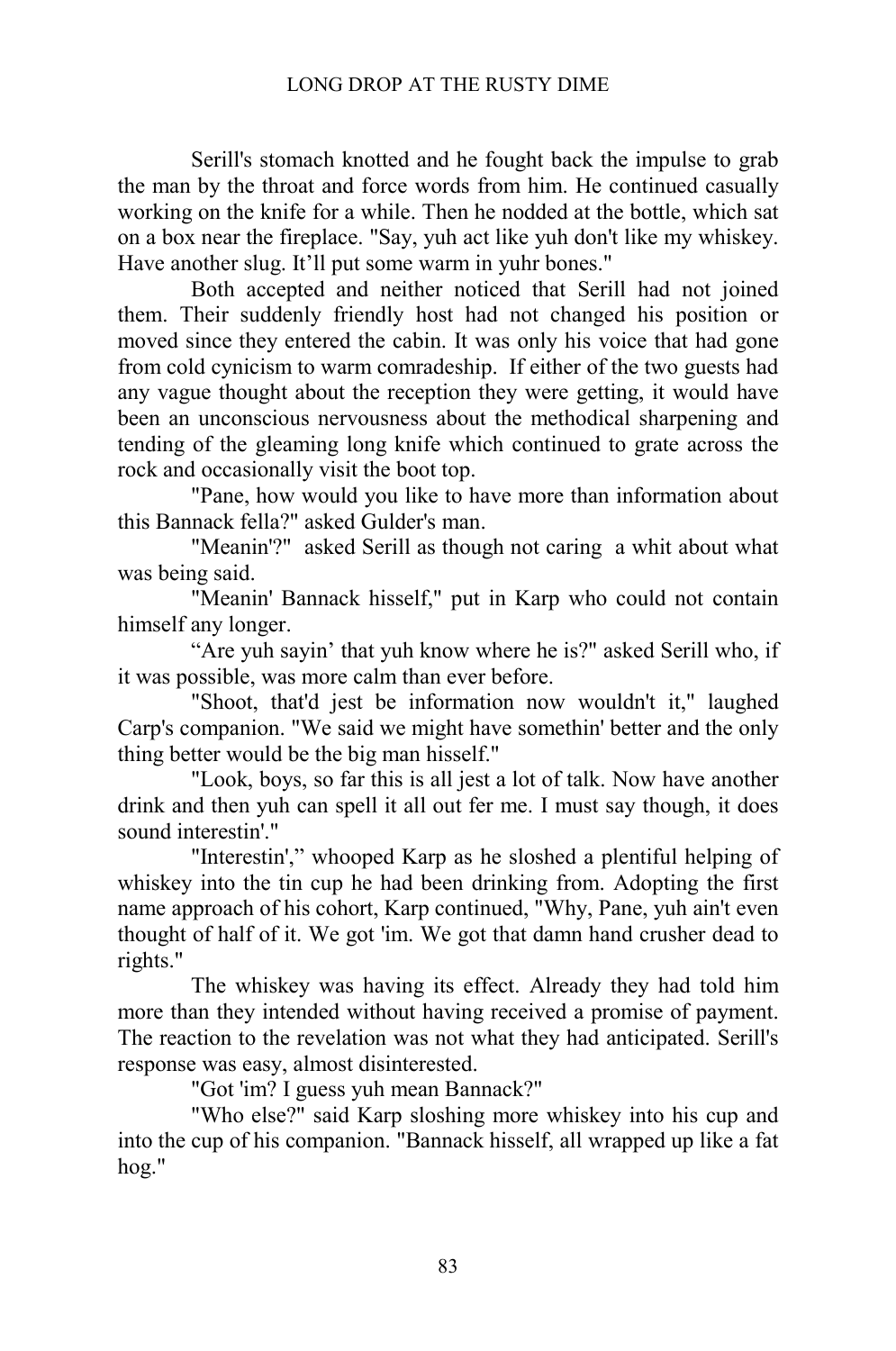Wiping the blade of his knife on a greasy trousers leg, Serill said nothing. He tested the edge of the blade on this thumb and held the edge up to the light of the fire and surveyed it with a squinted and practiced eye. "What yuh aimin' to do with 'im?"

Neither of the two had anticipated this kind of question and they had no answer. Finally the brighter of the two, Gulder's man, spoke. "Why we was aimin' to sell 'im to yuh."

"To me?" chuckled Serill. "Now why would I want to buy 'im?"

"Yuh offered gold fer information on when he rode into camp," stammered Karp. "Jest now when we came in yuh said yuh was payin' fer information. Now we got 'im in the flesh and we're offerin' to sell 'im to yuh."

Serill was again silent for a long moment. He was glad that Ritter was not with them because Ritter knew just how much Serill really wanted Bannack. These two had only vague notions of some bad blood between Serill and the man they had somehow captured. Serill had never in his life paid for something he could get free and that habit controlled him now. The fact was that his two visitors had Bannack and Serill figured he could get the captive either for money or for a little more talk. He chose the inexpensive way.

"Relax, boys and have another slug of that. It's not yuhr cheap, top of the bar stuff. I brung that whiskey from Denver myself, and believe me it's some of the best." Without giving them a chance to answer or comment, Serill himself leaned forward, took up the bottle and poured a generous helping for each of his guests.

"I think there may be a misunderstandin' here," continued Serill again taking up his knife and balancing it in his hand. "I wanted to talk to Bannack sure enough. We had a misunderstandin' about some money, but yuh probably heard Ritter talk about that."

Karp's whiskey soaked mind struggled to remember and he finally agreed. "He did say that Bannack was on yuhr trail and wanted to catch up with yuh. I somehow thought it was a killin' matter."

Serill laughed heartily. "No such a thing. Jake always was one to stretch things. But yuhr right, I would like to talk to the man and get our little money disagreement straightened out. If yuh remember, I asked whoever spotted Bannack to let me know. Now it sounds to me like yuh went and snatched him up like a wild bear."

The man with the Winchester stared at Serill through bleary eyes. "I think yuh want 'im more'n yuh're lettin' on, Pane."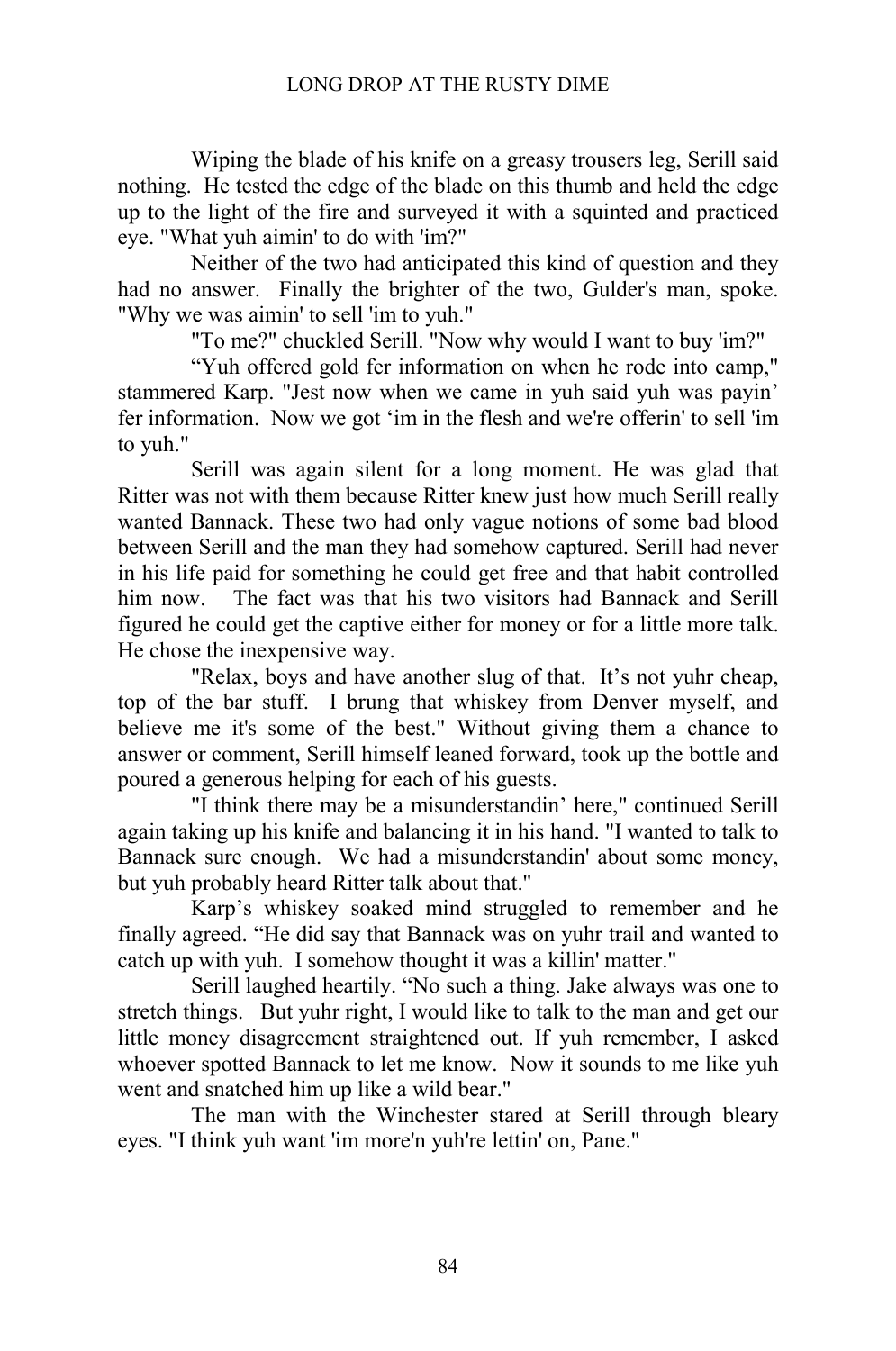Serill was growing increasingly impatient with the two, but he forced himself to play the string out a bit further. "I tell yuh what I'll do," he said cheerily, "since I was askin' about Bannack, and since the two of yuh have got 'im holed up somewhere jest fer me, I say let's go see 'im and I'll pay fer yuhr trouble."

"Pay now," said the rifleman with a thick tongue.

"Sounds okay to me," said Serill. "Karp, if yuh'll sling a bridle on that nag of mine, I'll get my stuff together and we'll go see this prisoner of yuhrs."

Karp threw down the last of the contents of his cup, pulled on his coat, and stumbled through the cabin door. The pull he gave the door was not sufficient to close it, but Karp did not notice as he stood looking for Serill's horse.

It took only a few minutes to catch the horse which was in a corral attached to the end of the cabin. Karp then began looking around for a saddle and blanket. Not seeing one he moved back toward the cabin door, but while a few steps away, the scene his eyes caught through the partially opened door halted him in mid stride. Serill was standing over the body of the rifleman wiping blood from the long knife. Only one of the man's legs was visible and it was angled from the floor up over the wooden box, which had been serving as the stand for the whiskey bottle.

Even Karp's numbed mind realized what had happened and what was in store for him as well. Turning, he ran to his horse and pulled himself into the saddle. Without thinking or knowing why, Karp hesitated long enough to grasp the reins of his now deceased friend's horse and the reins of Serill's unsaddled horse. He then spurred his way across the clearing and into the surrounding trees.

Serill swiftly seized the rifle of the man he had just killed and rushed to the door. There was only an indistinct target blurred by the snow and even as he raised the rifle the trees swallowed the horses. Serill fired anyway, in anger and frustration.

The man had insisted on gold and had demanded payment before they left the cabin. When he announced that he and Karp would need three pouches each, Serill had lost his control and put a knife to the man's throat. The information on where Bannack had been left came gurgling out, then in a drunken and desperate moment he had made a foolish attempt to reach for his rifle.

Serill was furious at his own bungling and at the fact that Karp had made a clear getaway. He was also afraid that Karp would head for old Pilfer's lean-to and free Bannack. Under no circumstances did Serill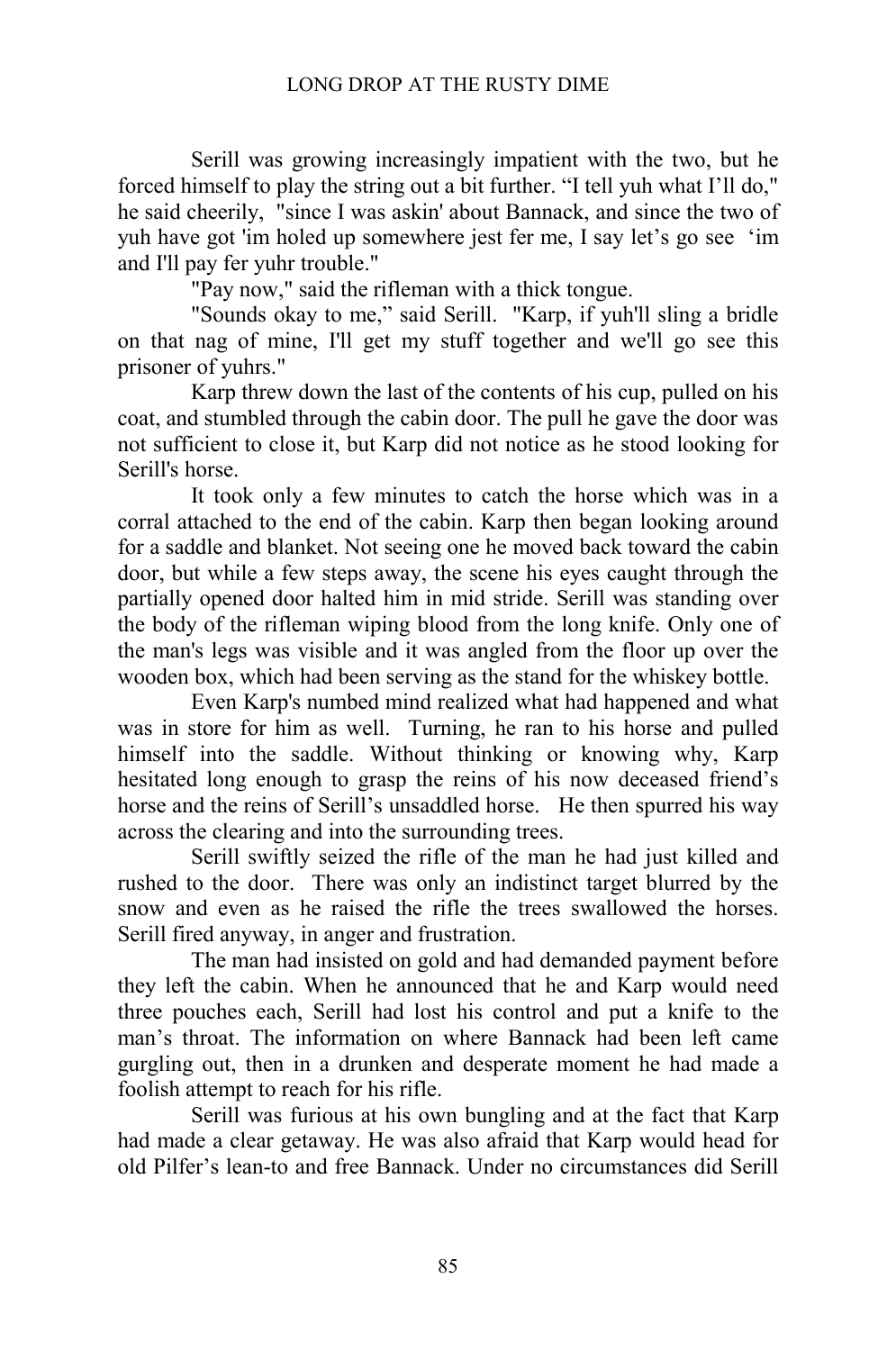want that to happen. He jammed his knife into its scabbard, threw on a coat, and moved quickly out the door and began the hike down the trail toward Pilfer's camp. Karp's mind cleared a bit as he thundered through the timber toward Gold Hill. He was almost certain that Serill, who was now afoot, would be on his trail. Yet he had a good lead and it would be some time before Serill could make his way down the mountain. Karp hauled in the horses when he reached the turnoff that led to Pilfer's leanto. Serill's vicious killing of Gulder's driver made it clear that he would do anything to get to Bannack. Karp realized that Bannack was the key to dealing with Serill. With that thought in mind he took the trail which veered off and headed up the mountain through the timber toward Pilfer's.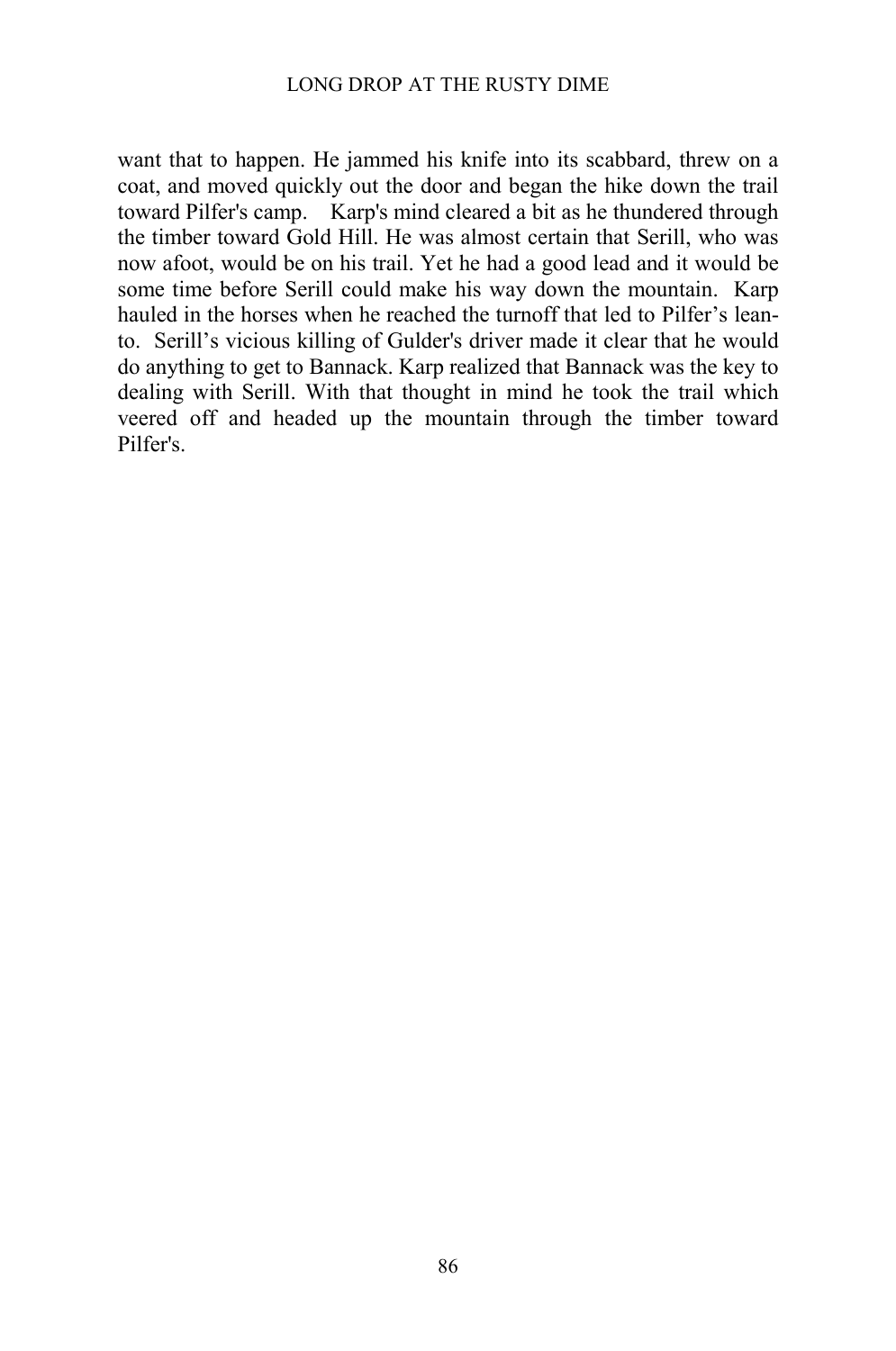

As soon as Karp and the other man rode away and were out of hearing range, Owen began to test the strength of the cords which had been used to bind his wrists. They seemed tight and had no stretch or give in them. He then tried pulling his legs up, but an expert too had tied them.

After his eyes adjusted to the dim light which filtered in through cracks in the warped and ill-fitting boards, Owen began to survey his little cell. Under him there was a matted blanket which was dry and musty and which gushed out puffs of dust around him as he twisted and tried to turn. Tucked in a corner under the slanting roof were miscellaneous utensils, including a rusty cup and a scattered array of tarnished knives, forks and, spoons. Also nearly hidden from view, was a rusty shovel lying far out of his reach along the back edge of the roof where it met the ground.

The roof of the little structure seemed tight enough since no light came through there. Lining it on the inside were strips of burlap held in place by small wire staples. The four roof beams were studded with nails and from each nail there hung some trifling object. There was a thimble on one, a small green bottle suspended by a thread wrapped around its neck, a lid lifter from a wood stove, and on one nail Owen saw a string of keys.

All the items in the lean-to were tantalizingly close yet far out of reach. By raising his head, Owen could see that the ropes around his feet had been tied to the heavy main support beam that held most of the weight of the roof. Although he couldn't see his hands, he guessed that they were tied in the same way.

He hadn't bargained for this kind of event. He had hoped that Karp and the other man would take him to Serill. Somewhere in the trip or in the meeting with the murdering Serill he felt that he could free himself. The greed of his captors had caused things to take an unexpected turn and he realized that his life depended upon his ability to get loose.

Owen again tested the ropes on his hands and only managed to cut off the blood. After pulling with all his might, trying to stretch them a bit, he was forced to slack off for a minute. He tried turning from side to side and only raised more foul smelling dust, which settled in his eyes and nose.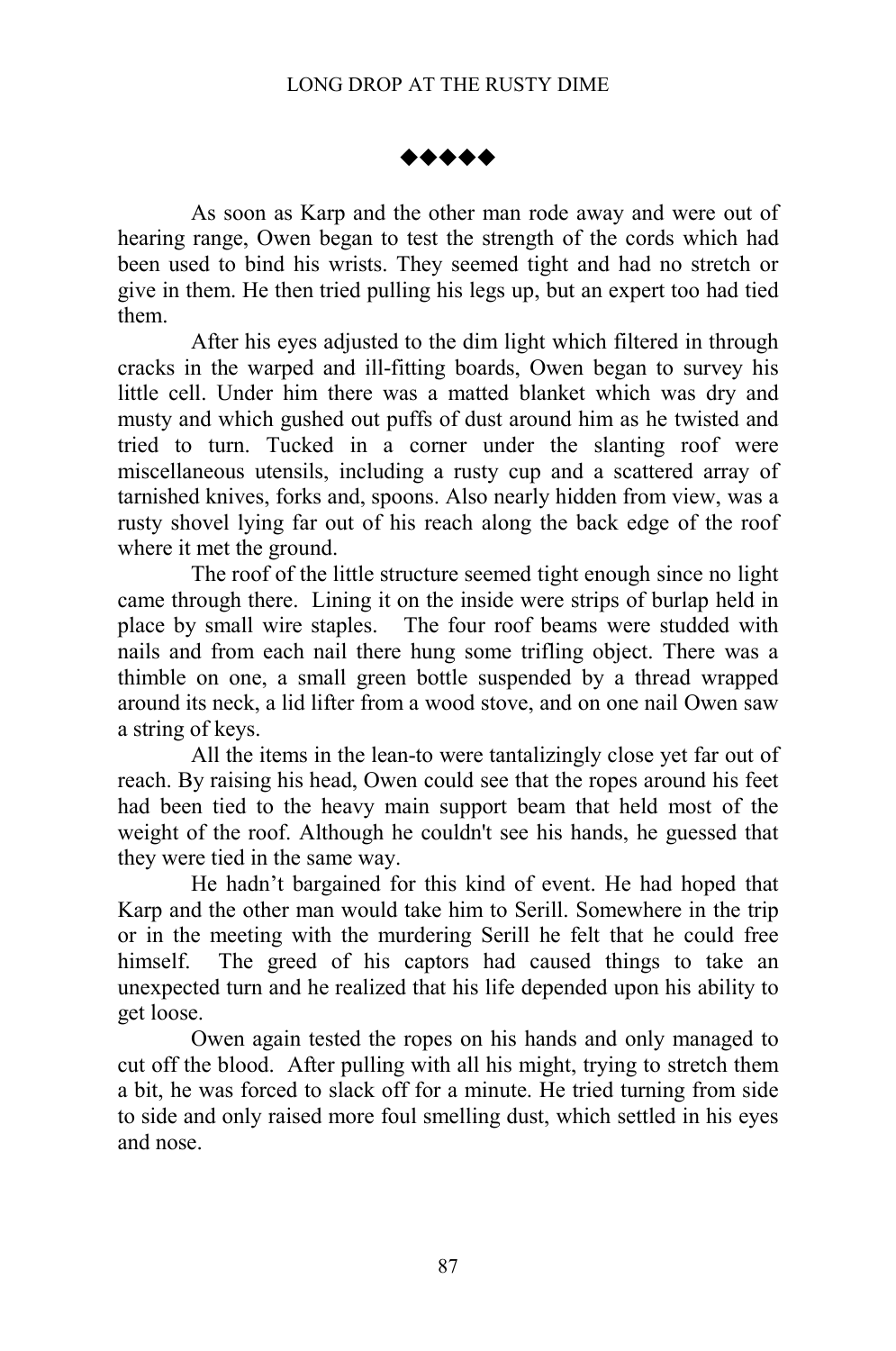As he made a number of unsuccessful attempts at freeing both his feet and his hands, Owen began to feel that he had gained a slight bit of freedom and that he could slide up and then back down a bit. It was slow work but he was encouraged despite the fact that his wrists were raw and bleeding and cramps were settling into his arms and shoulders.

Following a moment of exertion, Owen lay resting and trying to ease the tension on his arms as much as possible. He turned his head toward the front wall of the lean-to and his eyes fell upon a crack between two boards. To his astonishment he found himself staring directly into a wild blue eye less than a foot away. It disappeared and Owen wondered if he had imagined the staring eye.

Before he could decide what to make of it, the canvas on the door stirred and as it came away from the door, Owen saw two eyes. They were set under a white mane of hair that pushed out from under the sides of a round fur hat. The hair mingled with a bushy white beard that engulfed the lower part of a bright red face.

The blue eyes snapped at the dim interior and then focused on Owen. The man wore a full length black overcoat held closed by a wide leather belt. At first he stood looking cautiously at the interior as though ready to sprint away at any sign of trouble. Then he knelt in the doorway and stared at Owen.

He did not seem disposed to speak and at the same time did not appear at all uncomfortable by the silence. He simply stared at Owen and, after a while, tilted his head to the left and then to the right and back again to the left.

Owen sensed that this situation might require some tactful maneuvering. "Hello," he said, in as friendly a tone as he could summon.

There was no answer.

"My name is Owen Bannack. What's yours?"

The whiskers twitched and the air of expectant watching softened a bit.

"Do you live around here?" As he asked the question, it occurred to Owen that this might be the man's house. "Does this place belong to you, old timer?"

The man's response was to change his position. He sat down in the doorway and drew his knees up to his chest and wrapped his arms around the bony legs. The thought went through Owen's mind that the position seemed natural to the old man and somehow Owen knew that it was indeed his lean-to.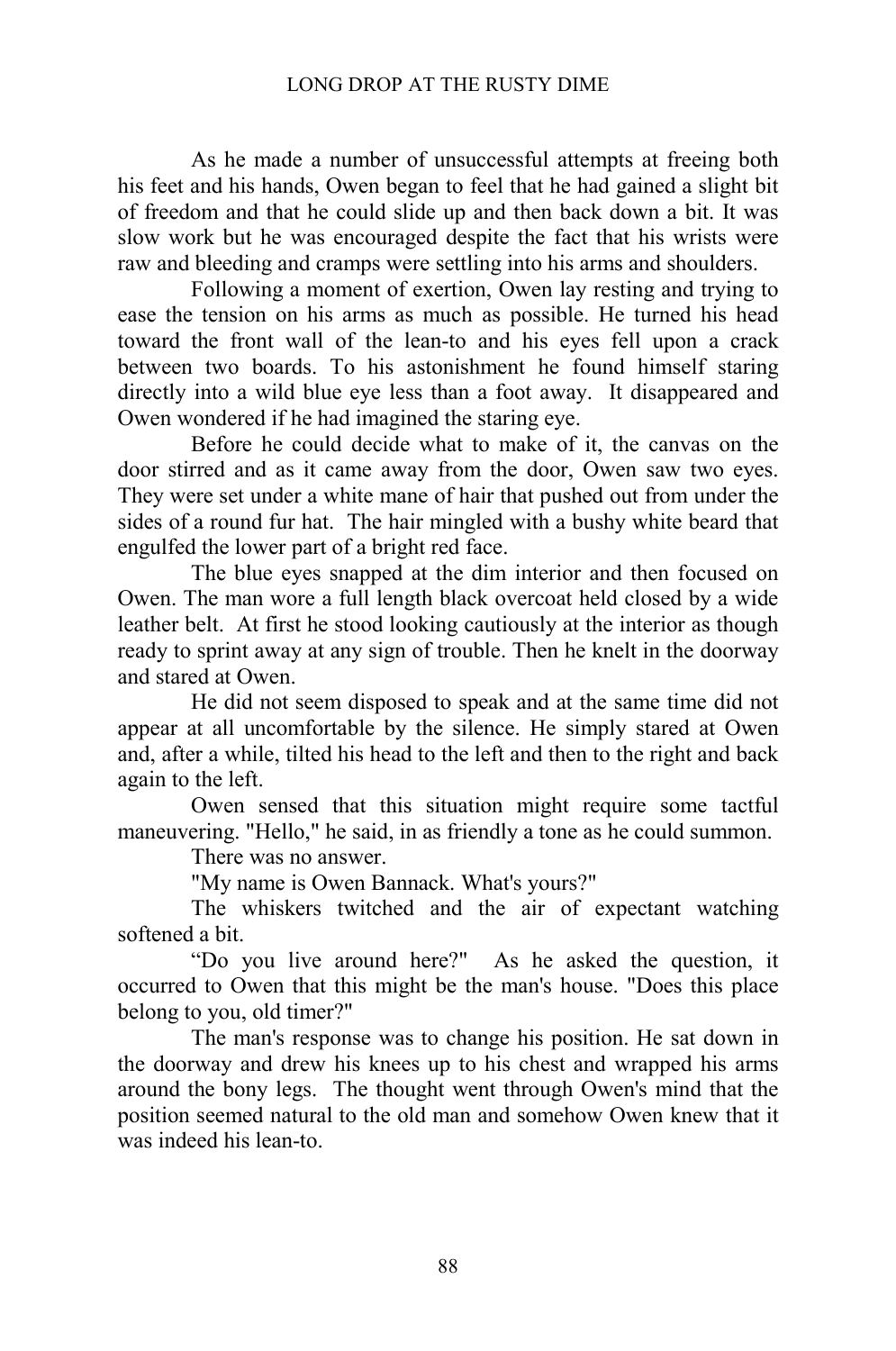"I'd be glad to leave your place, but as you can see I'm tied hand and foot. It's none of your affair and need not involve you. If you would just cut me loose, I could be gone in a minute."

None of what he said had any visible effect on the strange man. Owen tried everything he could to get a response but nothing worked. It was clear that his visitor was slow-witted and Owen knew that he might never get any help or any kind of answer from him.

Owen returned to his struggle to loosen the ropes. He strained with all his might to pull his feet up. Again he had very little success.

"That ain't a goin' to work," came a raspy voice from behind the beard.

"Maybe," answered Owen, "but I've got to try."

"Yuh can try, but it ain't a goin' to work," said the raspy voice again.

Owen felt it was a ridiculous thing to say but he felt that anything was worth the attempt. He asked, "Do you have any idea of something I could do that might work?"

The old man surveyed him from head to toe. His gaze lingered on the ropes and knots. He truly seemed to be trying to puzzle a way out of the situation.

"Have yuh tried sliding yuhr feet outa them boots?" asked the white beard.

"Yes, but I believe the ankles are tied a bit too tight for that."

"Can yuh reach any of them knives or forks?" The old man asked with the utmost gravity.

"No, sir, I cannot. I have tried but there is no way that I can even come close to them," Owen answered with equal seriousness.

The old man reflected for a long time before he spoke again. "There ain't no way yuh could reach the shovel?"

"I'm afraid not," answered Owen, "As you can see, I can only move a few inches from side to side. No, the shovel is out of the question."

The man's head fell forward and his great beard flattened out against the dark overcoat. Owen could not tell for sure, but after a few moments he was reasonably certain the man had fallen asleep or his mind had simply drifted off. Giving up on the oldster as being hopelessly insane, Owen resumed his struggle against the ropes.

 Instantly the old head came up and the raspy voice reminded him, "Pilfer has said it won't work."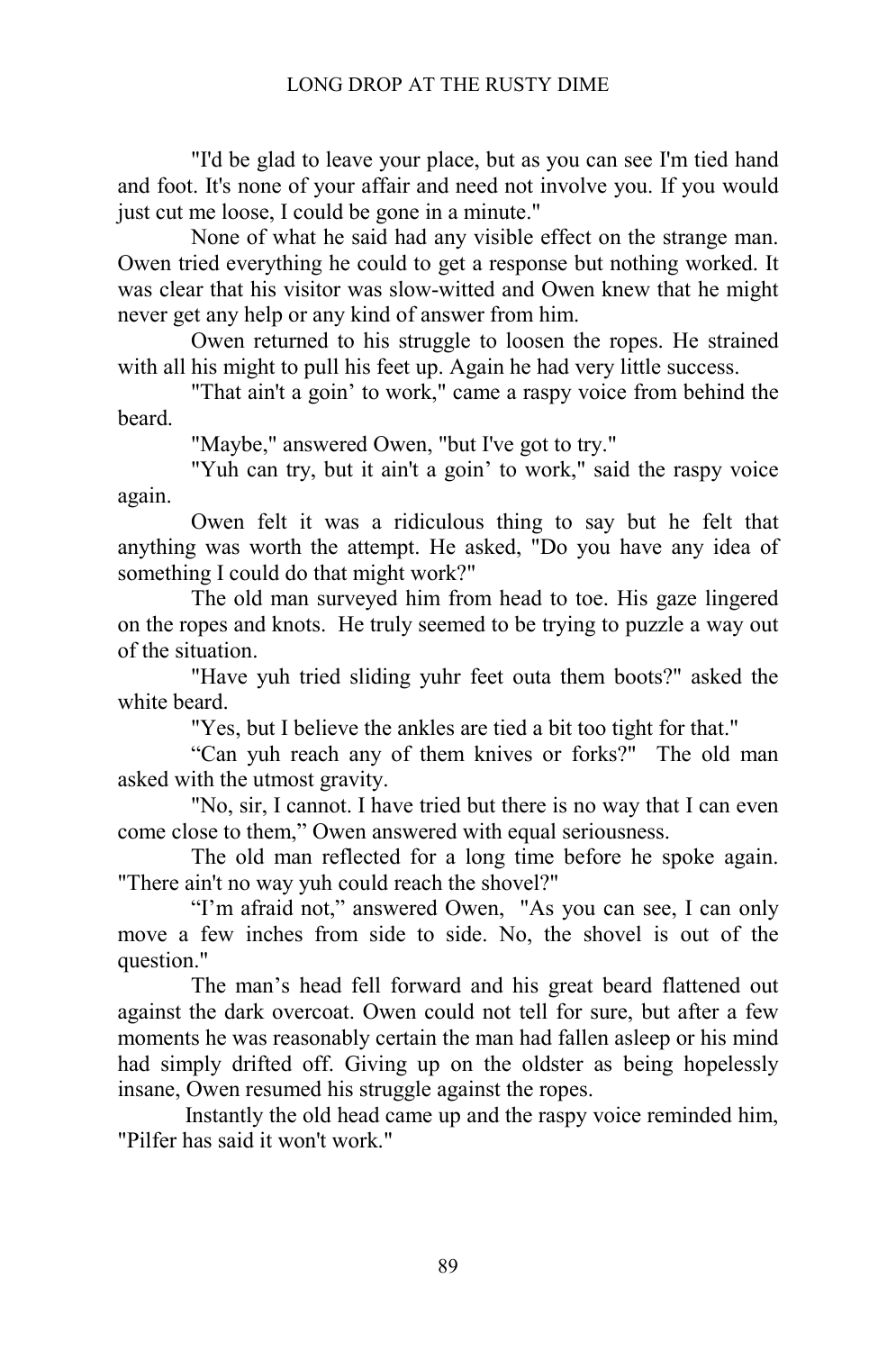"Is that your name? Pilfer?" asked Owen. "Pilfer, I wonder, if you would please use one of those knives to cut the ropes around my hands. That surely would work."

 The bright blue eyes never wavered or registered any comprehension of the request. As they had before, they examined Owen from head to toe and gave special attention to the ropes. Then the eyes traveled around the inside of the lean-to. They fastened on the beams over head.

"The nails," suggested Pilfer, "Could yuh pick open the knots with the nails?"

"That might work if I could reach the nails," agreed Owen, trying to humor the man. "The difficulty is that I can't reach them. Perhaps if you untied some of the ropes, I could reach up and then use the nails."

Again, Pilfer made no response. While Owen was trying to think of something that would capture the man's attention in a constructive way, he saw the white head tilt quickly to one side in a listening attitude. Then he, too, heard the approaching thump of horses.

With the quickness and nimbleness of a wild animal, Pilfer was on his feet and gone. Owen was straining on the ropes as Karp cautiously appeared in the doorway of the lean-to, gun in hand. Karp's caution was, in part, brought on by the drawn back canvas door cover which he was certain had been pulled down when he left.

Karp carefully surveyed the interior, giving close attention to the ropes. Satisfied that the prisoner was still secure and incapable of moving Karp holstered his gun and squatted in the doorway.

"Bannack, I'm gonna cut the ropes holdin' yuh to them posts. But remember that yuhr hands will still be tied. If yuh make any kind of play, I'll plug yuh and leave yuhr carcass to the wolves."

As he dug into a pocket under his coat, Karp spoke of his recent brush with Serill. "We planned on sellin' yuh to yuhr pal, Serill, but he ain't interested in buyin'. Leastwise that's what he says. I think he's lyin' so I'm gonna stash yuh somewhere else until Serill and me can make a deal fer yuhr hide."

Karp had produced a pocketknife and opened it. He was leaning over to cut the ropes on Owen's hands when the club hit him. The thick timber smashed into his lower back with a thump. The blow knocked Karp forward and he fell across Owen's chest. With a scream of pain he rolled to one side as another sweep of the club brought it down on his side.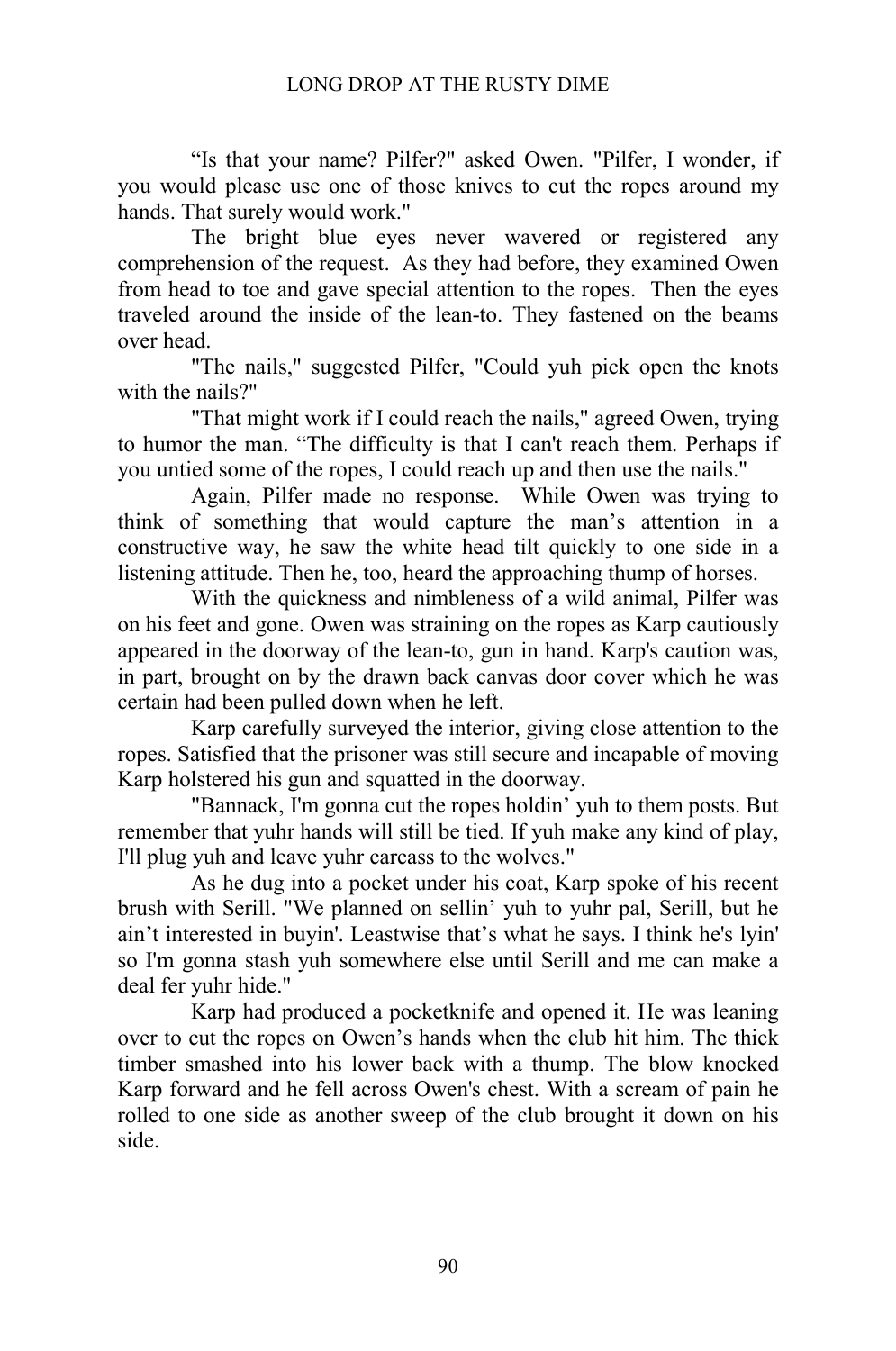The startled Karp clawed his way up to his hands and knees and backed out of the lean-to. As he pulled his gun from his holster, the club fell again on his forearm and wrist. As he rolled away screaming in agony, he had the impression of two flaming blue eyes burning in a fiery red face entirely surrounded by a white halo. Raised over the white head were two arms and in the hands was a thick, heavy tree limb. The limb came crashing down again on Karp's shoulder. The limb was raised again and down it came.

Karp rolled over and over until he was some distance from the lean-to. He was badly injured and the pain of coming to his knees almost caused him to lose consciousness. The man with the club did not pursue him, but stayed by the door of the hut as if guarding it. Karp stumbled and crawled to his horse. He pulled himself upright, moaning from the pain. The fear that the assailant would come after him gave Karp the strength to drag himself into the saddle. Having done that, the outlaw headed his horse away, and as he entered the forest, he slumped over his saddle in a red daze of blinding pain.

The clubbing of Karp came as much of a surprise to Owen as it did to the victim. After Karp had crawled out of the lean-to, Owen could hear a few more thumps and Karp's injured cries, but he could see nothing. After a few moments of silence, Pilfer again appeared in the opening of his house. The thought crossed Owen's mind that he might be next in line for the club, but as the old man resumed his seat, that became a less likely prospect.

It was as though nothing had happened. Pilfer wrapped his arms around his legs and stared blankly at Owen. After a time the red brow furrowed as though the mind had come upon a great puzzle.

"That'll work," the voice grated into the silence.

"What'll work, Pilfer?"

"That'll work." The rasping voice was louder now and the tone was more insistent.

The bright eyes flitted toward Owen's hands and were caught by something near them. Owen's mind raced, trying to understand Pilfer's strange behavior and apparently empty words. Owen concluded that the key must be connected with Karp's sudden appearance and forced departure. He retraced the events, second by second and tried to recall Karp's words.

"The knife!" Owen remembered that Karp had been leaning toward him with a pocketknife when the first blow landed. He began exploring the area around his hands and almost instantly felt the knife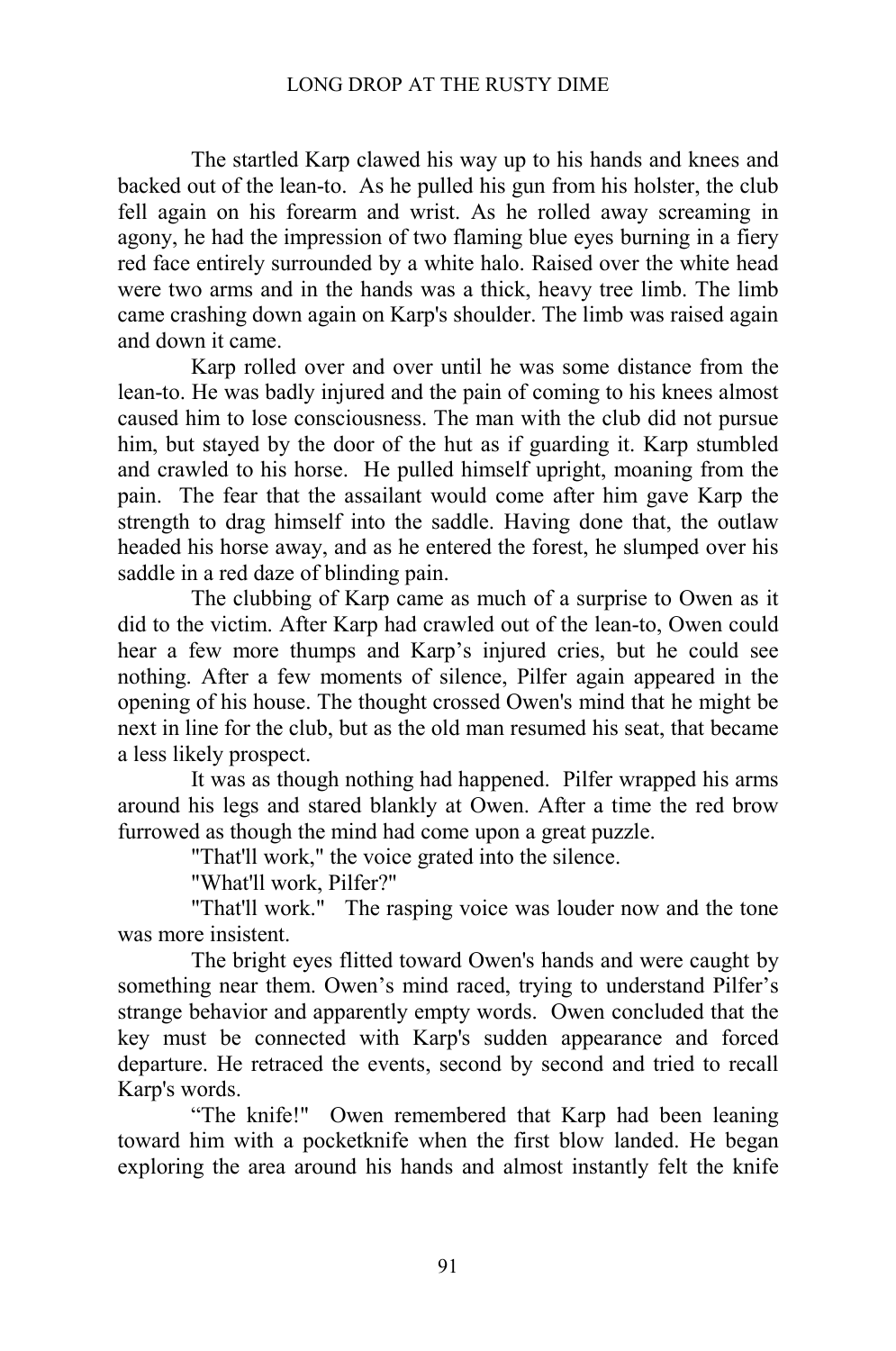handle. He carefully maneuvered it into his hand and positioned the edge on the ropes.

As he began sawing at the cord, Pilfer nodded and said, "That'll work "

It did and in a few moments Owen's hands were free from the post allowing him the great relief of bringing his hands down to his stomach. It was the work of only a few seconds to cut the ropes away entirely. The ropes on his feet parted with one flash of the blade and the only thing between Owen and complete freedom was old Pilfer, who had watched the entire operation with the greatest interest.

"Well, Pilfer, that certainly did work. I'll give you back your house now and thank you for your hospitality. As a matter of fact, I might be able to go one better than that."

Owen reached back and retrieved the big McKibbin hat, which had been crushed, under his head. He carefully straightened it and punched up the crown. From under the band he withdrew a bright red ribbon which was tied to a small, dainty piece of embroidery.

He extended the ribbon to Pilfer. "I've been carrying this too long and it's time it gave someone else a bit of pleasure. Would you like to have it, Pilfer?"

The old hermit's eye's widened. He obviously understood the offer. A skinny hand tentatively reached out and gently took the offered gift.

Owen was soon in possession of both Karp's revolver and his own navy colt, which had fallen from Karp's belt as he rolled away from Pilfer's beating. Cocoa was freed from his hobbles and Owen was saddled and ready to ride when old Pilfer looked up at him with a hint of sadness on his face. "If yuh come back, it'll work fine."

"Don't worry, Pilfer, I won't forget you," Owen promised. "I think you're right, everything will work fine." With that Owen looked for the tracks of Karp's horse in the snow. The trail was fresh and simple to follow and Owen urged Cocoa to the task of following the wounded man.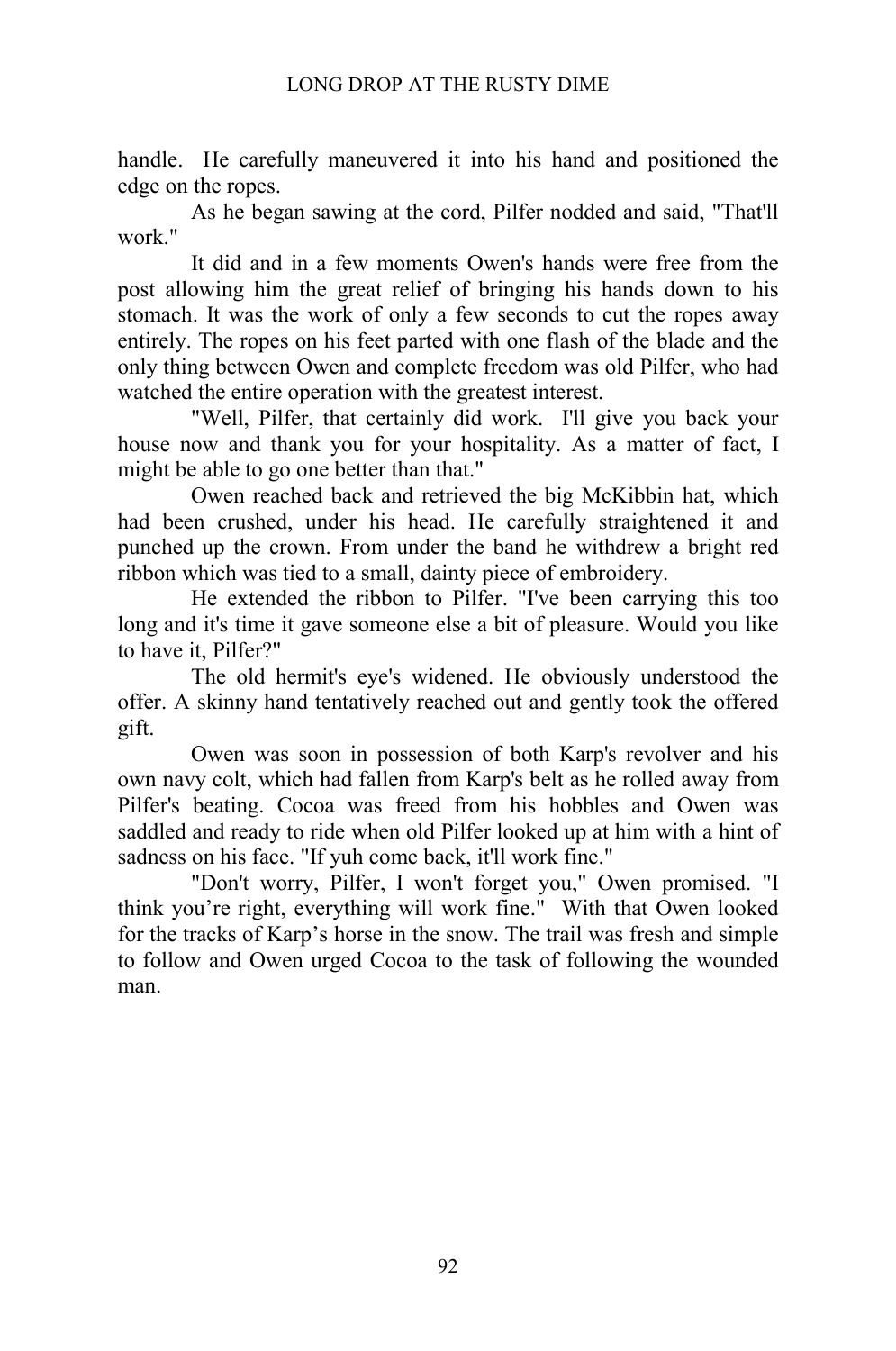◆◆◆◆◆

Amos Carpenter and Milt Dolor squinted their eyes against the snow as the team steadily worked its way up the canyon road. The snow level had risen to the height of the horses' ankles but was not yet a serious problem. The snow was a nuisance though, because the iron wagon rims were wet and, as they turned, clots of snow occasionally stuck to them and were carried around and thrown in front of the wheels. The effect was to magnify the bumps in the road.

They had left Boulder early in the morning and hoped to get back to Champa that evening. Amos was concerned that the snow might get deep enough to slow them down and force them to hole up for the night. He wanted to avoid that if possible. Able was a solid and dependable man, but Amos still felt anxious about Jane. This was new country for her and despite her brave words, Amos knew that the change from Wyoming to the mining area would be difficult for her.

 "Sure is gettin' thick," observed Dolor in his always-loud voice. "I hope we can make it in tonight. I'd rather hole up in my own house during one of these early storms than under a tree somewhere."

 "We're doin' fine fer now," answered Amos. "Problem is that it's pilin' up pretty fast. Pretty soon it'll add to the pullin' and the team'll start to wear out."

 "They're sure a fine pair," said Dolor looking down on the broad backs of the giant horses.

 "They're a mite spoiled. Jane tends to overfeed 'em and keeps after me about workin' 'em too hard, but, yes, they are fine animals." Then he added, "Right now they could use a good blow. I don't think they're doin' so well in this thin air."

 "Netters Flats shouldn't be far ahead," advised Dolor. "In fact it's just a couple of more bends of the creek."

"Good, we'll pull up there," nodded Amos.

The team was more than willing to stop when Amos hauled back on the long reins. Amos set the brake and the animals were able to ease back from the thick breast straps. The white steam from their nostrils came in heavy blasts and Amos realized that the pulling had been more difficult than he had thought. The combination of the uphill haul and the snow had been working against the horses and they needed the rest.

 "We might as well climb down, Milt," said Amos. "It's going be a while before we're ready to take on that run outa the canyon."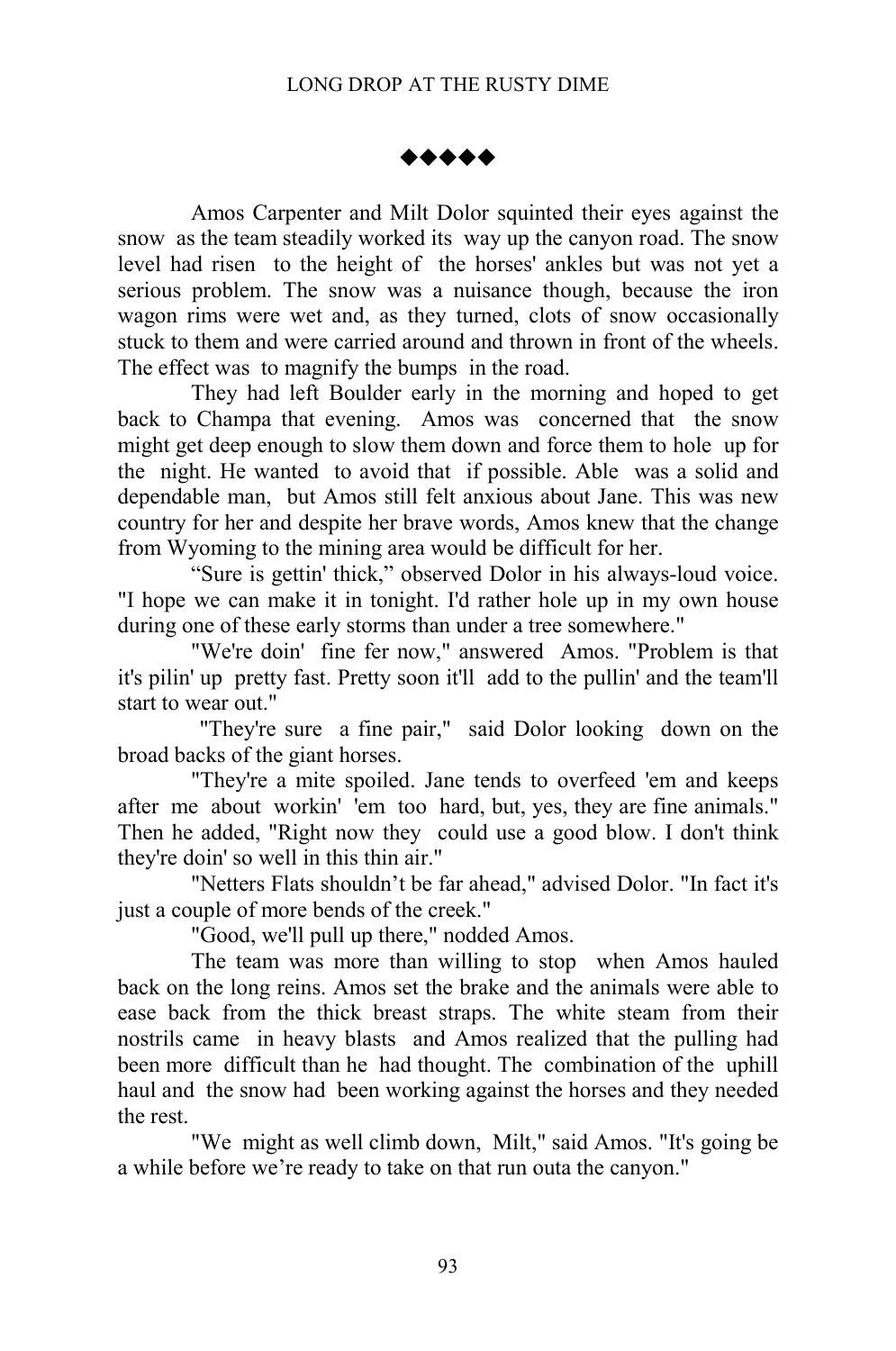The men dismounted and flapped their arms to get the circulation going and to relax from the hours on the driver's seat. Amos walked around the wagon checking the load and looking over the rig itself. As he did so, he noticed tracks in the snow. In the sheltered area alongside the cliff above, the snow was not as deep as in the more exposed places. Thus the tracks hadn't filled as rapidly as they would have on the road itself.

"Say, Milt," called Amos, "what do yuh make of this?"

 Dolor joined him and the two squatted down and looked at the tracks. They were larger than those of a saddle horse and indicated a much larger animal, perhaps a wagon horse. Amos carefully brushed some of the fresh snow out of the deep indentations and peered intently at the mark.

 "By golly, I'd almost swear these were made by my other team," mused Amos. "Look at the bend in that shoe and the spacing of the cleats."

 The wagon owner stood up and walked quickly to his team. He knelt down behind them and studied their fresh hoof prints. Dolor looked over his shoulder and whistled softly. "They look exactly the same to me, Amos. Too much the same to be an accident."

 "I'd bet a new wagon that those tracks were made by Ned and Zack," exclaimed Amos shaking his head. "This spells trouble. Jane and Able wouldn't have ridden down here unless there was some kind of emergency. They couldn't have been pullin' the wagon because we've got the rear wheels."

"Could it have been some other wagon?" wondered Dolor.

"No, there ain't any wheel tracks."

 "I don't want to be too quick on the trigger or to throw a scare into yuh," boomed Dolor, "but this has the earmarks of Gulder on it."

"If he's harmed that girl..." Amos' face had become an iron mask of cold fury. The threat was all the more ominous for never having been put to words. Yet his composure held firm. He stepped back to the set of tracks that had attracted his attention. He bent over and began scanning the snow, trying to determine which way the horses had been heading and trying to confirm his suspicions that they were in fact his team.

Dolor spoke first. "It's clear enough that there were two big horses and one, maybe two, saddle ponies."

 "I'd guess two," said Amos. "Next question is which way were they headin'?"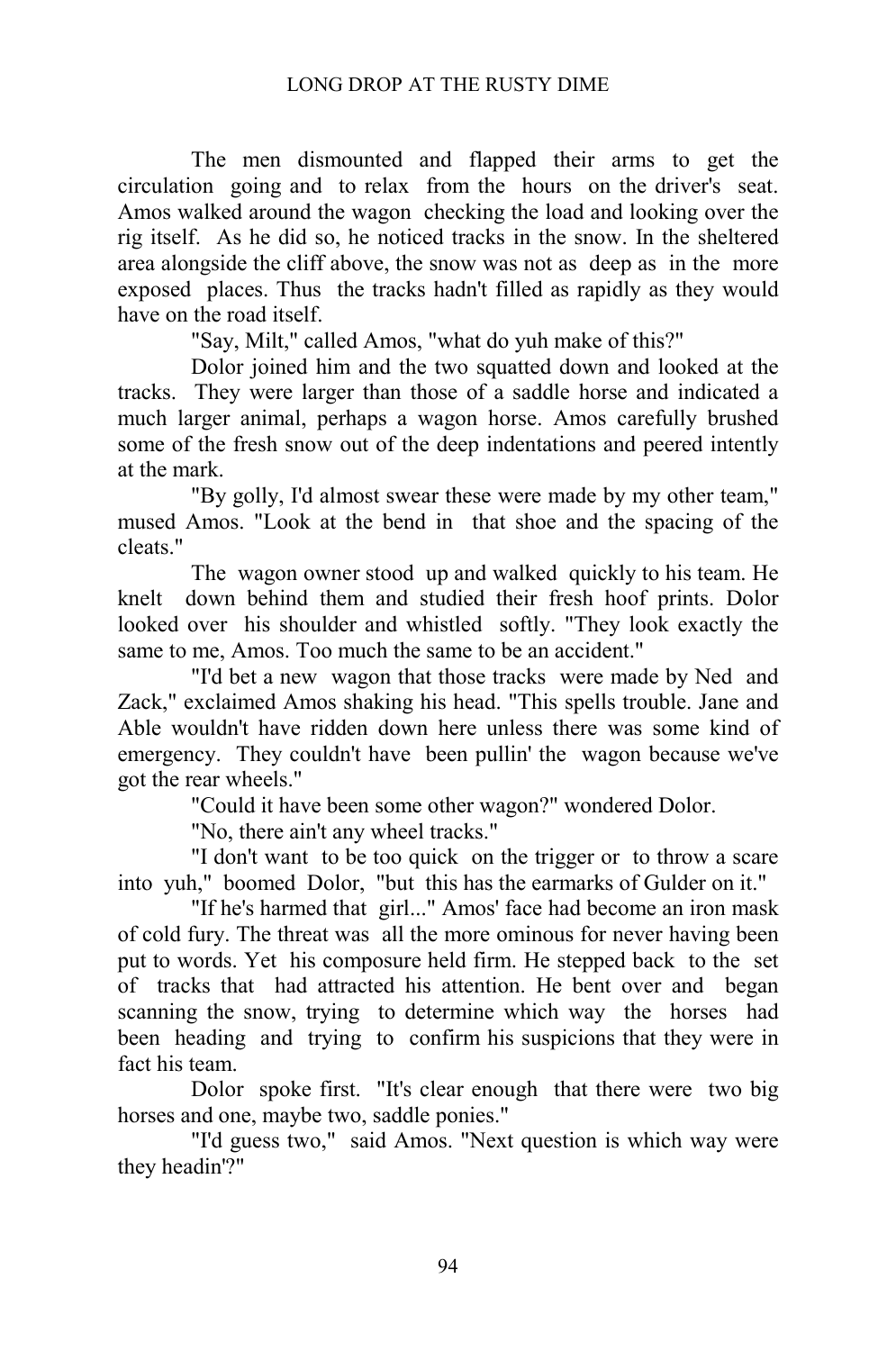"It looks like they came from down the road and were going up the canyon same as us," exclaimed Dolar looking into the snow toward the road which led to Gold Hill.

Amos forced himself to wait a quarter of an hour before announcing that it was time to get rolling again. He knew that the team needed the rest and that without it he ran the serious risk of having them give out on the steep Gold Hill road ahead.

When he snapped the reins, the animals were ready and willing to go. The cold was beginning to settle into the canyon and was beginning to be felt by both men and animals. The men were glad to be on the move because of the mystery which weighed heavily on their minds. The horses were glad to be moving because the work stirred their blood and drove away the cold that had started to press in upon them.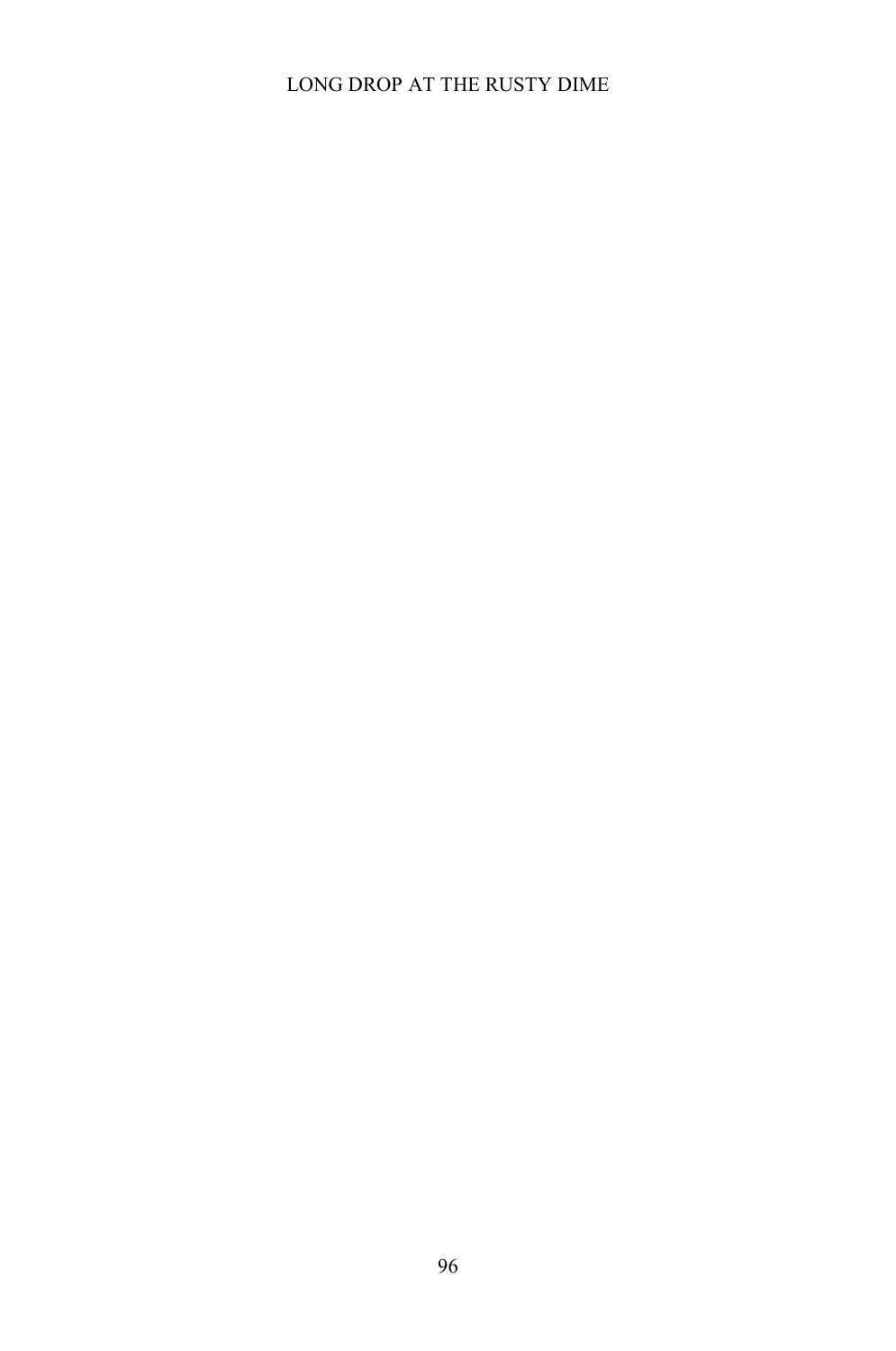# ◆◆◆◆

Jane and Able were following an indistinct and uncertain trail, but on more than one occasion they found a sign telling them they were still on the right track. Once it was a trampled seedling that had suffered from the hooves of passing horses. Another time it was the droppings whose warmth had melted a little ring in the snow. Still another sign was the packed and scuffed area where the thieves had stopped to rest and perhaps get their bearings.

At first the two trackers found themselves crossing a long gentle bare slope. Walking there was difficult because the hillside was strewn with rocks lying just below the surface of the snow. Both stumbled and more than once each fell. The cruel edges of the rocks ripped at their boots and tore at their heavy coats when they fell to the ground.

They were glad to enter a timbered area where the snow cover was much lighter and walking on the soft mat of pine needles was easy compared to the slippery and treacherous hillside. They made good time while they were in the shelter of the timber and Jane began to entertain serious hopes of catching up with their stolen horses any minute. Even Able hefted his long shotgun in grim expectation.

Abruptly they found themselves out of the trees and in the open again, facing a rockslide. The rock consisted of chunks of what the miners sometimes called "rotten rock." The pieces resembled little bricks two to three inches on each side. Walking on the slide was almost impossible and with each step the rock gave way almost causing them to tumble down the face of the steep slope. After they had managed to scramble across the slide and as they sat resting under the wide, spreading branches of a ponderosa pine, Jane expressed her concern for the horses. "How did they ever manage to cross that place?" she wondered aloud.

 "Maybe they went around," suggested Able. "We ain't seen any sign to prove that they went this way."

 "But everything on the other side pointed this way," she reasoned.

"I hope yuh're right. I wouldn't want to cross back over them rocks. They're slipperier'n a wet bar of store soap in a Saturday night tub."

"Where do you think they're headed," asked Jane peering at the trees ahead.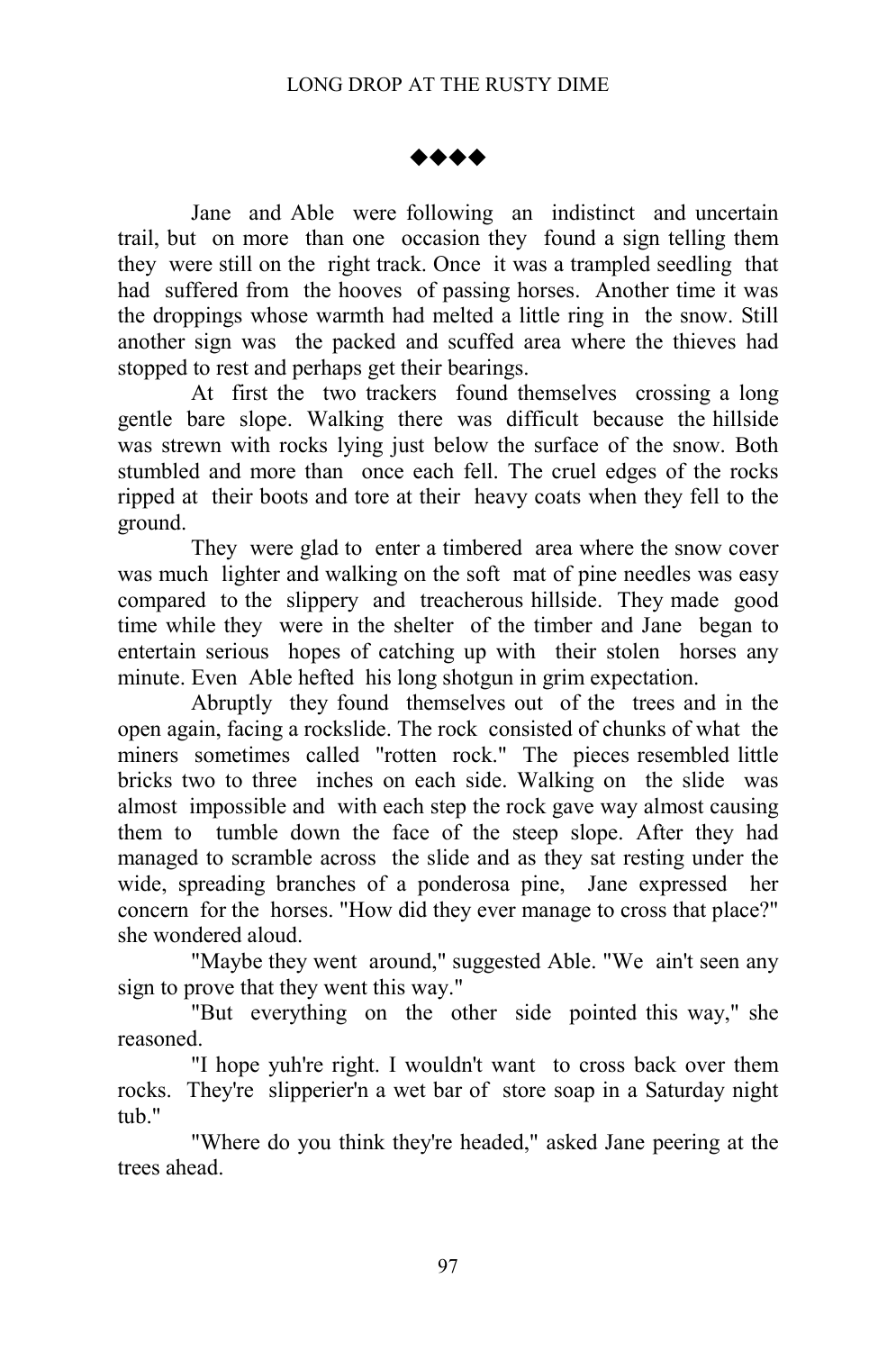"We won't know that until we catch up with 'em," said Able, "but right now I'd say they were headed back toward the road. We been runnin' alongside it fer a couple of miles, but it's been too steep to get down to it. This long trough must meet with the creek and the road somewhere soon and if I were doin' it, that's where I'd go."

"That would mean they were probably going back toward Gold Hill wouldn't it?"

"That'd be a good guess, but I ain't no expert on this country. Could be some other minin' camp or town hereabouts that would be jest as good a bet."

Hours later as the light began to fail and as the leaden sky began to darken, Jane and Able stepped out of the trees onto the level terrace of Netters Flats. Almost immediately Able recognized it as the place where Gulder had pulled up in his buggy and threatened the Carpenter wagons with fire.

"We'd have done a heap better to jest have gone back to the road in the first place," he snorted. "It'd been easier walkin' and we'd have made better time. We might even have got here ahead of 'em."

"This place is only a few miles back up the road from where we started isn't it?" Jane said acknowledging the truth of Able's remark.

"I ain't a good judge of walkin' distance, but I'd say more like a good five miles," Able growled.

 The full impact of the loss was beginning to weigh more heavily upon Jane. She had refused to accept any thought that the horses might never be recovered. The tramp through the mountains had occupied her mind and somehow she had believed that they would catch the thieves and somehow get the animals back.

However, the fading light and the obvious impossibility of tracking the horses any longer began to force her to face up to their situation. She also began to feel the exhaustion of their long and difficult walk. Hunger had not bothered her all day, but now she remembered the tote sack of provisions that she had tied to Ned's harness.

Able, too, was feeling the wear of the day's events in his mind and in his old bones. Losing the team made him feel that he had somehow failed in his duties to Amos and the girl. On top of all that he now had to face the immediate problem of survival.

"I guess we ain't got much choice but to hole up somewhere," he offered.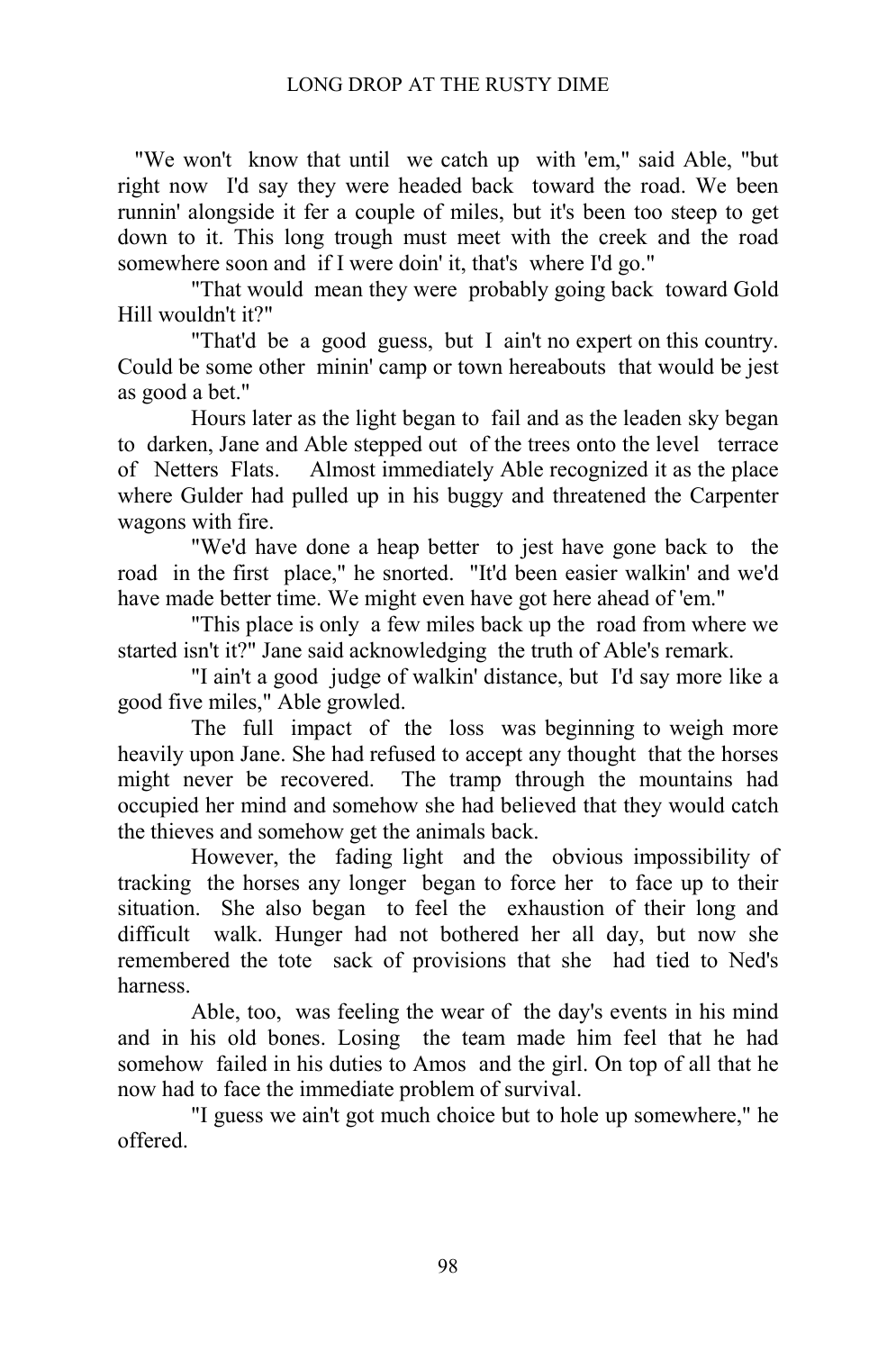"Yes, I suppose so," she agreed with great resignation in her voice. "Trying to go on seems kind of useless, and you must be exhausted carrying that heavy gun all day."

He looked down at the long 10 gauge with its revolving chamber. In fact it was a burden and quite heavy. "This? It's like a part of my arm. Without it I'd probably walk with a tilt in the other direction. Come on, let's scout around and see what we can do fer a camp."

Able selected a fir tree with thick and low hanging branches for their camp. Up close to the trunk the ground was still bare and covered only with brown pine needles. He carefully cleared the dry debris away and built a small bed of the needles and fine twigs in the center of the little clearing. He broke open one of the shells from the shotgun and sprinkled the black powder over his firebed. Following a routine that he had obviously used many times before, he extracted a small piece of flint from a recessed space in the stock of the gun and scratched it along a small, finely serrated section alongside the barrel of the gun.

 The little fire smoked then flamed to life almost instantly. Larger twigs followed and soon the fire took hold of the pieces of wood Jane had collected from the plentiful supply that lay in every direction around them.

 Both of the campers worked to gather armloads of large pine boughs from surrounding trees. These they stacked in a semicircle around the fire until the green wall merged with the lower branches of their sheltering fir. By any standard the little encampment was quite snug and warm.

 Able searched the ground along the roadway, kicking the snow off rocks and scuffing them with his feet until he found a flat stone about the size of a plate. It was shale stone and soft enough to yield to the blows of a sharp piece of granite. Hammering the shale gently, Able managed to chip away an indentation in the center of his flat rock.

 He perched his rock on the edge of the fire and proceeded to fill his indentation with snow. As it melted he added pine needles which he crushed and twisted in his callused hands. "If yuh wouldn't mind tearin' me a piece of yuhr shirt sleeve, we'll have some of the worst tea yuh ever drunk," grunted Able.

 She did as he directed and handed him a cuff from her work shirt. He sopped it in the steaming brew, tilted his head back and squeezed the cloth's contents into his mouth. "Could use a mite of sugar," he grinned as he handed her the sodden cloth.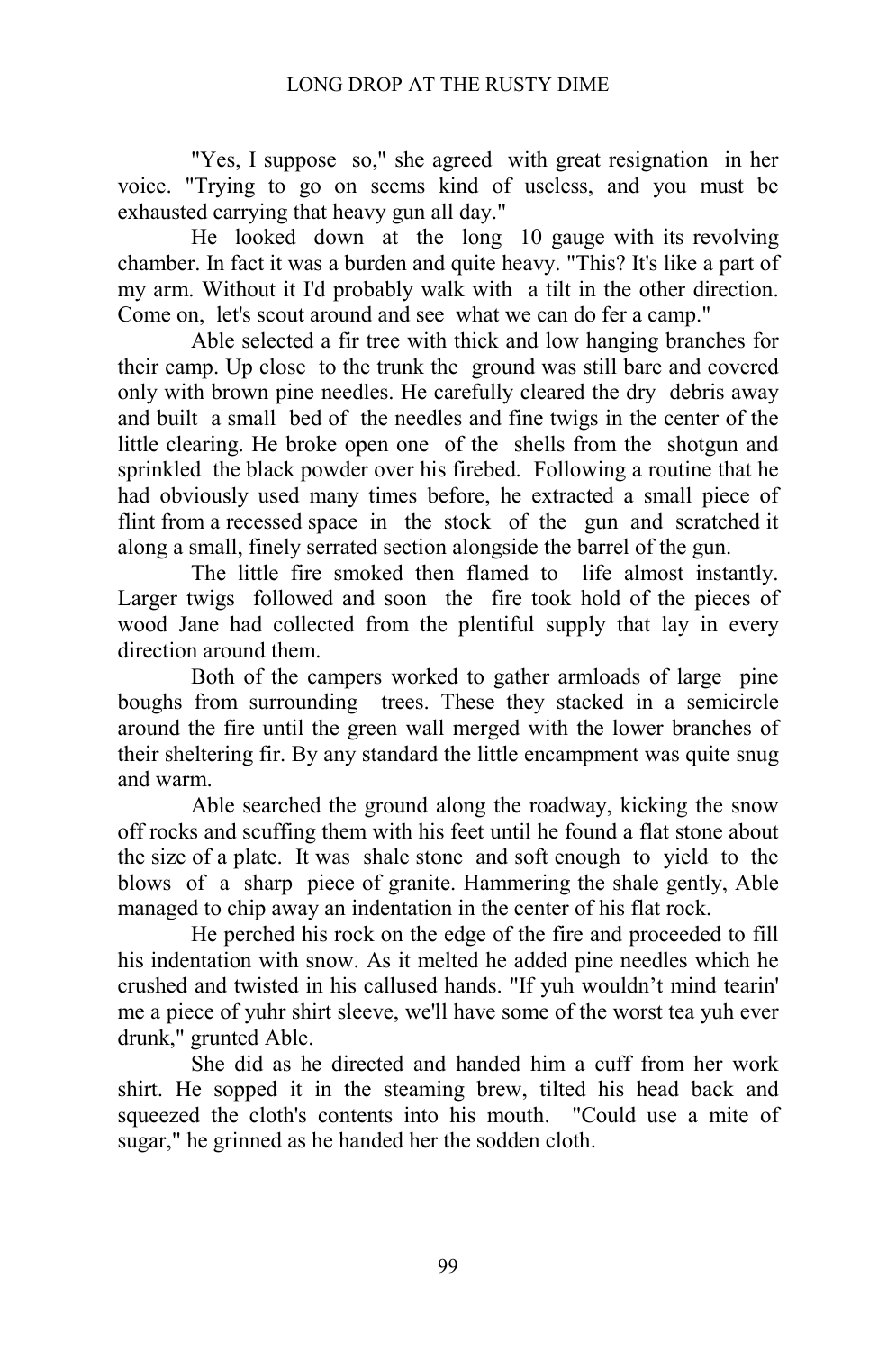Jane duplicated his action a couple of times then handed him back the cloth, "I'd say a touch of cream would help."

 Somehow the fire and the chance to sit and rest had revived their spirits. They laughed at their crude teapot but recharged it with more snow and pine needles until they each managed to feel the warmth of the liquid and feel that their stomachs were less empty than before.

 They agreed to take turns sleeping so that the fire would be kept burning and so that it would not accidentally spread to the nearby dry mat of pine needles. Able insisted on taking the first shift and without any urging Jane curled up against their pine bough wall, covered herself with a few extra boughs and was soon fast asleep. Able sat staring at the fire and the looming darkness that encircled them.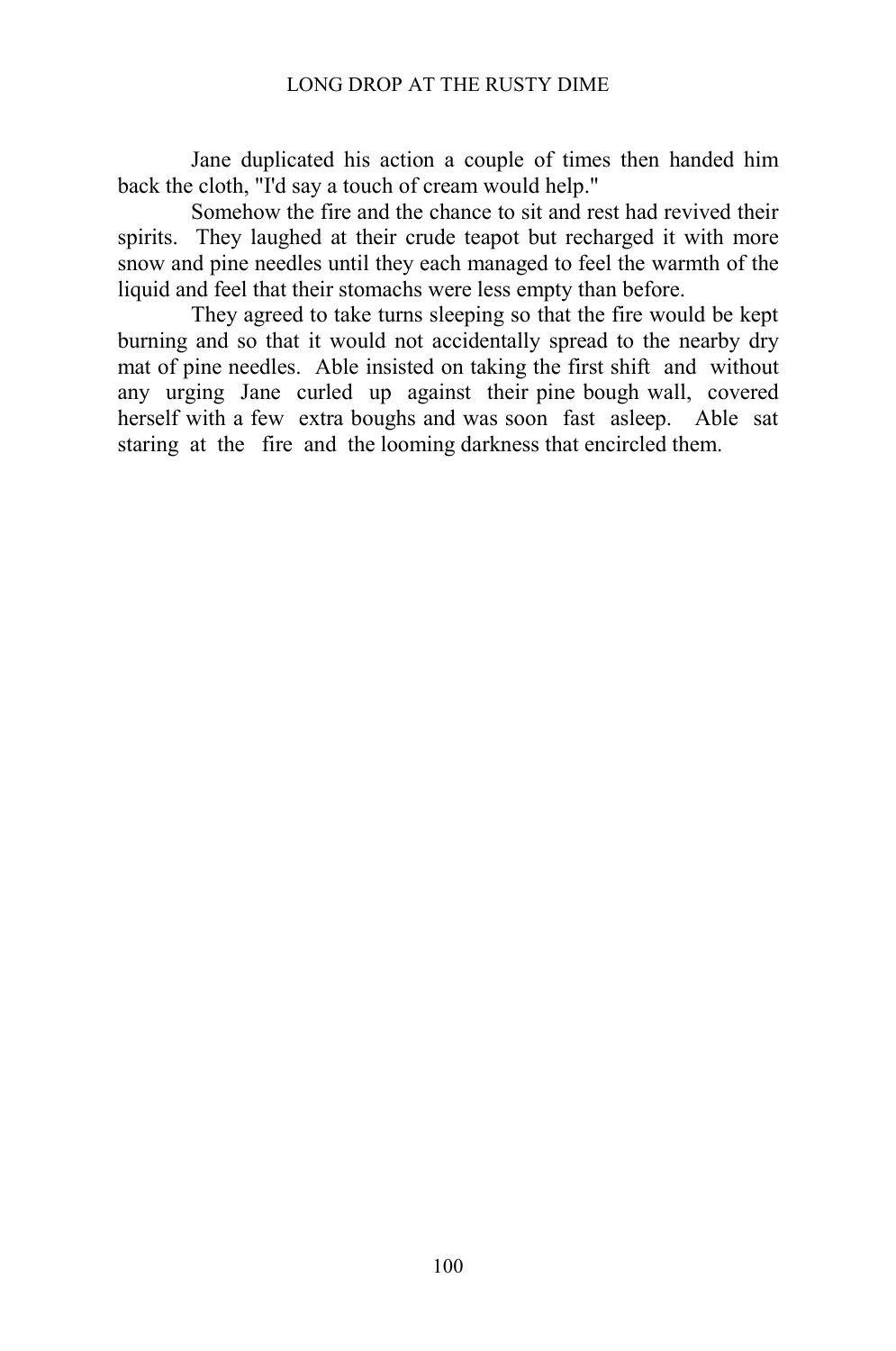

 Owen easily overtook the almost unconscious Karp before the injured man reached the trail, which angled down the mountain to Gold Hill. Owen almost felt sorry for the man whose shoulder sagged, suggesting a broken collarbone and whose limp arm was a sure sign of a fractured forearm.

 "Hold up there," he said as he reached out and took the bridle of Karp's horse in his big hand.

 Karp looked up and for a minute didn't recognize Owen. "Who in blazes?" he slurred.

"It's me, Owen Bannack."

 Karp drew away and almost fell from his saddle. "Don't hit me," he whined.

 "I don't intend to," he reassured the man. "You and I can part company right here if you'll tell me where I can find Serill."

 "Serill?" The name cut through the mantle of pain that surrounded Karp's mind. "That filthy little weasel killed 'im."

"You mean your partner?"

"Yeah, Gulder's man."

"Where?"

 It took some prodding but Karp told Owen what had happened and gave him directions to the cabin. By the time he finished his story, Karp was close to sagging off his horse onto the ground. Owen knew that if the man faded into unconsciousness he could either fall into the snow or freeze or get his foot caught in the stirrup and be dragged to death. Despite his wish to get on the trail, Owen took the time to tie the groggy Karp to his saddle so that the worst he could do would be to slump over the pommel. He led Karp's horse to the fork in the trail, headed the animal toward Gold Hill and gave him a soft slap on the rump.

 Satisfied that Karp's horse would keep moving, Owen turned Cocoa toward Serill's hideaway and commanded the chestnut to a brisk trot. Following the trail was easy and he made good time up the gently sloping mountainside.

 Owen did not see the staring eyes that lurked behind some snow covered bushes and watched him ride by. They belonged to Pane Serill who had darted off the trail the instant he saw the horse and rider ahead. The panting Serill had thrown himself behind the thick bush and strained to hold his breath as his pursuer swept by.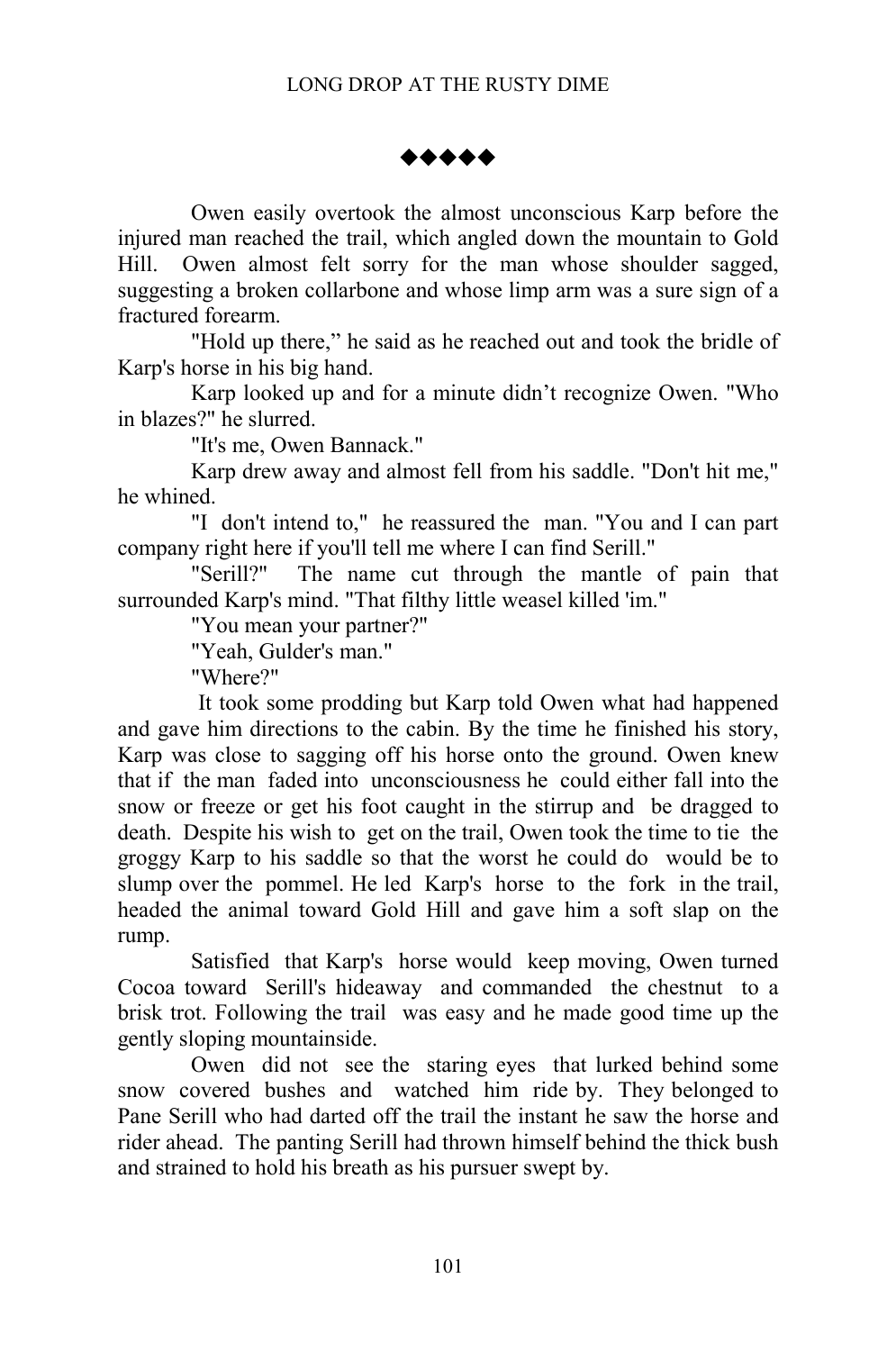Serill was tempted by the target presented by the broad back of Owen Bannack. However the opportunity was available to him for only an instant and he made no attempt to seize it. He considered the possibility of waiting for the tall man to come back as Serill was certain he would. However, any confrontation without support was unacceptable to him, and he quickly found excuses to avoid such an event. Serill told himself that a six gun was too uncertain for the task and that he would be prudent to wait for another time and another place, one of his own choosing. For right now he needed another place to hole up until he could put together a plan.

 Serill's mind sorted through the possibilities. Gold Hill was out because that would be the first place Bannack would go. The way station also was out of the question because his ownership of it and his use of it as a residence was too generally known.

 Suddenly he remembered a crude cabin on the far side of Gold Hill. It was located on a claim he had won in a poker game months ago. The loser in the game had left town immediately after losing the claim and, as far as Serill could recall, no one knew that he owned it. "Yes," he thought to himself, "the Rusty Dime is a perfect place to roost while I decide what to do about that damn vigilante."

 Serill was correct in his guess that Owen would soon be riding back down the trail. Owen visited the cabin and surveyed the scene. It was just as bad and as gruesome as

Karp had said. An inspection of Serill's possessions and housekeeping items gave no clue to where the killer might have gone.

 Owen was relieved to get back outside in the cold air. He swung up into the saddle and spoke aloud to Cocoa. "I reckon it's time we paid a visit to Gold Hill, pard. It's getting dark and we might find some cold prospectors in the local bar getting warmed up."

 From what Karp had told him, Owen hadn't really expected to find Serill sitting in the cabin. Yet he had hoped to find something that would suggest where to look next. The man had eluded him in Denver and this seemed to be a repeat of that experience. Still Owen had the feeling that it wouldn't be long before he found Serill. The trick would be to make sure that the meeting was not entirely on Serill's terms.

 As he rode down the hillside toward the mining camp, Owen noted how the little cluster of buildings had been built along the bed of a mountain stream. Some of the cabins sat precariously on the very edge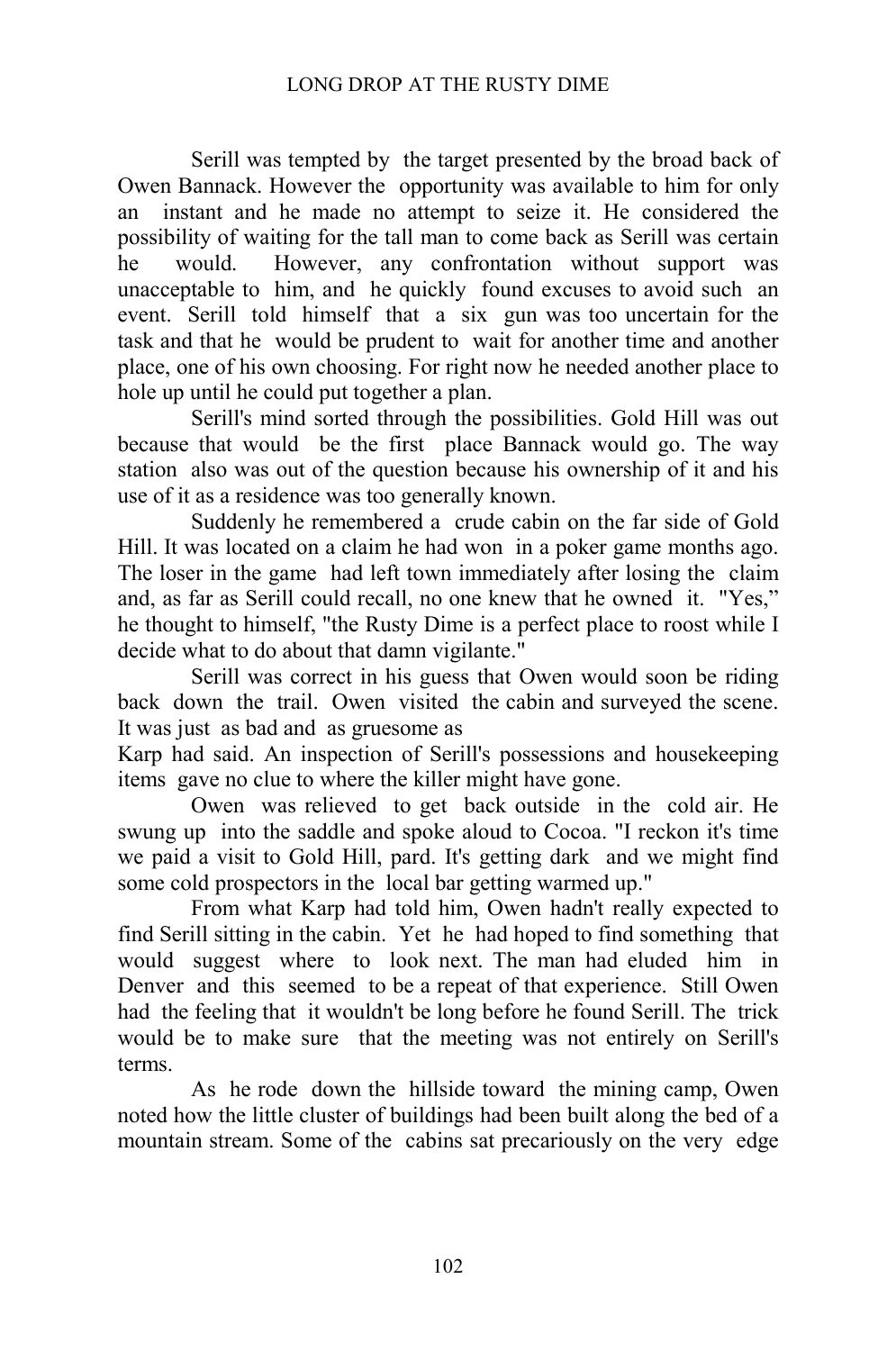of the bank while others rested a safer distance away from the rushing water.

With the snow covering the ground and piled up on the roofs of the cabins and sheds, Gold Hill merged into the valley floor. A traveler, not knowing of its existence, might have even passed by it without realizing it was there. However the signs of human habitation were visible to the watchful eye. The smoke from the wood fires rose in the still air and where it met the cooler air above the valley it flattened out and lay like a great dish hovering over the buildings below. In the late evening hours when the smoke was not visible, light from the windows of the cabins was. The little squares of faint yellow from flickering lamps and candles were like eyes peering out into the darkness.

 As Owen rode down what passed as a main street, he watched for something to indicate the location of the ever-present saloon. A number of horses tied to a hitching pole and the waffled snow in front of a long log building told him he had found it.

 Before dismounting his eyes caught sight of two large horses tied far from the others almost out of sight around the corner of the saloon. The darkness permitted him to see only the heavy bulk of the animals, yet the size of the horses and a vague sense of familiarity caused him to walk Cocoa down to where they stood.

 Having traveled from Wyoming with the Carpenters and having done much of the wagon driving, Owen immediately recognized Ned and Zack, two of Amos' prize horses. He rode over and placed his hand on Ned's neck. It was warm but did not have the heat of an animal recently ridden or worked in harness. Apparently the team had been standing there for some time.

 Owen knew that Amos and Milt Dolor had driven to Boulder the day before and he remembered that they had left these two in the corral. That meant only Jane and Able remained at Champa, and Owen could not imagine either one of them having any business in Sil Gulder's saloon in Gold Hill.

 A deep frown sat upon Owen's brow as he stepped down from the back of the big chestnut. Walking to the door he took note of the fact that there were only three other saddled horses standing and apparently waiting for the return of their owners.

 The interior of the building was lighted by two large kerosene lamps hanging from nails driven into the log roof beams. The half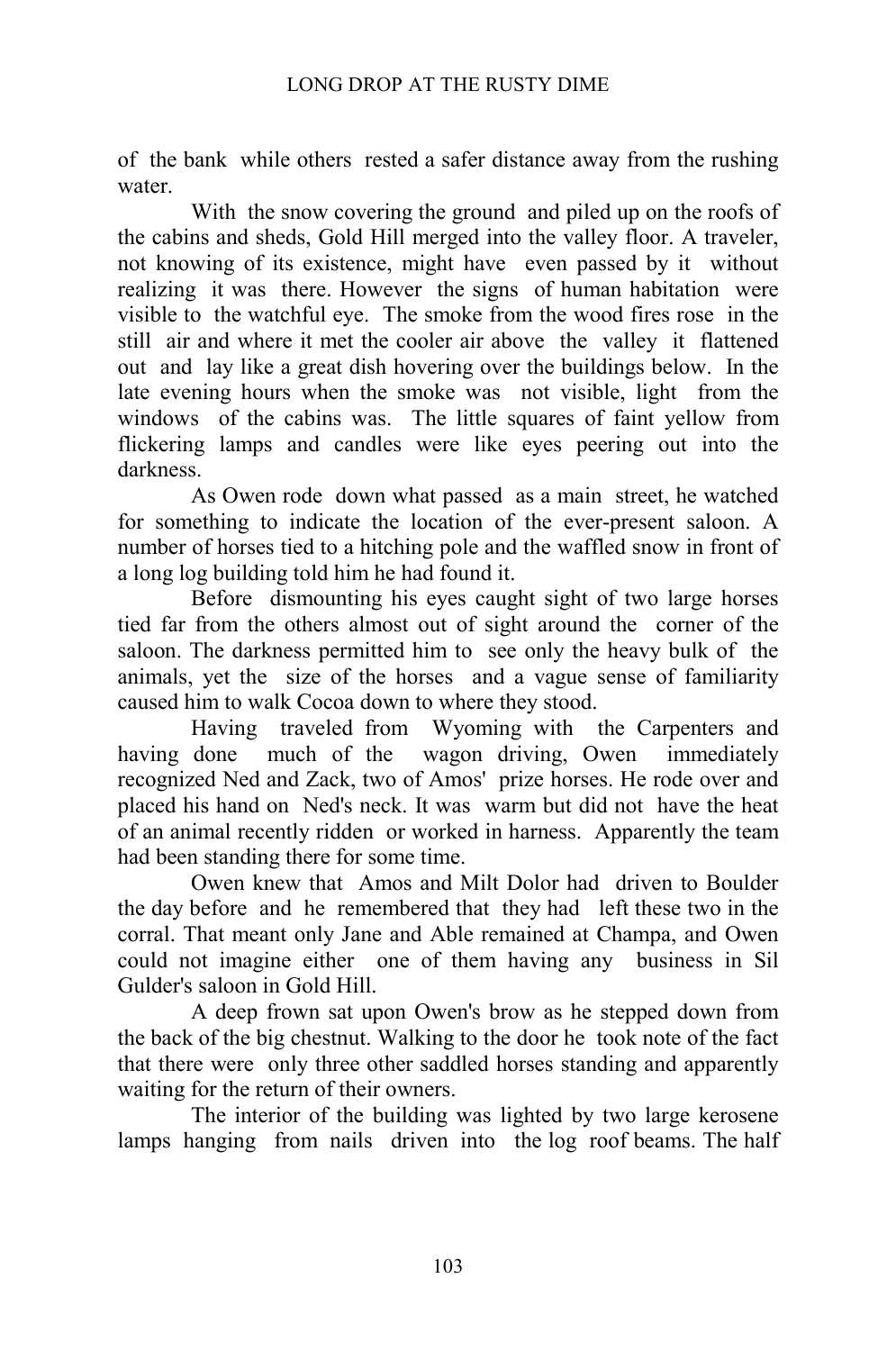of the building which served as a store was in darkness and the lamps hung only over the saloon area.

 Sitting directly in the middle of the building and marking the store operation from the bar was an ornate iron stove. The store half sat in darkness and the other half was bathed by the yellow lamp light. From the center of the stove's round fat belly six red, fierce eyes peered through the isinglass and the fire appeared to be watching the human activity, waiting for an opportunity to burst out of its containment and feed upon the logs of Gulder`s saloon.

 Almost the entire back wall was lined with a crude bar. In fact, it consisted of planks resting on wooden barrels. Behind the bar and under it there was an assortment of boxes and some small kegs. There was an elk hide nailed to the wall behind the bar and above it was a large rack of horns. Below the hide was a crude little table holding a couple of cigar boxes and an assortment of tobacco plugs.

 Leaning on the bar were two prospectors. One wore a tattered mackinaw topped by a black cap with earflaps standing out to the sides like broken bird wings. His companion wore a buffalo hide in a poncho style, his head protruding through a slit in the dark brown hair. His head covering was simply a long woolen scarf which now draped around his neck.

 The prospectors were drinking and talking loudly about color that one claimed he had found a few miles outside of the camp. The one with the bird-wing cap was insistent. "By damn I know there's a pocket there that'll be deeper'n anything yuh ever saw."

 His fellow drinker was skeptical. "They ain't been nuthin' doin' up thataway this year. It's been all panned and picked til they ain't a rock left right side up. If yuh found color, put 'er on the bar. Let's see yuhr proof."

 "Proof. Proof." mimicked the other. "Yuh wouldn't know color if I was to stick it in yuhr eye. It's there. I jest know it is."

 "If yuh want me to help yuh dig in a glory hole that's already been worked clean, yuh got to come up with somethin' better'n jest what yuh think." The owner of the buffalo robe flipped the end of the scarf over his back and took a long drink.

 "If yuh ain't interested, they's others that will be," replied the man in the mackinaw with a knowing nod of the head. "Fact is, while I was workin' the lower wash I saw someone ridin' up there."

 "To the Rusty Dime?" sneered the buffalo poncho. "A man would be a fool to be ridin' up there at night. The place is like one of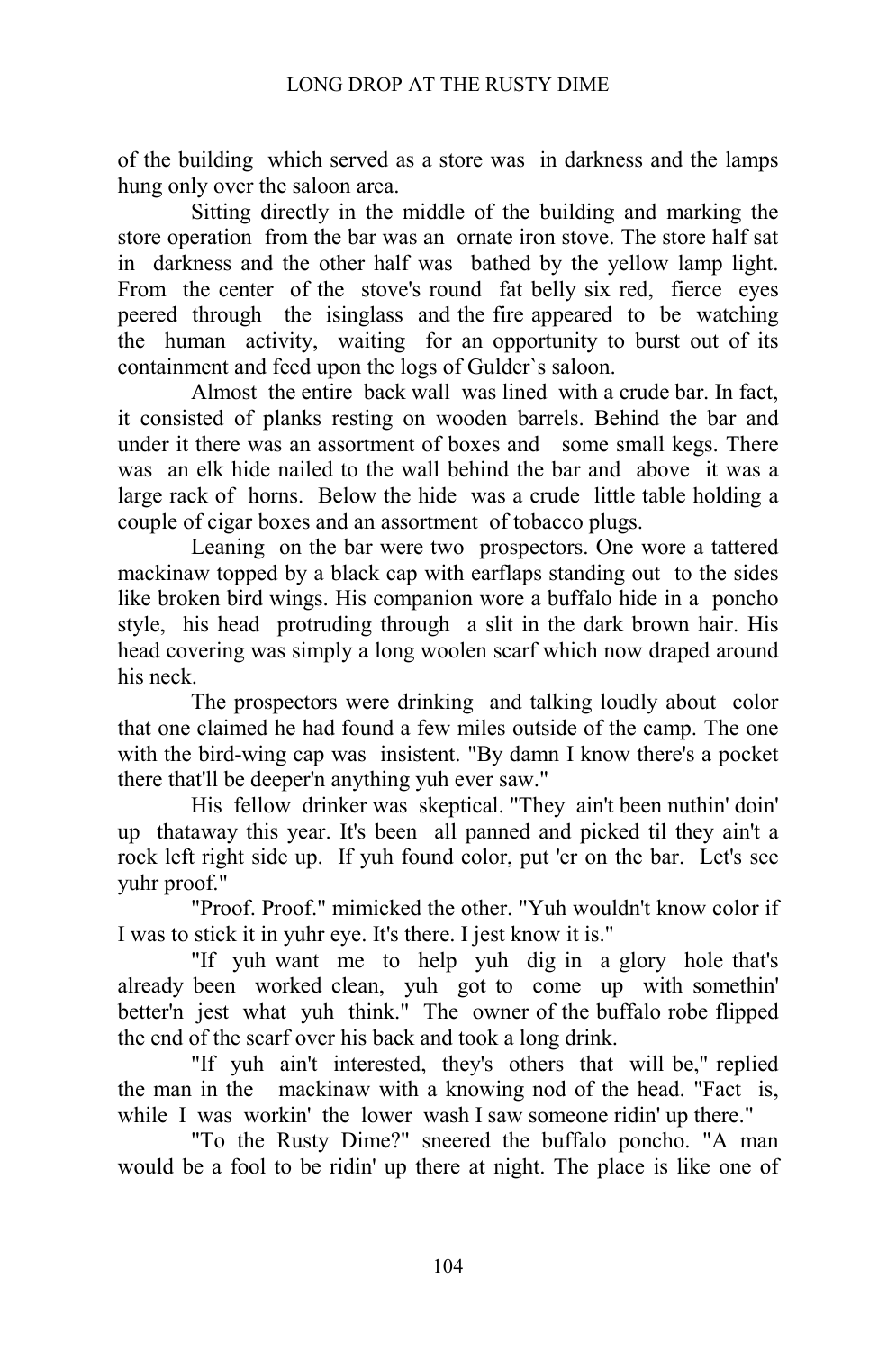them cheeses filled with holes. He'll likely end up in one with a busted neck. That's ain't my idea of gold diggin'. No sir. Not my idea at all."

 Owen stood listening to the them as he stood just inside the door. The three men sitting at the table had also been listening to the heated exchange and had not noticed Owen's quiet entrance. The talk of the two drifted off to another subject as Owen stepped toward the table.

 Wilts saw Owen first but failed to recognize him immediately. Then Wilt's eyes blinked with a sort of nonverbal stutter. The other two noted the reaction of Wilts and turned their heads.

 "Don't bother to stand, gents," said Owen as Jake Ritter and Sil Gulder pushed their chairs away from the table. The words came as an order and not a polite greeting. Gulder and Ritter froze in their seats.

 "Bannack," sputtered the startled Ritter. "What're yuh doin' here?"

 "I guessed you might be in here, Ritter. I couldn't very well ride by without stopping to give you my regards," said Owen with a half smile.

 "Yuh got a lot of gall waltzin' in here after what yuh did to poor ole Karp. He's near dead. Only a stinkin' lobo would club a man from behind." As he spoke, Ritter nervously slid his thumbs up and down under his wide suspenders. It was almost as if he were going out of his way to leave no doubt that his hands were in plain view.

 Owen ignored the remark and turned the full force of his deep gray eyes upon Gulder. He looked the man up and down before he spoke. "We could dance around this for a while, Gulder, but I haven't got the time. I'll ask you straight out and one time only. How did you get that team of horses? I know that the people who owned them would not have sold them to you or to anyone else. Make it short and make it good. How?"

 Gulder looked up into the wide face which was shaded from the lamplight, and he was taken aback by the intensity of the penetrating stare. Gulder was a strong man, tempered into hardness by his life in the mining camps, but he instinct told him that his life now rested on a delicate balance.

 "Easy now, Bannack. Don't jump into somethin' that don't concern yuh. The first rule of the camp is that every man minds his own business." Gulder's tone was placating and soft, not belligerent.

 "That may be the only reason that men like you are able to survive," Owen answered evenly. "If people did care what was happening to others and took the time to stand together, thieves and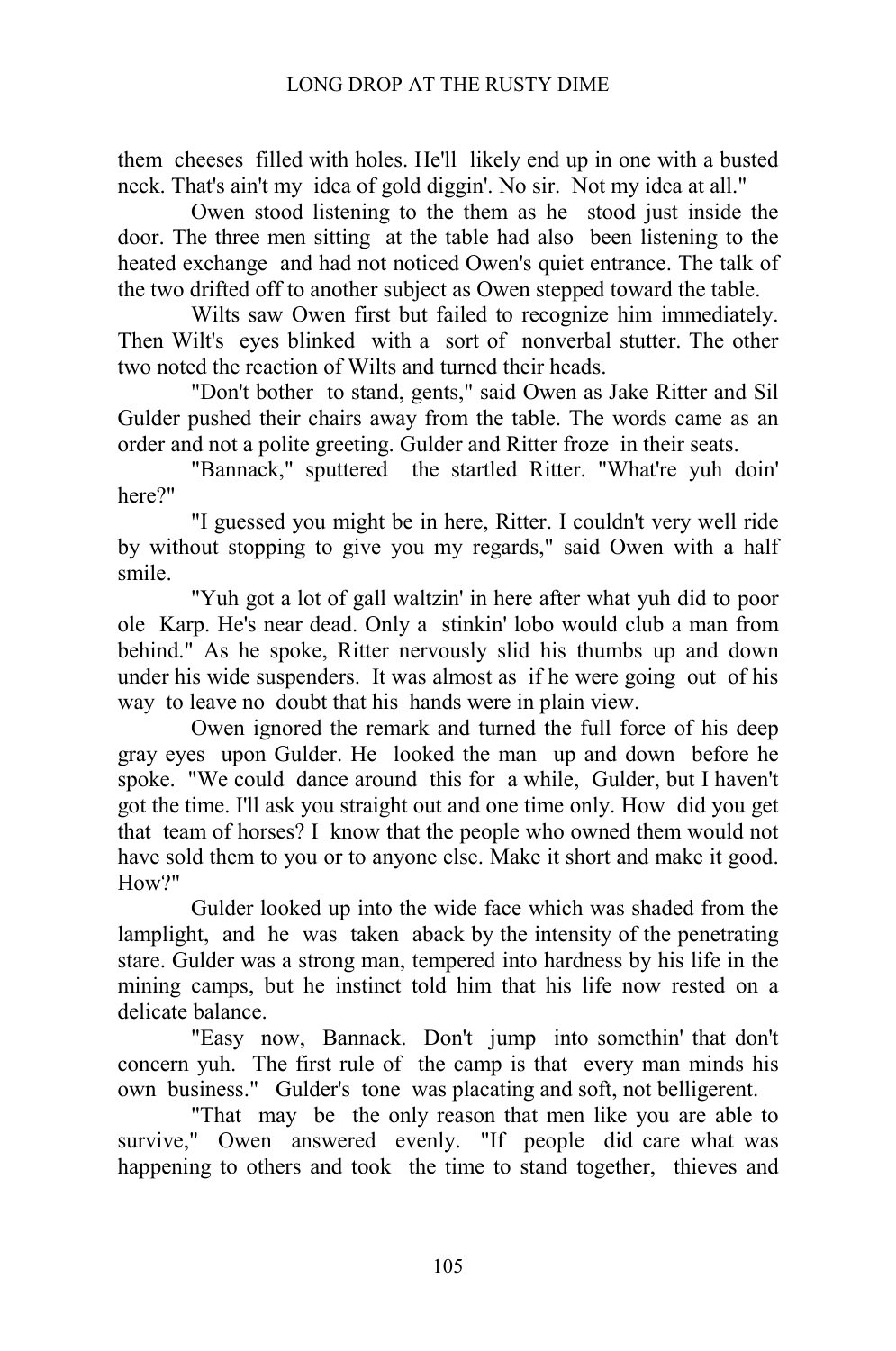hired guns would crawl back into the ground." His quick glance at Wilts and Ritter as he said the words "thieves and hired guns," served to sweep away any thoughts they might have had about making a move against him. "But that doesn't answer my question. I told you that I wasn't going to debate the question. For the last time, how did you get that team?"

 Gulder's rough character wouldn't permit him to yield without another attempt to resist. Despite what he knew to be a threat to his very life, the saloon owner bristled a bit. "I'm tellin' yuh that ain't none of yuhr damn business, and if yuhr worried about that old man and Carpenter's little tramp daughter..."

 Before the next word could pass the man's lips, Owen's iron fist caught him full in the face. Gulder's head reacted at though it has been hit point blank by a cannon ball. It snapped back and when it reached the limit of bone and flesh, it pulled him backward in his chair. As Gulder and his chair went over backwards, his feet swung up and tipped the table into the laps of Ritter and Wilts.

 Owen's arms went out on both sides in a wide arc and collected a wide-eyed Wilts and a startled Ritter. With a great surge, Owen shoved them back from the table and up against the far wall. He thus managed to keep them in front of him as he reached down and lifted Gulder from the wreckage of his chair.

 The man was still stunned and shocked as blood spurted from his nose and mouth. With his left hand Owen pulled the man toward him. As he did so, he hit him again with the right. The bone in Gulder's face and jaw gave way. Senseless, Gulder sagged in Owen's grip.

 He released Gulder, who sank to the floor, and looked first Wilts and then at Ritter. "I'll ask you, Ritter. How did those horses get here?"

 "We...We brung 'em up here fer Gulder," Ritter stammered. Placing the blame on Gulder seemed safe enough. At least it was the expedient thing considering the circumstances and Jake Ritter's life was a series of doing and saying the convenient.

"From where?"

 Ritter and Wilts began to speak at once. Ritter tried to say something about Champa, but Wilt's reference to the canyon caught Owen's attention. Fixing Wilts with a level stare, Owen urged him to speak. "I'd advise you not to follow the lead of Ritter here, it'll only land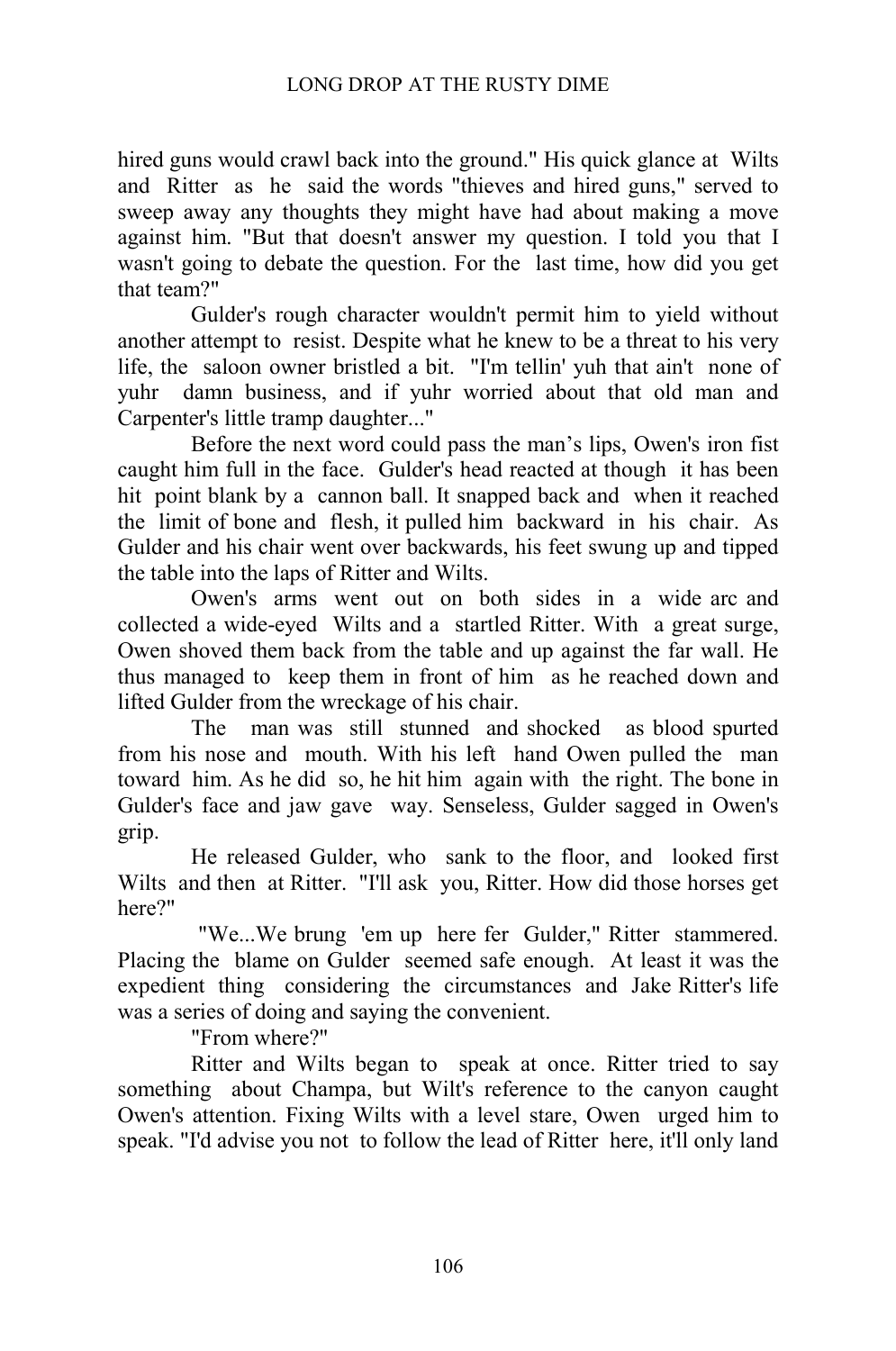you in more trouble. You brought them up here from the canyon. Where in the canyon?"

"Down on the Boulder road about five er six miles from Netters Flats," said Wilts almost eagerly.

"What were they doing there?"

 "I don't know," blinked Wilts as though the thought had never before occurred to him.

 Still hoping to head off any further admissions, Ritter threw in, "We don't know nuthin' about that. We jest brought the team up here. That's the whole story."

 "We shouldn't have left 'em there, Jake," said Wilts, shaking his head from side to side.

 "Gulder mentioned the girl and an old man," Owen reminded them. "Are they the ones you left in the canyon?"

 "Yeah, they're the ones we took the horses from," admitted Wilts looking down at the toes of his boots.

 There was as much iron in his voice as in his fist as Owen asked, "What did you do to them?"

 Seeing an opening for what he hoped would be good news, Ritter joined in the exchange. "We didn't do nuthin' to 'em. Fact is, they didn't even see us. They jest got some walkin' to do." Ritter, of course, made no mention of the night raid and the attempt to steal the wagon which led up to the events in the canyon.

 Owen relieved the two of their six shooters and he also pulled a revolver from the belt of Gulder. He emptied the chambers of the cartridges, opened the door with the isinglass eyes, and fed the guns to the roaring flames. Turning to Ritter he said, "I keep running into you and each time I do you're causing trouble for Amos Carpenter and his daughter. I don't understand why that is, but I'd advise you to see that it doesn't happen again."

 With that, Owen left Ritter and Wilts and walked to the two men at the bar. At first they had been alarmed at the suddenness of the events and concerned for their own safety. When it became apparent that it was someone else's trouble, they watched the proceedings with the keen interest of expert barroom observers.

 "Yuh got a fist that's quite a convincer," admired the man in the buffalo poncho.

 "Next time yuh come in, hold off a bit and let me get some bets down before yuh poleax someone," laughed the other. "I'll split the take with yuh."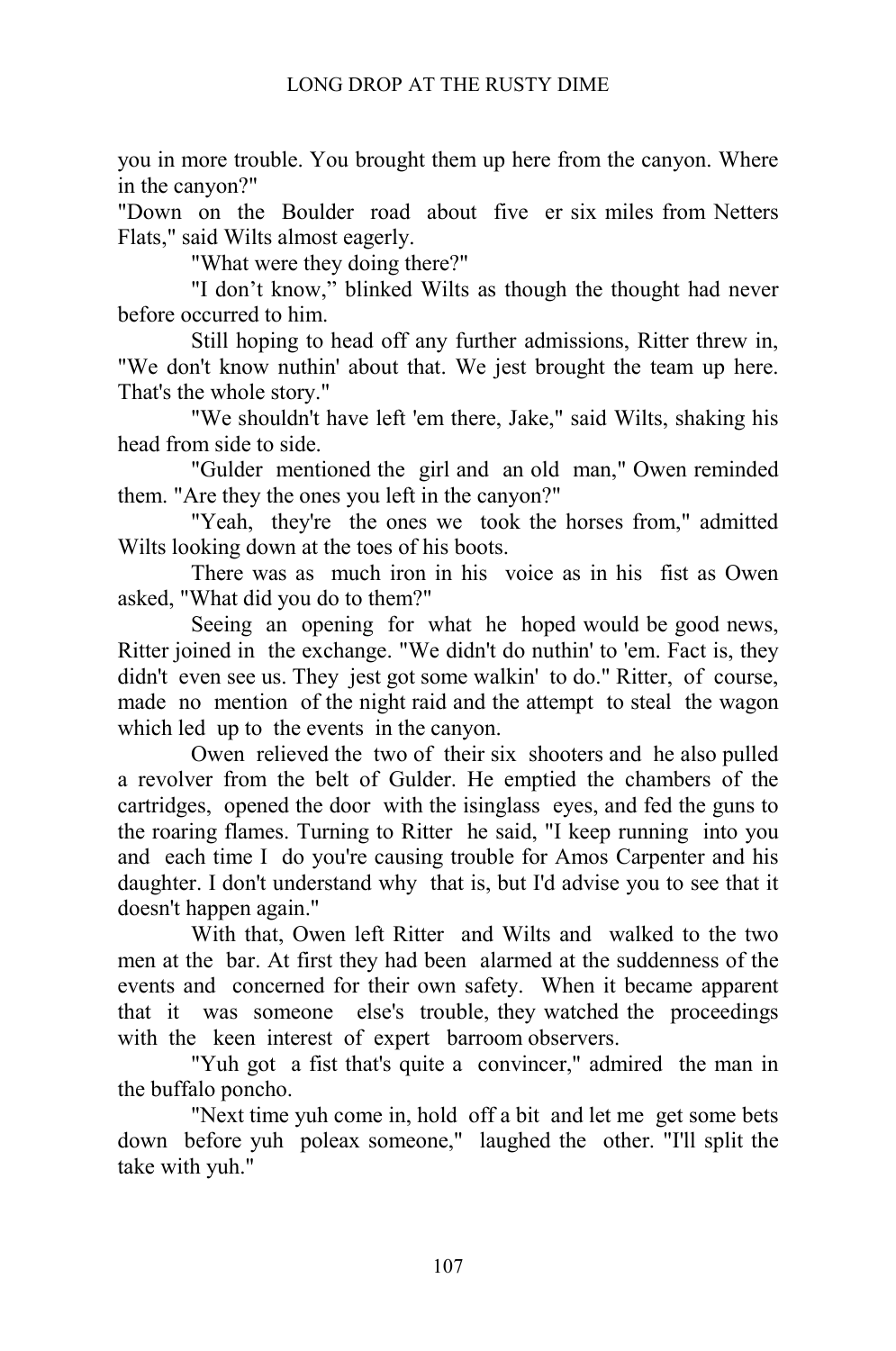Owen acknowledged their comments with a nod. He looked at the one with the bird wing hat and asked, "You say you saw someone hightailing it away from the camp a few hours ago?"

 "Sure did. He was ridin' like there was a pack of owlhoots after his poke."

"Could you see who it was?"

 "It was purty far away and I was in the creek bed pannin'. I only saw him fer a minute and I'm not sure but it mighta been Pane Serill."

 "Did I hear you say he was headed for a place called the Rusty Dime?"

 The prospector confirmed that to be his belief and went on to oblige Owen with a description of how to get to the place. Owen thanked them for their information, tossed a silver dollar on the bar and invited them to have a drink on him.

 "Why thank yuh, stranger," said the buffalo poncho, "but it looks like it'll be a while before we'll get any service out of Gulder." The two hooted and slapped the bar at the comment.

 As Owen left the saloon, the prospector with the cap called out, "If yuh ever decide to give up punchin' barkeeps, I'd be glad to show yuh how to use a pick. I've got some good diggin's in mind." Then to the other he added, "Now maybe yuh'll go with me up to look over the lay of the land around the Rusty Dime. When that big jasper tangles with that little mine rat, Serill, it'll be a mountain shaker no one should miss."

 Once mounted on Cocoa, Owen aimed a long and thoughtful look at the mountainside where, according to the prospector, he could find the Rusty Dime mine. There he could find one of the subjects of his long manhunt. Pane Serill, the killer of his wife and two children, was close and not expecting him. It might only be the work of a few hours to make his way up to the mine where he could confront and capture Serill. All that flashed through Owen's mind in the space of a few seconds.

 Yet, overriding all those thoughts was a concern for his friends and their plight. The image of Jane and Able alone in the mountains and snow spurred him to action. He gathered the long reins of the team and headed for the Carpenter's cabin at Champa.

 The few miles to the little mining settlement passed quickly and Owen soon found himself riding up to the little makeshift corral. He pulled the rigging off Ned and Zack and turned them into the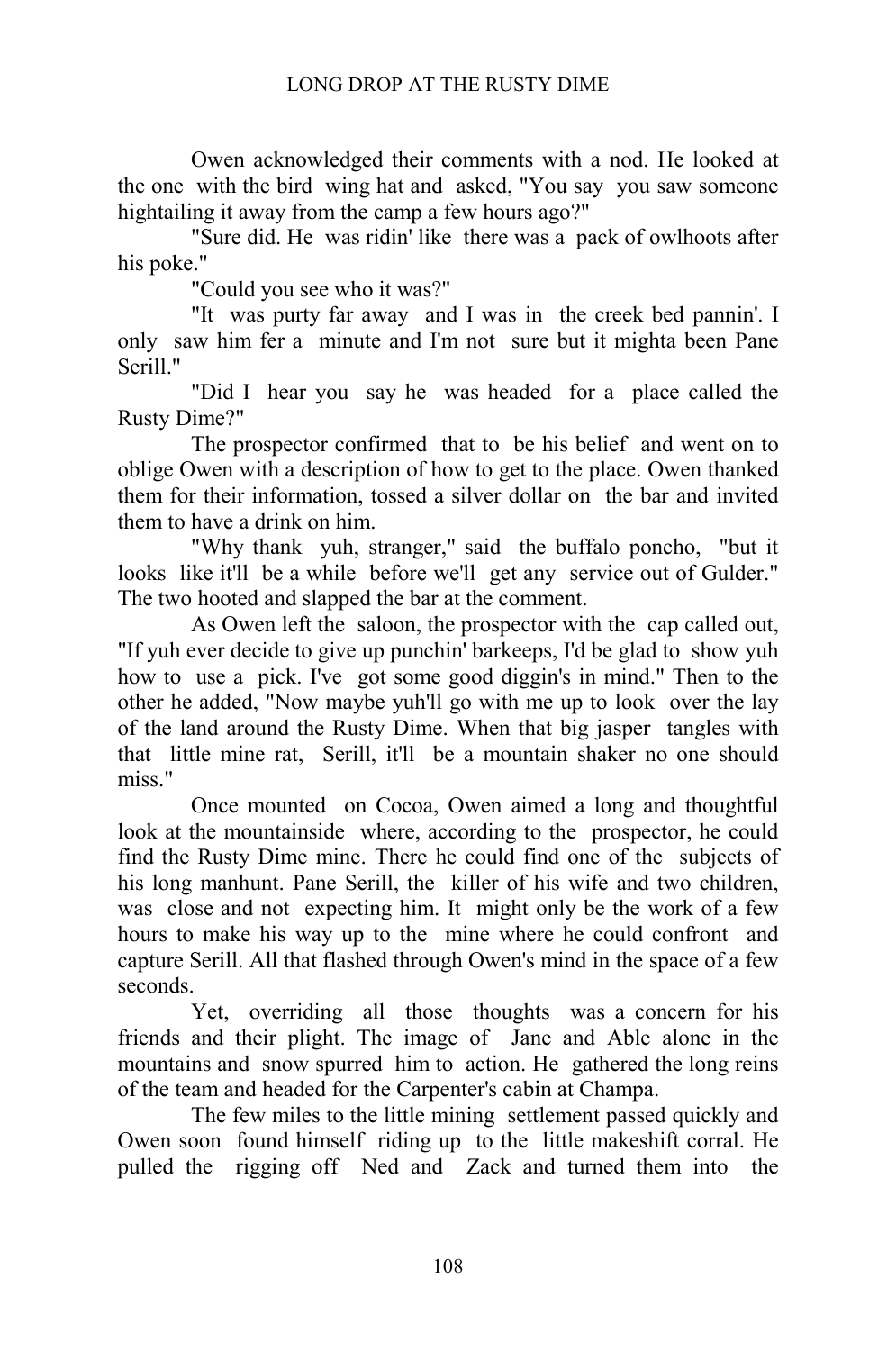## LONG DROP AT THE RUSTY DIME

enclosure. Suspecting that Ritter and Wilts were no respecters of animals, Owen rummaged around in the little shed until he found a sack of rolled oats. He filled a tin bucket with generous helpings which he carried to the horses. He kicked the snow off the ground in two spots and distributed the oats evenly on them. Before leaving the corral, Owen broke the thin crust of ice on the small wooden trough and stirred the snow and ice into the water until he was satisfied that it was as open as he could make it.

Returning to the dark cabin, Owen noticed the wagon sitting with its rear wheel spindles buried in the snow. He was puzzled how such a thing could happen and began to wonder if Wilts and Ritter had been telling him the truth about how they had acquired the horses.

 He looked into the cabin just to confirm that it was not occupied. In the glare of the sulfur match he struck, Owen noticed how much the place had been improved since he had left the day before. The stores and possessions were neatly arranged, giving the appearance that there was more room than there actually was. Also remarkable was the cleanliness. The planks of the floor, something of a luxury in a gold camp, were swept clean. The hearth of the fireplace was spotless and a plentiful supply of wood was stacked nearby.

The overall appearance was of a place ready for human habitation. Owen could almost imagine a fire, a lamp, and Amos and Able sitting at the table. The bright center of attention in his mental scene was Jane with her shining blonde hair, her quick smile, and cheeks which so easily flushed with spots of red. He raged at himself for not taking more time before rushing off on his manhunt. If he had stayed around for a few days until things settled down, all this wouldn't have happened.

 Owen remembered how Jane had looked as she handed him a little packet of biscuits just before he rode away. In her eyes there had been protest against his leaving. Her understanding of his problems had kept it from being expressed. Again he lashed at himself for giving too much attention to his own feelings and not enough to hers.

 His musings were interrupted by noise from outside the cabin. He stepped outside and peered into the darkness. He didn't have to wait long. Soon the bulk of a wagon and team wheeled into the yard. Even before it stopped, Owen called out, "Amos?"

 The response was immediate. "Owen, by hickory, am I glad to see yuh." Amos set the brake and swung off the seat to the ground.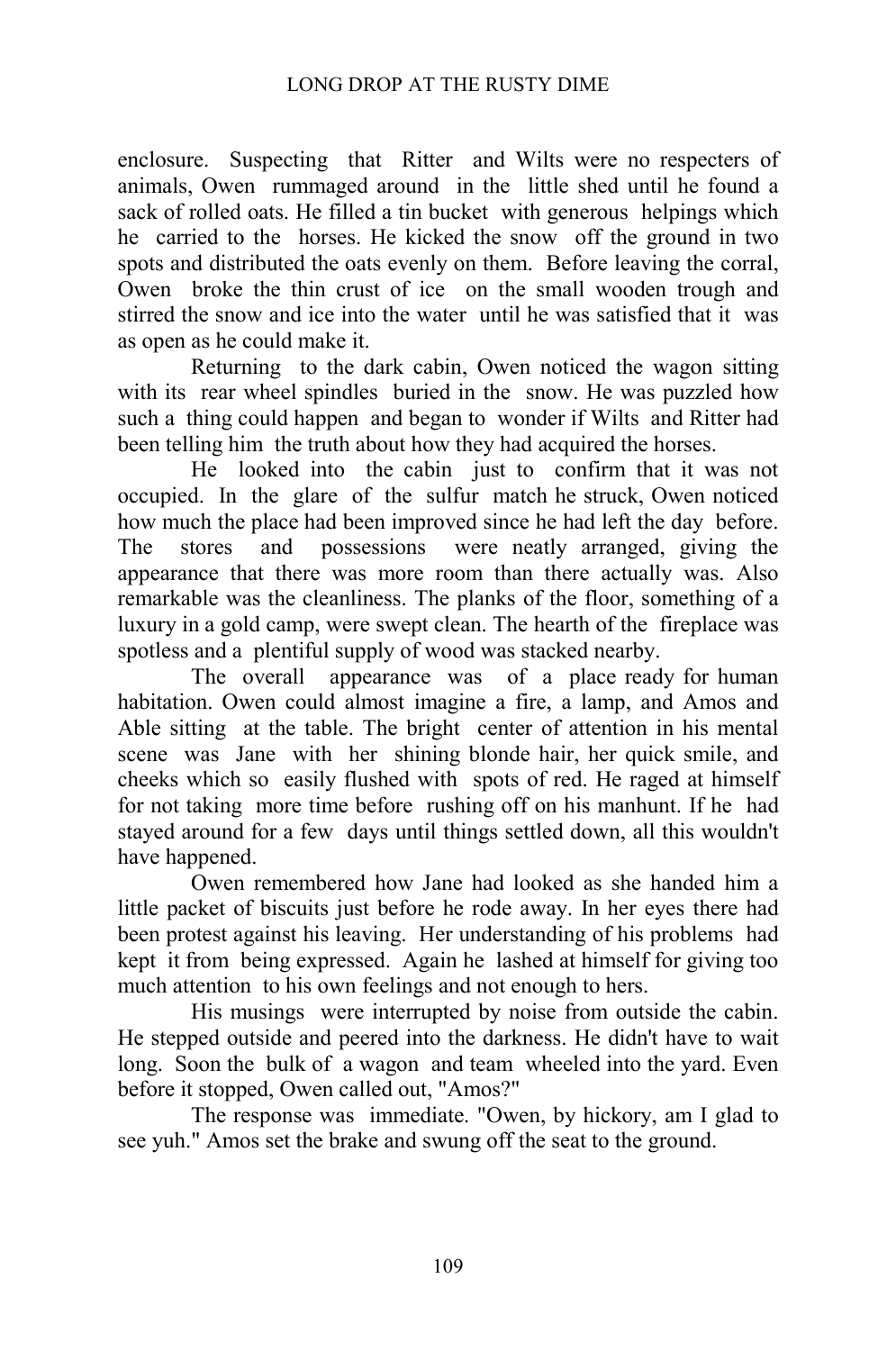Milt Dolor, who was clambering down the opposite side, added his roaring greeting as though he had known Owen for years. "Owen, old hat, yuh're a sight fer these storekeeper eyes, by golly."

"Are you just rolling in from Boulder?" asked Owen.

 "We jest pulled in," replied Amos. "As a matter of fact we didn't even stop at Milt's. We came straight here." Amos looked past Owen toward the cabin. "Jane and Able ain't here are they?" he asked, knowing the answer even as he spoke.

"No. When I saw the wagon, I hoped they might be with you."

 "Owen, somethin's happened to 'em. Milt and me found wagon horse tracks down in Netters Flat. Yuh remember that's the place Gulder came a howlin' into the other day. As sure as I'm standin' here those tracks were made by some of our horses."

 "That backs up what I've just found out," said Owen. Without all the details of how it had been done, Owen told of his encounter with Ritter and Wilts. Hoping to take the edge off the worried tone of Amos' voice, Owen adopted Ritter's theory. "It looks to me like Jane and Able have just got themselves in for a long walk up the road."

 Picking up on the optimistic note, Dolar loudly agreed. "I'll bet they're hikin' up the road right now. From what I remember about that old driver, I'll bet he'll have some blazin' blue words fer someone."

"We've got to get down there," Amos declared, "but I pushed these horses hard and they ain't fit for anything more tonight. Yuh think Ned and Zack are up to a night ride?"

 "They seemed to me to have plenty of ginger," said Owen as the three men headed for the corral.

 They paused by the broken wagon and speculated on the cause of it. "We left it propped up on those stumps," said Amos. "I can't imagine how it would've slipped off."

 "Do yuh suppose it had anything to do with Jane and Able being down on the canyon road?" wondered Dolar.

 Unable to put together a good answer to the question they continued on to the corral and as they began putting the rigging back on that Owen had only a few minutes before taken off, Amos reminded Dolor. It's like we guessed, Milt. Gulder's behind this. We knew he'd make a play, but there was no way of knowin' it would be anything like this."

 "It may be our luck that he picked a couple of real wooden heads to do his dirty work," said Owen thoughtfully. "I have the feeling they told me the truth and that it was only by chance that they took the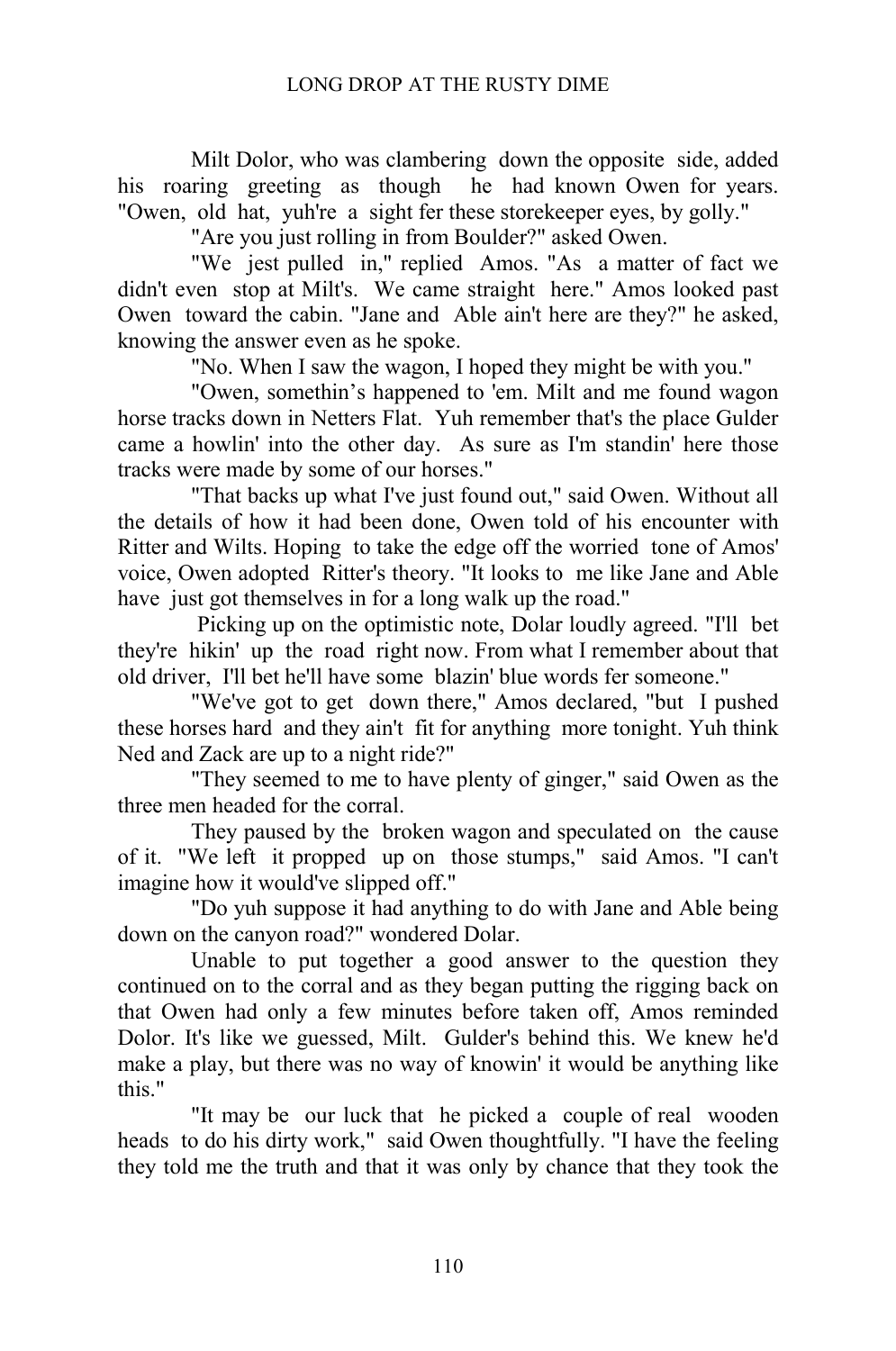team. What we don't know is the reason those two were headed down the road in the first place. If I had to guess, I'd say that you were the target and that Jane and Able just happened to come along."

 "Yuh mean Gulder sent 'em out to bushwhack us?" whistled Amos softly.

 "That way it would make sense," Owen reasoned. "Gulder wouldn't have told them to bring the team to his saloon and tie them in plain sight. But, if he told 'em to get rid of the two of you, he would have ordered them to bring the wagon right up to his place. His hired hands didn't stop to think about the need to get rid of the owner. They just took the easy way. They somehow got the horses away from Jane and Able and brought them up here."

 "From what I remember of Jake Ritter, that's jest the way he'd do it," agreed Amos. "If Gulder told him to do one thing, it's likely that Jake would do something else as long as it was easy and didn't have a lot of risk involved."

 "Amos, my guess is we'll find 'em in good shape," boomed Dolor, in obvious reference to Jane and Able. "When we do, you and I need to have a talk with Sid Gulder. A real serious talk."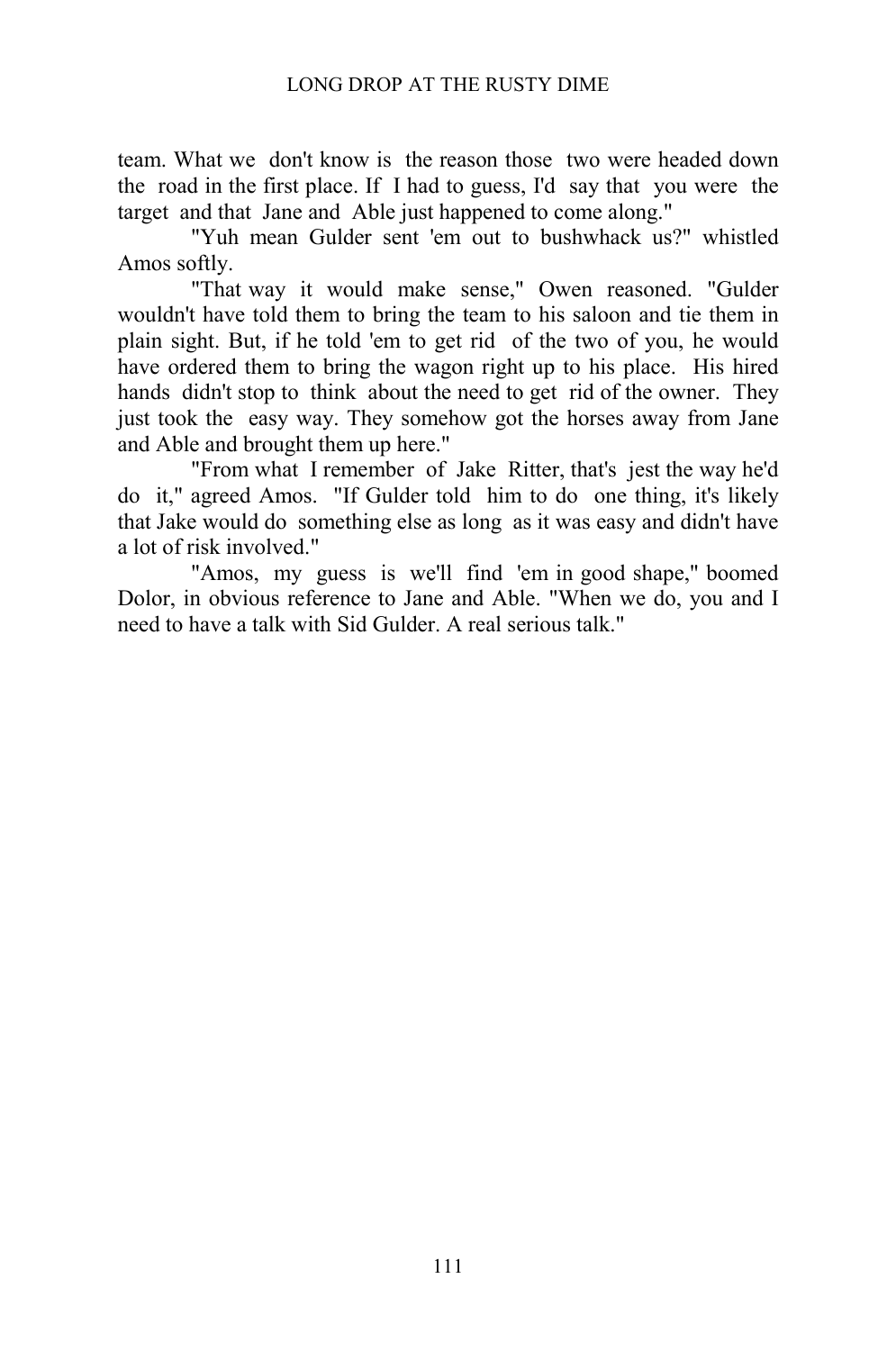## LONG DROP AT THE RUSTY DIME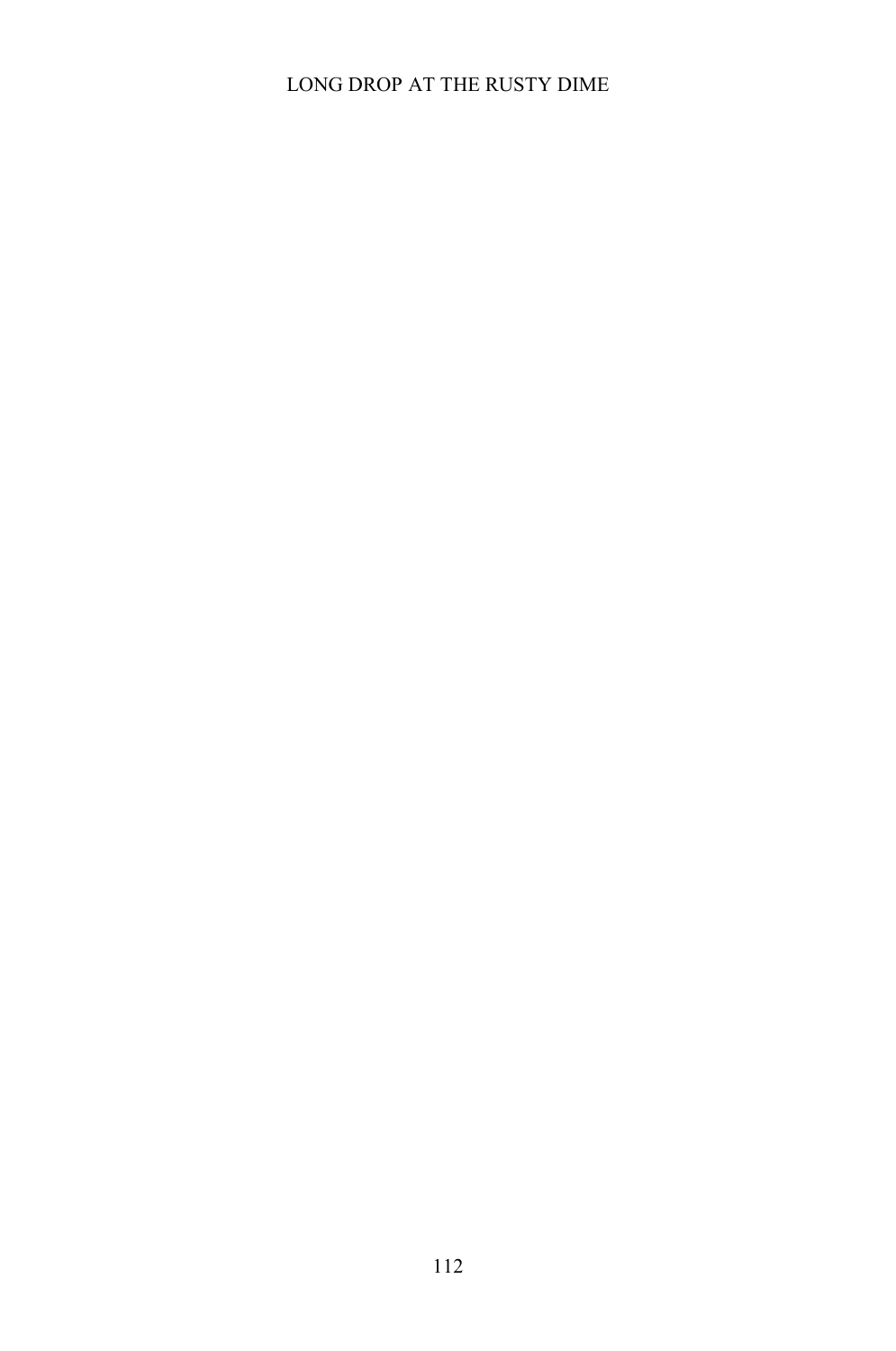

 Jane stirred sleepily and rearranged herself closer to the fire, but her own movement awakened her. Sitting up she looked around for Able, but the old wagon driver had disappeared from his place in their little camp.

 She didn't know how long she had been sleeping, but somehow she was certain it was long past the time they had agreed would be her turn for watching the fire. The flames were still strong and fresh and were just now beginning to wrap themselves hungrily around some unburned sticks. The fire had apparently been fed sometime in the last few minutes.

 She scrambled out from under the protecting limbs of the tree and stood upright in the white darkness. Before she could take even one step or call out, she was caught by a strongly hissed, "Stand still."

 The command was Able's and it came from only a few feet away. She turned her head and as her eyes adjusted to the darkness, she could see him kneeling nearby. Next to him was Wink, both were listening and apparently watching someone or something out in the surrounding night.

 Jane eased herself closer to them and knelt down. After a few long moments of silence she whispered, "What is it, Able?"

 "Don't know if it's anything," he answered softly, "but Mister Eye Snapper here's sure there's somethin' prowlin' around."

 She could feel the tenseness in Wink's body as she laid her hand on the big dog's shoulders. Jane knew that something had captured his attention and whatever it was the dog didn't like it.

 The silence was cracked by the sharp, penetrating click of metal. It was the hammer of a revolver being thumbed back into a deadly hair trigger position.

 "Don't any of yuh move and that goes double fer yuhr mangy hound," intoned Jake Ritter. To reinforce his command he added, "It's too dark to take good aim, but if I start pumpin' lead at yuh, some of it's goin' to find skin and bone."

 "Well, it sounds like our old friend Jake Ritter," said Able scornfully.

 "Don't get no notions," warned Ritter. "I ain't alone. Now I know about that big greener yuh tote around. Jest hand it to my man, Wilts, and do it nice and easy. Yuh wouldn't want the little lady there to get hurt."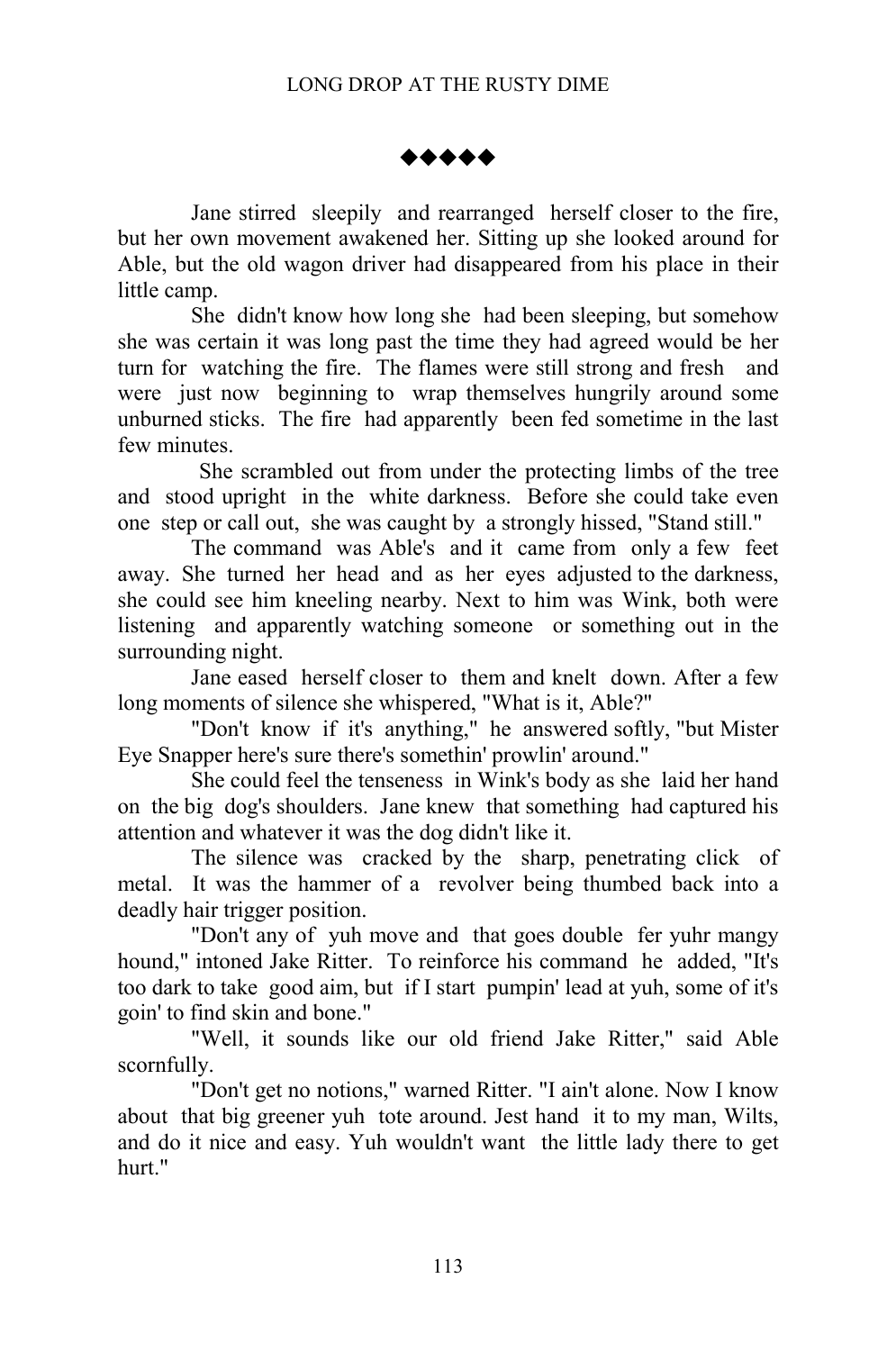Wilts cautiously slid up to them from the opposite side, but hesitated as Wink growled menacingly. "Quiet, Wink," said Jane, patting his neck.

 "If that mutt moves a hair, I'll blast 'im," threatened Ritter. "Now go ahead, Wilts. Take that scatter gun."

 Wilts did as he was told and quickly withdrew. Ritter began to feel more secure and in control. "Let's all move down to the road. Wilts and me got our own fire there and it's out in the open, not under some damn tree."

 As he had announced, Ritter had a fire blazing in the middle of the pulloff area alongside the road. In the midst of the flames there was even a small pot of coffee bubbling and blasting steam into the cold air through its little enamel spout. Nearby, stood the horses of the two men, heads hanging low from exhaustion.

 "If I hadn't been out gatherin' wood, I might've missed seein' yuh altogether," said Ritter as though he had done them a favor. "Now let's get one thing straight. We don't mean yuh any harm and as long as yuh stay peaceful there ain't no one that's goin' to get hurt." Casting a hateful eye on Wink, who stood obediently at Jane's side and who was watching Ritter's every move, he added, "'Ceptin' that mongrel. I got a score or two to settle with him."

 "Jake, I don't think we ought to be doin' this," complained Wilts. "Right after Bannack left the saloon, yuh said we ought to flat ear stretch fer Denver. Yuh even said we shouldn't even wait fer mornin'. Now we've gone and started somethin' against these folks again. I jest don't like it."

 "Yuh best listen to yuhr pard, Ritter. Amos is bound to be comin' along this road before long, and if yuh been talkin' to Owen Bannack, he'll likely make it two. I don't know Dolor very well, but I'd bet a plug of sweet brown tobacco that he'll make it three. Yuh got a bigger load than yuh can pull, Mister."

 Wilts looked anxiously at Ritter. "I think he's right, Jake. Let's drop it now before we do anything that'd rouse them three."

 Ritter exploded at him. "Listen to me yuh eye-poppin' sky bird. I said we'd come out of these mountains with a poke of gold dust. This is our chance to do that. These folks is worth somethin' to Carpenter and I aim to find out jest how much."

 "Pa hasn't got any money at all." Jane's words were a flat assertion, not an argument, and they set up a wall against Ritter's plan for ransom.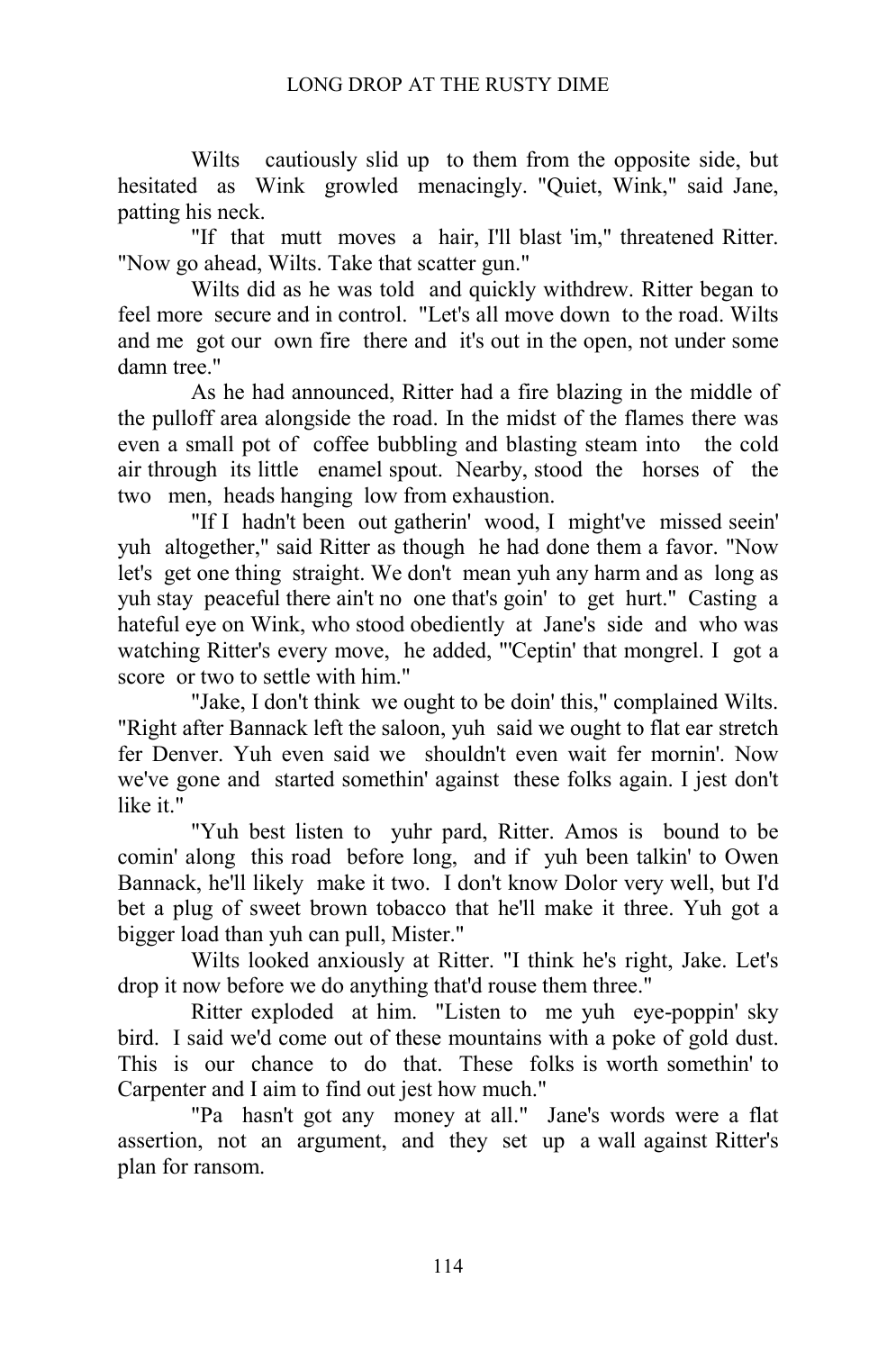Ritter imagined himself to be a leader, and any time he was out of the threat of imminent danger, he imagined himself to be bold. The reality was that he was a bit slow to formulate plans and the ones he did build were usually lacking in imagination. In carrying them out he was a stalwart only as long as things did not go astray.

 The fact the Amos Carpenter simply did not have a fat poke of gold dust with which to buy his daughter out of captivity had not occurred to Ritter. However it was his way to try to brazen out his original plan. Certainly he was not disposed to let his confusion show nor to let himself be headed off his announced course of action by an inconvenient fact.

 "So yuh say," Ritter answered Jane's point. "So yuh say, but I'd guess them wagon's of his would bring a pretty penny and them nags of his would bring plenty."

Wilts, whose mind was admittedly bewildered by even ordinary events, was not convinced. "That Bannack feller can't be more than a little bit behind us. We jest don't have the time to be workin' all this out."

 Again Ritter flared at his reluctant companion. "Stop yuhr damned whinin', Wilts. If yuh remember, Bannack talked to them prospectors and found out that Serill was headed fer that minin' claim. Well, I know that big shaker. He'll go fer Serill like a hawk divin' fer a mouse. He sure ain't a goin' to be worryin' about these two."

 "Yeah, but we ain't got any horses to put 'em on and there ain't no place to hole up around here." Wilts had again managed to point out two serious difficulties in Ritter's plan.

 To give himself time to think, Ritter moved to the fire and, using a large red bandana, lifted the coffeepot and set it on the ground. From the provisions sack sitting nearby, he took two battered tin cups, neither of which looked as though they would hold much, if any, liquid. He carefully poured some coffee into them and looked around, first at Wilts then at Able and Jane.

"I've got an extra cup here. Anyone care to join me?"

 Wilts' answer was to further bemoan the situation. "It's yuhr coffee that got this started. If we hadn't stopped to let the horses blow and to heat up some coffee, we wouldn't have found them."

 "Well, we did," shot back Ritter "and now we've got to figure a way to make some runnin' money on 'em. I still say this is like a nugget, and I aim to pick it up, not jest run away fer fear of somethin' that I can't see."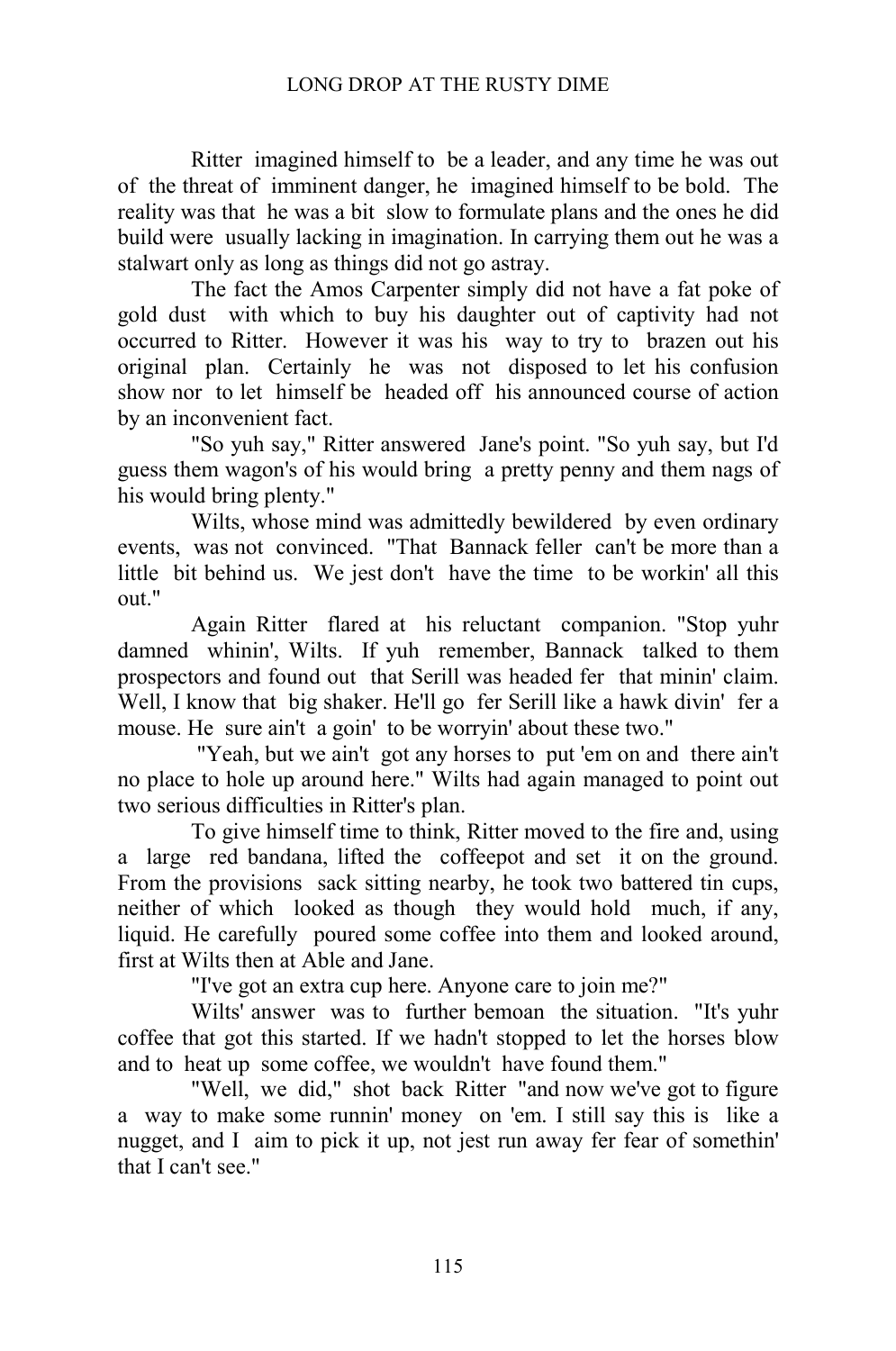Ritter stood blowing and sipping at his hot coffee for a time trying to put together a workable plan. He realized that Wilts was correct in his observations and that pulling off an exchange of his prisoners for money or gold would be difficult. Still, Ritter was dogged in his determination to make the best of his misadventures.

 He had failed in his attempt to withdraw the funds from Serill's account in the Miners Federated Bank in Denver. Coming to Gold Hill had proven to be a disaster. Gulder had sent them off to steal the Carpenter's wagon and that too had been a failure. He and Wilts had then agreed with Gulder to intercept Amos Carpenter as he and Dolor returned from a run to Boulder. That latest failure still stung, and he felt he had been wronged by Gulder. The storeowner had promised to pay them a hefty poke of dust if they would dispose of Carpenter and Dolor and bring the wagon and horses to his saloon. As he and Wilts had ridden down the canyon, they had overtaken Jane and Able. Before being seen, Ritter and Wilts had ridden up off the road and watched as the old man and girl took cover below them. Slipping down and leading away the team had been the work of only a few minutes.

 Ritter had abandoned the plan to waylay Amos and had triumphantly taken the horses back up to Gold Hill. Gulder had cursed him for being a fool and refused to pay saying that unless Carpenter was dead, the horses were only a lot of trouble to him. That was the meeting that Bannack had interrupted.

 Karp's almost incoherent story told him that Serill was on the run and that no further possibility existed of getting money from that quarter. Cutting for Denver and giving up on Gold Hill had seemed to be the thing to do. With the thought of Bannack's treatment of Gulder fresh in his mind, Ritter had decided to leave immediately. Now suddenly he found himself confronted with another opportunity, but he needed to find a way to take advantage of it.

 As he looked at his captives over the edge of his leaking tin cup, Ritter saw the dog look away from him and down the road. Both Jane and Able also glanced down at Wink as he pointed his ears at the darkness.

 "Maybe it's a good thing I didn't shoot that mutt after all," said Ritter as he dashed the contents of his cup onto the fire. "We're gonna have company, Wilts. Douse that fire."

Wilts, the dissenting partner, realized that for the moment there was not going to be any further debate on the prudence of what they were doing. He began to kick snow on the flames and to scatter the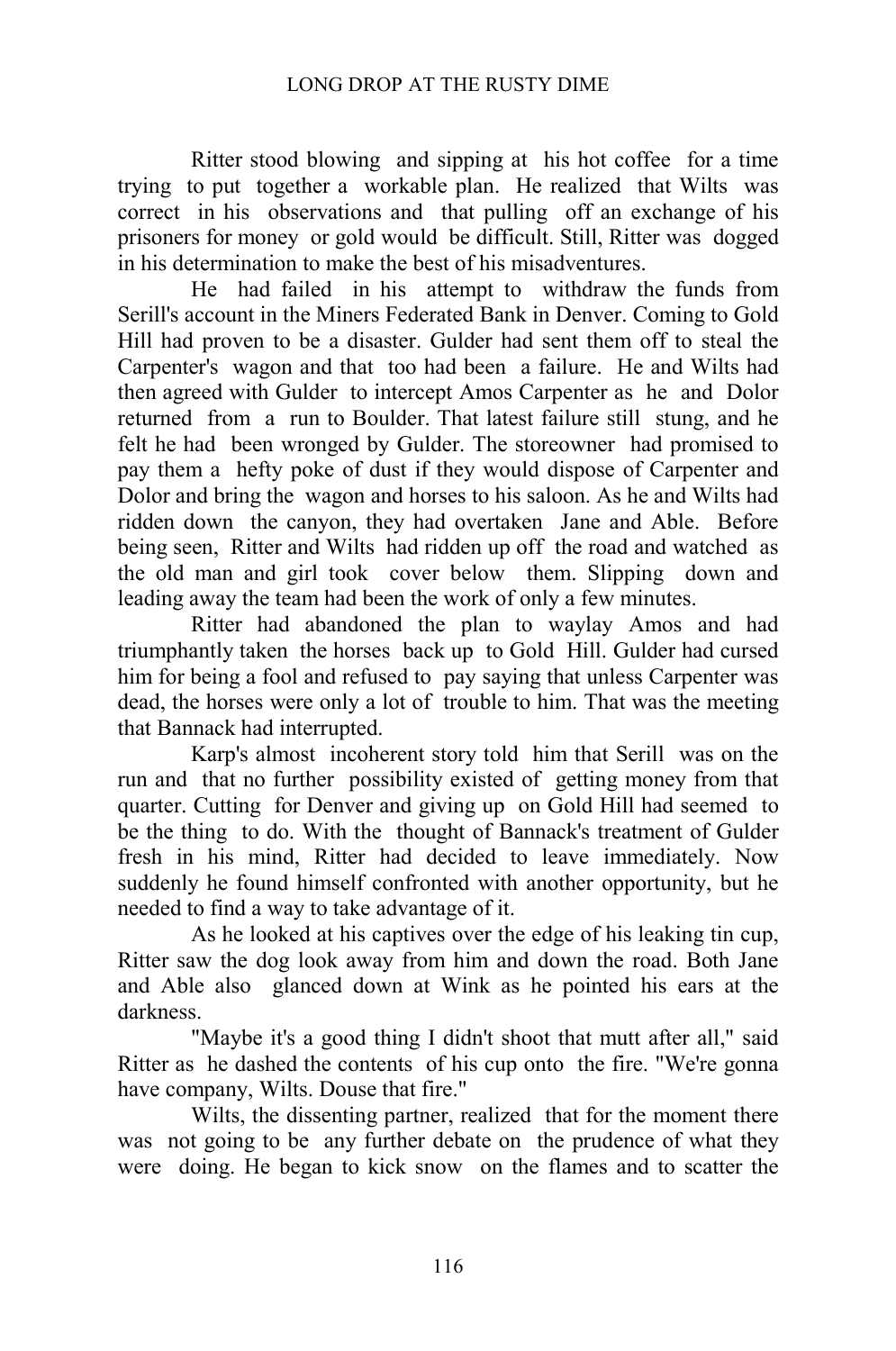burning wood in all directions. The embers sizzled and steamed in the snow, and as the heart of the fire was broken by Wilt's attack, the bright flames began dying and their flickering light disappeared.

 Ritter kicked over the little coffeepot and rolled it in the snow until it was empty and cool enough to throw into his canvas tote sack. With that done, the camp was closed. Remembering the fire of his prisoners Ritter commanded Wilts to dash up the hill and quench it.

 "We're goin' up that hill," Ritter said to them. "I don't want to warn our visitors with a shot, but if that dog lets out a sound or makes a move toward me, I won't hold back."

 With Able's long Paterson Colt shotgun in one hand and the reins of the two horses in the other, Ritter marched the wagon driver and Jane up the hill. Wilts joined them and soon they were concealed behind a large, bushy tree that gave them a view of the clearing and the road below.

 It had not been noticeable while they had been gathered around the fire, but now the first gray light of morning began pressing the darkness away. The snow had stopped falling and the air was cold and clear. The trees on the hillside around them stood like giant white sentinels whose duty it was to hold the snow which had accumulated on their branches while they watched the events develop at Netter's Flat.

 The next scene was not long in unfolding. Three riders trotted around the bend and pulled up. They surveyed the clearing, conversed for a time, and finally rode on down the road at a brisk pace. Again the scene below was vacant and the Netters Flats Theater was silent.

 Ritter began breathing again as he holstered the six shooter he had been holding as a threat to Jane and Able and as a guarantee of silence. "I was wrong about one thing, Wilts," he admitted. "Bannack, didn't head fer the Rusty Dime like I thought he would. It appears he cares more about these two than he does about Pane Serill."

 "It was Bannack sure enough," agreed Wilts. "The other two must have been Carpenter and that Dolor fella."

 Jane's heart leaped at the sight of the riders. She knew that it was her father and Milt Dolor on Ned and Zack. She also recognized the tall man and the big horse Cocoa. As the three sat within easy hollering distance, Jane kept her hand on Wink's head fearing that he might bring destruction to himself by barking or growling.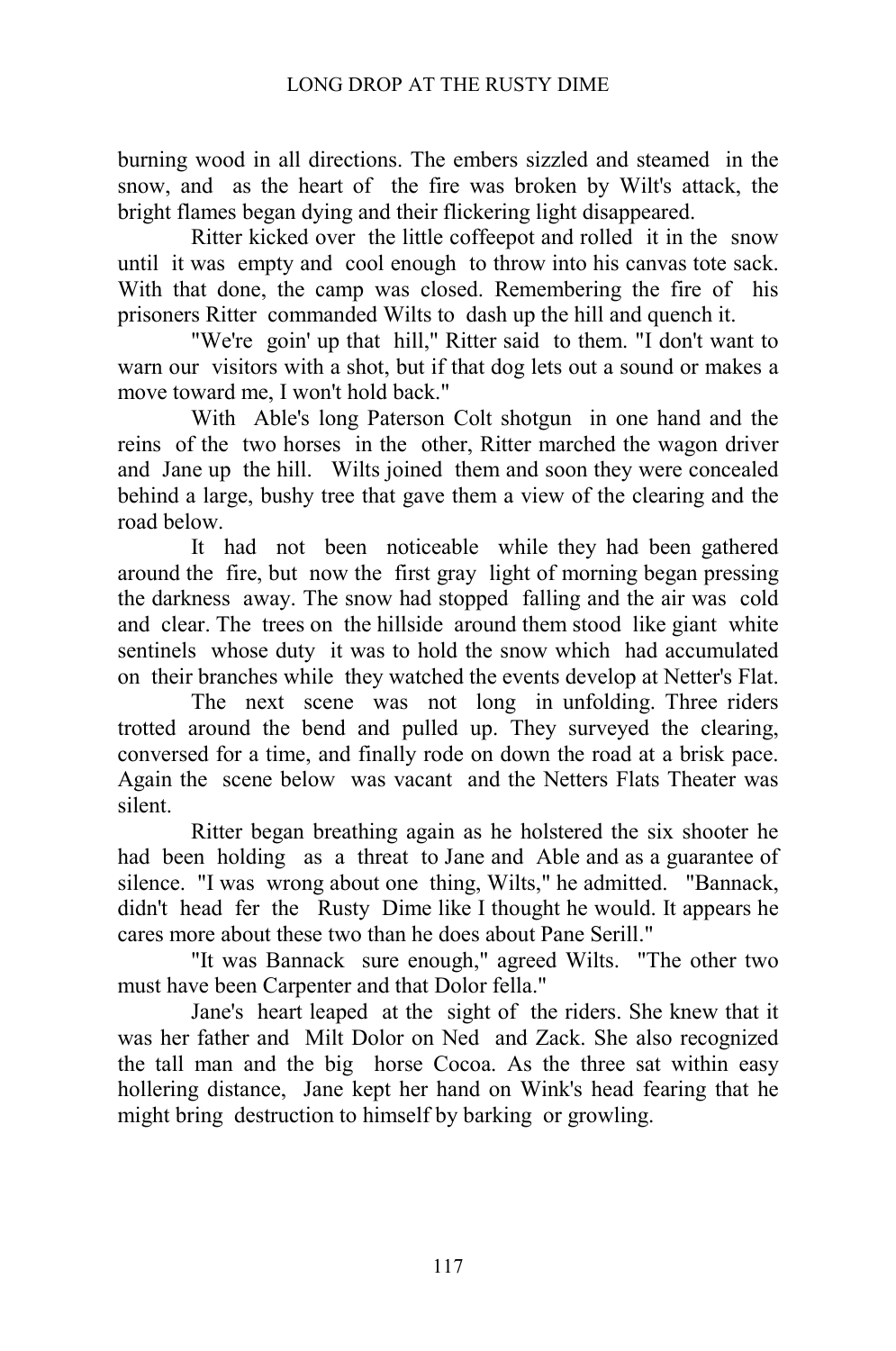The cold of their surroundings clutched at her as the three rode away. Yet there was a new warmth within her as she listened to Ritter's theory on why Owen was with her father.

 Able shuffled and stirred near her. He, too, had mixed feelings as he saw his friends so close and yet so far away. The sight of Owen Bannack, however, gave his spirits a great lift and he began to feel that their fortunes were taking a decided turn for the better.

 The feeling of encouragement that Jane and Able felt was dampened by Ritter who began to see an answer to his problem. What to do with his captives, how to capitalize on them, and which way to ride were the questions he had to deal with. They were all answered by one realization.

 "Yuh know, Wilts. I was jest aimin' in the wrong direction. These two can be sold after all. I jest had my head set on the wrong buyer."

 "I don't follow yuh, Jake," said Wilts his eyes blinking at the difficulty of trying to follow the devious track of Ritter's mind.

 "Listen, yuh pore damn pine cone. Bannack didn't go huntin' fer Serill after all. He came a trottin' down here lookin' fer Carpenter's girl and the old man, but I'd say mostly the girl. At the same time we know that the little dirt worm, Serill, is holin' up at the Rusty Dime. He's hidin' from Bannack and tryin' to find a way to get an edge on that damn vigilante. Wilt's, we got that edge and we can sell it to Serill."

 "Yuh mean Serill'll pay fer these two," asked Wilts looking at Jane and Able.

 "I'd bet my suspenders that he will," crowed Ritter triumphantly. "And he's got plenty to pay with. He's got all them mine properties and I think he's got some gold dust stashed away."

 Wilts began to understand, at least partially. In any event, the promise of gold, as it had on other occasions, weighed down his apprehensions, and he began to catch some of Ritter's new enthusiasm. "It might work, Jake. It jest might work."

 "If it's goin' to, we got to get back up that road before those three turn around and head back this way," replied Ritter.

 It was Ritter's decision that Jane and Able would ride on Wilts' horse while he and Wilts doubled up on his. Once mounted, Ritter looked down at Wink then at Jane. "I don't want to risk a shot right now so I'll let yuhr mongrel live fer a little longer, but keep him close and keep him quiet."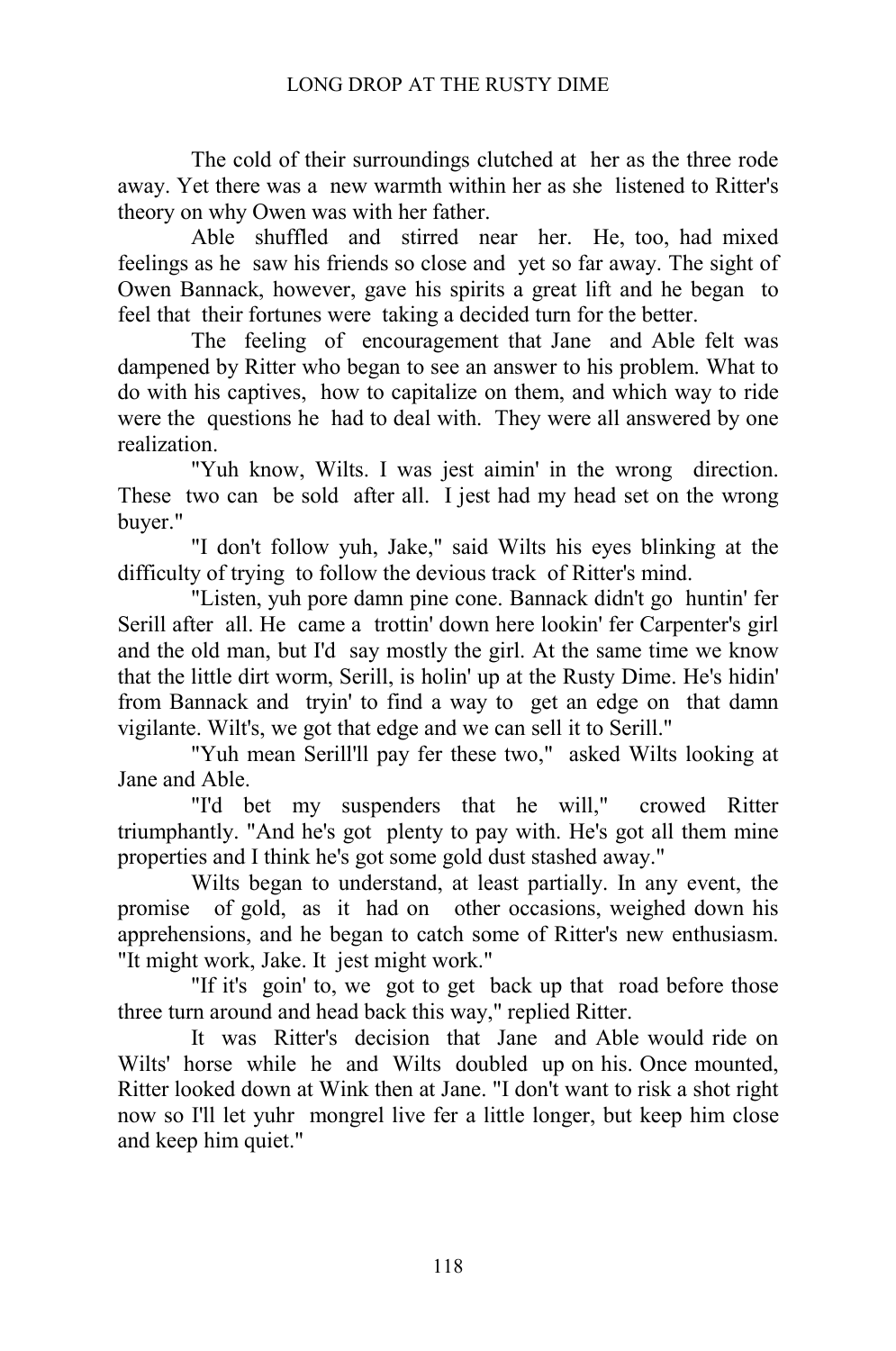She nodded her understanding and at a word, Wink stayed close to her. At first the dog endeavored to position himself between the horses, thus staying between Jane and Ritter, but at Jane's insistence, he finally contented himself with trotting near her horse on the far side away from the scowling and malicious looks of the outlaw.

 Their progress was slow. The heavy burdens on the horses, coupled with the fact that they had already been tired by Ritter and Wilts in the ride from Gold Hill made it necessary for them to stop and rest frequently. Yet every mile took them further away from the searchers in the canyon and closer to Serill at the Rusty Dime.

 The gray sky threatened more snow and kept the morning light from gaining much strength. The stored heat in the ground was working its way to the surface and resisting the arrival of snow. The hardened road surface seemed more cold resistant than the mountainsides and the snow under the feet of the horses grew wet and became heavy.

 Ritter threw frequent glances at Jane and Able, who from the beginning of the trek had remained silent. There had been no need or occasion for communication, and in any event, private talk was virtually impossible since the two horses were quite close together.

 It was with such a sidelong look that Ritter noticed that Jane, who was sitting behind Able, had said something in a quick hurried whisper to the old man. Ritter gave them a suspicious look and called for a halt.

 "I ain't gonna have any plannin' fer some fool move," he growled. "We're changin' ridin' partners."

 They all dismounted but waited a few minutes for the horses to get their wind. In the instant that Ritter was occupied with climbing back into his saddle, Jane threw up her arm in the direction of the road behind them and in a sharp voice commanded, "Wink, go find pa. Go. Go find Pa.."

 Obedient to a game that he had obviously played many times, the big dog whirled and sped away down the road. Ritter turned and pulled out his revolver. He leveled it at the dog, then dropped his arm without firing.

 "As much as I'd like to plug that brute, I ain't even goin' to try," he said. "As a matter of fact I've been ridin' along here thinkin' of a way to let Bannack know where to look fer yuh. When I tell Serill that his vigilante friend is only an hour or so behind us, the little weasel'll be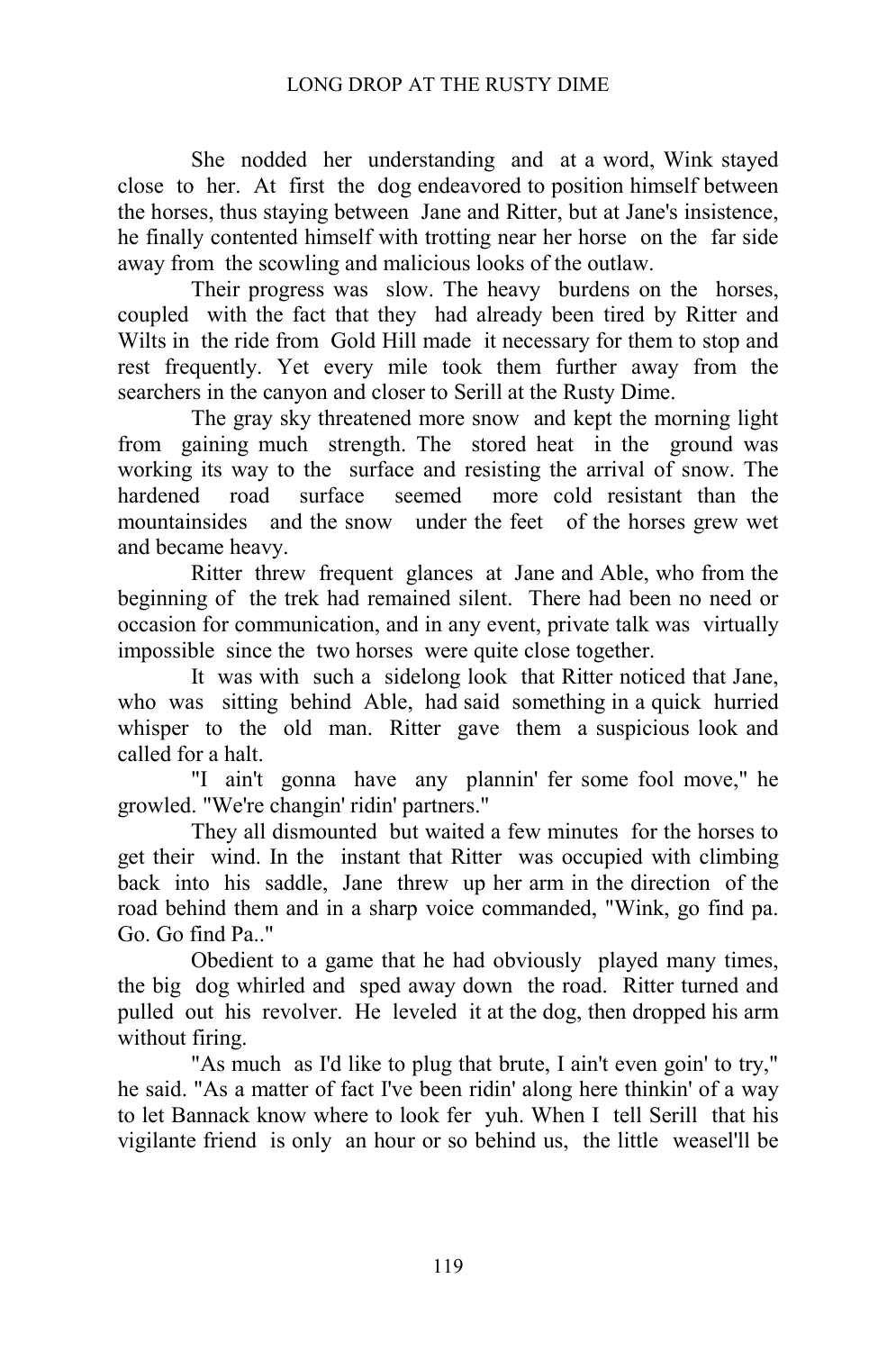more willin' to cough up my price fer yuh. If yuh think that dog'll lead Bannack to us, so much the better."

 The truth of what he said came home to her and it was with a heavy heart that she took Ritter's hand and swung up behind him. The one consolation was that Wink was now away and out of danger. The irony was that he would lead her father, Dolor, and Owen back into jeopardy. "Had the sky grown darker," she wondered, "or was it just her imagination?"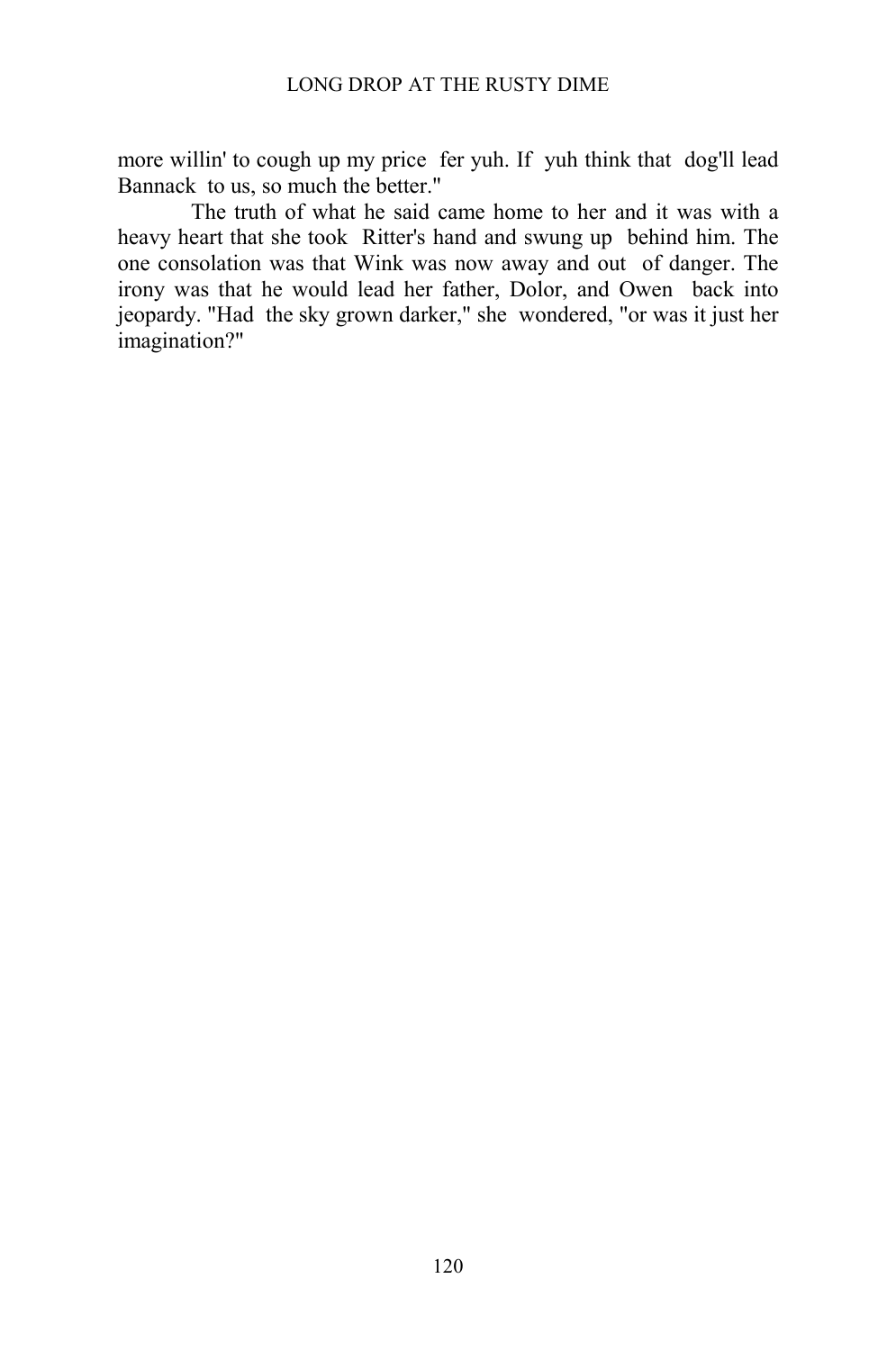◆◆◆◆◆

 Owen, Amos, and Milt Dolor found themselves at Netters Flat just as the first, faint light of a new day began to visit the canyon. They pulled their horses to a halt and carefully surveyed the little plateau that sat above the rushing waters of Boulder Creek. The area was quiet and there were no signs which would have encouraged them to look further.

 "This is where we saw the tracks," Amos said. "All we could tell was that they were headed up the road toward Gold Hill."

 "According to Ritter it was about five miles on down where they took the horses," mused Owen. "He wasn't clear about where they got back to the road, but obviously it was somewhere along here. The question is, which way would Jane and Able have gone?"

 "It don't seem likely that they went down the road toward Boulder," guessed Dolor. "If they had, we'd have met them."

 "I agree with that," nodded Amos. "We have to guess that they stayed off the road fer some reason. If I know my daughter and Able, they tried trackin' Ritter. Anyone who fools with them horses is in bad with her. The same is true of Able. Stealin' a team from him would mean war."

 "We don't seem to have much choice. I think we have to go on down the road and try to pick up the trail and then follow them," suggested Owen.

 The others nodded assent and they trotted away from Netters Flat. They scanned the mountainside and the bank that dropped off to the stream. The steep inclines made it unlikely and even impossible that anyone had left the road. After a few miles the gentler slope of the hillside made such a departure more possible so they slowed their pace and studied the terrain with great care. It was slow and painstaking and they were plagued with the thought that the trail they were looking for might very well be impossible to find.

 After going the full five miles and a generous distance further, they stopped and agreed to turn back. They also decided to divide their efforts and to ride on the mountainside up off the road. It would take more time but there seemed to be little else they could do.

 At one point, their hopes were raised when Dolor loudly called out that he had found a sign. Closer inspection persuaded them that it was an elk trail down to the water. Discouraged, they persisted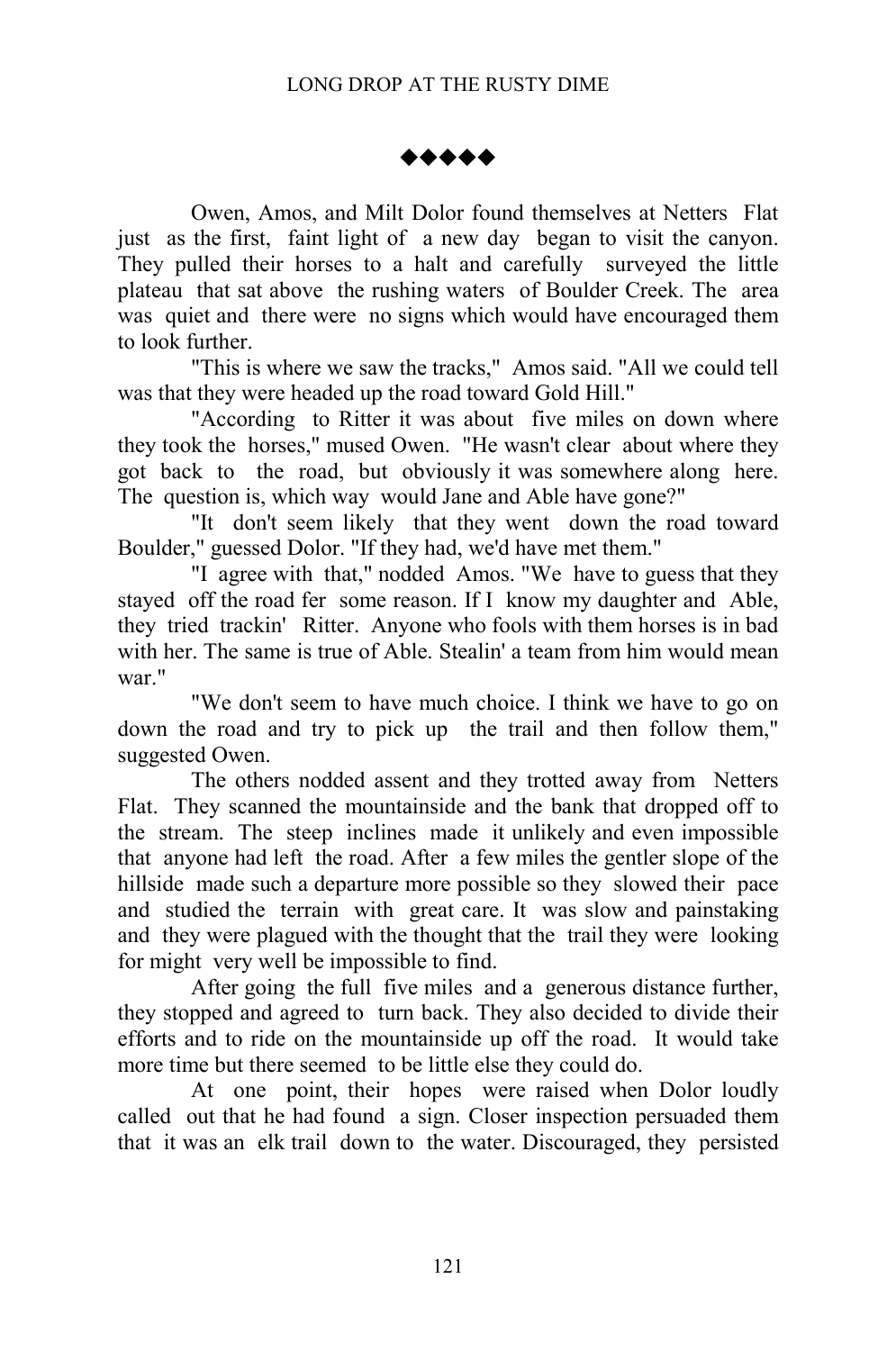until mid morning when they paused to discuss the approach they were using.

 Amos was turned toward Ned adjusting his rigging when Dolor spoke, "Look at that lobo wolf."

Amos turned and casually asked, "Where?"

 "Right there," answered Dolor. "By jingo, he looks like he's headed right toward us. Yuh don't suppose he's one of 'em that's got the disease and gone crazy. They say that when they foam at the mouth they'll attack people right out in the open. He sure looks like a mean one."

 Amos and Owen followed Dolor's pointing arm and saw what he was referring to. It did resemble a big timber wolf, but as the animal sped toward them, Amos became instantly excited. "Yuh damn tootin' he's mean," he laughed. "Only he's the best kind of mean. That's Wink, Jane's dog. If he's here, she's somewhere close."

 Wink flew through the snow and leaped up on Amos' chest. He spun on his heels and ran back the way he had come. Reversing himself he ran back to Amos and dashed completely around him in a circle. Again he shot back down the road and abruptly sat down a stone's throw away. With his tongue hanging out, he sat there looking at the three men as though waiting for them to come to him."

"I think he wants us to follow him," said Owen.

 "I'm sure he does," agreed Amos quickly. "It's an old game. Jane taught him to fetch me when dinner was ready or whenever she wanted me to come to the cabin fer some reason or other."

 They quickly mounted and rode toward the dog. He immediately was up and trotting out in front as though proud of the chance to lead the parade. When they slowed to descend the embankment to the roadbed, Wink raced back as if to remind them to keep up.

 Upon reaching Netters Flat, they halted. The dog gave them a worried look and sat in the road ahead of them as before.

"Are yuh sure about that animal?" asked Dolor.

 "Sure enough to follow him to wherever it is he's goin'," Amos assured him.

 Owen, who had been studying the road, called their attention to the sign of horses. "It's hard to say, but I'd guess there are two horses somewhere out in front of us."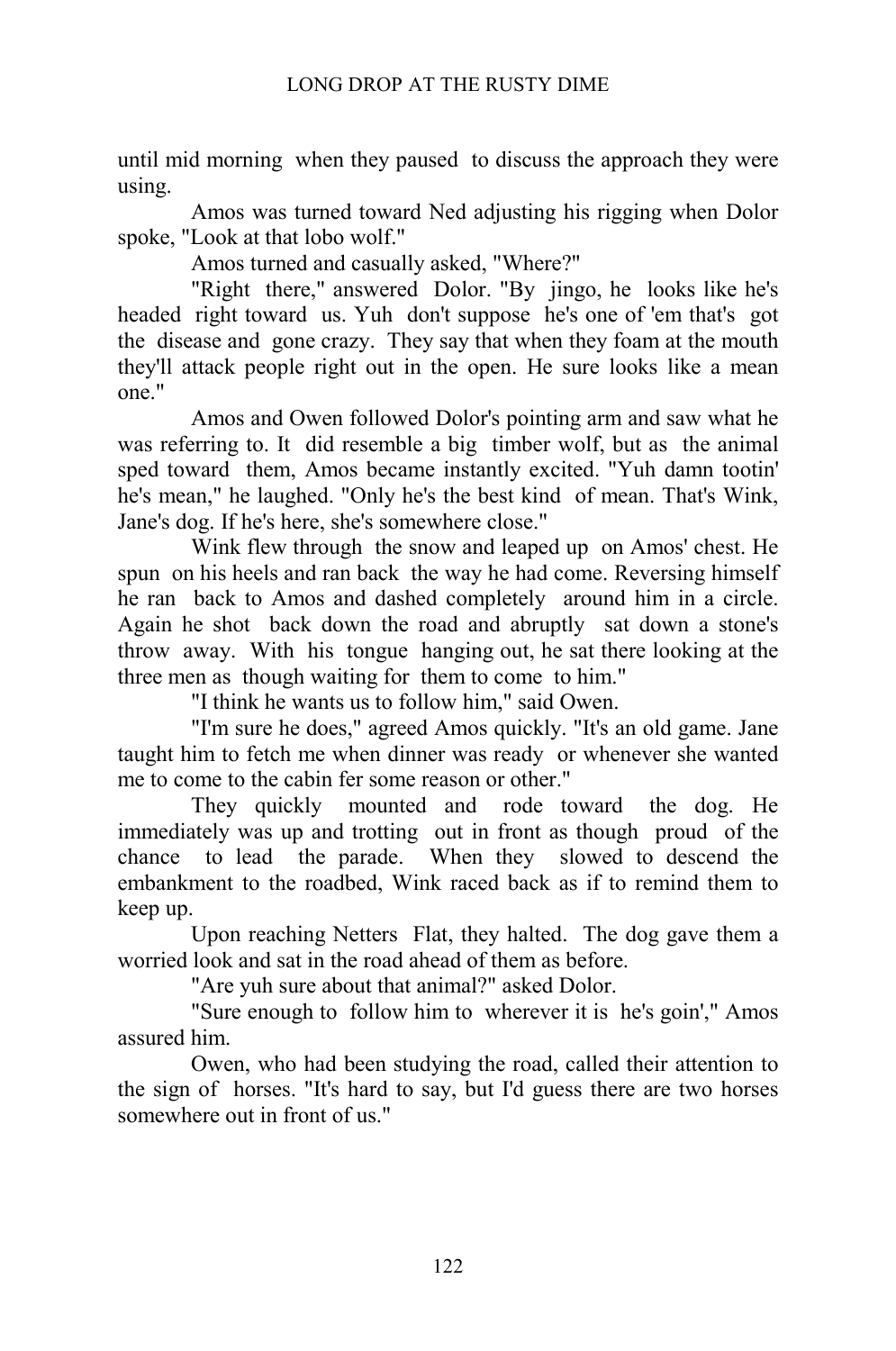"Horses?" Dolor's loud question emphasized the concern they shared and the sense of mystery this new element brought to the situation.

 "I say we push along as fast as we can," suggested Amos, the tension evident in his voice.

 No further words were spoken, nor were any necessary. They urged their horses forward and soon came to the road which branched off toward Gold Hill.

 Mid-afternoon found them climbing the last long hill outside of Champa. Near the crest of the hill they found Able's Paterson shotgun standing on the shoulder of the road with its muzzle planted in the ground. Hanging over the stock like a crude cover was Ritter's provisions sack. Scrawled on the dirty, gray canvas in broken almost illegible letters were the words, "Rusty Dime."

 The writer had found his ink in the dirty, caked insides of a coffeepot which lay near the strange signpost. As if to give emphasis and to insure that the message would not be missed a large red bandana was tied around the bag just below the crude letters.

 Amos leaned over and pulled the shotgun from the ground. "If there was any question about bein' on the right trail, this puts it to rest." As he examined the bag he asked, "What's the meanin' of this, Owen? Any ideas?"

 "Yes, Amos, I'm afraid I know what it means. It means that I've managed to involve all of you in my business. You've always known why I came to the mountains with you. I've been on the trail of a vicious killer name of Pane Serill. Yesterday I almost caught him, and I would have if I hadn't seen your horses outside of Gulder's saloon. Instead of going on after Serill, I took the detour to your place. I did learn that Serill had headed for the Rusty Dime to hole up. You know the rest."

 "Serill's one of the worst," said Dolor in a somewhat subdued tone. "Could I ask why yuh're on his trail?"

 "I won't trouble you with all the details," answered Owen, "but since you're in this you've got an explanation coming. The short of it is that I'm after him for some killings in Montana. When I get him, he's going back up there to face a vigilance committee. It'll hang him."

 I don't know if it'll help any," Dolor said in even a more reduced tone of voice, "but I've sat on a citizen's committee. I even hoped to get one started here, but haven't found the right men fer it. Serill's been on the very top of my list fer a long time. Yuh got my hand in doin' anything necessary to nab the scum."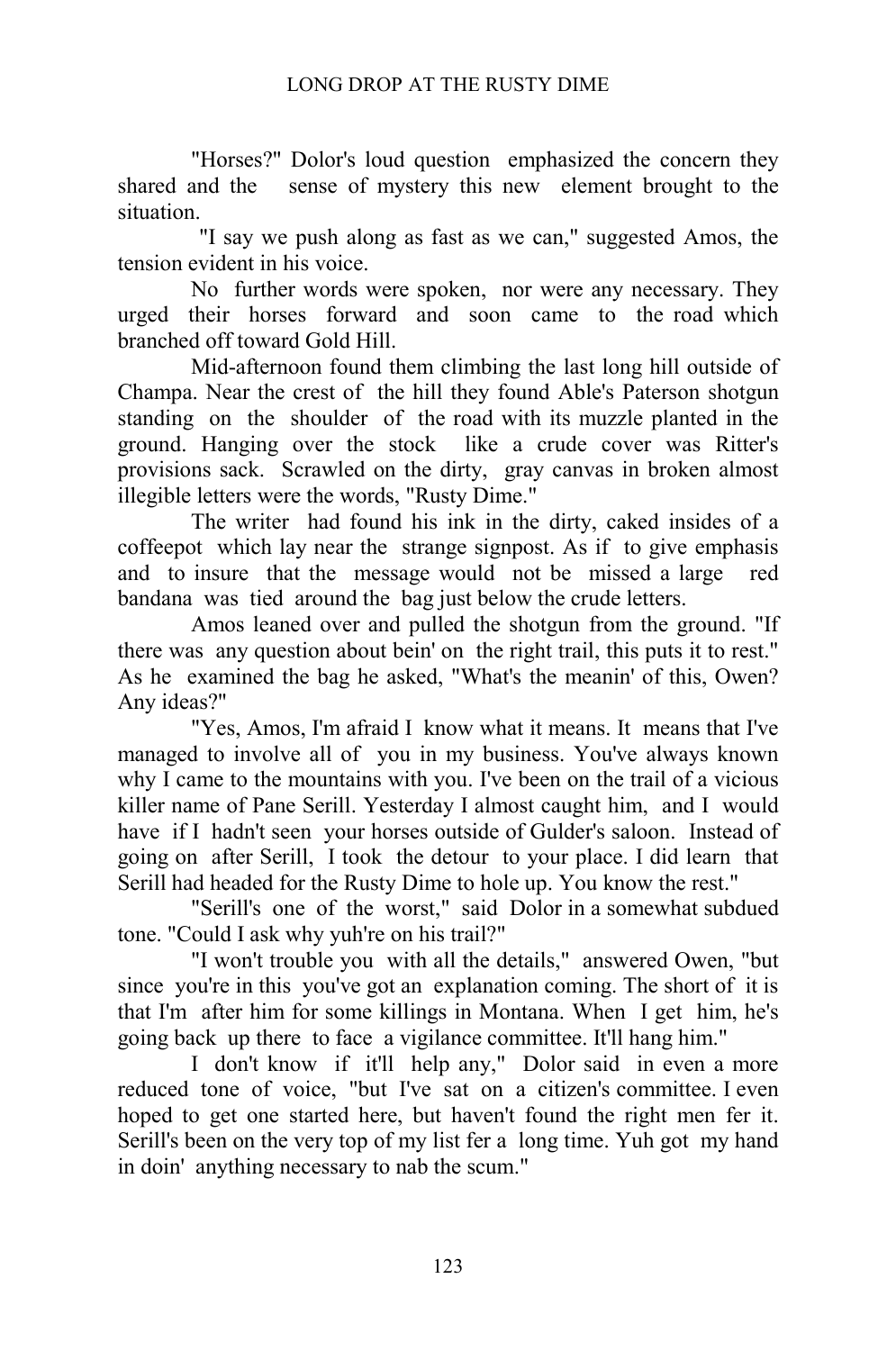"I appreciate that," said Owen. "It saves a lot of explaining."

 "Fer whatever it's worth to yuh," put in Amos, "I'd ride with yuh even if Jane and Able weren't involved. When men won't stand up fer what they know is right a sickness sets in that muddles their minds. It's like fear in a herd of cattle. One runs and they all catch the sickness and start runnin'. Then the scavengers pick off the easiest ones and gain strength doin' it. Pretty soon they're able to attack even the strongest ones and finally the whole herd goes. I saw that in Wyomin' and made the mistake of not standin' up sooner. This time I'm facin' the buzzards no matter what the cost." He turned to Dolor. "Sign me up, Milt. I can't speak fer Able but I'm sure he'll want to be on the list, too." Then, with a broad smile that eased the tension that had been building within, Amos added, "Specially now seein' what they done to his greener."

 Owen looked at them and nodded. "Milt, you know the Rusty Dime?"

 "I do," answered the smiling Dolor, " and I think I might even know a bit of a shortcut."

 Amos had managed to unplug the barrel of the shotgun and he snapped the cylinder out and squinted into the muzzle. Satisfied, he replaced the cylinder and noted with satisfaction, "They didn't even bother to unload it."

 With Dolor pointing the way they were soon into the surrounding timber working their way through the closely standing trees. From there they crossed the long brow of a bare hill and entered into a tree-covered valley.

 They rode down to the little creek that had, over the ages, cut its way through the earth and formed the gentle sides of the little basin. After riding parallel to the creek for a short distance, they climbed up the side of the low mountain. At the top they halted.

 Before them lay a long downward slope which curled around and made a large three-sided bowl. It was uniformly tree covered except for a noticeable clearing almost in the center and up on the side of the bowl. From their vantage point they could see the outline of a small crude cabin marked by a thin column of smoke which pointed like an arrow at the chimney through which it climbed into the gray sky.

 "That's the Rusty Dime shack yuh see in the clearin'," explained Dolor. "The claim runs uphill from there. At the upper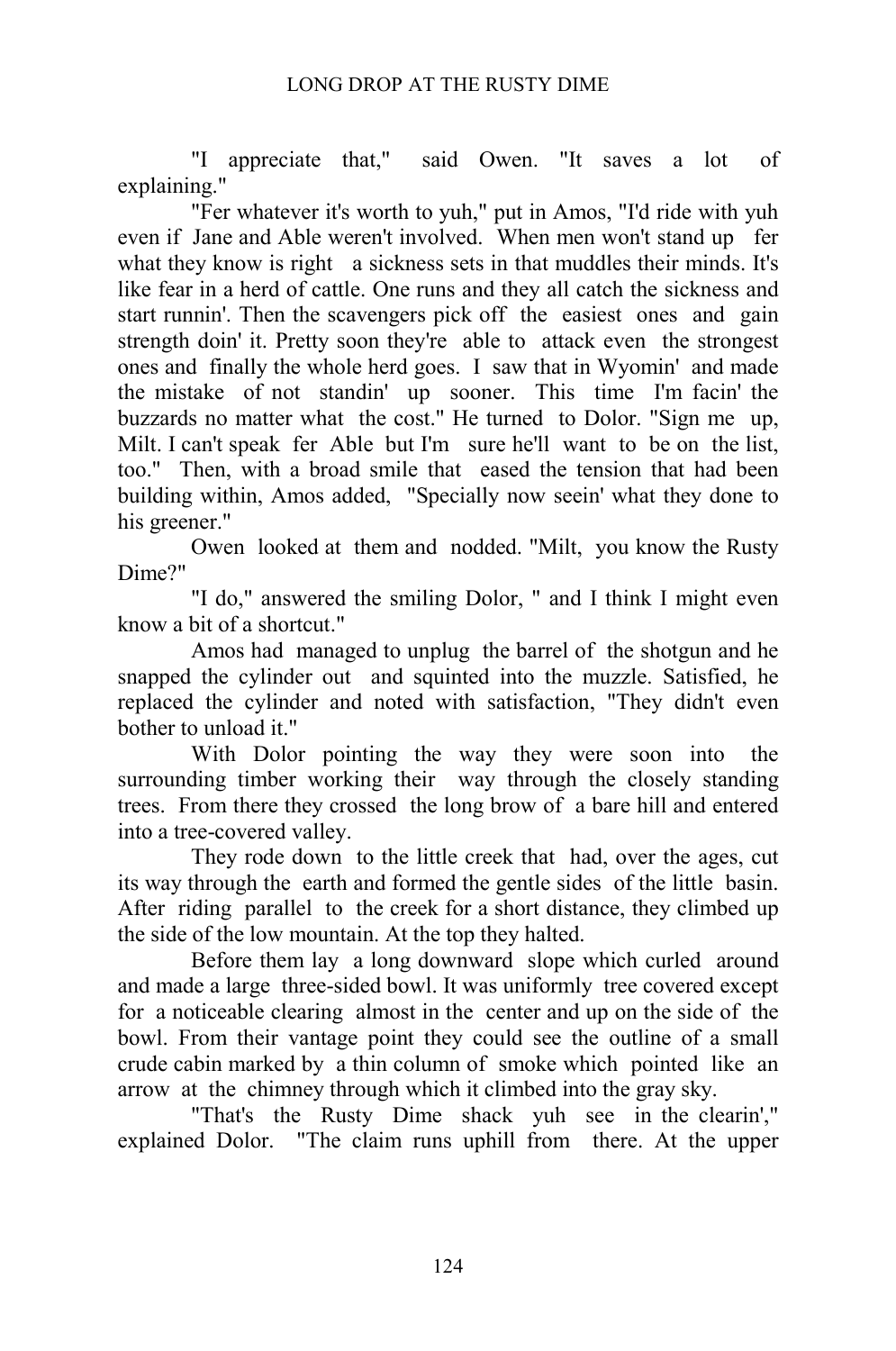boundary there's a glory hole, but I believe the whole property was abandoned some time back."

 The history of the Rusty Dime was one of starts and stops. What gold it contained had been collected by a stream that in spring months plunged down the steep side of the bowl but was halted by an exposed rock shelf that jutted up near the bottom of the hill. The water would swirl around the ledge before spilling over it and gurgling on down the mountain to meet another larger creek.

 Where the water foamed and splashed against the ledge of the fault line, it paused long enough for the heavy, fine grains of gold to settle. With it dirt and eroded rock also settled. The process went on for centuries and the little pocket grew steadily richer. Then the creek, for some reason known only to nature, changed its course and ran down the mountain in a new bed some distance away. Nonetheless in especially wet years some water carried topsoil down the little ravine and deposited it on the cache of gold. Layer upon layer and century upon century that went on until the gold pocket was many feet below the surface.

 In the geologically recent past, a wise prospector, one of the first to ever visit the area, had imagined how the drainage of the mountain had, in earlier times, been arranged. He sifted through the dry debris around the worn and eroded rock ledge. Encouraged, he spaded into the upper reaches of the rocky soil. It was long, exhausting, and nonprofitable work and was abandoned.

 Later, another gold seeker, who perhaps had more energy than skill, invested considerable time in enlarging and deepening the glory hole. The angle of his almost vertical shaft was controlled by the slight tilt of the rock ledge. In fact, the rock uplift served as one wall of the mine and in that way was a benefit to the laborer. The rock gave a certain stability to the hole and reduced the need to shore up the sides with logs and braces.

 As the glory hole went deeper, the opening at the top seemed to grow smaller. Day by day the sweep of blue mountain sky was reduced, for the miner working at the bottom of the shaft, to a patch framed by dark, coarse soil and rock. On a day when the sky was especially bright and clear and digging around the feet of the long ladder was intensely grim, the prospector came upon a layer of sand. He filled his crude bucket, scrambled up the ladder, seized the rope which was tied to the handle of the bucket, and pulled with greater zeal and determination than usual.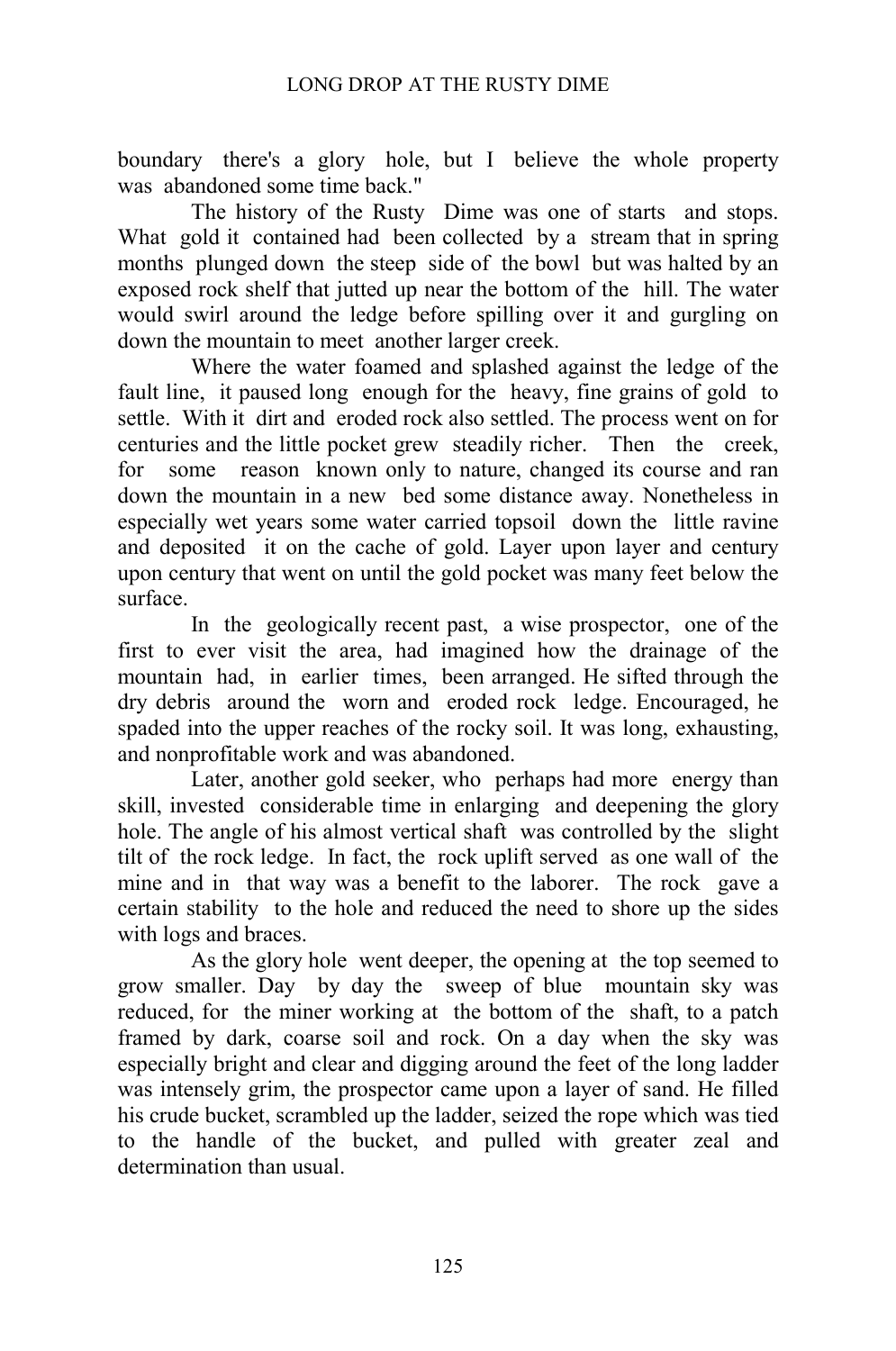For many months thereafter the glory hole yielded many hundreds of buckets of its gold bearing sand. Unfortunately the mining work had, for too long, taken priority over the maintenance of the shoring and, upon looking into the hole one morning, the owner found it thoroughly caved in. The mass of dirt, rock, and timbers was too discouraging to allow for a major cleaning out operation. The owner told himself that the pocket had been playing out anyhow and, he, like the first prospector, abandoned the site.

 Years later, the mining population in the Gold Hill area swelled for a time and good diggings were hard to come by. Excluded from the more productive areas, a third prospector rediscovered the Rusty Dime. He built a cabin, cleared an area around it, and took to cleaning out the mine. His method was a bit more refined than those of his predecessors. He installed a crude winch over the hole. That made it possible to lift heavier and larger buckets of dirt. Occasionally he would enlist the help of a friend, but for the most part he worked alone.

 Realizing the hazards presented by cave-ins, he was systematic and careful about his shoring. His long effort brought him some gold, but it also confirmed the suspicions of his predecessor. The gold bearing sands were playing out.

 Discouraged, he began spending time in Sil Gulder's saloon. One evening after a day of much digging for little reward, he put himself into a poker game. Clumsy play and many drinks soon relieved him of his last reserve of gold dust. Angry, he called for a paper and on it scrawled a deed to the Rusty Dime. The act was commonplace and attracted little notice. Even Pane Serill, who won the deed and stuffed it in a coat pocket, thought little of his new property.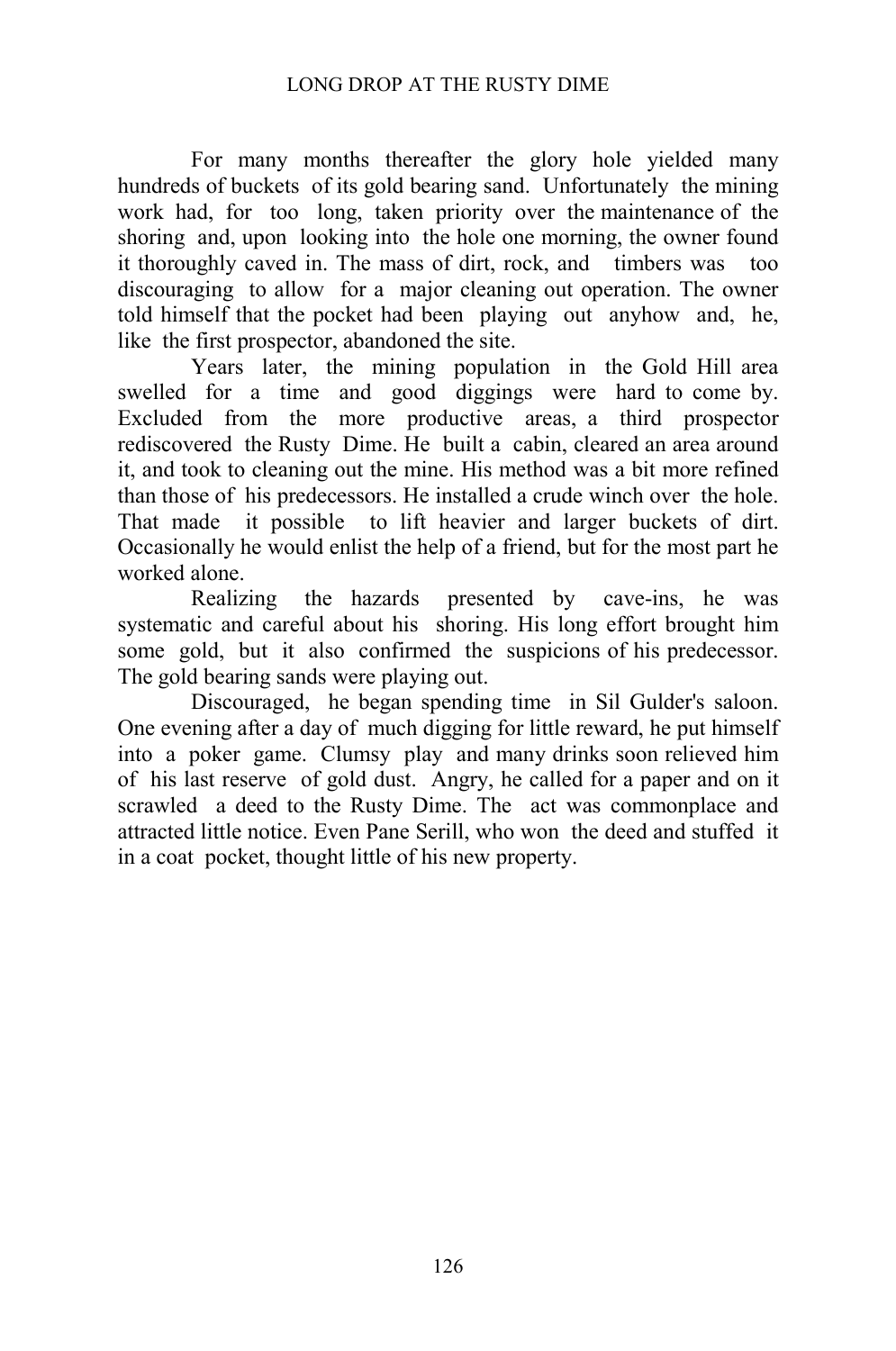◆◆◆◆◆

 Serill certainly never thought of the Rusty Dime as a hideout or a refuge. On the one or two occasions when he remembered winning the claim, he promised himself that one fine day he would ride up and look it over. The hightail ride he had made on a horse he found wandering loose near the turnoff to Pilfer's was not what he had in mind.

 When he arrived in the dark, the cabin was cold and the only blanket he had been able to find was the home for a nest of mice. He roundly cursed them as they scuttled away when he took possession of it. The fireplace was the work of a prospector, not a stone mason, and the consequence of that unhappy combination of facts was that it vented almost as much smoke into the cabin as it did through the chimney.

 The next morning his search of the rickety shelves yielded only a battered wash basin, a few tin plates, some candle stubs, and a porcelain mug minus its handle. The saddlebags off the horse he had found gave him a few twisted strips of jerked meat, and happily, a large handful of coffee grounds wrapped in heavy brown paper, along with two crumbled biscuits.

 It never occurred to him that the saddlebags and the horse belonged to the man he had killed the day before. Even had that unimportant thought crossed his mind, it would have meant nothing to the hard and callused Serill.

 Staring into the mug of coffee he had made in the wash basin, Serill tried to force himself to think systematically of his predicament. His mind seemed perverse and intent upon torturing itself. He would force himself to think of how he could escape from the area, but his mind would turn to the image of Owen Bannack riding by him in the snow. Serill would shake his head and try to examine ways of disposing of his mining claims, and Bannack would appear. With an effort he tried to conceive of a way to get the money out of the bank in Denver, but his mind would shift to a picture of Bannack standing in the street looking and looking for him.

 With an oath, Serill leaped to his feet and sent the mug crashing into the fireplace. He seized the edge of the small table near him and with a sharp, vicious lift upended it and tumbled it against the log wall. The outburst relieved enough of the tension inside him that he realized such activity availed him nothing. He even cursed himself for the loss of the only drinking vessel in the cabin.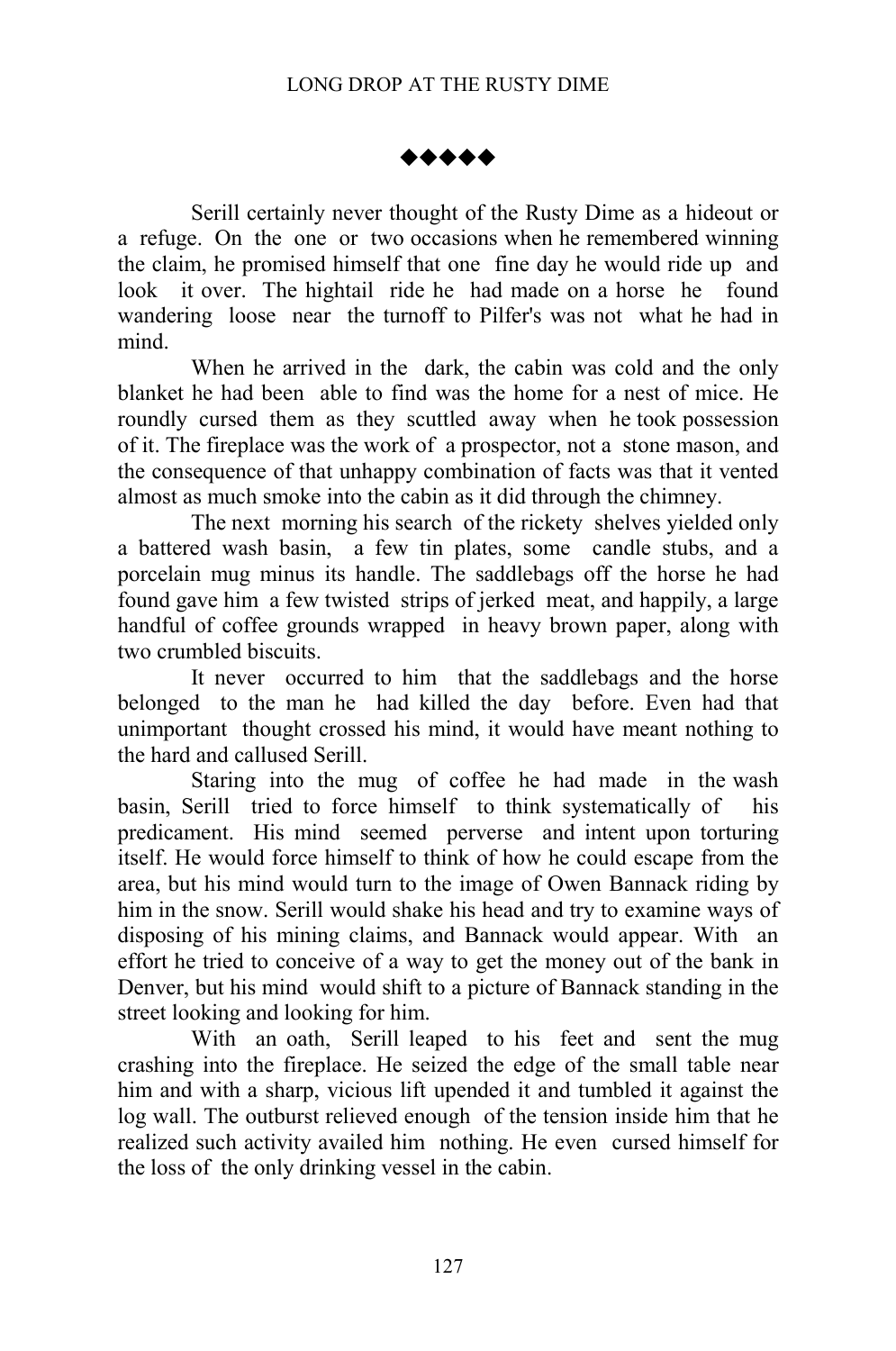He shoved the little three-legged stool over to the fireplace, seated himself on it and drew his cruel knife from its scabbard. Serill began honing the knife on a white quartz rock which offered a large jagged corner for that purpose. As always the top of his boot was pressed into service as a razor strap.

 Serill cursed the men he had been dealing with. He cursed them for being fools and for being incompetent. His own hesitation at facing up to Bannack alone only intensified his disgust with the saloon crowd that he had hired to locate the vigilante. They served him as a shield to his own cowardice and as long as he could blame them, he could avoid blaming himself.

 Ritter's loud call startled Serill. "Hello, the cabin." The voice was surprisingly loud coming as it did in the cold silence. Serill did not recognize the voice and, at first, thought it might be only a passing stranger.

 "Hello, the cabin." The caller was a bit closer and the voice had a faint ring of familiarity. "Hello, Serill. Pane Serill."

 This obviously was not a passing traveler. By now, Serill was standing and looking through a wide crack in the planks of the door. He could seen nothing but trees, snow, and a low gray sky. Giving the door a sharp pull on the rope handle, Serill opened for himself a wider field of vision.

 There, off to one side, stood Jake Ritter, staring at the log building. Ritter noticed the door being pulled inward a few inches and he renewed his greeting. "Serill, this is Jake Ritter. Ain't no one but me here."

 The suggestion that Serill would be afraid to come out if someone other than Ritter were present angered the killer and he flung the cabin door fully open. Standing in the doorframe he snarled at Ritter. "What the Hell's the matter with yuh? Of course I know yuh. What in blazes do yuh want here?"

"A little palaver," called Ritter, walking a bit closer.

 Serill's mind was racing with questions of how Ritter knew where he was and with thoughts of how to turn Ritter's presence to his advantage. Serill knew that he needed information and he also knew that it wouldn't do to frighten the man. His answer was calculated to ease Ritter's guarded attitude and to loosen the man's tongue.

 "I'm kinda surprised to see yuh, Ritter. Talk is cheap enough, why don't yuh step inside?"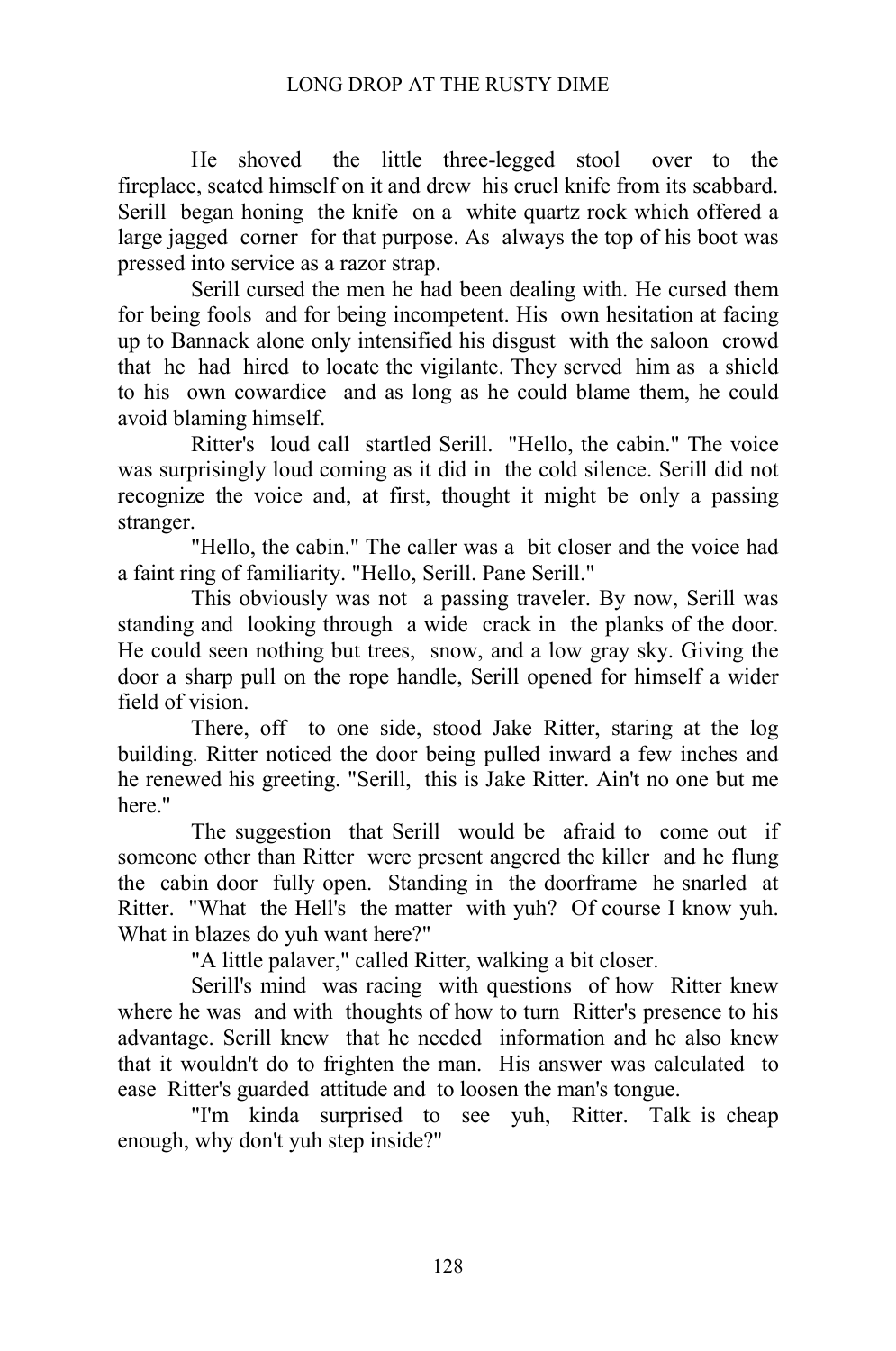"Thanks, but I'll jest stand here." Looking around at the cabin and the clearing, Ritter continued, "So this is the Rusty Dime. Meanin' no offense, Serill, I'd say that's about all it looks to be worth."

 "Naw, it ain't much," agreed Serill leaning against the doorjamb. "It's homey, though and comfortable enough."

 "Oh, I can see that," agreed Ritter grinning broadly. "Why a man could settle in here and never want to leave."

 "I might jest be doin' that," said Serill lazily. "Like yuh say, this is shore a quiet and peaceful place. That makes me wonder how yuh found it."

"That ain't important fer our business."

"It might be very important fer my business though."

 "Let's jest say that word gets around. Some word gets around faster'n other word," drawled Ritter, trying to sound cunning and all knowing.

 "I'm not sure I catch yuhr meanin'." Serill made it a question.

 "What I mean, Pane, is that it don't make a spit of difference how I knew yuh was here. Yuh are here and we need to talk about that."

 The conversation was not revealing and Serill's impatience welled up inside him, but he forced himself to play Ritter's game. He remembered it was Ritter who had tried to beat him to the money in Denver and who had come riding up to Gold Hill with two no account toughs at his side. Serill knew that Ritter had entertained some vague notion of getting money from him and that he had dragged Karp and Wilts along for that purpose.

 The arrangement for Ritter and company to watch for Bannack had fallen apart almost as soon as it had been made. Ritter's plan for a quick payoff by stealing the horses and freight wagon had been a sure sign that he would be an unsteady ally against Bannack and a sure sign the heavy-bellied Ritter was undependable.

 "We've had our differences, Pane. I don't deny that. I even remember the old days in Wyomin' Yuh always figured yuhrself to be smarter'n everyone else. Yuh had all that rustlin' money sent to Denver and yuh thought no one but yuhr pal, Mead, knew about it. Then that damn vigilante, Bannack, threaded a rope around Mead's neck and closed down yuhr business."

 Ritter paused and surveyed his listener. He knew Serill was as quick as a cat and that reminding Serill of earlier times was dangerous,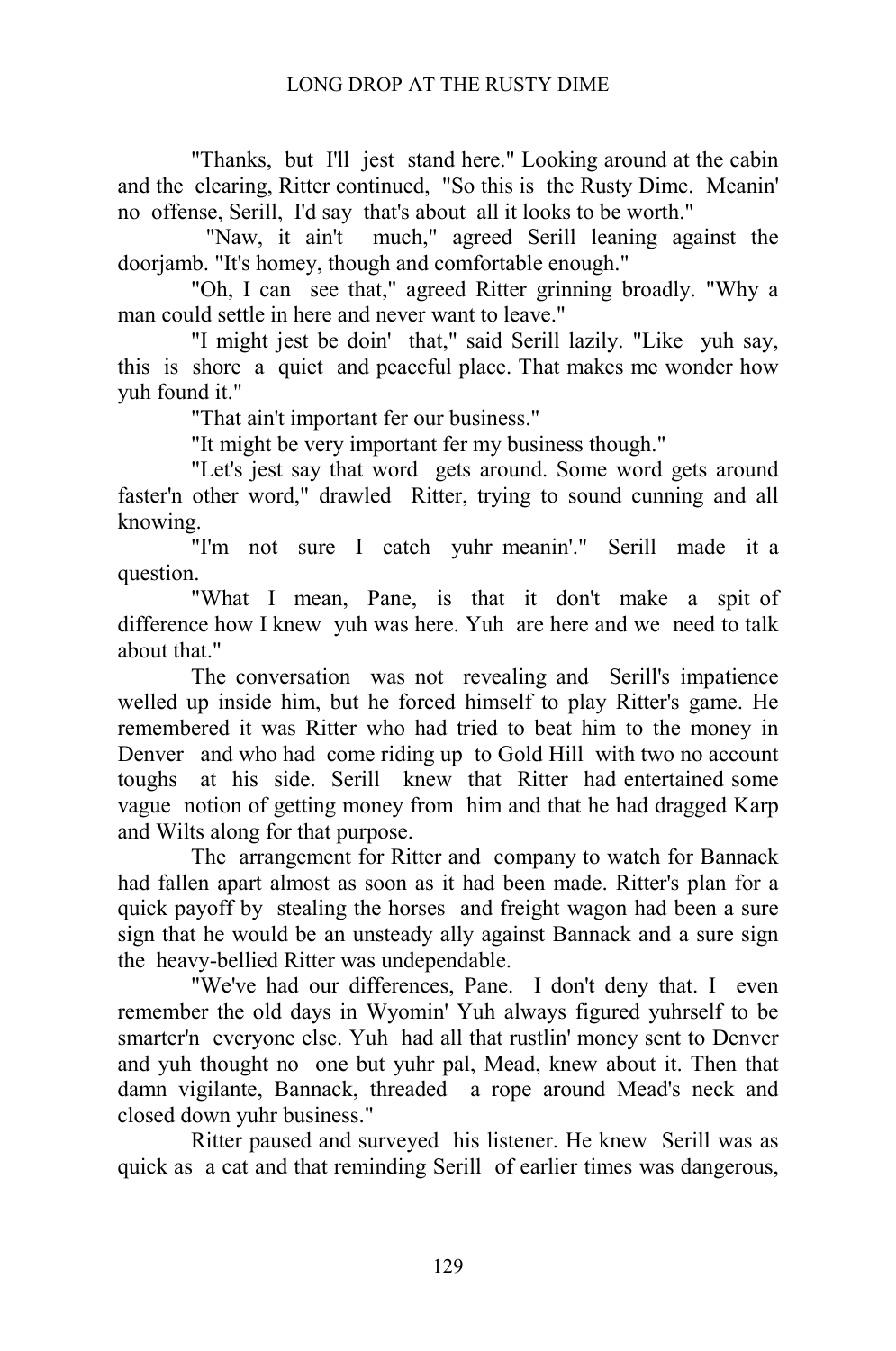but Ritter intended to have his say. "I didn't get one cent from that operation," lied the incorrigible Ritter. "Not one red cent and I took most of the risk. Sure I tried fer that bank money. I had a claim to it by damn."

 Serill was almost amused. Ritter appeared to believe his own made up story. Serill knew Ritter had been paid and paid more than some of the others for their efforts in rustling cattle. However, all that was far away and too long ago to be of importance now.

 "That's water under the bridge, Jake, and it ain't the reason yuh came ridin' up here. What is?"

 "To tell the truth, Pane, I came up here to save yuhr skin. The straight of it is, Bannack knows yuh're here. He's about an hour or so behind me and, I'd guess, comin' on fast."

 Serill could not conceal his concern. His body stiffened and he took a quick step forward. It was only through the greatest effort that he contained himself and spoke in an even tone to Ritter.

"Is that yuhr doin', Jake."

Looking at the knife which dangled in Serill's hand, Ritter was quick to answer, "Naw. I didn't tell 'im. Some prospector in Gulder's place said he saw yuh ridin' hell fer leather this direction."

"That don't tell me how Bannack found out."

 "He was there, in Gulder's. Matter of fact, Bannack was the one doin' the askin'."

 "Passin' on that, what's yuhr game in comin' up here? Yuh expect me to pay yuh fer that information?"

 "I think I got somethin' better'n information, Serill. Somethin' a whole heap better."

 "Yuh better spill it. We're wastin' a lot of time with this damn jawin'"

 "Yuh remember the wagon and horses we was talkin' about in Gulder's?"

"Sure I do. What's that got to do with anything?"

 "Well, they belong to a freighter name of Carpenter. It jest happens that Bannack came all the way here from Wyomin' with Carpenter." Serill started to speak, but Ritter raised his hand and continued, "With Carpenter and with Carpenter's daughter. Now get this, Pane. Last night instead of comin' on up here after talkin' to that prospector, Bannack went off lookin' fer the Carpenter girl. That tells me that she's more important to him than anyone named Serill."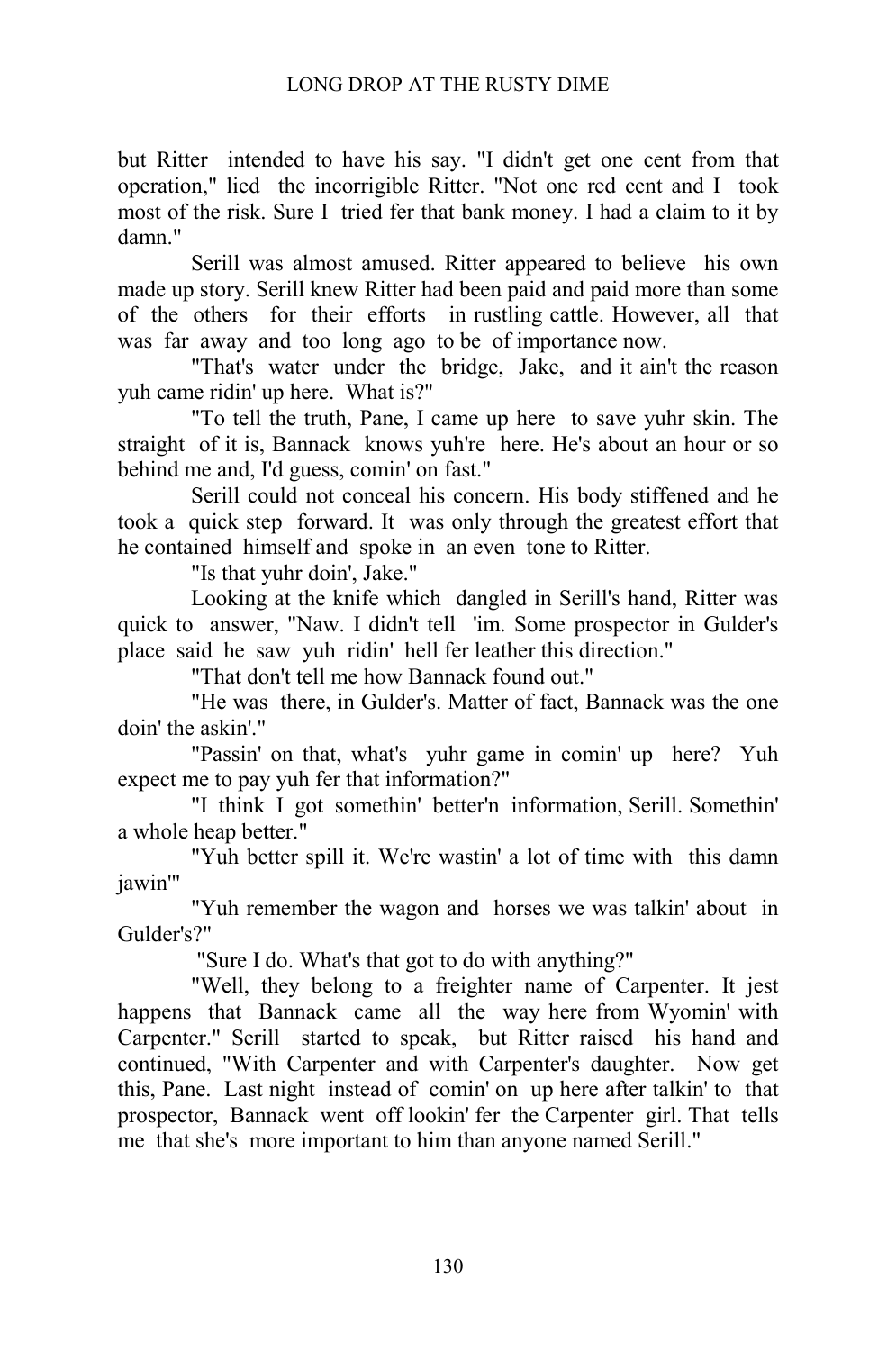Ritter let his word sink in and play on Serill's mind for a minute. The conclusion came quickly to the killer. "Yuh're goin' to tell me yuh got the girl?"

"Bullseye," sang out Ritter gleefully.

 "And yuh plan on sellin' her to me," said Serill as the full plan became immediately apparent.

"Dead center, again," confirmed Ritter.

"What makes yuh think I'm buyin'?"

 "She's yuhr only way out of here, Serill. It ain't jest Bannack that's ridin' up here. Her pap's comin', too, and I can tell yuh he's a mean one where that girl's concerned."

"How do I know this ain't all a dirty sandy, Ritter."

 "I've got the girl and that's easy enough to prove. When yuh pay, I'll jest drag her up here. The line about Bannack and her papa ridin' this way will prove itself soon enough. I suppose the last round in the chamber, Serill, is that yuh got the whole story and there ain't no more to say. I'd suggest that yuh do yuhr decidin' purty quick like."

"What's yuhr price?"

 "I want fair pay fer a lot of back debts and fair pay fer givin' yuh a chance to squirrel out of this thing. Give me a paper that says all the claims yuh own around here are mine. I also want two fat pokes of gold dust. I ain't a miner or any kind of gold expert, but I'll know a good sack of gold dust when I see it."

"Ritter, yuh forgot somethin'," said Serill cynically.

 Ritter's face went momentarily blank at the sudden thought that some critical fact had escaped him. He wrinkled his brow as he looked at Serill and asked, "What?"

 "The damn moon. Yuh might as well throw that in. I ain't got no gold on me."

 "Serill, I know yuh too well. If yuh own gold, yuh got some of it on yuh. The way I see it, yuh might as well give it to me. If yuh don't, Bannack and Carpenter will get to pick it off yuhr carcass."

 "I'll give yuh the claims. None of 'em's worth much anyway, but I'm tellin' yuh the truth about the gold, Jake."

 The nub of the bargaining had been reached. Serill had made his offer and Ritter now had to decide whether to accept it or turn it back. No deal for Ritter meant that he would have bungled another attempt to profit by his trip to the mountains. No deal for Serill meant that he would either have to face Bannack and Carpenter alone or make a run for it.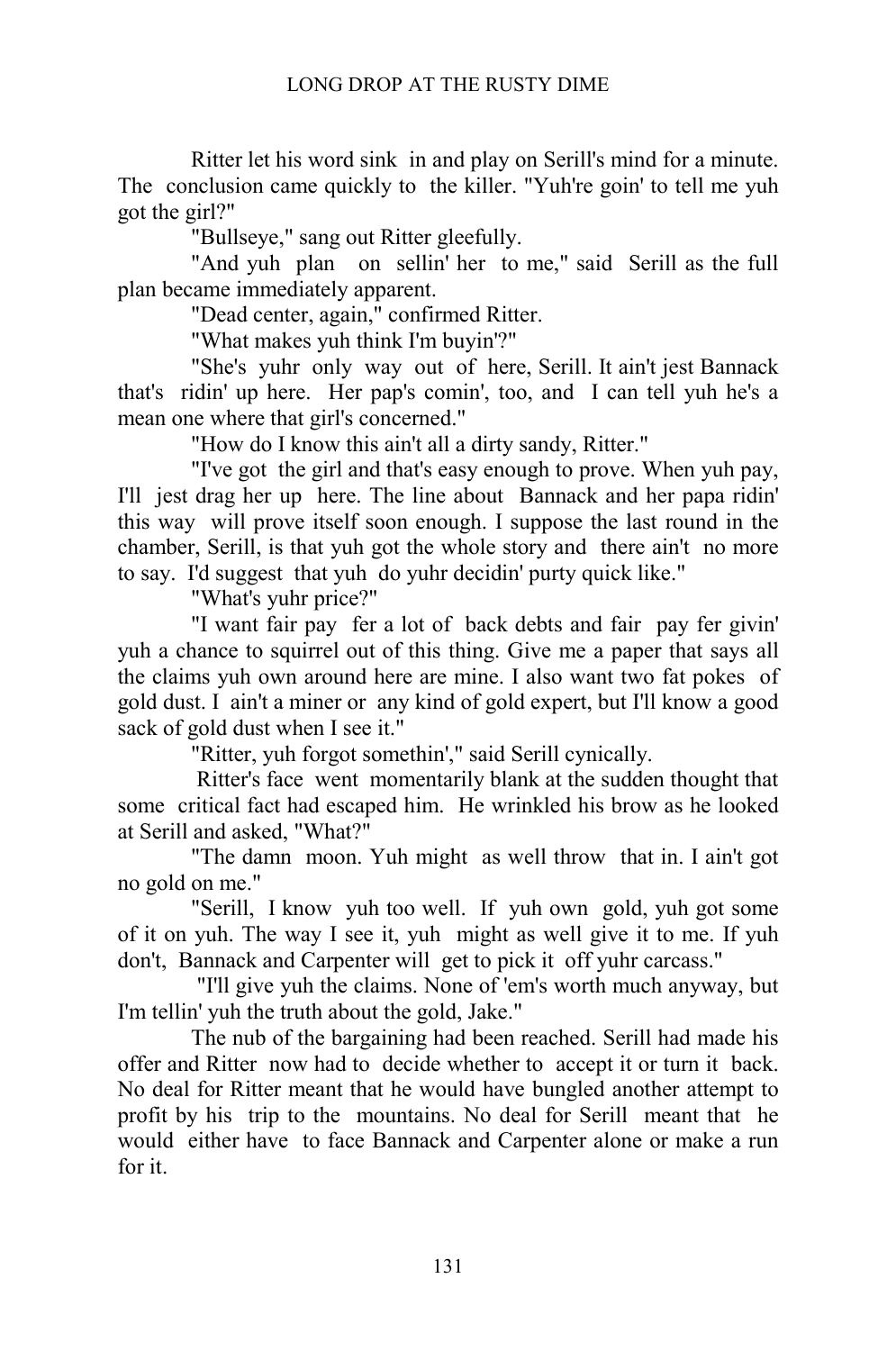Ritter made a counter offer. "I still think yuh're bound to have some gold on yuh. I'll take what gold yuh got and the claims paper." As an afterthought, he added, "I didn't say before but I'm throwin' in Carpenter's old wagon driver. He seems to be a part of the family and he might come in handy to yuh somehow."

 "If I had some gold, but I didn't have it with me," said Serill looking narrowly at Ritter, "would yuh consider throwin' in with me until we could get clear?"

 Ritter started to give Serill a flat no, but he hesitated for a moment and finally asked, "Whatcha yuh got in mind?"

 "Jest help me work my way outa this box. A few hours work, no more. Once we're clear, I'll go with yuh to my stash and split it with yuh. Jest between the two of us, Jake, that kitty of mine is fatter'n most folks think." Serill gave his story a further ring of truth and thereby gathered Ritter in by making it sound as though he had taken Ritter into his confidence. "Remember, Jake, that's jest between the two of us. Ain't no need to go cuttin' in that partner yuh got out there, but jest to keep him happy, I'll throw in a few pinches of dust I got with me."

 The promise of instant riches was too great a temptation for Ritter and the vision of gold blinded his better judgment. "I'll get 'em up here, but mind yuhr tongue about yuhr main stash." Ritter gave no thought whatever to Wilts nor to the possibility that objections might be raised to the idea of joining Serill.

"Okay," agreed Serill, "but it'll take a minute or two fer me to manage that paper yuhr so worried about gettin'."

"Mind yuh, jest get it done," insisted Ritter.

"I'll figure somethin'," said Serill through his teeth.

"Yuh jest bought yuhrself outa here," said Ritter.

 With that Serill turned and reentered the cabin and Ritter turned and, moving quickly, disappeared into the nearby timber. Each moved quickly and to his own purpose. The negotiators had been commanded by greed and by fear, but those impulses were soon to be displaced by others, more powerful and compelling.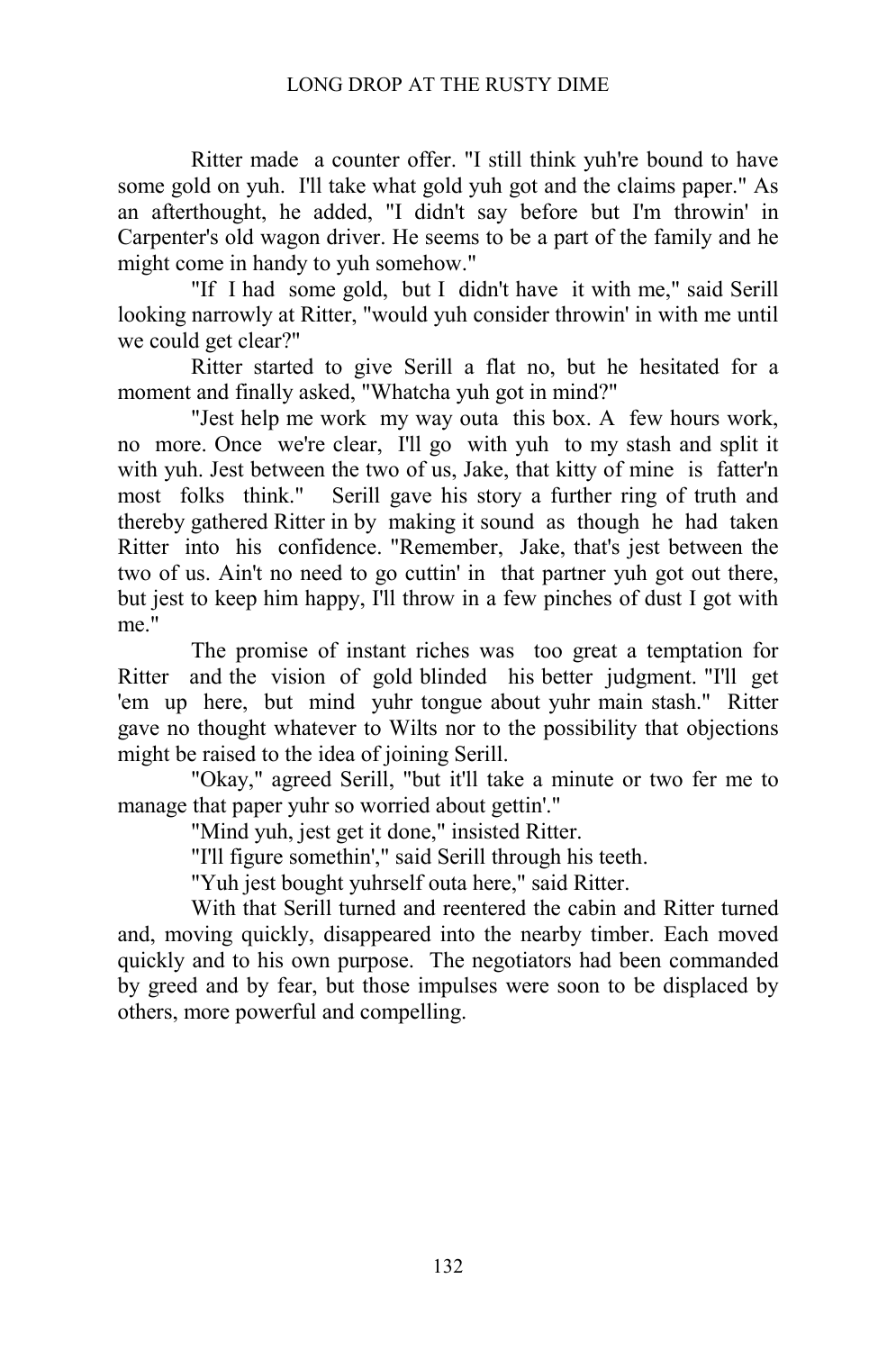

The most immediate need of the three men on the mountaintop was for additional information. They had to determine if Serill was still in the cabin, but of even greater moment, they needed to know if Jane and Able were there also.

 A quick ride through some timber brought them closer to their goal. With something less than a mile to go, Owen pulled Cocoa to a halt. "I think we need to go at this one step at a time," he said. "We need to do some scouting around so that we don't tip our hand." Amos and Dolar both began to speak, but he cut them off with the wave of his hand. "This is my kind of game, I'll go."

They recognized that he was indeed the most logical candidate, and withheld their protests and offers to volunteer. They remained on their horses as Owen swung off the chestnut and slipped quietly into the trees.

As he walked his hand settled on the butt of the navy colt. He slid it out and checked the cylinder for loads and to insure that it was fully operational. Satisfied, he deftly returned it to its holster.

His approach became slower and more cautious as he drew near the clearing. As he stood behind a snow covered spruce, he heard a faint sound, an unnatural sound off to his left. Moving from one tree to another, Owen made his way in the direction of what he had heard.

The sound was repeated and Owen realized he was hearing male voices. They were rising and falling is if in anger or in a quarrel. More quick steps brought him within hearing range. A few more and he was able to see the source.

In a tiny clearing, which had been created by the fall of a giant tree, Owen could see Able and Jane sitting on the trunk of the fallen pine. They were facing him, but both were watching the men who occupied the clearing with them.

He recognized both Wilts and Ritter. Wilts had his back turned toward Owen and Ritter was out of sight, his face obscured by some hanging branches. The two men were having a disagreement and Ritter was speaking.

"I only said that I don't trust the little snake. I didn't say we wouldn't deal with 'im or give 'im a few minutes of our time."

"I still don't see how he's goin' to trade 'em over and how we're gonna be sure we get what he promised. Yuh jest said he didn't have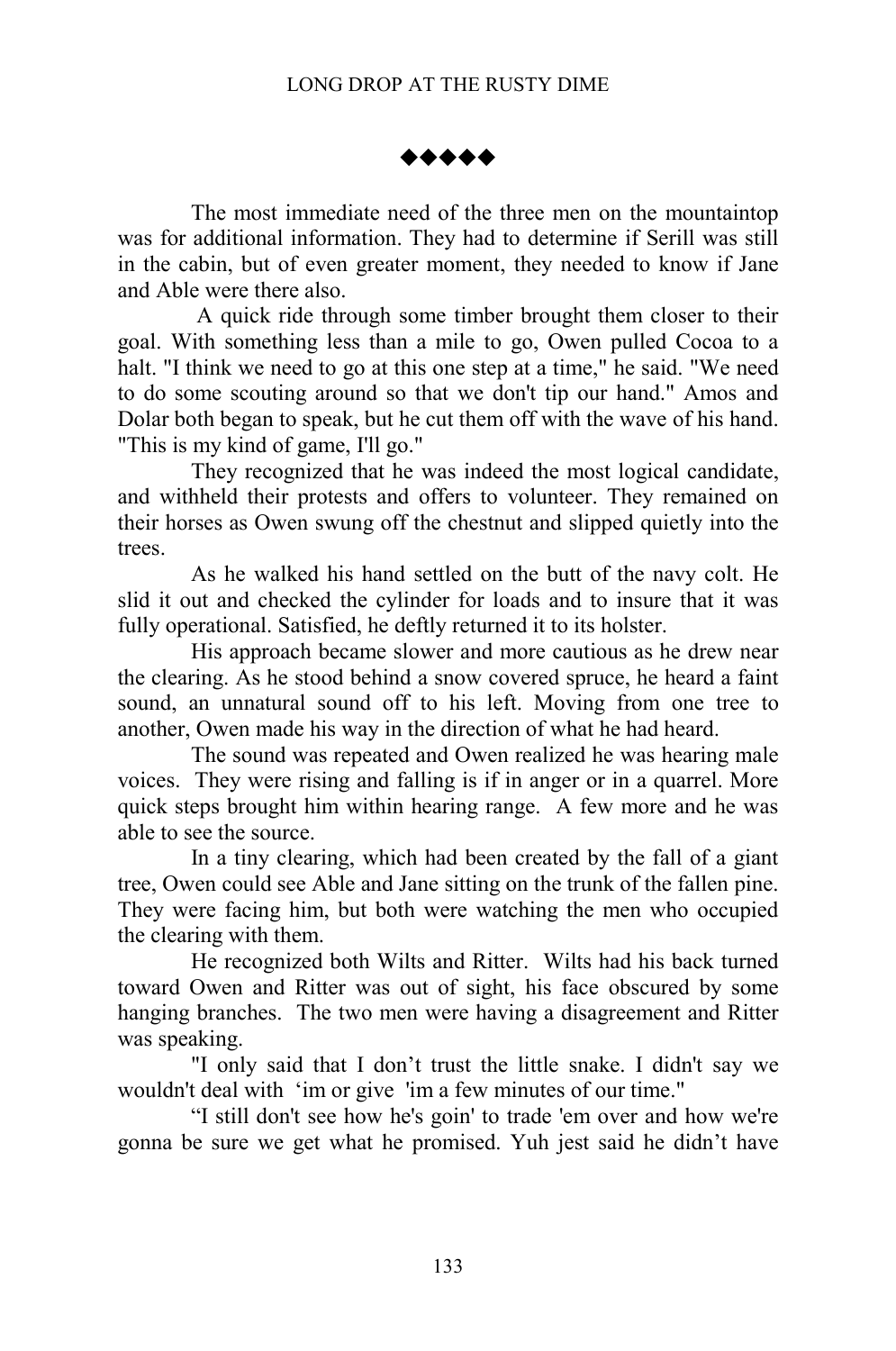anything to give except a piece of paper and a tiny pinch of gold fer the two of 'em. Yuh said yuhrself, Jake, there'd be some pouches of gold."

"We have to take what we can get," insisted Ritter. "I'll divide the claims with yuh even up."

Wilts were surprisingly determined and firm. "It seems to me my name oughta be on the paper same as yuhrs, Jake, and I still say he's gotta hand it over before we even take these folks out there."

Ritter was almost beside himself with anger. "Wilts, I'll bet yuh couldn't even read the paper if yuhr name was on it in big red letters. I think yuhr damn brain has froze up on yuh. Serill isn't goin' to give us anything until we deliver the old man and the girl. I'm tellin' yuh we'll get what's ours before we turn a hand to help him ride out of here."

"Paper first, then people," Wilts said flatly. "This helpin' out thing is all new and I ain't doin' it unless it's jest right, and it might never be right. Givin' these folks to Serill cuts against my grain and if we're bound to do a thing like this we ought to make certain sure the payin's done right." Then he added defiantly, "I can too read...some. Don't get tilty hat with me, Jake. Right's right. We need to read the paper to see that it ain't no trick."

Ritter had known Wilts for only a few weeks and had never encountered the man's stubborn streak before. His plan to pay Wilts with a tiny pinch of gold dust and a promise of sharing in the mining property would have to be compromised to get the man to go along with the proposal to stand with Serill and help him arrange terms with Bannack and Carpenter.

It was the challenge to his authority that angered Ritter. The idea of Wilts trying to stand equal with him was galling but even more frustrating was Wilts' attempt to tinker with the terms of payment. That came dangerously close to his secret deal with Serill and that avenue had to be closed off.

"Yuh damn busted stump, I oughta send yuh out there to deal with Serill by yuhrself. He'd slice yuh into little pieces as soon as look at yuh."

During the quiet that fell, Owen saw Able looking directly at him. Owen raised his hand to his lips, but the gesture was unnecessary. Able looked back at Wilts and Ritter. The old man's face remained such a blank that Owen wondered if Able had really even seen him.

Ritter broke the silence with an offer to compromise. "What say we do it this way. We'll take 'em up to the cabin, but I'll let yuh hang back with the old man until Serill gives us the paper and the gold. Once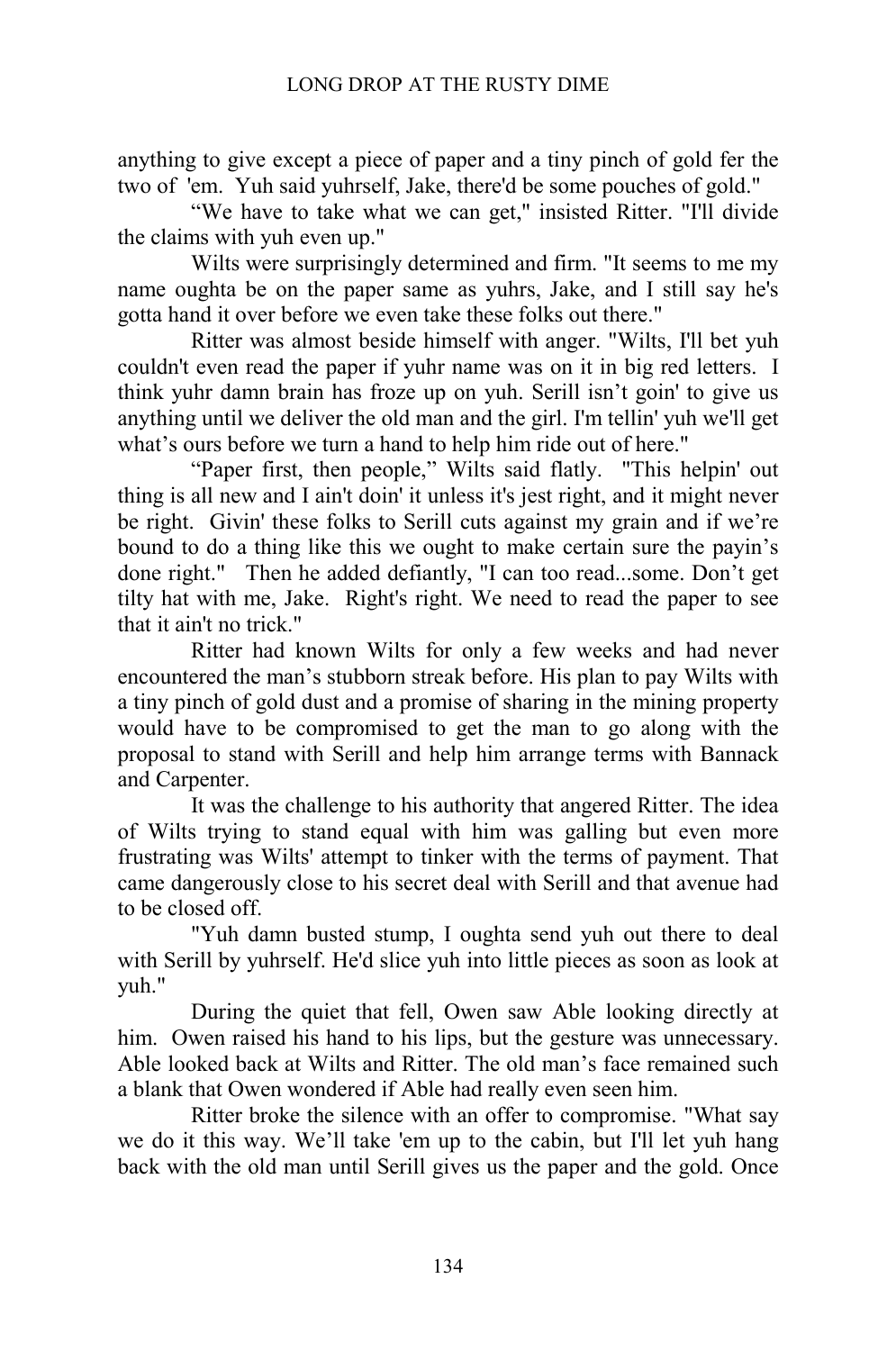yuhr satisfied, we go ahead and hole up with Serill until Bannack shows up."

Wilts was a long time in answering. His response made it quite apparent that he had thought the exchange over carefully. "Sounds all right to me, Jake, but there's jest one thing."

"What's that?"

"When I take the old man to Serill, I'll keep the paper."

The unspoken challenge to Ritter's honesty and good faith and the hint that he would act less than honorably in the matter of the mining deed was more than his temper and vanity could bear. He apparently leveled his revolver at his partner since Wilts took a quick, surprised step backwards.

Owen could not see the gun, nor could he see Ritter's hand. He felt certain that if he moved to where he would have a better view, Ritter would be able to see him. Therefore, he had to be content to listen and guess.

Ritter's voice was rough and menacing. "Wilts, yuh rotten egg, I've a mind to ventilate yuhr damn shell. Yuh ain't done nuthin' but bring me grief since I first gave yuh a chance to do some chores fer me. Now yuh turn on me like a slitherin' sidewinder and talk like I was fixin' to cheat yuh. The only problem I've got is decidin' if yuhr worth the slug."

Able interrupted the exchange between the two and diverted the threat to Wilts by speaking out. "I'd say Ritter's idea might be the best way to do it, Wilts. If yuh're really worried, tear the paper in half. That'd be fair to both of yuh."

Ritter started to squelch the interruption, but hearing it go his way, he let Able finish. Since it added to his own arguments, he eagerly adopted it.

"There, Wilts, it's jest what I've been sayin'. I'll give yuh one last chance to stop yuhr bellyachin' and arguin'. What's it goin' to be?"

Reluctantly Wilts agreed to Ritter's plan. He did manage to extract further assurances that he would get to read the paper before turning Able over to Serill.

"Let's move over to the edge of the clearin' and wait fer Serill to show hisself," ordered Ritter. He added, "Remember, I got the hammer back on this pistol. It's a feather touch trigger, so don't get any notions about makin' a break."

As Jane and Able rose and began walking, Able threw one quick glance at Owen and gave an almost imperceptible nod of his head. Owen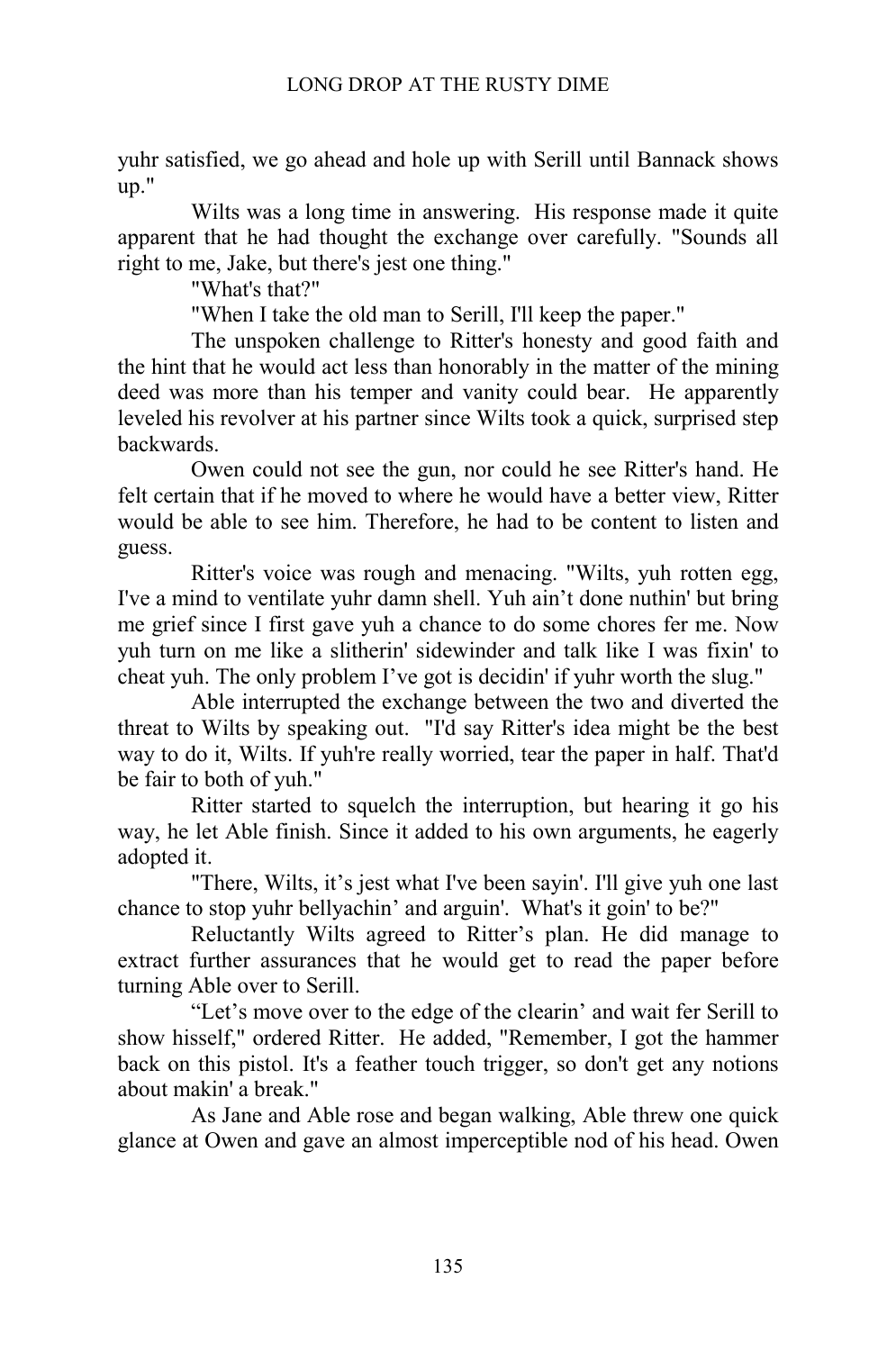also saw Wilts draw his revolver and spin the cylinder as he walked behind his two captives.

Owen had the information he had been looking for. The immediate need was for the assistance and advice of Amos and Milt Dolor. Once safely out of hearing, he abandoned wariness for speed and began sprinting through the forest.

Owen found his companions anxiously awaiting his return. He quickly outlined the situation and added that they had very little time in which to act.

"Amos, just how well do you know Jake Ritter?" asked Owen.

"He was in with those rustlers in Wyomin' while I was tryin' to run a freight business. We didn't see much of each other, but I did have a few to do's with the man. Why do you ask, Owen"

"I've had a couple of run-ins with him, too. I think he's all talk and lots of puff. Back there just now he threatened to shoot his partner. I had the strong notion that he wouldn't have done it, not in a million years. Able offered him an out and he jumped on it."

"Yuh may be right, Owen. He was always strong on talk and short on doin'. His reputation for bein' a tough came mostly from the crowd he hung out with. Yep, lots of brag, lots of big talk, but quick to cut and run, pretty well describes Jake Ritter."

"I'm glad you agree because a lot depends on us being right."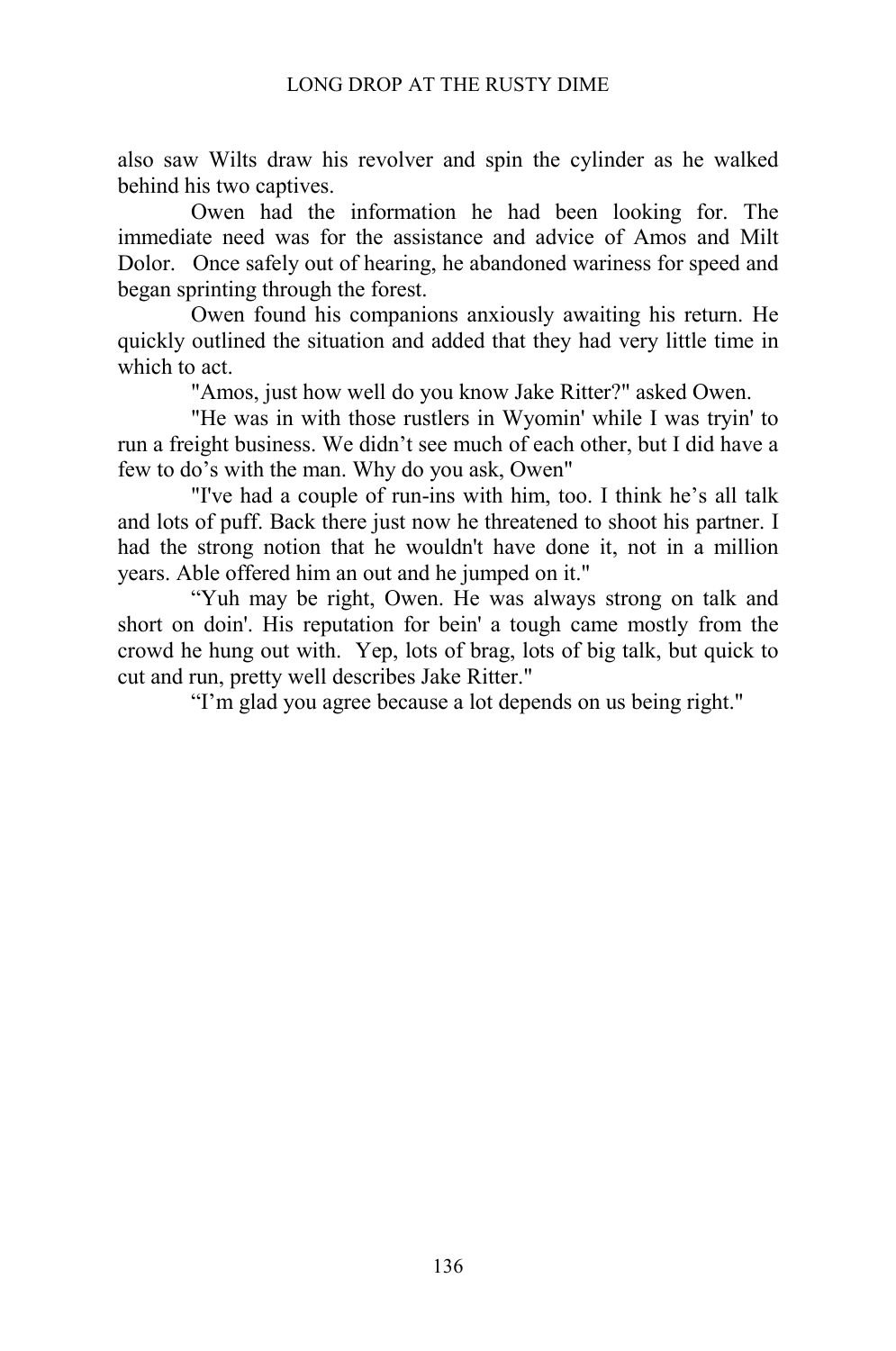◆◆◆◆◆

Serill stepped back into the shack and stood for a while thinking over the sudden turn of events. If Ritter was telling the truth about the Carpenter girl, it could be the edge he had been looking for.

Yet he was suspicious. The story Ritter had spun about Bannack's concern for the girl didn't ring true. It ran against everything he knew about the vigilante. The man had spent months tracking down Serill's companions. In doing so he had shown himself to be absolutely committed to his mission. The vigilante had also shown himself to be brutally direct in dealing with outlaws. The story Serill had heard about the hangings in Wyoming proved that Bannack was decisive and that he didn't believe in detours.

Serill wanted to believe the boastful Ritter. He didn't believe that Ritter had the imagination to have concocted the whole story. There had to be a grain of truth in it, but Serill disliked risking his life on any such insubstantial fact. Still there was little choice left to him.

He sat upon the little stool and pulled his trouser legs up above the tops of his high boots. Inside them, tied to the wide pull loops by thick leather thongs, were two heavy leather sacks of gold dust. Serill pulled them both out, and untied the knots. From one bag he poured dust into the other. The glittering little golden stream poured like water and Serill's greedy eyes were transfixed by it.

When the pouch was almost empty, Serill stopped pouring. Carefully he retied the thick fat pouch and fitted it back down into the boot. The thin sack he tied loosely by its drawstring before tucking it under his cartridge belt. The trouser legs were pulled back down and Serill was half prepared for his payment to Ritter.

Serill had a mining deed in his coat pocket. The backside would serve for the agreed upon deed to Ritter, but search and look as he could, no pencil or anything that would substitute could be found. He finally tried using fireplace black and a splinter from a log. Setting the table back on its battered legs, Serill sat down on the stool and in a crude fashion he managed the words, "I deed all my claims around Gold Hill to J. Ritter. Signed, P. Serill."

Even the scrawled words had a finality about them and they sent a chill down his back. It sounded almost like the wills he had seen miners scratch out in the saloon when they felt themselves fall victim to the lung sickness that came in the dank and wet months of winter.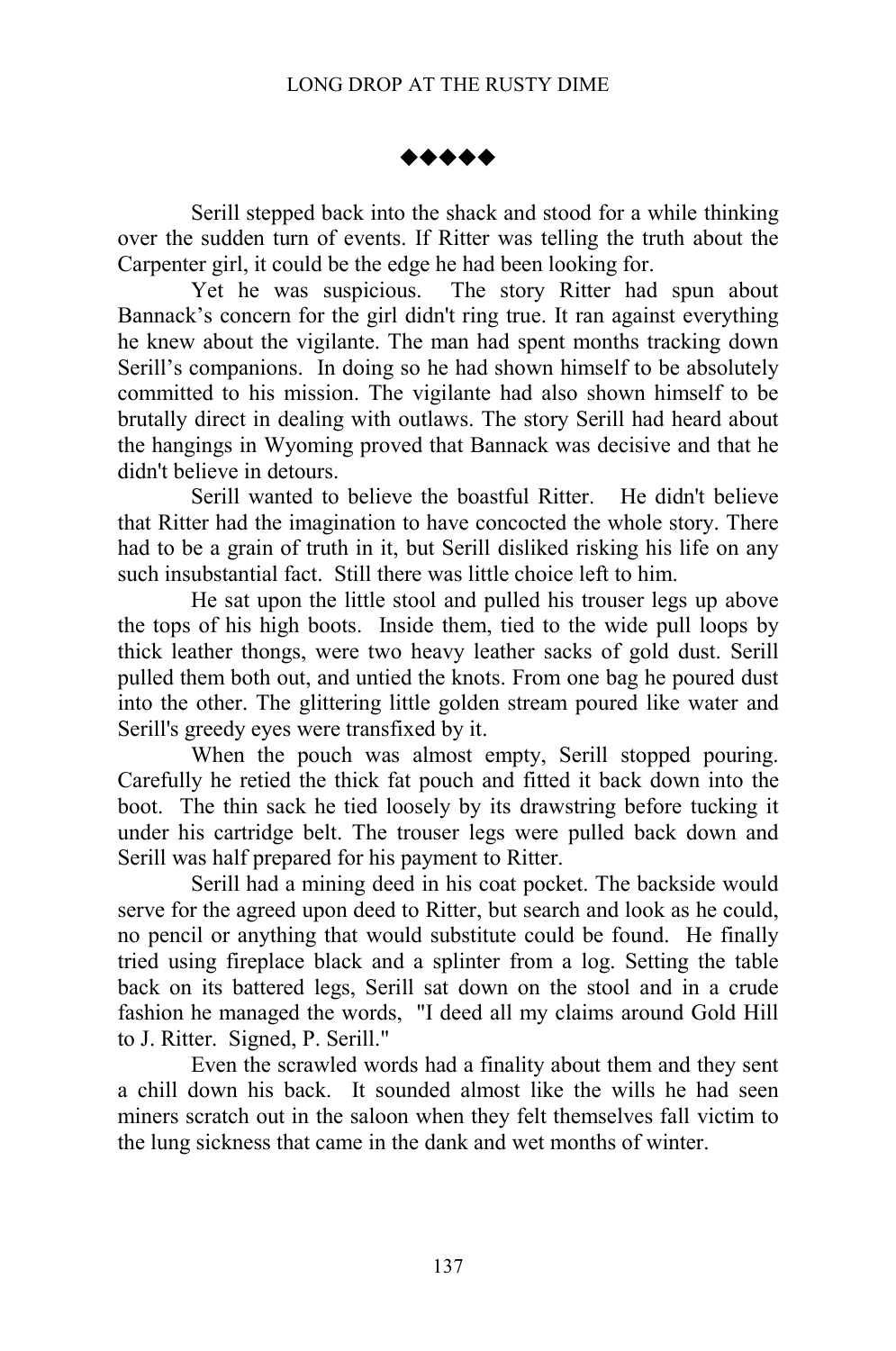Serill shook off the feeling and carefully folded the paper, trying not to blur it beyond legibility. As he did so, a grim smile crossed his lips as he thought of Ritter trying to preserve the deed long enough for it to have any effect. The smile was accentuated by his vow that if he managed to get out of the trap he was in, he would deal with Ritter later.

He brushed his hand across the mustache and the scar tissue that cut across his lip. Serill bared his stained and broken teeth and spat into the fire. "Yes, by damn. First escape, then I'll settle things. Ritter then Bannack."

Serill emphasized his thoughts by dragging his long knife across the tabletop. He was encouraged. If he could get his knife-edge against the throat of the Carpenter girl, he would be able to command the actions of Bannack and those with him. With luck he could get himself smoothly away from what he felt was a closing trap.

Thus prepared, Serill returned to the door, opened it carefully, and studied the clearing and surrounding trees. Not seeing anything to alarm him, Serill stepped through the door and looked around for sign of Ritter and the captives.

 For a time there was only silence. Serill had a fleeting apprehension of betrayal. Then from the line of evergreens nearby he saw the little procession emerge. First was a slim figure that was probably the girl, close behind her was another wearing the characteristic hat of a wagon driver. They were followed immediately by Ritter and Wilts.

 The group came a bit closer than halfway across the open space before it stopped. Then Ritter and the girl continued walking toward the cabin. The other half of the group stayed where it was and held a position a long stone toss away.

 From what Serill could see, the girl was clearly frightened, but, despite that, her step was firm and there was no evidence to suggest she might become hysterical or faint. Her blonde hair strayed in all directions from under her scarf and her face was tinged with red from the cold air. She walked with her hands jammed into the side pockets of the too large mackinaw and seemed almost to ignore Ritter who was close behind.

 She stopped a few paces away and looked at Serill with an intense, almost curious stare. Serill had the feeling he was being measured and weighed by some mysterious feminine standard. It made him uncomfortable and he avoided her eyes, looking instead at Ritter who had stepped up beside her.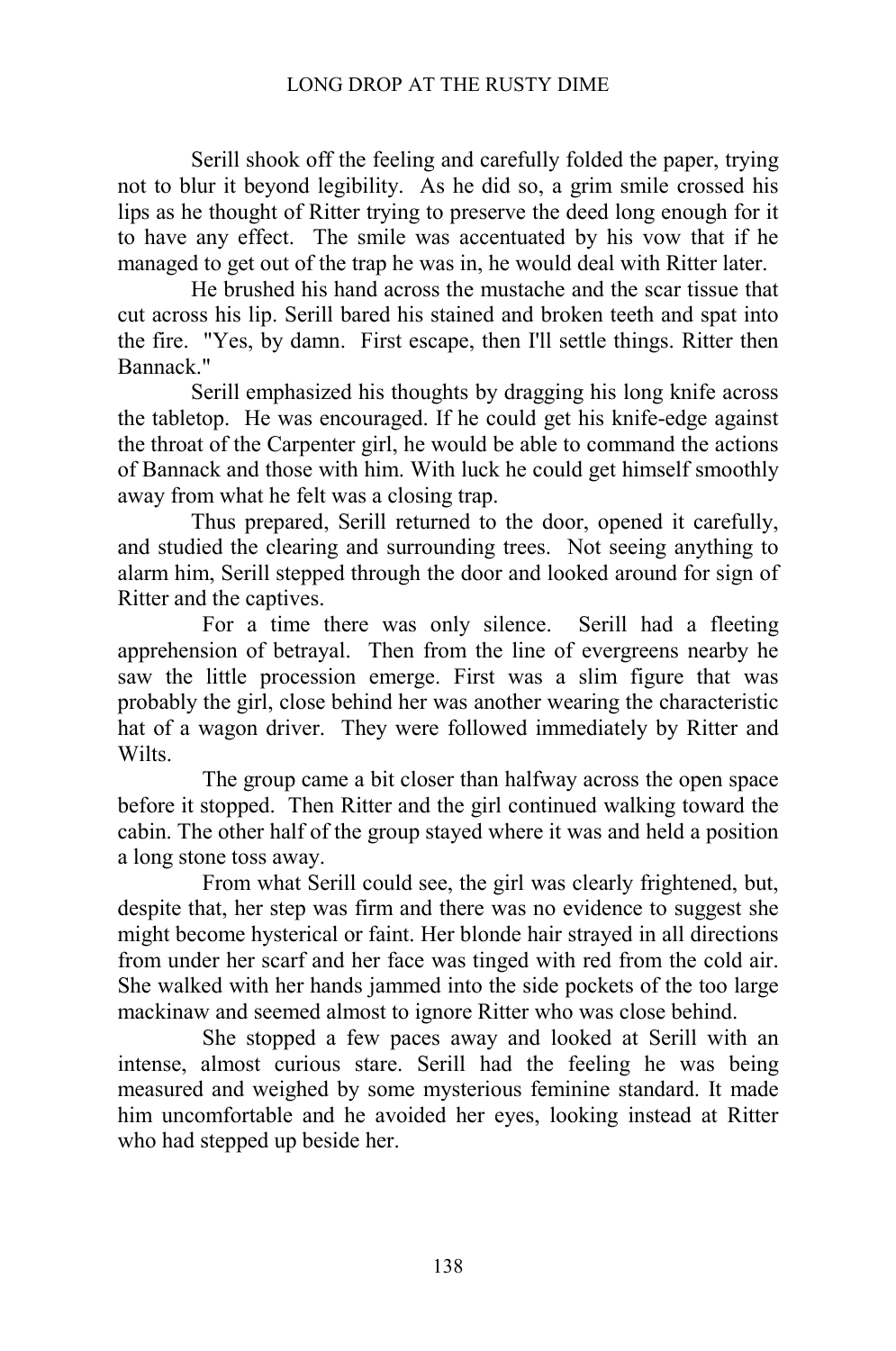"What kinda game is this, Jake?" he asked suspiciously. "How come those two are holdin' back?"

 "It's that damn Wilts. He's got some notion about not gettin' the paper yuh promised. I explained the deal to 'im, but he was all fidgety and startin' to backslide. He finally agreed to go ahead with it if he could see the deed first."

 Serill's eyes narrowed as he looked from Ritter toward Wilts. "Yuh sure this ain't a saddle burr yuh dreamed up yuhrself?"

 "Yuh got my word on it, Pane. The deal's set. He jest wants to look at the paper."

 "How do I know I can count on 'im to back me if he's already startin' to make his own rules. I don't like changin' deals after they're made." Scanning the trees, he asked, "Where are yuhr horses?"

 Ritter jerked his thumb toward the point where they had emerged from the cover of the timber. "Back there, jest a few steps past the first tree. Yuh want me to send Wilts back to bring 'em up?"

 Serill was getting impatient. Standing in the open made him feel vulnerable, yet if he was to command the situation, it was necessary. "Hell, yes. We'll need 'em." He thrust the paper at Ritter and barked, "Here's the deed. It may not be perfect, but it's the only one yuhr goin' to get. Go back there and get the old man and send Wilts fer the horses."

 As Ritter took the paper and walked quickly away, Serill turned his attention to Jane. "So yuh're Bannack's woman are yuh?"

"I'm nobody's woman," she answered curtly.

 "Are Bannack and yuhr pa headed this way?" demanded Serill abruptly.

"I don't know where they are," said Jane staring at him coldly.

 Serill bridled at her quiet strength and unspoken defiance. "Maybe Bannack never told yuh I got rid of one woman fer him. I wouldn't hold back on a repeat, so don't get saucy with me. If yuh give me square answers and don't throw any blocks in the road, yuh might live through this."

 Jane did not speak and there was nothing in the steady gaze of her eyes, which would indicate she had been intimidated. She apparently felt her best course of action was to answer direct questions only.

"Ritter said yuh was Carpenter's girl. Is that true?"

"It's true."

 "He also said that yuhr outfit jest pulled in from Wyomin' with Bannack ridin' along. Did he tell yuh he was a damn vigilante and that he's been goin' around hangin' men fer no good reason?"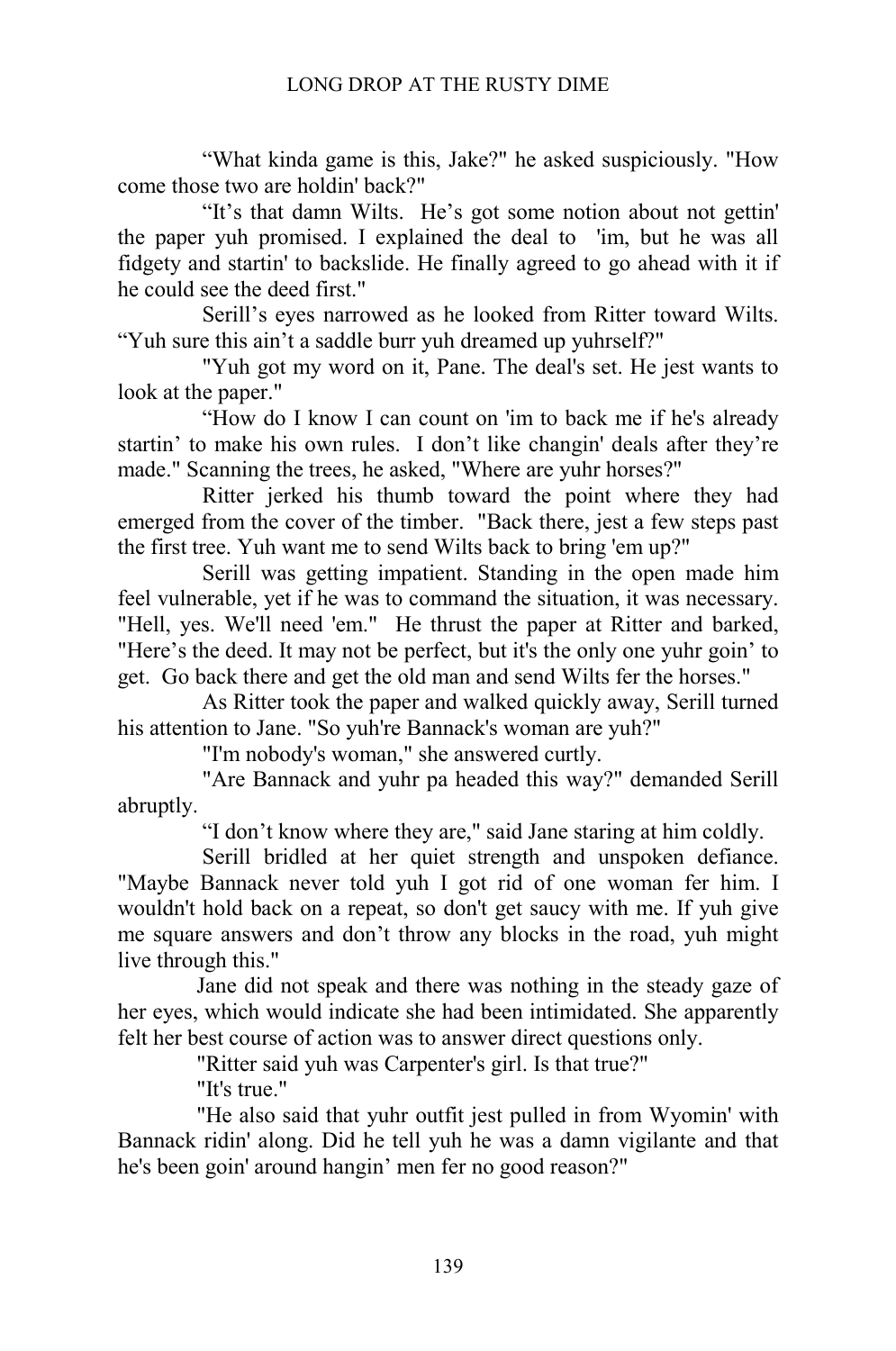"I know about the hangings in Wyoming, if that's what you mean," replied Jane. "In both cases there was good reason. If being a vigilante means hanging killers that the law can't or won't hang, yes, I suppose he is a vigilante."

 Instead of bursting out with a flood of threats, Serill only looked at her as a crooked smile creased his unshaven face and stretched his mustache. "Yuh're Bannack's woman all right. Ritter finally managed to get one thing straight. When we get shut of this place, I might jest take yuh down to Denver and show yuh the sights. Bannack would understand that."

 Serill's laugh was cruel and without humor. His thought clearly was not abuse of Jane as much as it was of tormenting Owen Bannack. For the first time since seeing the killer, Jane shivered and felt her fear grow strong enough to control her mind and her actions.

 "If you believe my pa and Owen will let you just walk away from here, you're mistaken, and if you think I'll go anywhere with you, you're wrong. If you were half as smart as folks say, you'd ride out of here now as fast as you can. Taking the rest of us with you would only slow you down."

 "Fast ain't the game, missy," hissed Serill leaning close. "Blood is. If Bannack comes too fast or gets too close to me, I'll mark our trail with some Carpenter blood. Yuh see I've got all the red cards in the deck and Bannack knows it."

 As he spoke, Able, at the end of Ritter's six gun, walked up and stood beside Jane. Serill paid him little heed and looked past the group toward Wilts.

 "What's he doin' only bringin' two horses?" asked Serill sharply.

"Why, two's all we got," shrugged Ritter.

 With a whisp of sliding metal, Serill's knife was in his hand and the point embedded under one of the buttons on Ritter's coat. The killer's eyes blazed with fury as he gave the knife a slight shove and sent the point slicing through the dirty wool, a shirt and long handled underwear to the skin.

 Ritter's eye's widened and he gasped in surprise. The peril of the knife rooted him to the spot.

 Serill seethed at him, "Yuh fool! Yuh damned fool! Did yuh think I was dealin' with yuh to walk out of here? All yuhr talk about having a sure ticket outa the mountains and about havin' the girl and not one damn word about havin' only two nags. I'm gonna slice out yuhr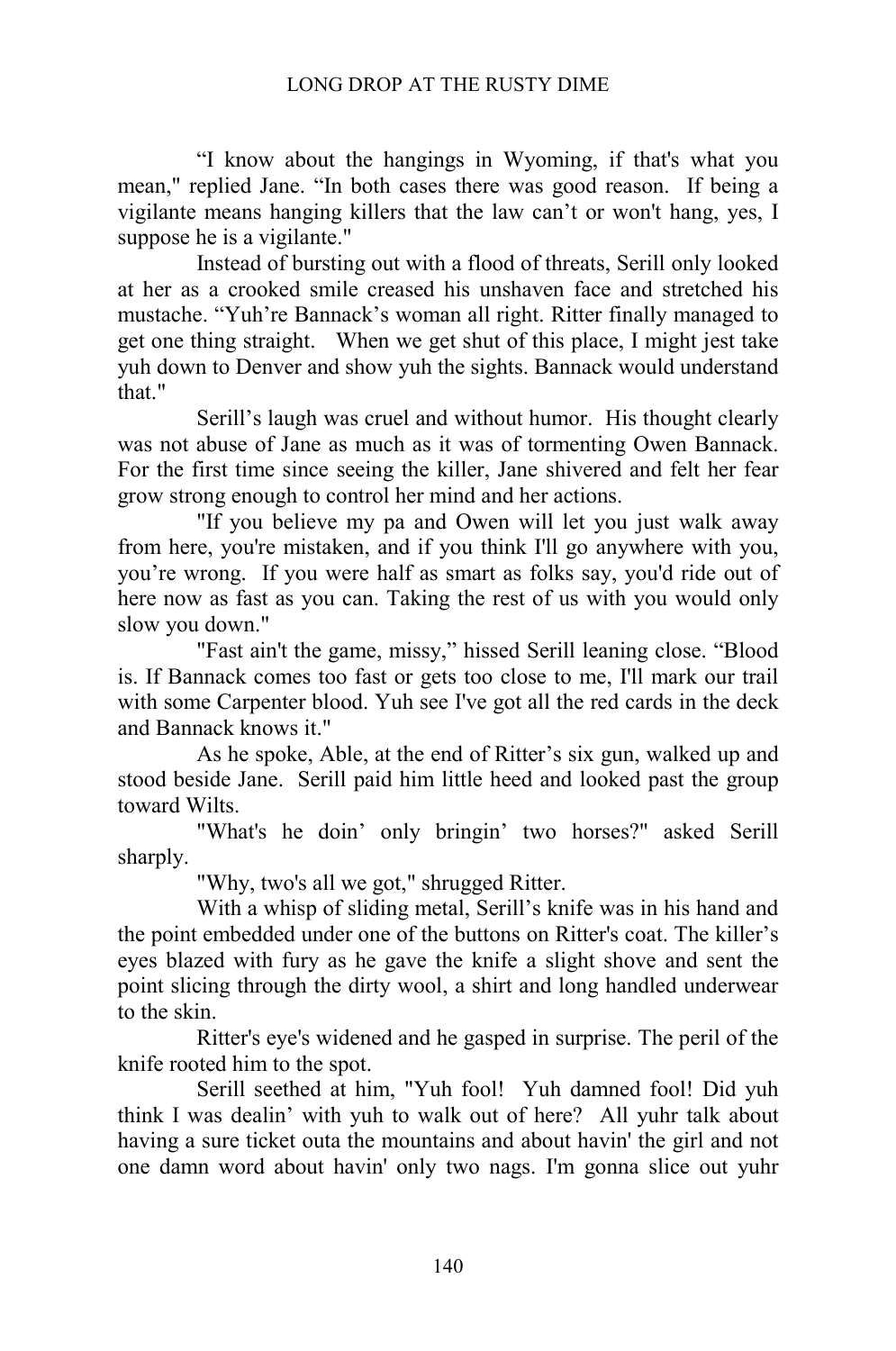lyin' tongue. Then if I do the same for that pard of yuhr's, we'll have the group down to size."

 Sensing that the man was angry enough and blood thirsty enough to do as he promised, Able diverted his attention.

"Ain't yuh fergettin' somethin', knife man?"

 Serill hesitated and looked at the wagon driver. "Yuh want some of this steel too, old man?"

 Able ignored the threat. "Yuh ferget them horses has been rid double most of the day. Havin' 'em is worse than walkin'. A man could spur 'em bloody and be lucky to get a decent plod fer a few miles. I'd say we're all afoot, and killin' Ritter ain't gonna help none."

Able's argument made an obvious point that was simply not open to dispute. It also forced Serill to realize the futility of killing Ritter. It would accomplish nothing but more important was the fact that it would deprive him of the man's gun hand.

As Wilts walked up leading the horses, Serill's cunning gave him a plan. It was thin and tentative, but it was worth a try. Remembering what Ritter had said about Wilts and his reluctant participation, Serill decided to put that fact to use.

Turning to Able, Serill said, "Climb up on that cayuse, mister. Wilts, I'm goin' to give yuh my poke, the whole thing. Yuh don't need to split it with Ritter. All yuh have to do is take off through the trees fer Gold Hill. It's all downhill and it ain't far."

Wilts' mind had fixed on the mining deed and his part of it. "What about them claims?"

"Yuh saw the paper didn't yuh?" demanded Serill.

"It only had Jake's name on it," replied the dogged Wilts.

"Where is the damn thing?" asked Serill heatedly.

"I got it here," admitted Ritter, hoping not to raise Serill's wrath again.

Snatching it from his hand, Serill handed it to Wilts. "It ain't worth nuthin' to Ritter if it's in yuhr pocket. Yuh can wait fer Ritter at the saloon and split the claims there. Satisfied?"

"Where's the gold?" asked Wilts suspiciously.

Serill yanked the pouch from behind his cartridge belt and tossed it to Wilts. The man's eyes popped as he clawed it open. Even the few thin pinches of gold captured his attention. Quickly he tied it tightly, and stuffed it up under his coat and into his trousers pocket.

Mounting his horse he asked, "What do I do with 'im when we get to the camp?"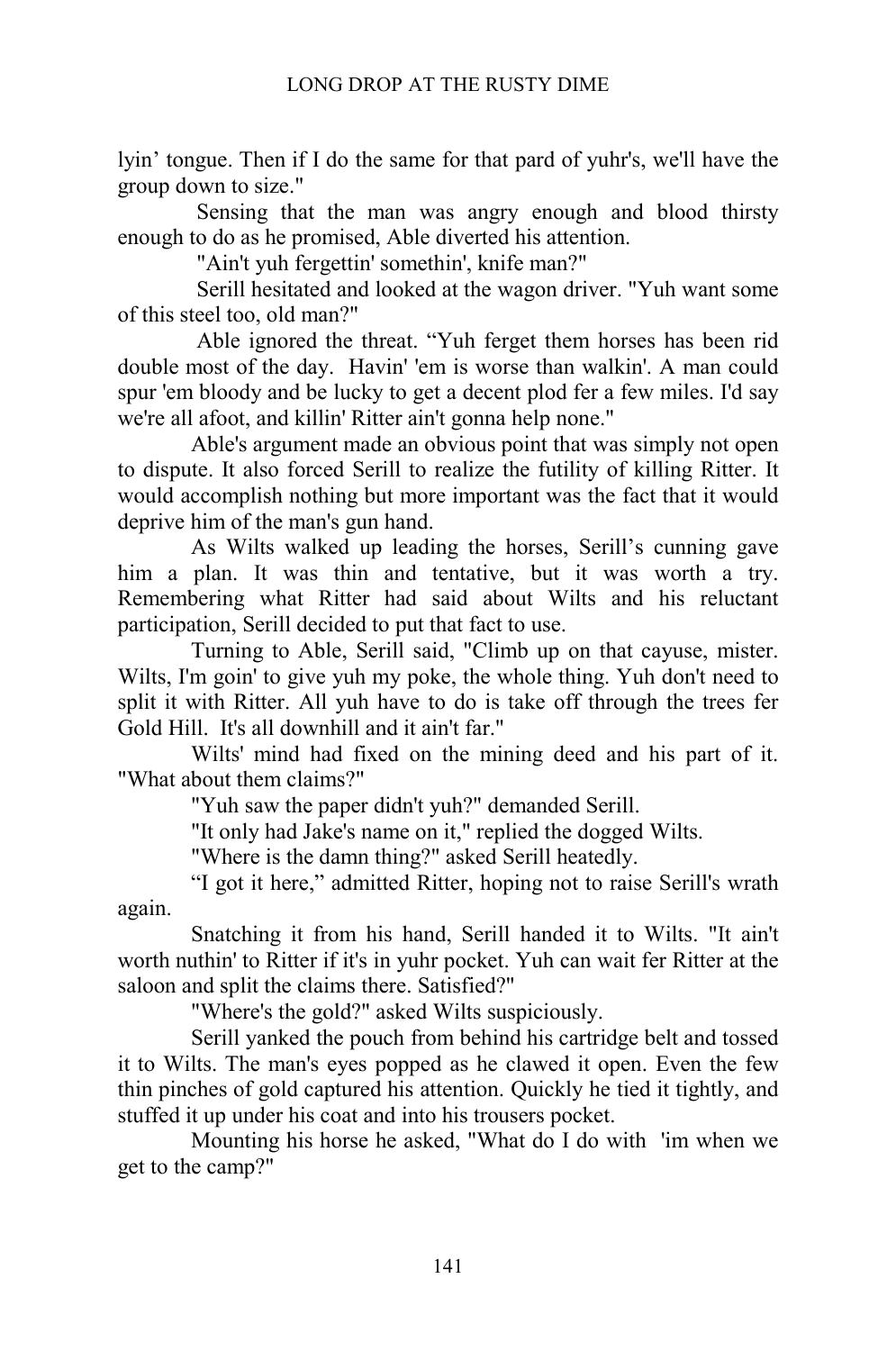"Sell 'im to some gypsies. I don't care. Jest git goin'."

During the exchange, Able had not moved. He remained fixed where he had been standing. Serill turned on him. "Whatcha waitin' fer? Climb up on that horse."

"I reckon I'll jest stick around here," Able said matter-of-factly.

Serill turned on Able and raised his long gleaming knife. "If yuh stay here, it'll be in parts."

Jane seized Able's arm. "Able, please do as he says. If you were...well, if anything happened because of me, I'd never feel right again."

Serill lifted his knife to the side of Able's head. "In about three seconds, I'll start with the ears."

Ritter, almost as if repaying Able for the old man's words, which may have saved his life, said in a businesslike tone. "No need fer all that. Come on. Up with yuh on that horse." With that he grasped Able's elbow and forced him to the horse. Just as forcefully, Ritter shoved Able up onto the saddle.

"If yuh harm that girl," Able warned with all the fierceness at his command, "I'll hunt yuh down and split yuhr rims, yuh bloodthirsty leech."

Ritter finished hastily tying Able's hands to the saddle horn and stepped back. Serill ignored the threat and commanded Wilts, "Ride before I change my mind and take back that deed and my gold."

No other threat could have been as effective. Wilts grabbed the reins of Able's horse and lashed his own horse into motion. Reluctantly the abused animals began trotting across the far edge of the clearing.

Serill now directed his full attention to Jane and Ritter. "Quick," he rapped out, "bring her along."

With that, Serill ran toward the cabin. However instead of going in, he skirted around staying close to the side and stepping on the bare ground under the overhang of the roof. Over his shoulder he ordered Ritter, "Stay outa the snow along here."

Once around to the rear of the cabin, Serill retraced his own tracks leading from the corral. He deftly slipped through the poles of the little enclosure and moved across it. The uphill side was near the surrounding trees, and with a few steps the three disappeared into the cover of the forest.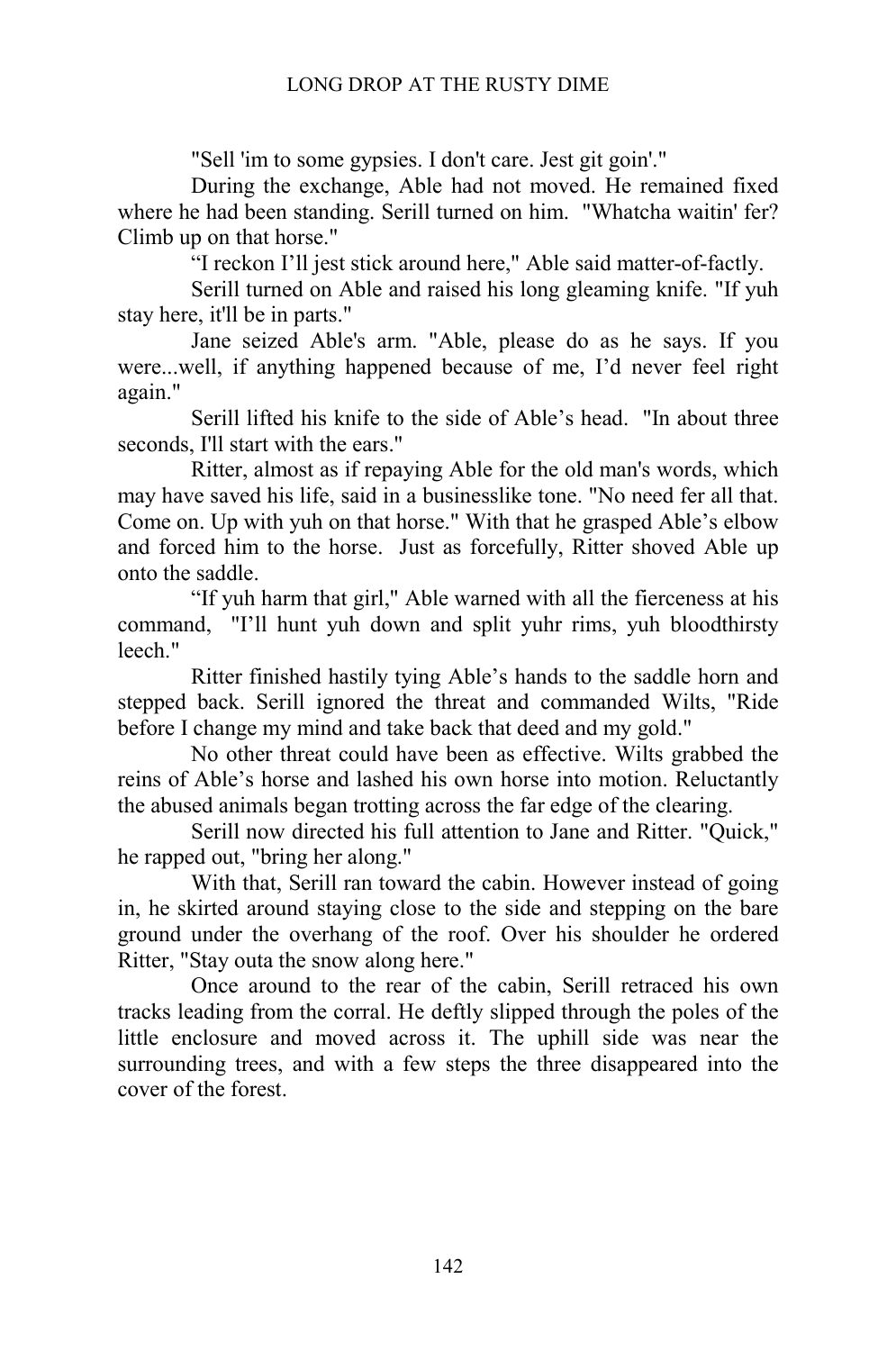◆◆◆◆◆

Owen and Amos were the first to arrive at the edge of the clearing. Milt Dolor was close behind leading the horses. The three men crouched there, studying the terrain and the cabin.

"Owen, I'm not sure," Amos was saying, "but I'd swear there were two of 'em. They were going behind those bushes at the end of the clearin', but I couldn't see who they were."

Dolor, who had a difficult time keeping his voice below its normal roar, noted, "They were headed fer Gold Hill if they went that way, and if yuh saw 'em, Amos, they can't have much of a lead on us."

"True enough," agreed Owen thoughtfully. "The problem is that if there were only two, we know they've split up. But what kind of a split?"

"What would Serill do in a case like this?" asked Amos. "Do yuh think he would make a break fer it or hole up?"

"There isn't any question about it." Owen answered. "He'd make a run, but only if he thought it was his best chance. "

"We're pretty sure he didn't know how close we were, so it's hard to know jest how he'd jump then," frowned Amos.

"I think we can be pretty sure that Ritter told him we were only a skip behind. We know that from seeing Able's greener planted with the sign on it. He'd make a point of our being on his trail to stampede Serill into paying his price. It's kinda funny though. From what I heard, Ritter's first plan was to just trade Jane and Able for a price, but the best I could make out, there had been a switch and he and Wilts were going to throw in with Serill<sup>"</sup>

"Then it wasn't Ritter and Wilts that I saw," concluded Amos. "Unless they went back to the original plan, made the switch and were headed out when I saw them."

"From what I know about Pane Serill, he'd want someone around to help with the shootin'," said Dolor.

"Then why the split up?" wondered Amos.

"That's what I can't figure," mused Owen. "One possibility is that because of the fact they were short on horses, Serill grabbed them for himself and one other and ran for it."

"Who'd he take," asked Amos.

They were silent for a moment. None of them wanted to recognize the obvious. It fell to Dolor, the most objective of the three, to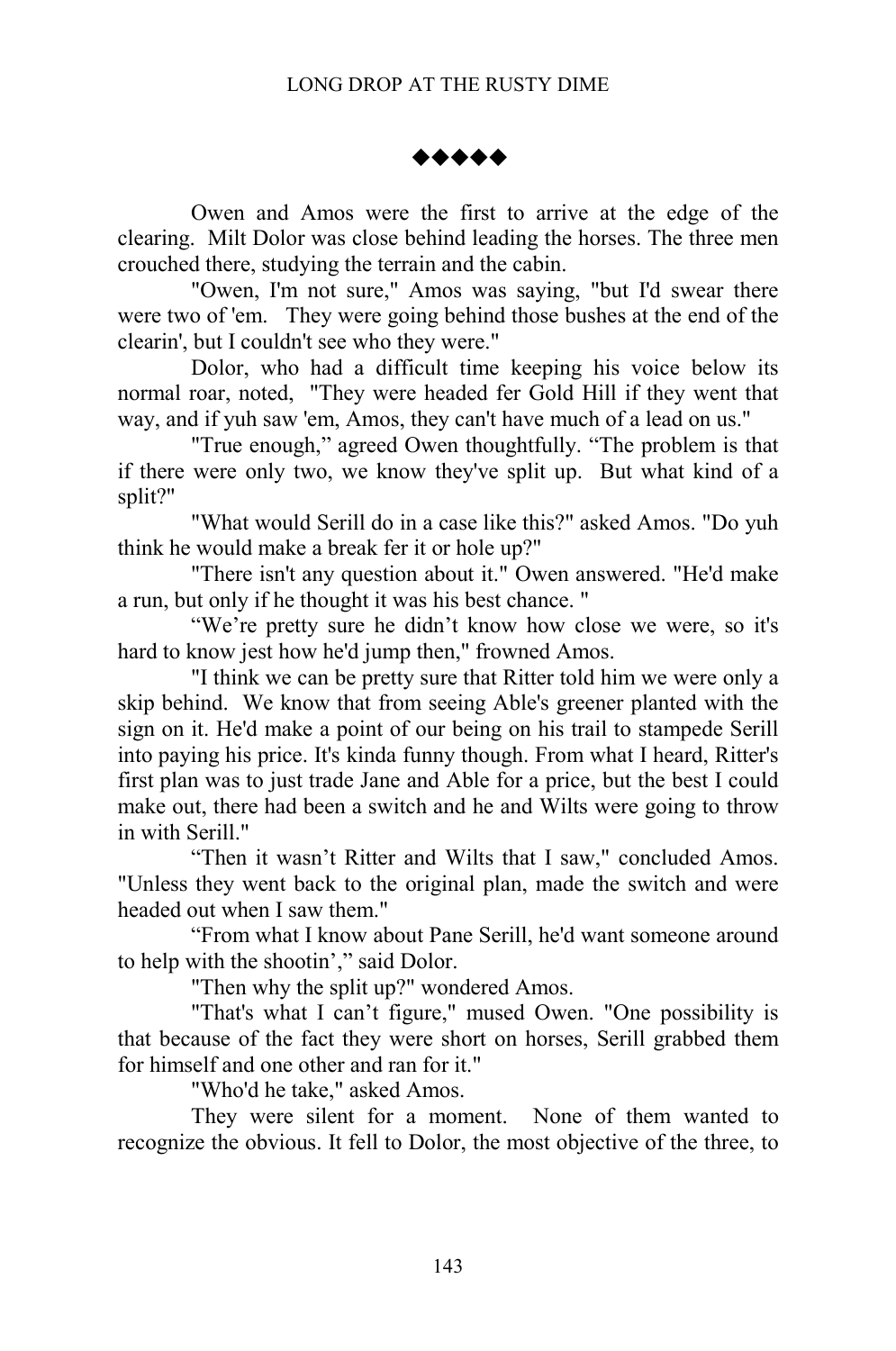put it into words. "I don't think there's any doubt about that. He'd take Jane."

"Then that's the way to go," declared Amos, rising to his feet.

"Amos, I only said that it was a possibility that it was Serill who was riding out. There are others," cautioned Owen. "This whole thing brings us to splitting up ourselves. We can't all go after those two horses and ignore the other three. At the same time we can't all stay here and forget about those horses. In the final toss of the hat, it comes down to a guess on how to do it."

"Someone's got to make the call." Amos' words did not offer an option. They were aimed directly at Owen.

The tall man accepted the responsibility without any hesitation. Looking at Amos he said, "I'd say that you and Milt, follow the horses. If one of them is carrying Serill, there ought to be two of you. On the other hand if Serill is still around here, I can keep a watch on the cabin until you get back. At the same time I can do some more scouting around and get a line on what might be a good approach to use."

"It might be slow goin'," Amos reminded him as he and Dolor climbed up on the big wagon horses. "This team's startin' to show the wear."

Owen looked at him quickly as if reminded of something. "Problem?" asked Amos noting the look.

"No," replied Owen. "Just a thought, but it doesn't change anything."

As the two rode off on the trail of Wilts and Able, Owen looked at the cabin and said to himself, "Two very tired horses or a cabin. On the horses you get caught and probably without much trouble. In the cabin you'd have a hostage, but you're still surrounded. I'm not sure that either one is a good choice. What's needed is some kind of diversion. Let the rabbit go, then run the other way."

The deep-set gray eyes narrowed and seemed to withdraw deeper from the high cheekbones. Owen Bannack's face tightened and became set with an inflexible determination. Everything in his character demanded direct action once a decision was made, and now as he knelt in the snow, he considered the facts and sorted through them. Amos' comment made him realize that the horses of Ritter and Wilts would be exhausted from carrying double loads. When Serill discovered that fact, he would reject the use of them for his own attempt to escape.

Owen was certain that Serill was still nearby. That meant Jane, too, was still somewhere near the Rusty Dime. As he looked at the cabin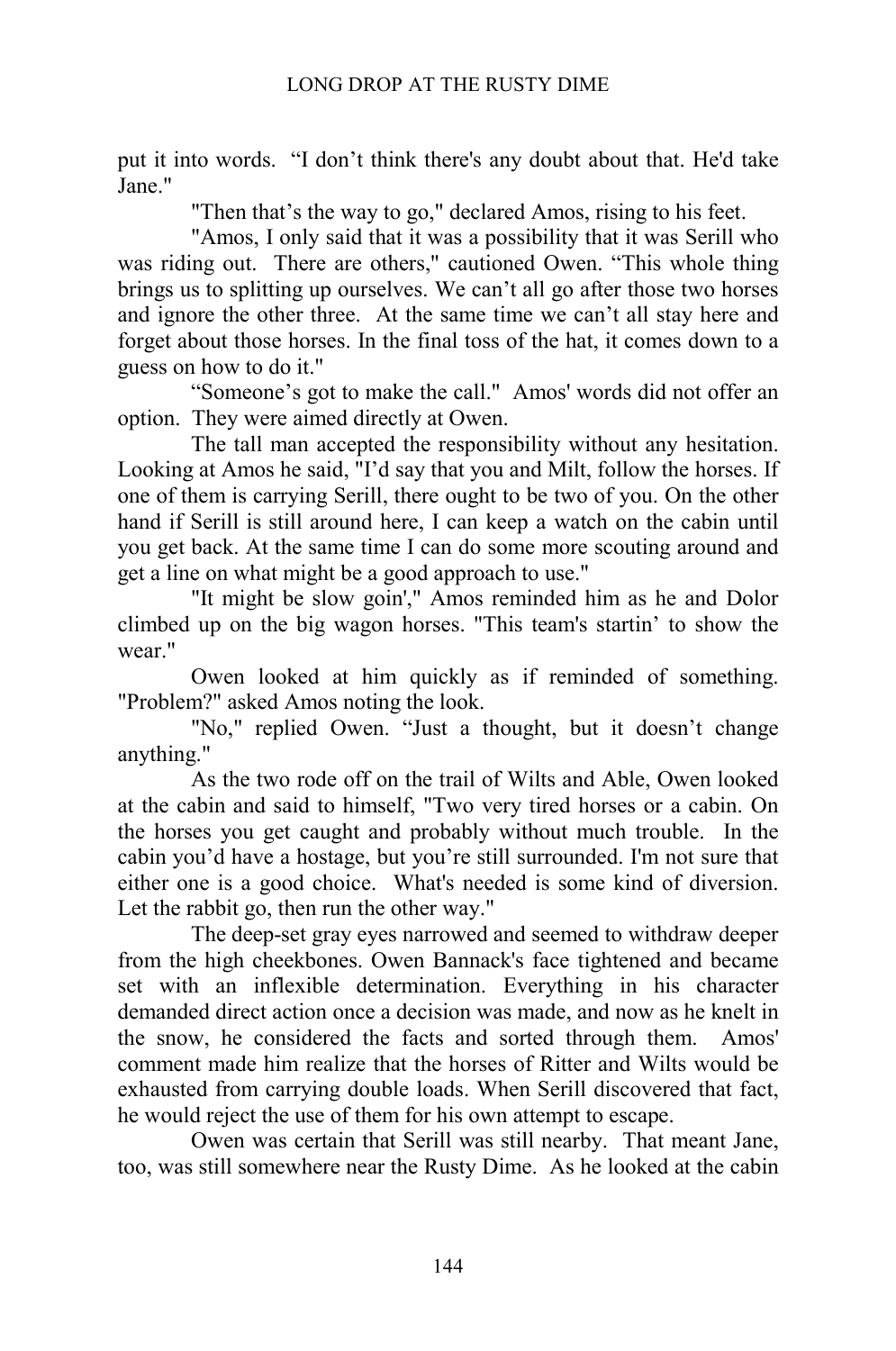the thought crossed his mind that it would make a poor place to hold out against armed men. The most obvious disadvantage was the absence of an escape route. There simply was no place to go. A couple of determined and armed men could lay siege to the cabin indefinitely.

Complicating the whole thing was the captive. Serill would use the girl to hold off an attack and then would use her to impose conditions for his unchallenged escape. Trying to put himself in Serill's place, Owen asks himself how he would make use of the girl. Owen didn't like the thoughts which rose to haunt him. He remembered the inhumane handling of his wife by Serill and his gang during the time they held her before leaving her to die.

The vindictive nature of Serill might prompt him to repeat his actions. It would be in keeping with his character for Serill to punish Owen and try to get even for having been tracked down. The prospect of such a thing happening generated an intensity of purpose in him like none he had ever known before.

The stillness surrounding the cabin gave it a sort of serene and peaceful aspect. There was a faint and thin column of smoke rising from the chimney suggesting that the occupants were warm and snug. The side nearest Owen was an unbroken wall of logs, chinked with mud and offered no prospect for observation.

Moving from tree to tree to avoid being seen and to limit the possibility of becoming a target, Owen worked his way downhill in order to get a view of the side of the cabin which faced the long side of the clearing. Reaching a vantage point that gave him a full view of what was the front of the little hut, he immediately was struck by the fact that the door was ajar.

It was totally unexpected and at odds with the thought of the cabin serving as a sort of fortress. Owen could see a narrow portion of the inside of the cabin and he detected no sign of life. He quickly moved a bit further along the tree line to improve his view.

The cabin was empty! Owen was virtually certain of it. There was always the possibility it was some kind of ruse to draw him closer. There was also the chance that Serill was free from the confines of the little building and running. Running and forcing Jane to run with him.

Abandoning his position, Owen rose and returned quickly to his original place. He swung into the saddle with a graceful motion and headed Cocoa toward the cabin. Breaking out of the woods, he nudged the big chestnut into a full gallop and in an instant was at the cabin door.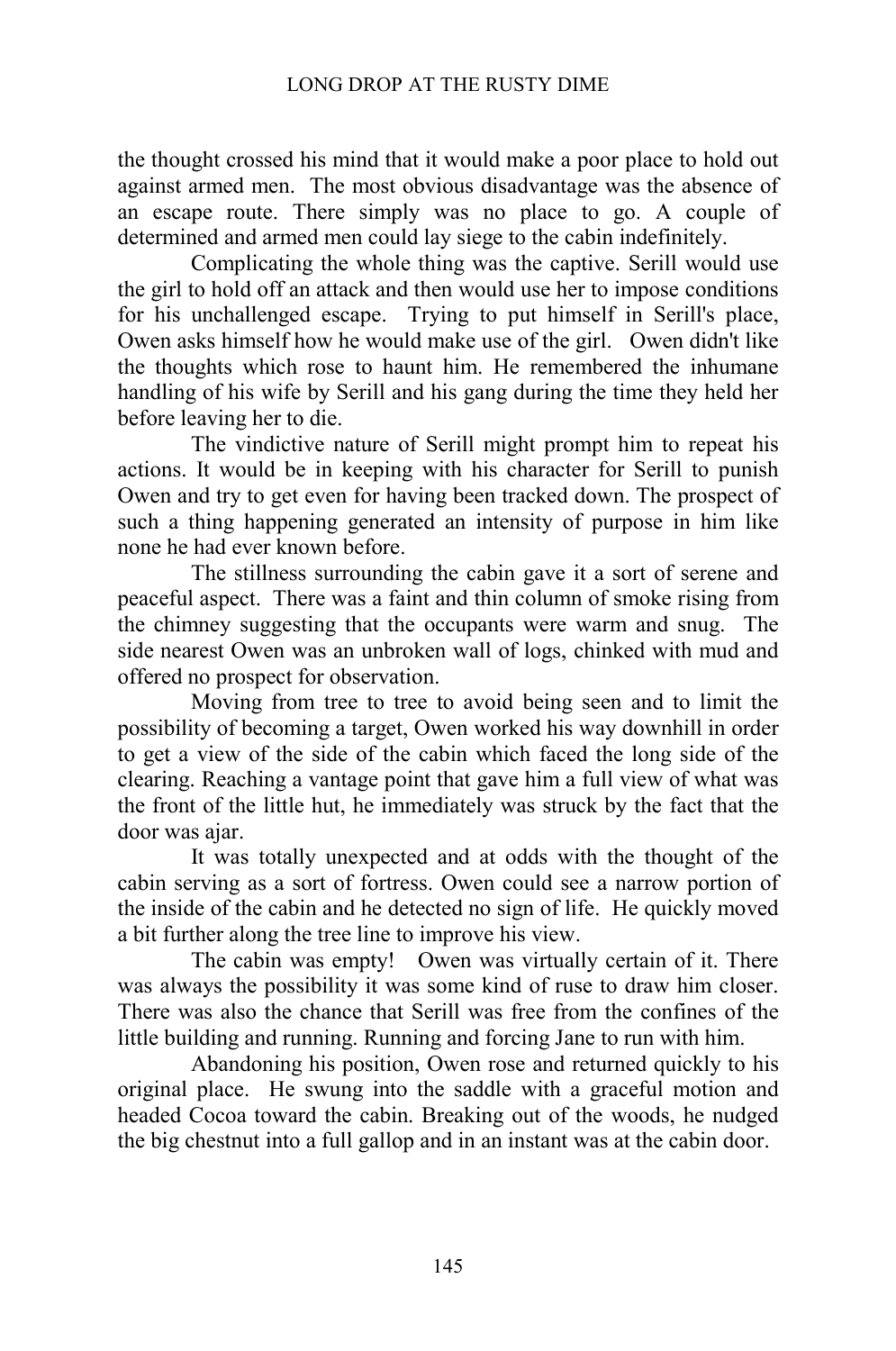Cocoa slid to a stop showering snow across the front of the building. Before the horse came to a halt, Owen was out of the saddle and through the door. The navy colt leaped into his hand and his eyes swept the room. It was, as he had feared. Only a table and chair greeted him. The meager fire was almost burned out and its smoke drifted half in and half out of the chimney.

There were no clues to suggest whether or not anyone besides Serill had ever been in the room. Pieces of ceramic were scattered around the fireplace suggesting either carelessness or an act of random violence against a cup or a dish of some kind. The crude table listed to one side as though it too had been abused and then pressed back into service.

The vacant shack of the Rusty Dime claim was not snug and warm after all. It was cold, brooding and ominous. Its emptiness was filled with a call for action, but there was no direction in the call. "Where? Which way?" Owen asked the mute room. He swept the tall McKibbin hat off his head and ran his fingers through his unruly hair. The frustration he had felt in Denver when he narrowly missed Serill again tugged at his mind.

It was infinitely worse now because of Jane. He slapped the hat against his thigh as he blamed himself for letting Amos and the girl become a part of his life. If he hadn't ridden up to Gold Hill with them, if he hadn't ridden with them from Wyoming, none of this would have happened.

As he turned back toward the door, the answer to `which way' sat looking at him. Jane's dog, Wink, had, at Amos' direction, stayed close throughout the approach to the Rusty Dime. The dog had slipped from his mind as he scouted the cabin and made his rush on it. Now Wink sat giving him a puzzled, lopheaded look as if asking, "Why the fuss?"

Owen jammed his hat back on, holstered the colt and joined the dog outside the door. "Don't waste time asking me what fool thing I'm doing beating myself with a hat, old boy. Right now you've got to find Jane for me."

Wink gave him something of a suspicious look, but the big dog seemed to understand. On the long trek from Wyoming he and the dog had become reasonably good friends, but there was never any question but what Wink was really a one person animal and the person was Jane.

Owen repeated his command, "Jane, Wink. Find Jane."

As if agreeing to obey the man for this one time, Wink stood and began circling the area around the front of the shack. After a minute, his attention centered on one spot. From there he ran, first in one direction,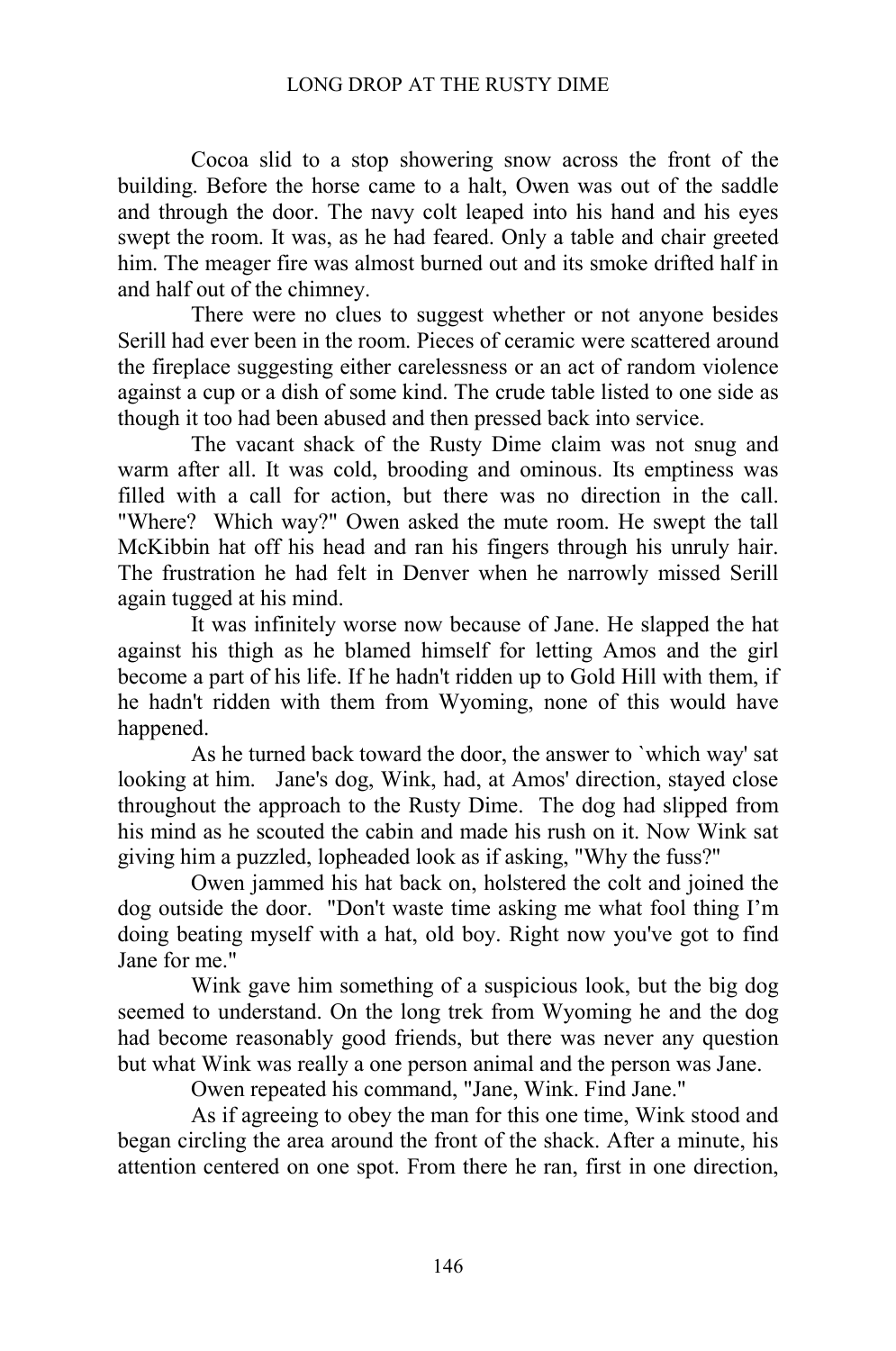then another. Again it took some circling and running in different directions, but Wink settled on a track that took him back toward the cabin. It veered off and led the dog under the eves of the building and to the corral.

A horse, presumably Serill's, stood in a corner, his head hanging low, his eyes listless and uninterested in the activity around him. It was here that Wink apparently lost the trail. The strong scents of the corral seemed to confuse the dog. Not being trained at tracking, he rushed about demonstrating that he had the right idea but a less than perfect skill.

It had been enough. Owen had the direction he so desperately needed. Calling on Wink to follow, he struck off up the hill toward the upper end of the Rusty Dime claim.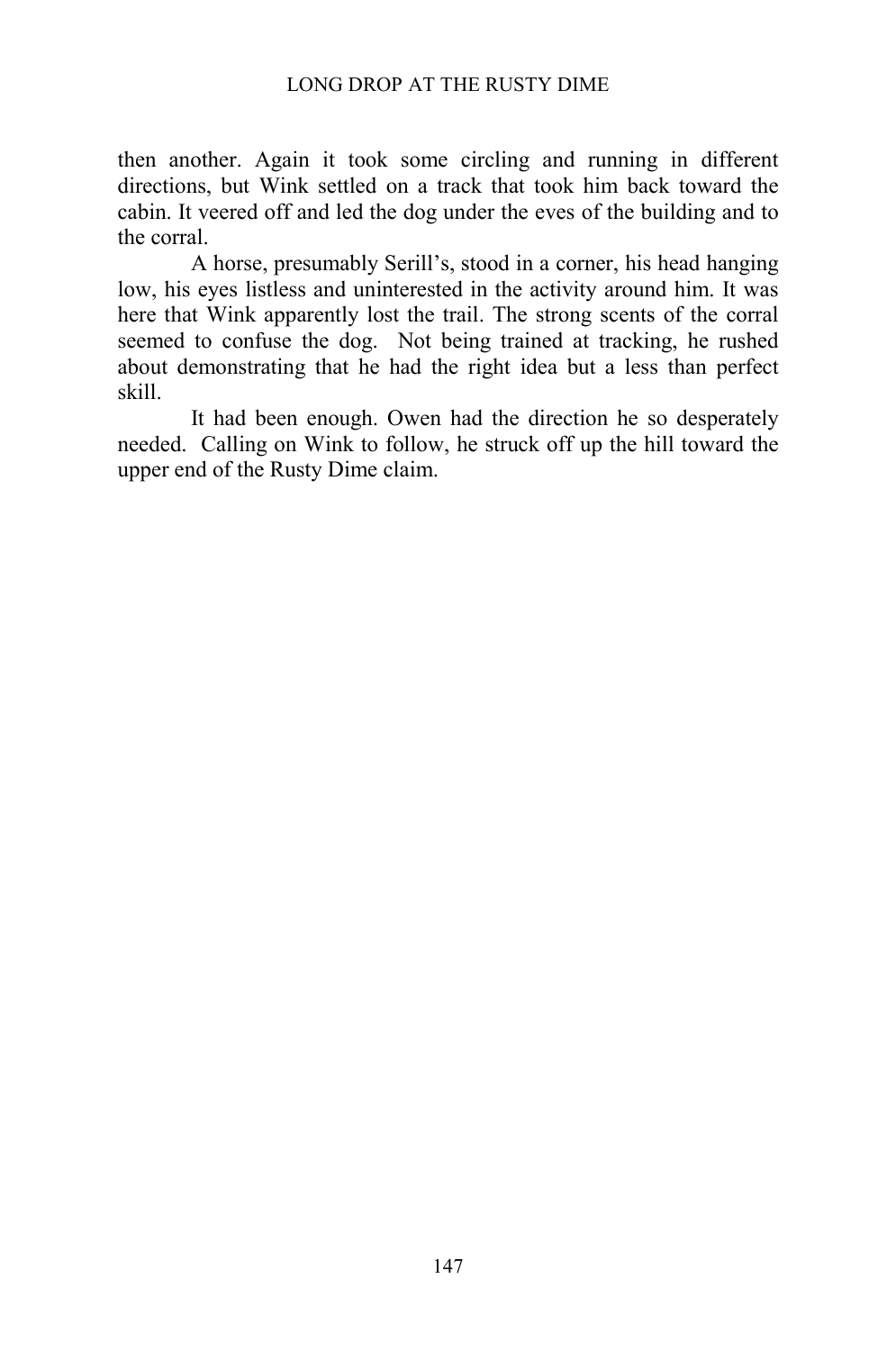#### LONG DROP AT THE RUSTY DIME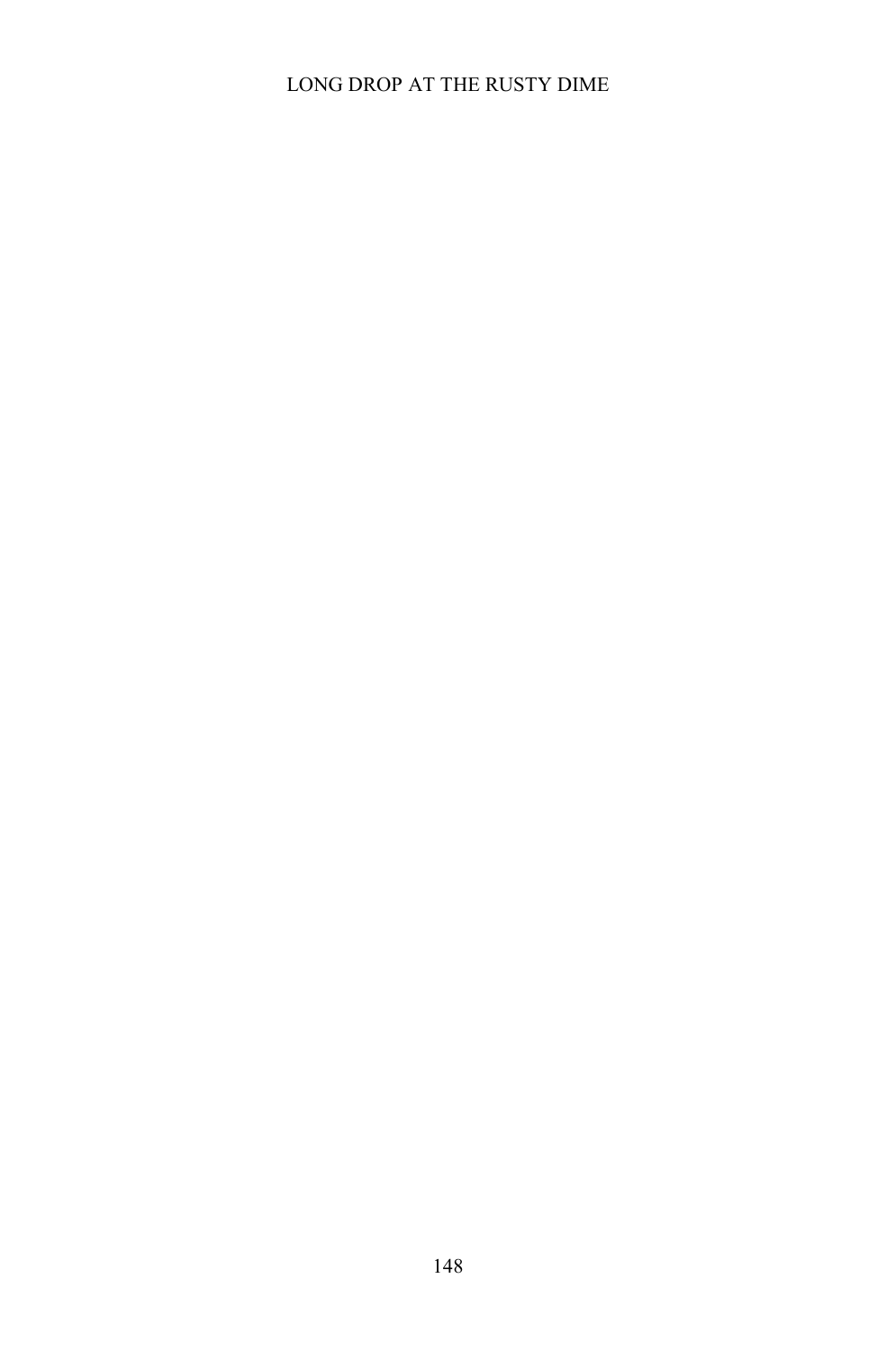

Serill ran ahead of Ritter and Jane. They fell behind because Jane was less than cooperative and because Ritter, not accustomed to physical exertion, began to tire. The difficulty of the uphill scramble was accentuated by the increasing steepness of the slope.

As Serill progressed toward the unmarked uphill line of the Rusty Dime claim the only trail open to him was the dry creek bed which was cluttered with large snow covered rocks. After a time Serill came to the rock ledge which had been nature's spillway for the stream which had, in past ages, thrown itself down from the sides of the mountain. As he stood in the sandy creek bottom below the ledge, Serill could look up and see the spindle of the winch, which stood over the Rusty Dime glory hole.

With catlike agility, Serill scrambled up onto the shoulder high ledge. Perched there on the downslope wall of the glory hole he peered into the darkness trying to see the bottom. In the gray light it was difficult even to follow the sides very far. The wooden shoring simply disappeared and left it to the imagination to reflect on how far it extended.

Crawling along the ledge, Serill reached the side of the wide hole and jumped off the rock to further explore the old vertical mine shaft. He found it to be a good twenty feet across at its widest point. The constant climbing in and out, the hauling of buckets, the scraping of ladders, and the years of erosion had all combined to ream out the top of the shaft and make it the widest part. As with most digging efforts, it had a tendency to narrow as it descended.

Running directly across the mouth of the hole, were two logs, spaced about four feet apart and laid parallel like thick wooden rails. They were now gray from weather and a thin ridge of snow topped each. The bark on the logs had been worn off by the boots of the mine owner who placed them there to serve as the foundation for his bridge and work platform. The platform itself was nothing more than a few short planks laid over the logs. Thus constructed one could stand on it and lower and raise things into and from the mine while watching the progress of such efforts without being forced to work from the edge. It also had the desirable effect of avoiding the further erosion of the sides and the chunking of dirt into the works below.

As part of the logs and platform there was the winch. It consisted of inverted v braces whose legs were attached to the logs. The spindle, or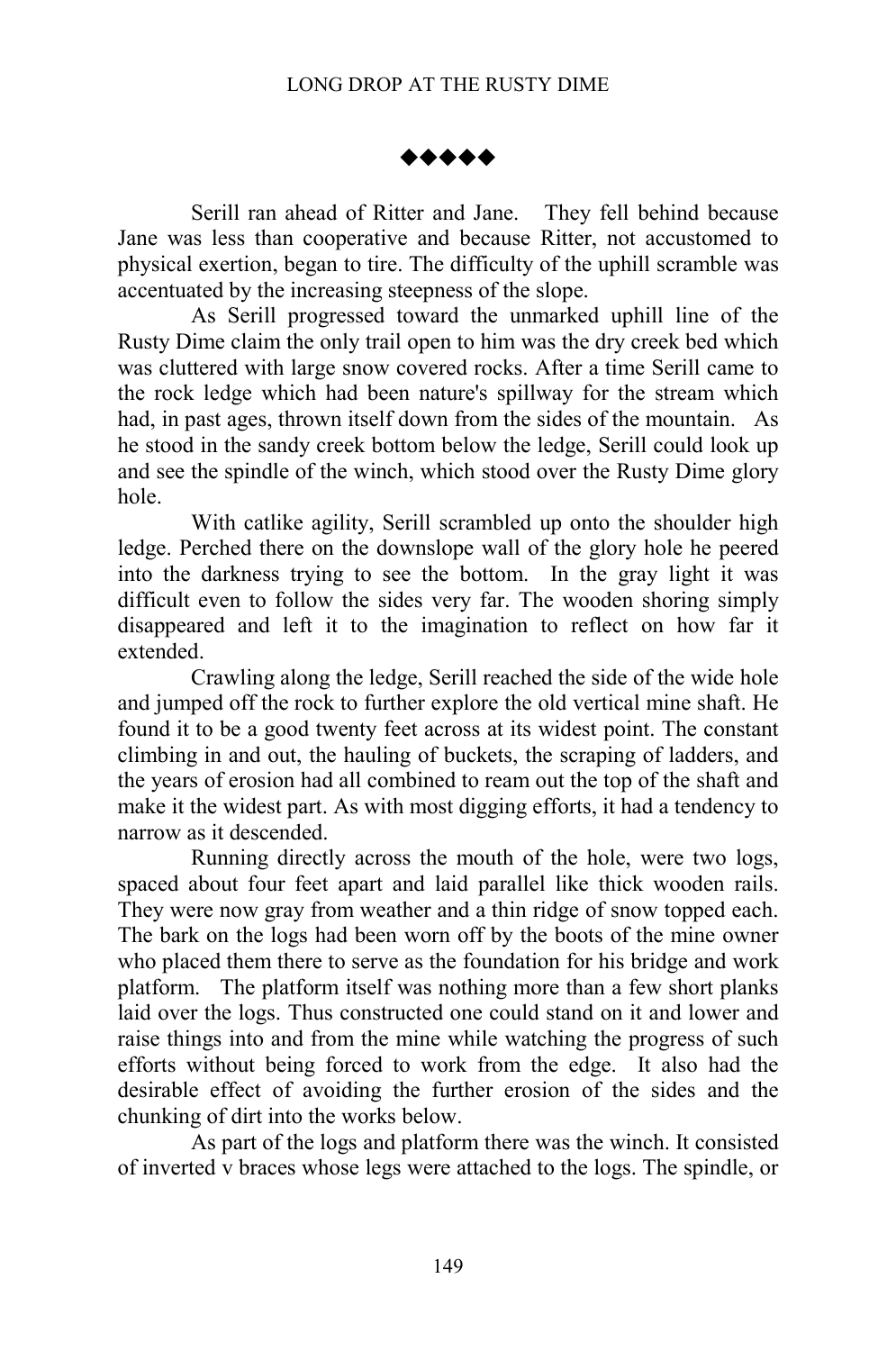rope take up, was also a log. The wooden crank was situated such that the winch could be cranked and operated from the platform. The thick rope which was wound around the shaft was frayed. Some of the strands had parted completely.

His inspection completed, Serill turned an impatient eye down the streambed and watched while a puffing Ritter followed the girl up to the ledge. "What kept yuh?" The answer was obvious and he didn't expect one. He spoke only to recognize their presence and to give vent to his anger at the situation he found himself in.

Neither Ritter nor Jane responded. They stood surveying the ledge and wondering how they were going to scale it. Before they could decide, Serill ordered them to move up out of the streambed and to work their way along the ledge to higher ground. They did as they were ordered and where the rock barrier met the hillside, found it but an easy step to the level of the top of the glory hole.

Serill commanded them to join him at the glory hole where he stood looking at the platform and the parallel logs. Ritter was standing a respectful distance from the edge looking at the crude mining rig with a noticeable skepticism.

Guessing Serill's general intent to employ the device in some way, Ritter announced, "None of that's my line of business, Pane. I ain't goin' near any hole in the ground while I'm alive."

"Nobody's askin' yuh to," said Serill. "First things first. Tie her hands behind her back."

"What'll I use fer rope?"

Serill's eyes swept the area and fastened on the winch and its rope. The previous owner, before leaving for a night at the saloon and its poker table, had wound the rope up on the spindle and left the hooked end hanging above the two logs. First scraping the ridge of snow off the logs, Serill proceeded to step out on them and then onto the platform. He seized the rope, pulled some more slack off the spindle, laid the metal hook on the platform and, with a sharp hard stroke of his knife, neatly severed the rope. He moved up the rope two feet, again the knife swept down and sliced through the thick hemp.

Rising, Serill tossed the rope section at Ritter's feet. "Unravel that. It'll do fine."

Ritter did as he was directed, and he soon had Jane's hands bound behind her back. "Now bring 'er over here," ordered Serill.

Reluctantly, Ritter guided Jane to the ends of the logs. She stood there looking into the glory hole, not moving.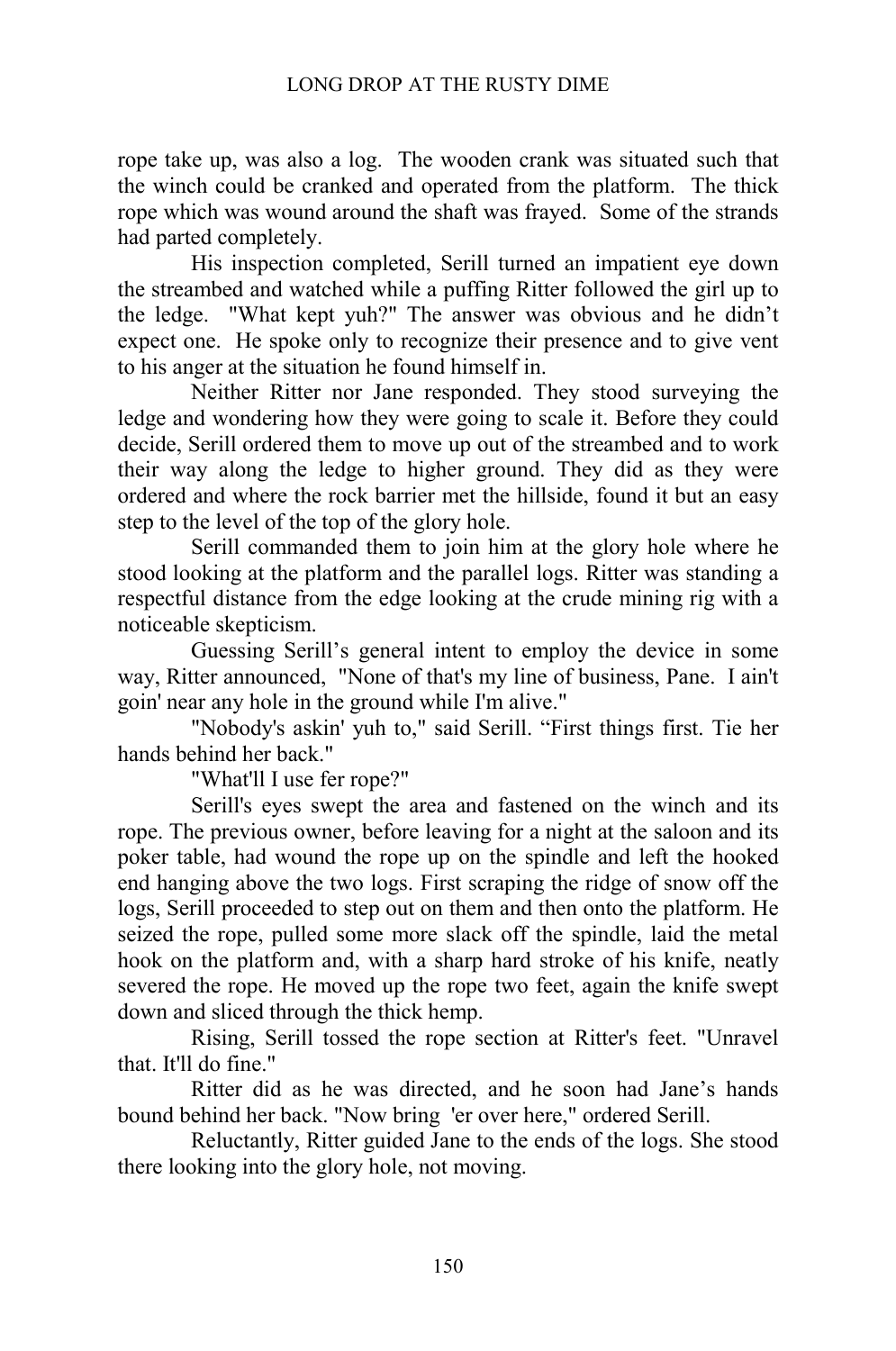"Come on out here," commanded Serill.

"I can't," she answered. "With my arms tied, I can't balance or hold on."

Exasperated, he grabbed the freshly cut end of the rope and pulled off more slack. Looking at Ritter, he called, "Here. Catch."

Ritter missed the toss, but the rope fell at his feet. As he picked it up Serill instructed him, "Turn her around and since she won't come out here, we'll jest let her set on the edge. Tie that end around her middle."

With the tying completed, Jane's hands were tied behind her back and the winch rope was tied around her waist. One quick turn of the handle would pull her over the edge and send her tumbling to the bottom of the glory hole.

Satisfied with the arrangement, Serill turned to Ritter. "Hunker down over there behind the wall and keep yuhr eyes peeled. If yuh see any of 'em before I do, sing out."

By kneeling, Serill himself was able to comfortably see over the smooth top of the ledge. He had a full view of the streambed and the approach to the mine. Jane, who was on the far side of the shaft behind him, was out of the line of sight of anyone coming up the hill.

After long minutes had passed, Serill called to Ritter, Have yuh seen anything at all?"

"Nuthin' here," came the uneasy reply.

More long minutes passed and Ritter broke the silence. Yuh suppose they took yuhr bait? They might all be in the saloon in Gold Hill by now." He added, aloud but to himself, "By damn, I wish I was with 'em. A little rot gut would feel mighty good."

Serill didn't answer but sat wondering if Ritter might be right. If his ruse had in fact pulled Bannack and the others off his trail, he was wasting valuable time sitting and waiting for them. He would be a fool to be rooted to one spot when he could be putting distance between himself and his pursuers.

His thoughts frustrated and angered him. He had sent the horses off because they were of no value, not because he really thought Bannack would fall for the poor trick. He threw a look over his shoulder at the girl who stood with her eyes looking down the trail as if she had no doubt that someone would come for her.

Serill turned back toward the ledge and his downhill view. "Bannack'll come all right," he intoned.

"Did yuh say somethin', Pane?" called Ritter anxiously.

"Naw, jest keep a sharp eye out. They'll be here."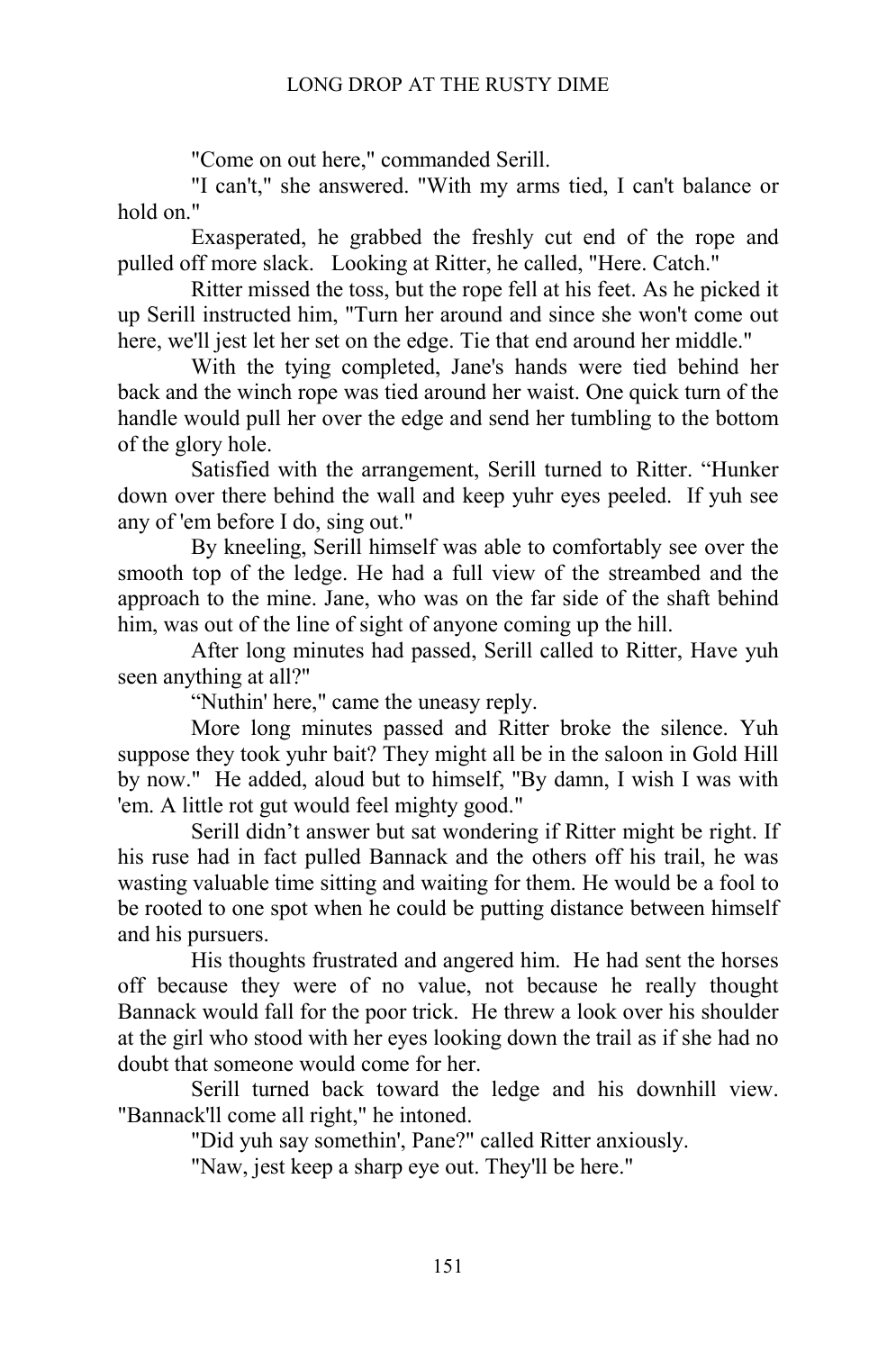Despite Serill's confident assurance, time began to weigh heavily and Ritter began to entertain doubts about the operation. He grew increasingly skeptical that Bannack or anyone else was going to come climbing up the creek bed. The tension of inactivity also caused him to have second thoughts about going along with Serill. The confidential promise of gold began to grow stale and Ritter cursed himself for letting himself be taken in by the hateful Serill.

Ritter's declining spirits matched the passing of the day. It was still full light and would be for another hour, but the late afternoon was darkening, as the clouds grew heavier. It began to snow. The warmth of the afternoon was too slight to be of any comfort to the inhabitants of the mountain world, but it was sufficient to affect the snowflakes. They were exceedingly large and very wet.

Soon the wet snow managed to soak the coats of the three people who occupied the area around the Rusty Dime glory hole. The snow melted almost as soon as it came into contact with Ritter's hat and trousers. He soon hated Serill more than ever before and hated his role in the little drama which seemed to have been stricken into inaction and silence.

Serill, too, felt his spirits lag. Since seeing Bannack in Denver, he had been on the run. The cabin at the Rusty Dime had seemed to be a prison. The hope of escape offered by Ritter and the captive girl was a thin one and now seemed even more fragile and false. There was an irony in his situation which appealed to his grim and sour mind. He was at the end of the Rusty Dime claim, sitting directly over a glory hole whose riches had all been removed. By some quirk of fate, ownership of the property had come to him, but only after it had been worked out.

It had been that way since he had first arrived in Gold Hill. The mining properties he had acquired all seemed to play out and become barren when he became the owner. The knowledgeable prospectors said that it was because he didn't know how to work the property. Serill couldn't help thinking that it was the story of his life. No matter what he got into, it eventually failed. Almost aloud he said to himself, "When yuh get right down to it, it don't make no real difference at all. If I squeeze out of this, I'll wind up gettin' into another losin' deal somewhere else."

Jane, like the two outlaws, was cold and wet. Since she and Able has been captured back in the canyon, her mind had never entertained any doubt about her father and Owen arriving sooner or later. Standing on the very edge of the dark mine shaft, she hoped it would be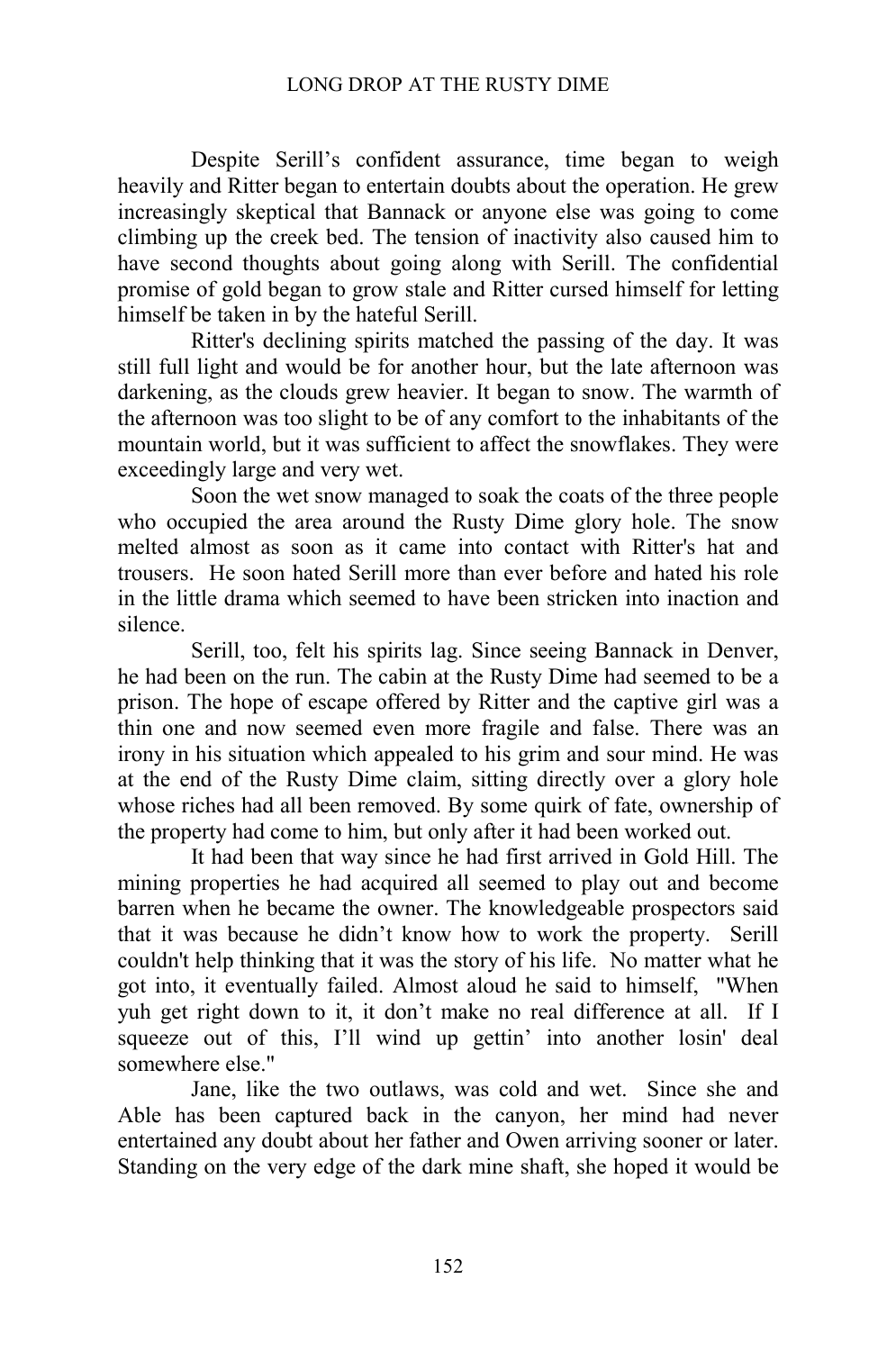soon, but as the minutes dragged on and the damp cold began biting at her, doubts began to grow. There were any number of ways Owen and Amos could have gone astray. They might have missed the sign that Ritter planted on Able's shotgun. It was possible they were still scouring the canyon where she had last seen them. Despite her fears, however, Jane felt within her a spark of confidence that would not die. Because she knew Amos and because of a feeling, not fully defined, she had about Owen, she knew they would persist and find her. Jane even took some hope from the fact that the outlaw, Serill, seemed certain his enemies were close on his heels.

Looking at the back of the killer as he knelt on the platform near the winch, Jane was mildly surprised. She had heard Amos and Able relate the man's crimes. She knew that Owen was driven to hunt him down and return him to Montana for hanging. Not having really thought about what the man would be like, Jane was not sure what she had expected. She had no doubt that he was capable of the most unspeakable acts of violence, yet he seemed at the moment to be a wretched and miserable figure, hardly worth contempt.

At a moment when the hopes or fears of the individuals in the little group were at the very lowest point, events began to move with sudden fury. The quiet attitude of watchfulness evaporated in an instant and with stunning surprise.

Owen Bannack had been a rancher before he was forced to become a vigilante, and it was the skill of one who works livestock on the open range that he summoned. Rising from the cover of a large boulder, which rested, above the yawning mouth of the glory hole and behind Jane and her captors, Owen whirled his arm once, twice and then cast the most important loop of his life.

As the eyes of Jane and her captors searched the downhill terrain, Owen's rope spun in a graceful arc, formed a wide circle in the air, and noiselessly settled down over Jane's shoulders and then to her waist. With a swift sure pull it was drawn tight.

Jane choked back a cry of surprise and fright. In a split second she realized that Owen had found her and that he had done so without being seen by Serill or Ritter. Her eyes watched for movement by either of her captors. There was none. She tensed her body, for what she was certain would follow. She could feel the rope tug at her then slack off and tug again. The signal was a strong and as clear as it would have been if Owen had spoken aloud.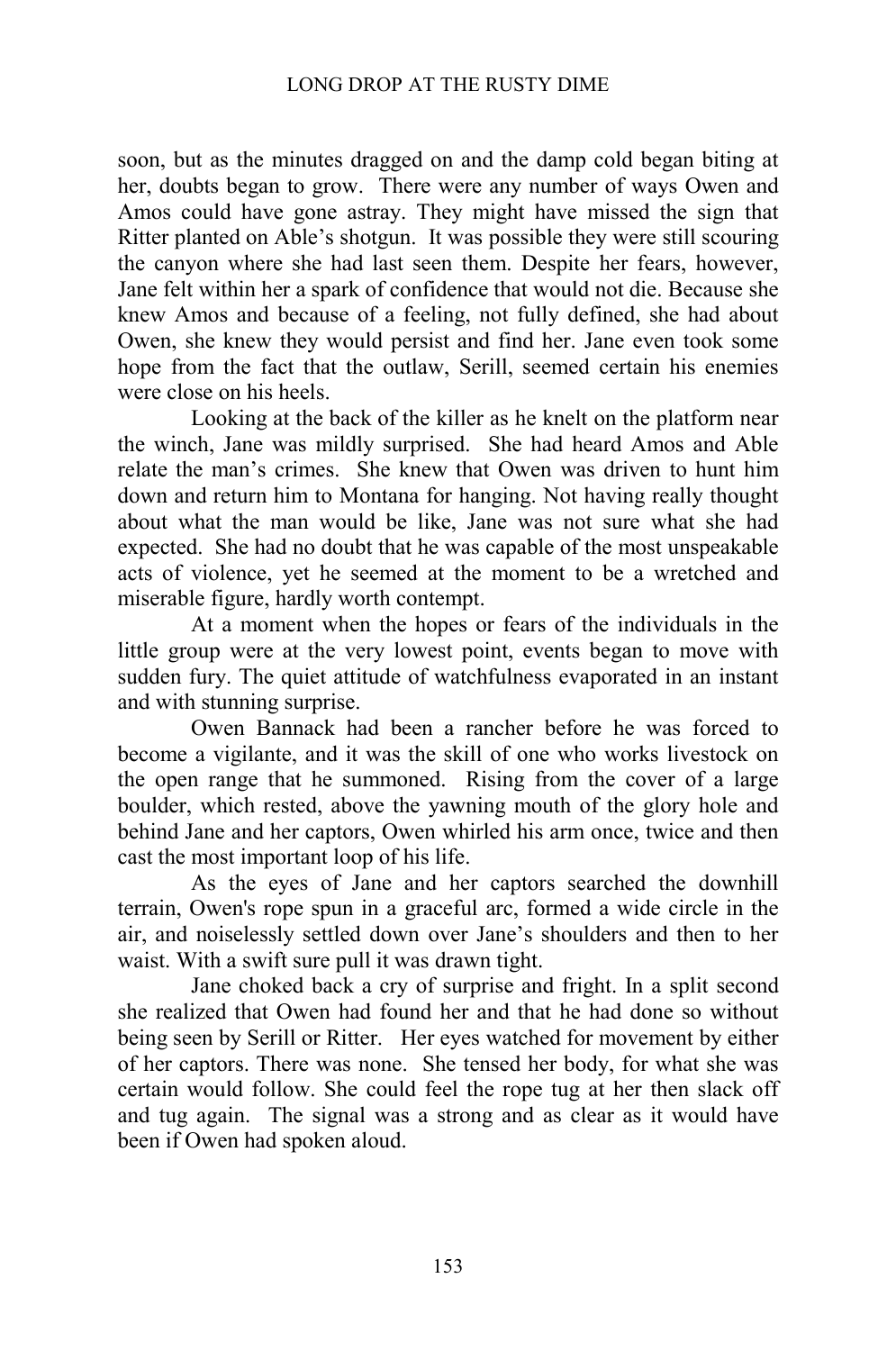She took a short step back from the edge of the pit. The rope around her waist leading to the winch tightened and the slack disappeared. Another step backward and the spindle began to turn, moving the handle next to Serill's elbow.

Serill's eyes picked up the motion of the handle. He whirled around to face her. As he did, Owen pulled on his rope. His long arms moved with lightning speed. Jane was propelled backwards onto the seat of her trousers and through the snow.

With a blur of speed the big colt leaped into his hand, while the other held the rope. The handle of the winch had been spinning as Jane's rapid movement away from the danger of the shaft wound off the glory hole rope. Serill's instinctive reaction was to reach for the handle to arrest its roll.

"You'll be dead before you can stop it," warned Owen.

Serill's arm dropped and he stood looking up the barrel of the revolver. The muzzle was rock steady and the gray eyes above it were as hard and cold as mountain granite. The months evaporated and Serill remembered thundering into the yard of Owen Bannack's ranch. He could see in vivid detail, the rancher's surprised face, as he stood unarmed and defenseless against the four cutthroat outlaws. Serill imagined he could even feel the recoil of the pistol as he triggered three slugs into the rancher's body. Serill's mind returned to the present and his first thought was that the gray eyes were the same as he remembered them. Now, however, the surprise was gone.

Without moving, Serill called on his backup. "Kill 'im Ritter. He can't hold that rope, keep me covered, and draw down on you all at the same time. He's a pot shot, Jake. Gun 'im down. He ain't got no friends or they'd have shown by now."

Ritter was standing, gun in hand, looking from Serill to Owen. His first reaction had been to level the gun at Owen, but something made him hesitate. Serill's order to shoot hammered at him, but he hesitated.

Owen spoke and the words were calm and easy. "Serill's right, Ritter. You got the gun and you're the swingman. I'll even go one step further and tell you that he's right about the others. They headed off after the horses Serill sent toward Gold Hill. There's only one thing you need to consider before you pull that trigger. Do you want to become a killer like Serill? I don't believe you've ever done anything more than brag a lot, tell a heap of lies, and cheat and steal some. Killing is different. It'll make a Serill out of you."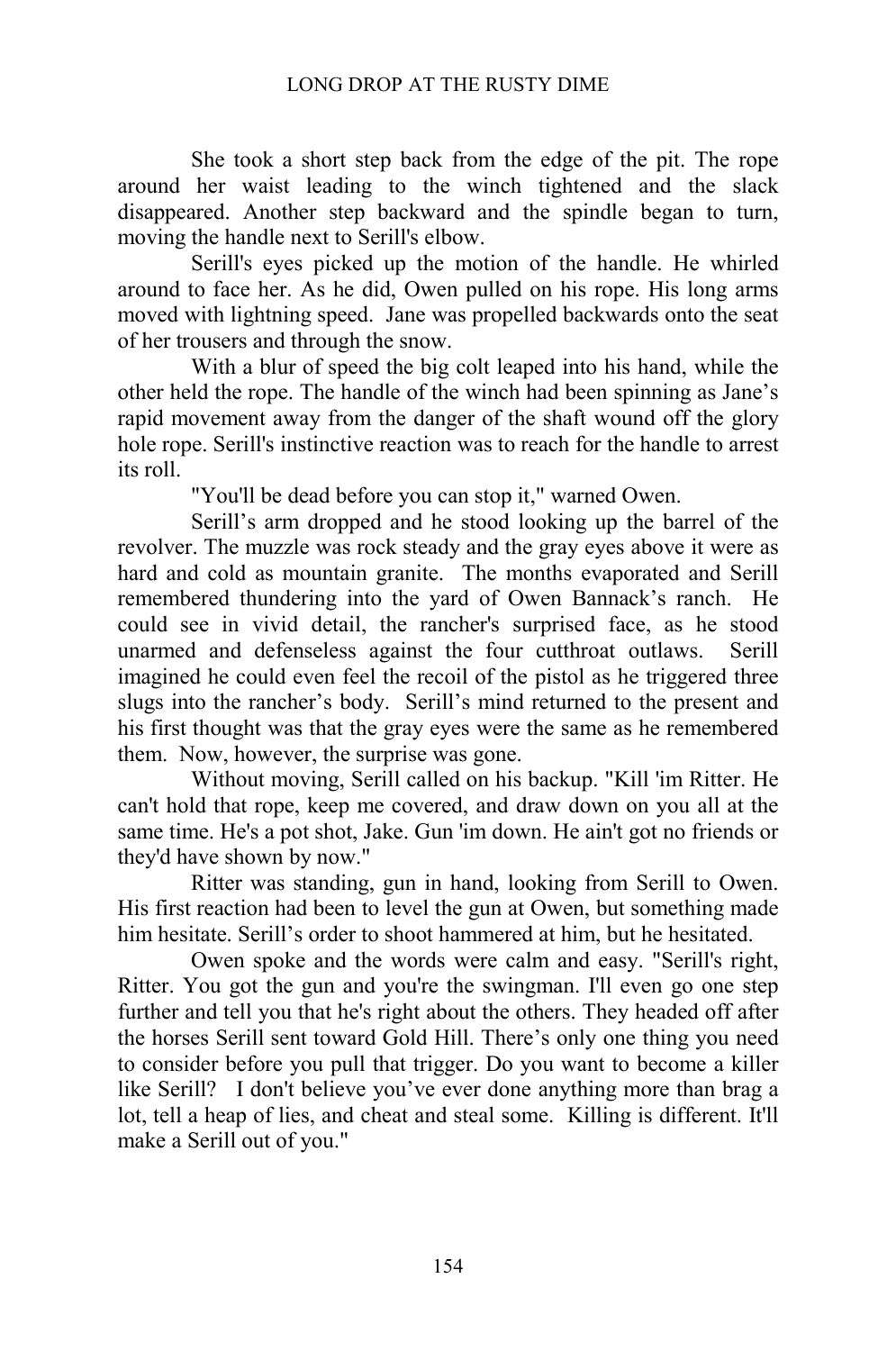"Ain't nuthin' wrong with that, Jake," cried Serill. "'Specially since I'm the one with the gold. Fact is I got a fat poke tied inside my boot. It's yuhr's the minute yuh drop 'im."

The lure of gold was no longer what it had been for Ritter. There was a frantic note in Serill's voice and Ritter read it to be the sound of another lie. The truth was in Owen's words. They honed in on a fact he had long been aware of, but had tried to ignore and conceal from others. He simply was not a killer and for some reason knew he never would be.

With a long look at Serill he holstered his revolver. His shoulders slumped with a great sigh and Ritter gave every sign of being a man who had faced himself honestly for a brief moment and was relieved for having done so. Then, without a word, he clambered over the ledge, which had been his hiding place and disappeared.

"Jane," said Owen, "pull yourself some more slack in the winch rope and see if it'll reach back here to me."

Quickly she scrambled to her feet and began climbing through the tangle of rocks and brush to where Owen stood. The rope was easily long enough and she was soon by his side. He dropped his own rope and, without taking his eyes off Serill, untied her hands.

With her hands free, it was the work of a second for Jane to throw off the mine rope and the lasso. In an instant she was in the protective circle of his arm.

Serill's taunting voice came at them from his platform. "It's like I said, yuhr Bannack's woman all right."

Owen's arm tightened around Jane's shoulders, before he released her. "Jane, it won't be long before Amos and Dolor find out they're chasing in the wrong direction. They'll be riding up to the cabin and wondering which way to go, and Amos'll be worried. I think it would be best if you went down there and waited for them."

She wanted to protest, but did not. Without looking at Serill, she did as Owen suggested and began working her way down the hill. Owen called out to her as she reached the ledge, "Wink's around here somewhere, you might whistle him up on your way." She nodded and, like Ritter, disappeared over the face of the rock outcropping.

Owen methodically coiled his lariat rope then carefully made his way down to the edge of the pit and stood where Jane had been forced to stand only minutes before. Serill glared at him, venom flashing from his eyes.

"What now, cowboy? Back to Montana so's them vigilante friends of yuhrs can have one of their hearin's and then string me up?"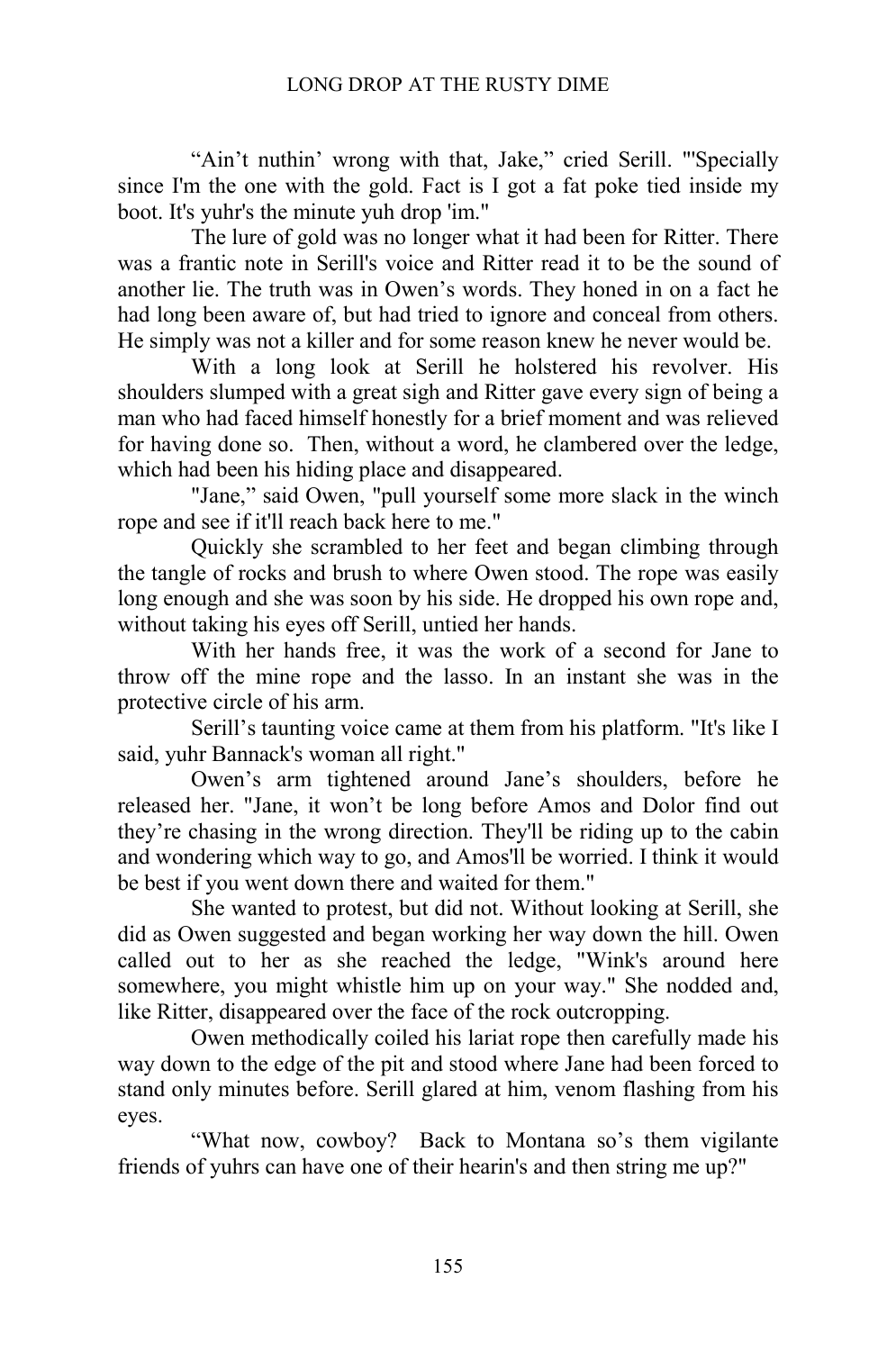"You sentenced yourself when you started killing innocent and defenseless people, Serill. The hearing is a formality."

"So yuh say, Bannack, but what ever happened to the law? Ain't I got the right to a regular trial?"

"When there isn't any law or when the law totally fails to do its job, then the only law left is the people themselves. That's the ultimate authority, Serill, the people acting together to protect the rights of individuals."

"Fine talk, Bannack, but it don't change the fact that I ain't had my right to a real judge and jury."

"Do you deny that you're guilty?"

"Are yuh askin' me if I deny killin' some folks?"

"Yes. That's my question."

"Hell, no. I ain't denyin' what I did. There are plenty of people around who know that I've sent a few over the divide. Besides I ain't crawlin' and snivelin' and tryin' to lie about what I done. I'm jest askin' about a trial."

"Serill," said Owen heavily, "if you insist on a trial, you can make that demand up in Montana where you did some of your killing. The result will be the same."

The outlaw studied Owen for a moment. Slowly and with great care he reached down and with the ends of two fingers drew his long knife from its scabbard. Staring at Owen he dropped the cruel instrument into the hole. With the same deliberate care, Serill repeated the act for his revolver. It banged against the platform at his feet and clattered against the shored walls of the hole before thudding into the sand below.

In a hateful, taunting voice Serill defied the vigilante. "Yuhr kind won't shoot an unarmed man. If yuh want me, Bannack, yuh'll have to come out on these logs and take me with yuhr hands."

Owen holstered his Colt as if preparing to accept the invitation. The coiled lariat rope then sprung to life. With a quick deft shake a loop was formed and before Serill could react, the loop shot across the narrow space that separated the men. The rope settled on his shoulders and even as his hands rose to throw it off, Serill felt the noose tighten around his throat.

Serill grabbed the rope and pulled, but his strength was no match for Owen's and his effort to ease the tension was useless. The steady pressure made it almost impossible for Serill to move. The gaping hole was at his feet and the rope brought him forward until his head and shoulders leaned over the darkness.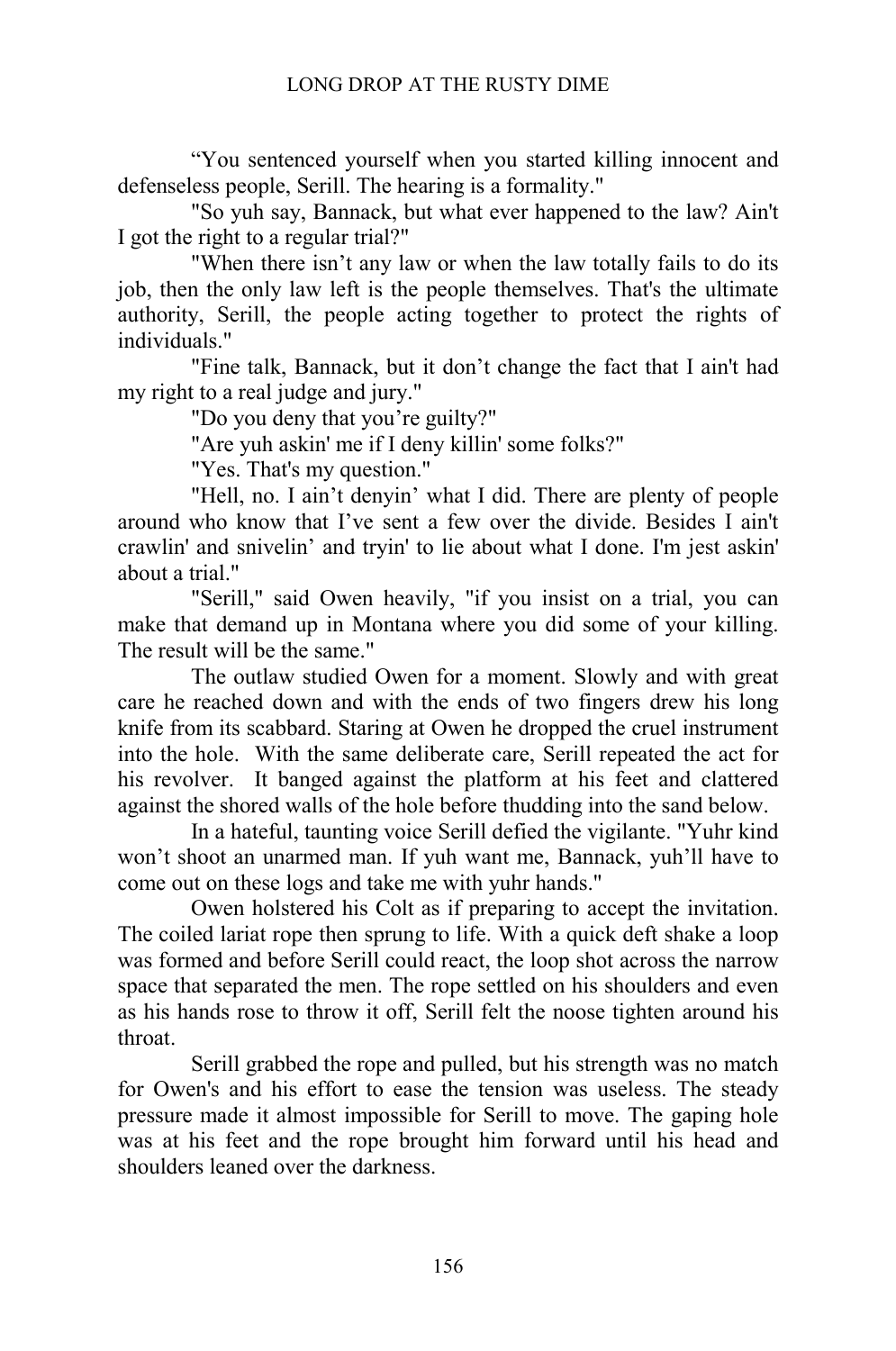After a moment, Owen said, "I'll ease off on this rope, whenever you're ready to walk off that platform."

Serill was unyielding. "This don't change anything, Bannack. Yuh won't pull me off 'cause I'd go in the hole. If that happened, yuh'd have to haul me out by the neck and that'd be the kind of slow death yuhr kind can't stomach."

Keeping the tension on the rope, Owen walked around the edge of the glory hole until he was in line with the logs, which led to the platform. He began inching his way out. It would ordinarily be the distance of two long strides, but under these circumstances Owen had to slide his feet carefully forward, maintain his balance, and keep his eyes on Serill.

At the point where he was the most vulnerable, a full step away from firm ground and a step away from the platform, Owen saw Serill leap toward him. It was a malicious and maddened act calculated to carry them both into the mineshaft.

Owen lunged forward and the men crashed into each other at the edge of the little wooden stage. In his clawing frenzy, Serill abandoned the life saving sense of holding on to the winch or its framework. His only thought was to lock his hands onto Owen. When his feet slipped on the wet planks, Serill fell.

The lariat rope whirred over the edge of the platform. The knotted end, however, pinched and caught in the framework of the winch.

Serill's drop was perhaps the longest of any killer who received his justice at the end of a vigilante's rope. It is a fact of little note and no significance since the effect was the same.

Owen pulled at the rope and found it was stretched tight. Serill had clearly not reached the bottom of the hole. By lying on his stomach, Owen could see into the glory hole. Serill's lifeless body swayed from side to side like a grotesque pendulum marking the passing of life and the passage of time.

Rising, Owen looked about him for a minute at the mountain and the trees, which stood like mute witnesses. The barren glory hole, for the price of serving as a grave, would reclaim at least the gold in Serill's boot. Owen used his pocketknife and cut the rope. Serill fell the last few feet to the bottom and landed with hardly a sound. Later there would be time to enlist some help to fill in the hole and leave Serill in his deep and rich grave.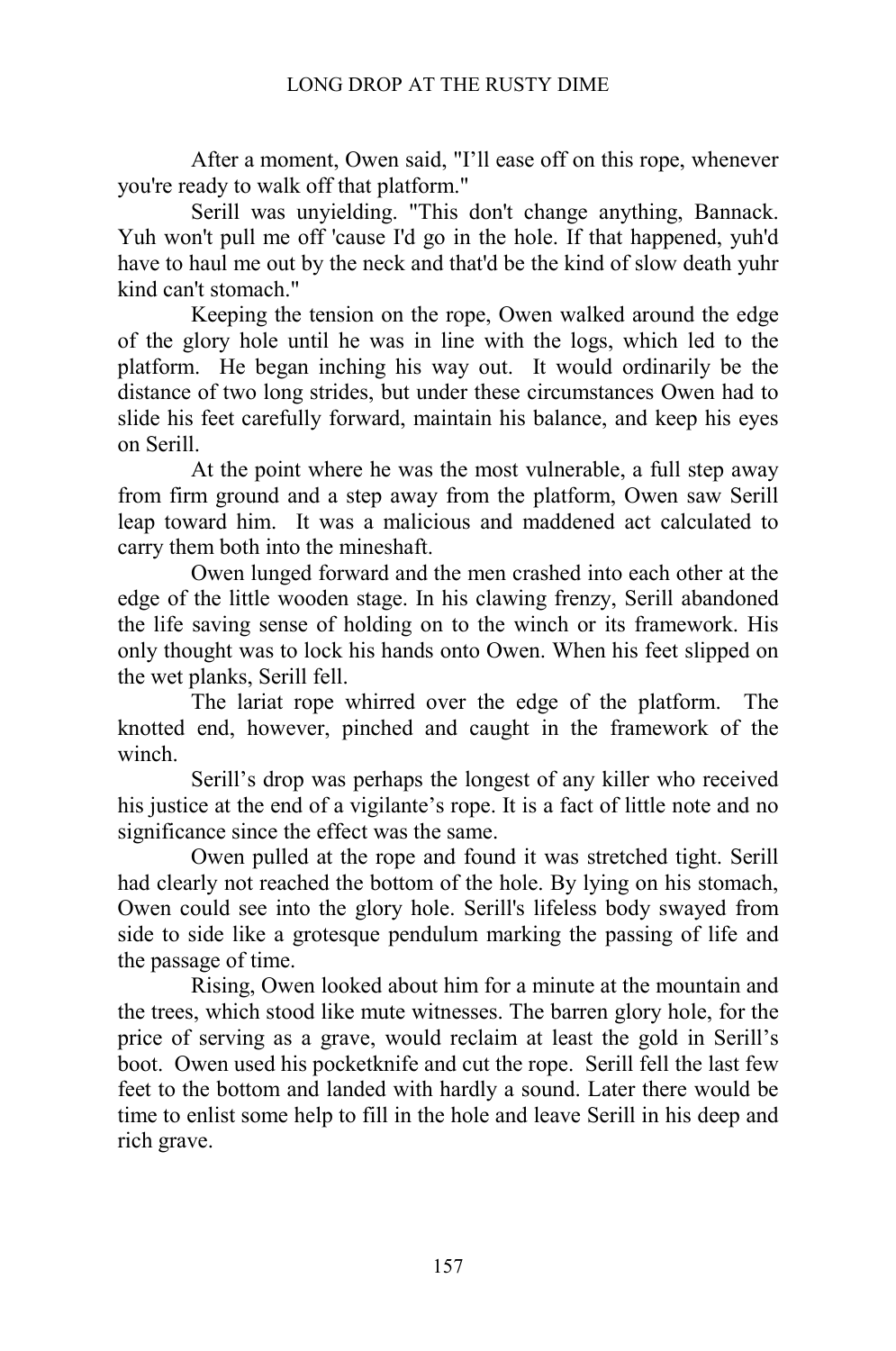At the cabin, Owen found Jane stoking the fire while a red faced Ritter sat on the floor in a corner. In the middle of the room Wink sat with a triumphant look. Clearly he had Ritter where he wanted him and was not inclined to let him go.

"This is the way I found them," explained Jane. "I know you let him go, but I guess Wink doesn't agree."

Owen laughed and addressed Ritter. "It looks to me like the tables have turned. Every time I saw you before, you were making life uncomfortable for someone. I see that's changed now."

Ritter's eyes stayed on the dog as he exclaimed, "Vicious. By damn he's the most blood mean critter I ever saw. The other night he came near to tearin' my stomach out."

"Oh, that was the night you tried to steal my pa's wagon," Jane said, as if learning the fact for the first time.

"Miss Carpenter, we was jest funnin' yuh. Honest we were. No harm intended. I'd admit that we had a bit too much to drink, but like I say, no harm intended." All the time he spoke, Jake Ritter stared at Wink.

"Since we can't seem to get rid of you, the question is, what are we going to do with you?" Owen looked down at the frightened man with a half smile. Turning to Jane he asked, "Just how bad was that wagon broken?"

"It's pretty bad," she said shaking her head but picking up on Owen's thought. "I don't know what it'll take to set it right."

"Ritter," said Owen, " how long has it been since you put in an honest day's work?"

"Work?" sputtered Jake Ritter.

Owen and Jane burst out laughing. "By golly, Jane, it's just what I suspected. He's forgotten the word, or maybe his trouble is that he never learned what it meant. Do you think we ought to try to teach him a bit about it?"

She nodded her assent, "Sounds like a good idea to me."

Owen stood at Wink's shoulder and studied Ritter. In a somewhat more serious tone he said, "Look Jake, you're quite a scoundrel. I know that you've rustled cattle, and caused no end of misery for a lot of good folks. Your miserable hide belongs in a jail, but putting it there would mean going to a lot more trouble. Now I'm in the uncomfortable position of being beholden to you for my life. I'm ready to offer you a deal. If it's agreeable to Amos and to Able, we'll line up some wagon work for you. It'll mean working under Able's tender supervision with Wink here keeping an eye out to see that you don't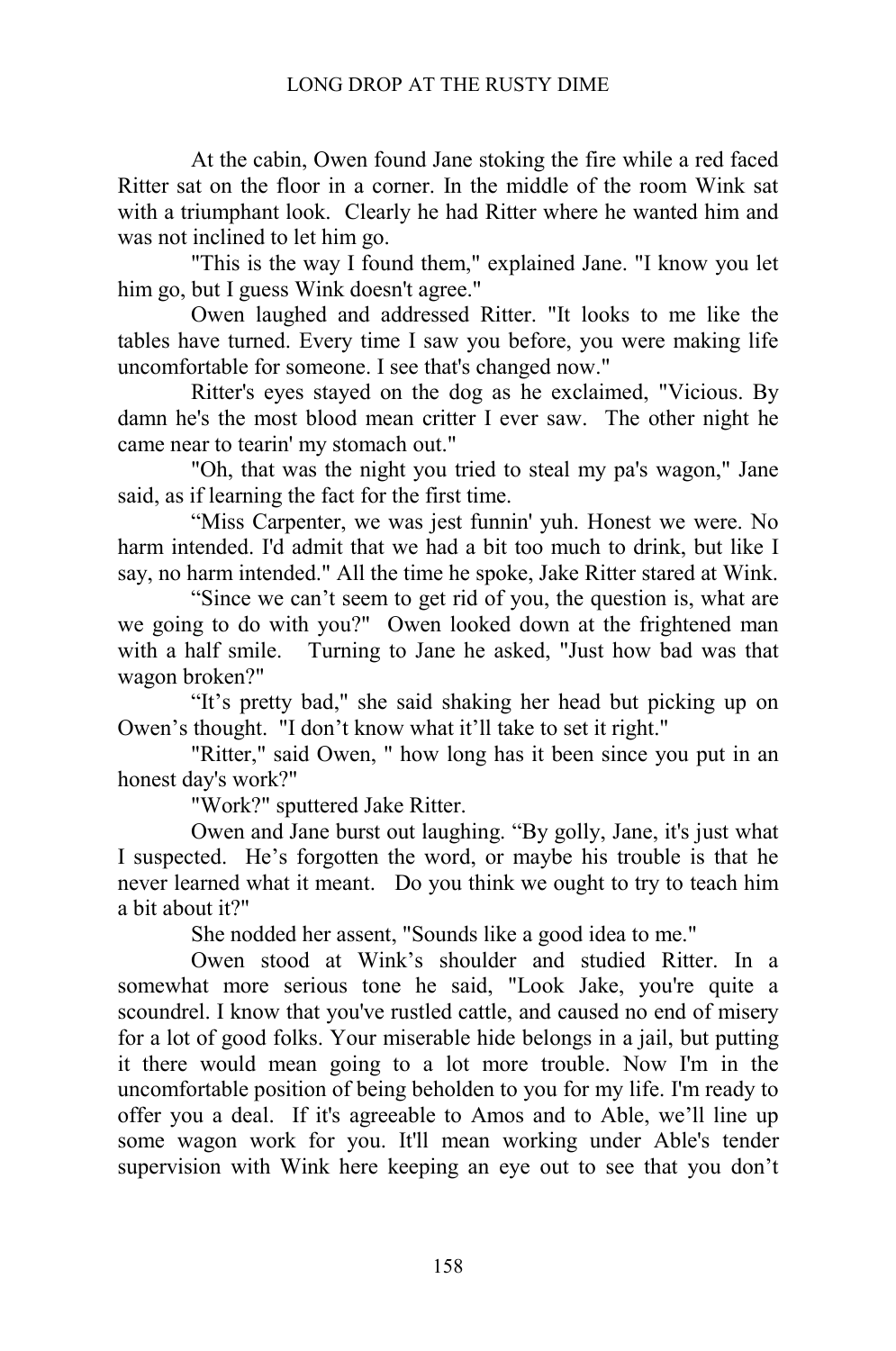stray. I don't propose to make a completely honest man of you, but maybe we can work out some of your worst kinks. What do you think?"

Ritter had listened but had kept his eyes on the dog. Finally, he looked up at Owen. It was out of character for Ritter. It was a straight, direct and honest look. "I ain't sayin' I like yuhr proposition, Bannack, but I'll take it on one condition."

"Let's hear it."

"It's that dog. Yuh got to promise me that yuh'll keep that vicious brute from attackin' me. He's table scrap mean yuh know. Them teeth of his is bigger'n a grizzly bear's."

"Jane," asked Owen, "can we give that kind of guarantee?"

"It's like I once said. Wink doesn't like guns and he doesn't like people trying to run away. If Mister Ritter doesn't carry a gun or make any sudden or quick moves, I'm sure Wink won't trouble him." She looked directly at Wink's captive. "Seriously, now. Do you agree to Owen's plan?"

Jane's pointed question seemed to rivet him to the wall for an instant. Then he nodded agreement, "Yes...I mean yes, ma'am."

With Ritter's rehabilitation thus underway, Jane ordered Wink to withdraw. "Wink, outside."

The dog instantly stood and walked out the door, which Owen held open for him. There was no way of knowing for certain, but it would be a fair guess that Wink had his doubts about such an enormous undertaking as reforming Jake Ritter, but he, like Jane and Owen, was willing to give it a try.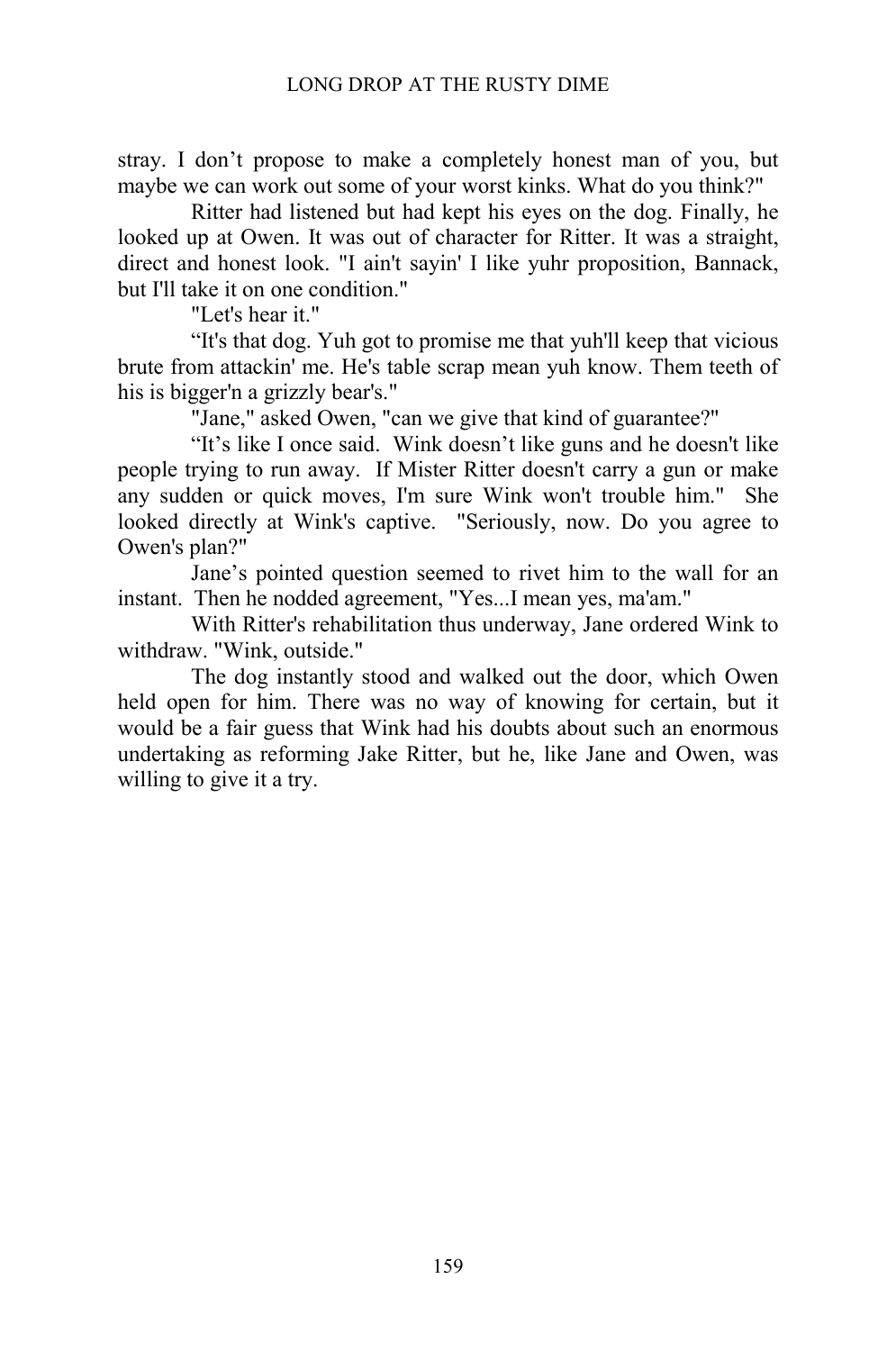#### LONG DROP AT THE RUSTY DIME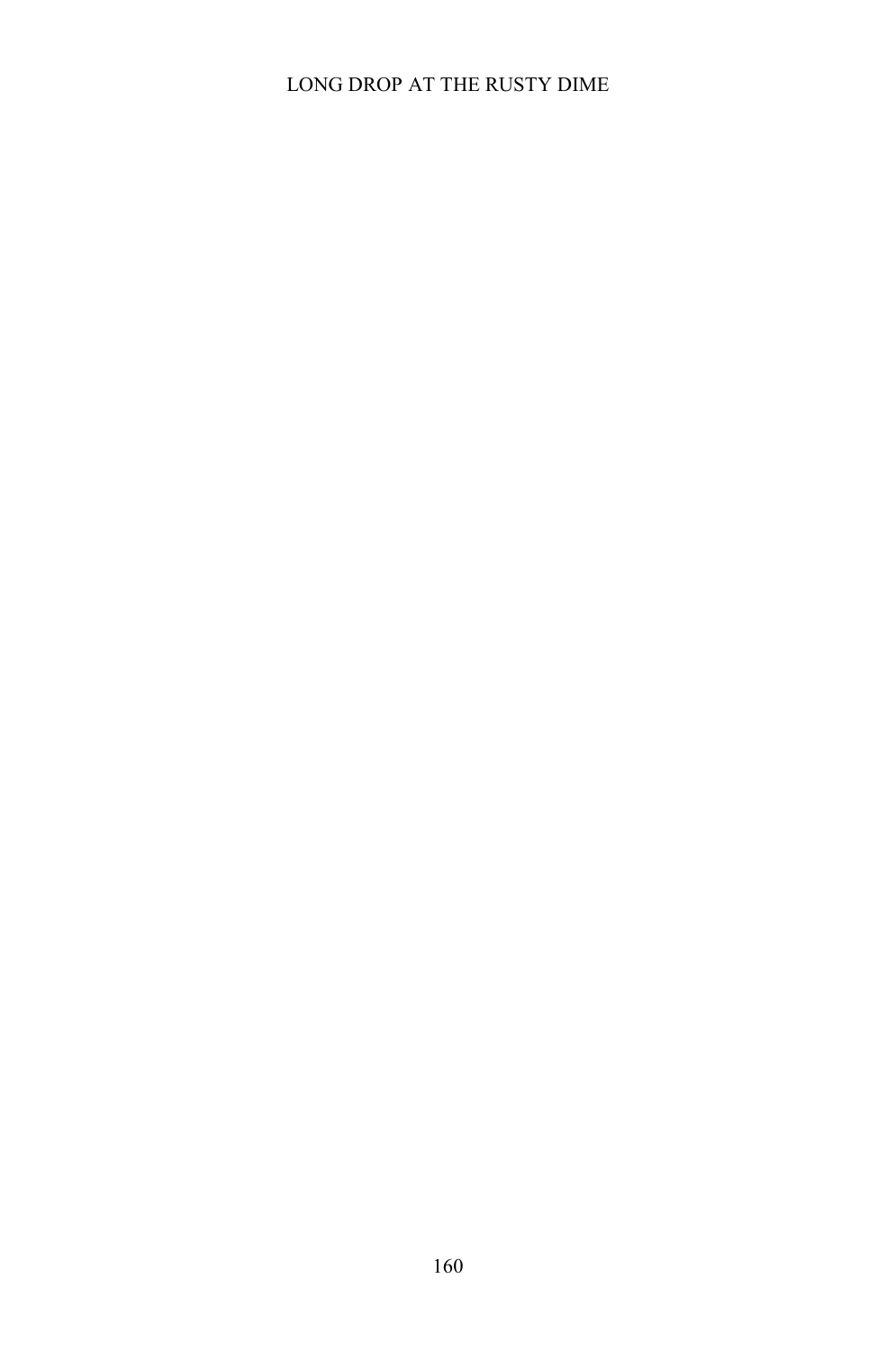#### LONG DROP AT THE RUSTY DIME



The bright morning sun was flooding the mountains from the continental divide, to the lower range, and across the foothills. The bright blue sky was cloudless and it provided a spectacular cover for the evergreen forest, which spread itself over the mountains. The early snow had melted from everywhere but the peaks above timberline where it still lay glistening in eye blinding glory.

The late Indian summer day offered an ideal temperature to all except those who found themselves engaged in heavy, demanding labor. Such was the lot of the men who struggled with the heavy and stubborn wagon box in the yard of the Carpenter Freight Company. They fitted thick pieces of wood in place, found them to need adjustment, withdrew them, carved on the wood, planed on it, surveyed it with squinted eyes and tried again to force the pieces into place. It was difficult and hard work, but the men put themselves to the task with a will.

Able was a hard taskmaster. "Ritter, if yuh don't keep yuhr fat belly outa the way, that swivel board'll slice if off."

"Like old Wink there did fer yuh once before," teased his fellow worker.

"Wilts, if I sock yuh with one of these loose spokes, maybe that'd keep yuhr eyes from rollin' around in them sockets," threatened a puffing and straining Ritter who was holding a large timber to the undercarriage of the wagon.

"The two of yuh are more air than work," snorted Able. "My guess'd be that it's gonna take yuh a long time to learn the wagon fixin' business. Ain't neither one of yuh got the hang of much besides eatin' and restin'. Ritter there eats enough at every sittin' to fill a spring wagon box and, Wilts, I think yuh're asleep even when yuh're awake."

Wilts accepted the comments of Able. He had begun to develop an affection for the old man, but his inclination to needle Ritter was as strong as ever. "Jake," teased Wilts, "maybe yuh ought to show Able here yuhr deed. A rich claims owner don't need to be out here sweatin' in the sun."

The reference to the deed given by Serill infuriated Ritter, as Wilts knew it would. When Ritter had snatched the deed from Wilts and handed it to Owen as the group had reunited at the Rusty Dime cabin on that climactic day a few weeks ago, the paper had been totally blank. Only a little pinch of black dust fell from its creases. Ritter felt he had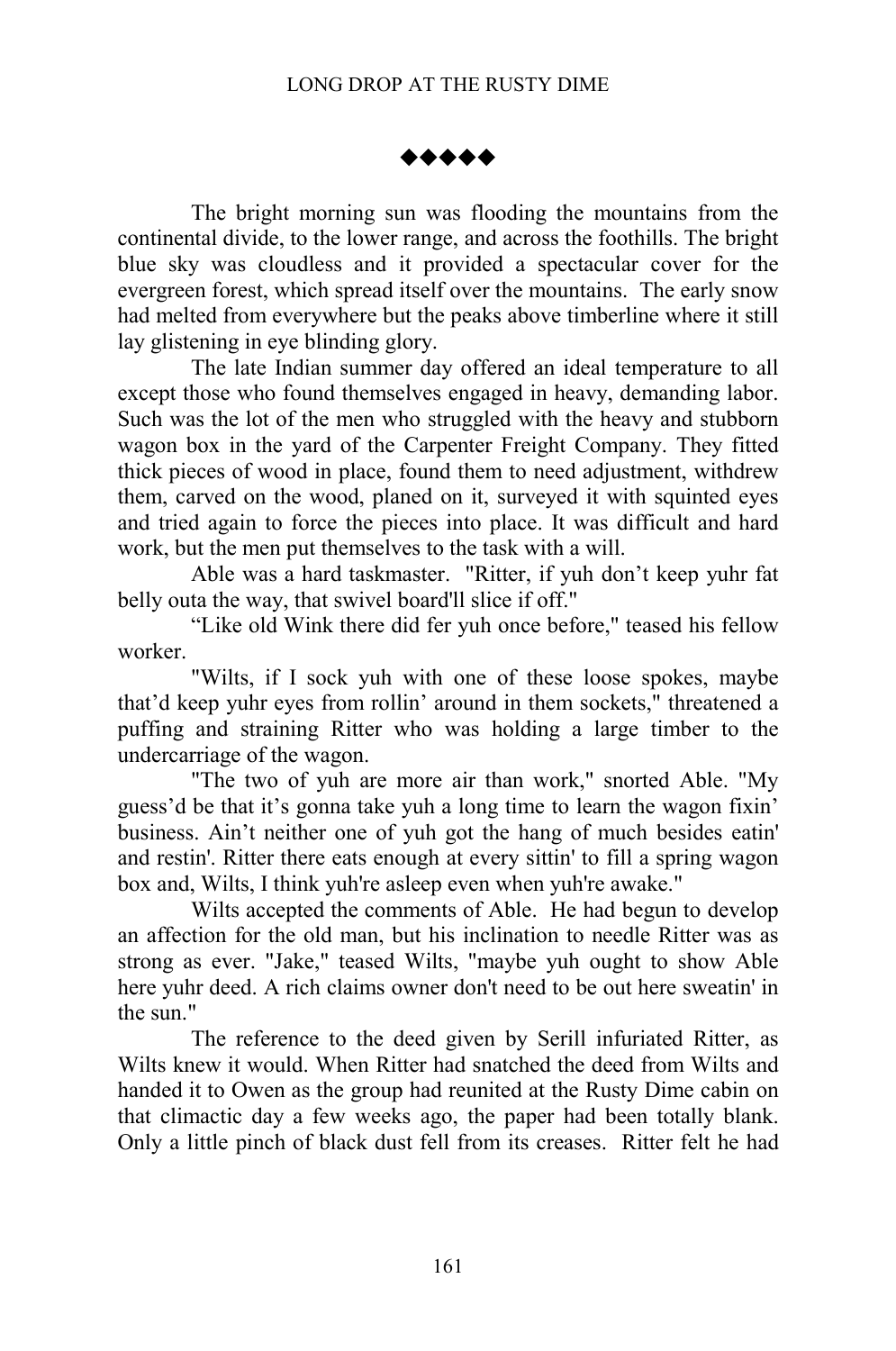been robbed and that Wilts was the thief. Clearly it was a dispute which would never end.

"Wilts, yuh damn tailgate," stormed Ritter, "it's time that I drop yuh down and bolt yuh shut on this whole business."

Amos and Owen stood off to one side listening. Amos' broad face was filled with a smile, and he was at ease, enjoying a fresh pipe of tobacco. "It's been like that fer the past two weeks," said the freighter. "The funny thing is, Ritter and Wilts are really takin' to the whole thing. They're goin' to be all right. After a time, I might even start payin' 'em a little."

"You sound like a man whose business is going first rate," smiled Owen.

"Well, I can't complain," admitted Amos. "Dolor's needin' even more stuff than he thought he would since Gulder left the country. And with a few new mines planning on puttin' in machinery in the spring, we're busy enough." Changing the subject he asked, "Did yuh get things straightened out with the bank in Denver?"

"It'll probably take some time since the lawyers have gotten involved," answered Owen, "but the money will eventually go back to Wyoming to the ranchers whose cattle were stolen by Seerill's partner."

Suddenly they heard a warhoop from inside the cabin. Jane came dashing out. She flung herself at Owen and planted a great kiss on his cheek. Tucked under her arm was the bolt of scarlet wool she had admired in the Denver store window. Her action was impulsive and only when she realized her father was smiling at her in amazement did her cheeks flood bright red. Even her embarrassment did not deter her enthusiasm.

"Owen, how did you know?" she asked.

He merely shrugged and said nothing.

"It's beautiful and I've wished for it every day since I saw it."

As Jane held the deep scarlet cloth up to the bright mountain sun, she fairly glowed in exultation. She laid it across her shoulders like a shawl and leaned her cheek against its soft texture. "A pattern, I'll have to make a pattern," she exclaimed.

"Maybe you could get old Pilfer there to help you," chided Owen, his eyes fastening on the recluse who sat near the wagon watching the progress of the work.

"Between Pilfer and Wink that work crew of Able's is pretty well watched," chuckled Amos. Then in a more thoughtful tone he added, "That old man's quite a puzzle, Owen. Ever since yuh brought him down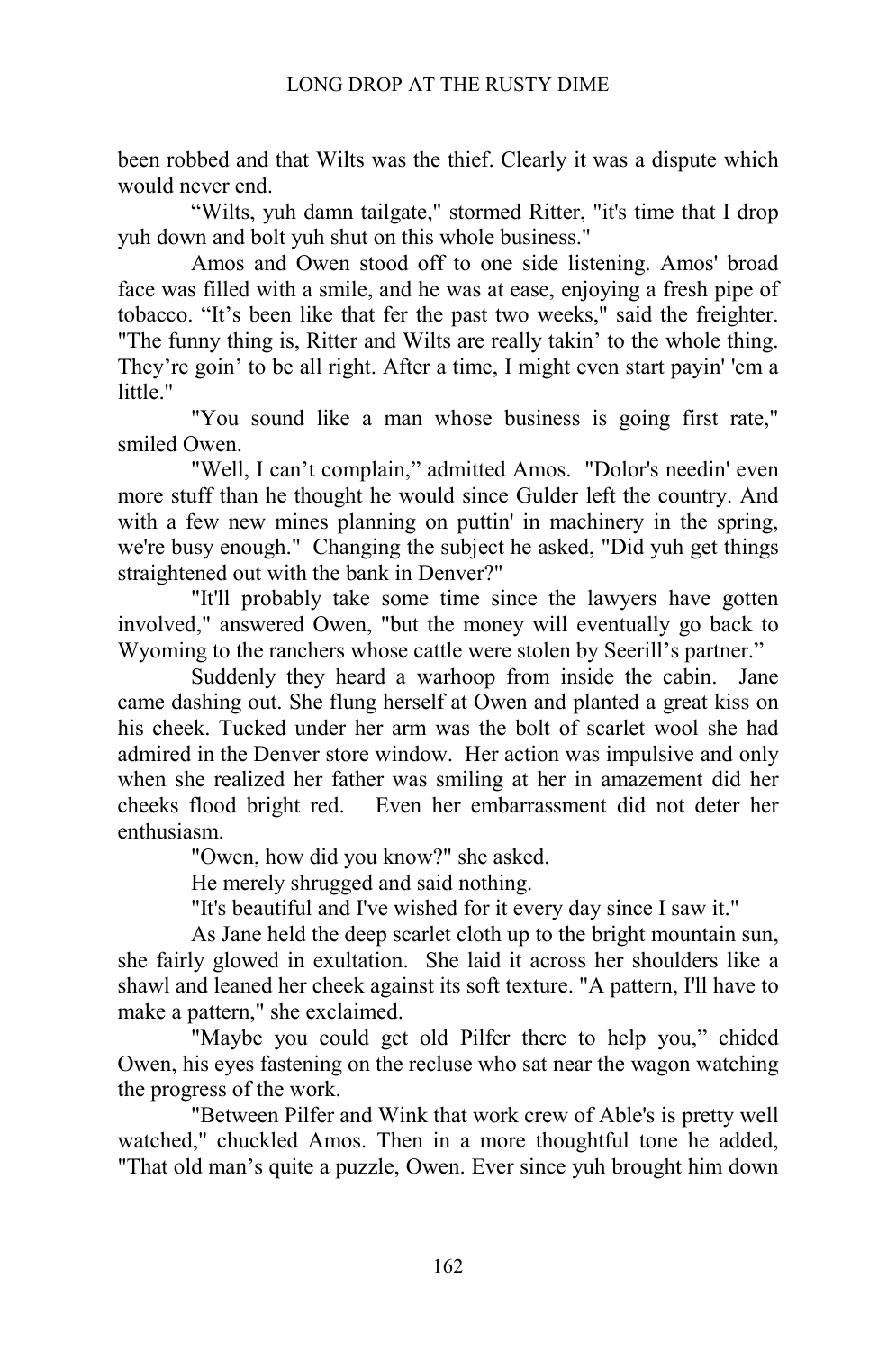off the mountain, he's hardly said more than a dozen words, but he stays close by, jest watchin' everything that goes on. He wears that ribbon yuh gave him in his lapel like a county fair prize."

Amos looked at the two and, realizing that they were not listening to his rambling talk muttered something about a wagon that needed attention. Without being noticed, he excused himself and walked away.

Owen and Jane began walking away from the cabin and past the wagon that was being repaired. Jane was saying, "Aren't the trees and mountains just beautiful."

From under the wagon where Able was working came a loud "Harrumph."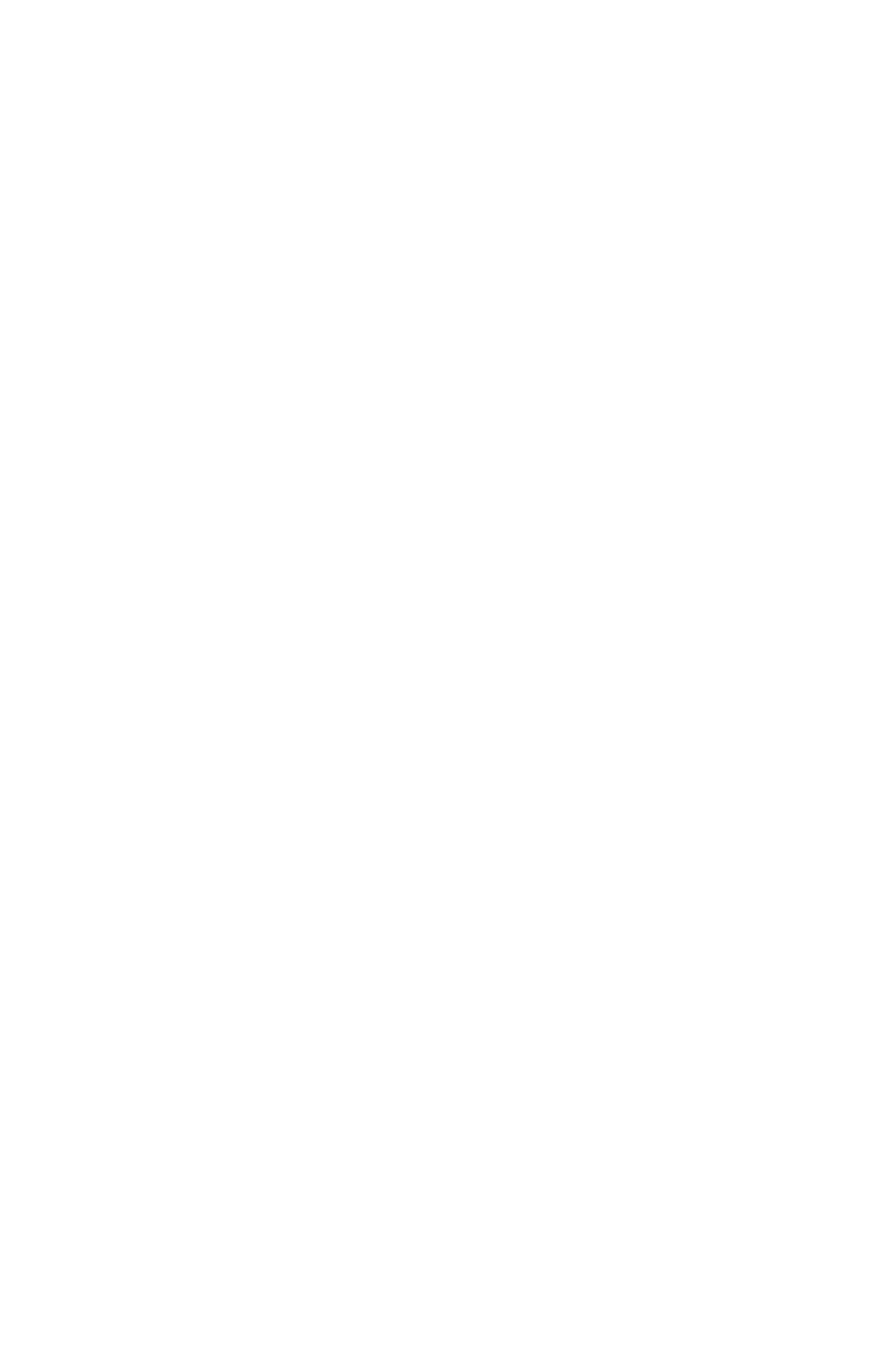## **DAISIES AROUND ME**

The daisies around me The ones that surround me Are happy thoughts White and gold frown-me-nots My daisies and me

When my world turns dark and blue As all worlds sometimes want to do Then I may sigh a sigh or two Or even cry a cry or two

But the daisies around me The ones that surround me Touch my thoughts With white and gold please cry-me-nots My daisies and me

When words won't say the things I feel And won't my truest thoughts reveal Or the ones who are close and dear Cannot see my face and cannot hear

Then the daisies around me The ones that surround me Send a mile of thoughts With white and gold love-you-lts My daisies and me

I've read of places far and away And on a melancholy mellow day Thought I'd like to go and even stay But then I wonder if they know the joyous way

Of the daisies around me The ones that surround me (continued next page)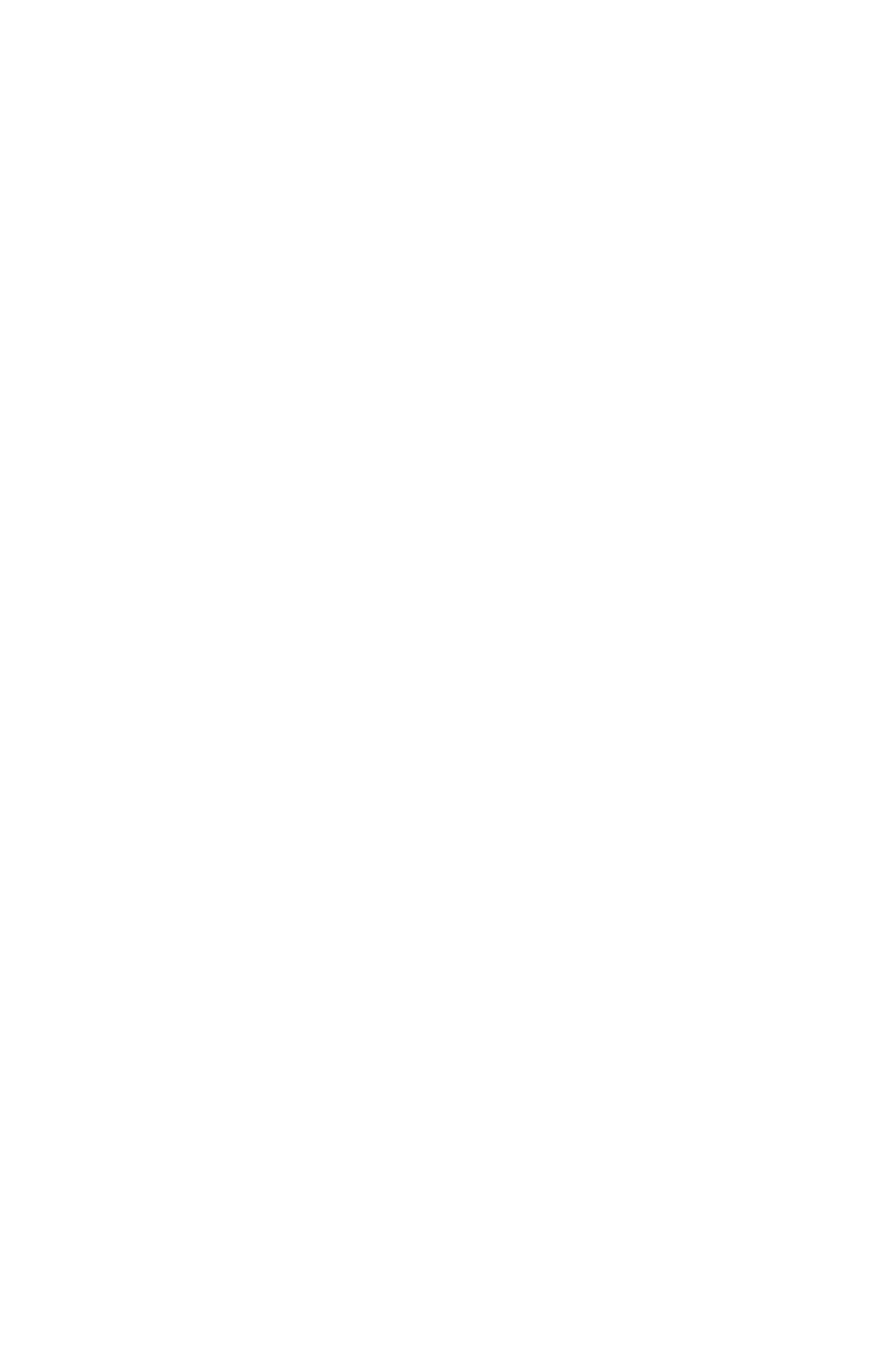I'll keep the world I've got Among the white and gold leave-me-nots My daisies and me

When melodies and fleeting sound Dance aimlessly and dizzily around And tease away tranquility Orderly themes and tones are returned to me

By the daisies around me The ones that surround me Where music floats Through the white and golden field-of-notes My daisies and me

The daisies around me The ones that surround me The frown-me-nots The cry-me-nots The love-you-lots The leave-me-nots The field-of-notes My daisies and me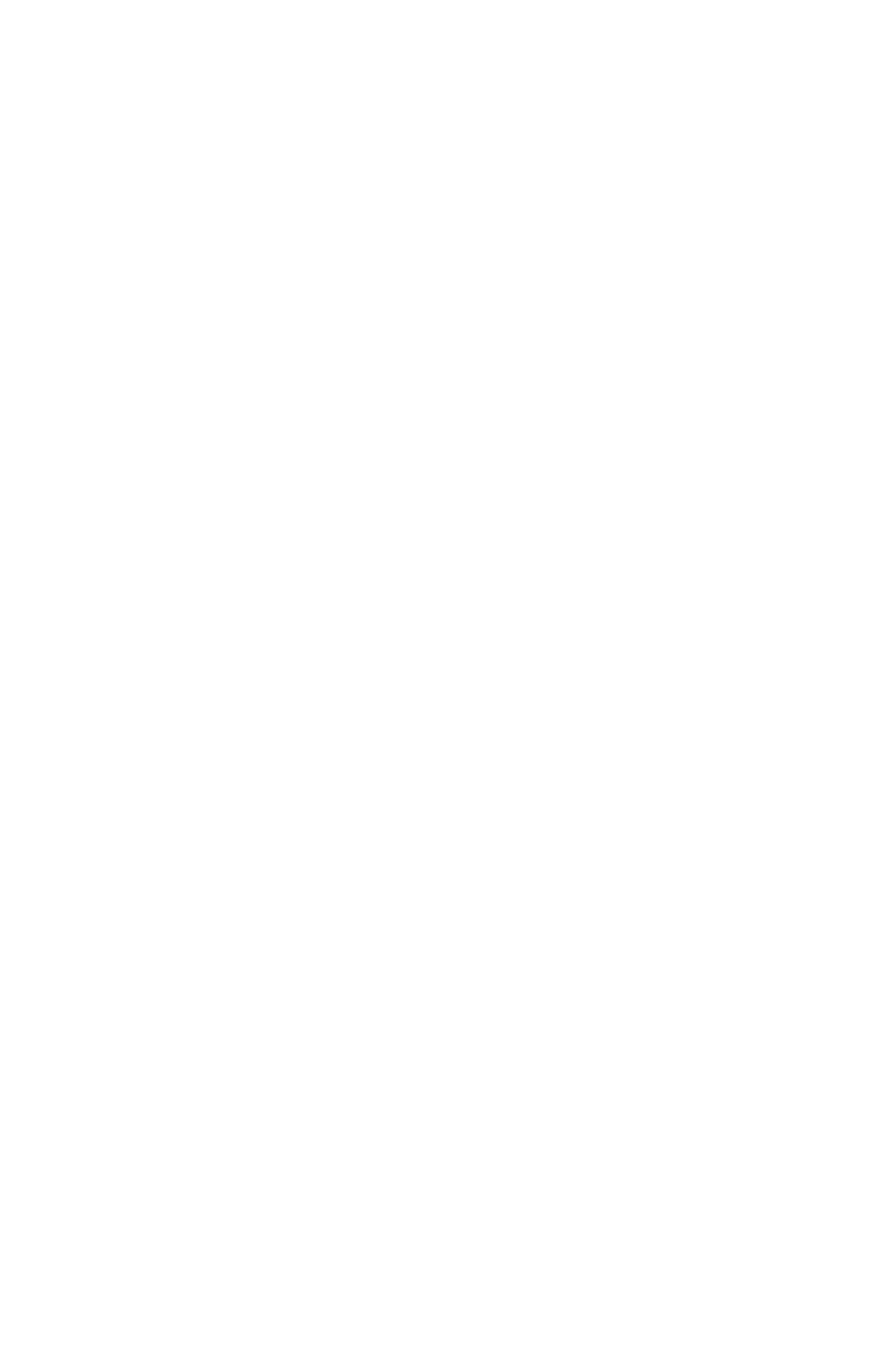## **SPRING'S A PLACE**

Spring's a place I want to be 'Cause Spring's a thing that flowers see,

With sprightly eyes of many hues Nodding nods in ways the breezes choose,

They survey all, from leaves on swelling bough To browning ground turned by earthing plough.

Imparting a daytime dream; they share With those who pause and see them there,

Presiding over April, May and warming times In the merriest way by teasing rhyming rimes From poets trapped in temperate climes.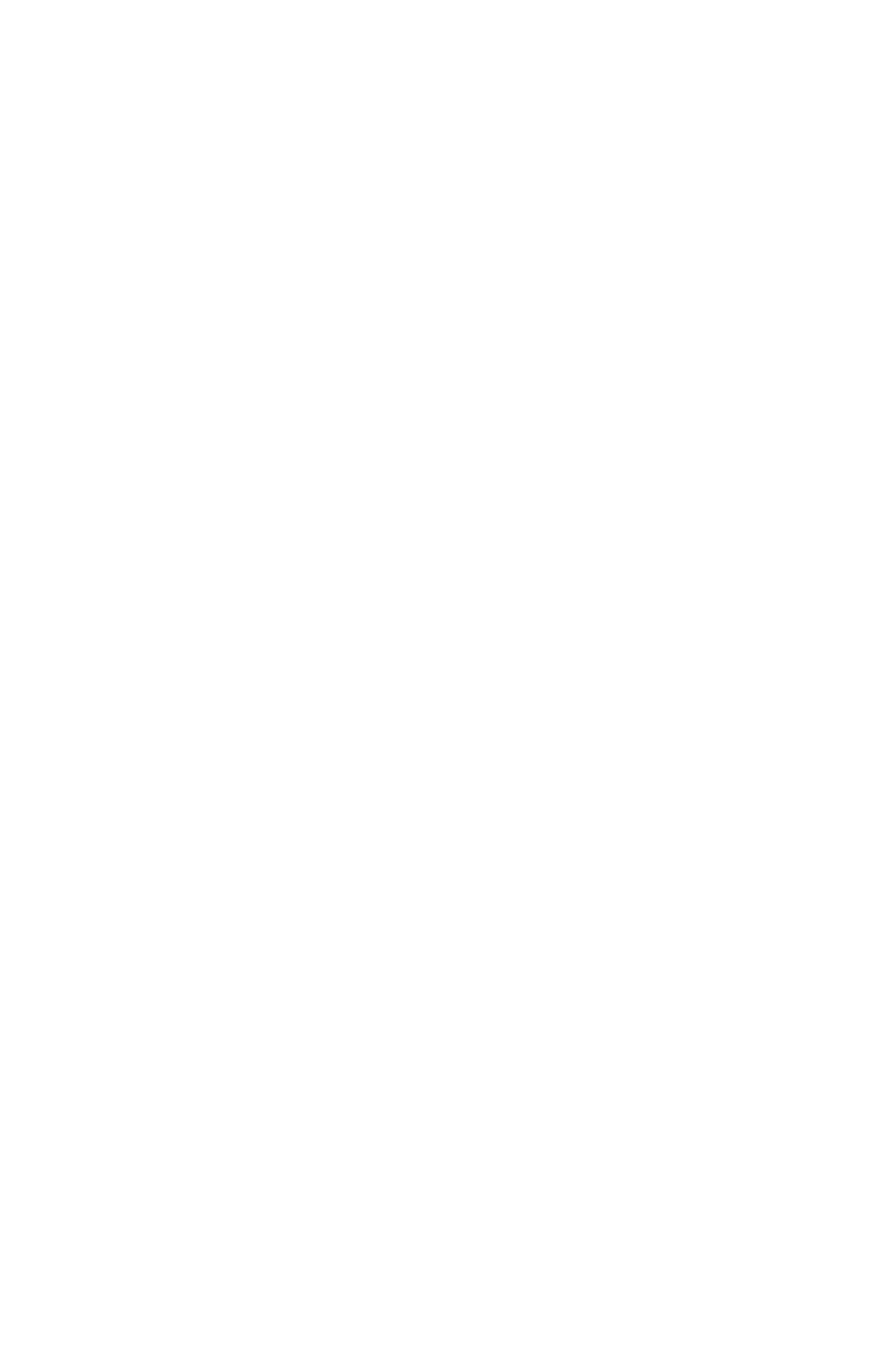#### **SNOW IN THE CITY**

Snow in the city doesn't belong there And on the streets most of all Where its salted, sanded and Mulched into mush By tires.

Nor on walks or drives Where its. tumbled and thrown High into heaps By shovels.

Neither-on buildings, ledges, and Especially not in crannies Where its melted into ice By the sun.

Yes, snow in the city is Abused, removed, and unheeded. I'd rather see it in the Country where its needed.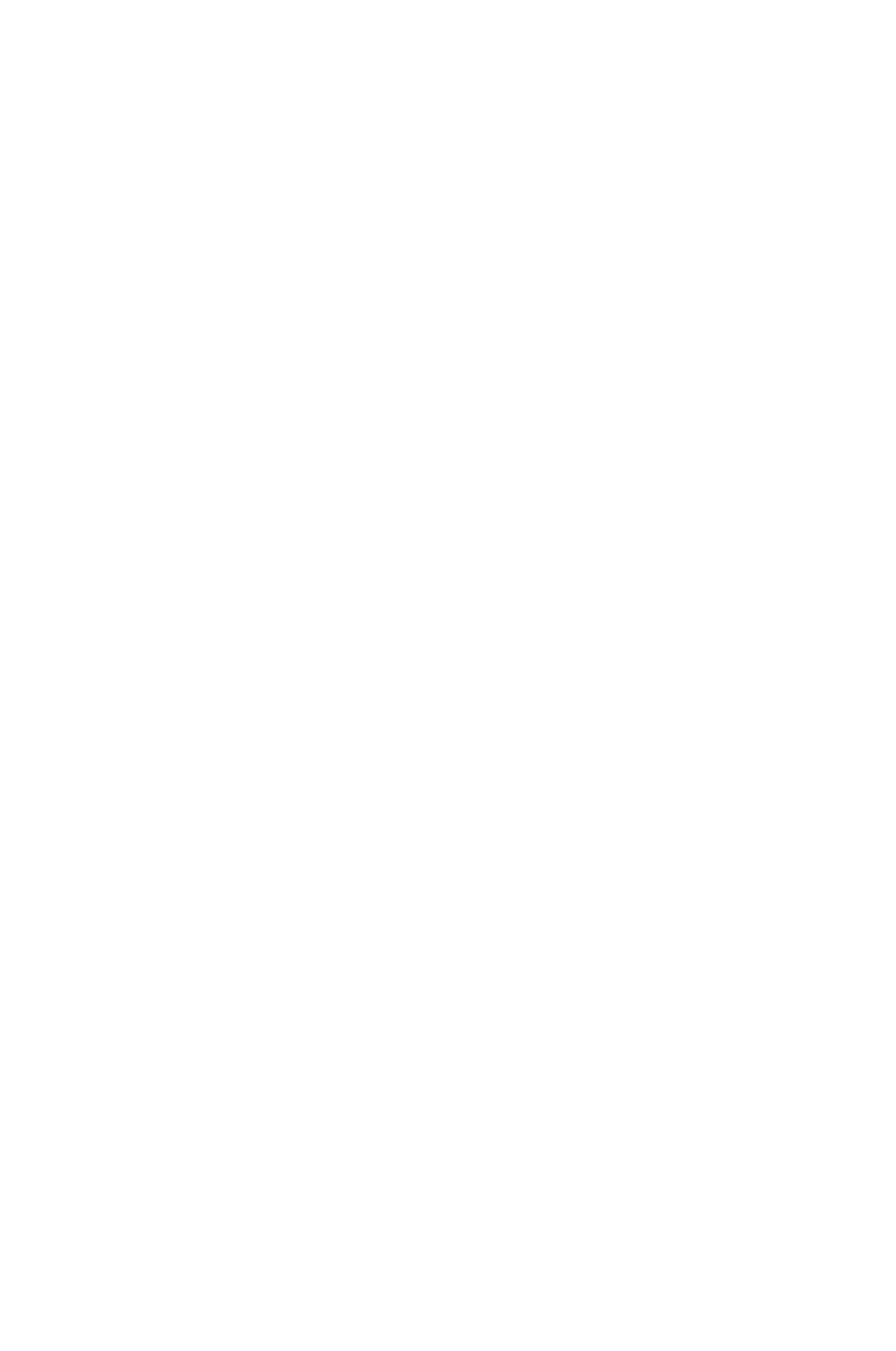## **WIND**

Whether soothing a heavily settled summer day, Or plastering the world white with sodden snow,

Or an overpowering force Raging against men and Things, however fixed they may be,

But whether hurricane or breeze Whatever its velocity Its free.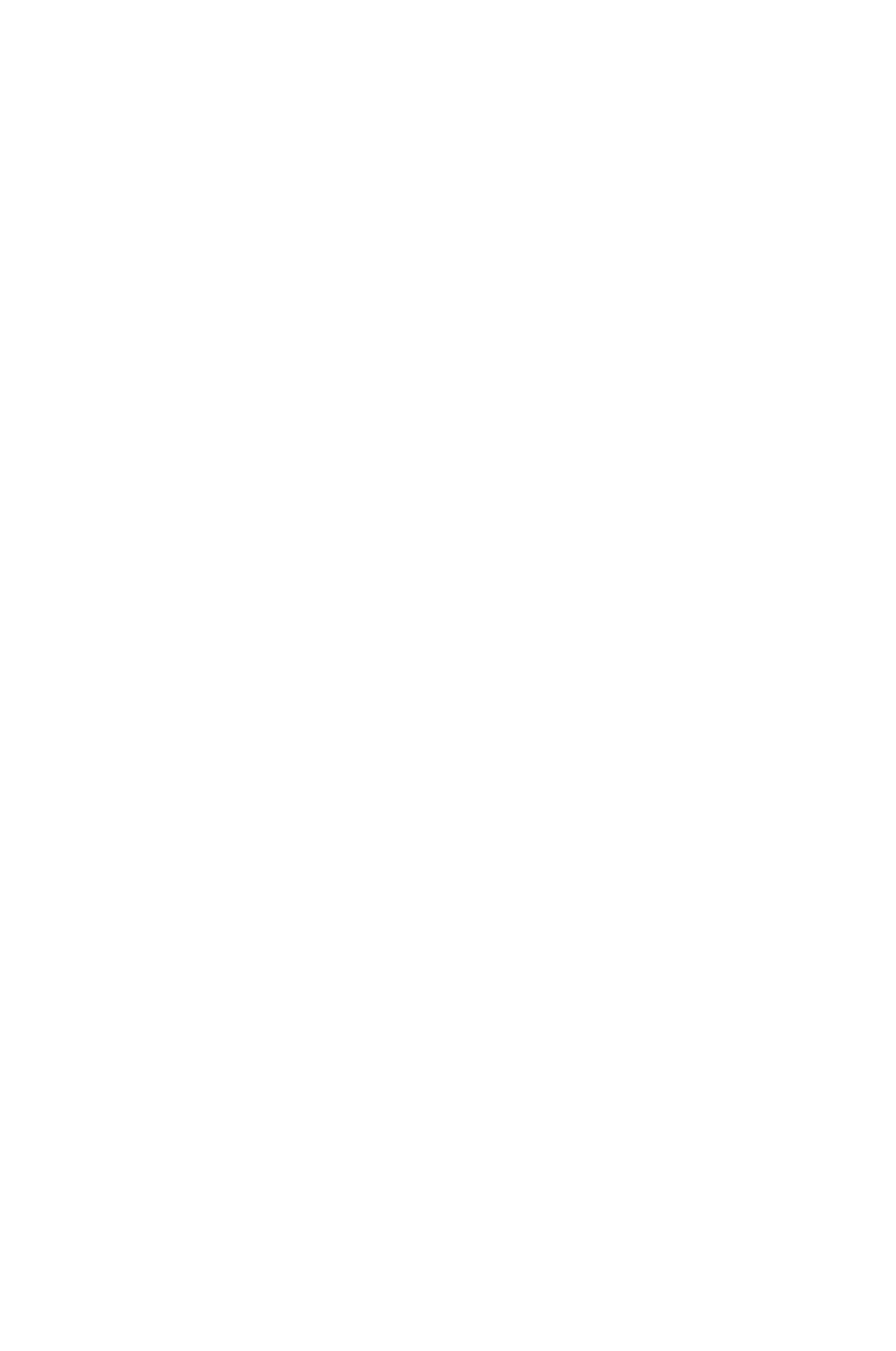# **THE MODERN METAL GORDIAN KNOT**

Consider the hangar, Alone it will languor Because it takes two to tangle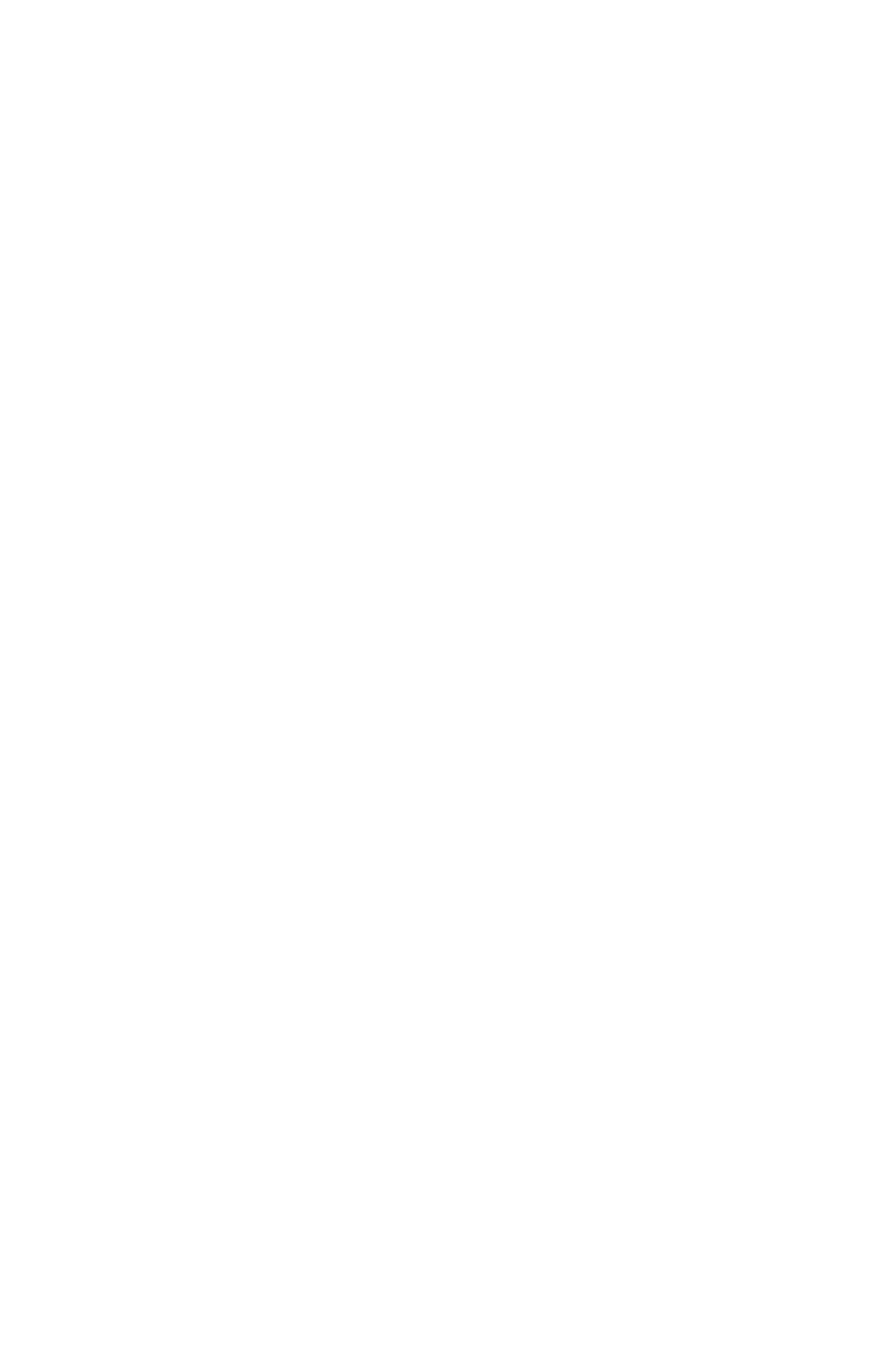## **IDLE SUN**

The sun's white bright patch Is stitched to the floor by Whose needling silvery glints Set flame to golden dreams.

Yet the rolling globe Quick dancing beams Compresses the block to a strip To a finer ever thinner finer line,

And with the last beam's wink, Reality reappears to quench The remnant of a sunless dreary dream Which must await the sun's next spin of day.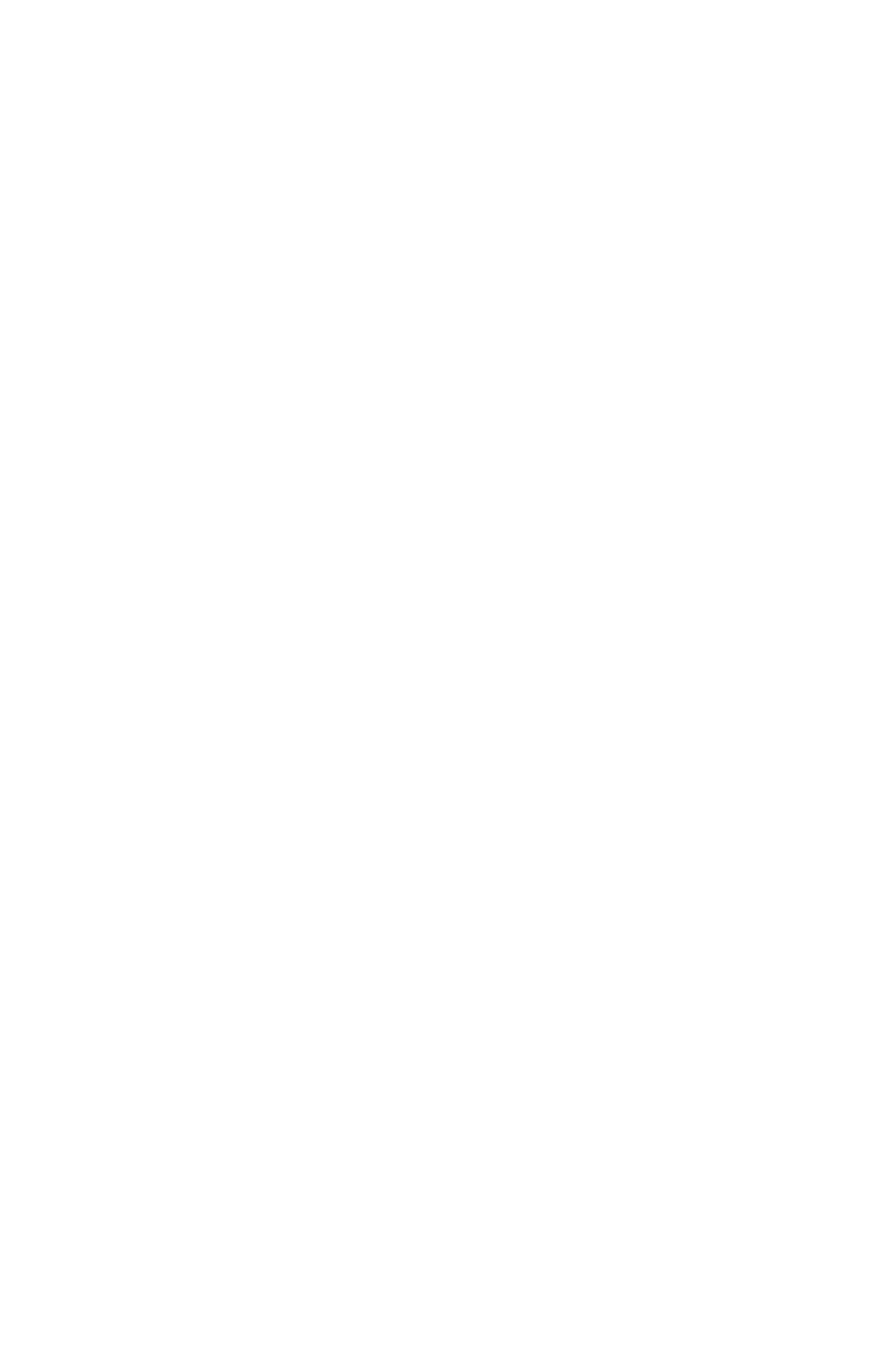## **THE KNOB**

A knob Sorts out the frequency mob And does a variable rotational job Rheostating dimly through selection to perception Extending electronically the execution Of reflection's quickening solid state petrification.